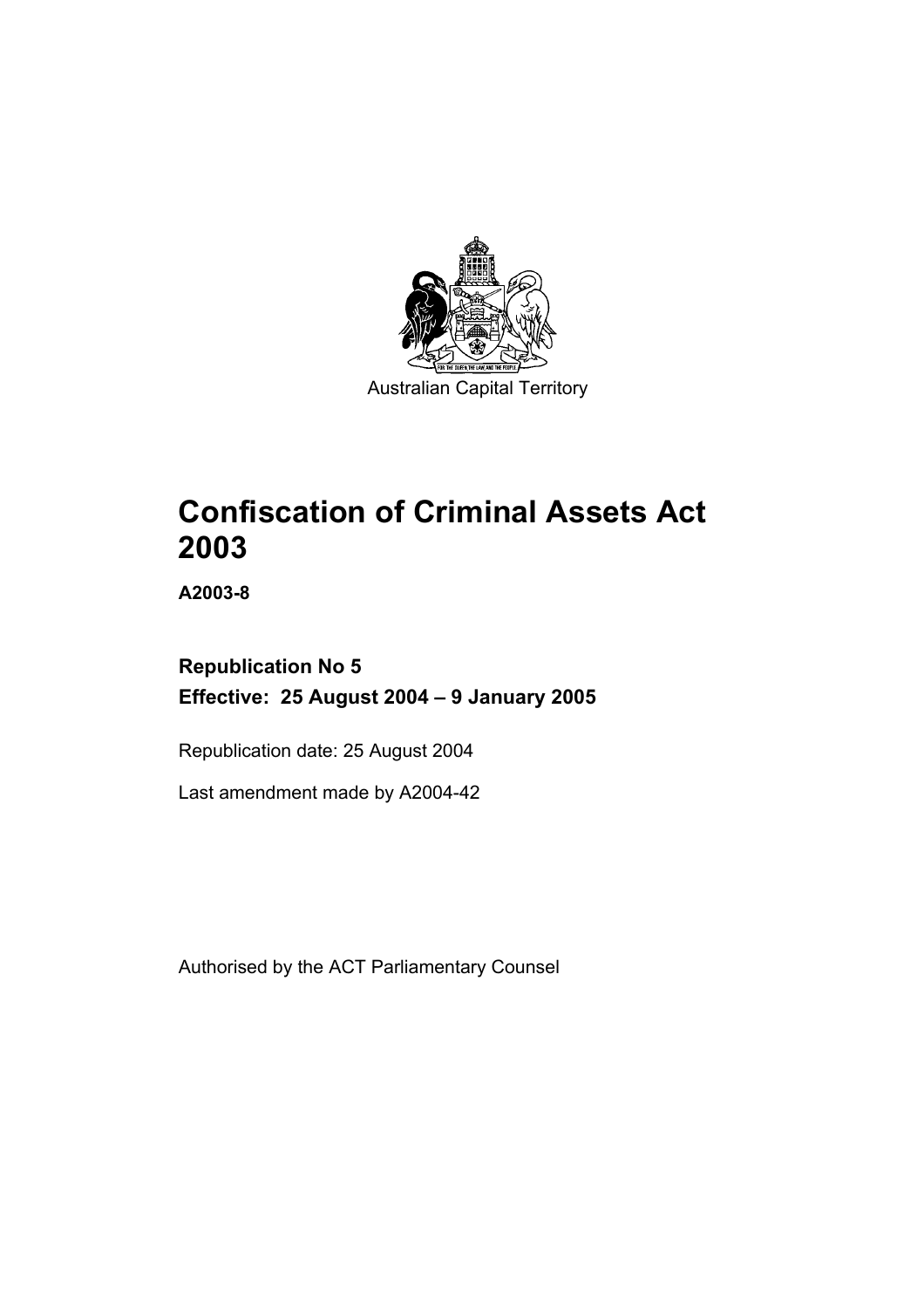## **About this republication**

### **The republished law**

This is a republication of the *Confiscation of Criminal Assets Act 2003* (including any amendment made under the *Legislation Act 2001*, part 11.3 (Editorial changes)) as in force on 25 August 2004*.* It also includes any amendment, repeal or expiry affecting the republished law to 25 August 2004.

The legislation history and amendment history of the republished law are set out in endnotes 3 and 4.

### **Kinds of republications**

The Parliamentary Counsel's Office prepares 2 kinds of republications of ACT laws (see the ACT legislation register at www.legislation.act.gov.au):

- authorised republications to which the *Legislation Act 2001* applies
- unauthorised republications.

The status of this republication appears on the bottom of each page.

### **Editorial changes**

The *Legislation Act 2001*, part 11.3 authorises the Parliamentary Counsel to make editorial amendments and other changes of a formal nature when preparing a law for republication. Editorial changes do not change the effect of the law, but have effect as if they had been made by an Act commencing on the republication date (see *Legislation Act 2001*, s 115 and s 117). The changes are made if the Parliamentary Counsel considers they are desirable to bring the law into line, or more closely into line, with current legislative drafting practice.

This republication does not include amendments made under part 11.3 (see endnote 1).

### **Uncommenced provisions and amendments**

If a provision of the republished law has not commenced or is affected by an uncommenced amendment, the symbol  $\mathbf{U}$  appears immediately before the provision heading. The text of the uncommenced provision or amendment appears only in the last endnote.

### **Modifications**

If a provision of the republished law is affected by a current modification, the symbol  $\mathbf{M}$ appears immediately before the provision heading. The text of the modifying provision appears in the endnotes. For the legal status of modifications, see *Legislation Act 2001*, section 95.

### **Penalties**

The value of a penalty unit for an offence against this republished law at the republication date is—

- (a) if the person charged is an individual—\$100; or
- (b) if the person charged is a corporation—\$500.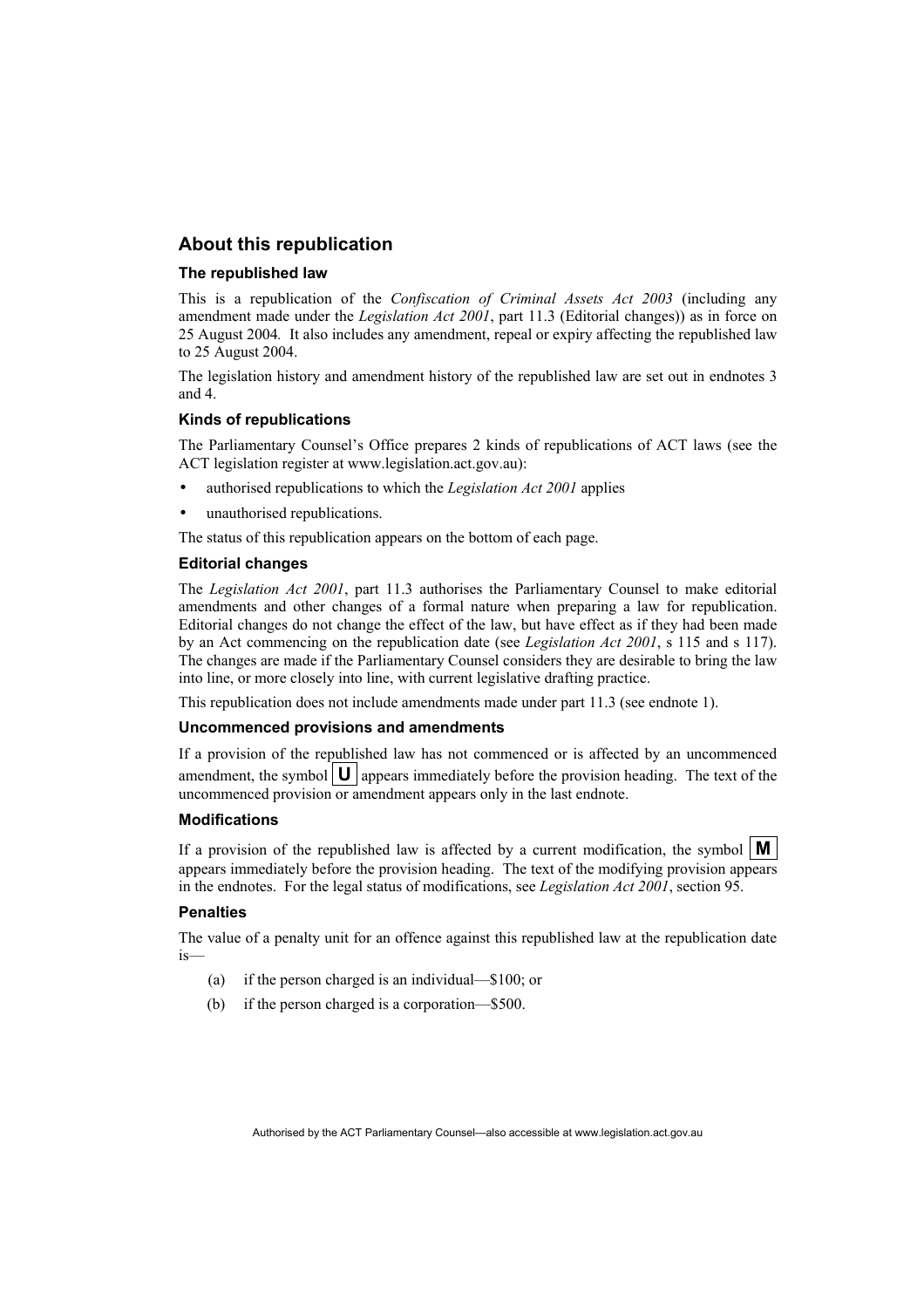

# **Confiscation of Criminal Assets Act 2003**

## **Contents**

| Part 1 | <b>Preliminary</b>                                    |   |
|--------|-------------------------------------------------------|---|
|        | Name of Act                                           | 2 |
| 3      | Purposes of Act                                       | 2 |
| 4      | Application of Act to property and dealings           | 3 |
| 5      | Application of Act to offences                        | 3 |
| 6      | Dictionary                                            | 3 |
|        | <b>Notes</b>                                          | 3 |
| 8      | Offences against Act-application of Criminal Code etc | 4 |
| Part 2 | <b>General overview of confiscation scheme</b>        |   |
| 9      | General overview                                      | 5 |

Page

| - R5     | Confiscation of Criminal Assets Act 2003 | contents 1 |
|----------|------------------------------------------|------------|
| 25/08/04 | Effective: 25/08/04-09/01/05             |            |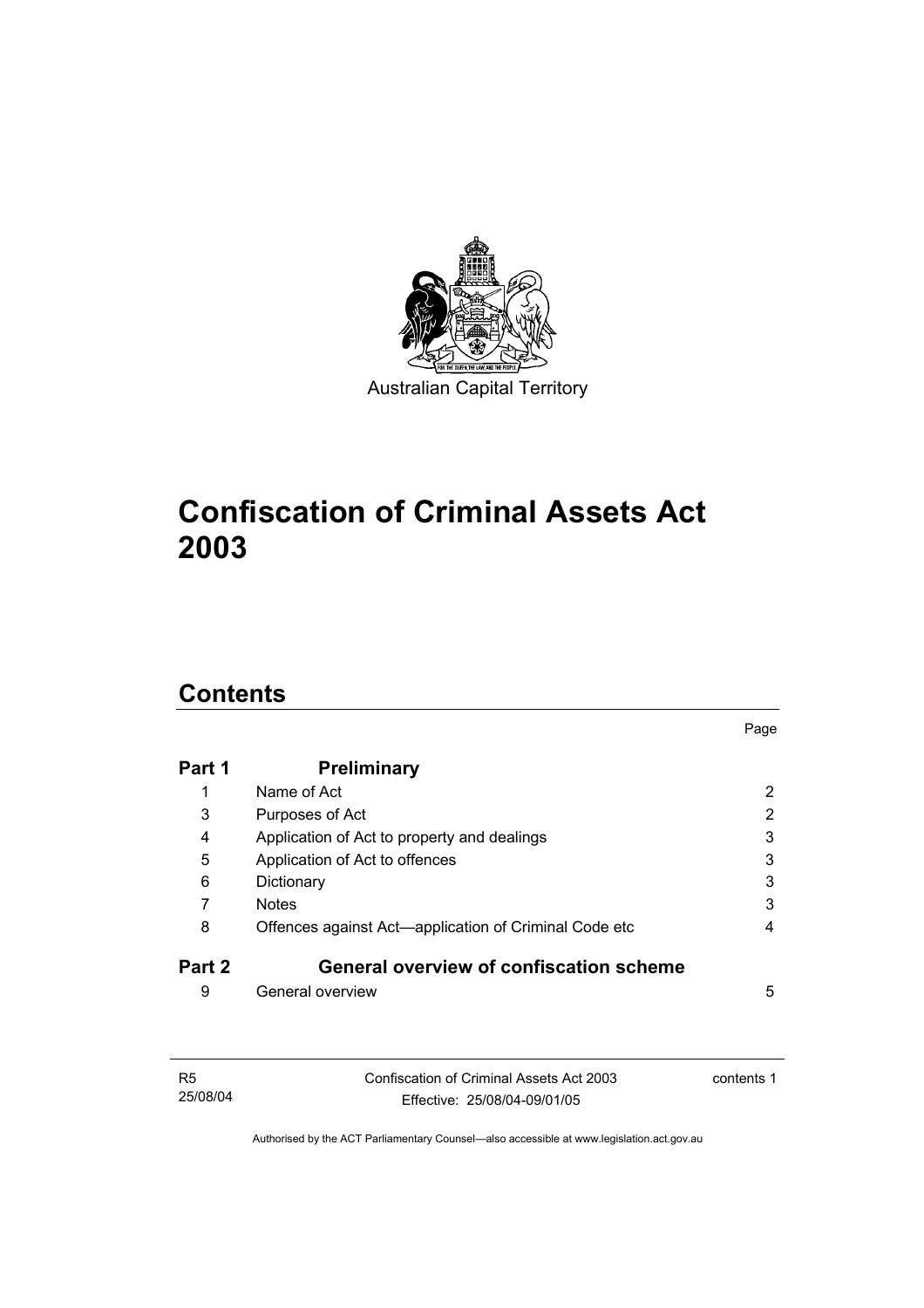### **Contents**

|                     |                                                                                                                                                                                                                                       | Page   |
|---------------------|---------------------------------------------------------------------------------------------------------------------------------------------------------------------------------------------------------------------------------------|--------|
| Part 3              | Key concepts                                                                                                                                                                                                                          |        |
| 10                  | What is tainted property                                                                                                                                                                                                              | 7      |
| 11                  | What is unclaimed tainted property                                                                                                                                                                                                    | 9      |
| 12                  | Meaning of derived                                                                                                                                                                                                                    | 10     |
| 13                  | Meaning of <i>offence</i> and of particular kinds of offences                                                                                                                                                                         | 11     |
| 14                  | Meaning of effective control of property                                                                                                                                                                                              | 12     |
| 15                  | Meaning of convicted and quashed                                                                                                                                                                                                      | 13     |
| 16                  | When does someone abscond                                                                                                                                                                                                             | 14     |
| 17                  | When is someone <i>cleared</i> of an offence                                                                                                                                                                                          | 15     |
| 18                  | When a proceeding is finalised                                                                                                                                                                                                        | 16     |
| Part 4              | <b>Restraint of property</b>                                                                                                                                                                                                          |        |
| Division 4.1        | General                                                                                                                                                                                                                               |        |
| 19                  | Meaning of restraining order                                                                                                                                                                                                          | 18     |
| 20                  | Meaning of artistic profits restraining order                                                                                                                                                                                         | 18     |
| 21                  | Meaning of unclaimed tainted property restraining order                                                                                                                                                                               | 18     |
| 22                  | Restraining orders--purposes                                                                                                                                                                                                          | 19     |
| 23                  | 19<br>Contravening restraining orders                                                                                                                                                                                                 |        |
| 24                  | Setting aside dealings with restrained property                                                                                                                                                                                       | 20     |
| <b>Division 4.2</b> | <b>Making restraining orders</b>                                                                                                                                                                                                      |        |
| 25                  | Restraining orders over unclaimed tainted property—application                                                                                                                                                                        | 21     |
| 26                  | Restraining orders over other property-application                                                                                                                                                                                    | 21     |
| 27                  | Restraining orders-time for making certain applications                                                                                                                                                                               | 23     |
| 28                  | Restraining orders over unclaimed tainted property-affidavit<br>supporting application                                                                                                                                                | 24     |
| 29                  | Restraining orders over other property-affidavit supporting application                                                                                                                                                               | 25     |
| 30                  | Restraining orders over unclaimed tainted property-making                                                                                                                                                                             | 27     |
| 31                  | Restraining orders over other property—making                                                                                                                                                                                         | 28     |
| 32                  | Making of restraining orders-specific serious offence not required etc                                                                                                                                                                | 29     |
| 33                  | Restraining orders-contents                                                                                                                                                                                                           | 30     |
| 34                  | Restraining orders-notice of making                                                                                                                                                                                                   | 32     |
| $\sim$ $\sim$       | $\mathbf{r}$ and $\mathbf{r}$ are associated to the contract of the contract of the contract of the contract of the contract of the contract of the contract of the contract of the contract of the contract of the contract of the c | $\sim$ |

| -94 | Restratified orders—rotice of frianting                          | -SZ |
|-----|------------------------------------------------------------------|-----|
| 35  | Restraining order proceedings—restrictions on disclosure         | 33  |
| 36  | Restraining orders—disclosure offences                           | 34  |
| -37 | Payment of living and business expenses from restrained property | 37  |

| contents 2 | Confiscation of Criminal Assets Act 2003 | R5       |
|------------|------------------------------------------|----------|
|            | Effective: 25/08/04-09/01/05             | 25/08/04 |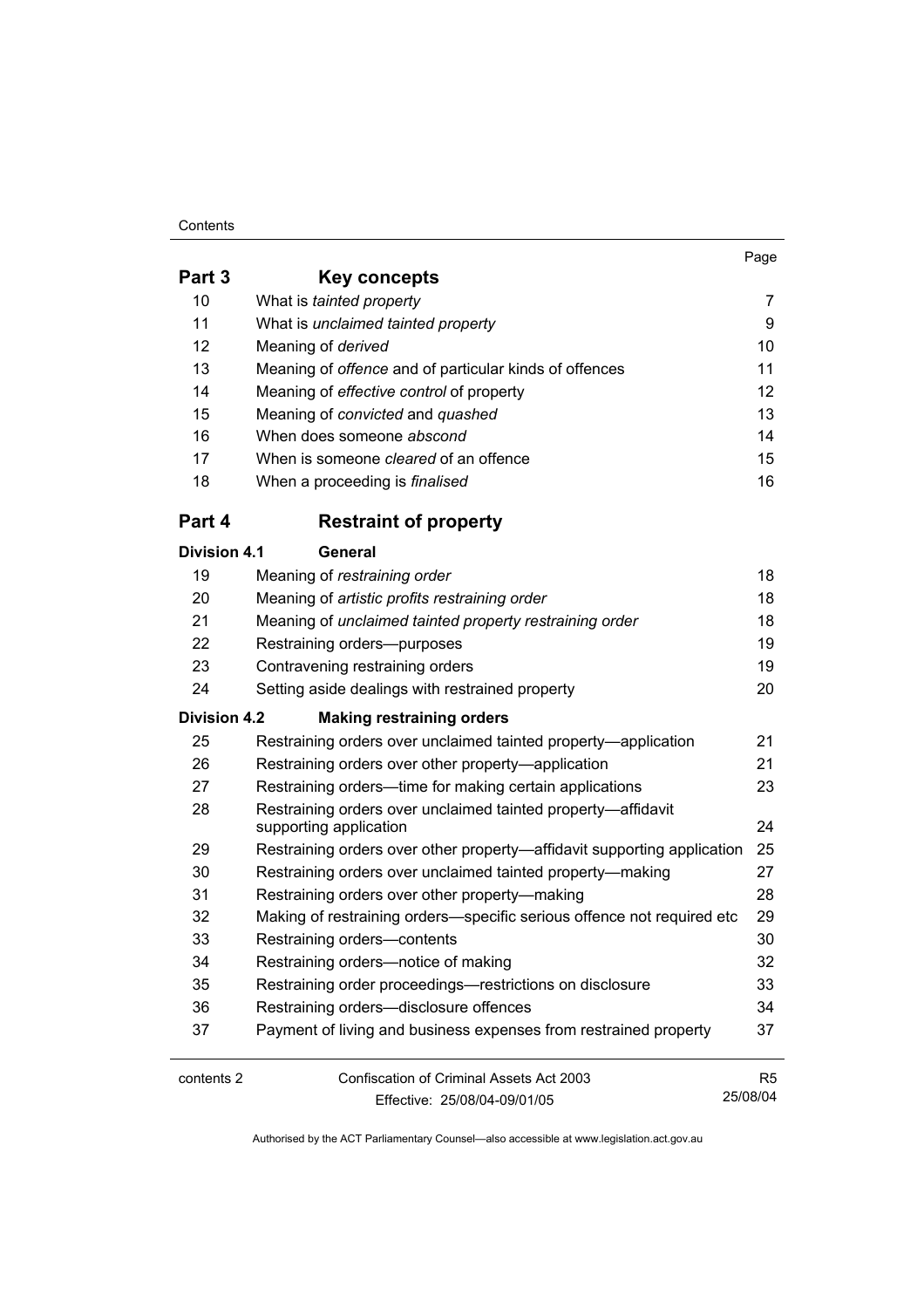| 38                  |                                                                                                                                  | Page<br>38 |  |
|---------------------|----------------------------------------------------------------------------------------------------------------------------------|------------|--|
| 39                  | Payment of certain legal expenses from restrained property<br>Additional orders about restraining orders and restrained property |            |  |
| 40                  | Contravention of additional orders under s 39                                                                                    | 39<br>41   |  |
|                     |                                                                                                                                  |            |  |
| Division 4.3        | Duration of restraining orders                                                                                                   |            |  |
| 41                  | Meaning of forfeiture or penalty application for div 4.3                                                                         | 42         |  |
| 42                  | Restraining orders generally not time limited                                                                                    | 42         |  |
| 43                  | Revocation or variation of restraining orders made without notice of<br>application                                              | 42         |  |
| 44                  | Revocation or variation of restraining orders if security or undertakings<br>given                                               | 43         |  |
| 45                  | When restraining order over particular property ends                                                                             | 44         |  |
| 46                  | When unclaimed tainted property restraining order ends                                                                           | 45         |  |
| 47                  | When restraining order ends-ordinary indictable offences                                                                         | 45         |  |
| 48                  | When restraining order ends-serious offences                                                                                     | 49         |  |
| 49                  | Extension of time for restraining orders                                                                                         | 51         |  |
| Division 4.4        | <b>Restraining orders-other matters</b>                                                                                          |            |  |
| 50                  | Restraining orders—registration in statutory property registers                                                                  | 53         |  |
| 51                  | Execution against restrained property                                                                                            | 54         |  |
| Part 5              | <b>Forfeiture of property</b>                                                                                                    |            |  |
| <b>Division 5.1</b> | <b>Conviction forfeiture orders</b>                                                                                              |            |  |
| 52                  | Meaning of conviction forfeiture order                                                                                           | 55         |  |
| 53                  | Conviction forfeiture orders-application                                                                                         | 55         |  |
| 54                  | Conviction forfeiture orders-making                                                                                              | 55         |  |
| 55                  | Conviction forfeiture orders-forfeiture                                                                                          | 56         |  |
| 56                  | When conviction forfeiture order ends                                                                                            | 56         |  |
| Division 5.2        | Automatic forfeiture-conviction for serious offences                                                                             |            |  |
| 57                  | Unclaimed tainted property restraining orders-<br>non-application of div 5.2                                                     | 57         |  |
| 58                  | Automatic forfeiture of restrained property on conviction for serious<br>57<br>offences                                          |            |  |
| 59                  | Automatic forfeiture-court order declaring property automatically<br>forfeited                                                   | 58         |  |
| 60                  | Automatic forfeiture-court orders                                                                                                | 59         |  |
| R5<br>25/08/04      | <b>Confiscation of Criminal Assets Act 2003</b><br>Fffective: 25/08/04-09/01/05                                                  | contents 3 |  |

Effective: 25/08/04-09/01/05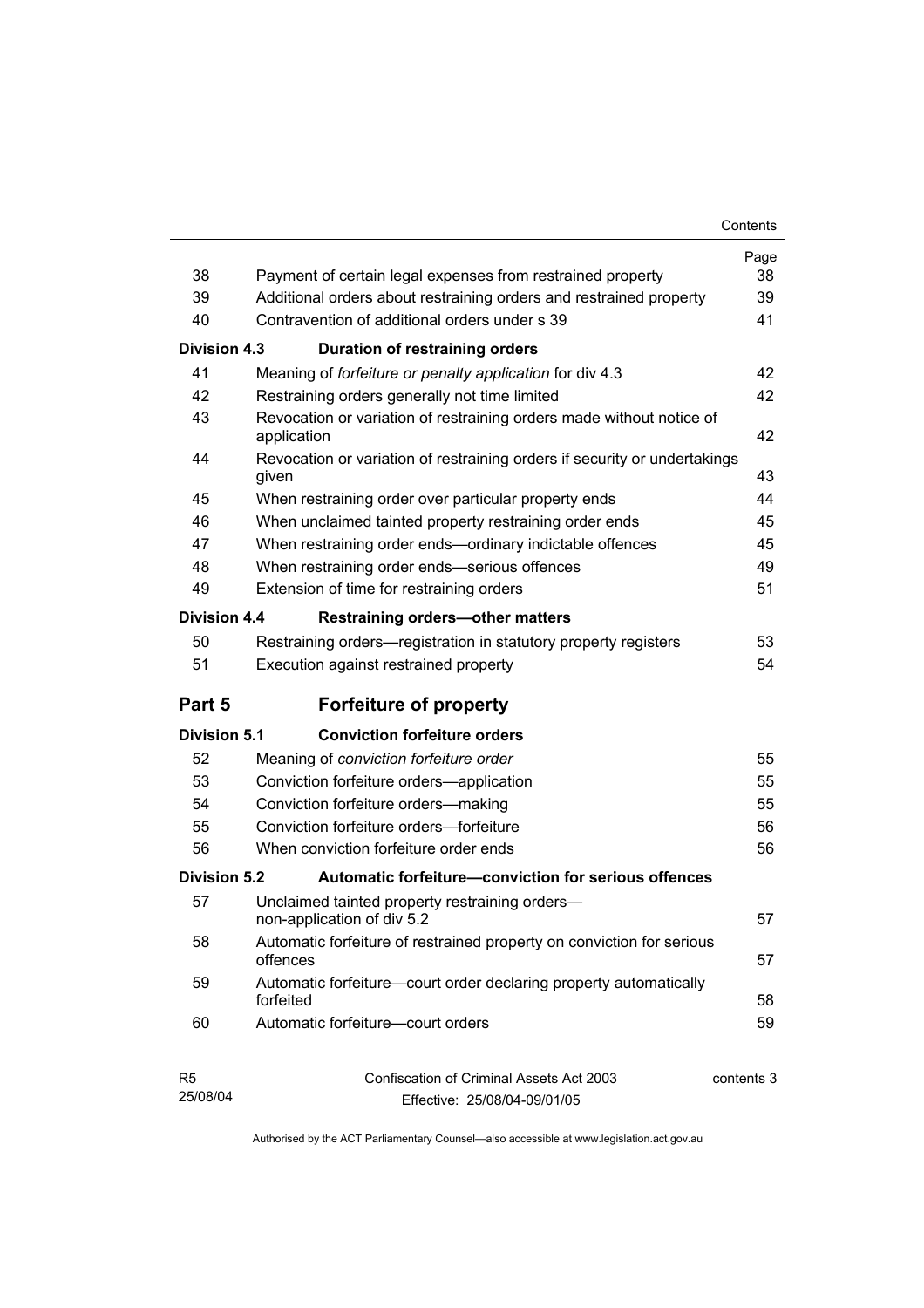| 61                  | When automatic forfeiture under div 5.2 ends                                   | Page<br>60 |
|---------------------|--------------------------------------------------------------------------------|------------|
| <b>Division 5.3</b> | Automatic forfeiture-unclaimed tainted property                                |            |
| 62                  | Forfeiture of unclaimed tainted property                                       | 60         |
| 63                  | When automatic forfeiture under div 5.3 ends                                   | 61         |
| Division 5.4        | <b>Civil forfeiture orders</b>                                                 |            |
| 64                  | Artistic profits and unclaimed tainted property-<br>non-application of div 5.4 | 61         |
| 65                  | Meaning of civil forfeiture order                                              | 62         |
| 66                  | Civil forfeiture orders-application                                            | 62         |
| 67                  | Civil forfeiture orders-making                                                 | 62         |
| 68                  | Civil forfeiture orders-forfeiture                                             | 64         |
| 69                  | Civil forfeiture order proceedings—restrictions on disclosure                  | 65         |
| 70                  | Civil forfeiture orders—disclosure offences                                    | 66         |
| 71                  | When civil forfeiture order ends                                               | 68         |
| Part 6              | <b>Exclusion of property</b>                                                   |            |
| Division 6.1        | General                                                                        |            |
| 72                  | Meaning of exclusion order                                                     | 70         |
| 73                  | When property is subject to forfeiture                                         | 70         |
| 74                  | Effect of exclusion order                                                      | 71         |
| Division 6.2        | <b>Making exclusion orders</b>                                                 |            |
| 75                  | Exclusion orders-application                                                   | 71         |
| 76                  | Making of exclusion orders-ordinary indictable offences                        | 72         |
| 77                  | Making of exclusion orders-serious offences                                    | 74         |
| 78                  | Making of exclusion orders-unclaimed tainted property                          | 76         |
| Part 7              | <b>Penalty orders</b>                                                          |            |
| <b>Division 7.1</b> | <b>Benefits</b>                                                                |            |
| 79                  | Meaning of commission of serious offence for pt 7                              | 77         |
| 80                  | Meaning of benefits derived by an offender                                     | 77         |
| 81                  | Meaning of artistic profits                                                    | 78         |
| Division 7.2        | <b>Making penalty orders</b>                                                   |            |
| 82                  | Meaning of penalty order                                                       | 80         |
| contents 4          | <b>Confiscation of Criminal Assets Act 2003</b>                                | R5         |
|                     | Effective: 25/08/04-09/01/05                                                   | 25/08/04   |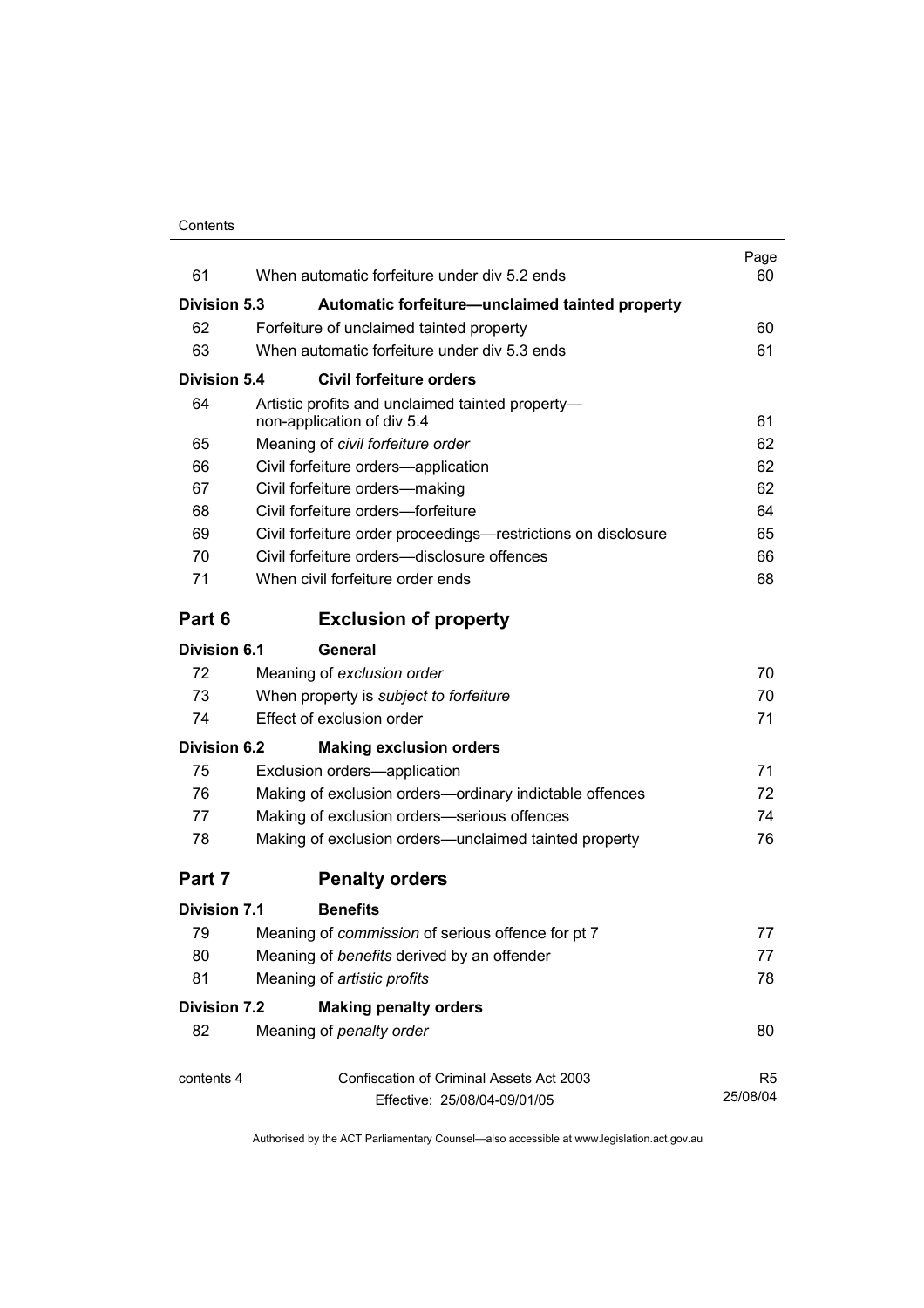| 83                  | Penalty orders-application                                                              | Page<br>80 |
|---------------------|-----------------------------------------------------------------------------------------|------------|
| 84                  | Penalty orders-offenders convicted of ordinary indictable offences                      | 80         |
| 85                  | Penalty orders-commission of serious offences                                           |            |
| 86                  | Penalty orders—amount of penalty                                                        |            |
| 87                  | Penalty orders-contents                                                                 | 83<br>84   |
| 88                  | Penalty orders—enforceable as judgment debt                                             | 84         |
| 89                  | Penalty orders-variation for reassessed value of benefits                               | 85         |
| <b>Division 7.3</b> | <b>Value of benefits</b>                                                                |            |
| 90                  | Meaning of narcotic substance and property for div 7.3                                  | 85         |
| 91                  | Presumed value of benefits-ordinary indictable offence                                  | 86         |
| 92                  | Presumed value of benefits-serious offence                                              | 87         |
| 93                  | Value of benefits-relevant matters                                                      | 89         |
| <b>Division 7.4</b> | <b>Satisfaction of penalty order</b>                                                    |            |
| 94                  | Creation of penalty charge over restrained property                                     | 90         |
| 95                  | 91<br>When penalty charge over property ends                                            |            |
| 96                  | Power to satisfy penalty order                                                          |            |
| 97                  | Public trustee to repay any amount surplus to satisfying penalty order                  | 93         |
| <b>Division 7.5</b> | End of penalty orders                                                                   |            |
| 98                  | When penalty order ends                                                                 | 94         |
| Part 8              | <b>Restrained property</b>                                                              |            |
| <b>Division 8.1</b> | Management of restrained property by public trustee                                     |            |
| 99                  | Application of div 8.1                                                                  | 95         |
| 100                 | Powers of public trustee to preserve restrained property etc                            | 95         |
| 101                 | Sale, modification or destruction of property by public trustee                         | 96         |
| 102                 | Notice of sale, modification or destruction of restrained property by<br>public trustee |            |
| 103                 | Emergency modification or destruction of restrained property                            | 98         |
| 104                 | Notice details to be included in public trustee's report                                | 98         |
| 105                 | Order to stop sale, modification or destruction of restrained property                  | 99         |
| Division 8.2        | Joint ownership of restrained property                                                  |            |
| 106                 | Effect of death on joint ownership                                                      | 100        |

| - R5     | Confiscation of Criminal Assets Act 2003 | contents 5 |
|----------|------------------------------------------|------------|
| 25/08/04 | Effective: 25/08/04-09/01/05             |            |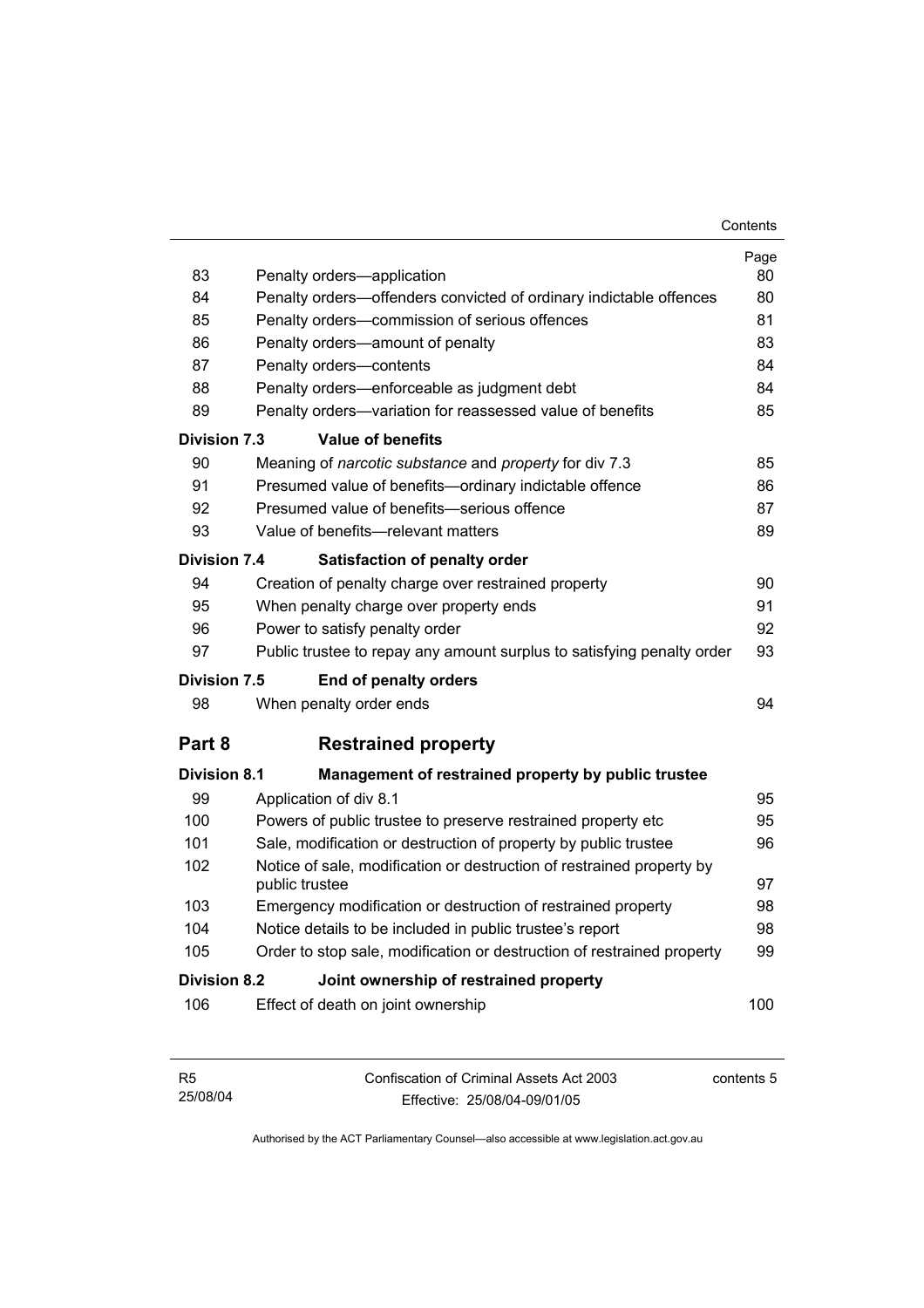## **Contents**

|                     |                                                                     | Page           |
|---------------------|---------------------------------------------------------------------|----------------|
| Part 9              | <b>Forfeited property</b>                                           |                |
| Division 9.1        | Preliminary                                                         |                |
| 107                 | Meaning of interested person in pt 9                                | 102            |
| 108                 | Forfeited property--powers of public trustee                        | 102            |
| <b>Division 9.2</b> | Vesting and disposal of forfeited property                          |                |
| 109                 | Vesting of forfeited property-general rule                          | 103            |
| 110                 | Vesting of registrable property on forfeiture                       | 103            |
| 111                 | Disposal of forfeited property                                      | 105            |
| Division 9.3        | Improperly obtained registered property interests                   |                |
| 112                 | Application of div 9.3 to registered property interests             | 106            |
| 113                 | Discharge of prior registered property interests given for improper |                |
|                     | purposes                                                            | 106            |
| Division 9.4        | Sale of jointly owned forfeited property                            |                |
| 114                 | Application of div 9.4 to jointly owned property                    | 107            |
| 115                 | Inconsistency with Trustee Act or Conveyancing Act                  | 107            |
| 116                 | Order for sale of jointly owned property                            | 108            |
| 117                 | Trust for sale of property                                          | 109            |
| 118                 | Effect of trust for sale on joint ownership                         | 109            |
| 119                 | Distribution of proceeds of sale of property                        | 109            |
| 120                 | Variation of court order for sale                                   | 110            |
| Division 9.5        | Forfeited property-return or compensation                           |                |
| 121                 | Meaning of return or compensation order                             | 110            |
| 122                 | Return or compensation orders-application                           | 111            |
| 123                 | Return or compensation orders-making                                | 111            |
| Division 9.6        | Forfeited property-buyback of interest                              |                |
| 124                 | Meaning of buyback order                                            | 112            |
| 125                 | Buyback orders-application                                          | 112            |
| 126                 | Buyback orders-making                                               | 113            |
| 127                 | Buyback orders-buying interest in property                          | 114            |
| Part 10             | <b>Confiscated assets trust fund</b>                                |                |
| 128                 | Definitions for pt 10                                               | 115            |
| contents 6          | Confiscation of Criminal Assets Act 2003                            | R <sub>5</sub> |
|                     | Effective: 25/08/04-09/01/05                                        | 25/08/04       |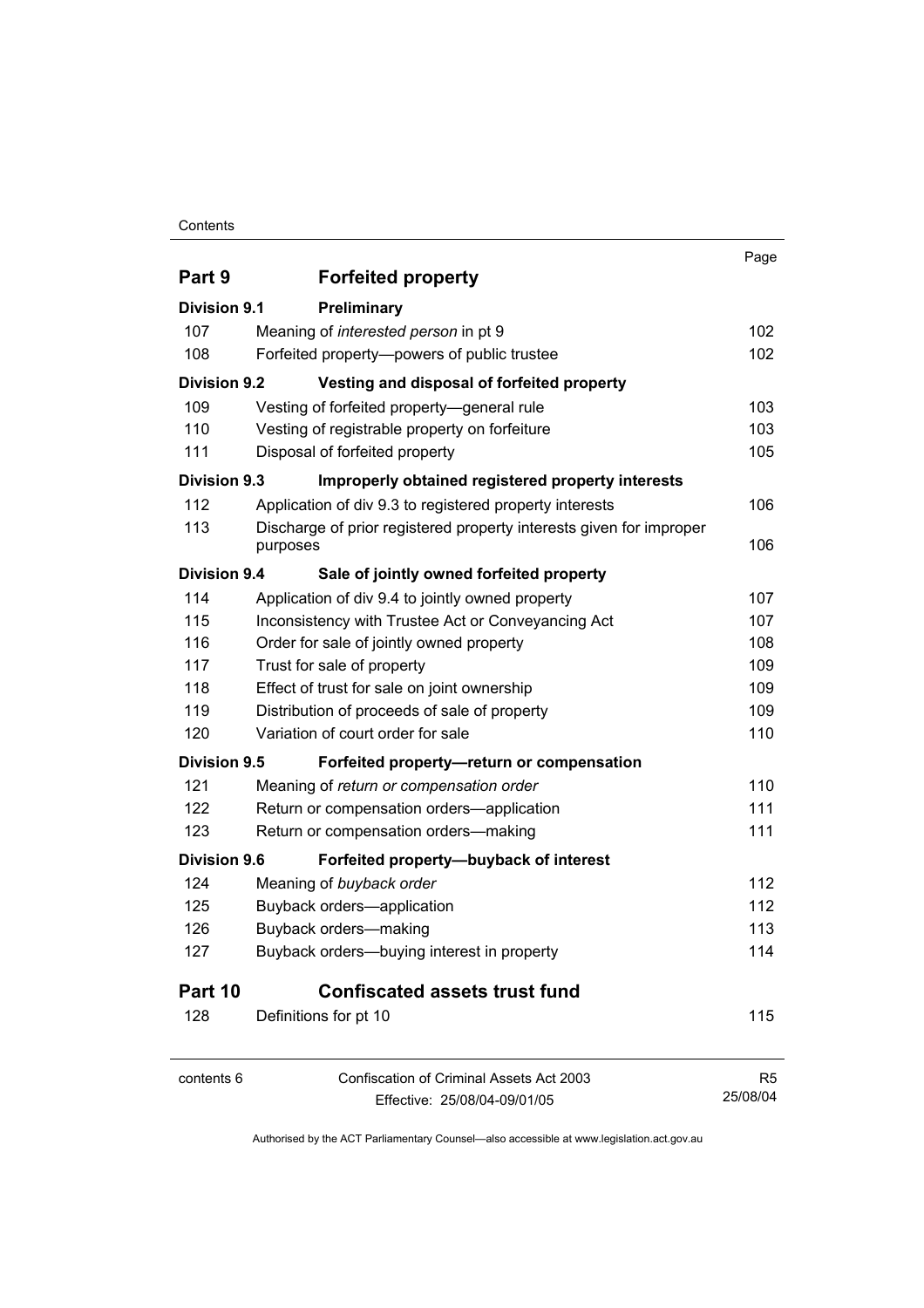|                      |                                                                                  | Page       |
|----------------------|----------------------------------------------------------------------------------|------------|
| 129                  | Meaning of equitable sharing program                                             | 115        |
| 130                  | Establishment of trust fund                                                      | 116        |
| 131                  | Payments into trust fund                                                         | 116        |
| 132                  | Purposes of trust fund                                                           | 117        |
| 133                  | Payments from trust fund                                                         | 118        |
| 134                  | Distribution of surplus funds                                                    | 118        |
| 135                  | Review of reserved and distributable funds by public trustee                     | 119        |
| Part 11              | Interstate orders                                                                |            |
| 136                  | Meaning of authenticated for pt 11                                               | 120        |
| 137                  | Interstate restraining and forfeiture orders etc-registration                    | 120        |
| 138                  | Interstate restraining and forfeiture orders etc-interim registration            | 121        |
| 139                  | Interstate restraining and forfeiture orders etc-effect of registration          | 122        |
| 140                  | Interstate restraining and forfeiture orders etc—ending of registration          | 122        |
| 141                  | Interstate restraining and forfeiture orders etc-cancellation of<br>registration | 123        |
| 142                  | Creation of interstate penalty charges                                           | 123        |
| 143                  | Interstate penalty charges-effect of creation                                    | 124        |
| Part 12              | <b>Information gathering</b>                                                     |            |
| <b>Division 12.1</b> | <b>Inquiry notices</b>                                                           |            |
| 144                  | Meaning of <i>inquiry notice</i>                                                 | 125        |
| 145                  | Inquiry notices-giving                                                           | 125        |
| 146                  | Inquiry notices-form                                                             | 126        |
| 147                  | Inquiry notices—immunity for complying financial institutions and staff          | 126        |
| <b>Division 12.2</b> | <b>Monitoring orders</b>                                                         |            |
| 148                  | Meaning of monitoring order                                                      | 127        |
| 149                  | Monitoring orders-application                                                    | 127        |
| 150                  | Monitoring orders-affidavit supporting application                               | 128        |
| 151                  | Monitoring orders-making                                                         | 128        |
| <b>Division 12.3</b> | <b>Transaction suspension orders</b>                                             |            |
| 152                  | Meaning of transaction suspension order                                          | 130        |
| 153                  | Transaction suspension orders-application                                        | 130        |
| 154                  | Transaction suspension orders—affidavit supporting application                   | 131        |
| R <sub>5</sub>       | Confiscation of Criminal Assets Act 2003                                         | contents 7 |
| 25/08/04             | Effective: 25/08/04-09/01/05                                                     |            |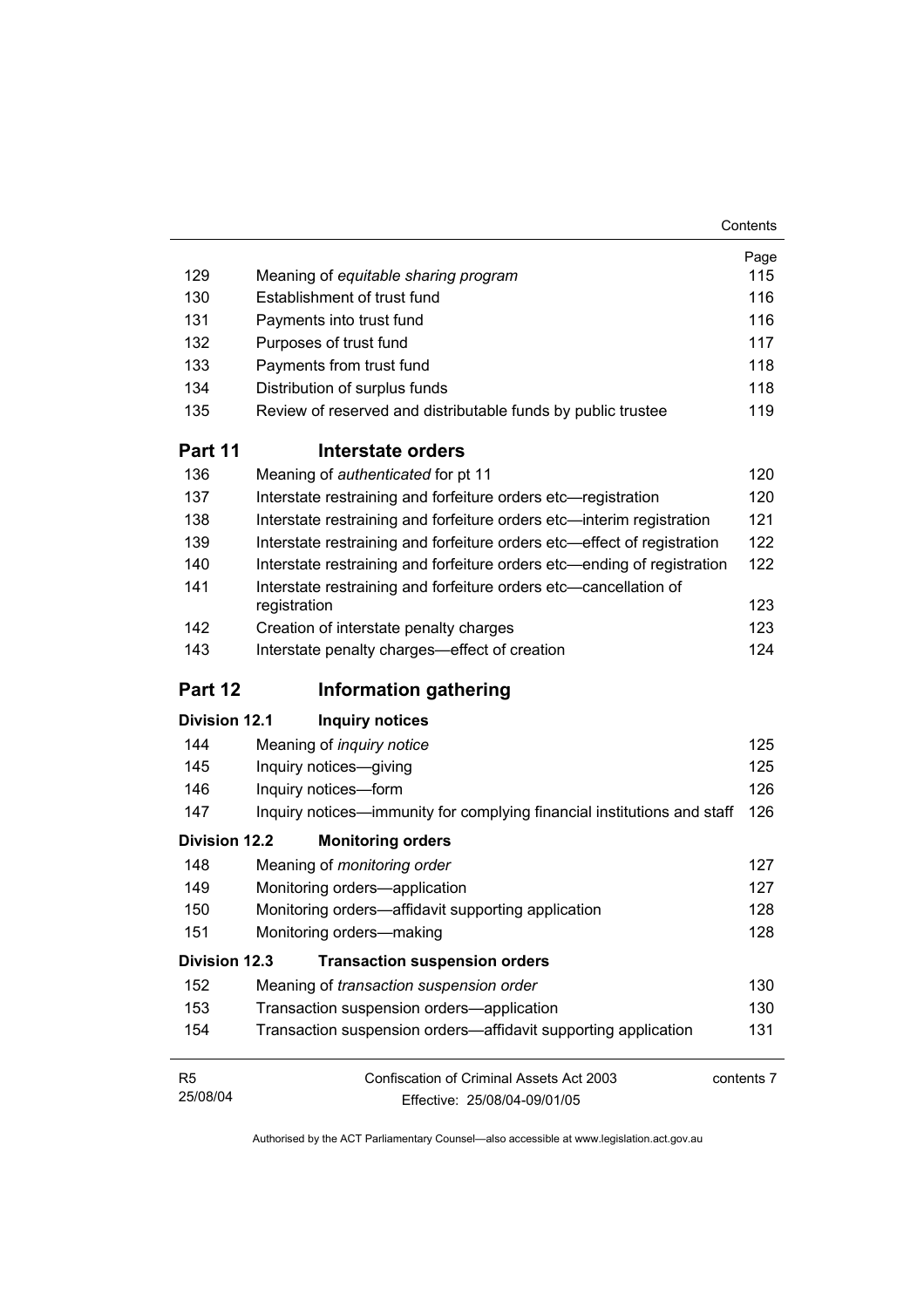### **Contents**

|                      |                                                          | Page |
|----------------------|----------------------------------------------------------|------|
| 155                  | Transaction suspension orders-making                     | 131  |
| <b>Division 12.4</b> | Production orders for property-tracking documents        |      |
| 156                  | Meaning of production order                              | 133  |
| 157                  | Meaning of property-tracking document                    | 133  |
| 158                  | Production orders-application                            | 134  |
| 159                  | Production orders—affidavit supporting application       | 134  |
| 160                  | Production orders-making                                 | 135  |
| 161                  | Production order proceedings—restrictions on disclosure  | 136  |
| 162                  | Production orders-variation                              | 136  |
| 163                  | Production orders-consequential powers about documents   | 136  |
| Division 12.5        | <b>Examination orders and notices</b>                    |      |
|                      | <b>Subdivision 12.5.1 Preliminary</b>                    |      |
| 164                  | Definitions for div 12.5                                 | 137  |
| 165                  | Authorised investigators                                 | 138  |
|                      | <b>Subdivision 12.5.2 Examination orders</b>             |      |
| 166                  | Meaning of examination order                             | 139  |
| 167                  | Examination orders-application                           | 139  |
| 168                  | Examination orders—affidavit supporting application      | 140  |
| 169                  | Examination orders-making                                | 140. |
| 170                  | Examination order proceedings—restrictions on disclosure | 141  |
|                      | <b>Subdivision 12.5.3 Examination notices</b>            |      |
| 171                  | Meaning of examination notice                            | 142  |
| 172                  | Examination notices-giving                               | 142  |
| 173                  | Examination notices-form                                 | 142  |
|                      | <b>Subdivision 12.5.4 Conducting examinations</b>        |      |
| 174                  | Time and place of examination                            | 143  |
| 175                  | Requirements made of person examined                     | 144  |
| 176                  | Conduct of examination                                   | 144  |
| 177                  | Role of the examinee's lawyer                            | 145  |
| 178                  | Examinations-consequential powers about documents        | 145  |
| 179                  | Examinations-additional restrictions on disclosure       | 146  |
| 180                  | Protection of authorised investigator etc                | 147  |
|                      |                                                          |      |

contents 8 Confiscation of Criminal Assets Act 2003 Effective: 25/08/04-09/01/05 R5 25/08/04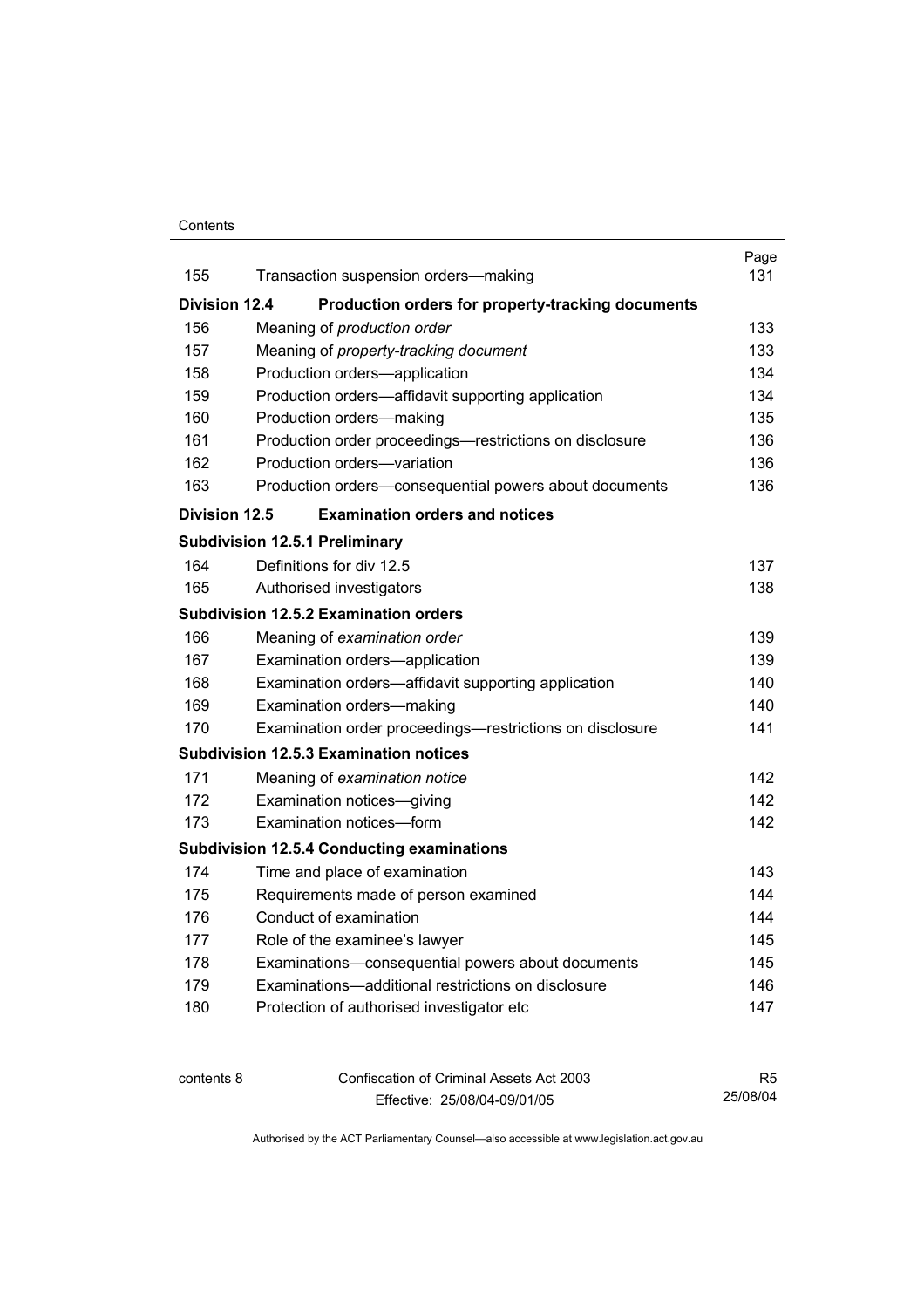|                            | Contents                                                                               |      |
|----------------------------|----------------------------------------------------------------------------------------|------|
|                            |                                                                                        | Page |
|                            | Subdivision 12.5.5 Offences-examination notices                                        |      |
| 181                        | Obstruction etc of authorised investigator                                             | 147  |
| 182                        | Failing to attend examination                                                          | 148  |
| 183                        | Offences relating to appearance at examination                                         | 148  |
| 184                        | Unauthorised presence at an examination                                                | 149  |
| 185                        | Examinations-additional disclosure offences                                            | 149  |
| Division 12.6              | Information order offences                                                             |      |
| 186                        | Meaning of information order                                                           | 152  |
| 187                        | Information orders-failure to comply                                                   | 152  |
| 188                        | Information orders-false or misleading information                                     | 152  |
| 189                        | Information orders-false or misleading documents                                       | 153  |
| 190                        | Destruction etc of documents                                                           | 154  |
| 191                        | Meaning of non-disclosable information order                                           | 155  |
| 192                        | Information orders-disclosure offences                                                 | 155  |
| 193                        | Information orders-disclosure by police officers                                       | 157  |
| 194                        | Information orders-protection of complying financial institutions                      | 158  |
| Part 13                    | <b>Search warrants</b>                                                                 |      |
| <b>Division 13.1</b>       | Preliminary                                                                            |      |
| 195                        | Definitions for pt 13                                                                  | 159  |
| <b>Division 13.2</b>       | Search warrants-general                                                                |      |
| 196                        | Applications for search warrants—general                                               | 161  |
| 197                        | Offence for making false etc statements in search warrant applications                 | 161  |
| 198                        | Additional contents of search warrant applications                                     | 162  |
| 199                        | Issuing search warrants                                                                | 162  |
| 200                        | When search warrant for property-tracking document may be issued                       | 163  |
| 201                        | Contents of search warrants                                                            | 163  |
| 202                        | Authorisation given by search warrants                                                 | 164  |
| <b>Division 13.3</b>       | <b>Telephone and electronic warrants</b>                                               |      |
| 203                        | Applying for search warrants by telephone or other electronic means                    | 165  |
| 204                        | Issuing search warrants by telephone or other electronic means                         | 166  |
| 205                        | Unsigned warrants by telephone or other electronic means in court<br>proceedings       | 167  |
| R <sub>5</sub><br>25/08/04 | Confiscation of Criminal Assets Act 2003<br>contents 9<br>Effective: 25/08/04-09/01/05 |      |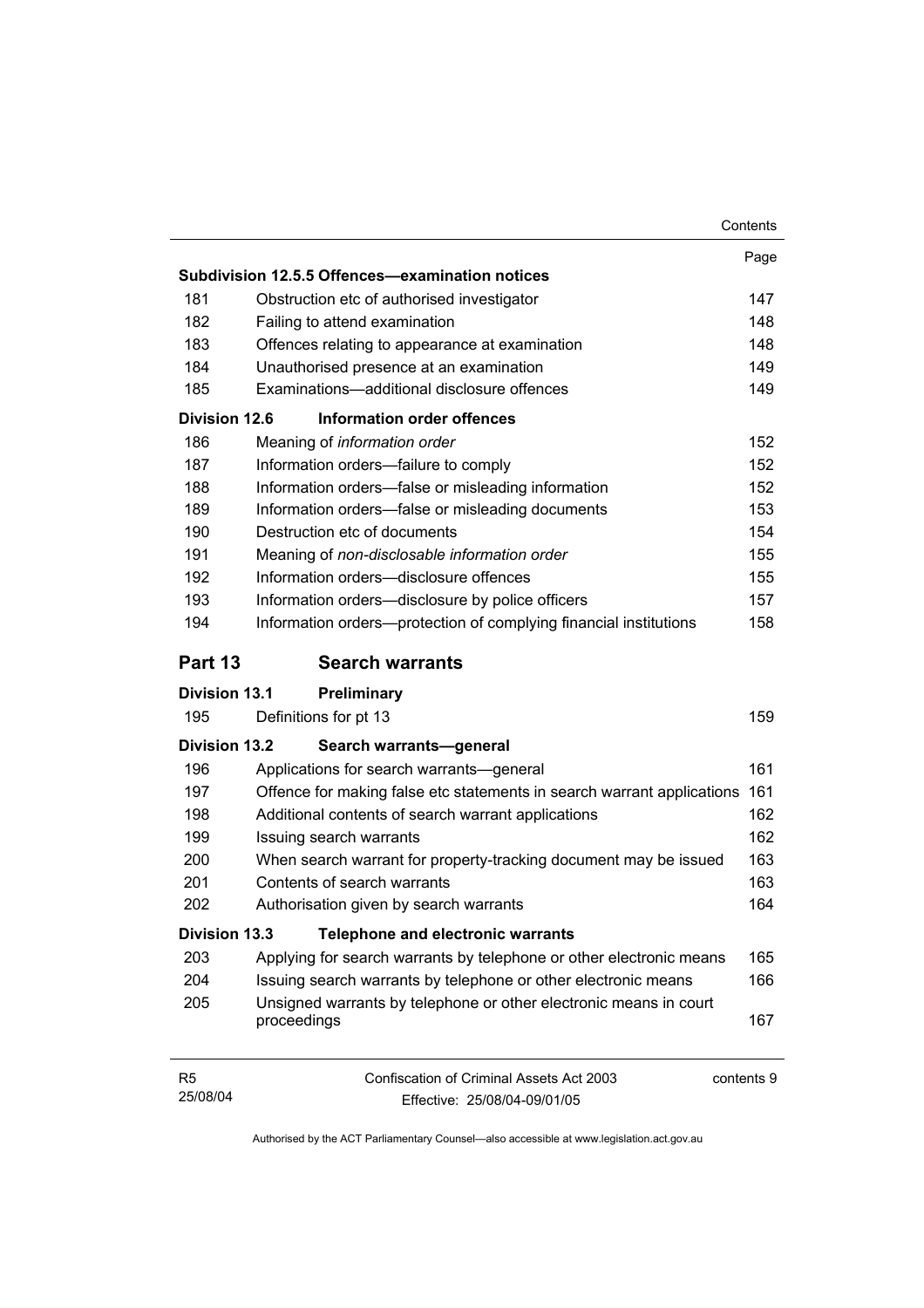|                      |                                                       |                                                                                           | Page           |
|----------------------|-------------------------------------------------------|-------------------------------------------------------------------------------------------|----------------|
| 206                  |                                                       | Offence for stating incorrect names in warrants by telephone or other<br>electronic means | 167            |
| 207                  |                                                       | Offence for execution etc of search warrant departing in material form                    | 168            |
| 208                  |                                                       | Offence for execution etc of unauthorised form of search warrant                          | 168            |
| 209                  |                                                       | Offence for giving unauthorised form of search warrant                                    | 169            |
| Division 13.4        |                                                       | <b>Executing search warrants</b>                                                          |                |
| 210                  | hours                                                 | Search warrants—whether must be executed only during particular                           | 169            |
| 211                  |                                                       | Search warrants-restrictions on personal searches                                         | 170            |
| 212                  |                                                       | Use of force and availability of assistance in executing search warrant                   | 171            |
| 213                  |                                                       | Search warrants-announcement before entry                                                 | 171            |
| 214                  |                                                       | Details of search warrant to be given to occupier etc                                     | 172            |
| 215                  |                                                       | Occupier entitled to be present during search etc                                         | 172            |
| 216                  |                                                       | Particular powers available to officers executing search warrant                          | 173            |
| 217                  |                                                       | Use of equipment to examine or process things                                             | 173            |
| 218                  |                                                       | Moving things to another place for examination or processing                              | 174            |
| 219                  |                                                       | Use of electronic equipment at premises                                                   | 175            |
| 220                  |                                                       | Person with knowledge of computer or computer system to assist                            |                |
|                      | access etc                                            |                                                                                           | 176            |
| 221                  |                                                       | Securing electronic equipment                                                             | 177            |
| 222                  |                                                       | Copies of seized things to be provided                                                    | 178            |
| 223                  | Providing documents after execution of search warrant |                                                                                           |                |
| Division 13.5        |                                                       | <b>Stopping and searching vehicles</b>                                                    |                |
| 224                  |                                                       | Searches of vehicles without search warrant in emergency situations                       | 179            |
| 225                  |                                                       | How police officer exercises powers under s 224                                           | 180            |
| <b>Division 13.6</b> |                                                       | Search warrants-things seized                                                             |                |
| 226                  |                                                       | Receipts for things seized under search warrants                                          | 181            |
| 227                  |                                                       | Keeping seized things under search warrants                                               | 181            |
| 228                  |                                                       | Keeping things for further period                                                         | 182            |
| 229                  |                                                       | Issuing officer may order keeping of thing                                                | 183            |
| 230                  |                                                       | Transfer of things seized to public trustee                                               | 183            |
| <b>Division 13.7</b> |                                                       | Search warrants-miscellaneous                                                             |                |
| 231                  |                                                       | Search warrants—false or misleading information                                           | 184            |
| contents 10          |                                                       | <b>Confiscation of Criminal Assets Act 2003</b>                                           | R <sub>5</sub> |
|                      |                                                       | Effective: 25/08/04-09/01/05                                                              | 25/08/04       |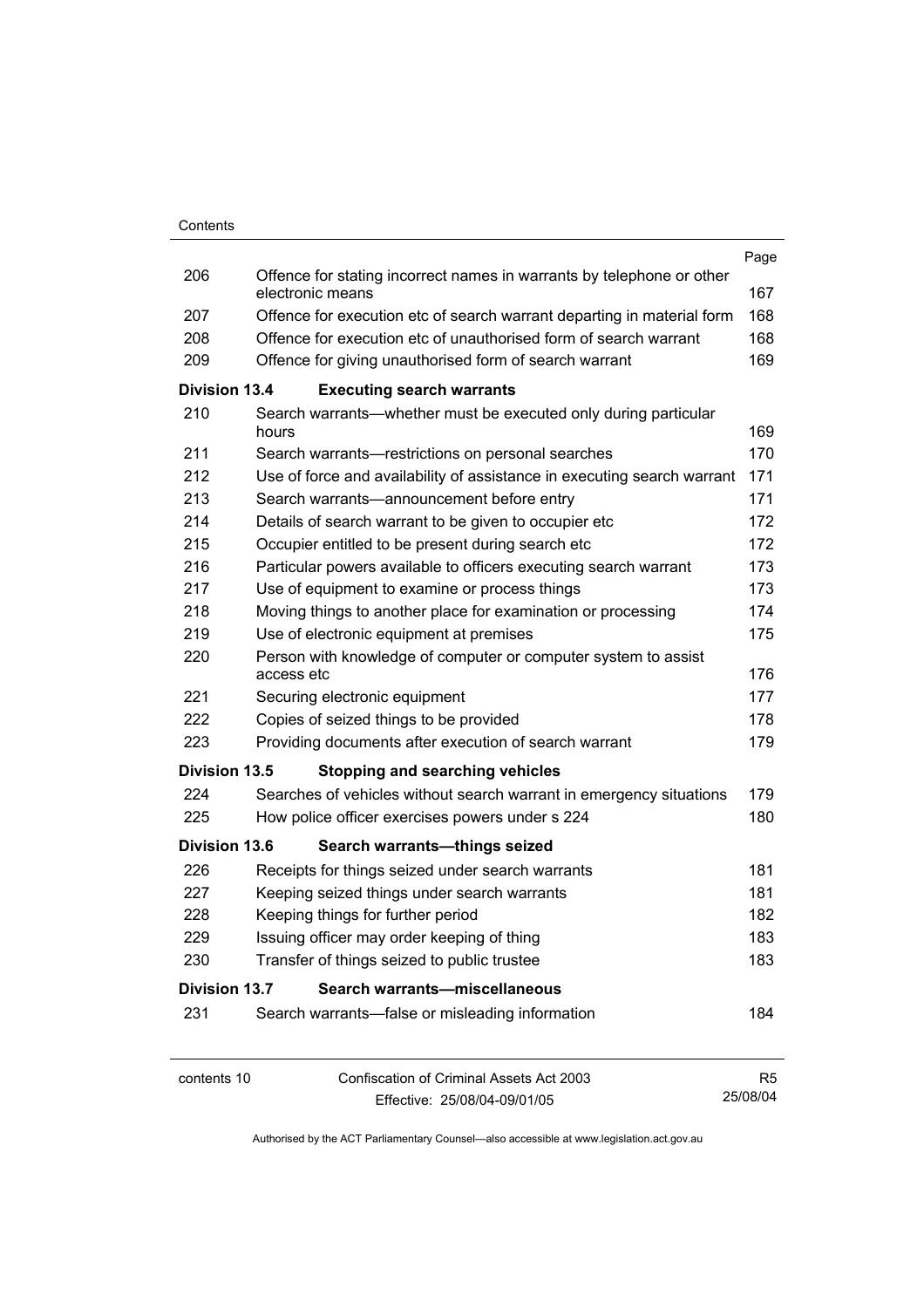|                            |                                                                                                 | Contents    |
|----------------------------|-------------------------------------------------------------------------------------------------|-------------|
|                            |                                                                                                 | Page        |
| 232                        | Search warrants—false or misleading documents                                                   | 184         |
| 233                        | Obstruction etc of police officers and people assisting                                         | 185         |
| 234                        | Damage etc to be minimised                                                                      | 185         |
| 235                        | Compensation                                                                                    | 186         |
| Part 14                    | <b>Court procedure</b>                                                                          |             |
| 236                        | Meaning of confiscation proceeding                                                              | 188         |
| 237                        | Confiscation and corresponding law order proceedings are civil, not<br>criminal                 | 190         |
| 238                        | Meaning of relevant court                                                                       | 190         |
| 239                        | Jurisdiction of Magistrates Court-confiscation proceedings                                      | 191         |
| 240                        | Jurisdiction of Magistrates Court-interstate orders                                             | 192         |
| 241                        | Jurisdiction of Supreme Court                                                                   | 193         |
| 242                        | Confiscation proceedings—transferred proceedings                                                | 193         |
| 243                        | Restricted access proceedings—notice of applications etc                                        | 194         |
| 244                        | Other confiscation proceedings—notice of applications etc                                       | 195         |
| 245                        | Applications for another confiscation proceeding in relation to same<br>offence                 | 196         |
| 246                        | Confiscation proceedings—time extensions for applications                                       | 197         |
| 247                        | Confiscation proceedings—amendment of applications                                              | 197         |
| 248                        | Confiscation proceedings-relevant material                                                      | 198         |
| 249                        | Confiscation proceedings--witness not required to answer questions<br>prejudicing investigation | 198         |
| 250                        | Confiscation proceedings-additional orders                                                      | 198         |
| 251                        | Contravention of additional orders under s 250                                                  | 200         |
| 252                        | Confiscation proceedings-consent orders                                                         | 200         |
| 253                        | Confiscation proceedings—notice of making orders                                                | 200         |
| 254                        | Concurrent proceedings                                                                          | 201         |
| Part 15                    | <b>Miscellaneous</b>                                                                            |             |
| 255                        | Selfincrimination and other privileges overridden                                               | 202         |
| 256                        | Powers under Act not limited by criminal proceedings                                            | 203         |
| 257                        | Powers under Act do not limit each other or powers under other laws                             | 203         |
| 258                        | Examination orders—reporting requirements                                                       | 204         |
| 259                        | Approved forms                                                                                  | 206         |
| R <sub>5</sub><br>25/08/04 | Confiscation of Criminal Assets Act 2003<br>Effective: 25/08/04-09/01/05                        | contents 11 |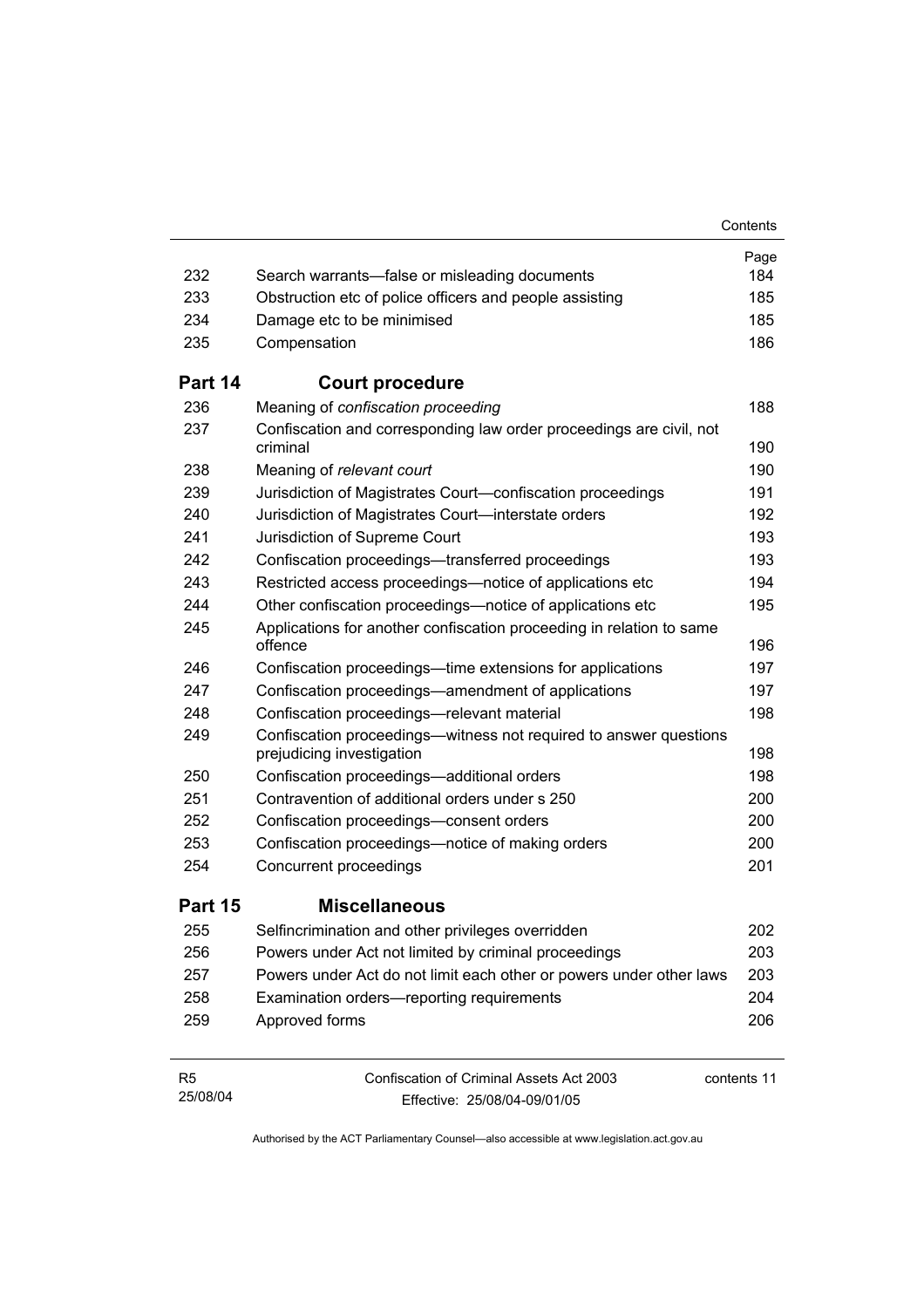### **Contents**

| 260     | Regulation-making power                                                   | Page<br>206 |
|---------|---------------------------------------------------------------------------|-------------|
| Part 16 | <b>Consequential and transitional matters</b>                             |             |
| 262     | Orders under repealed Act                                                 | 207         |
| 263     | Proceedings for offences committed before the commencement of this<br>Act | 207         |
| 264     | Use of information etc obtained under repealed Act                        | 208         |
| 265     | Confiscated assets trust fund                                             | 208         |
| 266     | Transitional regulations                                                  | 209         |
| 267     | Modification of pt 16's operation                                         | 209         |
| 269     | Expiry of pt 16                                                           | 209         |
|         |                                                                           |             |

## **Dictionary** 210

### **Endnotes**

|   | About the endnotes     | 221  |
|---|------------------------|------|
| 2 | Abbreviation key       | 221  |
| 3 | Legislation history    | 222. |
| 4 | Amendment history      | 222. |
| 5 | Earlier republications | 224  |

contents 12 Confiscation of Criminal Assets Act 2003 Effective: 25/08/04-09/01/05

R5 25/08/04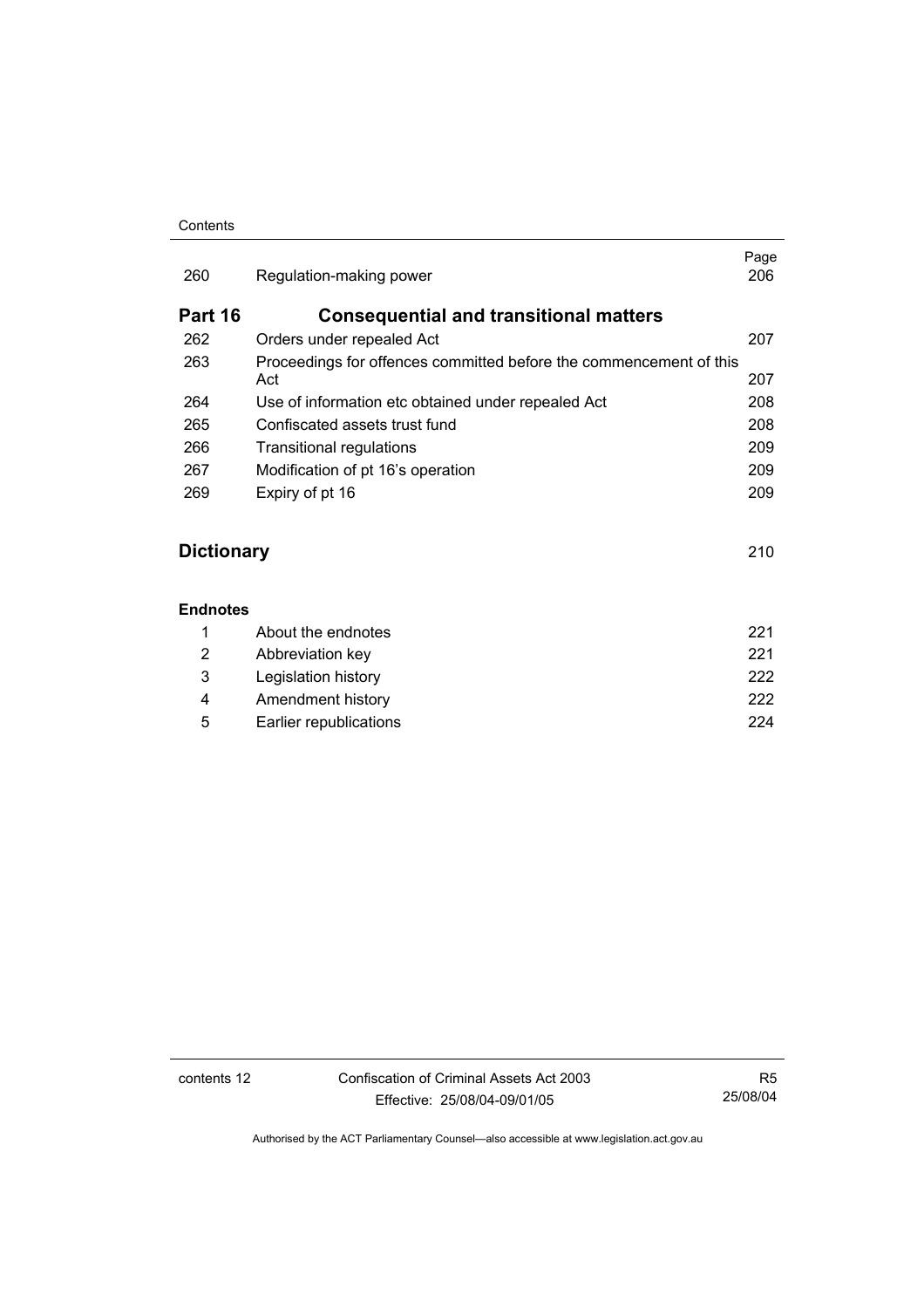

Australian Capital Territory

# **Confiscation of Criminal Assets Act 2003**

An Act to deprive people of the proceeds of crime and of property used for criminal activity, and for other purposes

R5 25/08/04

I

Confiscation of Criminal Assets Act 2003 Effective: 25/08/04-09/01/05

page 1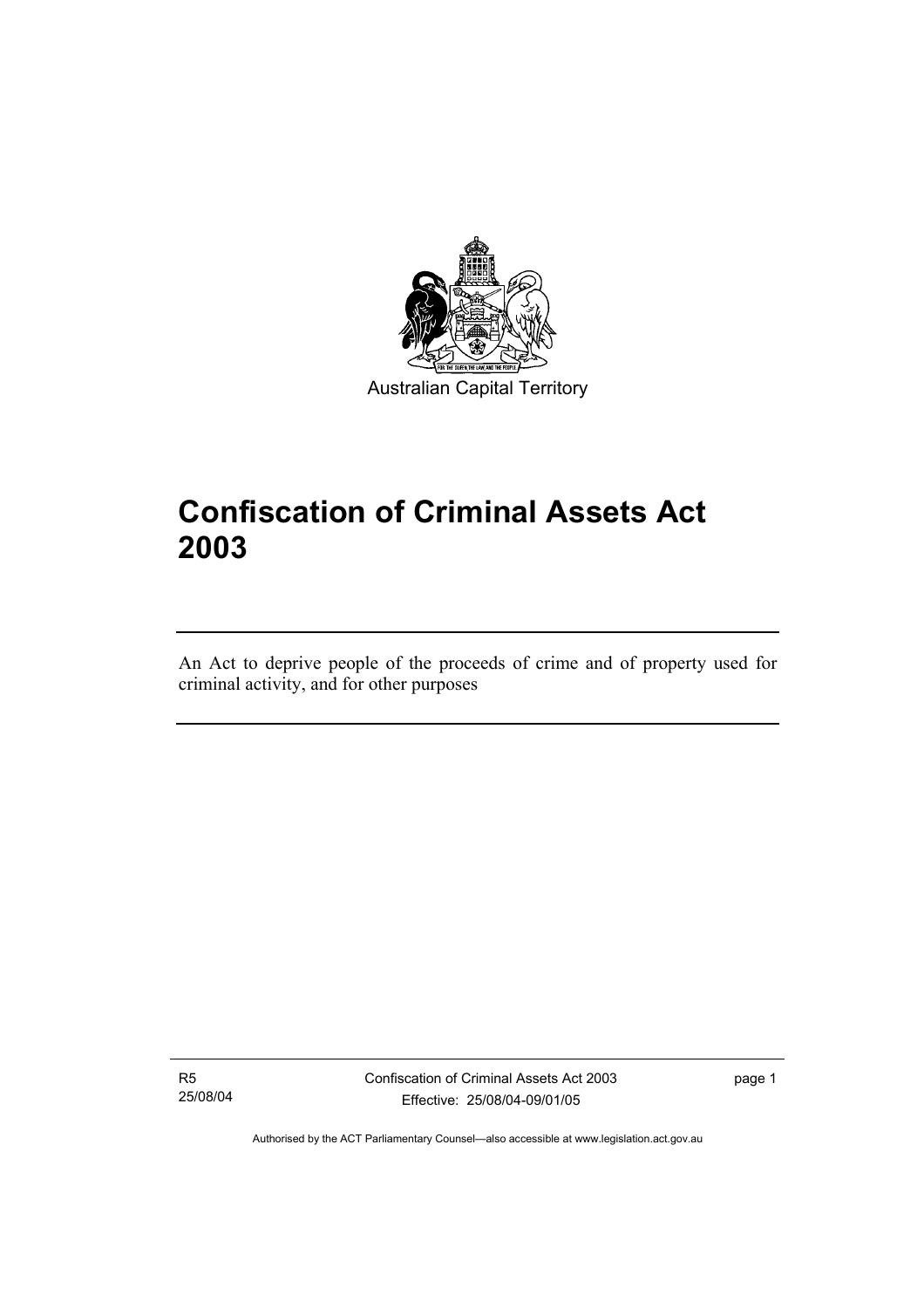### **Part 1** Preliminary

Section 1

## **Part 1** Preliminary

## **1 Name of Act**

This Act is the *Confiscation of Criminal Assets Act 2003.*

## **3 Purposes of Act**

The *purposes of this Act* include the following:

- (a) to encourage law-abiding behaviour by the community;
- (b) to give effect to the principle of public policy that a person should not be enriched because of the commission of an offence, whether or not anyone has been convicted of the offence;
- (c) to deprive a person of all material advantage derived from the commission of an offence, whatever the form into which property or benefits derived from the offence may have been changed;
- (d) to deprive a person of property used, or intended by an offender to be used, in relation to the commission of an offence, whatever the form into which it may have been changed, and to prevent the person from using the property to commit other offences;
- (e) to enable the effective tracing and seizure by law enforcement authorities of property used, or intended by an offender to be used, in relation to the commission of an offence and all material advantage derived from the offence;
- (f) to provide for the enforcement in the ACT of orders, notices or decisions (however described) made under corresponding laws.

R5 25/08/04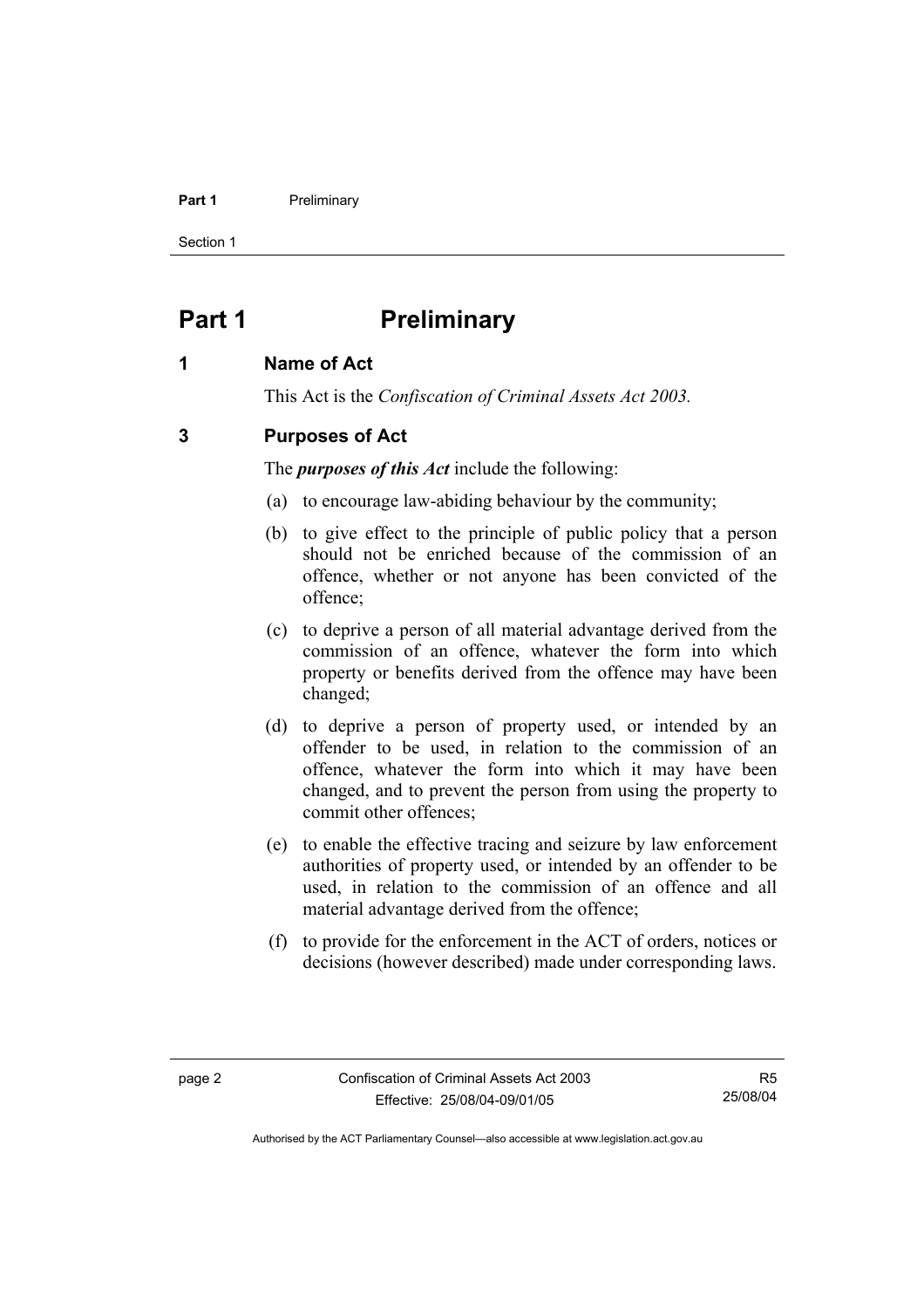## **4 Application of Act to property and dealings**

- (1) This Act applies to property located anywhere, whether in the ACT, in Australia outside the ACT, or outside Australia.
- (2) This Act applies to dealings with property anywhere, whether it happens in the ACT, in Australia outside the ACT, or outside Australia.

## **5 Application of Act to offences**

This Act applies in relation to offences, whether committed, or alleged to have been committed, before or after the commencement of this Act.

## **6 Dictionary**

The dictionary at the end of this Act is part of this Act.

*Note 1* The dictionary at the end of this Act defines certain words and expressions used in this Act, and includes references (*signpost definitions*) to other words and expressions defined elsewhere in this Act.

> For example, the signpost definition '*effective control*, of property—see section 14.' means that the term 'effective control' is defined in that section.

*Note 2* A definition in the dictionary (including a signpost definition) applies to the entire Act unless the definition, or another provision of the Act, provides otherwise or the contrary intention otherwise appears (see Legislation Act,  $s$  155 and  $s$  156 (1)).

## **7 Notes**

A note included in this Act is explanatory and is not part of this Act.

*Note* See Legislation Act, s 127 (1), (4) and (5) for the legal status of notes.

page 3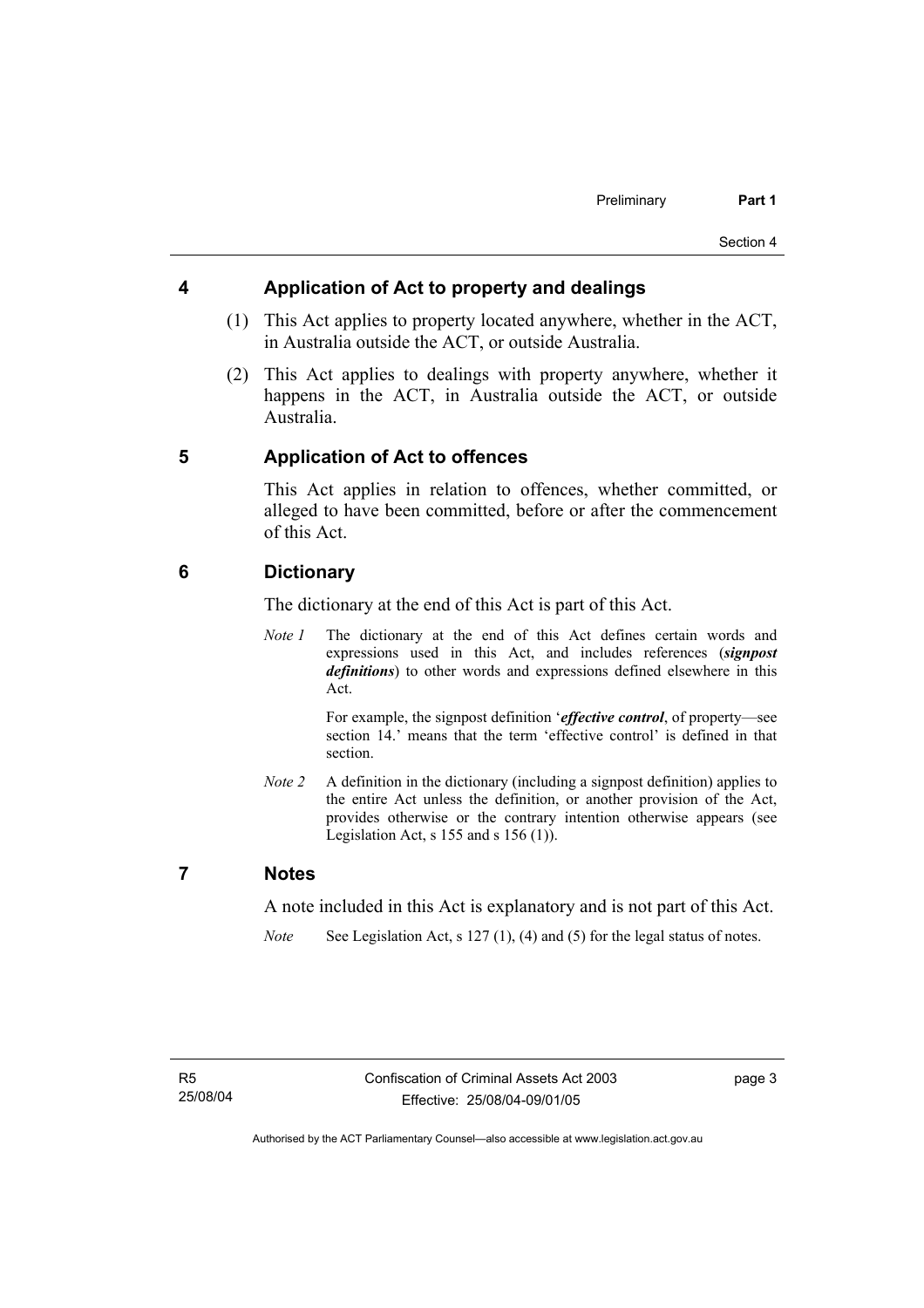### **Part 1** Preliminary

Section 8

## **8 Offences against Act—application of Criminal Code etc**

Other legislation applies in relation to offences against this Act.

*Note 1 Criminal Code*

The Criminal Code, ch 2 applies to all offences against this Act (see Code, pt 2.1).

The chapter sets out the general principles of criminal responsibility (including burdens of proof and general defences), and defines terms used for offences to which the Code applies (eg *conduct*, *intention*, *recklessness* and *strict liability*).

*Note 2 Penalty units* 

The Legislation Act, s 133 deals with the meaning of offence penalties that are expressed in penalty units.

page 4 Confiscation of Criminal Assets Act 2003 Effective: 25/08/04-09/01/05

R5 25/08/04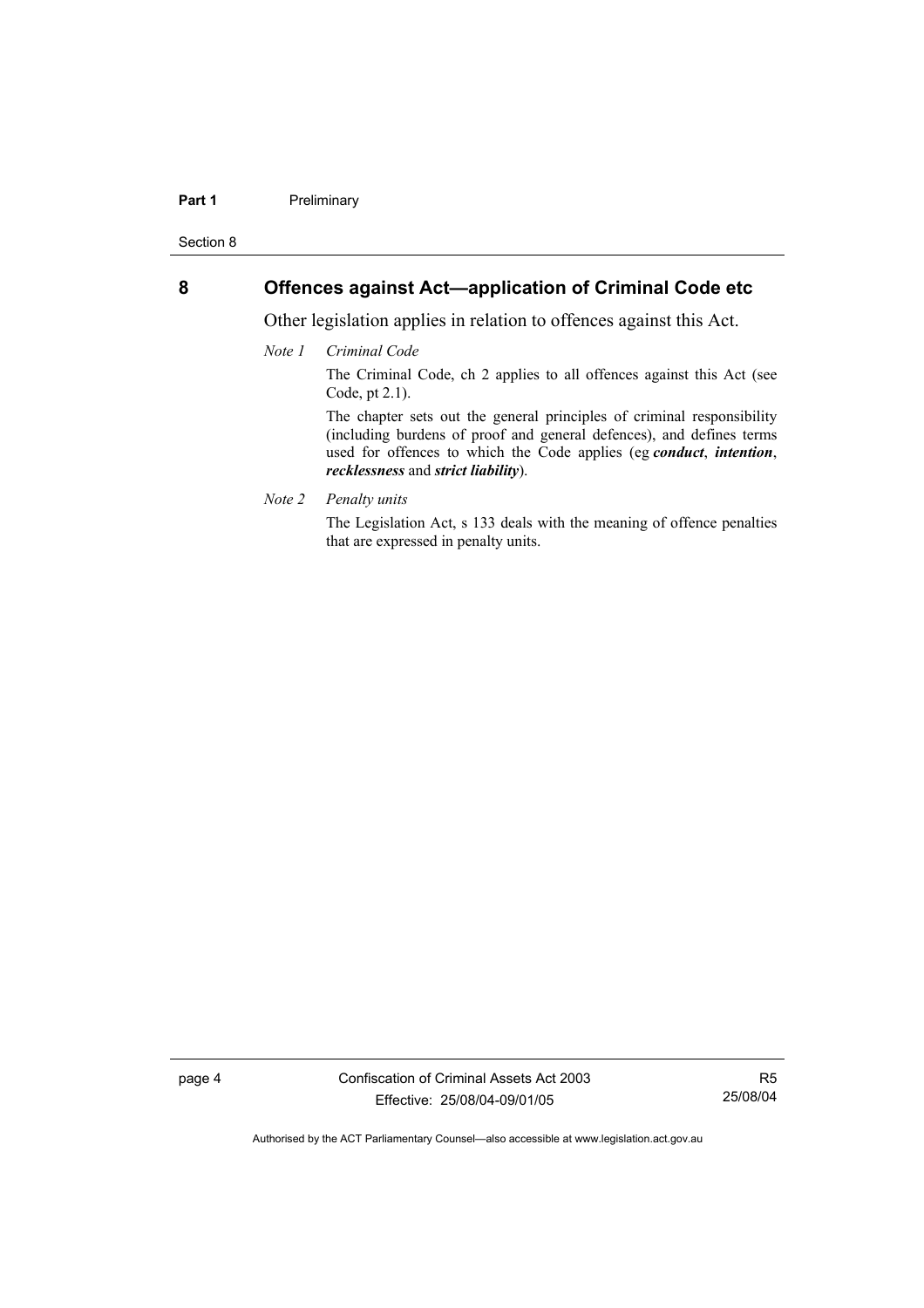## **Part 2 General overview of confiscation scheme**

### **9 General overview**

The notes to this section provide a general overview of the scheme of this Act.

#### *Note 1 Restraining orders*

A court may make an order (a *restraining order*) preventing the disposal or other dealing with property. A restraining order may also be made to secure a property for the payment of a penalty order (see note 4).

Property may be restrained even though it is not the offender's property.

### *Note 2 Confiscation of property on conviction*

A court that convicts a person of an indictable offence may make an order (a *conviction forfeiture order*) for the forfeiture to the Territory of tainted property in relation to the offence (whether or not the tainted property is restrained).

If a person is convicted of a serious offence (generally an offence punishable by imprisonment for 5 years or more), all restrained property is, by the operation of this Act, forfeited to the Territory (an *automatic forfeiture*).

Property may be forfeited even though it is not the offender's property.

#### *Note 3 Confiscation of property without conviction*

If a court is satisfied on the balance of probabilities that a person has committed a serious offence, it may make an order (a *civil forfeiture order*) for the forfeiture to the Territory of all restrained property even though the person has not been convicted, or the person has been cleared, of the relevant offence.

#### *Note 4 Penalty orders*

A court may order the payment to the Territory (a *penalty order*) of the value of the tainted property and the advantages and other benefits derived in any way from the commission of an indictable offence and for restrained property be sold to satisfy the penalty order.

### *Note 5 Exclusion of property from forfeiture and return or compensation for forfeited property*

Provision is made for a order that property be excluded from forfeiture (an *exclusion order*) and forfeited property can be returned or compensation paid for

R5 25/08/04 page 5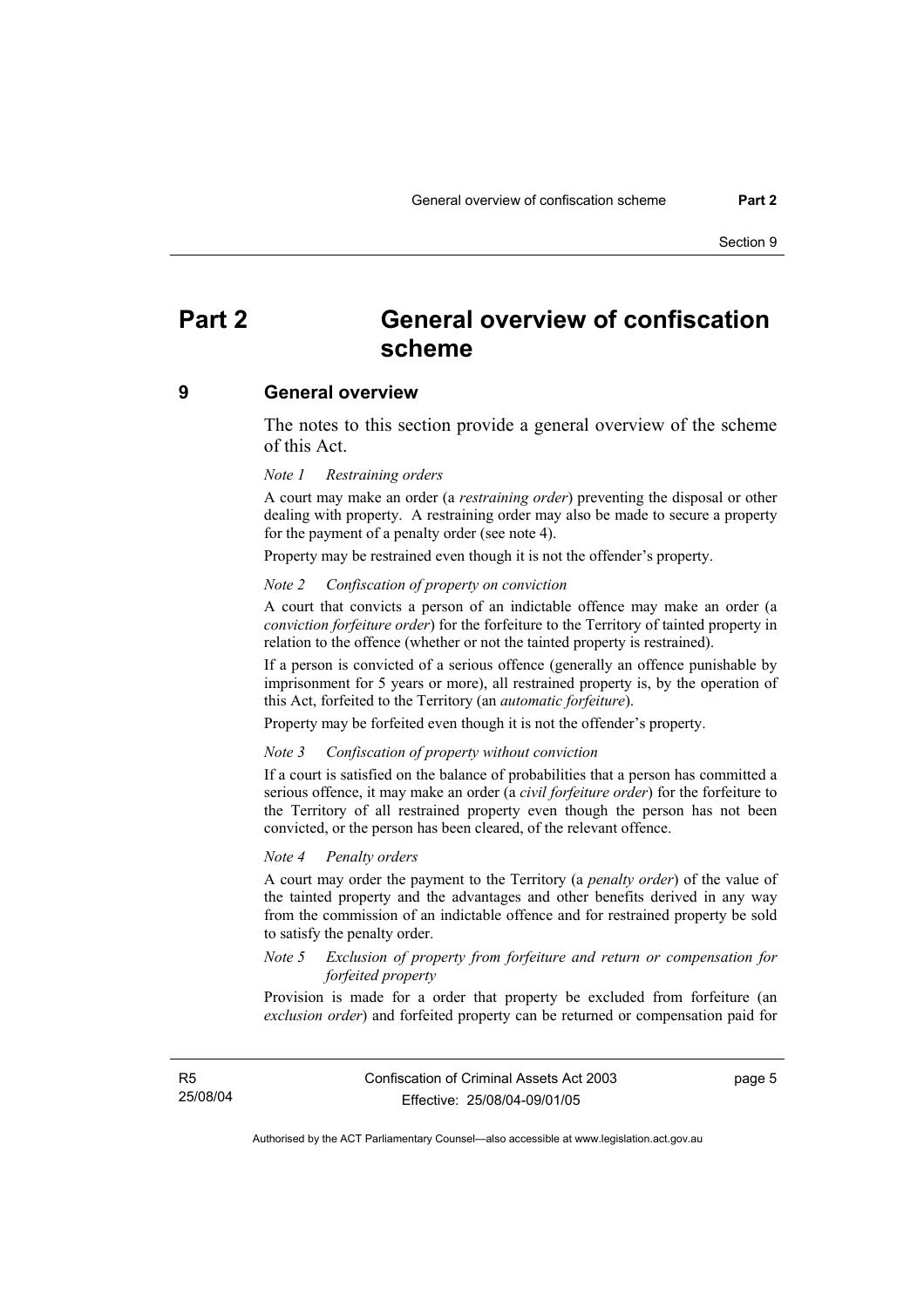### **Part 2 General overview of confiscation scheme**

### Section 9

it in certain circumstances. Provision is also made for the buyback of interests in forfeited property.

page 6 Confiscation of Criminal Assets Act 2003 Effective: 25/08/04-09/01/05

R5 25/08/04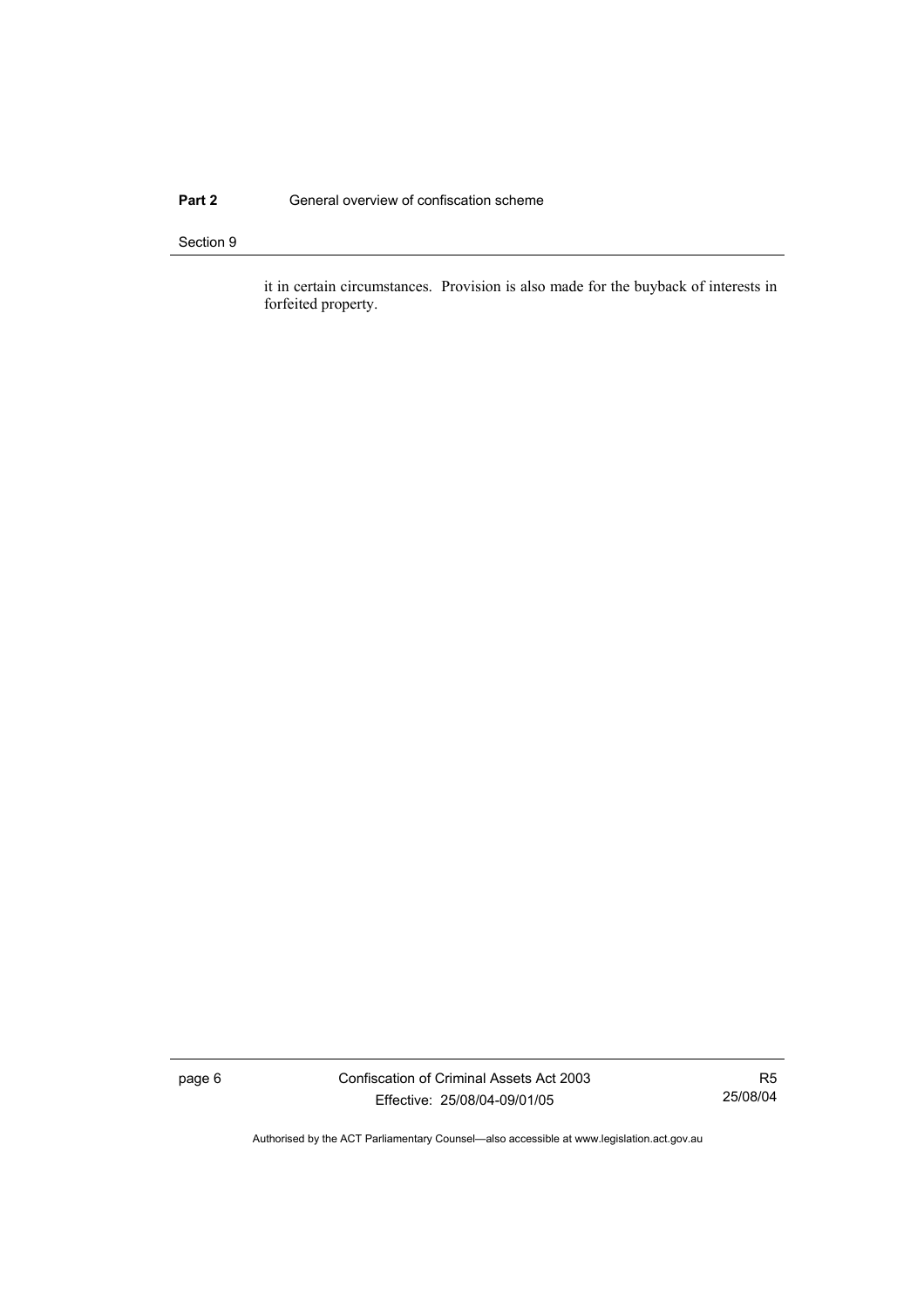## **Part 3 Key concepts**

*Note 1* The following concepts are defined in this part:

- *abscond*—see s 16
- *cleared*, of an offence—see s 17
- *convicted*—see s 15 (1)
- *derived*—see s 12
- *effective control*, of property—see s 14
- *finalised* confiscation or criminal proceeding—see s 18
- *indictable offence*—see s 13 (2)
- *offence*—see s 13 (1)
- *ordinary indictable offence*—s 13 (2)
- *quashed*—see s 15 (3) and (4)
- related offence—see s 13 (3)
- serious offence—see s 13 (2)
- *tainted property*—see s 10
- *unclaimed tainted property*—see s 11.
- *Note 2* Other important concepts include *benefits* (see s 80), *penalty order* (see s 82) and *relevant court* (see s 238).

## **10 What is** *tainted property*

(1) In this Act:

*tainted property*, in relation to an offence, means—

- (a) property that was used, or was intended by an offender to be used, in relation to the commission of the offence; or
- (b) property that was derived by anyone from the commission of the offence; or
- (c) property that was derived by anyone from property mentioned in paragraph (a) or (b);

and includes an amount of money held in an account with a financial institution that represents the value of property mentioned

| R5       | Confiscation of Criminal Assets Act 2003 | page 7 |
|----------|------------------------------------------|--------|
| 25/08/04 | Effective: 25/08/04-09/01/05             |        |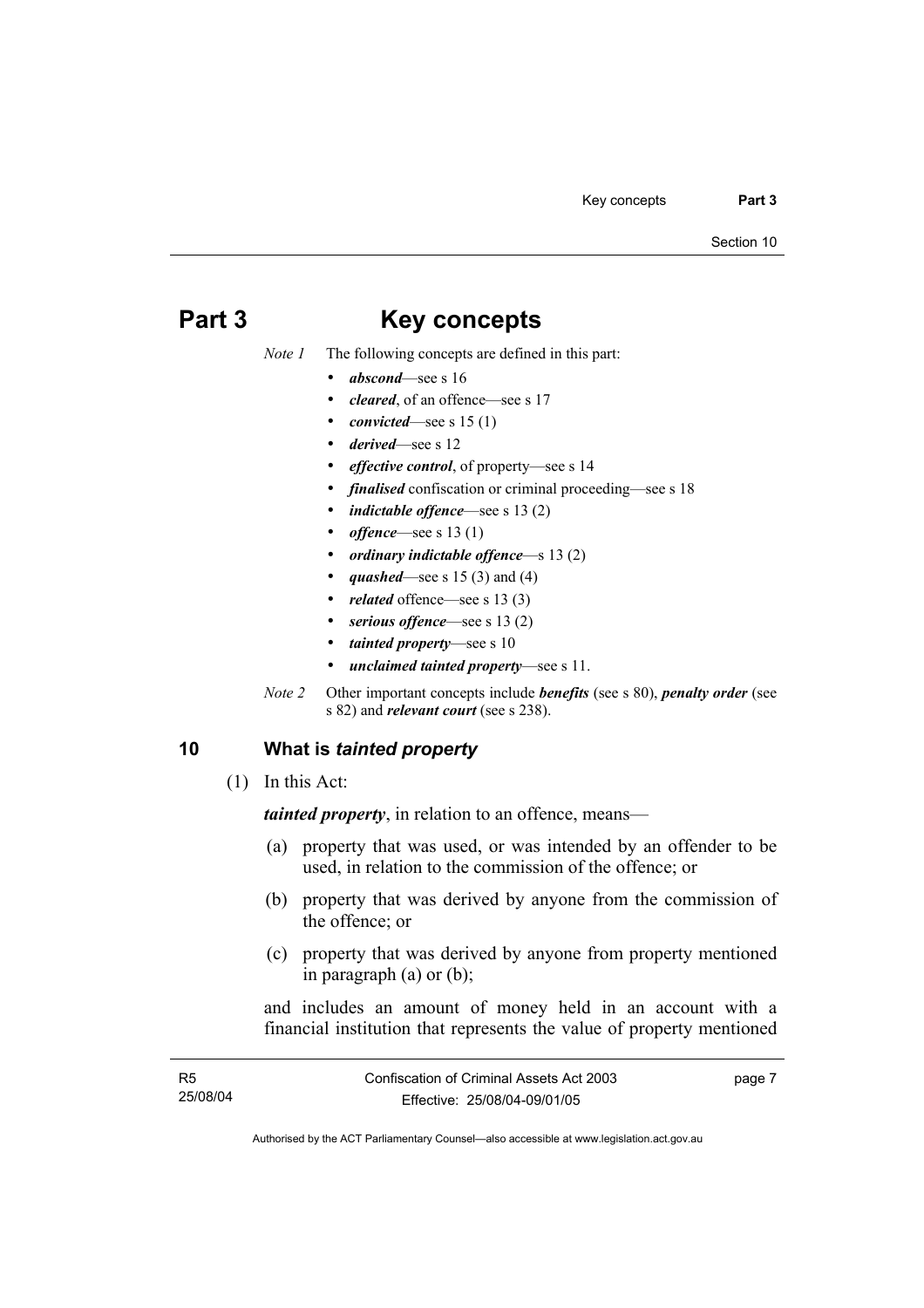#### Part 3 **Key concepts**

#### Section 10

in paragraph (a), (b) or (c) that has been directly or indirectly credited to the account.

- *Note 1* For the meaning of *in relation to*, see dict.
- *Note 2* For the meaning of *derived*, see s 12.
- *Note 3 Property* includes an interest in property, see Legislation Act, dict, pt 1.
- (2) For subsection (1) (a), any property found in the possession of an offender at the time of, or immediately after, the commission of the offence is taken to be property that was used, or was intended by the offender to be used, in relation to the commission of the offence, unless the contrary is established by the offender.

### **Examples of** *tainted property* **for s 10**

- 1 A car used as a getaway car for an armed robbery (see s  $(1)$  (a)).
- 2 Money and jewellery stolen during the commission of the armed robbery offence (see s  $(1)$  (b)).
- 3 Shares bought using money stolen during the commission of the armed robbery offence, or a mixture of that money and money unconnected with the offence (see s (1) (c) and s 12 (1) (Meaning of *derived*)).
- 4 A house in relation to which a mortgage is partly or completely discharged using money stolen during the commission of the armed robbery offence, or a mixture of that money and money unconnected with the offence (see s (1) (c) and s 12 (1)).
- 5 Money or other property received from the sale of the car, jewellery, shares or house mentioned in examples 1 to 4 (see s  $(1)$  (c) and s  $12$   $(1)$ ).
- 6 Other property purchased using the money mentioned in example 5 (see s (1) (c) and s 12 (1)).
- 7 Money stolen during the commission of the armed robbery offence is deposited in 1 or more accounts with a credit union and later transferred to a bank account that also contains money unconnected with the offence. The money in the bank account to the value of the money stolen during the commission of the offence is *tainted property* (see s (1)).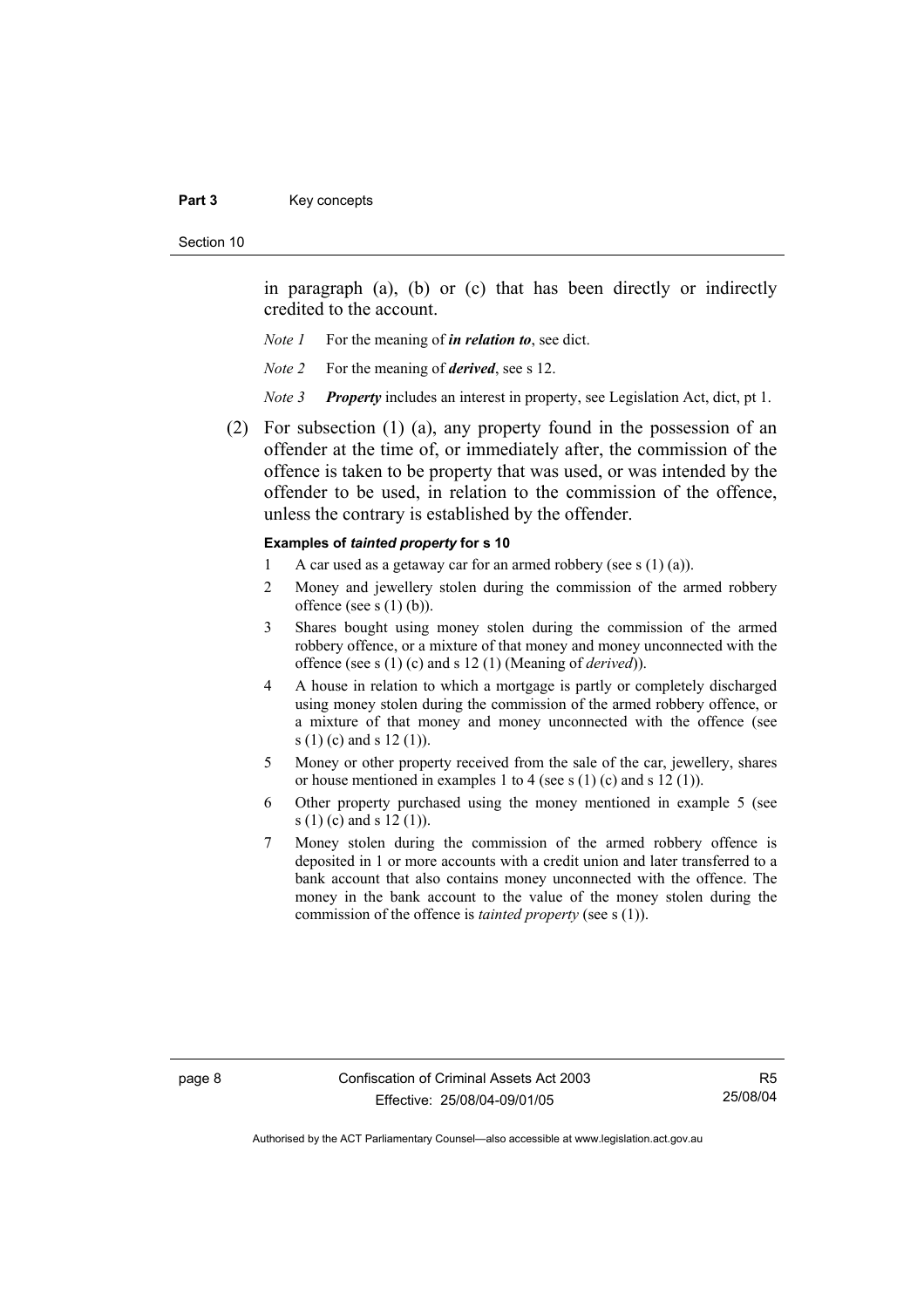- 8 Money received from the sale of the car, jewellery, shares or house mentioned in examples 1 to 4 is deposited in a credit union account that also contains money unconnected with the armed robbery offence. The money in the account to the value of the money received from the sale of the car, jewellery, shares or house mentioned in examples 1 to 4 is *tainted property* (see s (1) and s 12 (1)).
- *Note* An example is part of the Act, is not exhaustive and may extend, but does not limit, the meaning of the provision in which it appears (see Legislation Act, s 126 and s 132).

## **11 What is** *unclaimed tainted property*

In this Act:

*unclaimed tainted property* means property that—

(a) is tainted property in relation to an offence; and

*Note* For the meaning of *in relation to*, see dict.

(b) is not claimed by anyone;

even if it is not possible to identify the offence or an offender.

### **Examples of property that may be** *unclaimed tainted property*

- 1 a large quantity of hydroponic equipment and lights for growing plants indoors that is found at premises suspected of being used for the production of drugs and that is not claimed by anyone
- 2 a large amount of money with traces of cocaine that is found in a house suspected of being used for drug dealing and that is not claimed by anyone
- 3 a large quantity of jewellery found in a car that has been recently used by several people and that is not claimed by anyone
- 4 a large amount of money found beneath a bridge in a bag that also contains traces of explosives
- *Note 1* A claim for property restrained under an unclaimed tainted property restraining order does not, of itself, change or end the restraining order, see s 46 (2).
- *Note 2* An example is part of the Act, is not exhaustive and may extend, but does not limit, the meaning of the provision in which it appears (see Legislation Act, s 126 and s 132).

R5 25/08/04 page 9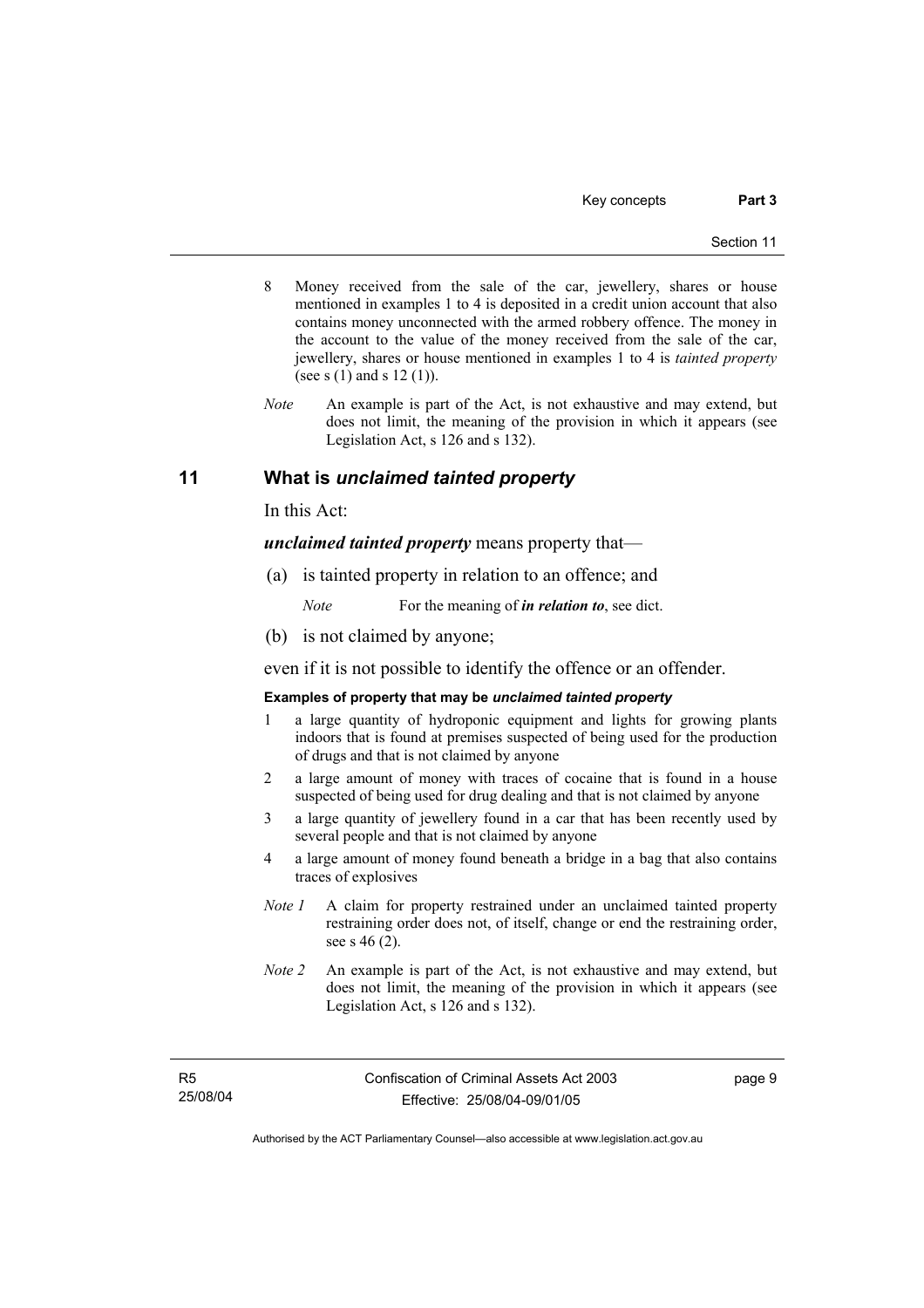#### Part 3 **Key concepts**

Section 12

### **12 Meaning of** *derived*

(1) In this Act:

*derived*—property or a benefit is *derived* if it is derived or realised, whether completely or partly and whether directly or indirectly.

### **Examples**

See section 10, examples 3 to 6 and 8.

*Note 1* For the meaning of *benefits*, see s 80.

- *Note 2* An example is part of the Act, is not exhaustive and may extend, but does not limit, the meaning of the provision in which it appears (see Legislation Act, s 126 and s 132).
- (2) Property or a benefit is *derived* by a person if it is derived by someone else at the request or direction of the person.

### **Example**

Jane Citizen commits an indictable offence and then writes a book about the commission of the offence. Ms Citizen directs the book's publisher to pay the royalties for the book to her husband rather than to herself. The royalties would still be *derived* by Ms Citizen because they are derived by her husband at her direction. (This may be relevant, for example, for deciding whether they are artistic profits and thus benefits under div 7.1.)

- (3) For subsection (2), a request or direction of a person (the *first person*)—
	- (a) includes an understanding between the first person and someone else or the first person making it known (directly or indirectly) to someone else that a particular outcome (or an outcome of a particular kind) is wanted or required by the first person; and
	- (b) may be taken to have been made even though, after all the evidence has been considered, the existence of the request or direction can be found only by inference from the actions of people or from other relevant circumstances.

R5 25/08/04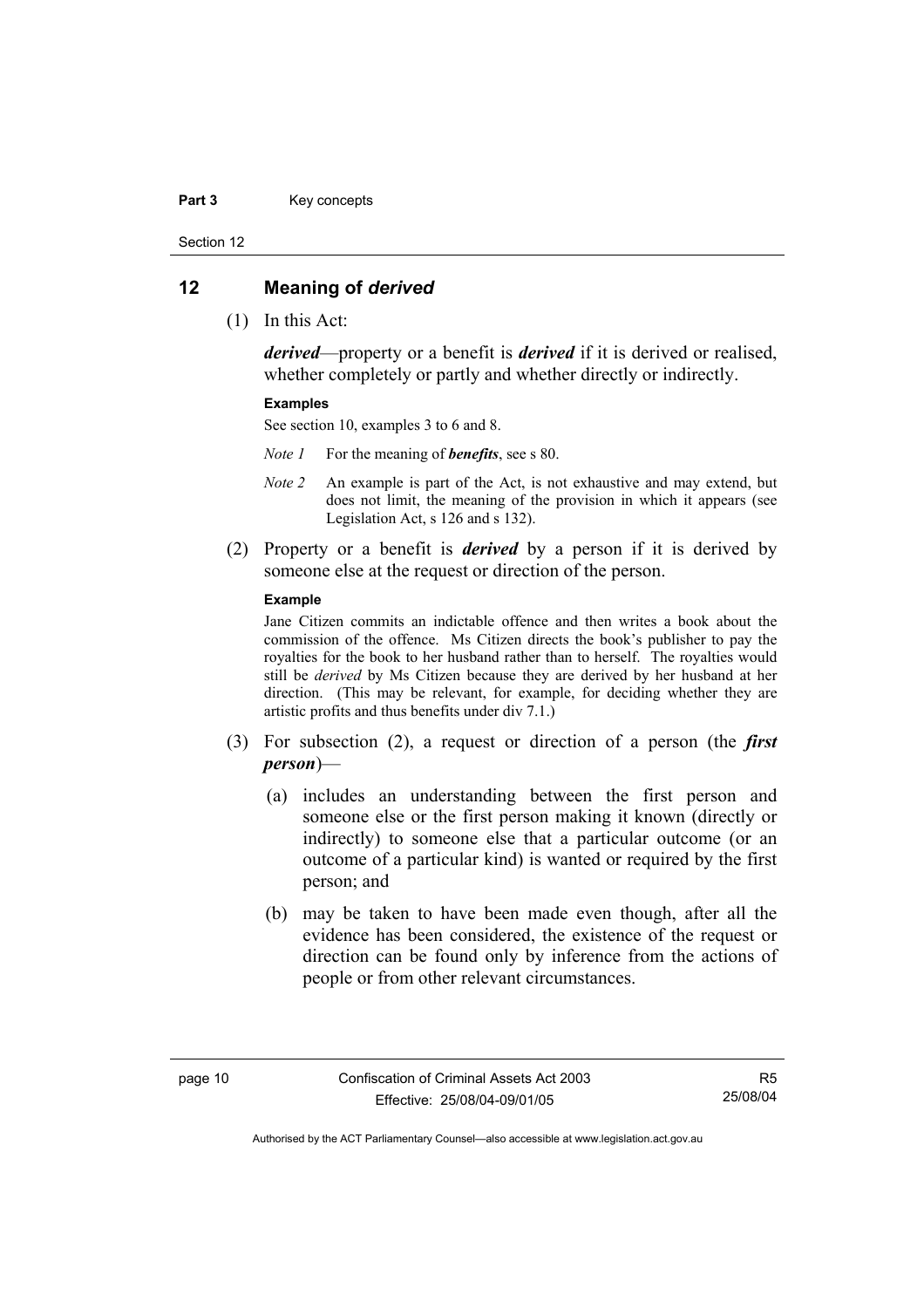## **13 Meaning of** *offence* **and of particular kinds of offences**

(1) In this Act:

*offence* means an offence against the law of the Territory, the Commonwealth, a State or another Territory.

(2) In this Act:

*indictable offence* includes an offence (however described) against the law of the Commonwealth, a State or another Territory that may be dealt with under a law of the Commonwealth, the State or the other Territory as an indictable offence (or in a way corresponding to the way in which an indictable offence against the law of the Territory may be dealt with), even if it may also be dealt with as a summary offence (however described) in some circumstances.

*Note* An offence against a Territory law is an *indictable offence* if it is punishable by imprisonment for longer than 1 year, or is declared by law to be an indictable offence (see Legislation Act, s 190 (1)).

*ordinary indictable offence* means an indictable offence other than a serious offence.

### *serious offence* means—

- (a) an indictable offence that is punishable by imprisonment for 5 years or longer; or
- (b) any other indictable offence declared under the regulations to be a serious offence.
- (3) For this Act, an offence is *related* to another offence if the physical elements of the 2 offences are the same, or substantially the same, acts or omissions.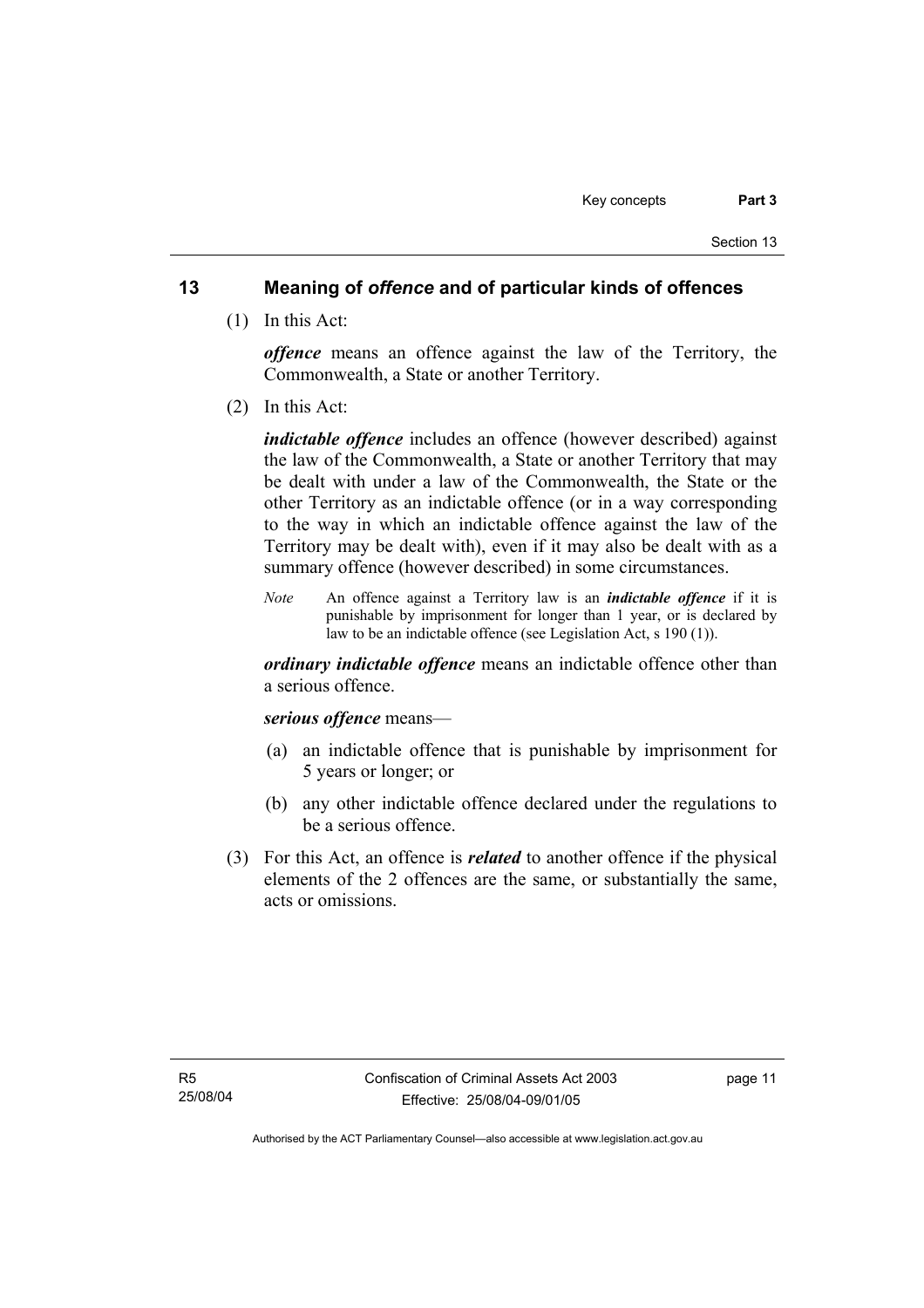#### Part 3 **Key concepts**

Section 14

## **14 Meaning of** *effective control* **of property**

 (1) For this Act, property may be subject to the *effective control* of a person whether or not the person has an interest in it.

*Note Interest*, in relation to land or other property, means—

- (a) a legal or equitable estate in the land or other property; or
- (b) a right, power or privilege over, or in relation to, the land or other property.

See Legislation Act, dict, pt 1.

- (2) In deciding whether or not property is subject to the effective control of a person, or whether or not there are reasonable grounds to suspect or believe that it is, regard may be had to any relevant matter, including, for example, any of the following:
	- (a) shareholdings in, debentures over, or directorships of, a company that has an interest (whether direct or indirect) in the property (a *relevant company*);
	- (b) a trust that has a relationship to the property (a *relevant trust*);
	- (c) family, personal, business and other relationships between people having an interest in the property, or in a relevant company or relevant trust, and other people.
	- *Note* An example is part of the Act, is not exhaustive and may extend, but does not limit, the meaning of the provision in which it appears (see Legislation Act, s 126 and s 132).
- (3) However, property is taken to be subject to the *effective control* of a person if—
	- (a) it is held by someone else on trust or otherwise for the ultimate benefit of the person; or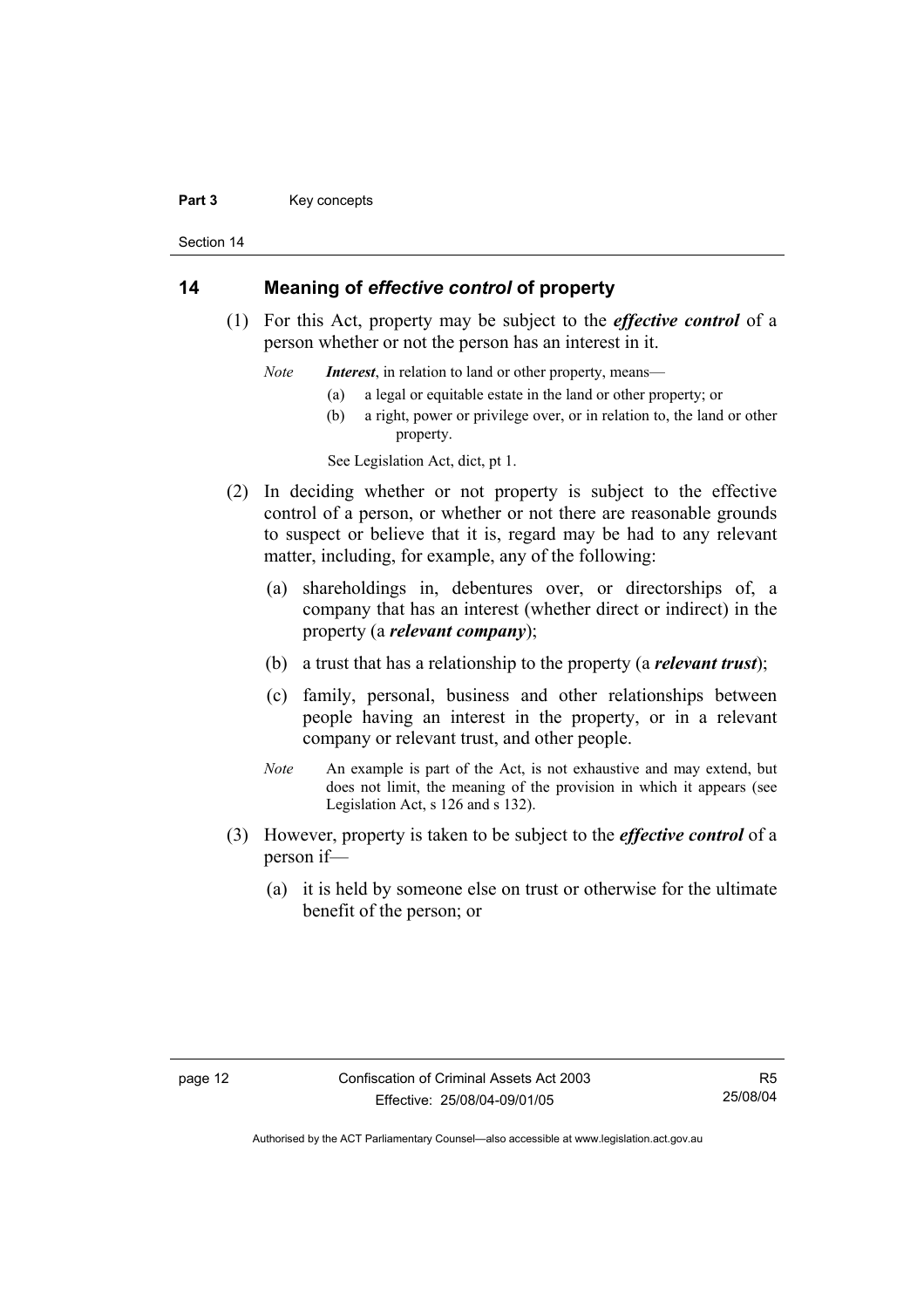(b) within 6 years before or after the commission of the offence in relation to which an application is made in a confiscation proceeding, the person disposed of the property without sufficient consideration to someone else.

*Note 1* For the meaning of *in relation to*, see dict.

*Note 2* For the meaning of *sufficient consideration*, see dict.

### **15 Meaning of** *convicted* **and** *quashed*

- (1) For this Act, a person is taken to be *convicted* of an offence if—
	- (a) the person is convicted of the offence, whether summarily or on indictment; or
	- (b) the person is found guilty, but not convicted, of the offence; or
	- (c) the person absconds in relation to the offence.
	- *Note 1 Found guilty*, of an offence, is defined in the Legislation Act, dict, pt 1 as including—
		- (a) having the offence taken into account under the *Crimes Act 1900*, s 357 (which is about taking outstanding charges into account when passing sentence); and
		- (b) having an order made in relation to the offence under the *Crimes Act 1900*, s 402 (Conditional release of offenders without proceeding to conviction) or the *Children and Young People Act 1999*, s 96 (Disposition of young offenders).
	- *Note 2* For the meaning of *abscond*, see s 16.
- (2) The person is taken to be convicted of the offence—
	- (a) if subsection (1) (a) applies—on the day the person is convicted; or
	- (b) if subsection (1) (b) applies—on the day the person is found guilty; or
	- (c) if subsection  $(1)$  (c) applies—

page 13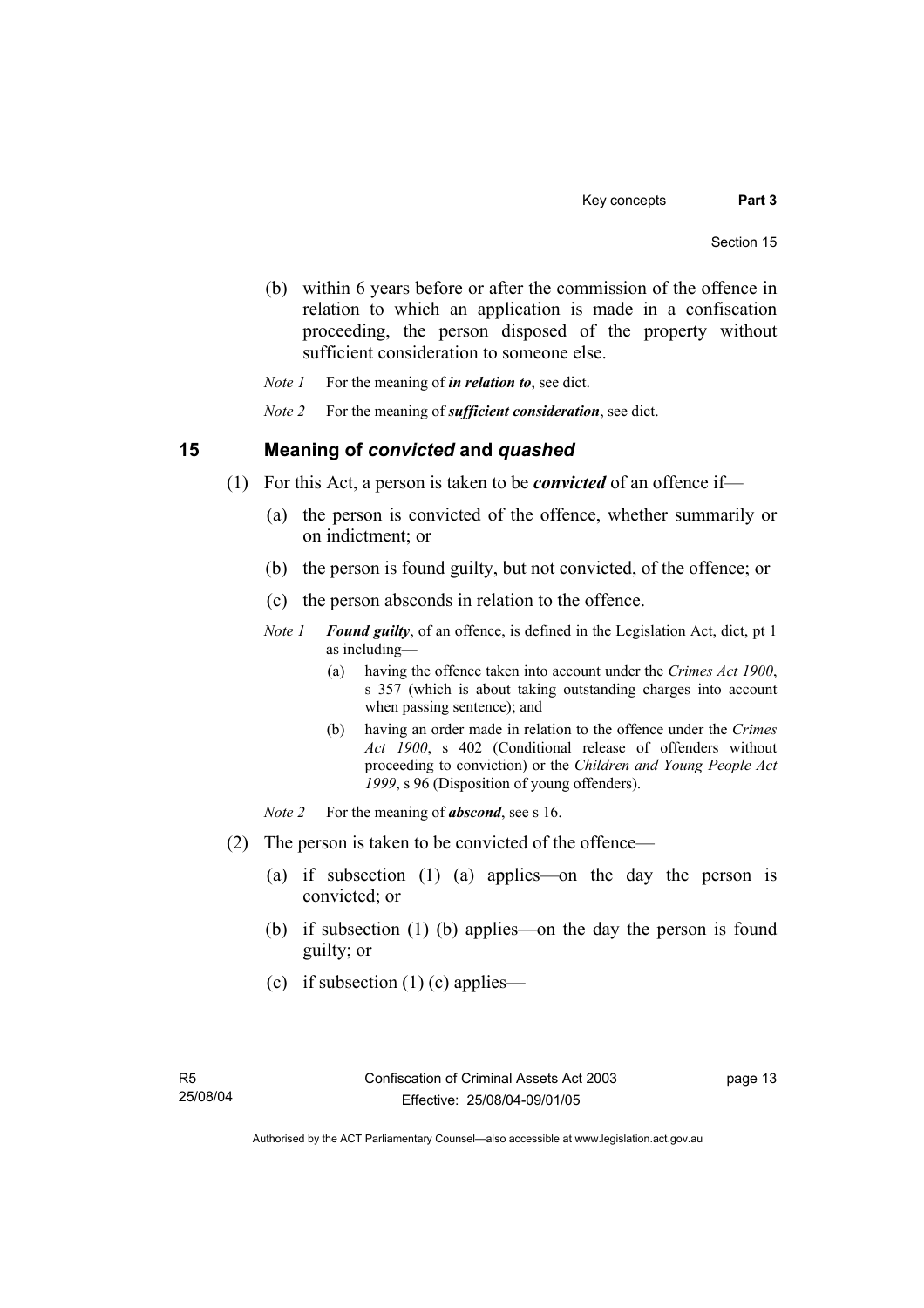Section 16

- (i) on the day the person is committed for trial for the offence; or
- (ii) on the day a court, in a confiscation proceeding, makes an order that the evidence is of sufficient weight to support a conviction for the offence.
- (3) For this Act, the person's conviction for the offence is taken to be *quashed* when—
	- (a) if subsection (1) (a) applies—the conviction is quashed or set aside; or
	- (b) if subsection (1) (b) applies because the offence was taken into account in passing sentence for another offence—
		- (i) the person's conviction or finding of guilty for the other offence is quashed or set aside; or
		- (ii) the decision to take the offence into account is quashed or set aside; or
	- (c) if subsection (1) (b) applies for another reason—the finding of guilty for the offence (however described) is quashed or set aside; or
	- (d) if subsection (1) (c) applies—the person is brought before a court for the offence, and the person is cleared of the offence.

*Note* For the meaning of *cleared*, see s 17.

 (4) However, a person's conviction for an offence is not taken to be *quashed* if a court quashes or sets aside the conviction or finding of guilty (however described) but orders the person to be retried for the offence.

## **16 When does someone** *abscond*

 (1) This section applies to an offender in relation to an indictable offence if—

R5 25/08/04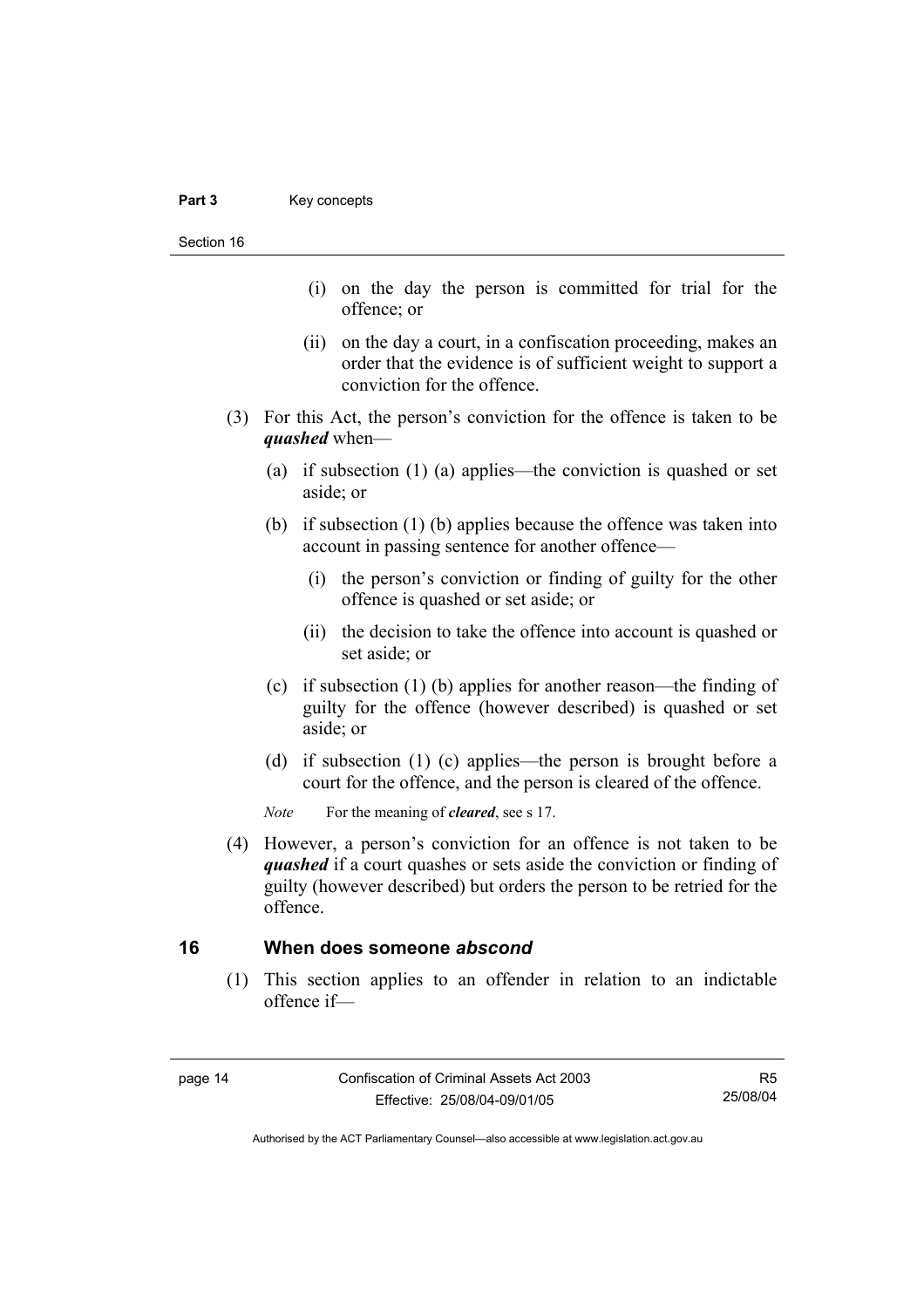- (a) an indictment is presented against the offender for the offence; and
- (b) a warrant is issued for the arrest of the offender for the offence; and
- (c) either—
	- (i) the offender is committed for trial for the offence; or
	- (ii) a court, in a confiscation proceeding, makes a finding that the evidence is of sufficient weight to support the offender's conviction for the offence.
- (2) For this Act, the offender is taken to have *absconded* in relation to the offence if—
	- (a) the offender dies before the warrant is executed; or
	- (b) at the end of 6 months after the day the warrant is issued, the offender cannot be found; or
	- (c) at the end of 6 months after the day the warrant is issued—
		- (i) the offender is not amenable to justice for any other reason; and
		- (ii) if the offender is outside the ACT—an extradition proceeding against the offender is not on foot; or
	- (d) at the end of 6 months after the day the warrant is issued—
		- (i) the offender is not amenable to justice because the offender is outside the ACT; and
		- (ii) an extradition proceeding against the offender is on foot;

and the extradition proceeding later ends without an order for the offender's extradition being made.

## **17 When is someone** *cleared* **of an offence**

For this Act, a person is *cleared* of an offence if—

| - R5     | Confiscation of Criminal Assets Act 2003 | page 15 |
|----------|------------------------------------------|---------|
| 25/08/04 | Effective: 25/08/04-09/01/05             |         |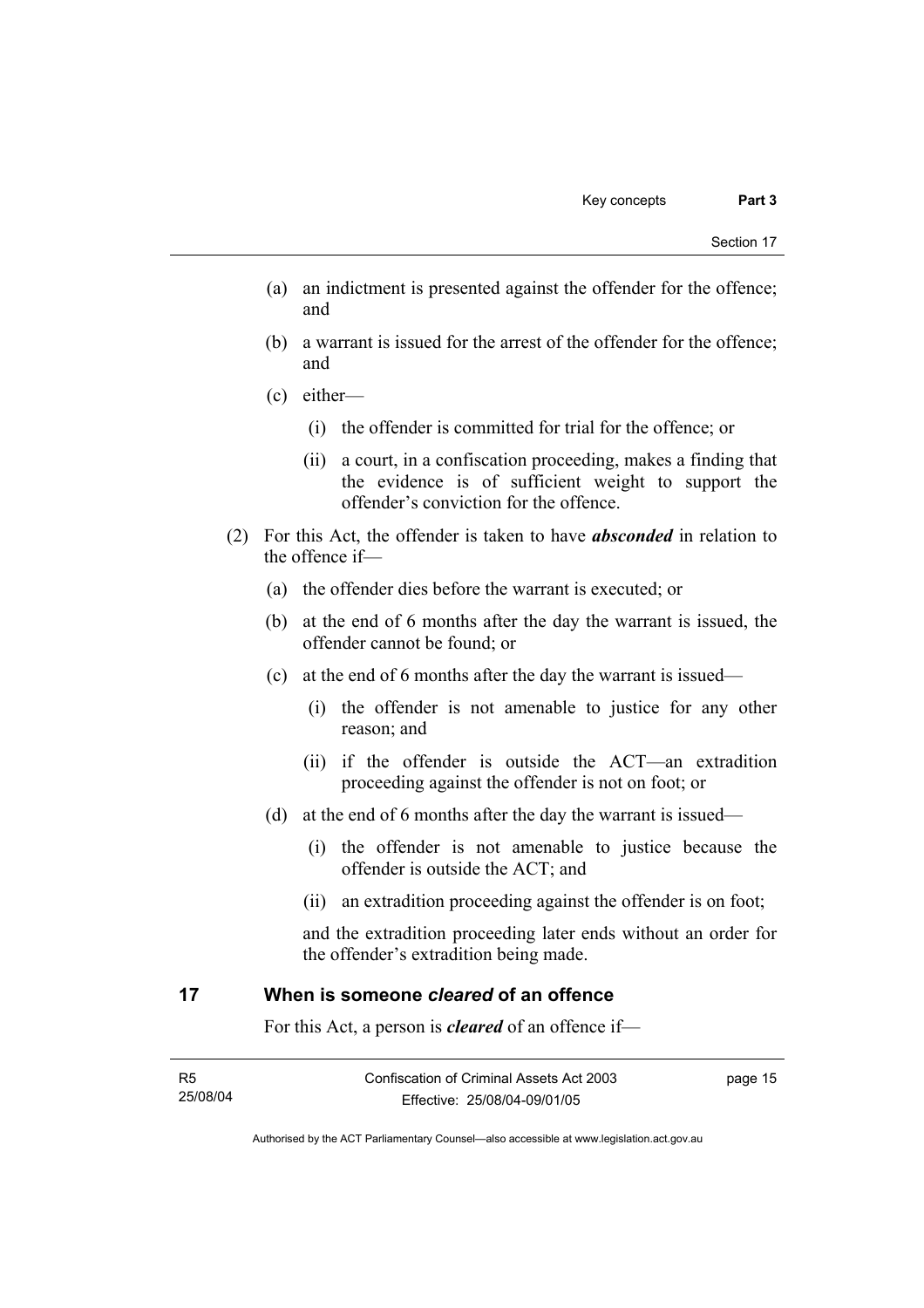### Part 3 **Key concepts**

Section 18

- (a) an indictment for the offence lapses, or is withdrawn or struck out; or
- (b) a charge for the offence is withdrawn or discharged; or
- (c) the person is acquitted of the offence; or
- (d) the person's conviction for the offence is quashed.

## **18 When a proceeding is** *finalised*

- (1) For this Act, a confiscation proceeding is *finalised* if—
	- (a) the proceeding lapses, or is withdrawn or struck out; or
	- (b) the appeal period for an appeal against the final judgment of the court hearing the proceeding ends without an appeal having been made against the judgment; or
	- (c) if an appeal against the final judgment is made within the appeal period—the appeal is dismissed, withdrawn or struck out, or the appeal is otherwise finalised (within the meaning of this subsection).
- (2) For this Act, a criminal proceeding is *finalised* if—
	- (a) the offender is cleared of the offence to which the proceeding relates; or
	- (b) the offender is convicted of an offence to which the proceeding relates, and the appeal period for an appeal against the conviction or finding of guilty (however described) ends without an appeal having been made against it; or
	- (c) if an appeal is made against the conviction or finding of guilty (however described) within the appeal period—the appeal is dismissed, withdrawn or struck out, or the appeal is otherwise finalised (within the meaning of this subsection) without a retrial having been ordered; or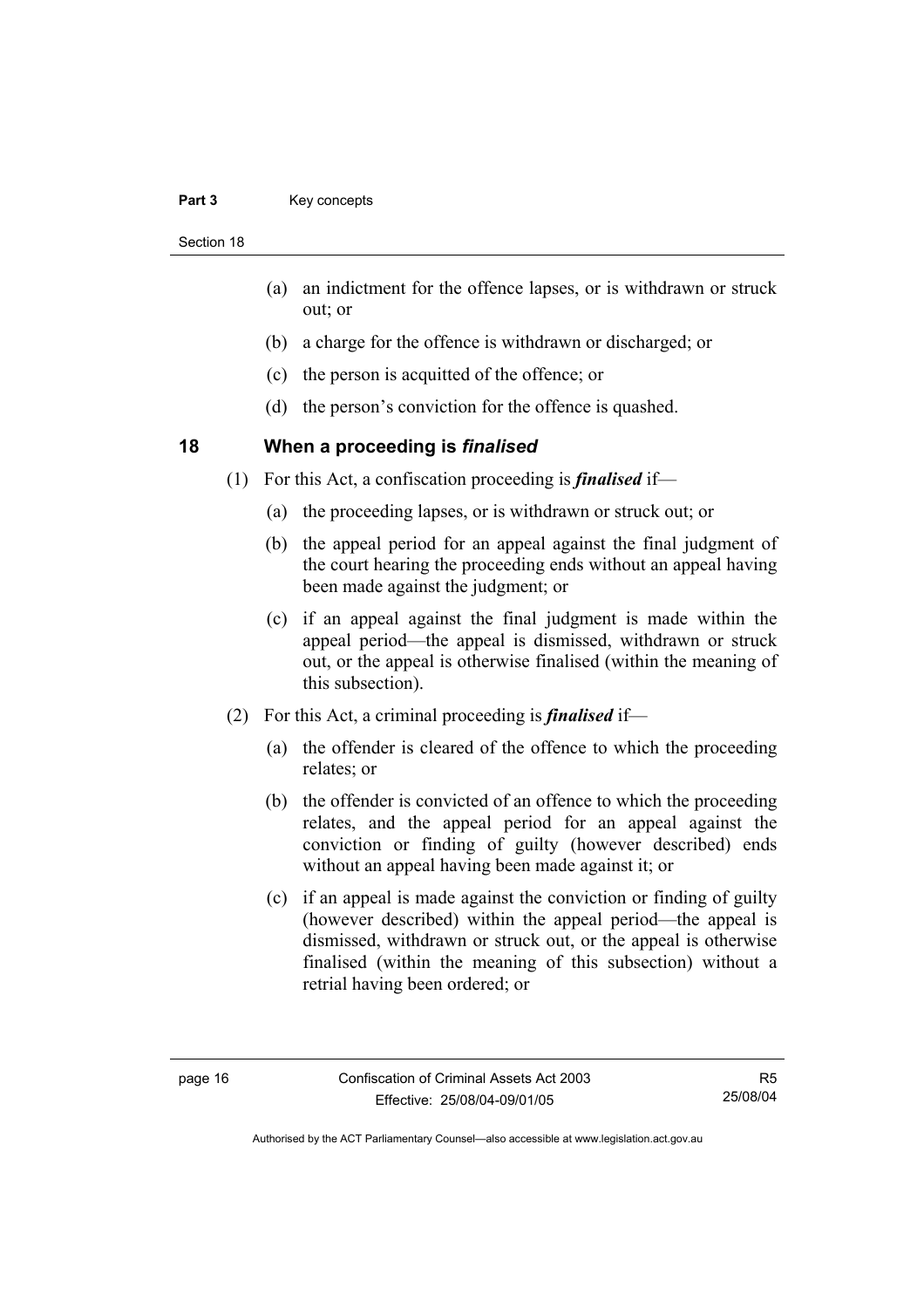- (d) if a retrial has been ordered—the proceeding on the retrial is finalised (within the meaning of this subsection).
- (3) In this section:

*appeal period* means the period within which an appeal may be made without an extension of time or leave to make the appeal out of time.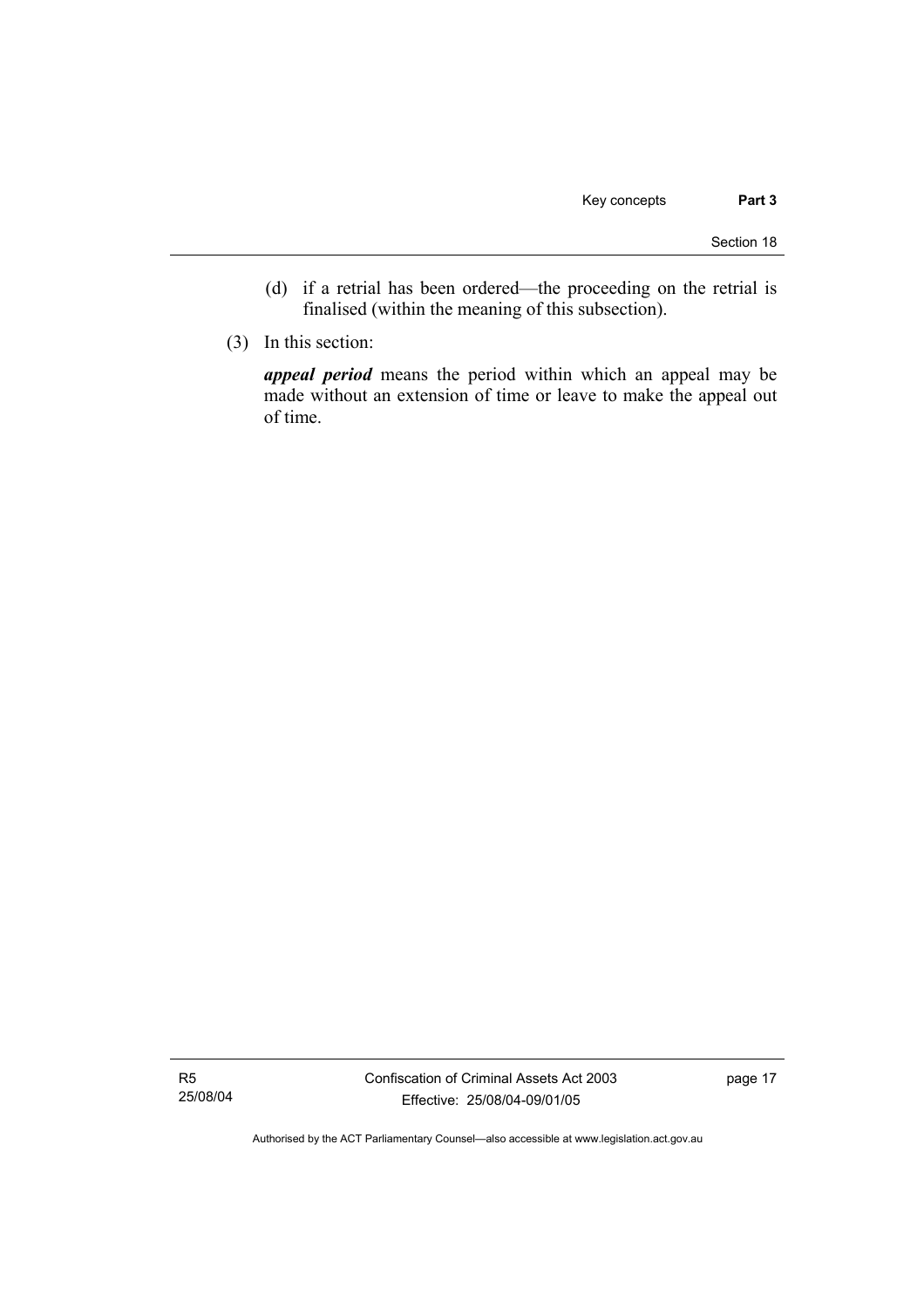**Part 4 Restraint of property Division 4.1** General Section 19

## **Part 4 Restraint of property**

## **Division 4.1 General**

## **19 Meaning of** *restraining order*

In this Act:

*restraining order* means an order under section 30 (Restraining orders over unclaimed tainted property—making) or section 31 (Restraining orders over other property—making) that a person must not deal with the property stated in the order except in accordance with—

- (a) the order; or
- (b) another order of a relevant court; or
- (c) this Act.

## **20 Meaning of** *artistic profits restraining order*

In this Act:

*artistic profits restraining order*, in relation to an offence, means a restraining order made solely to satisfy a penalty order for artistic profits in relation to the offence.

## **21 Meaning of** *unclaimed tainted property restraining order*

In this Act:

*unclaimed tainted property restraining order* means a restraining order made solely over unclaimed tainted property.

*Note* A claim for property restrained under an unclaimed tainted property restraining order does not, of itself, change or end the restraining order, see s 46 (2).

page 18 Confiscation of Criminal Assets Act 2003 Effective: 25/08/04-09/01/05

R5 25/08/04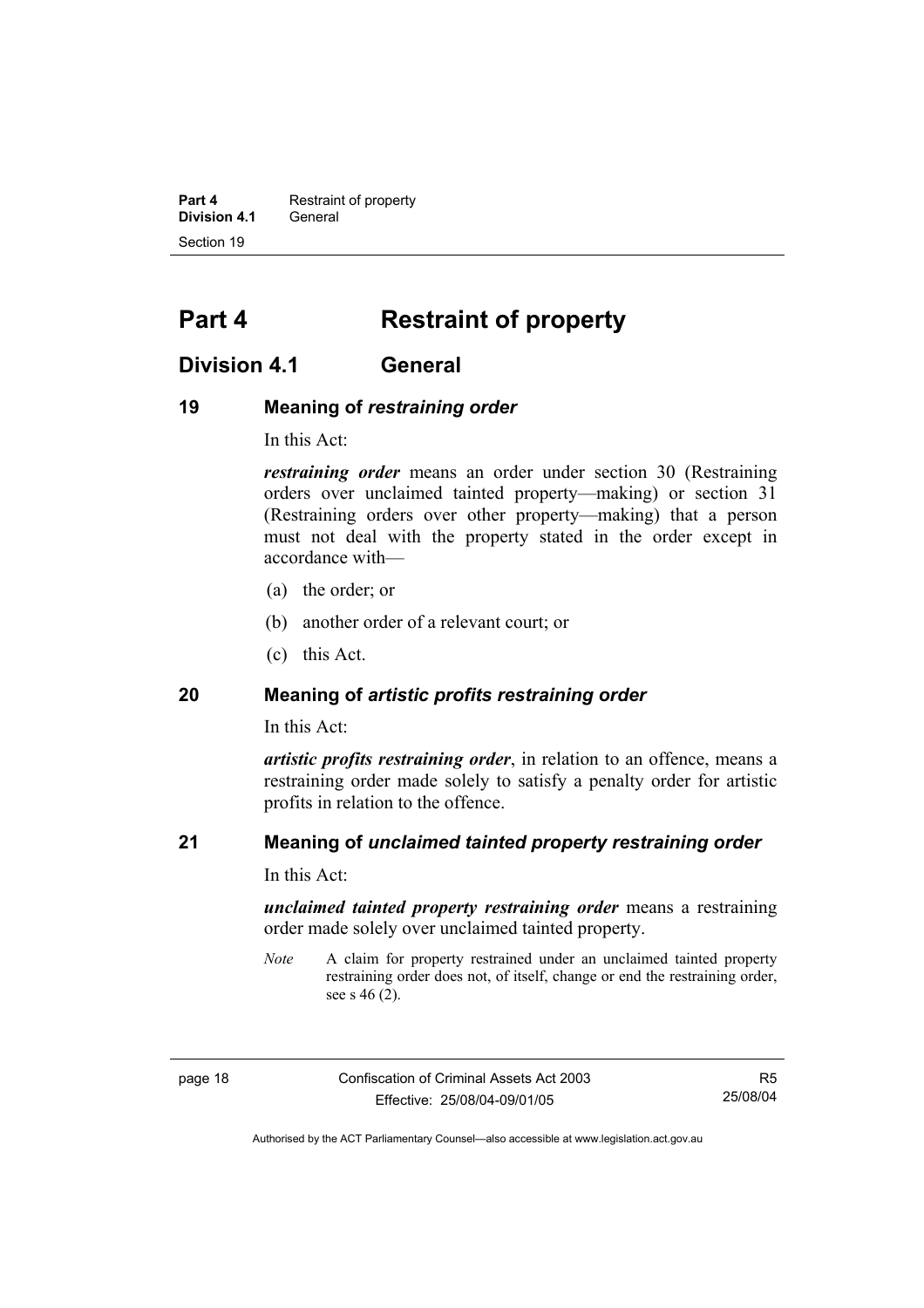### **22 Restraining orders—purposes**

A restraining order may be made to preserve property so that the property will be available for 1 or more of the following purposes:

- (a) for forfeiture under a conviction forfeiture order;
- (b) for automatic forfeiture;
- (c) for forfeiture under a civil forfeiture order;
- (d) to satisfy a penalty order.
- *Note* Pt 5 deals with forfeiture and pt 7 deals with penalty orders.

## **23 Contravening restraining orders**

- (1) A person commits an offence if—
	- (a) the person deals with property; and
	- (b) the property is subject to a restraining order; and
	- (c) the person knows that, or is reckless about the fact that, the property is subject to a restraining order; and
	- (d) the dealing with the property contravenes the order.

Maximum penalty: 500 penalty units, imprisonment for 5 years or both.

- (2) A person commits an offence if—
	- (a) the person deals with property; and
	- (b) the property is subject to a restraining order; and
	- (c) the dealing with the property contravenes the order; and
	- (d) either of the following applies:
		- (i) the restraining order, or details of the order, were recorded in a statutory property register under section 50 (2) (Restraining orders—registration in

page 19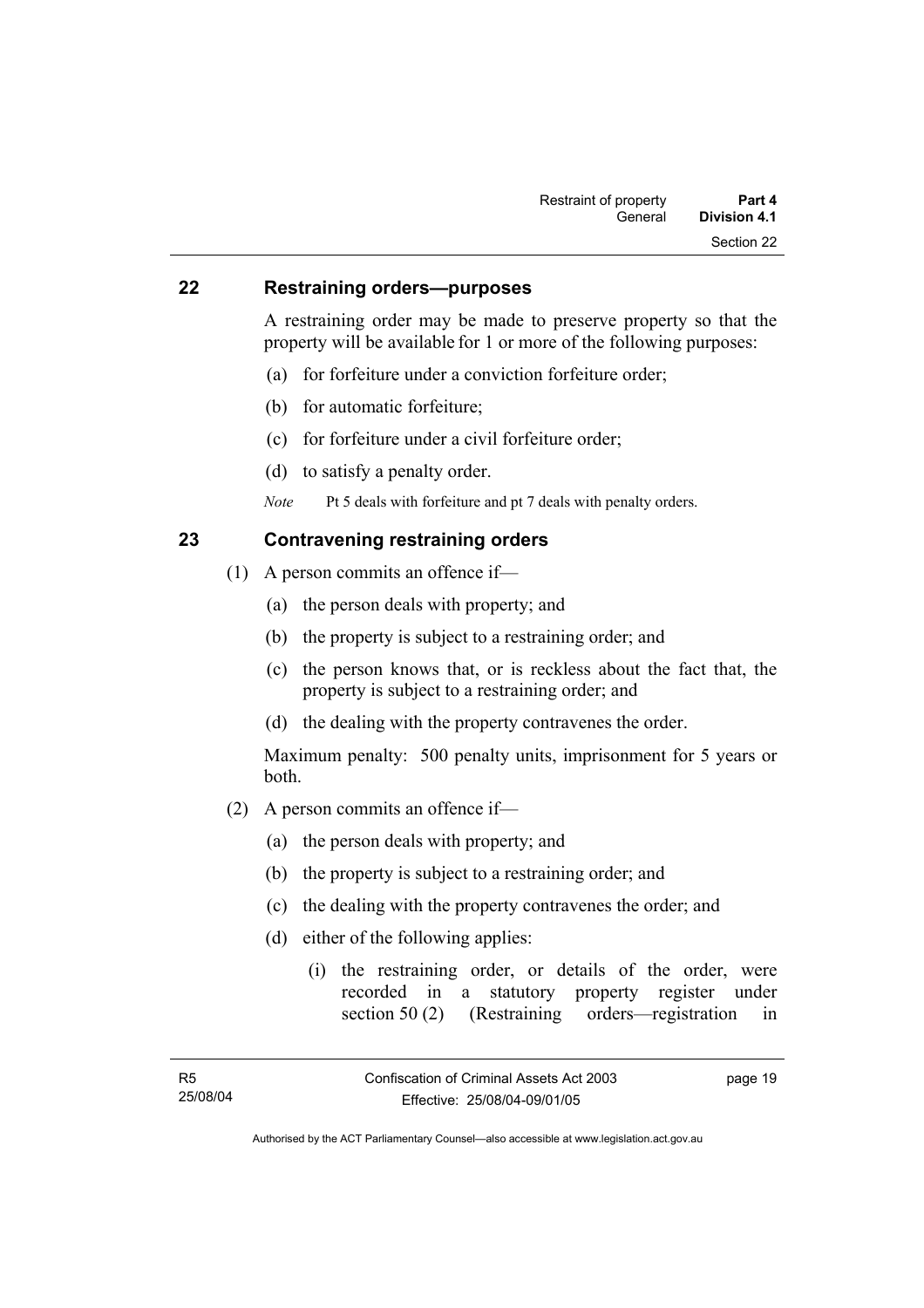| Part 4       | Restraint of property |
|--------------|-----------------------|
| Division 4.1 | General               |
| Section 24   |                       |

statutory property registers) when the person dealt with the property;

 (ii) the person was given notice of the order under section 34 (Restraining orders—notice of making) before the person dealt with the property.

Maximum penalty: 200 penalty units, imprisonment for 2 years or both.

(3) Strict liability applies to subsection (2) (b), (c) and (d).

## **24 Setting aside dealings with restrained property**

- (1) The DPP may apply to a relevant court for an order that a dealing with restrained property be set aside if—
	- (a) the dealing was in contravention of the restraining order; and
	- (b) the dealing—
		- (i) was not for sufficient consideration; or
		- (ii) transferred property to a person who was not acting honestly; or
		- (iii) transferred property to a person who did not take reasonable care to establish that the property may be lawfully acquired by the person
- (2) On application under subsection (1), the court may make an order setting aside a dealing with property in contravention of a restraining order.
- (3) The order may be expressed to take effect on—
	- (a) the day when the dealing took place; or
	- (b) the day when the order setting aside the dealing is made.
- (4) If the court makes an order mentioned in subsection (3) (b), the court must declare the rights of anyone who acquired an interest in

R5 25/08/04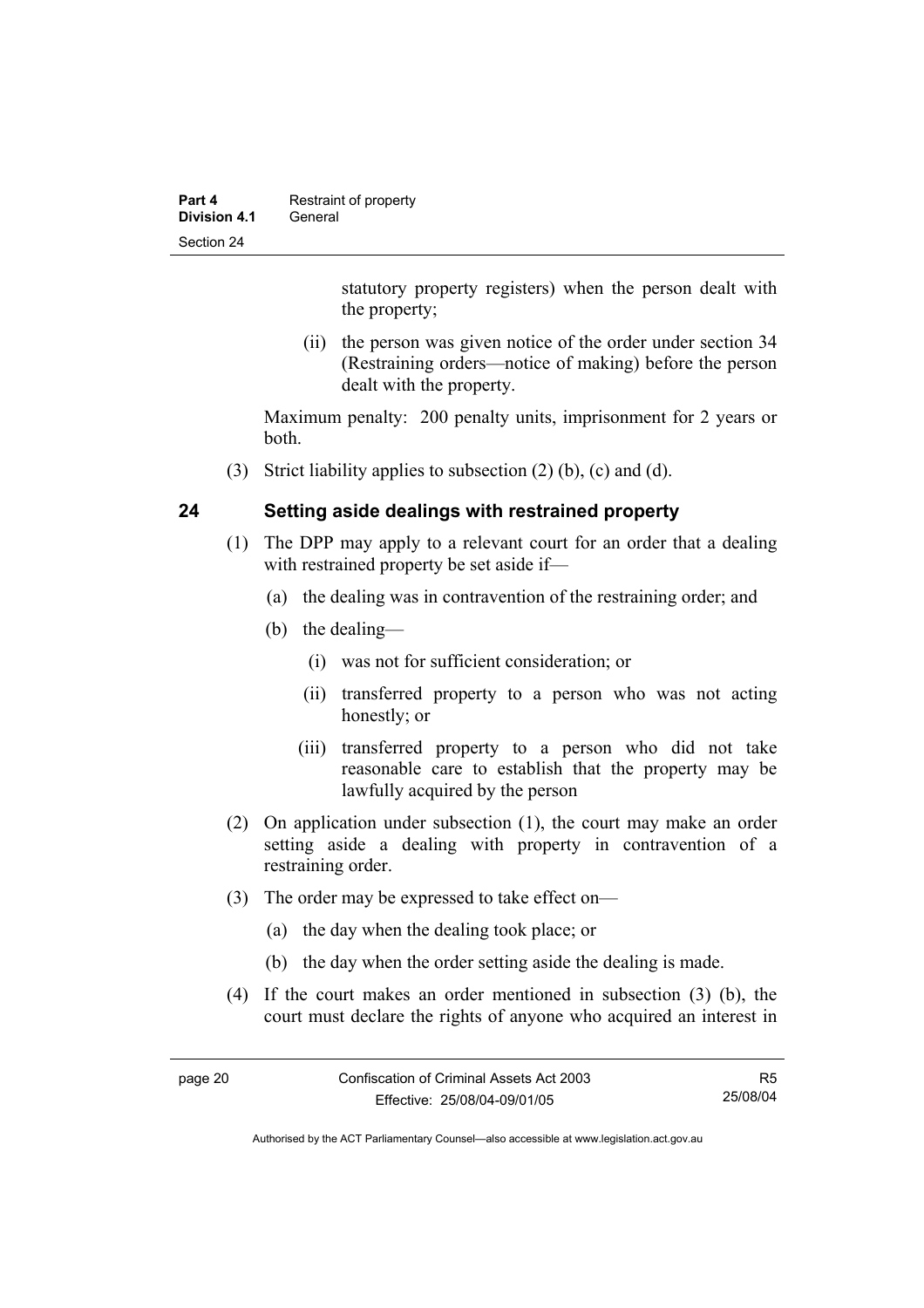the property on or after the day of the dealing and before the day the order is made.

## **Division 4.2 Making restraining orders**

- *Note 1* For general provisions about a proceeding for a restraining order (which is a confiscation proceeding—see s 236), see pt 14.
- *Note 2* In particular, no advance notice to anyone is required of the application for the order, and the application may be heard in closed court, without the offender or the public being present, see s 243.

## **25 Restraining orders over unclaimed tainted property application**

- (1) The DPP may apply to a relevant court for a restraining order over unclaimed tainted property.
- (2) The application must state the following:
	- (a) that the application is for an unclaimed tainted property restraining order;
	- (b) the property sought to be restrained.
- (3) The application must be supported by an affidavit under section 28 (Restraining orders over unclaimed tainted property—affidavit supporting application).
- (4) An application for an unclaimed tainted property restraining order must be made only in relation to unclaimed tainted property (but may be made at the same time as an application for a restraining order over other property).

## **26 Restraining orders over other property—application**

- (1) The DPP may apply to a relevant court for a restraining order over any of the following:
	- (a) stated property of a person;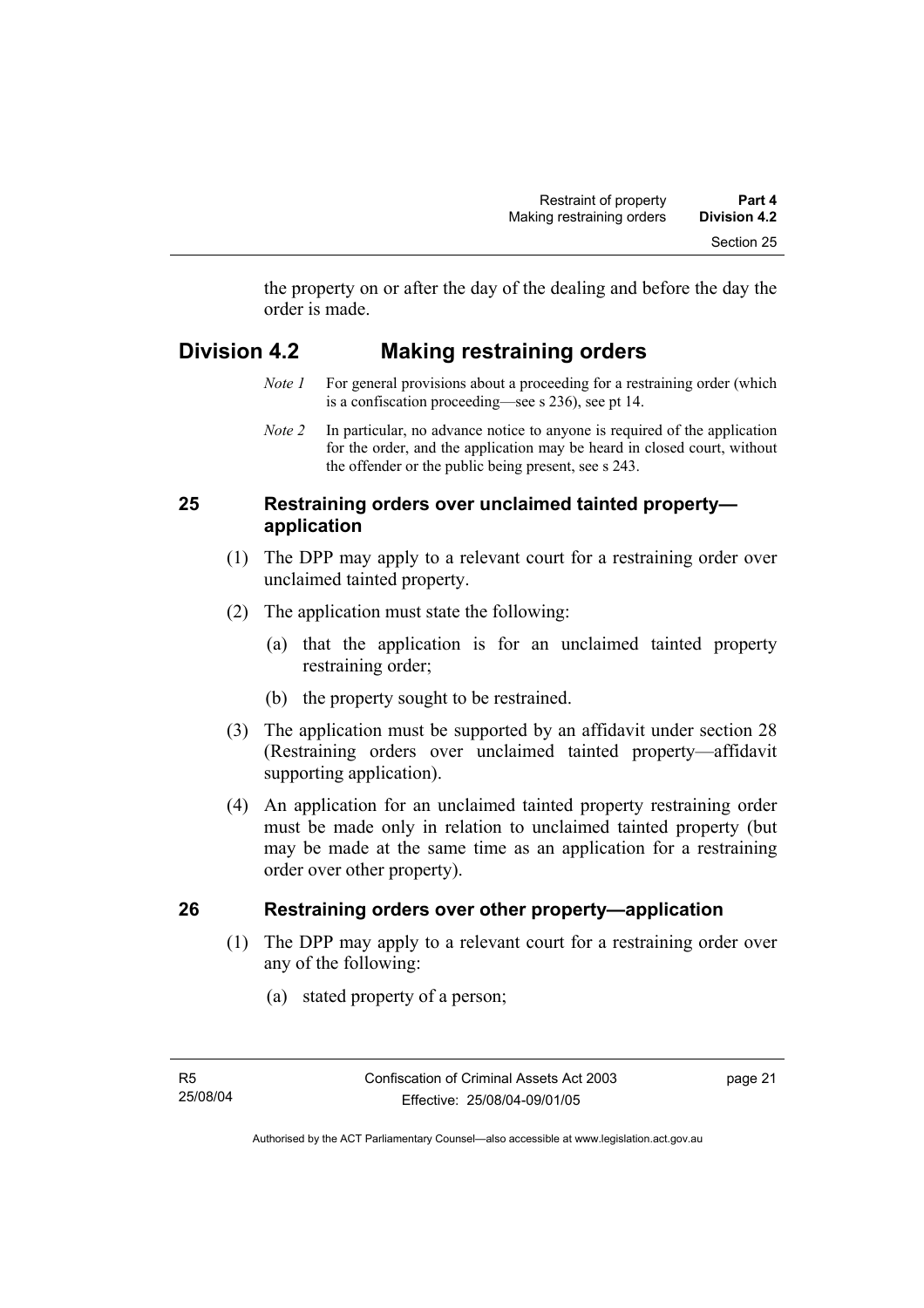- (b) stated property of a person and all other property of the person (including property acquired after the making of the order);
- (c) all property of a person (including property acquired after the making of the order);
- (d) all property of a person (including property acquired after the making of the order) other than stated property.
- *Note 1* A reference to a *person* generally includes a reference to a corporation as well as an individual, see Legislation Act, s 160. (See also the Legislation Act, dict, pt 1, def *person*.)
- *Note 2 Property* includes an interest in property, see Legislation Act, dict, pt 1.
- (2) The application must state the following:
	- (a) the offence to which the application relates;
	- (b) when it is alleged the offence was committed;
	- (c) the person who is alleged to have committed the offence;
	- (d) the person whose property the application relates to;
	- (e) the property sought to be restrained (including whether it is property of the offender or someone else);

*Note Offender* includes a corporation, see dict.

- (f) whether the application is for an artistic profits restraining order.
- (3) The application must be supported by an affidavit under section 29 (Restraining orders over other property—affidavit supporting application).
- (4) For subsection (2) (a), the application need not specify a particular offence and it is sufficient if the application states that some offence or other was committed.
- (5) For subsection (2) (b), the application need not specify a particular time or day and it is sufficient if the application states a period within which the offence was committed.

| page 22 | Confiscation of Criminal Assets Act 2003 |          |
|---------|------------------------------------------|----------|
|         | Effective: 25/08/04-09/01/05             | 25/08/04 |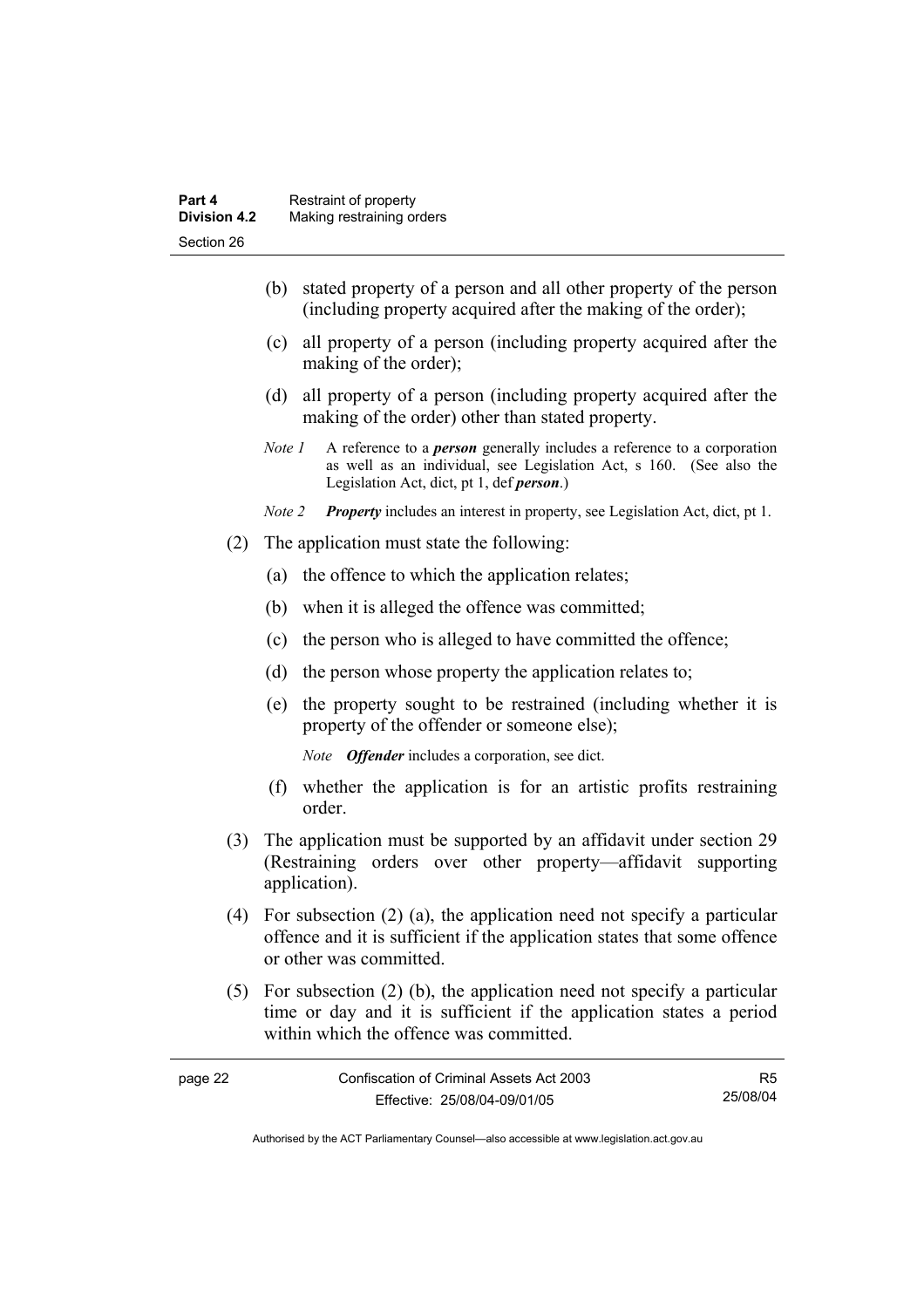- (6) To remove any doubt—
	- (a) an application for a restraining order under this section may be made in relation to an interest (or interests) in property; and

- (b) an application for a restraining order under this section may be made in relation to 2 or more offences; and
- (c) an application for a restraining order under this section may be made in relation to the property of 2 or more people; and
- (d) this section does not apply to an application for a restraining order over unclaimed tainted property.

# **27 Restraining orders—time for making certain applications**

- (1) This section does not apply to an application for—
	- (a) an artistic profits restraining order; or
	- (b) an unclaimed tainted property restraining order.
- (2) An application for a restraining order in relation to an ordinary indictable offence must be made before the end of the longer of the following periods:
	- (a) if an indictment has been presented against the offender for the offence, and the offender has not been convicted or cleared of the offence—2 years after the day the indictment was presented;
	- (b) if the offender has been convicted of the offence (and not cleared)—2 years after the day of the conviction;

*Note Property* includes an interest in property, see Legislation Act, dict, pt 1.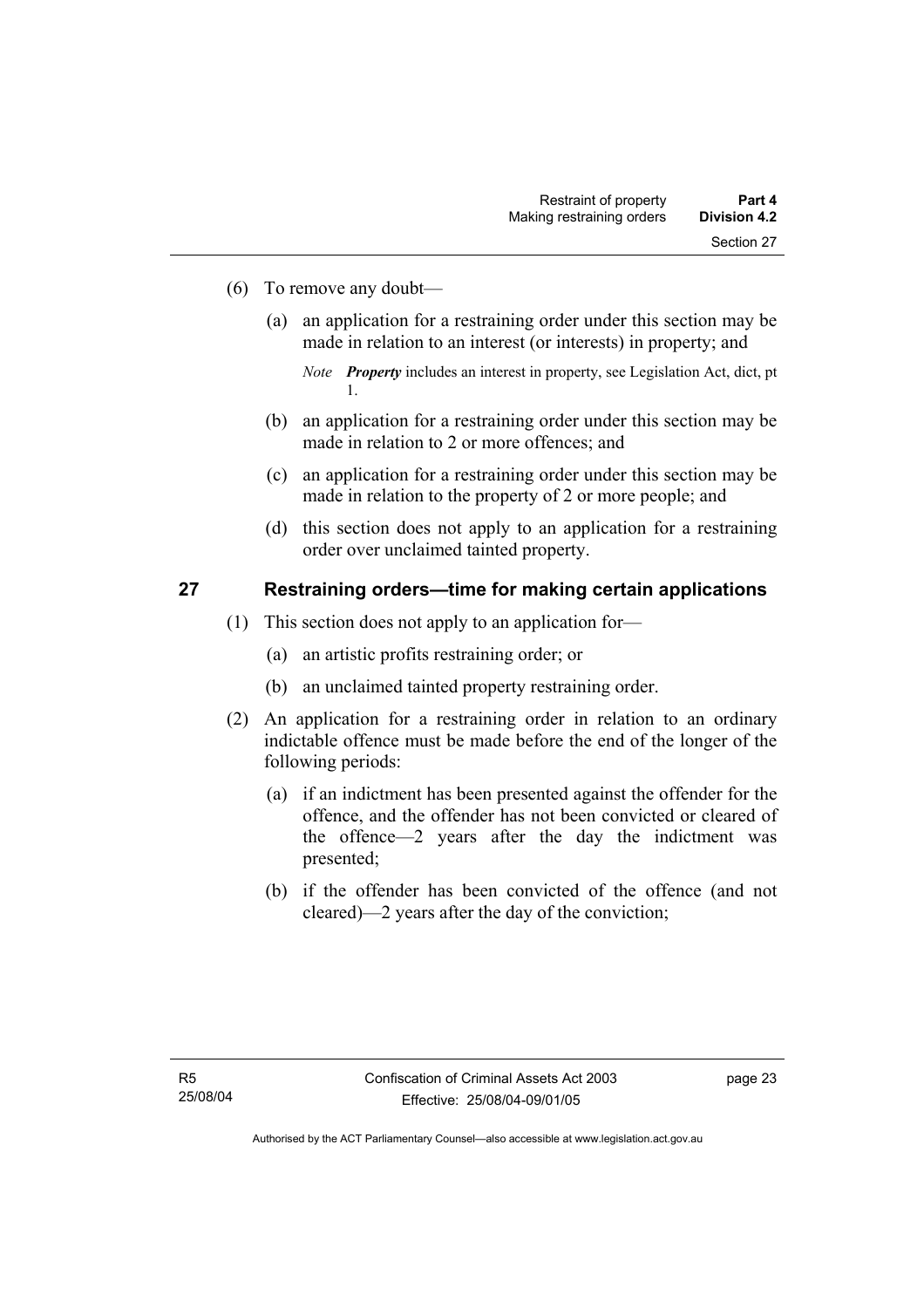- (c) in any case—6 years after the day the offence was committed (or is alleged to have been committed).
- *Note 1* For the meaning of *in relation to*, see dict.
- *Note 2* The court may allow leave for an application to be made after a time fixed by this section in certain circumstances (see s 49 and s 246).
- (3) An application for a restraining order in relation to a serious offence must be made before the end of the longer of the following periods:
	- (a) if an indictment has been presented against the offender for the offence, and the offender has not been convicted or cleared of the offence—2 years after the day the indictment was presented;
	- (b) if the offender has been convicted of the offence—2 years after the day of the conviction;
	- (c) in any case—6 years after the day the offence was committed (or is alleged to have been committed).
	- *Note* The court may allow leave for an application to be made after a time fixed by this section in certain circumstances (see s 49 and s 246).

# **28 Restraining orders over unclaimed tainted property affidavit supporting application**

- (1) An affidavit by a police officer supporting an application under section 25 (Restraining orders over unclaimed tainted property application) for an unclaimed tainted property restraining order must state—
	- (a) that the police officer suspects that the property is unclaimed tainted property; and
	- (b) that the property has not been claimed by anyone.
	- *Note* No time limit applies to an application for an unclaimed tainted property restraining order, see s 27 (1) (b).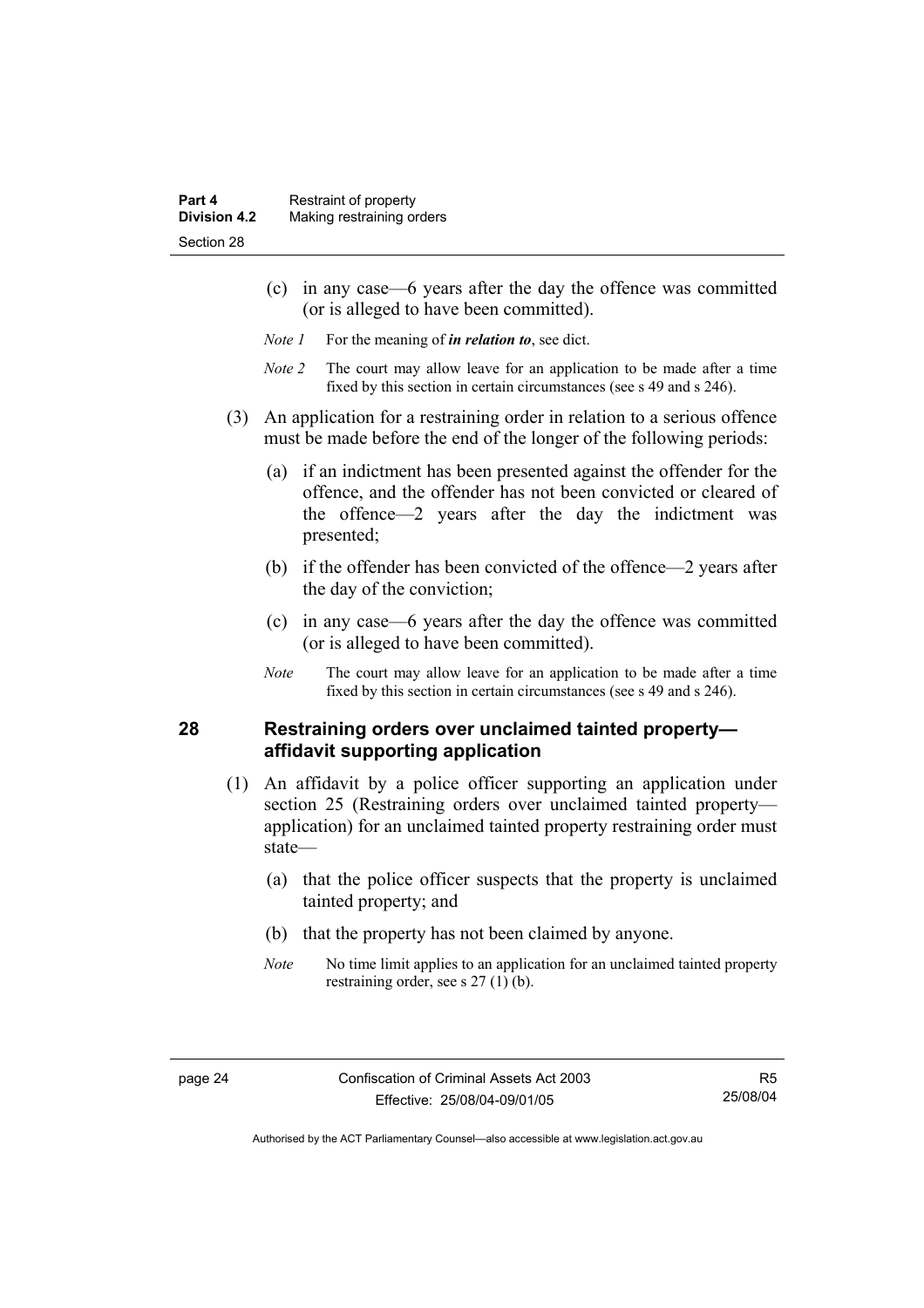- (2) The affidavit must state that the police officer believes that the property sought to be restrained may be required to satisfy a purpose mentioned in section 22 (Restraining orders—purposes).
- (3) For subsection (2), no particular purpose need be stated in the affidavit.
- (4) The affidavit must state the grounds for each suspicion or belief of the police officer stated in the affidavit.

# **29 Restraining orders over other property—affidavit supporting application**

- (1) An affidavit by a police officer supporting an application under section 26 (Restraining orders over other property—application) for a restraining order must state—
	- (a) that the officer believes that an indictment has been presented against the offender for a stated indictable offence, or that the offender has been convicted of a stated indictable offence; or
	- (b) that the officer suspects that the offender has committed a stated indictable offence, and that it is intended, within a stated period—
		- (i) for an ordinary indictable offence—to present an indictment against the offender for the offence (or a related indictable offence); or
		- (ii) for a serious offence—
			- (A) to present an indictment against the offender for the offence (or a related serious offence); or
			- (B) to apply for a civil forfeiture order or a penalty order in relation to the offence (or a related serious offence).
- (2) Subsection (1) (b) does not require the police officer to specify a particular offence in the affidavit and it is sufficient if the police

page 25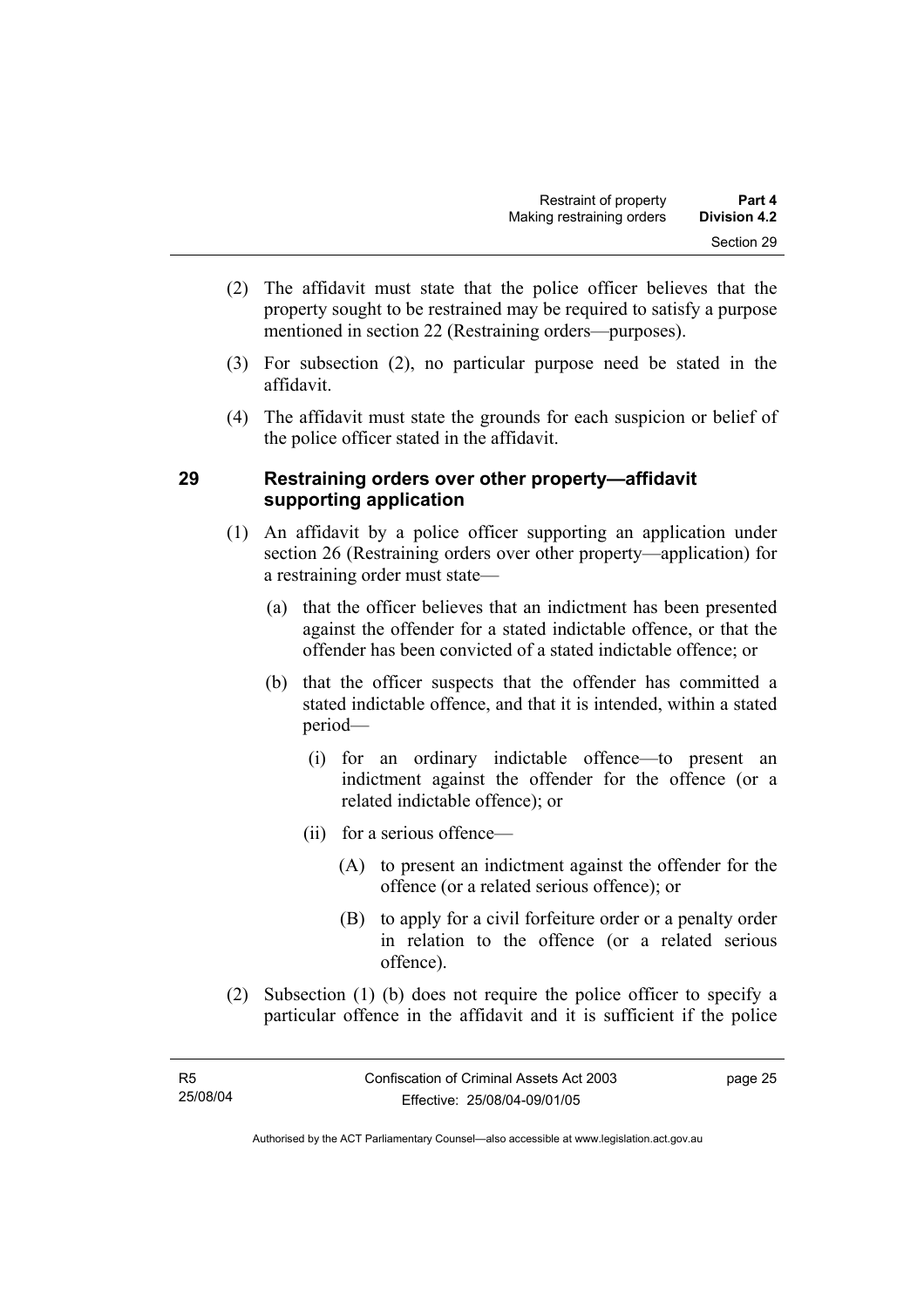| Part 4              | Restraint of property     |
|---------------------|---------------------------|
| <b>Division 4.2</b> | Making restraining orders |
| Section 29          |                           |

officer suspects that the offender has committed a particular kind of offence and the affidavit describes the nature of the offence in general terms.

- (3) If the application is not for an artistic profits restraining order, the affidavit must state that the police officer believes that the application is being made within the relevant period mentioned in section 27 (Restraining orders—time for making certain applications) for the offence to which the application relates.
	- *Note* No time limit applies to an application for an artistic profits restraining order, see s 27 (1) (a).
- (4) For subsection (3), if the application relates to a serious offence, it is sufficient if the police officer believes that the offence was committed within the relevant period mentioned in section 27, and it is not necessary for the officer to believe that the offence was committed on any particular day or time within the relevant period.
- (5) The affidavit must state, for the property mentioned in the application, or for each stated part of the property—
	- (a) that the officer suspects that the property is either the offender's property or the property of someone else; and
	- (b) for property that the officer suspects is the property of someone else—
		- (i) that the property is tainted property; or
		- (ii) that the property is subject to the offender's effective control.
- (6) The affidavit must state that the police officer believes that—
	- (a) the property sought to be restrained may be required to satisfy a purpose mentioned in section 22 (Restraining orders purposes); and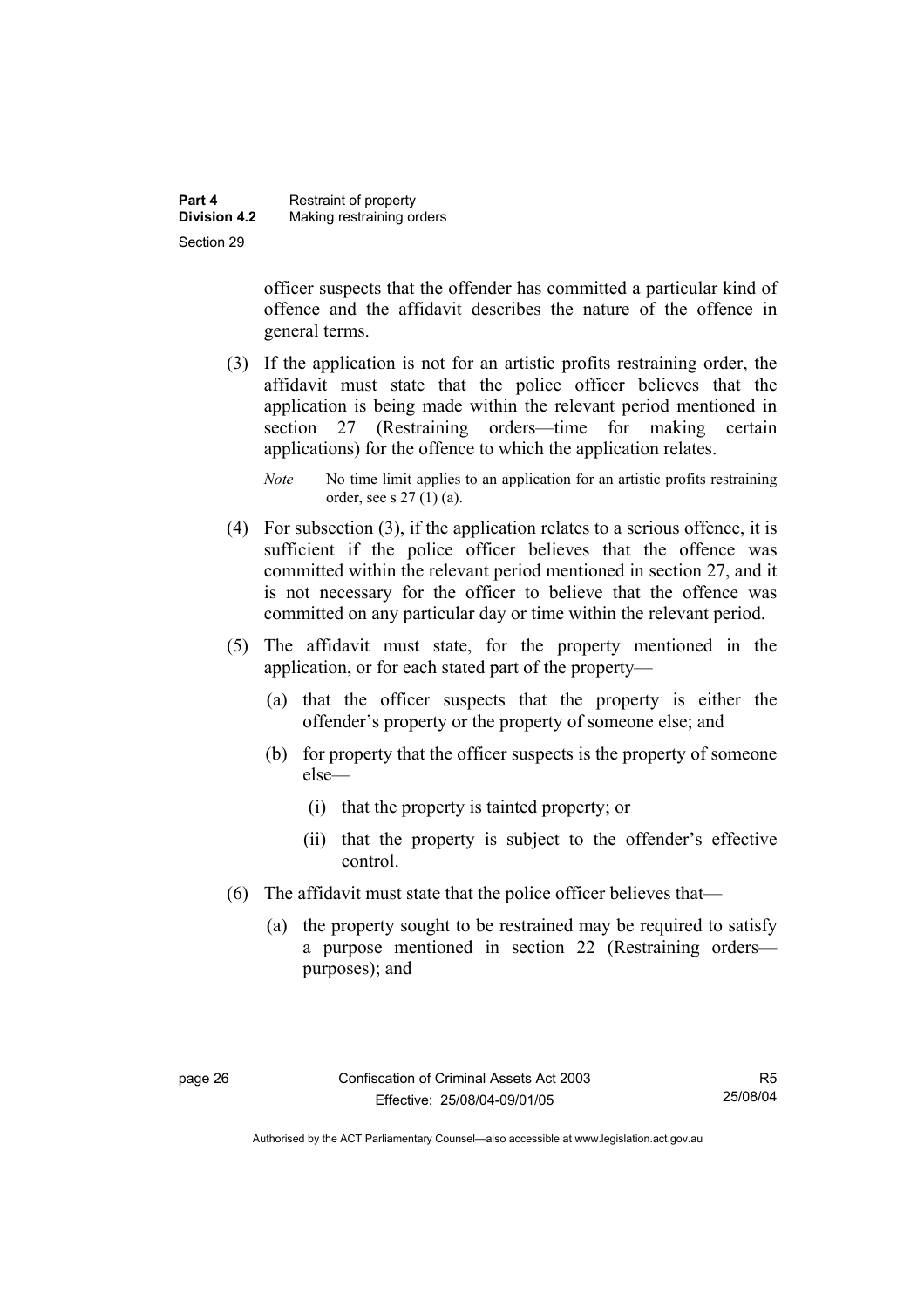- (b) if the application is for an artistic profits restraining order—the property sought to be restrained may be required to satisfy a penalty order for artistic profits in relation to the offence.
- (7) For subsection (6) (a), no particular purpose need be stated in the affidavit.
- (8) The affidavit must state the grounds for each belief or suspicion of the police officer stated in the affidavit.

# **30 Restraining orders over unclaimed tainted property making**

- (1) This section applies if an application is made under section 25 (Restraining orders over unclaimed tainted property—application) to a relevant court for an unclaimed tainted property restraining order in relation to an offence.
- (2) The relevant court must make a restraining order over the property to which the application relates if, having regard to the police officer's affidavit supporting the application and any other evidence before the court, the court is satisfied that there are reasonable grounds for the officer's suspicions and beliefs stated in the affidavit.
	- *Note* A claim for property restrained under an unclaimed tainted property restraining order does not, of itself, change or end the restraining order, see s 46 (2).
- (3) The restraining order may direct the public trustee to take control of the restrained property.
	- *Note* For the commencement of a restraining order, see Legislation Act, s 73 (4).
- (4) To remove any doubt, for making a restraining order under this section, it is irrelevant whether there is any risk of the property being dealt with in a way that would defeat or hinder the purposes of this Act.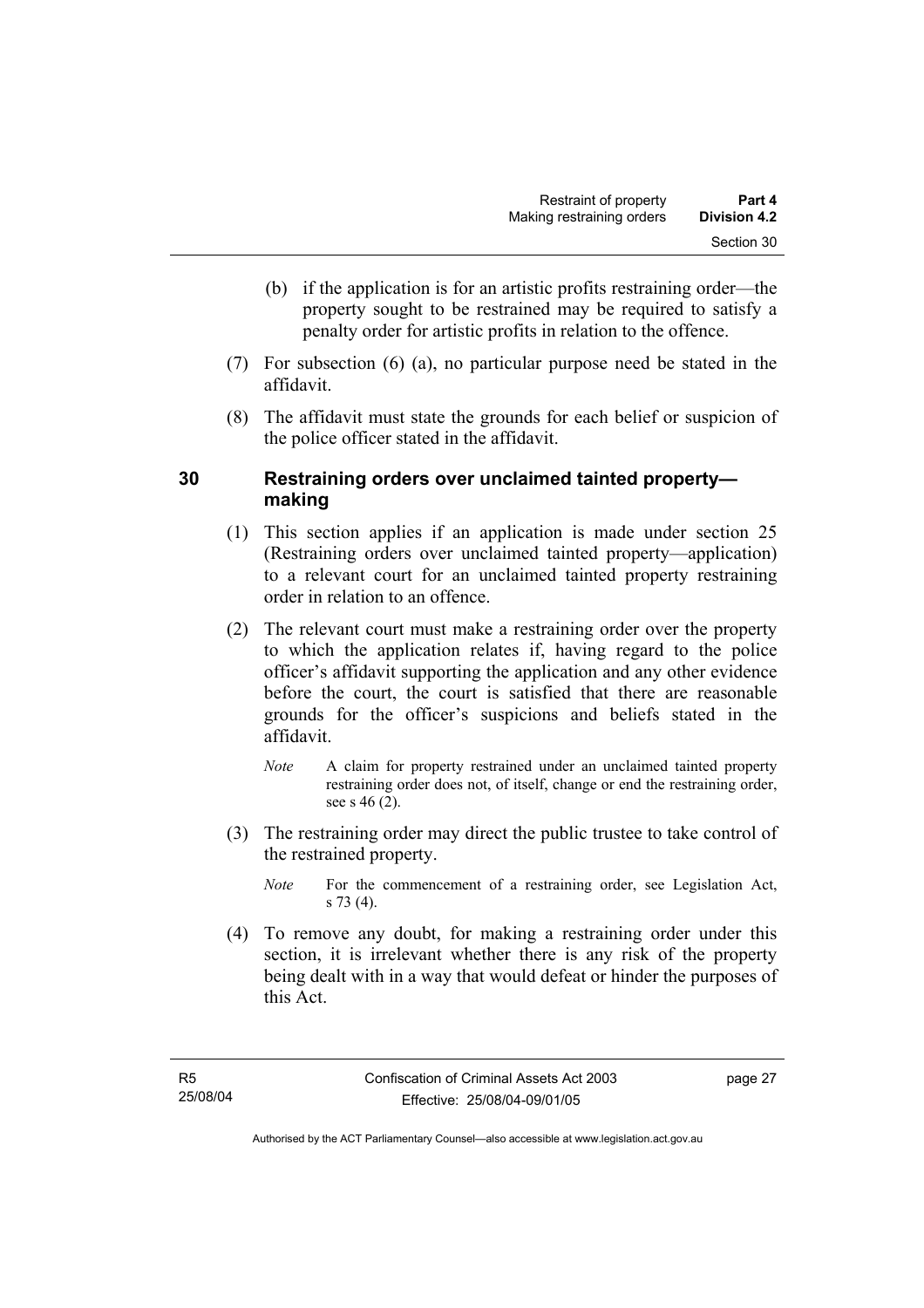# **31 Restraining orders over other property—making**

- (1) This section applies if an application is made under section 26 (Restraining orders over other property—application) to a relevant court for a restraining order in relation to an offence.
- (2) The relevant court must make a restraining order over the property to which the application relates if, having regard to the police officer's affidavit supporting the application and any other evidence before the court—
	- (a) the court is satisfied that there are reasonable grounds for the officer's beliefs and suspicions stated in the affidavit; and
	- (b) if an indictment has not been presented for the offence, or the offence is a serious offence of which the offender has been cleared—the court is satisfied that, within 6 weeks after the date of the order or (if allowed by the court) a longer period of not longer than 3 months after that date—
		- (i) for an ordinary indictable offence—it is intended to present an indictment against the offender for the offence (or a related indictable offence); or
		- (ii) for a serious offence—
			- (A) it is intended to present an indictment against the offender for the offence (or a related serious offence); or
			- (B) it is intended to apply for a civil forfeiture order or a penalty order in relation to the offence (or a related serious offence).
- (3) The restraining order may do either or both of the following:
	- (a) direct the public trustee to take control of the restrained property or stated restrained property;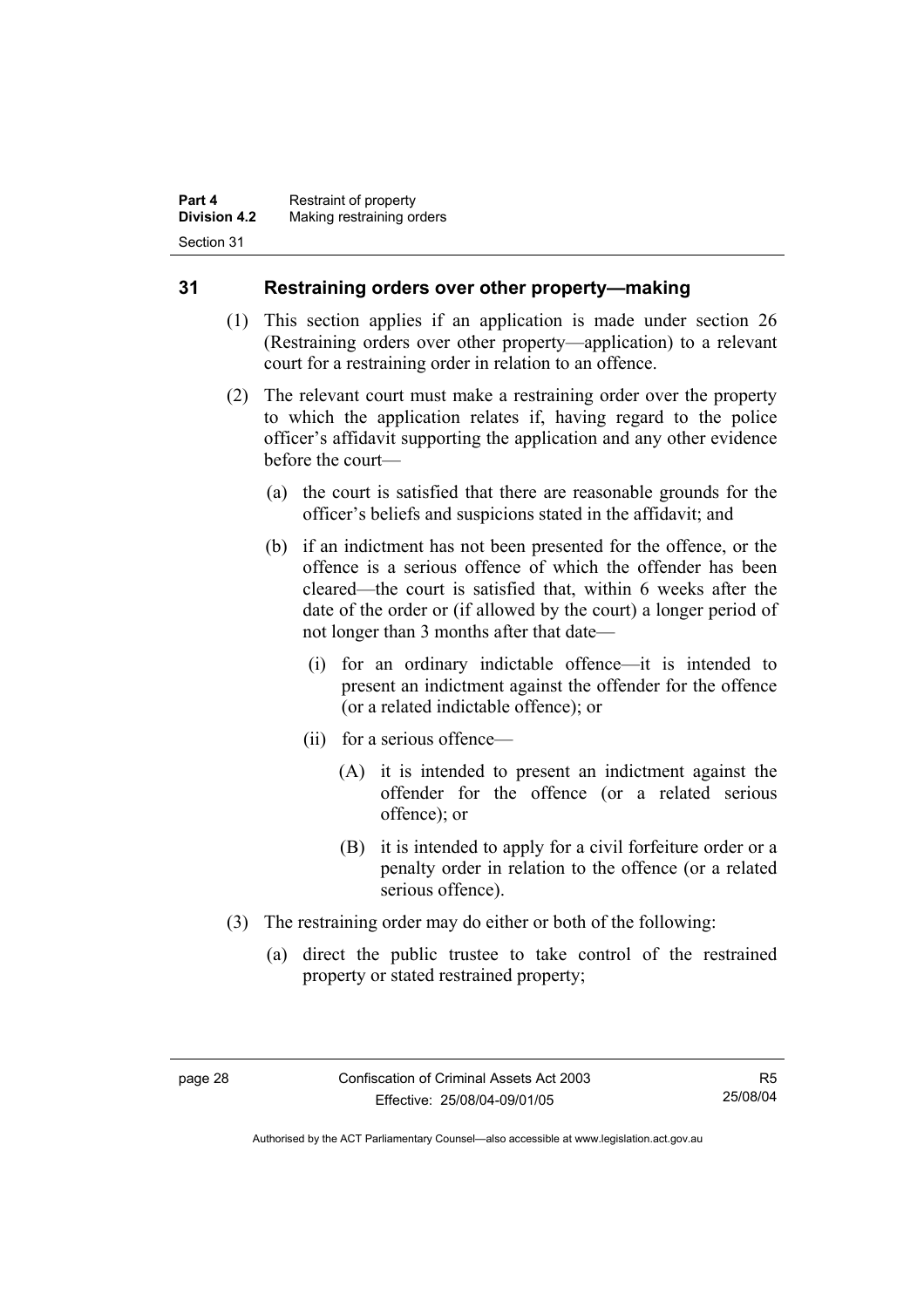- (b) provide, under section 37 or 38, for living and business expenses, or legal expenses, to be met out of the restrained property.
- *Note* For the commencement of a restraining order, see Legislation Act, s 73 (4).
- (4) The relevant court may refuse to make the restraining order if the DPP does not give the relevant court any undertaking that the court considers appropriate about the payment of damages or costs in relation to the making or operation of the order.
- (5) To remove any doubt—
	- (a) a restraining order may be made under this section in relation to an interest (or interests) in property; and

 (b) a restraining order may relate to 2 or more offences committed (or alleged to have been committed) by an offender; and

*Note Offender* includes a corporation, see dict.

- (c) a restraining order may relate to the property of 2 or more people; and
- (d) for making a restraining order under this section, it is irrelevant whether there is any risk of the property being dealt with in a way that would defeat or hinder the purposes of this Act.

# **32 Making of restraining orders—specific serious offence not required etc**

 (1) For section 31 and to remove any doubt, if the relevant court is satisfied that there are reasonable grounds for the police officer's belief that a serious offence was committed by the offender within the relevant period mentioned in section 27 (Restraining orders time for making certain applications), the court must not refuse to

*Note Property* includes an interest in property, see Legislation Act, dict, pt 1.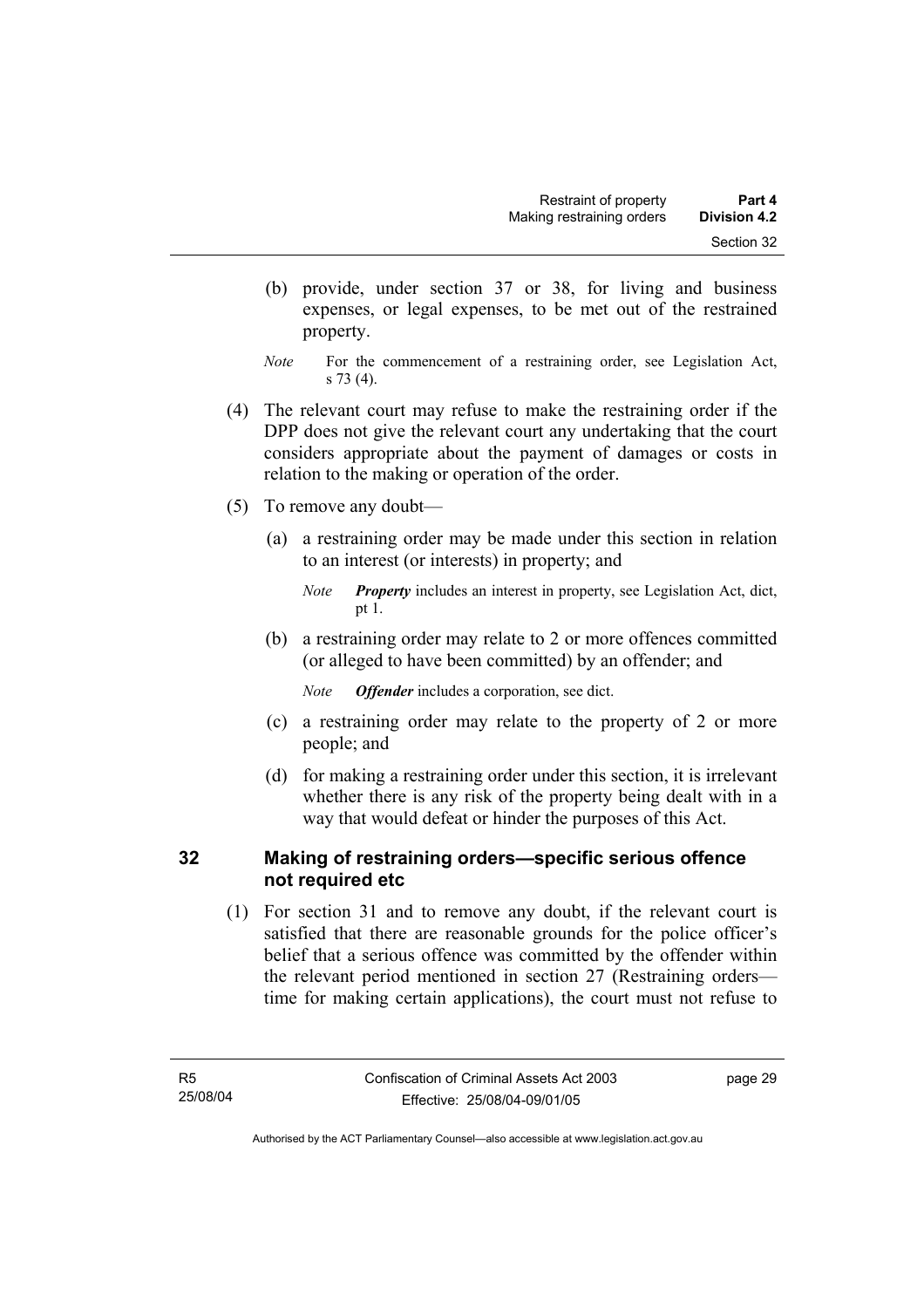make a restraining order in relation to the offence only because the court is not satisfied—

- (a) that the officer had any belief that a particular serious offence was committed within the relevant period; or
- (b) that the officer had any belief about the particular day or time when the offender committed the offence within the relevant period; or
- (c) that there are reasonable grounds for any belief by the officer about anything mentioned in paragraph (a) or (b).

*Note* For the meaning of *in relation to*, see dict.

- (2) Also, for section 31 and to remove any doubt, the relevant court must not refuse to make a restraining order in relation to the offender only because—
	- (a) an indictment has not been presented against the offender for the offence; or
	- (b) the offender has not been convicted of the offence; or
	- (c) the offender has been cleared of the offence, including being cleared after having been convicted of the offence; or
	- (d) a doubt is raised about whether the person committed the offence.

# **33 Restraining orders—contents**

- (1) A restraining order must state that a person must not deal with the property stated in the order except in accordance with—
	- (a) the order; or
	- (b) another order of a relevant court; or
	- (c) this Act.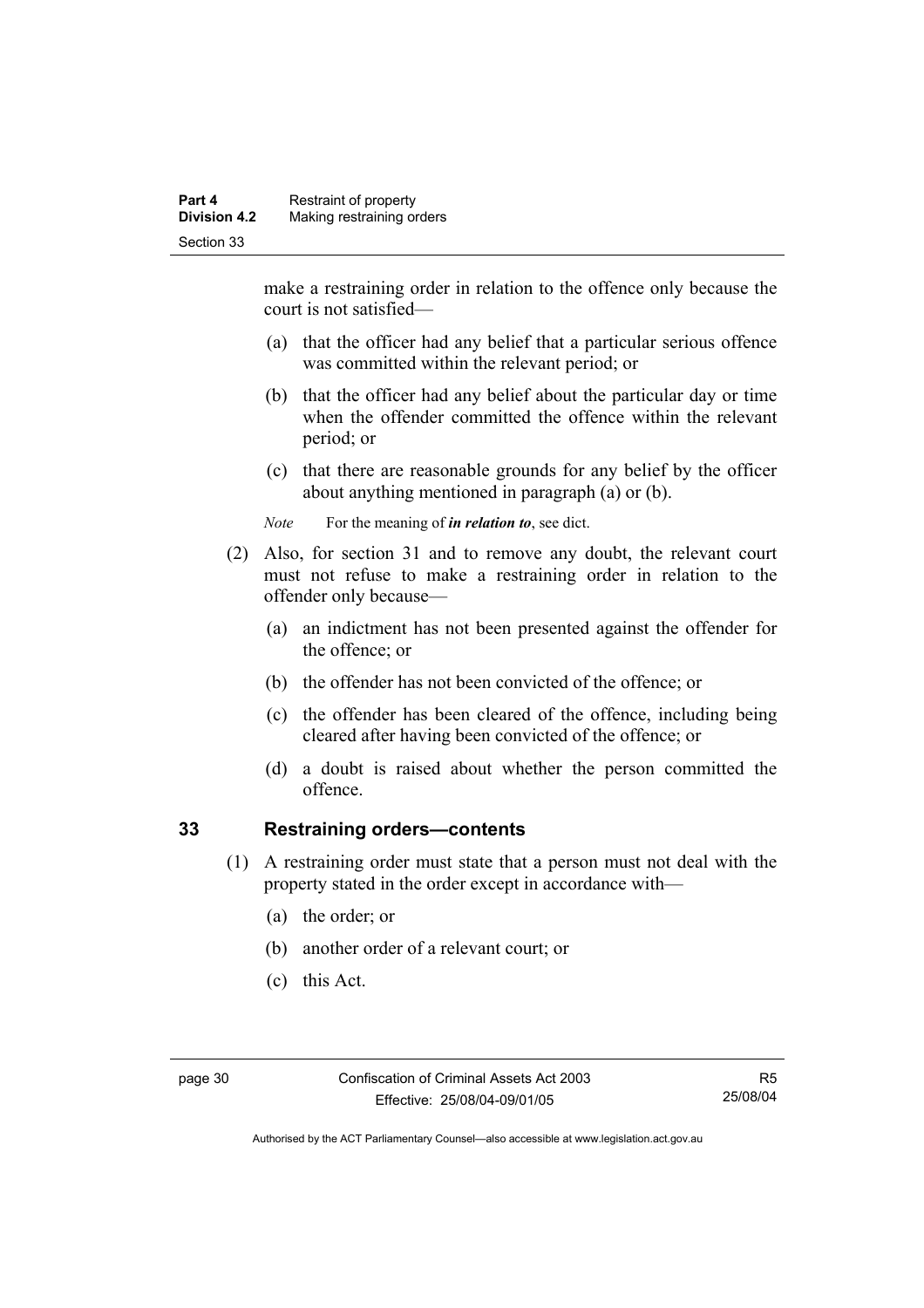- (2) A restraining order (other than an unclaimed tainted property restraining order) must also state—
	- (a) that it is a restraining order under this Act; and
	- (b) the person (or people) whose property it applies to; and
	- (c) for each person to whose property it applies to—the property to which it applies, including whether it applies to property acquired after the making of the order; and
	- (d) if section 31 (2) (b) (Restraining orders over other property making) applies to the restraining order—the applicable period under the paragraph; and
		- *Note* The restraining order ends unless an indictment is presented or, for a serious offence, a forfeiture or penalty application is made, before the end of the stated period (see div 4.3, tables 1 and 2).
	- (e) if the order directs the public trustee to take control of the restrained property or stated restrained property—the direction and the property to which it applies; and
	- (f) if the relevant court making the order has given a direction under section 35 (Restraining order proceedings—restrictions on disclosure)—
		- (i) the direction given by the court; and
		- (ii) the effect of section 36 (Restraining orders—disclosure offences) in relation to the direction; and
	- (g) if the order provides, under section 37 or 38, for living and business expenses, or legal expenses, to be met out of the restrained property—
		- (i) the kind of expenses that may be met out of the restrained property; and
		- (ii) the period during which the expenses may be met out of the restrained property; and

page 31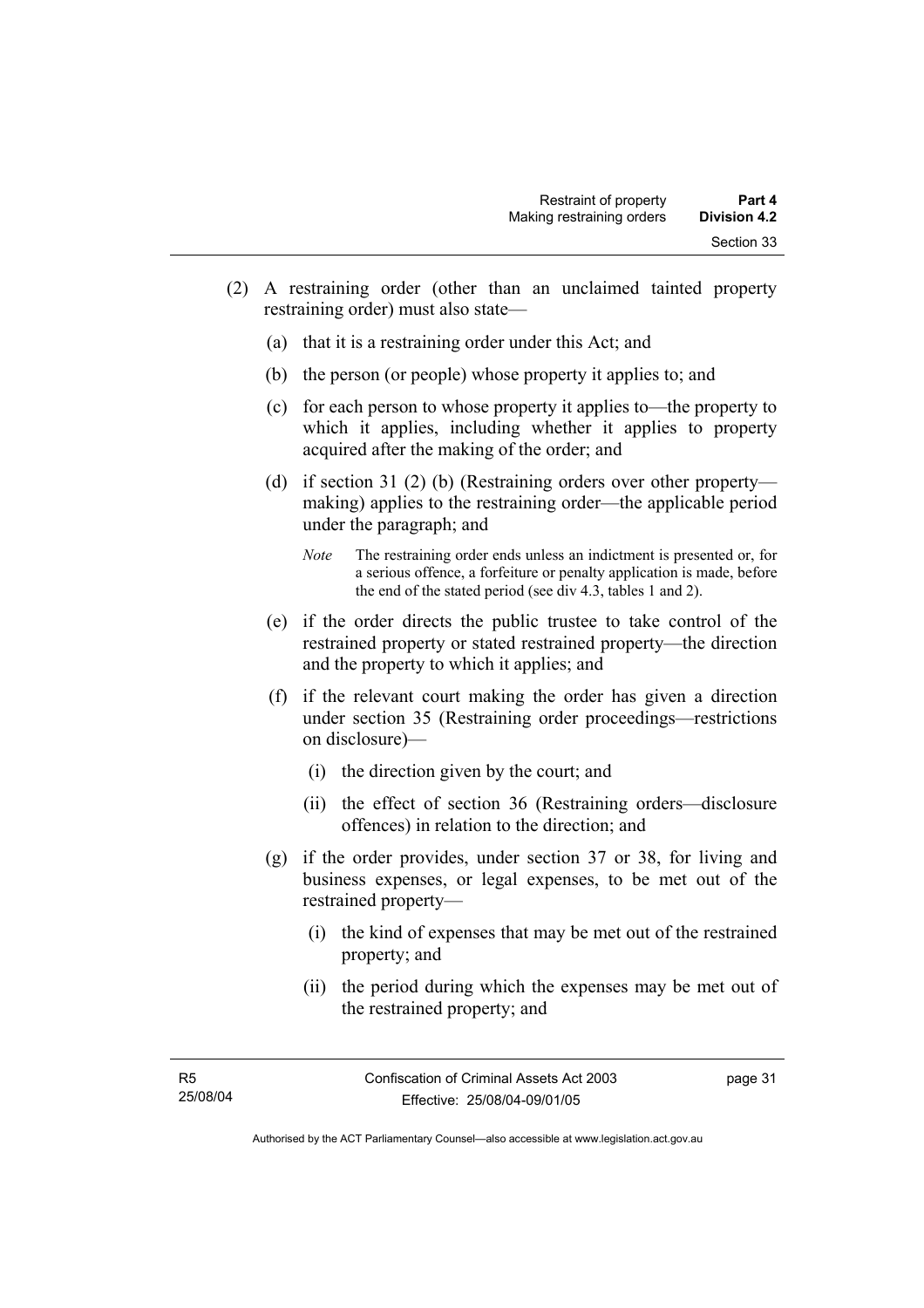- (iii) the maximum amount of the expenses that may be met out of the restrained property.
- (3) An unclaimed tainted property restraining order must also state—
	- (a) that it is an unclaimed tainted property restraining order under this Act; and
	- (b) the property to which it applies; and
	- (c) if the relevant court making the order has given a direction under section 35—
		- (i) the direction given by the court; and
		- (ii) the effect of section 36 in relation to the direction; and
	- (d) that, unless a relevant court makes an order that stops the operation of the restraining order over the property, the property will be automatically forfeited under this Act to the Territory at the end of 14 days after the day the order is made.
- (4) A failure by a relevant court to comply with this section in relation to the restraining order does not invalidate the restraining order or any forfeiture order or automatic forfeiture made in relation to the property restrained under the restraining order.

### **34 Restraining orders—notice of making**

- (1) If a court makes a restraining order over property, the DPP must give a copy of the order to—
	- (a) for an unclaimed tainted property restraining order—anyone the DPP suspects may have an interest in the property; and
	- (b) for any other restraining order—the owner of the restrained property and anyone else the DPP suspects may have an interest in the property.
	- *Note* For how documents may be served, see Legislation Act, pt 19.5.
- (2) A relevant court may order the DPP to—

R5 25/08/04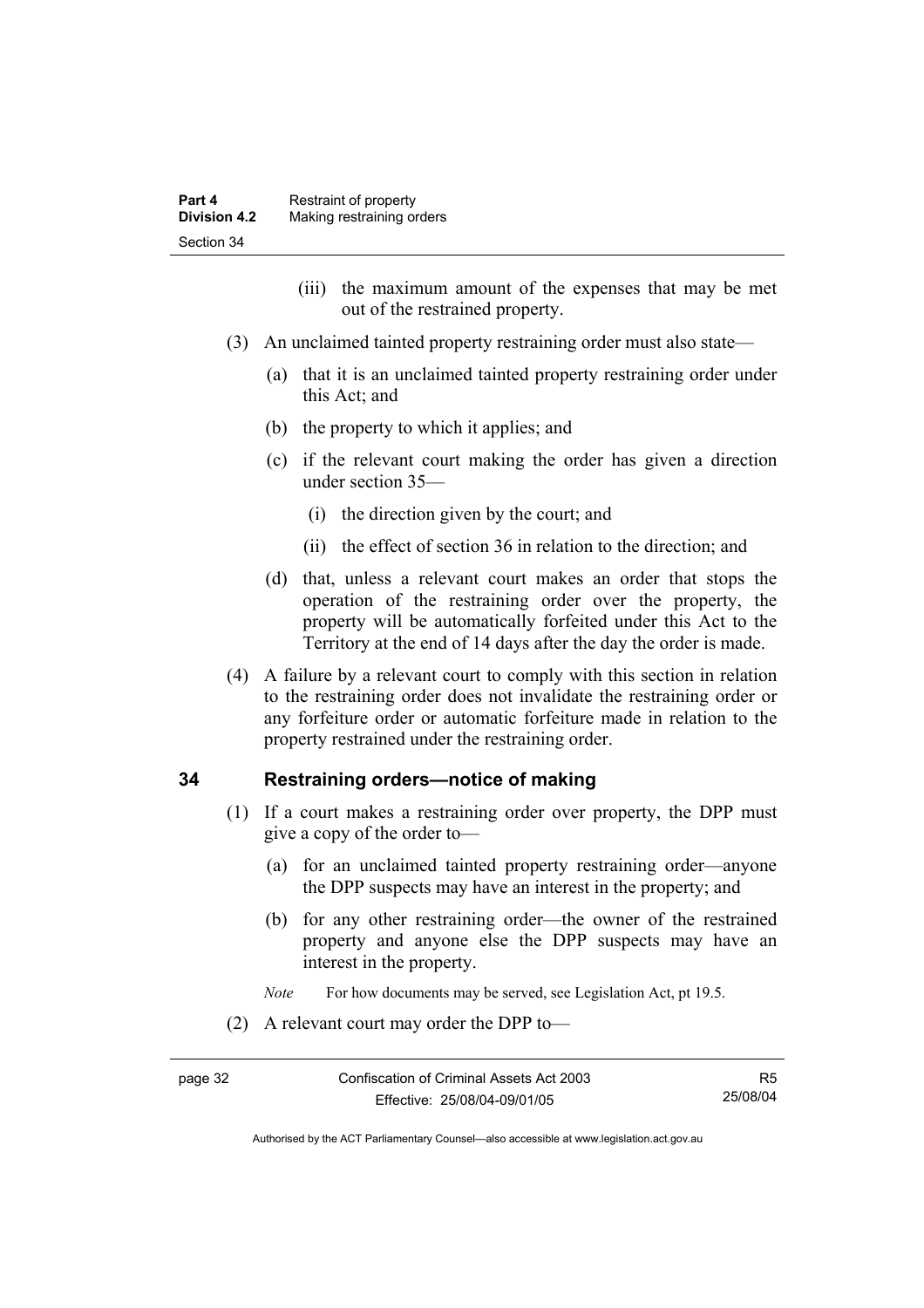- (a) give a copy of a restraining order, the application for the order or the supporting affidavit to anyone and may give directions about how any document is to be given to the person; or
- (b) give notice of the order to anyone and may give directions about how the notice is to be given.
- (3) Subsections (1) and (2) have effect subject to any direction of the court under section 35.

# **35 Restraining order proceedings—restrictions on disclosure**

- (1) On application by the DPP, a relevant court hearing an application for a restraining order may give directions prohibiting or restricting the publication or disclosure of all or any of the following:
	- (a) the fact that an application for the order, or that a restraining order, has been made;
	- (b) the application for the order;
	- (c) the supporting affidavit for the order and any other affidavit filed in relation to the application;
	- (d) any information about the proceeding (whether or not a hearing has been held);
	- (e) any evidence given, statement made or thing done during the proceeding;
	- (f) any information, document or thing derived from anything mentioned in this subsection.

#### **Examples of directions**

1 that the application for the restraining order and a stated part of the supporting affidavit not be disclosed to the person against whom the restraining order is made until the court has decided an application for another restraining order against someone else's property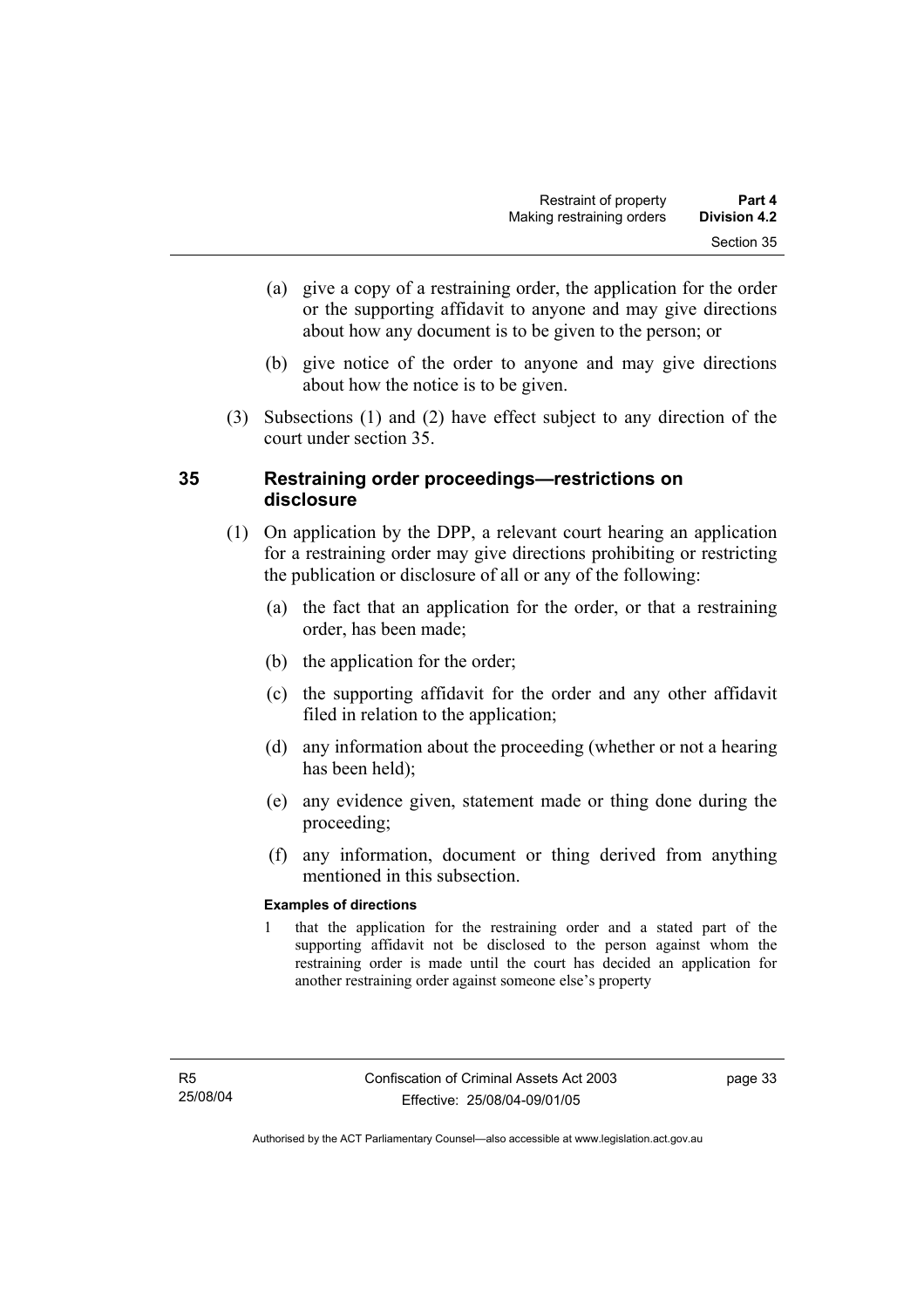- 2 that the supporting affidavit must be made available only to the offender's lawyer
- *Note* An example is part of the Act, is not exhaustive and may extend, but does not limit, the meaning of the provision in which it appears (see Legislation Act, s 126 and s 132).
- (2) In deciding whether to give a direction under subsection (1), the court must have regard to whether the direction—
	- (a) would promote the purposes of this Act; or
	- (b) is desirable to protect the integrity of an investigation (however described) for any purpose or a prosecution of an offence.
- (3) The court may also have regard to any other relevant matter in deciding whether to give a direction under subsection (1).

### **36 Restraining orders—disclosure offences**

*Note* An offence against this section is a strict liability offence, see s (7).

- (1) A person commits an offence if—
	- (a) a relevant court has given a direction under section 35 (1) prohibiting or restricting the publication or disclosure of a matter mentioned in the subsection; and
	- (b) the person has notice of the direction (whether by being given a copy of the restraining order to which the direction relates or otherwise); and
	- (c) the person publishes or discloses the matter to someone else.

Maximum penalty: 200 penalty units, imprisonment for 2 years or both.

- (2) A person commits an offence if—
	- (a) a relevant court has given a direction under section 35 (1) prohibiting or restricting the publication or disclosure of a matter mentioned in the subsection; and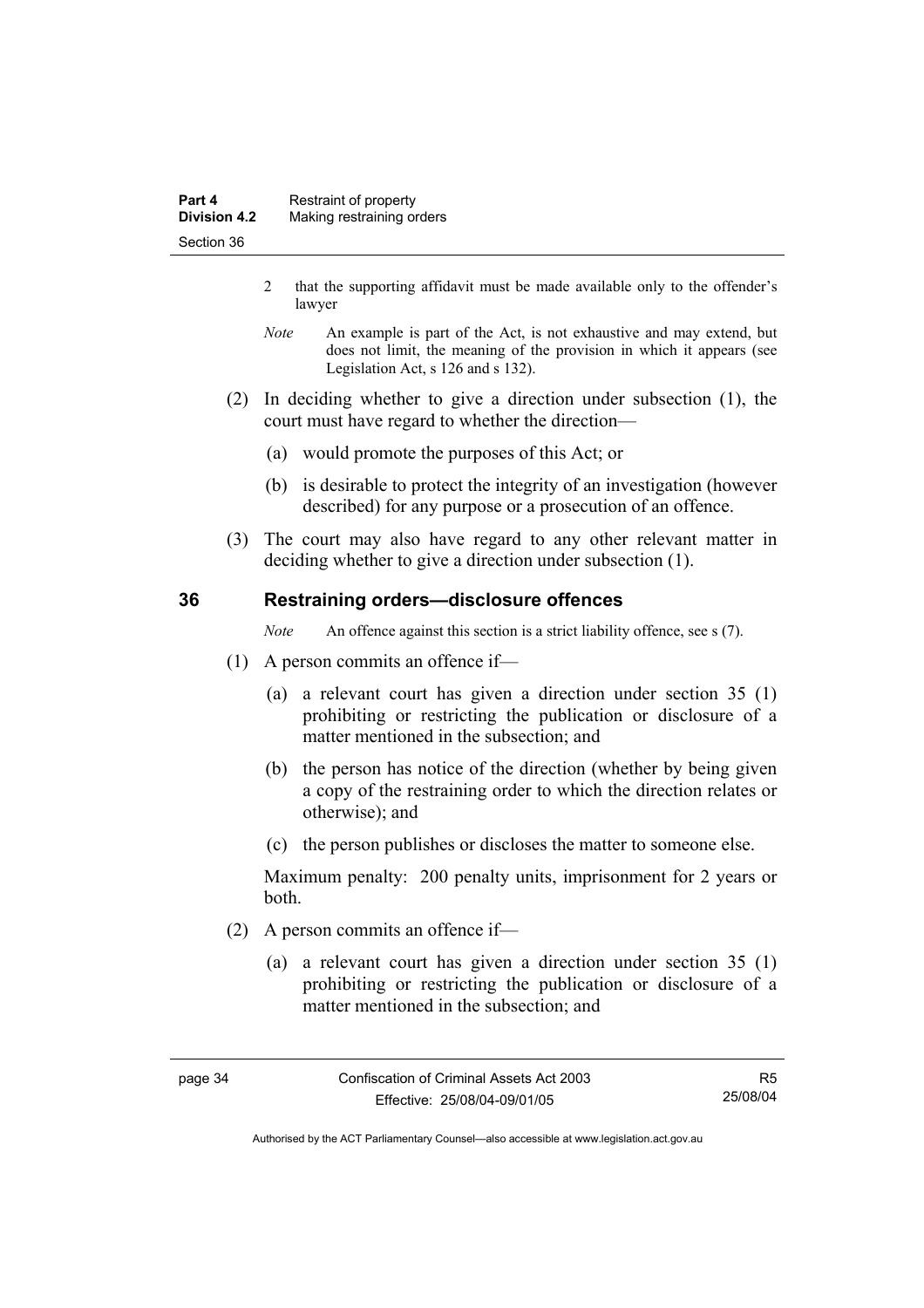- (b) the person has notice of the direction (whether by being given a copy of the restraining order to which the direction relates or otherwise); and
- (c) the person publishes or discloses information to someone else; and
- (d) the other person could infer from the information the matter to which the direction relates.

Maximum penalty: 200 penalty units, imprisonment for 2 years or both.

- (3) Subsections (1) and (2) do not apply if the publication or disclosure is made to any of the following entities in the circumstances mentioned for the entity:
	- (a) a police officer—in any circumstances;
	- (b) an officer, employee or agent of the person—to ensure that the order is complied with and the person to whom the publication or disclosure is made is given notice of the direction (whether by being given a copy of the restraining order to which the direction relates or otherwise) by the person making the publication or disclosure;
	- (c) a lawyer—to obtain legal advice or representation in relation to the order;
	- (d) a relevant court—with the court's leave.
		- *Note* The application for leave, and any proceeding with the court's leave, must be heard in closed court, see s (8).
- (4) Also, subsections (1) and (2) do not apply if the publication or disclosure is made—
	- (a) by a police officer in the exercise of the officer's functions; or
	- (b) for the purpose of giving or obtaining legal advice, or making legal representations, in relation to the order.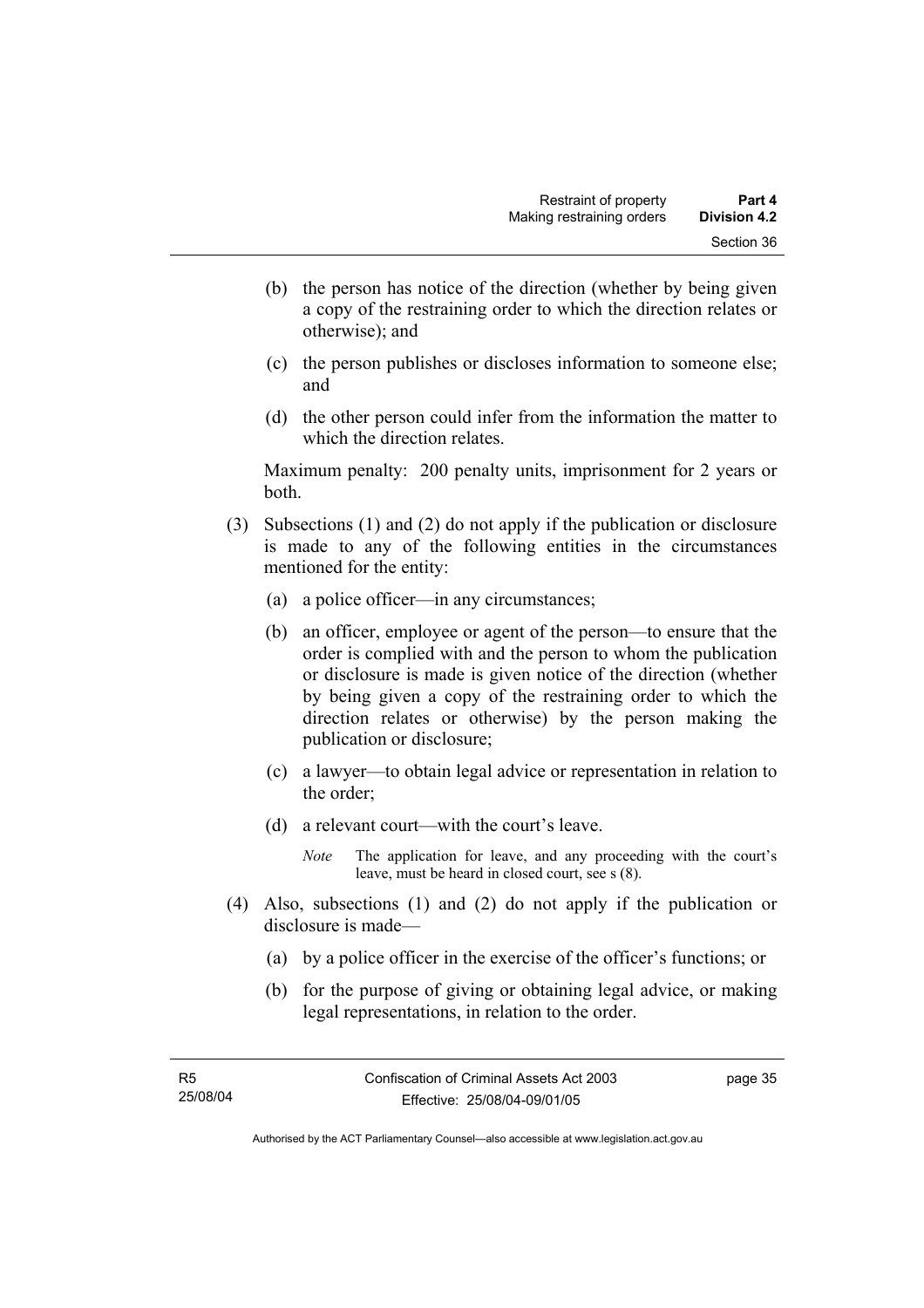- (5) A person commits an offence if—
	- (a) a relevant court has given a direction under section 35 (1) prohibiting or restricting the publication or disclosure of a matter mentioned in the subsection; and
	- (b) the person receives information in relation to the matter in accordance with subsection (3) or (4); and
	- (c) the person ceases to be a person mentioned in subsection (3) or (4); and
	- (d) the person publishes or discloses the matter to someone else.

Maximum penalty: 200 penalty units, imprisonment for 2 years or both.

- (6) A person commits an offence if—
	- (a) a relevant court has given a direction under section 35 (1) prohibiting or restricting the publication or disclosure of a matter mentioned in the subsection; and
	- (b) the person receives information in relation to the matter in accordance with subsection (3) or (4); and
	- (c) the person ceases to be a person mentioned in subsection (3) or (4); and
	- (d) the person publishes or discloses information to someone else; and
	- (e) the other person could infer from the information the matter to which the direction relates.

Maximum penalty: 200 penalty units, imprisonment for 2 years or both.

- (7) An offence against this section is a strict liability offence.
- (8) For subsection (3) (d), an application for leave, and any proceeding with the court's leave, must be heard in closed court.

Authorised by the ACT Parliamentary Counsel—also accessible at www.legislation.act.gov.au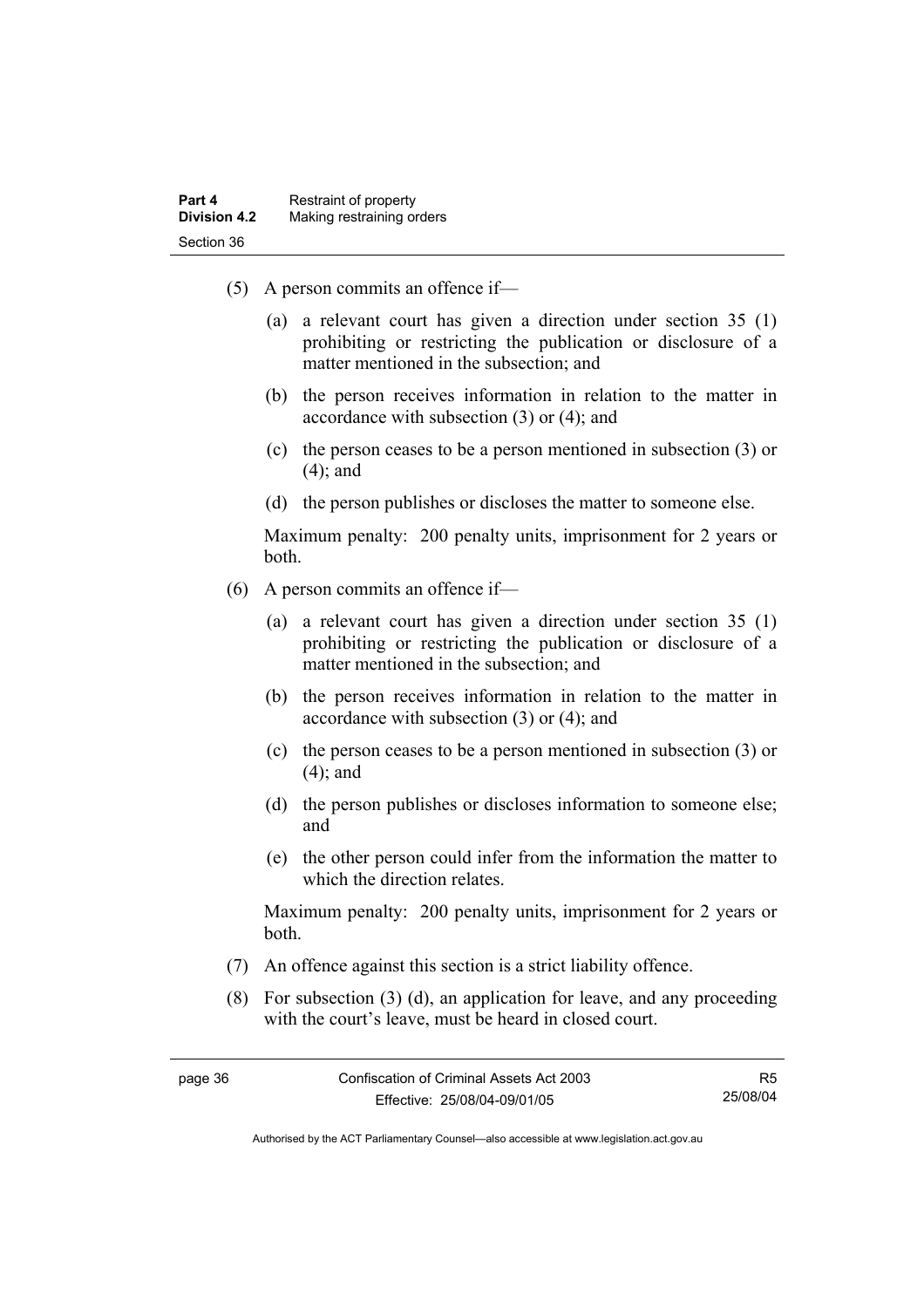# **37 Payment of living and business expenses from restrained property**

- (1) A relevant court may, in a restraining order or an order under section 39 (Additional orders about restraining orders and restrained property) varying a restraining order, allow any of the following expenses to be met out of the restrained property of a person, or a stated part of the property:
	- (a) the living and business expenses of the person (other than the person's legal expenses in defending a criminal charge);
	- (b) the living expenses of a dependant of the person.
	- *Note* For legal expenses in defending a criminal charge, see s 38.
- (2) However, the court must not allow expenses to be met out of restrained property unless the person satisfies the court that—
	- (a) the expenses are reasonable; and
	- (b) the expenses are necessary to avoid severe hardship to the person or the person's dependants; and
	- (c) the expenses cannot be met out of property of the person not subject to a restraining order; and
	- (d) any property to be released from restraint for the expenses was lawfully acquired by the person, is not tainted property and does not have evidentiary value in any criminal proceeding.
- (3) The regulations may—
	- (a) prescribe matters to which the court may, must or must not have regard for subsection (2) (a) or (b); and
	- (b) prescribe, or make provision in relation to, the maximum amount of living or business expenses of a person that may be allowed (for a period or otherwise).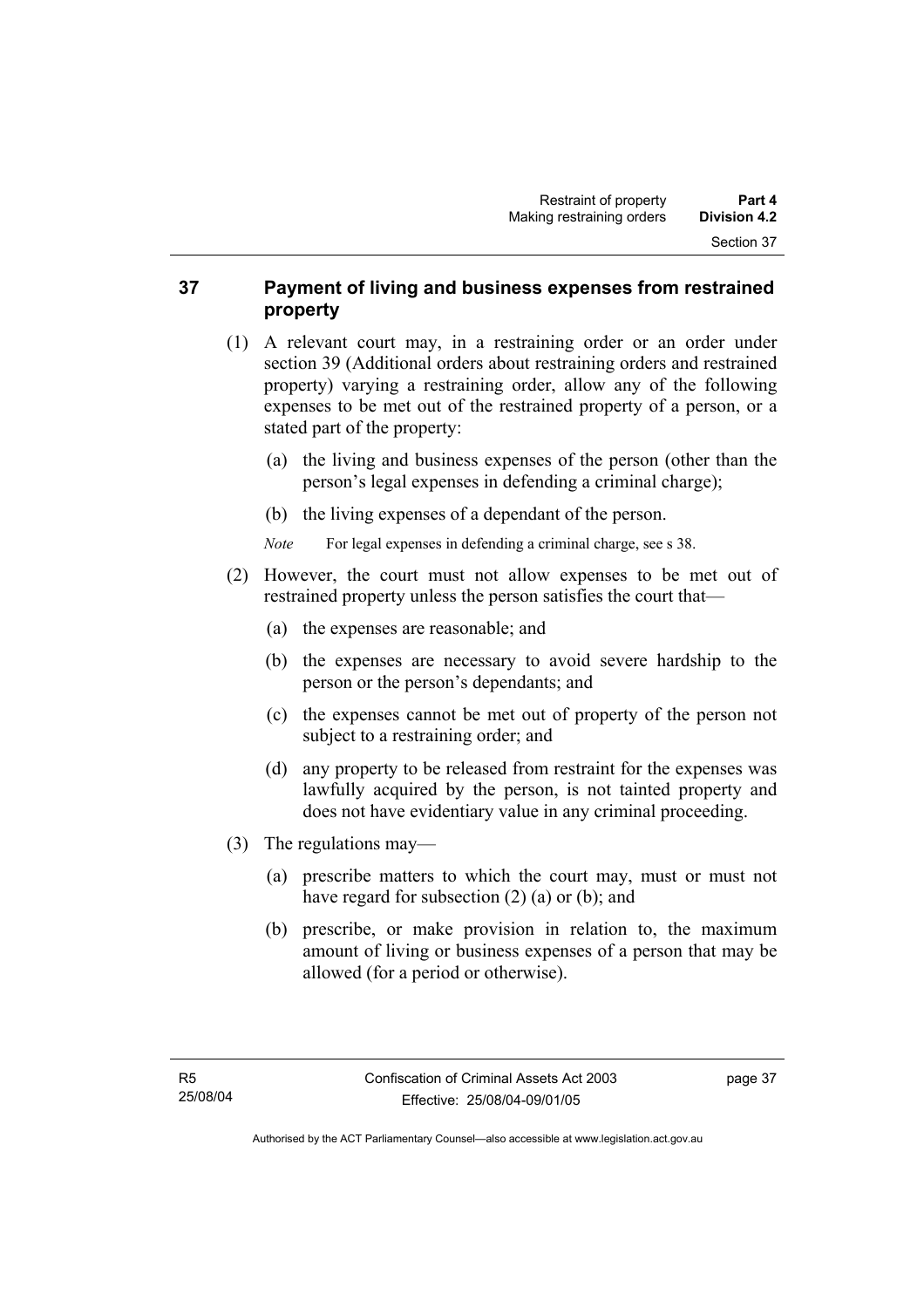| Part 4              | Restraint of property     |
|---------------------|---------------------------|
| <b>Division 4.2</b> | Making restraining orders |
| Section 38          |                           |

- (4) Regulations made for this section may apply, adopt or incorporate (with or without change) a provision of a law of the Commonwealth or a State, or an instrument, as in force from time to time.
	- *Note 1* The text of an applied, adopted or incorporated law or instrument, whether applied as in force from time to time or at a particular time, is taken to be a notifiable instrument if the operation of the Legislation Act, s 47 (5) or (6) is not disapplied (see s 47 (7)).
	- *Note 2* A notifiable instrument must be notified under the Legislation Act.
- (5) In this section:

*dependant*, of a person, means the person's domestic partner or a child of the person.

# **38 Payment of certain legal expenses from restrained property**

- (1) A relevant court may, in a restraining order or an order under section 39 (Additional orders about restraining orders and restrained property) varying a restraining order, allow a person's legal expenses in defending a criminal charge to be met out of the restrained property of the person, or a stated part of the property.
- (2) However, the court must not allow the legal expenses to be met out of restrained property unless—
	- (a) the person applies for an order for the legal expenses to be met out of restrained property; and
	- (b) the application is supported by an affidavit of the person setting out all of the person's interests in property, including any property of the person outside Australia, and the person's liabilities; and
	- (c) the court is satisfied that—
		- (i) the affidavit is a true statement of the person's interests in property and the person's liabilities; and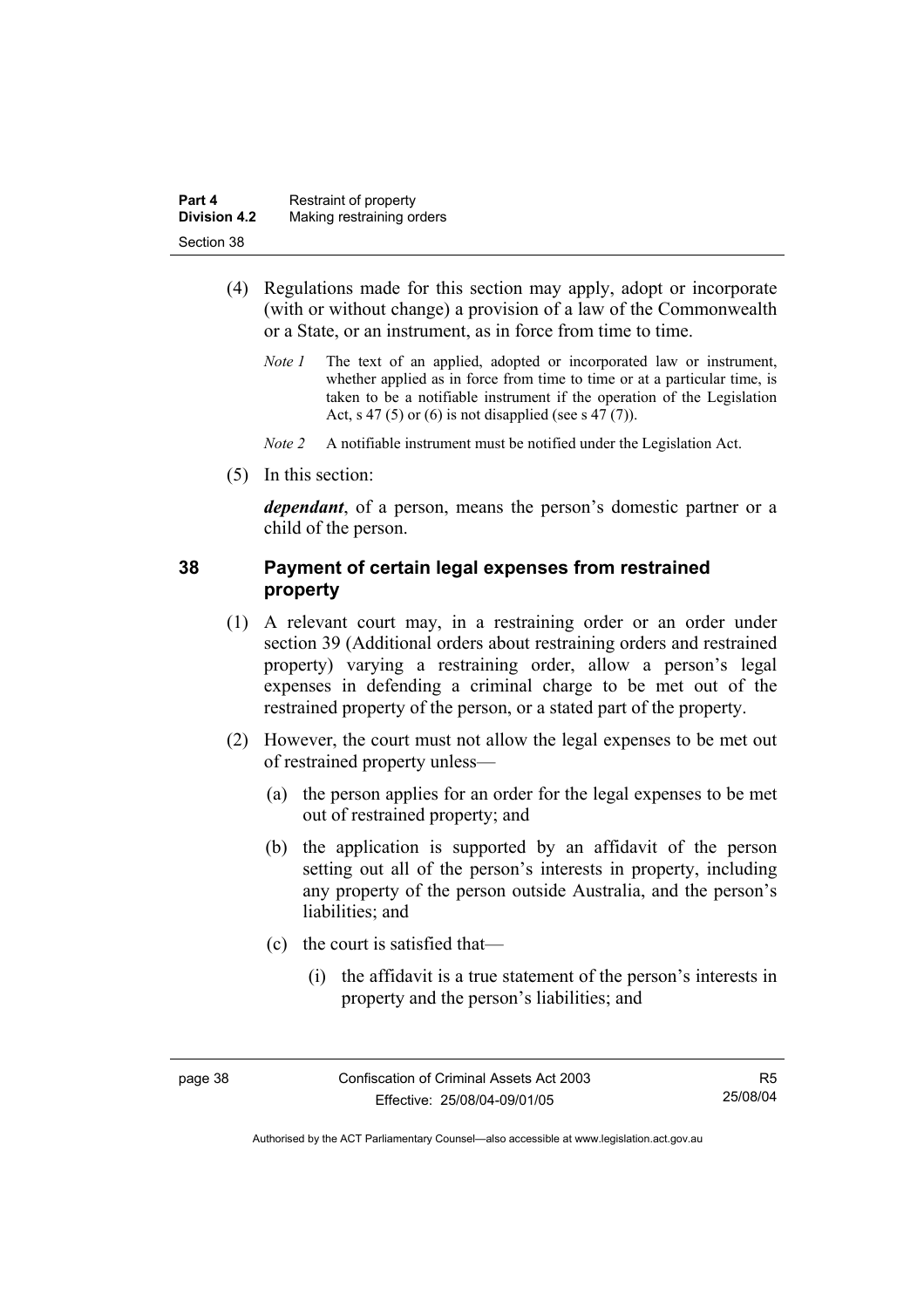- (ii) the person has taken all reasonable steps to bring any property outside Australia within the jurisdiction of the court; and
- (iii) the legal expenses cannot be met out of property of the person not subject to a restraining order; and
- (iv) any property to be released from restraint for the expenses was lawfully acquired by the person, is not tainted property and does not have evidentiary value in any criminal proceeding.
- (3) If the court makes or varies a restraining order that allows the legal expenses to be met out of restrained property, the court must include in the order conditions ensuring that—
	- (a) restrained property is used only to meet legal fees, disbursements and out-of-pocket expenses incurred by the person in defending the criminal charge; and
	- (b) all legal fees, disbursements and out-of-pocket expenses are properly and reasonably incurred by the person; and
	- (c) all legal fees are calculated in accordance with the scale of costs for criminal matters determined by the legal aid commission in accordance with the *Legal Aid Act 1977*, section 32 (8), (9) and (10).

# **39 Additional orders about restraining orders and restrained property**

 (1) A relevant court may, when it makes a restraining order or at any later time before the order ends, make any additional order that the court considers appropriate in relation to the restraining order or restrained property (other than an order mentioned in subsection  $(2)$ ).

#### **Examples of additional orders**

1 an order varying the property subject to the restraining order (other than an order excluding property from the restraining order)

| R <sub>5</sub> | Confiscation of Criminal Assets Act 2003 | page 39 |
|----------------|------------------------------------------|---------|
| 25/08/04       | Effective: 25/08/04-09/01/05             |         |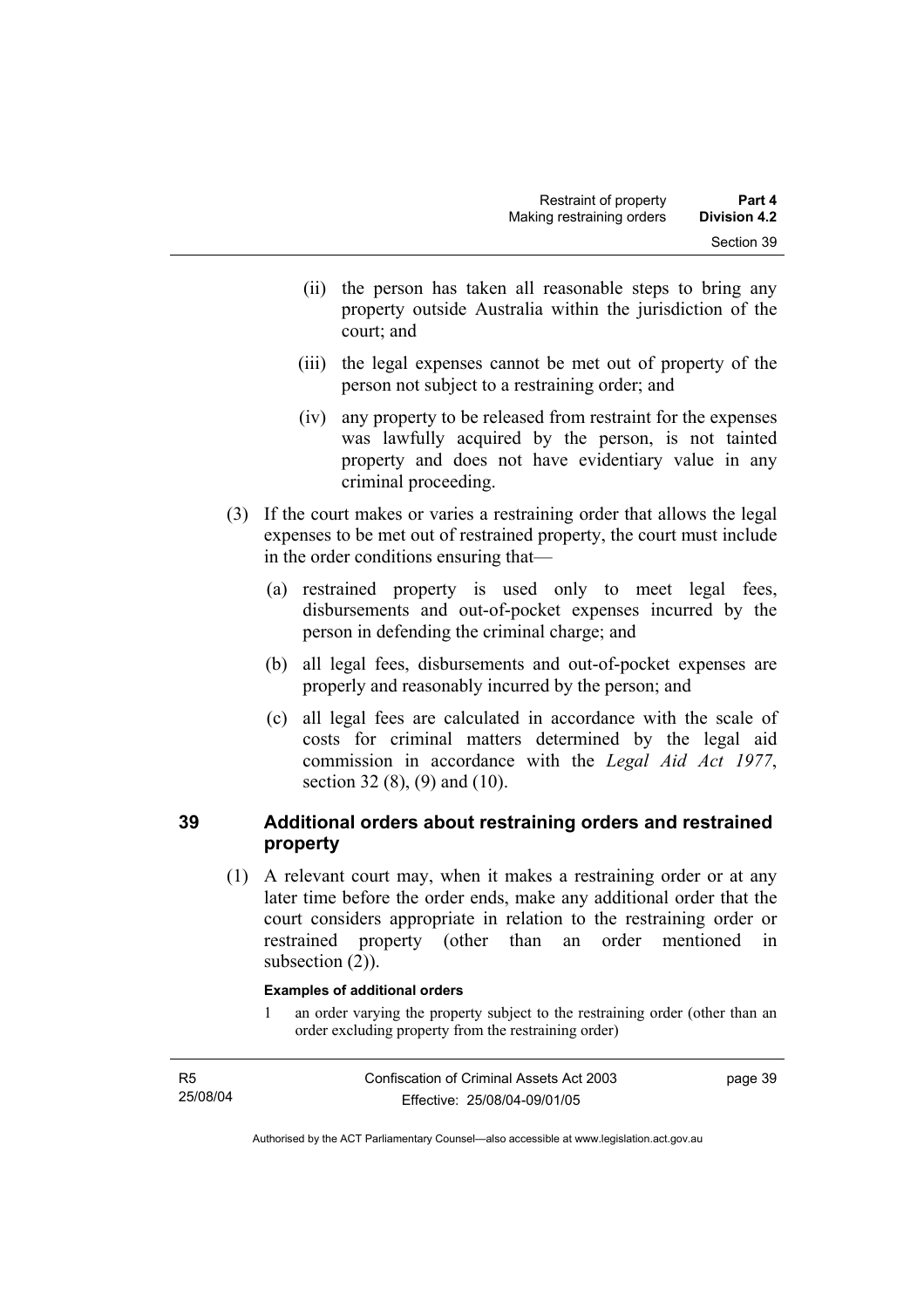| Part 4              | Restraint of property     |
|---------------------|---------------------------|
| <b>Division 4.2</b> | Making restraining orders |
| Section 39          |                           |

- 2 an order authorising the disposal of the property subject to the restraining order to satisfy a penalty order or execution levied against the property
- 3 an order varying any condition to which the restraining order is subject.
- 4 an order that living or business expenses of a person, or legal expenses of a person to defend a criminal charge, be met out of restrained property
- 5 an order for the carrying out of any undertaking about the payment of damages or costs given by the Territory in relation to the making or operation of the restraining order
- 6 an order for the examination of anyone before the court, or an officer of the court, about the affairs (including the nature and location of any property) of the owner of restrained property or of the offender
- 7 an order for the examination of anyone before the court, or an officer of the court, about any property that may be tainted property
- 8 an order directing the owner of the restrained property or anyone else to give to a stated person, within a stated period, a sworn statement about stated particulars of the restrained property
- 9 an order directing the registrar-general not to register any instrument affecting restrained property except in accordance with the order
- 10 an order directing the owner of restrained property or anyone else to do anything necessary or convenient to be done to allow the public trustee to take control of the property in accordance with the restraining order, including anything necessary or convenient to be done to bring the property within the jurisdiction
- 11 if the restraining order directs the public trustee to take control of property, an order regulating how the public trustee may exercise functions under the restraining order or an order deciding any question about the property
- *Note 1* For general provisions about additional orders under this section (which is a confiscation proceeding—see s 236), see pt 14.
- *Note 2* An example is part of the Act, is not exhaustive and may extend, but does not limit, the meaning of the provision in which it appears (see Legislation Act, s 126 and s 132).
- (2) However, the court must not make any of the following orders under subsection (1):
	- (a) an order revoking or otherwise ending a restraining order;
	- (b) an order for the extension of the period a restraining order is to remain in force;

page 40 Confiscation of Criminal Assets Act 2003 Effective: 25/08/04-09/01/05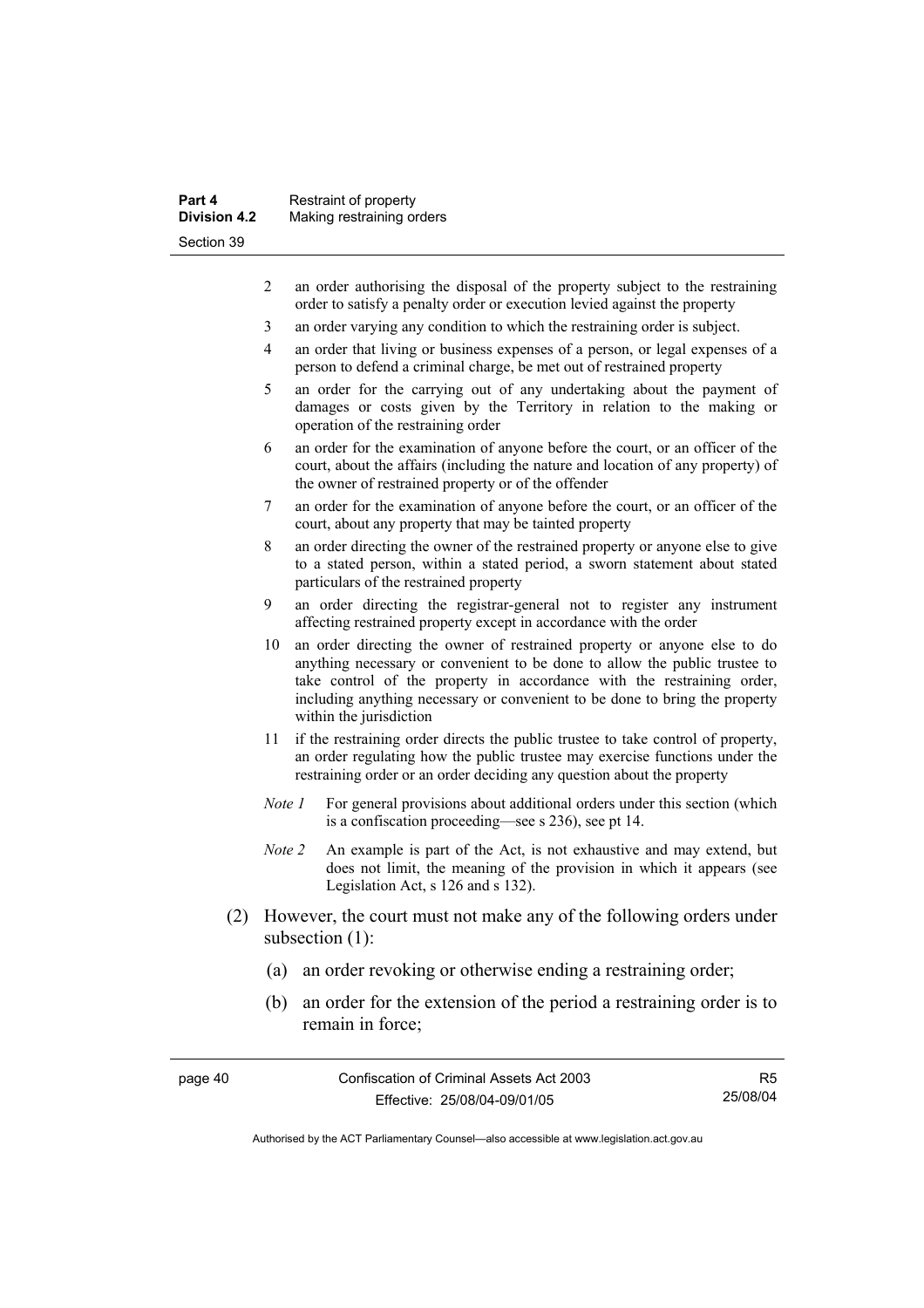- (c) an order for the exclusion of property from a restraining order.
- *Note 1* For the revocation of a restraining order, see s 43 and s 44.
- *Note 2* For the extension of the operation of a restraining order, see s 49.
- *Note 3* For the exclusion of property from a restraining order, see pt 6.
- (3) Also, the court must not make an order that living or business expenses of a person, or legal expenses of a person to defend a criminal charge, be met out of restrained property unless the order is made in accordance with section 37 or 38 (as appropriate).
- (4) If the DPP proposes to oppose an application by a person under this section for an additional order, the DPP must give the applicant, and anyone else to whom notice of the application was given, written notice of the grounds on which the application will be opposed.
- (5) To remove any doubt, an additional order under this section does not end only because the restraining order ends or the property to which the additional order relates ceases to be restrained property.

# **40 Contravention of additional orders under s 39**

A person commits an offence if—

- (a) a relevant court makes an additional order under section 39; and
- (b) the person has notice of the order (whether by being given a copy of the order or otherwise); and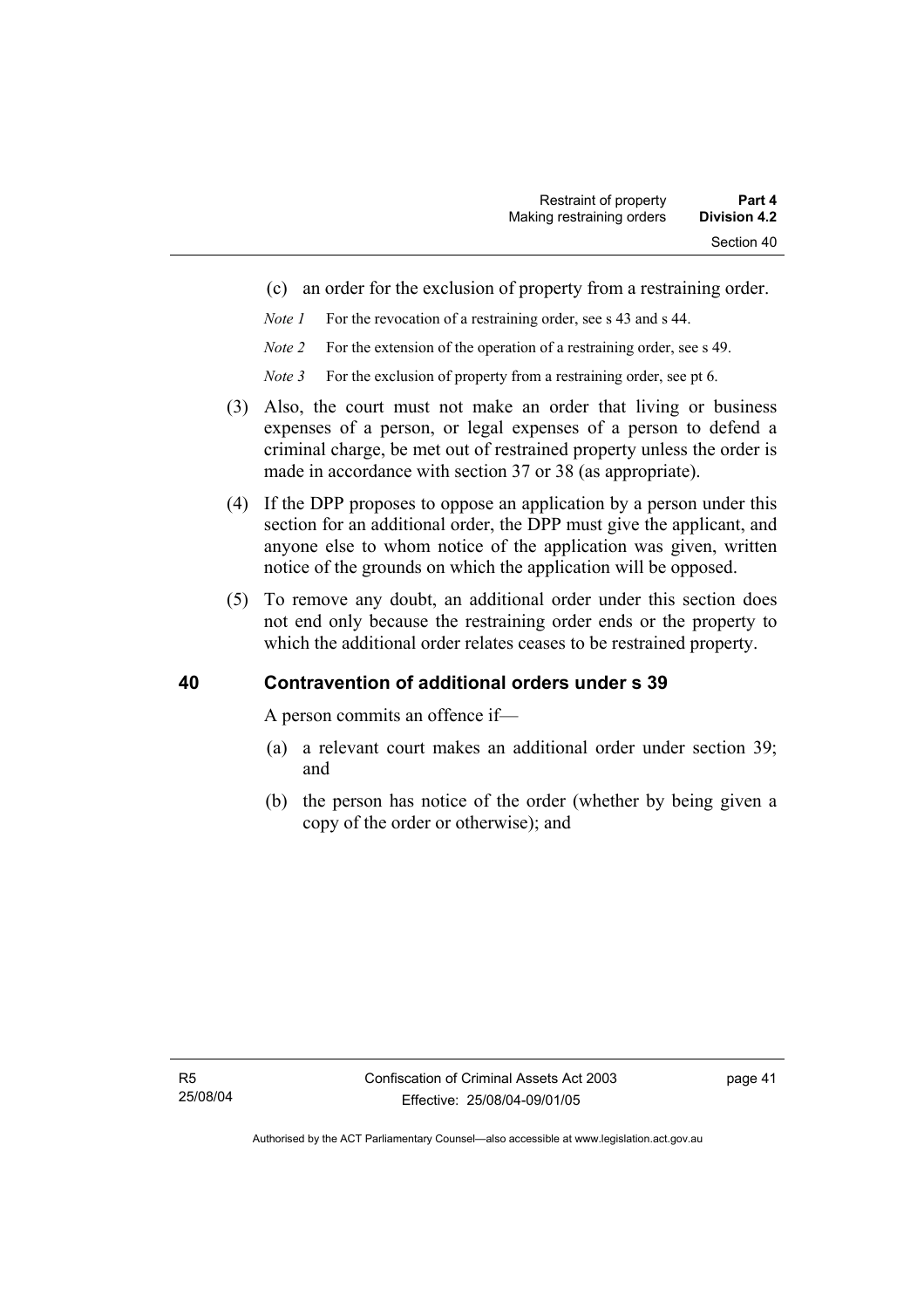(c) the person contravenes the order.

Maximum penalty: 200 penalty units, imprisonment for 2 years or both.

# **Division 4.3 Duration of restraining orders**

### **41 Meaning of** *forfeiture or penalty application* **for div 4.3**

In this division:

*forfeiture or penalty application* means an application for a forfeiture order or a penalty order.

### **42 Restraining orders generally not time limited**

A restraining order operates (or continues to operate) until it ends under this division (including in accordance with an order under section 49 (Extension of time for restraining orders)).

### **43 Revocation or variation of restraining orders made without notice of application**

- (1) A person with an interest in restrained property may apply to the court that made the restraining order for the revocation, by order, of the restraining order if the DPP did not give the person notice of the application for the order.
- (2) The court must not make an order revoking the restraining order unless it is satisfied that there were not and are no longer, or there are no longer, sufficient grounds for making the order.
- (3) However, if the DPP has told the court that the restraining order applies to property that has evidentiary value in a criminal proceeding, the court must not revoke the restraining order without the DPP's agreement but may, by order, vary the restraining order to exclude any part of the property that the DPP has told the court does not have evidentiary value.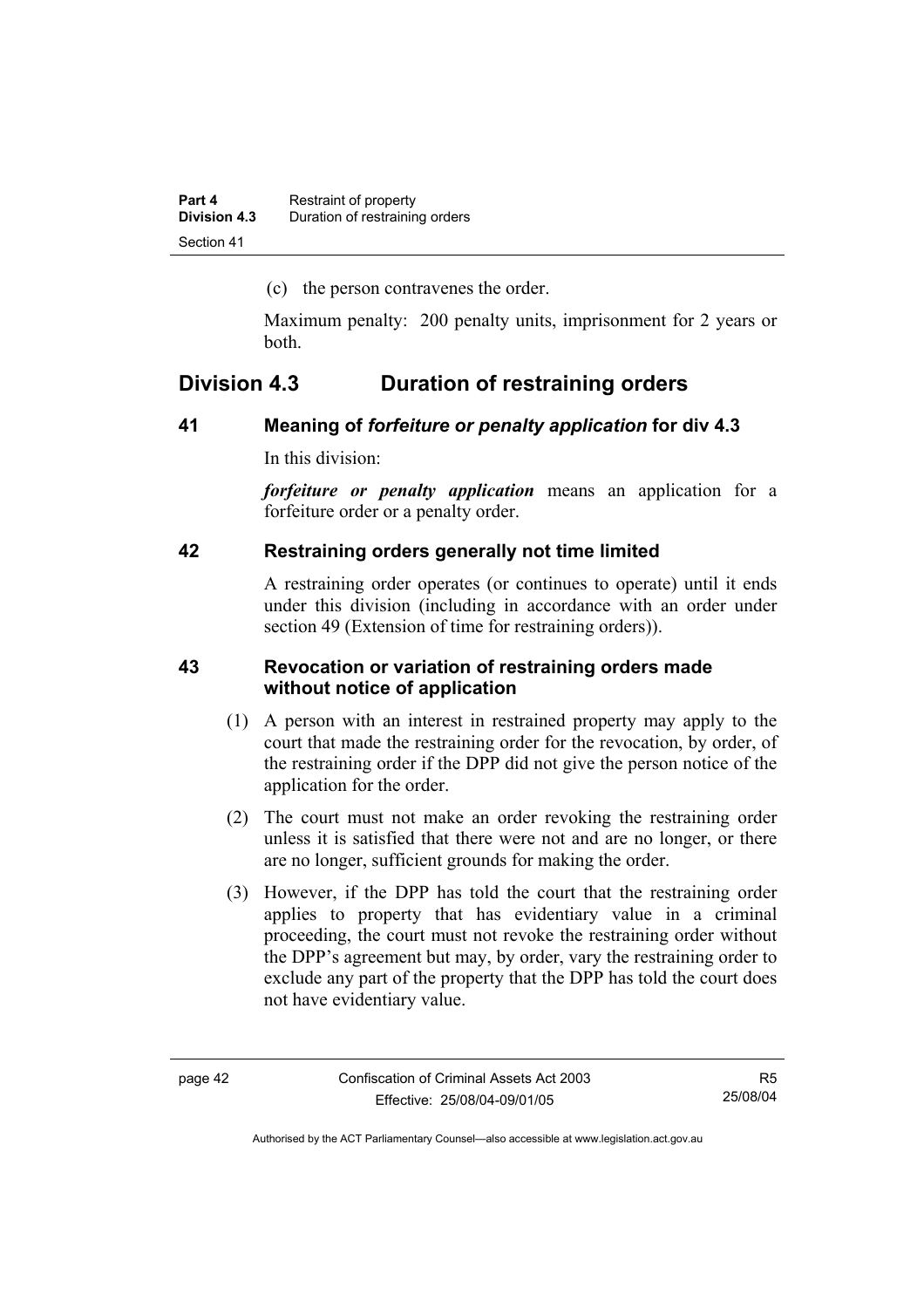(4) If the DPP proposes to oppose an application by a person under this section for the revocation of a restraining order, the DPP must give the applicant, and anyone else to whom notice of the application was given, written notice of the grounds on which the application will be opposed.

# **44 Revocation or variation of restraining orders if security or undertakings given**

- (1) The owner of restrained property may apply to the court that made the restraining order for the restraining order to be revoked or varied, by order, under this section.
- (2) The court must not make an order revoking the restraining order unless the DPP has told the court that the owner has given—
	- (a) security satisfactory to the DPP to the value estimated by the DPP of any order that may be sought under this Act in relation to the offence in relation to which the order was made (and any related offence); or
	- (b) an undertaking satisfactory to the DPP about the restrained property.
- (3) However, if the owner can only give security or an undertaking that partly satisfies the DPP, the court may, by order, vary the restraining order to exclude particular property in relation to which the DPP has told the court that satisfactory security or a satisfactory undertaking has been given.
- (4) Also, if the DPP has told the court that the restraining order applies to property that has evidentiary value in a criminal proceeding, the court must not revoke the restraining order without the DPP's agreement but may, by order, vary the restraining order to exclude any part of the property that the DPP has told the court does not have evidentiary value.
- (5) If the DPP proposes to oppose an application by a person under this section for the revocation of a restraining order, the DPP must give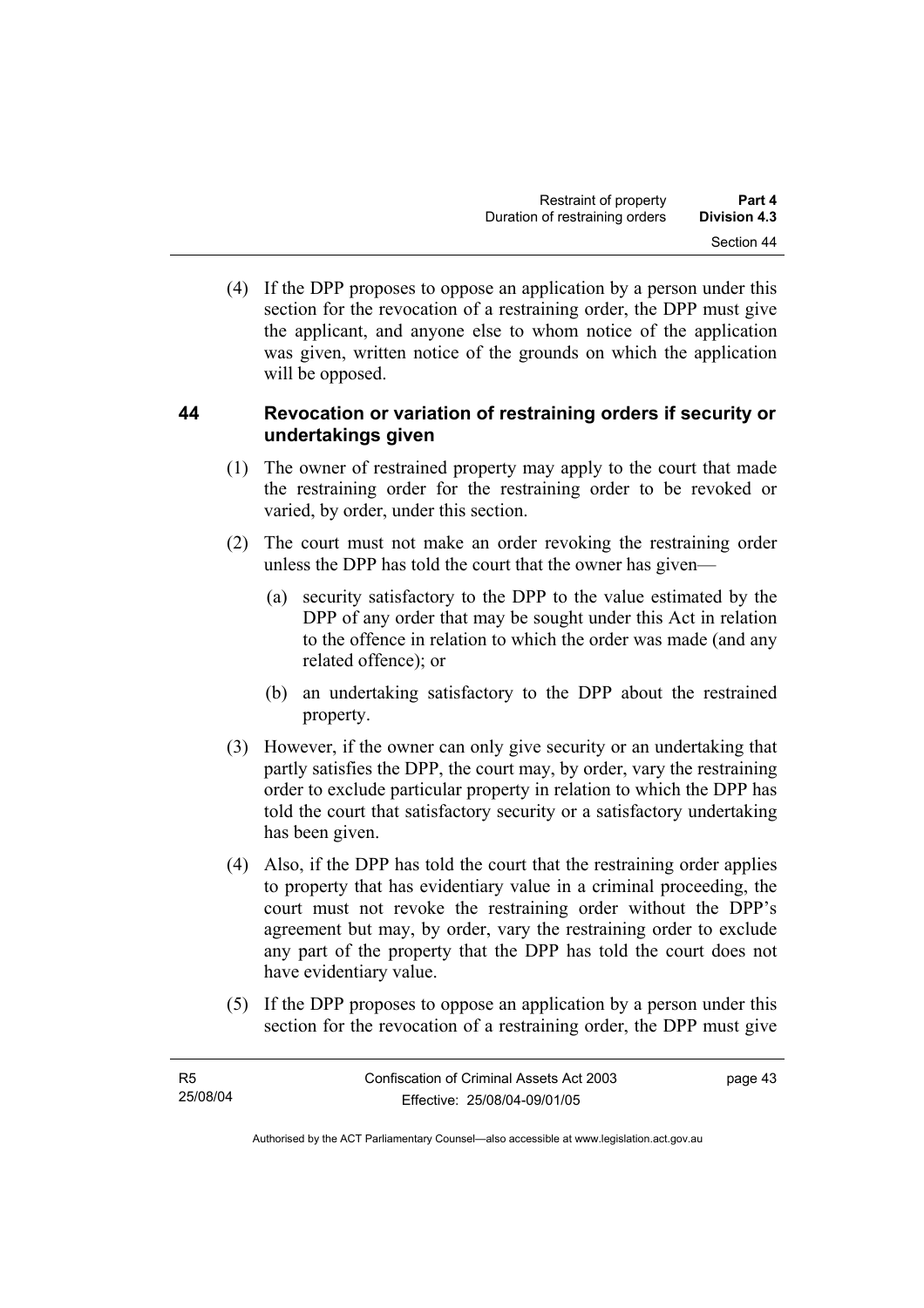| Part 4              | Restraint of property          |
|---------------------|--------------------------------|
| <b>Division 4.3</b> | Duration of restraining orders |
| Section 45          |                                |

the applicant, and anyone else to whom notice of the application was given, written notice of the grounds on which the application will be opposed.

 (6) The court may order that the revocation or variation of a restraining order under this section takes effect at a stated time or on the happening of a stated event.

### **45 When restraining order over particular property ends**

- (1) A restraining order over particular property ends—
	- (a) if the restraining order stops applying to the property in accordance with an order under this Act (for example, an exclusion order); or
	- (b) if the property is forfeited under this Act—when the property vests in law in the Territory and the public trustee takes control of the property; or
	- (c) if the property is disposed of by the public trustee to satisfy a penalty order; or
	- (d) when the restraining order ends under this division.
	- *Note 1* On forfeiture, restrained property vests in the Territory. However, registrable property does not vest in law in the Territory until the Territory's interest is registered in the appropriate register. Until then, it is vested in equity in the Territory. (See s 109 and s 110.)
	- *Note 2* An example is part of the Act, is not exhaustive and may extend, but does not limit, the meaning of the provision in which it appears (see Legislation Act, s 126 and s 132).
- (2) To remove any doubt, the ending of a restraining order over particular property does not affect the operation of the restraining order in relation to other property restrained under the order.
	- *Note* For the meaning of *in relation to*, see dict.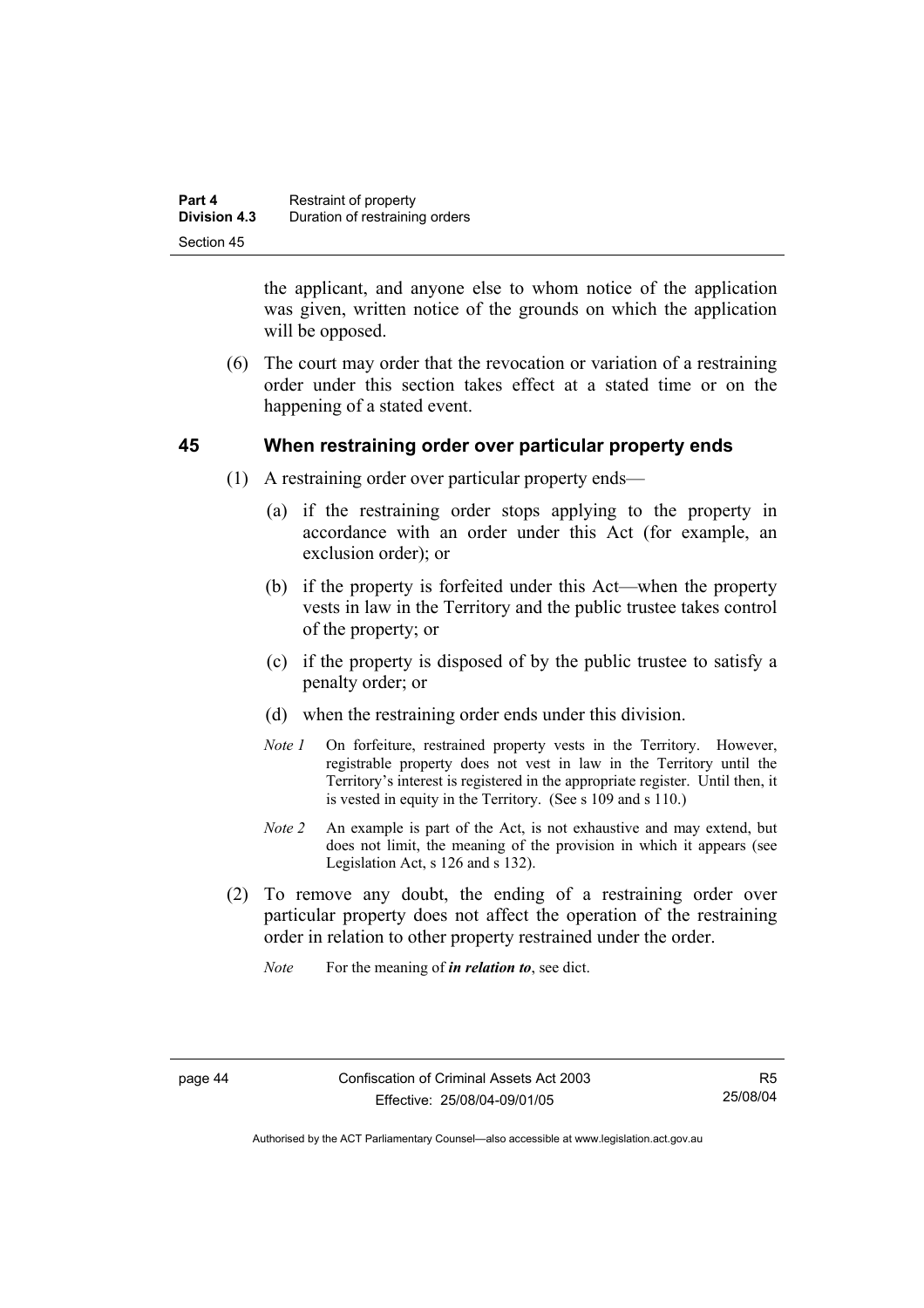### **46 When unclaimed tainted property restraining order ends**

- (1) An unclaimed tainted property restraining order over property ends if—
	- (a) the restraining order stops applying to the property in accordance with an order under this Act (for example, an exclusion order); or
	- (b) the automatic forfeiture of the property is fully satisfied.
	- *Note 1* For the meaning of *fully satisfied*, see dict.
	- *Note 2* An example is part of the Act, is not exhaustive and may extend, but does not limit, the meaning of the provision in which it appears (see Legislation Act, s 126 and s 132).
- (2) If a person claims an interest in the property to which the unclaimed tainted property restraining order applies, the order does not cease to be an unclaimed tainted property restraining order, or cease to apply to the property, only because of the making of the claim.
- (3) The relevant court may, on the application of the DPP while the order is in force, order that the restraining order is to end earlier than otherwise provided for by this section.

# **47 When restraining order ends—ordinary indictable offences**

- (1) This section applies to an offender over whose property a restraining order has been made in relation to an ordinary indictable offence.
- (2) However, this section does not apply if the restraining order was also given in relation to a related serious offence, or is varied to apply to a related serious offence.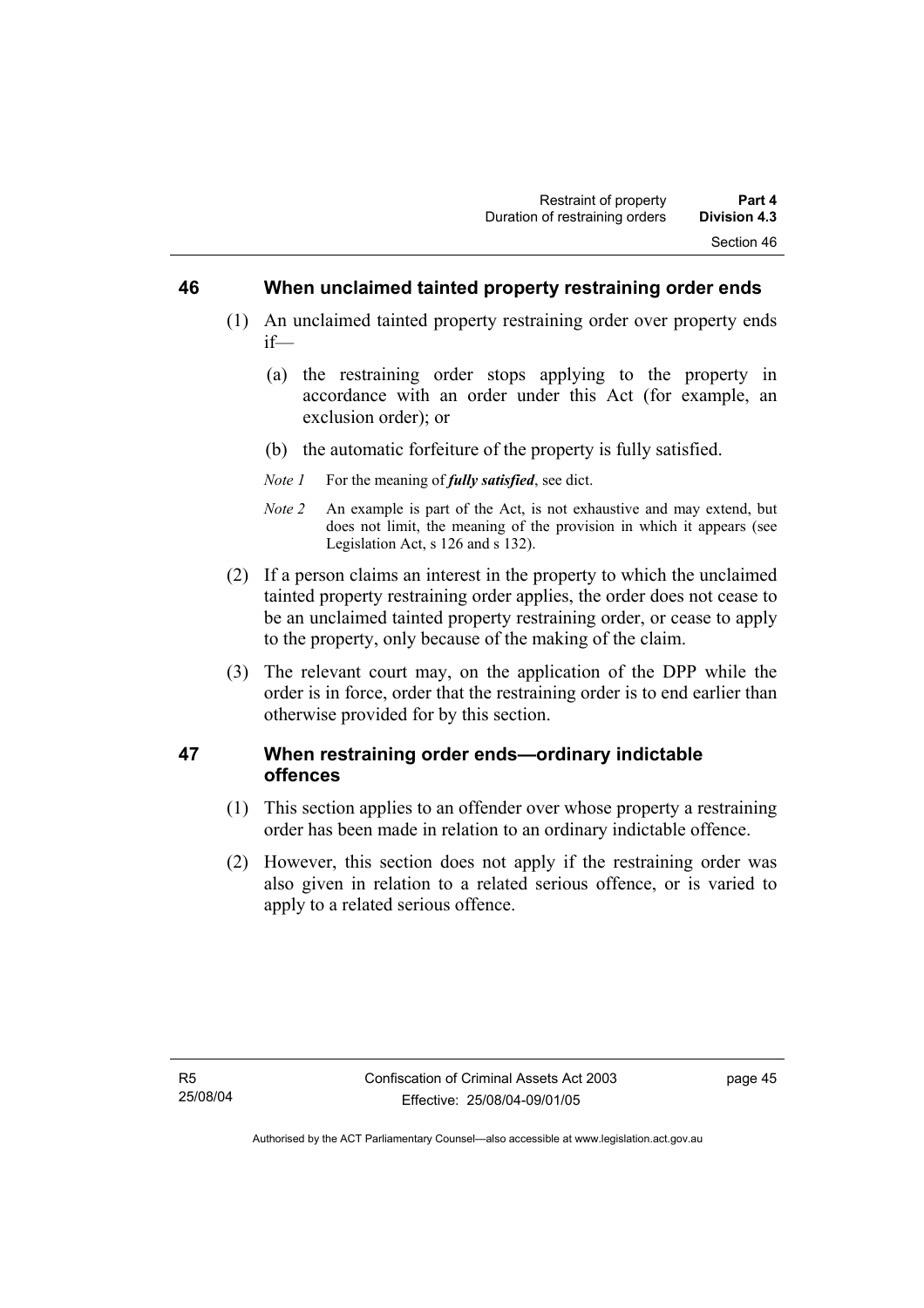- (3) The restraining order ends for the circumstances stated in table 47, column 2 at the time indicated for those circumstances in column 3.
	- *Note 1* The restraining order may continue to operate in relation to related ordinary indictable offences, see s (6).
	- *Note 2* For the ending of forfeiture and penalty orders for ordinary indictable offences, see
		- s 56 (When conviction forfeiture order ends)
		- s 98 (When penalty order ends).
- (4) A reference in table 47 to a person being convicted of the offence mentioned in subsection (1) includes a reference to the person being convicted of a related offence instead of the offence mentioned in subsection  $(1)$ .
- (5) For table 47, items 4 and 6, if more than 1 forfeiture or penalty application is made within the period stated in the item, column 2, the restraining order ends at the latest time that it would end if any of those applications were the only forfeiture or penalty application made.
- (6) If, within the period stated in the restraining order under section 33 (2) (d) (Restraining order—contents), an indictment is presented against the offender for another ordinary indictable offence or offences related to the offence mentioned in subsection (1) (the *primary offence*), the restraining order ends at the later of the following times:
	- (a) the time that it would end if there were no related offences;
	- (b) the latest time that it would end if—
		- (i) the related offence or any of the related offences, taken by itself, were the primary offence; and
		- (ii) there were no other offences in relation to which the restraining order had been made.

Authorised by the ACT Parliamentary Counsel—also accessible at www.legislation.act.gov.au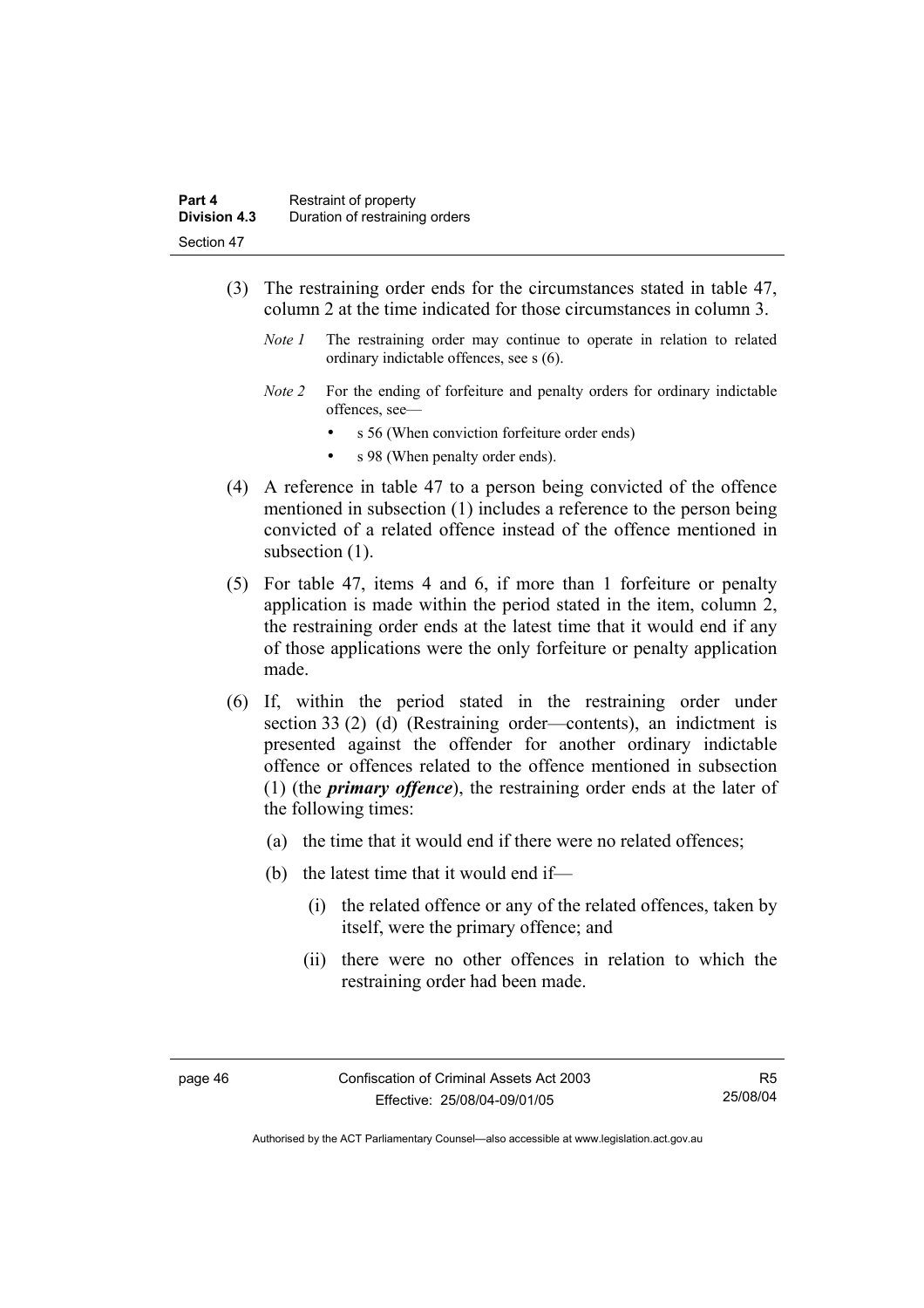(7) The relevant court may, on the application of the DPP while the order is in force, order that the restraining order is to end earlier than otherwise provided for by this section.

| column 1       | column <sub>2</sub>                                                                                                                                                                                                | column 3                                                                     |
|----------------|--------------------------------------------------------------------------------------------------------------------------------------------------------------------------------------------------------------------|------------------------------------------------------------------------------|
| item           | circumstances                                                                                                                                                                                                      | when restraining order<br>ends                                               |
|                | an indictment is not presented<br>against the offender for the<br>offence before the end of the<br>period stated in the restraining<br>order under section 33 $(2)$ $(d)$                                          | end of the period stated in<br>the restraining order under<br>that paragraph |
| $\overline{2}$ | an indictment is presented against<br>the offender for the offence before<br>the end of the period stated in the<br>restraining order under<br>section 33 $(2)$ (d), but the offender<br>is cleared of the offence | when the offender is cleared<br>of the offence                               |
| 3              | the offender is convicted of the<br>offence, the restraining order is<br>made before the conviction, and<br>no forfeiture or penalty<br>application is made within<br>6 months after the day of the<br>conviction  | end of the 6 month period                                                    |

**Table 47 Ending of restraining orders—ordinary indictable offences**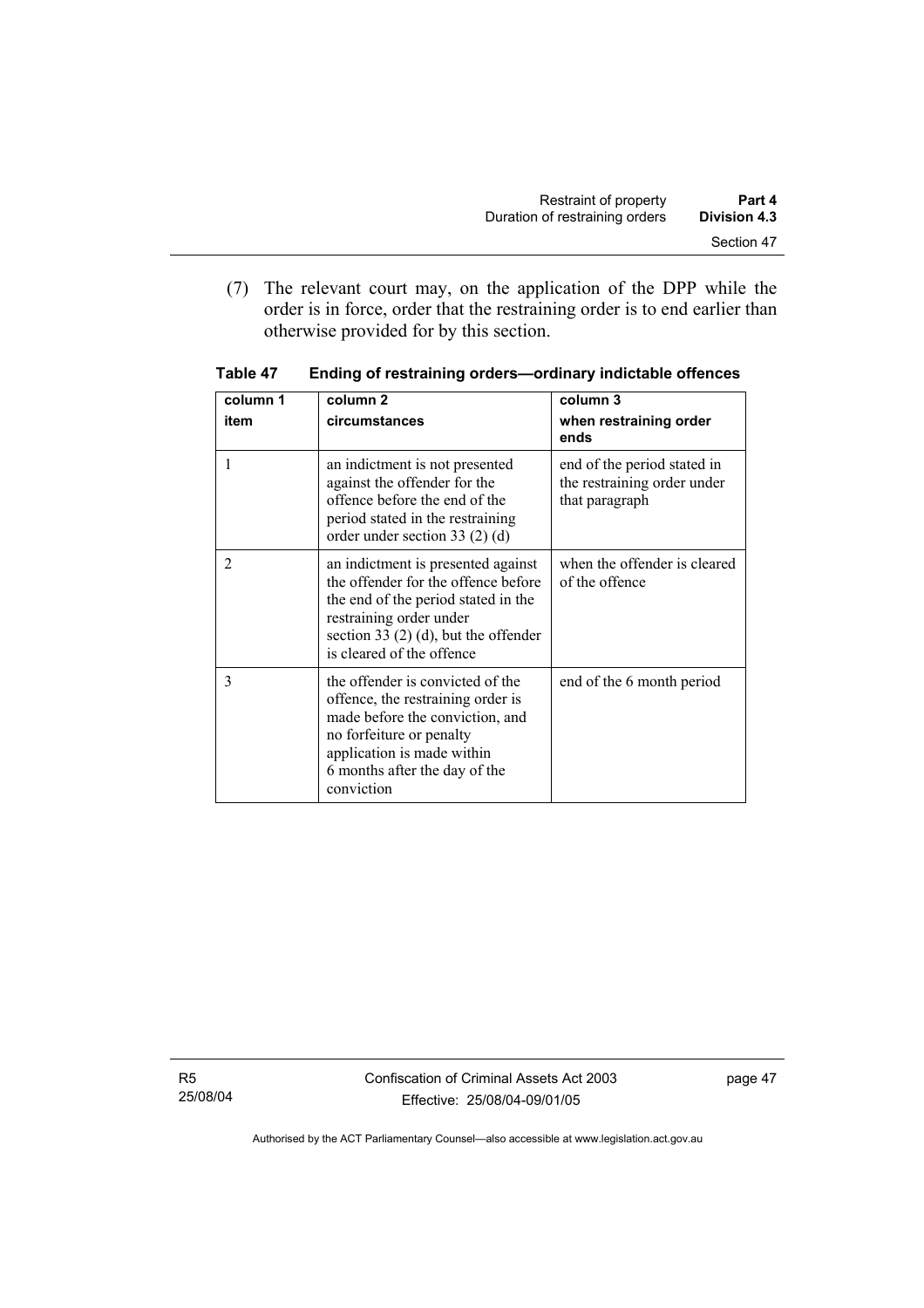# **Part 4 Restraint of property Division 4.3** Duration of restraining orders

Section 47

| column 1 | column <sub>2</sub>                                                                                                                                                                                                                                   | column 3                                                                                                                                                                                                                                                                                                                                                                            |
|----------|-------------------------------------------------------------------------------------------------------------------------------------------------------------------------------------------------------------------------------------------------------|-------------------------------------------------------------------------------------------------------------------------------------------------------------------------------------------------------------------------------------------------------------------------------------------------------------------------------------------------------------------------------------|
| item     | circumstances                                                                                                                                                                                                                                         | when restraining order<br>ends                                                                                                                                                                                                                                                                                                                                                      |
| 4        | the offender is convicted of the<br>offence, the restraining order is<br>made before the conviction, and a<br>forfeiture or penalty application is<br>made within 6 months after the<br>day of the conviction                                         | at or after the finalisation of<br>the proceeding in relation to<br>the application, as follows:<br>if no forfeiture order or<br>(a)<br>penalty order is in force<br>at the finalisation of the<br>proceeding—at that<br>time;<br>(b) if a forfeiture order or<br>penalty order is in force<br>at that time—when the<br>forfeiture order or<br>penalty order ends                   |
| 5        | the offender is convicted of the<br>offence, the restraining order is<br>made on the same day as, or after,<br>the conviction, and no forfeiture<br>or penalty application is made<br>within 6 months after the day the<br>restraining order was made | end of the 6 month period                                                                                                                                                                                                                                                                                                                                                           |
| 6        | the offender is convicted of the<br>offence, the restraining order is<br>made on the same day as, or after,<br>the conviction, and a forfeiture or<br>penalty application is made within<br>6 months after the day the<br>restraining order was made  | at or after the finalisation of<br>the proceeding in relation to<br>the application, as follows:<br>if no forfeiture order or<br>(a)<br>penalty order is in force<br>at the time of the<br>finalisation of the<br>proceeding-at that<br>time;<br>if a forfeiture order or<br>(b)<br>penalty order is in force<br>at that time—when the<br>forfeiture order or<br>penalty order ends |

page 48 Confiscation of Criminal Assets Act 2003 Effective: 25/08/04-09/01/05

R5 25/08/04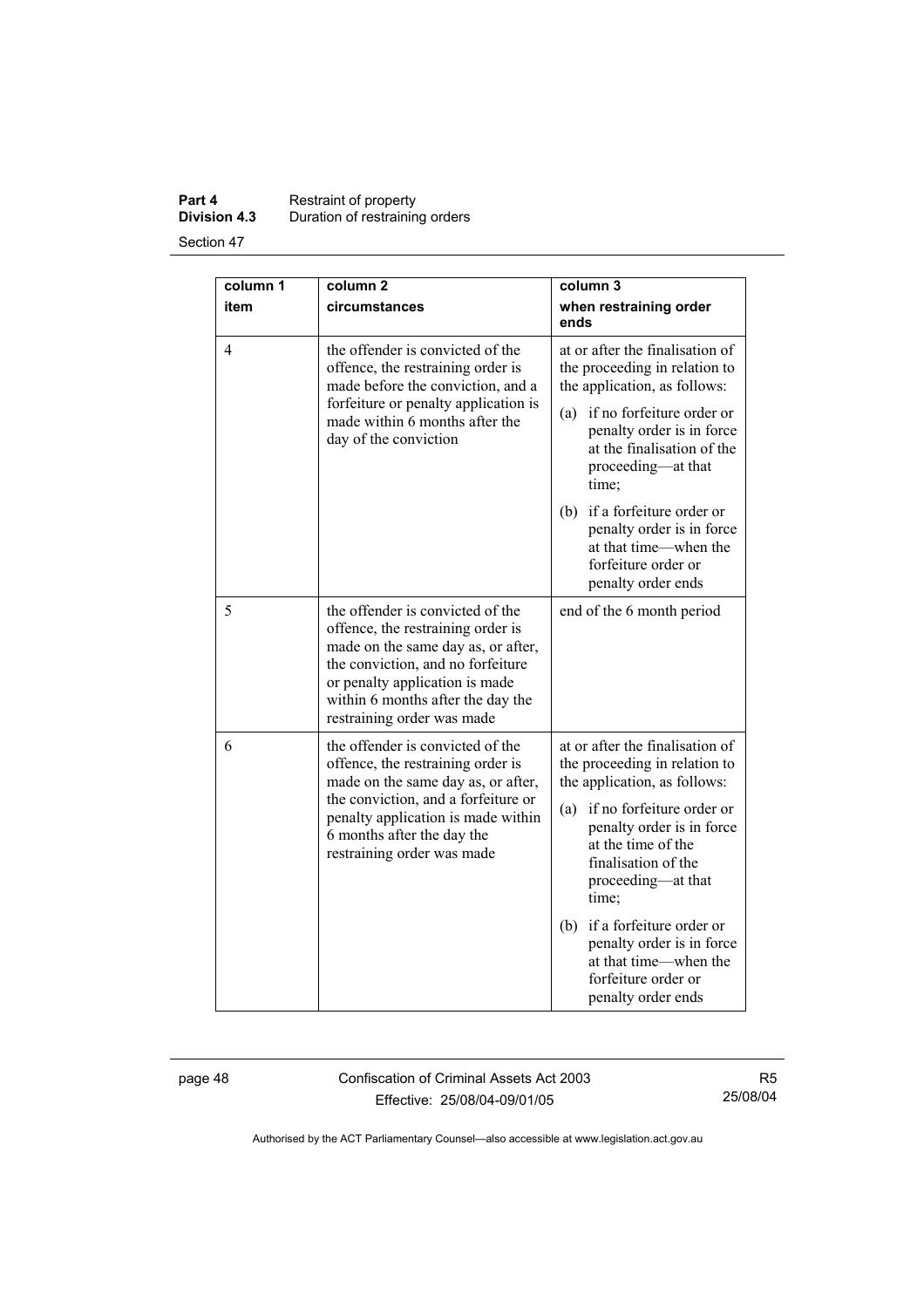#### **48 When restraining order ends—serious offences**

- (1) This section applies to an offender over whose property a restraining order has been made in relation to a serious offence.
- (2) The restraining order ends for the circumstances stated in table 48, column 2 at the time indicated for those circumstances in column 3.
	- *Note 1* The restraining order may continue to operate in relation to related serious offences, see s (5).
	- *Note 2* For the ending of forfeiture and penalty orders for serious offences, see—
		- s 56 (When conviction forfeiture order ends)
		- s 71 (When civil forfeiture order ends)
		- s 98 (When penalty order ends).

*Note 3* For the ending of automatic forfeiture for serious offences, see s 61.

- (3) A reference in table 48 to a person being convicted of the offence mentioned in subsection (1) includes a reference to the person being convicted of a related offence instead of the offence mentioned in subsection  $(1)$ .
- (4) For table 48, item 4, if more than 1 forfeiture or penalty application is made before the restraining order ends under item 1, 2 or 3, the restraining order ends at the latest time that it would end if any of those applications were the only forfeiture or penalty application made.
- (5) If, within the period stated in the restraining order under section 33 (2) (d) (Restraining order—contents), an indictment is presented against the offender for another offence or offences related to the offence mentioned in subsection (1) (the *primary offence*), the restraining order ends at the later of the following times:
	- (a) the time that it would end under this section if there were no related offences;

page 49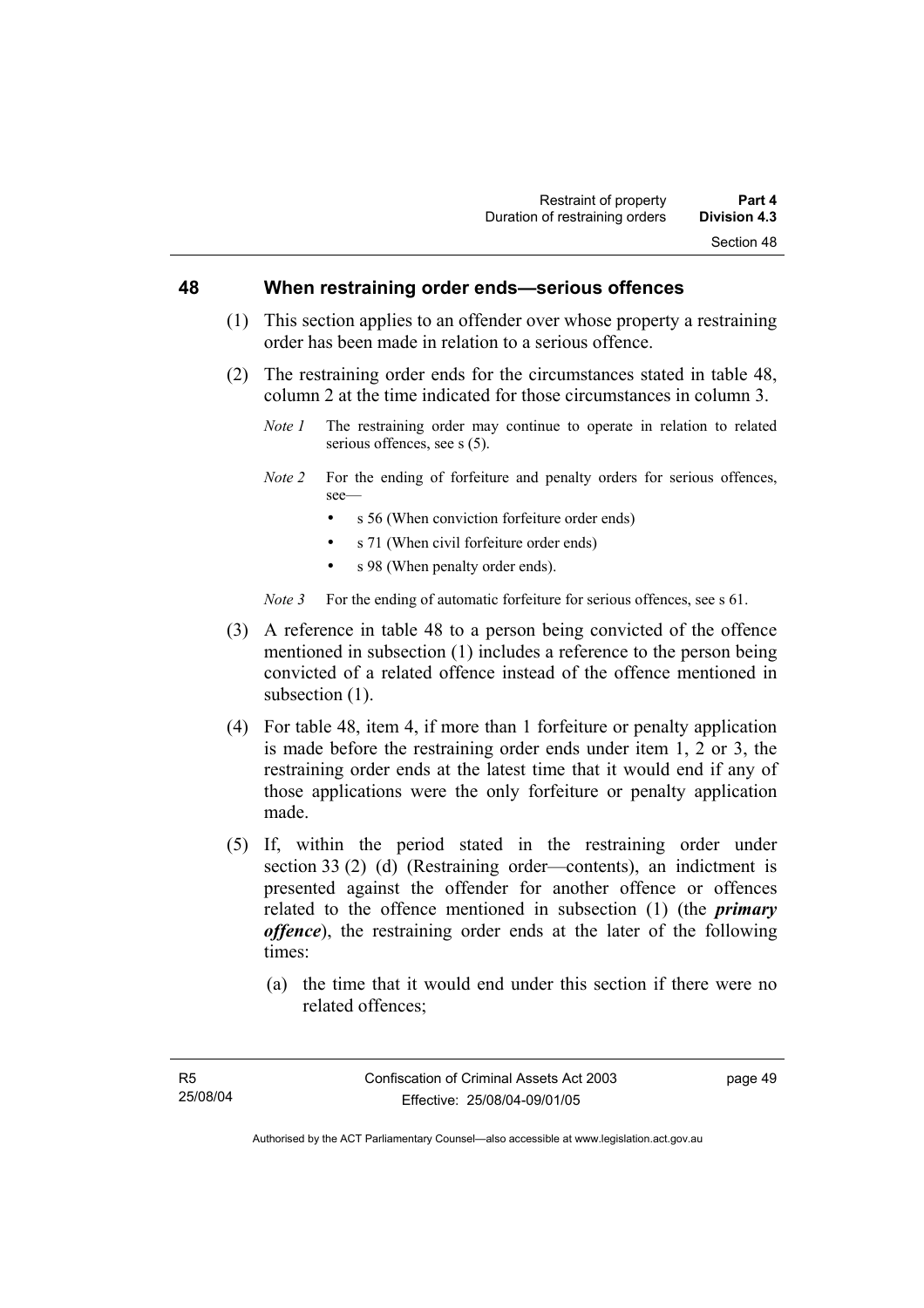| Part 4              | Restraint of property          |
|---------------------|--------------------------------|
| <b>Division 4.3</b> | Duration of restraining orders |
| Section 48          |                                |

- (b) the latest time that it would end under this section or section 47 (When restraining order ends—ordinary indictable offences) if—
	- (i) the related offence or any of the related offences, taken by itself, were the primary offence; and
	- (ii) there were no other offences in relation to which the restraining order had been made.
- (6) The relevant court may, on the application of the DPP while the order is in force, order that a restraining order ends earlier than otherwise provided for by this section.

| column 1<br>item | column <sub>2</sub><br>circumstances                                                                                                                                                                                                                                                       | column 3<br>when restraining order<br>ends                                                                                                         |
|------------------|--------------------------------------------------------------------------------------------------------------------------------------------------------------------------------------------------------------------------------------------------------------------------------------------|----------------------------------------------------------------------------------------------------------------------------------------------------|
| 1                | an indictment is not presented<br>against the offender for the<br>offence, or a forfeiture or<br>penalty application is not<br>made, before the end of the<br>period stated in the restraining<br>order under section 33 $(2)$ $(d)$                                                       | end of the period stated in<br>the restraining order under<br>that paragraph                                                                       |
| $\overline{c}$   | the offender is cleared or<br>convicted of the offence, the<br>restraining order is made<br>before the offender is cleared<br>or convicted of the offence, and<br>no forfeiture or penalty<br>application is made within<br>6 months after the day the<br>offender is cleared or convicted | the later of whichever of<br>the following events<br>applies:<br>(a) end of the 6 month<br>period;<br>when the automatic<br>(b)<br>forfeiture ends |
| 3                | the offender is cleared or<br>convicted of the offence, the<br>restraining order is made on the<br>same day as, or after, the<br>offender is cleared or convicted                                                                                                                          | the later of whichever of<br>the following events<br>applies:<br>end of the 6 month<br>(a)                                                         |

**Table 48 Ending of restraining orders—serious offences** 

page 50 Confiscation of Criminal Assets Act 2003 Effective: 25/08/04-09/01/05

R5 25/08/04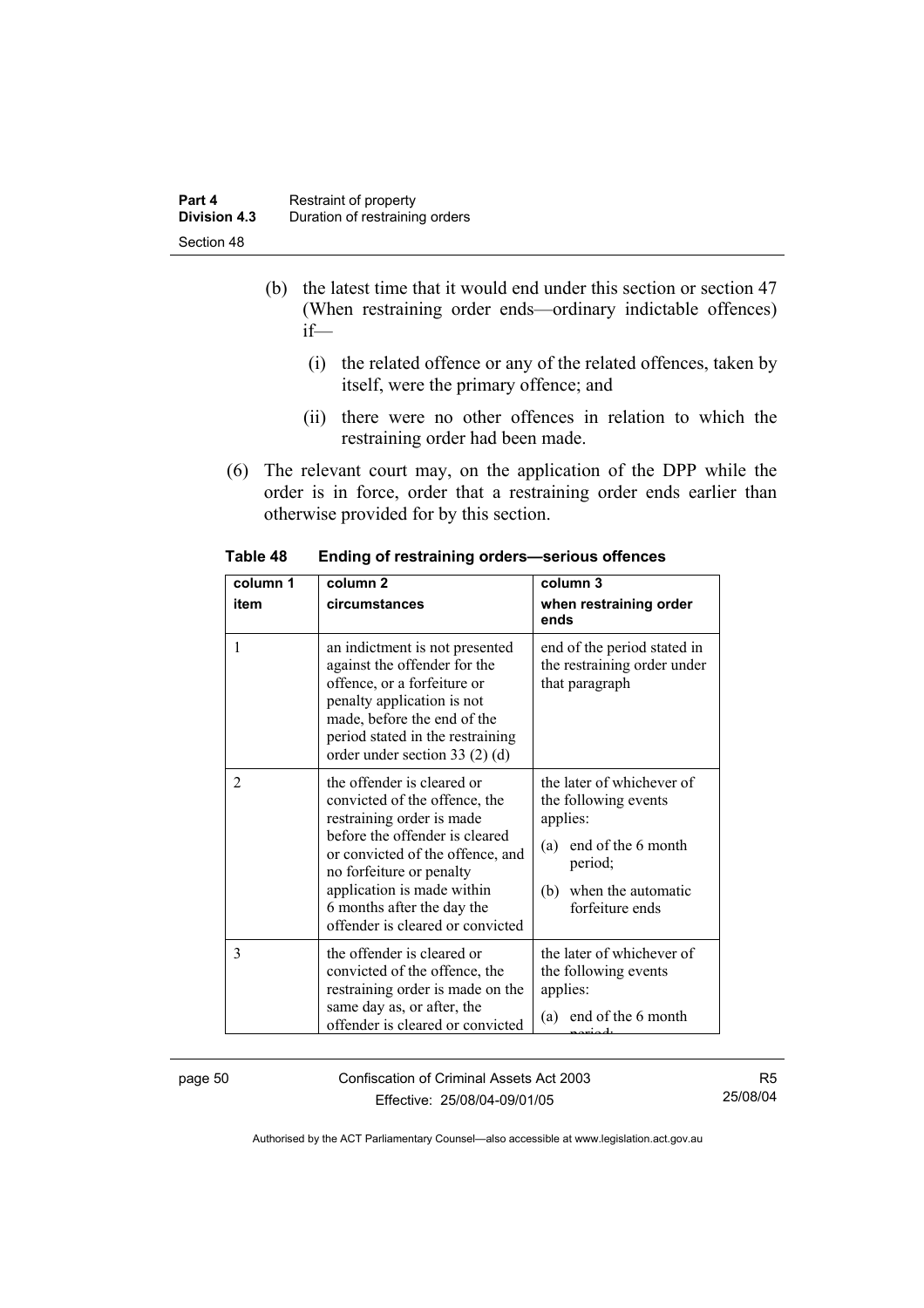| column 1 | column <sub>2</sub>                                                                                                                             | column 3                                                                                                                                                         |
|----------|-------------------------------------------------------------------------------------------------------------------------------------------------|------------------------------------------------------------------------------------------------------------------------------------------------------------------|
| item     | circumstances                                                                                                                                   | when restraining order<br>ends                                                                                                                                   |
|          | of the offence, and no<br>forfeiture or penalty<br>application is made within<br>6 months after the day the<br>offender is cleared or convicted | period;<br>(b) when the automatic<br>forfeiture ends                                                                                                             |
| 4        | a forfeiture or penalty<br>application is made before the<br>restraining order ends under<br>item $1, 2$ or $3$                                 | the later of whichever of<br>the following events<br>applies on or after the<br>finalisation of the<br>proceeding in relation to<br>the application:             |
|          |                                                                                                                                                 | if no forfeiture order<br>(a)<br>or penalty order is in<br>force at the time of<br>the finalisation of the<br>proceeding—when<br>the proceeding is<br>finalised; |
|          |                                                                                                                                                 | (b) if a forfeiture order or<br>penalty order is in<br>force at that time-<br>when the order ends;                                                               |
|          |                                                                                                                                                 | if the offender has<br>(c)<br>been convicted of the<br>offence—when the<br>automatic forfeiture<br>ends                                                          |

# **49 Extension of time for restraining orders**

 (1) This section applies to an offender over whose property a restraining order is or has been in force in relation to the commission (or the alleged commission) of an indictable offence, despite anything else in this Act.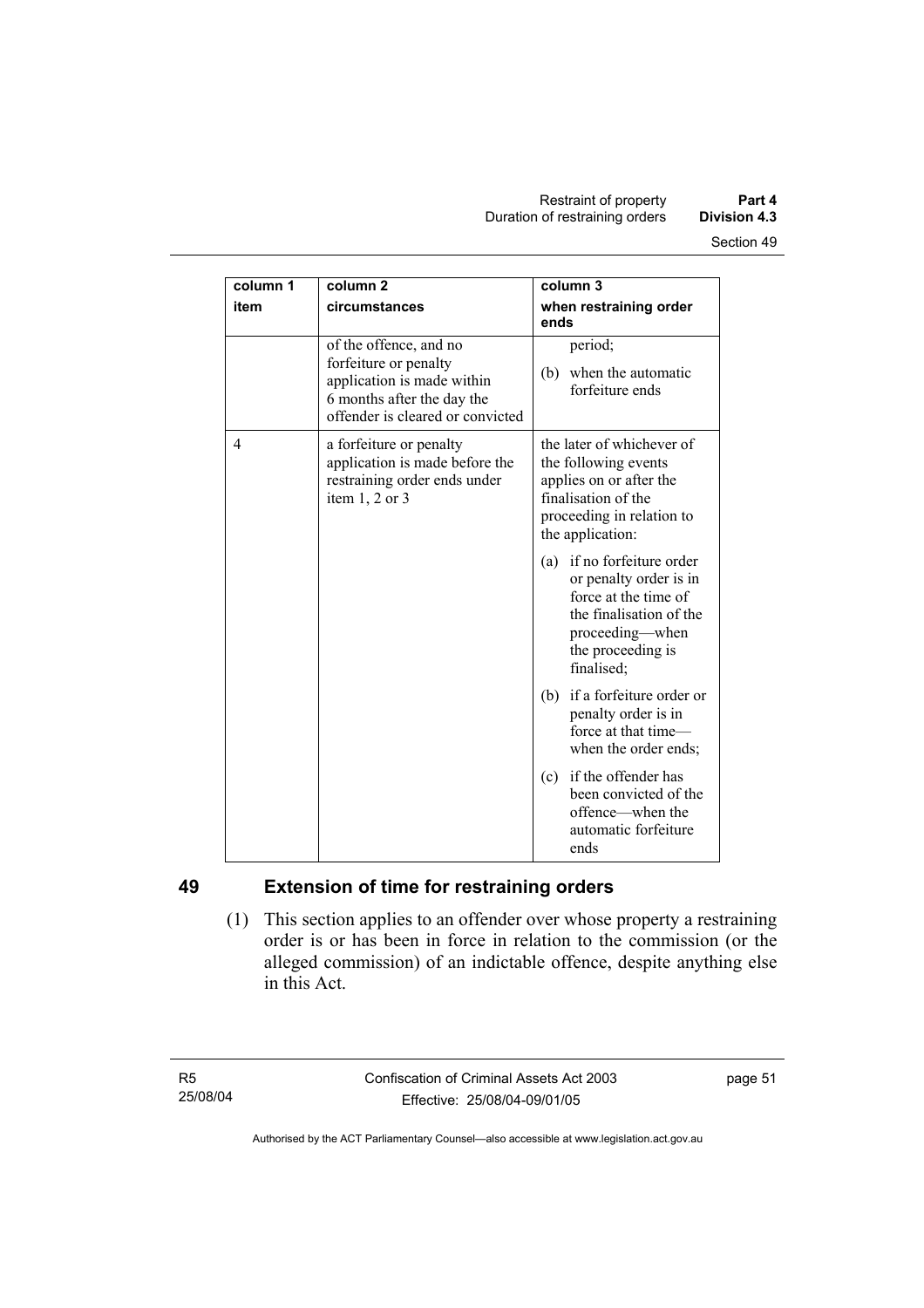- (2) On the application of the DPP, the court that made the restraining order may make either or both of the following orders:
	- (a) an order that the restraining order is to remain in force for a stated period (or as stated in the order);
	- (b) an order that a restraining order that has ended is to be revived for a stated period (or as stated in the order).
- (3) The order may be stated to have effect—
	- (a) immediately; or
	- (b) at a stated time; or
	- (c) if a stated event happens.
- (4) The court may make an order under this section only if satisfied that—
	- (a) any additional property to which the application relates was (or will be) derived from the offence, or identified, only after the restraining order ended (or would otherwise end); or
	- (b) necessary evidence for the making of a forfeiture or penalty application has (or will) become available only after the restraining order ended (or would otherwise end); or
	- (c) if an automatic forfeiture in relation to a serious offence ends because the offender is cleared of the offence—it is desirable in relation to an application for a civil forfeiture order or a penalty order under section 85 (Penalty orders—commission of serious offences); or
	- (d) it is otherwise desirable having regard to the purposes of this Act.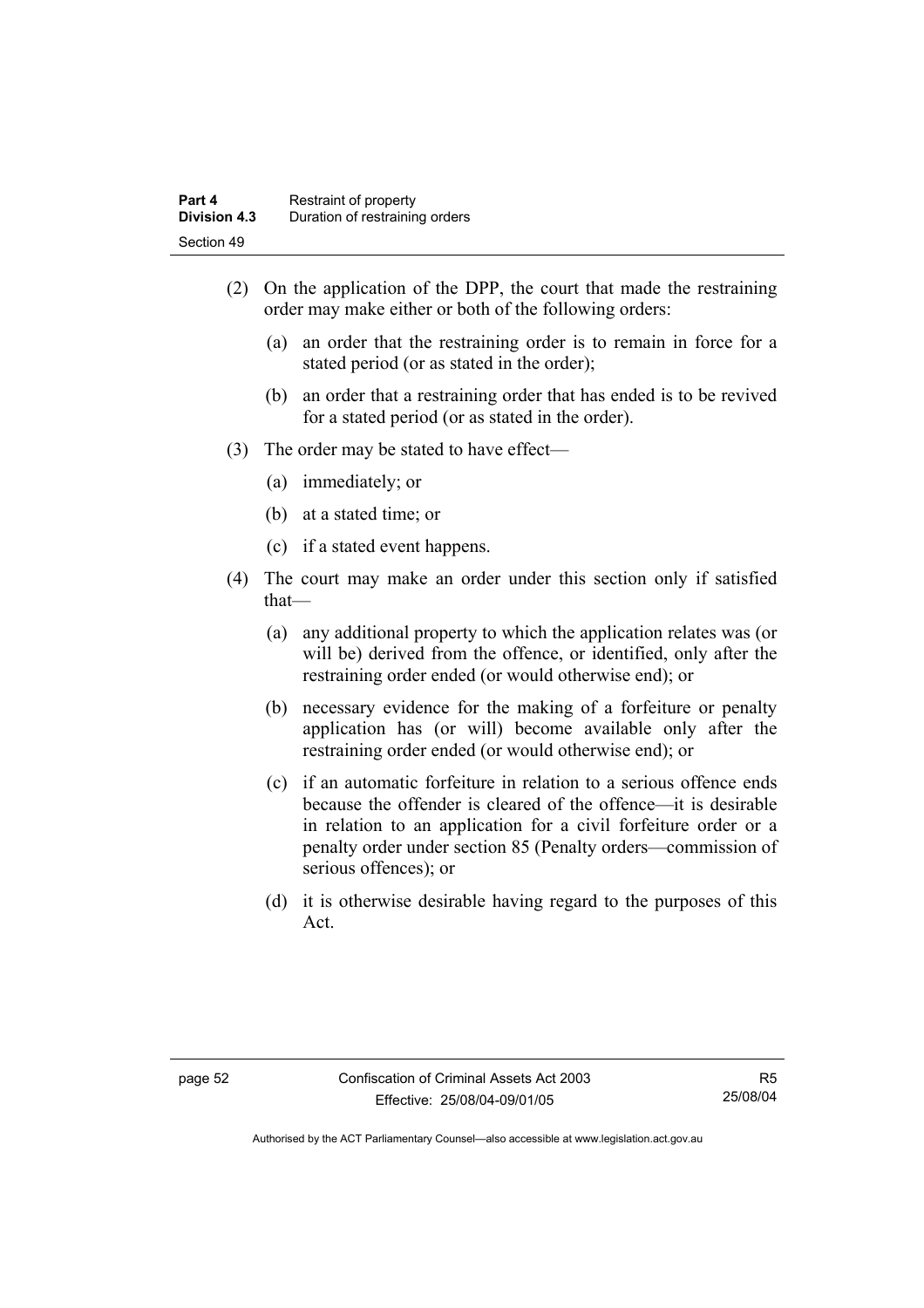# **Division 4.4 Restraining orders—other matters**

# **50 Restraining orders—registration in statutory property registers**

 (1) This section applies if a restraining order is over property that may be recorded in a statutory property register

- (2) The restraining order, or details of the restraining order, may be recorded in the register on application by a responsible authority.
- (3) Anyone who acquires an interest in the property after the recording of the restraining order in the register is taken to have notice of the restraining order at the time of acquisition.
- (4) Without limiting subsection (2), if the restraining order is over land registered under the *Land Titles Act 1925*—
	- (a) the responsible authority may lodge a copy of the restraining order with the registrar-general for registration under the *Land Titles Act 1925*, section 104 (Lodging of caveat); and
	- (b) the responsible authority is, on behalf of the Territory, taken to be a person claiming an interest in the land to which the restraining order relates; and
	- (c) to remove any doubt, that Act, section 104 (5) does not apply to the registered restraining order.
	- *Note* The *Land Titles Act 1925*, s 104 (5) allows certain dealings to be registered unless the caveat prohibits them. However, this Act, s 23 prohibits such a dealing.
- (5) If the property ceases to be restrained property, the responsible authority must apply for the cancellation of the restraining order's registration in the statutory property register.
- (6) Without limiting subsection (5), if the restraining order is over land registered under the *Land Titles Act 1925*, the responsible authority

| - R5     | Confiscation of Criminal Assets Act 2003 | page 53 |
|----------|------------------------------------------|---------|
| 25/08/04 | Effective: 25/08/04-09/01/05             |         |

*Note* A registered interstate restraining order is taken to be a restraining order under this Act (see s 139).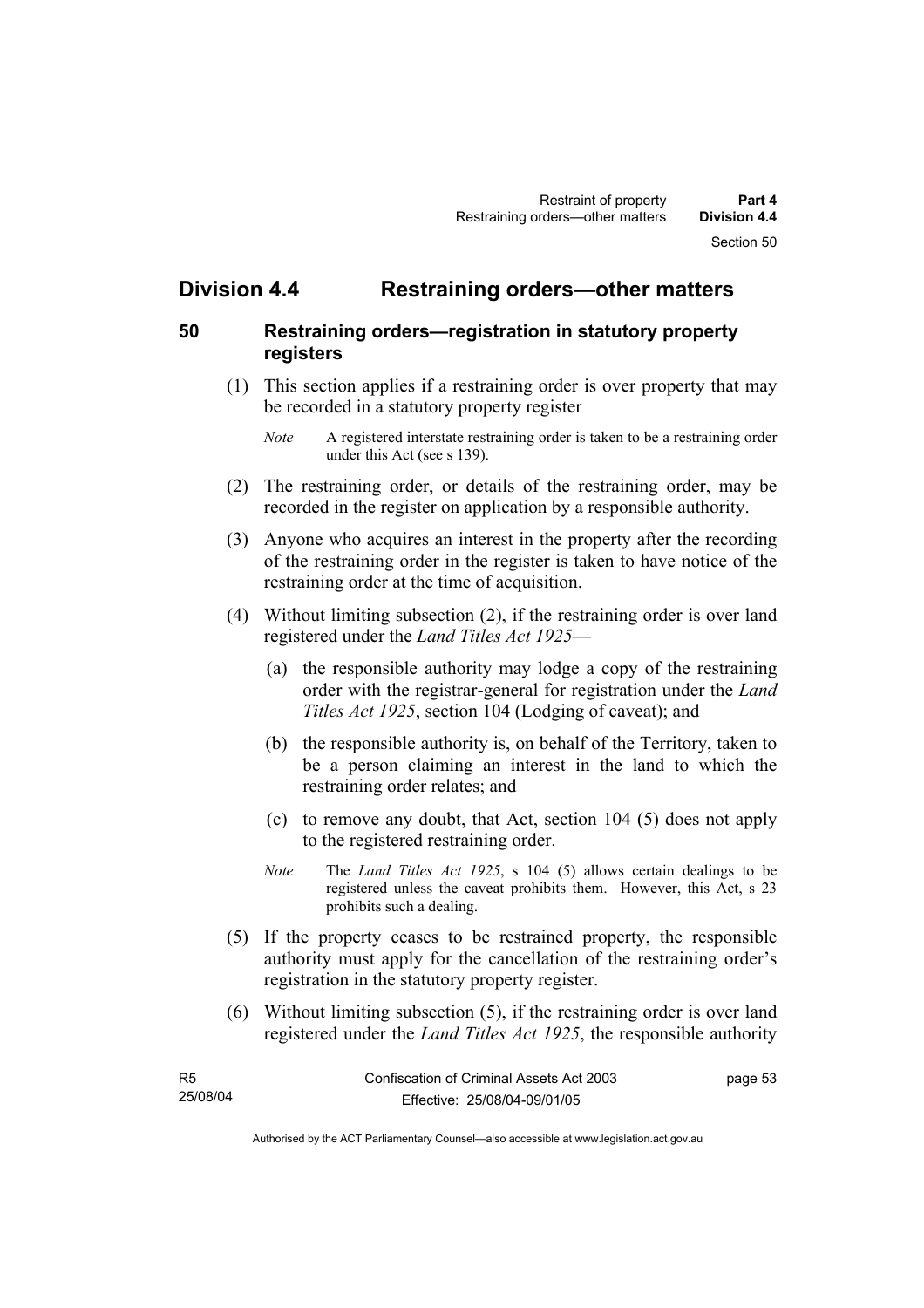must lodge a notice of the ending of the restraining order with the registrar-general for registration under that Act.

(7) In this section:

*responsible authority* means—

- (a) the DPP; or
- (b) if the public trustee has taken control of the property under this Act—the public trustee; or
- (c) for a registered interstate restraining order—anyone who is authorised under the corresponding law under which the order was made to register a restraining order, or details of a restraining order, in a statutory property register.

# **51 Execution against restrained property**

- (1) A restraining order over the property of a person does not prevent the levying of execution against the property, entirely or in part, in satisfaction of a penalty order in force against the person.
- (2) However, the property must not be disposed of, or otherwise dealt with, except in accordance with an order of a relevant court under section 39 (1) (Additional orders about restraining orders and restrained property).

page 54 Confiscation of Criminal Assets Act 2003 Effective: 25/08/04-09/01/05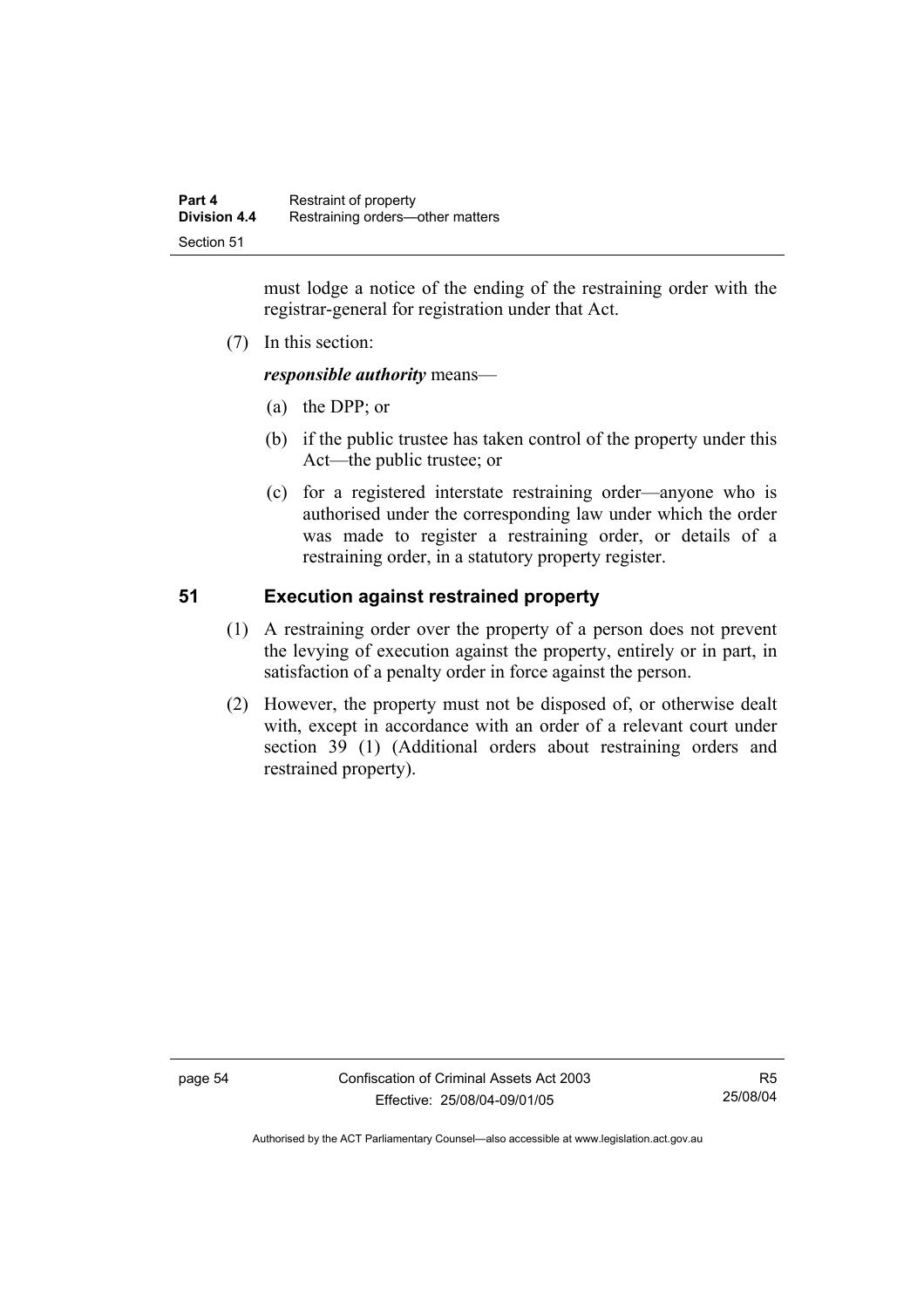Section 52

# **Part 5 Forfeiture of property**

# **Division 5.1 Conviction forfeiture orders**

*Note* For general provisions about a proceeding for a conviction forfeiture order (which is a confiscation proceeding—see s 236), see pt 14.

# **52 Meaning of** *conviction forfeiture order*

In this Act:

*conviction forfeiture order* means an order under section 54 (Conviction forfeiture orders—making) for the forfeiture to the Territory of tainted property in relation to an indictable offence.

### **53 Conviction forfeiture orders—application**

- (1) The DPP may apply to a relevant court for a conviction forfeiture order against a person.
	- *Note* A reference to a *person* generally includes a reference to a corporation as well as an individual, see Legislation Act, s 160. (See also the Legislation Act, dict, pt 1, def *person*.)
- (2) The application may be made before or after, or at the same time as, the person's conviction for an indictable offence.
- (3) However, if the person has been convicted of the offence, the DPP must make the application within 2 years after the day of the conviction.
	- *Note* The court may allow leave for an application to be made after the time fixed by this section in certain circumstances (see s 246).

#### **54 Conviction forfeiture orders—making**

 (1) On application under section 53, the court must make an order for the forfeiture to the Territory of tainted property in relation to the indictable offence if satisfied that—

page 55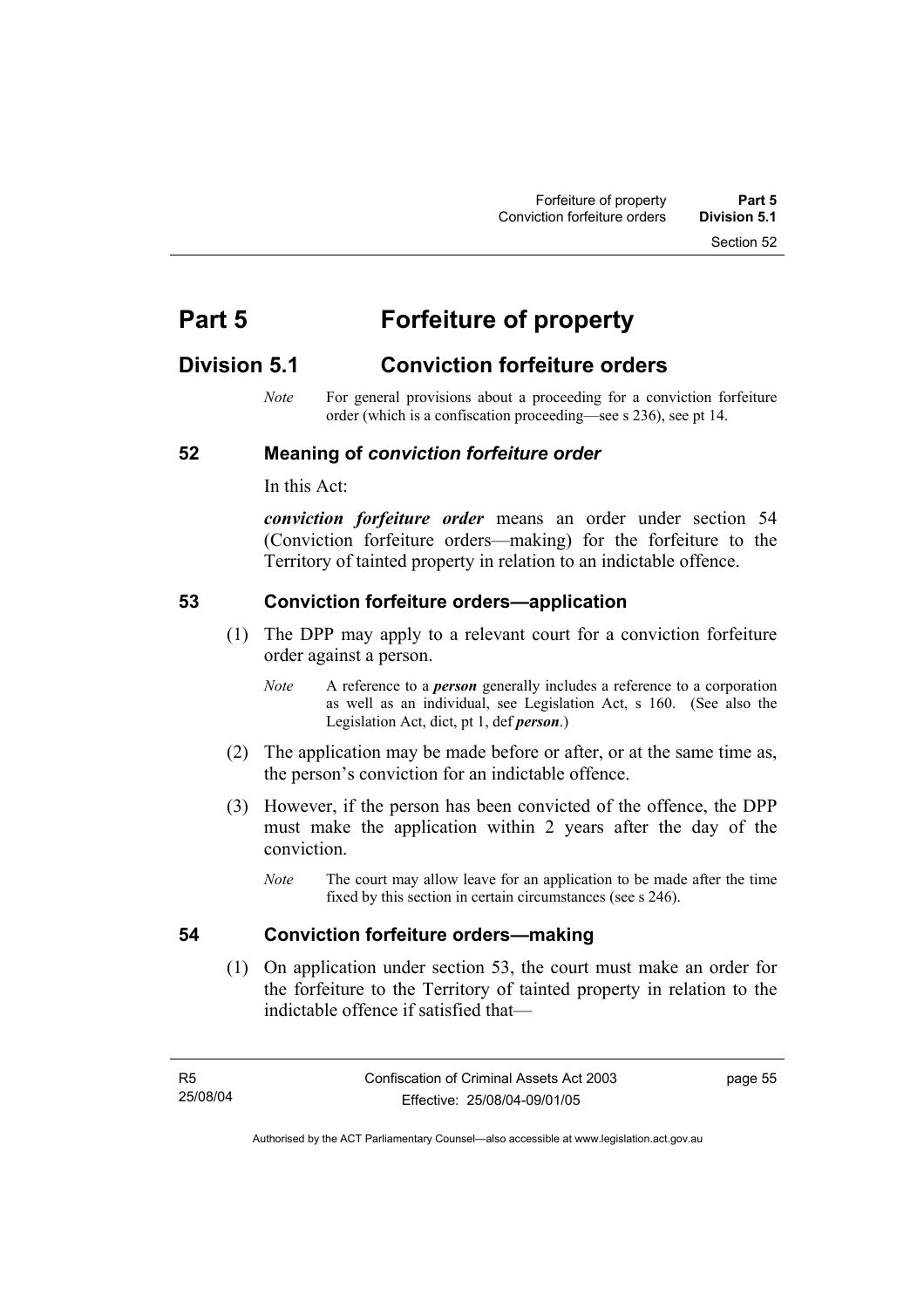- (a) the offender has been convicted of the offence; and
- (b) the offender has not been cleared of the offence; and
- (c) the property, or any of the property, to which the application relates is tainted property in relation to the offence.
- (2) If a court makes the order, it must state in the order—
	- (a) the property to which it applies; and
	- (b) what it considers to be the value of the property (other than money) to be forfeited to the Territory under the order at the time the order is made.

### **55 Conviction forfeiture orders—forfeiture**

- (1) The property to which the conviction forfeiture order applies is forfeited to the Territory at the end of 14 days after the day the order is made, except so far as the property is excluded from forfeiture under an exclusion order.
	- *Note 1* For the commencement of a restraining order, see Legislation Act, s 73 (4).
	- *Note 2* The effect of an exclusion order for property subject to forfeiture is that the property is excluded from forfeiture, see s 74 (c).
- (2) However, if an application for an exclusion order in relation to the property, or a part of the property, has been made (but not decided) before the end of the 14-day period, the property (or that part) is not forfeited until the proceeding in relation to the exclusion order is finalised.

#### **56 When conviction forfeiture order ends**

- (1) A conviction forfeiture order ends if—
	- (a) the offender is cleared of the offence to which the order relates, and all related offences (if any); or
	- (b) the order is reversed or set aside on appeal; or

R5 25/08/04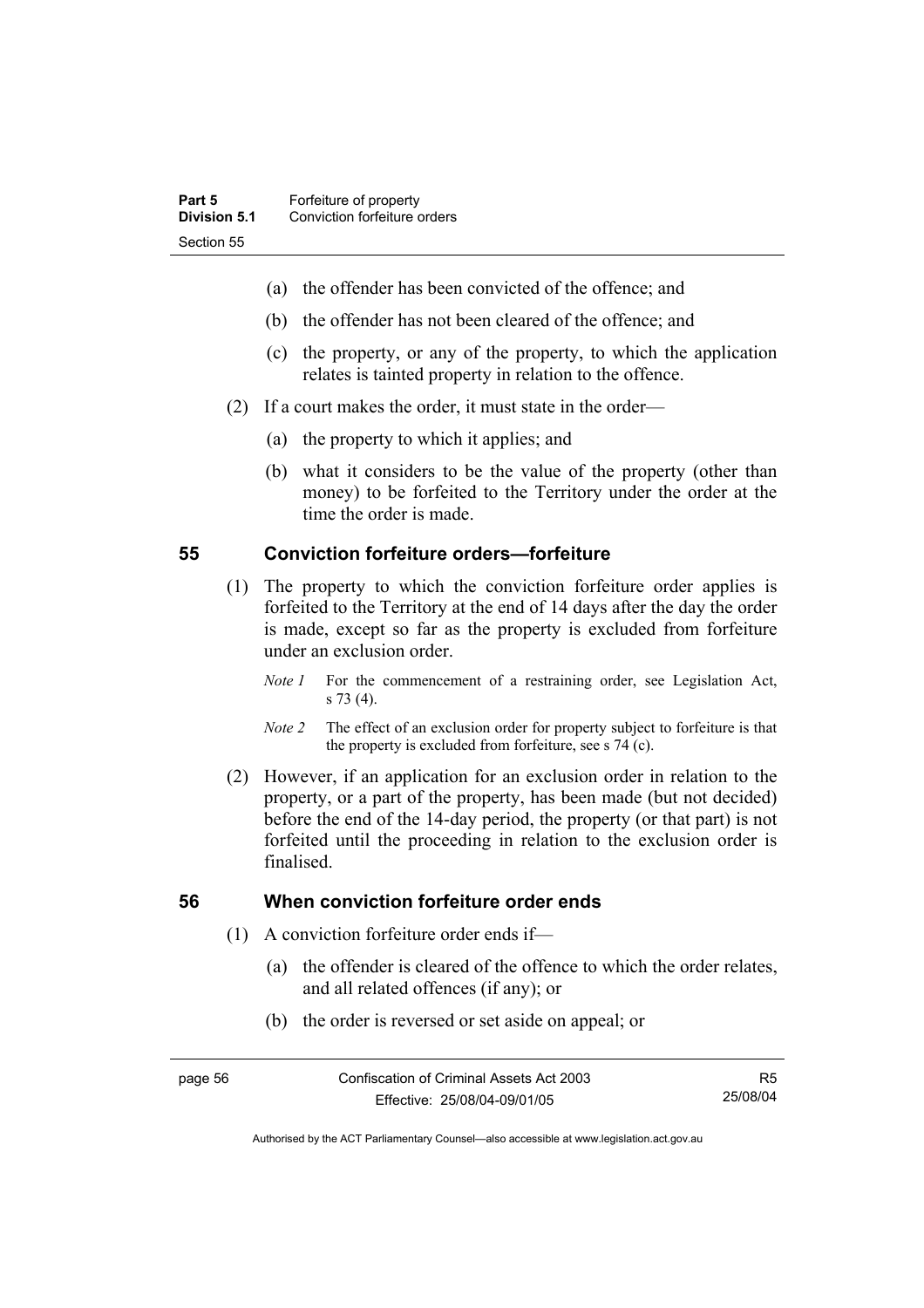(c) the order is fully satisfied.

*Note* For the meaning of *fully satisfied*, see dict.

- (2) The order is satisfied for a particular interest in forfeited property if the interest is bought back under section 127 (Buyback orders buying interest in property).
	- *Note* After the forfeiture of property, the offender may recover the property or its value in certain circumstances (see div 9.5).

# **Division 5.2 Automatic forfeiture—conviction for serious offences**

# **57 Unclaimed tainted property restraining orders non-application of div 5.2**

This division does not apply to property restrained under an unclaimed tainted property restraining order.

*Note* For the forfeiture of unclaimed tainted property, see div 5.3.

### **58 Automatic forfeiture of restrained property on conviction for serious offences**

- (1) This section applies if—
	- (a) a person is convicted of a serious offence; and
	- (b) a restraining order (other than an artistic profits restraining order) is made, whether before or after the conviction, over property in relation to the offence or a related serious offence committed by the person.
	- *Note* A reference to a *person* generally includes a reference to a corporation as well as an individual, see Legislation Act, s 160. (See also the Legislation Act, dict, pt 1, def *person*.)
- (2) The restrained property is forfeited to the Territory at the end of whichever of the following periods applies (the *relevant*

page 57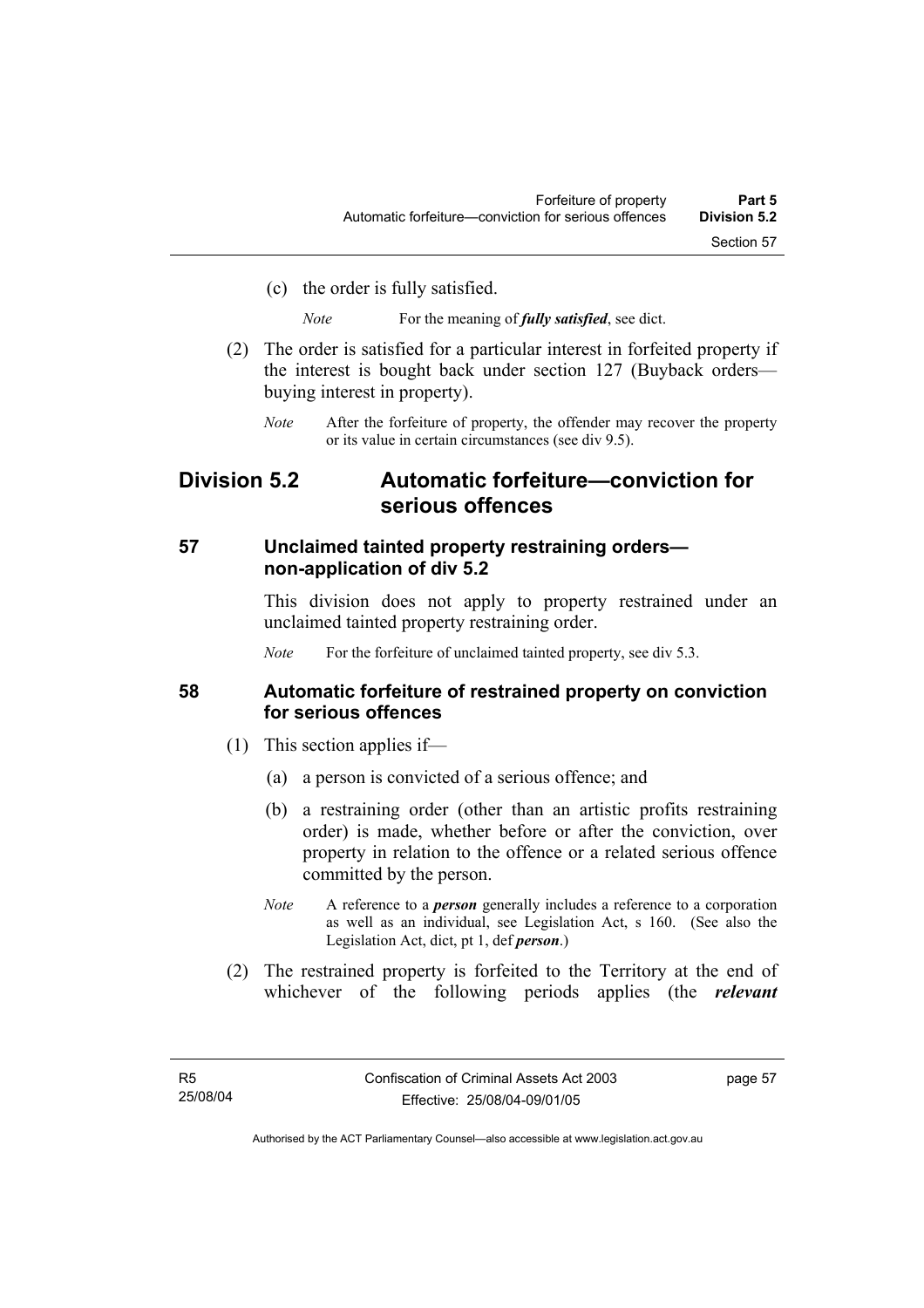*14-day period*), except so far as the property is excluded from forfeiture under an exclusion order:

- (a) if the restraining order was made before the conviction— 14 days after the day of conviction;
- (b) if the restraining order was made at the same time as or after the conviction—14 days after the day the restraining order comes into force.
- *Note 1* For the commencement of a restraining order, see Legislation Act, s 73 (4).
- *Note 2* The effect of an exclusion order for property subject to forfeiture is that the property is excluded from forfeiture, see s 74 (c).
- (3) However, if an application for an exclusion order in relation to the property, or a part of the property, has been made (but not decided) before the end of the relevant 14-day period, the property (or that part) is not forfeited until the proceeding in relation to the exclusion order is finalised.

# **59 Automatic forfeiture—court order declaring property automatically forfeited**

- (1) The DPP may apply to a relevant court for an order declaring that property has been automatically forfeited under this division.
- (2) If the relevant court is satisfied that the property has been automatically forfeited under this division, the court must make the order and state in the order the property to which it applies.
- (3) The registrar of the relevant court may exercise the functions of the court for this section.
	- *Note* For general provisions about a proceeding for an order under this section (which is a confiscation proceeding—see s 236), see pt 14.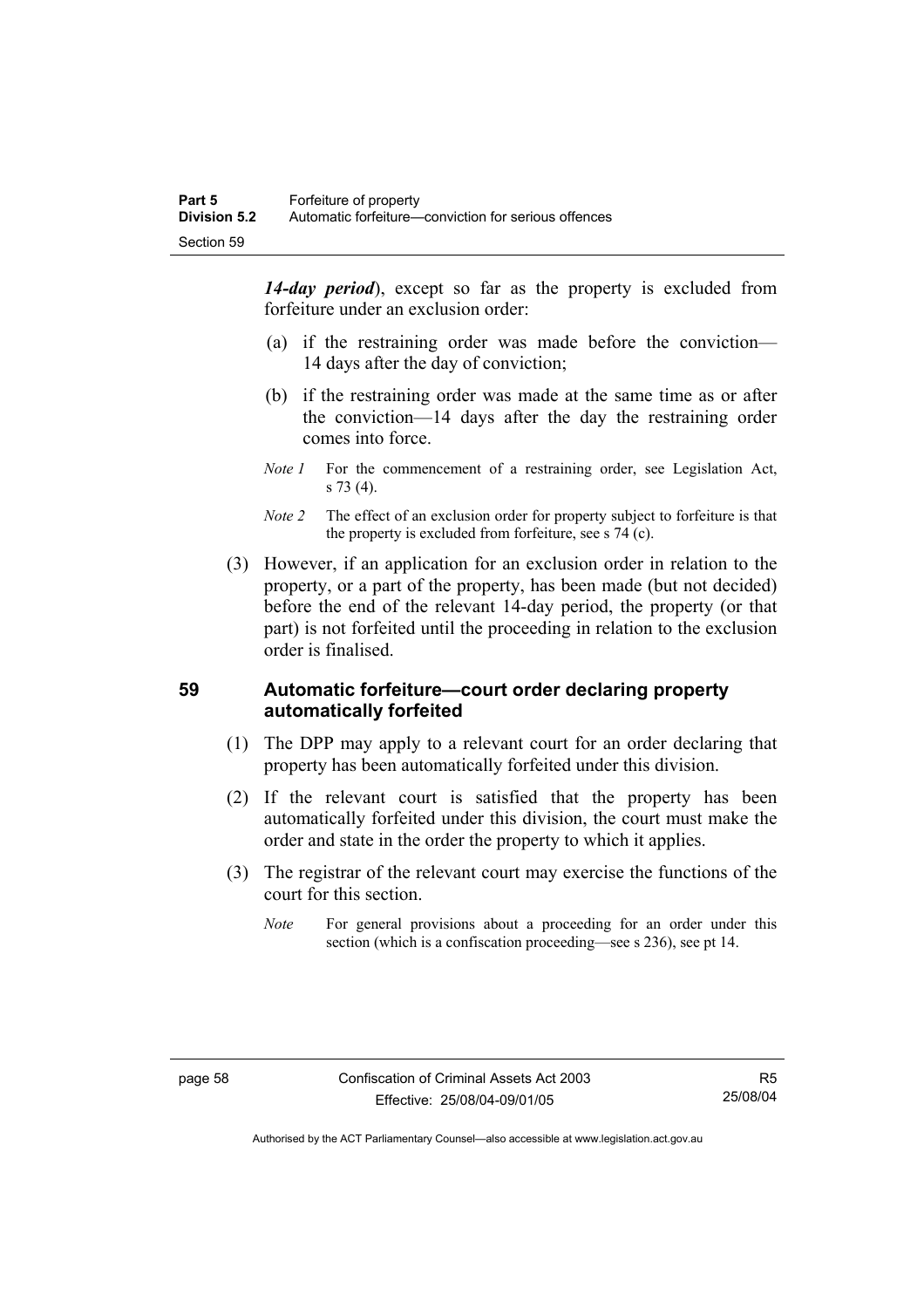#### **60 Automatic forfeiture—court orders**

 (1) A relevant court may, when it convicts a person of a serious offence or at any later time, make any order that it considers appropriate for giving effect to an automatic forfeiture of property.

#### **Examples of orders**

- 1 an order for the examination of anyone before the court, or an officer of the court, about any property that might be forfeited because of the conviction
- 1 an order directing the owner of property that might be forfeited because of the conviction, or anyone else, to give to a stated person, within a stated period, a sworn statement about stated particulars of the property
- 2 an order directing the owner of property that might be forfeited because of the conviction, or anyone else, to do anything necessary or convenient to be done to allow the public trustee to take control of the property, including anything necessary or convenient to be done to bring the property within the jurisdiction
- 3 an order in relation to the registration of title to, or charges over, property under a Territory law
- *Note* An example is part of the Act, is not exhaustive and may extend, but does not limit, the meaning of the provision in which it appears (see Legislation Act, s 126 and s 132).
- (2) The order may be made on the court's initiative, or on the application of any of the following people:
	- (a) the DPP;
	- (b) the offender;
	- (c) the public trustee;
	- (d) anyone with an interest in property to which the order relates;
	- (e) anyone else with the court's leave.
	- *Note* For general provisions about a proceeding for an order under this section (which is a confiscation proceeding—see s 236), see pt 14.
- (3) A person commits an offence if—

page 59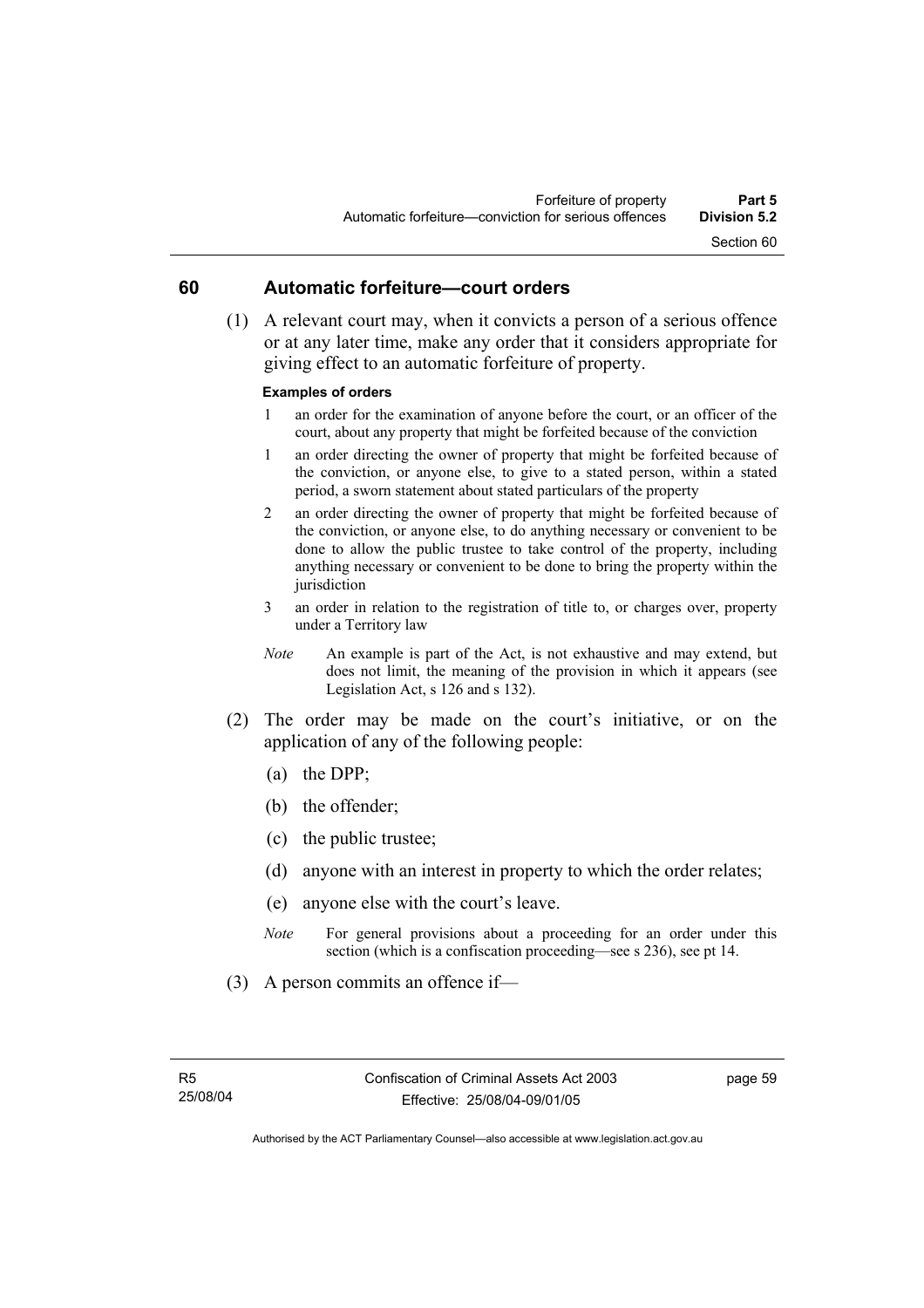- (a) a relevant court makes an order under subsection (1) to give effect to an automatic forfeiture of property; and
- (b) the order requires the person to do, or not do, something stated in the order; and
- (c) the person has notice of the order (whether by being given a copy of the order or otherwise); and
- (d) the person contravenes the order.

Maximum penalty: 200 penalty units, imprisonment for 2 years or both.

#### **61 When automatic forfeiture under div 5.2 ends**

- (1) Automatic forfeiture under this division ends if—
	- (a) the offender is cleared of the offence to which the forfeiture relates, and all related serious offences (if any); or
	- (b) the automatic forfeiture is fully satisfied.

*Note* For the meaning of *fully satisfied*, see dict.

- (2) Automatic forfeiture is satisfied for a particular interest in forfeited property if the interest is bought back under section 127 (Buyback orders—buying interest in property).
	- *Note* After the forfeiture of property, the offender may recover the property or its value in certain circumstances (see div 9.5).

# **Division 5.3 Automatic forfeiture—unclaimed tainted property**

*Note* For general provisions about a proceeding for a conviction forfeiture order (which is a confiscation proceeding—see s 236), see pt 14.

#### **62 Forfeiture of unclaimed tainted property**

 (1) This section applies if an unclaimed tainted property restraining order is made over property.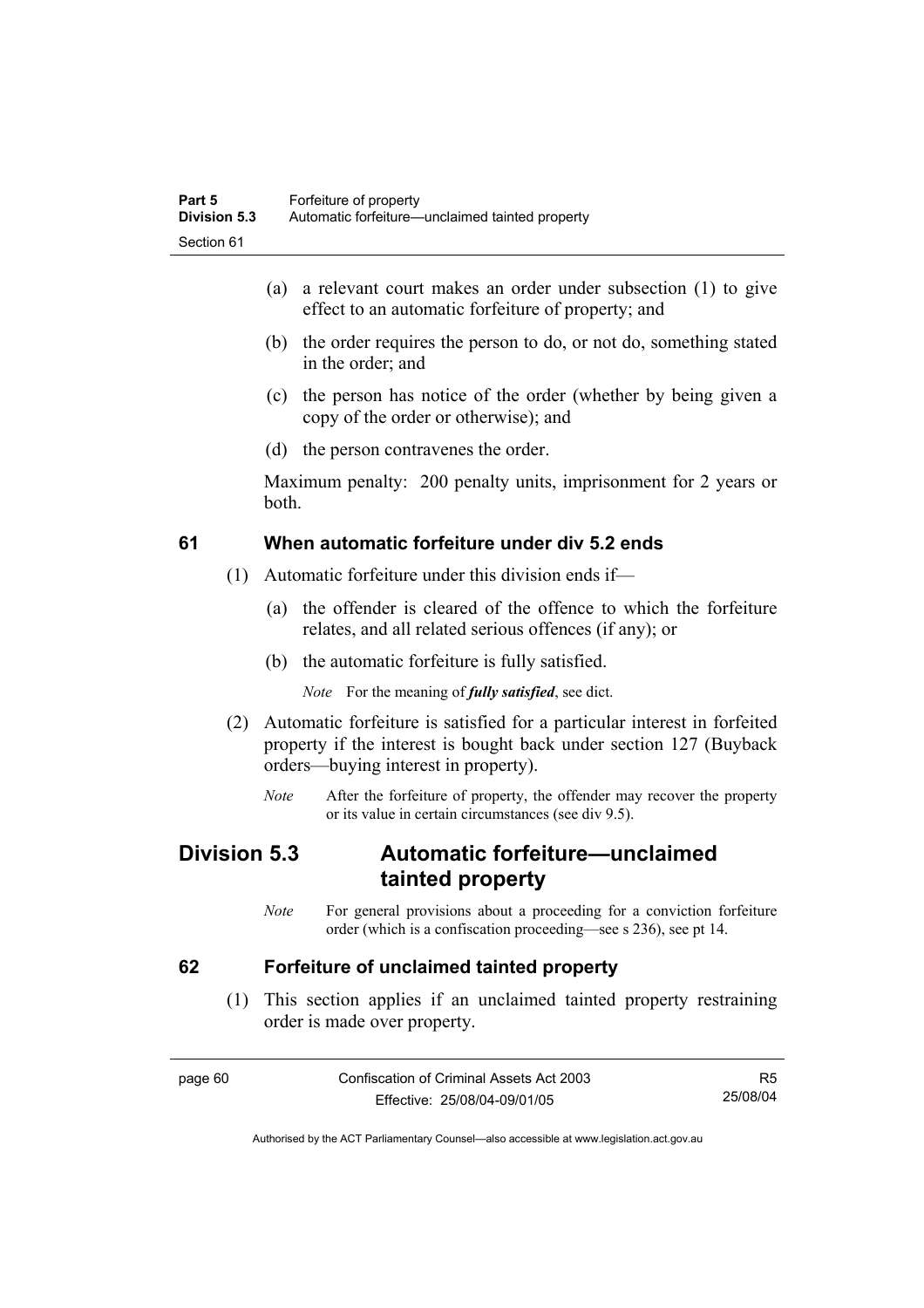- (2) The restrained property is forfeited to the Territory at the end of 14 days after the day the restraining order comes into force, except so far as the property is excluded from forfeiture under an exclusion order.
	- *Note 1* For the commencement of a restraining order, see Legislation Act, s 73 (4).
	- *Note 2* The effect of an exclusion order for property subject to forfeiture is that the property is excluded from forfeiture, see s 74 (c).
- (3) However, if an application for an exclusion order in relation to the property, or a part of the property, has been made (but not decided) before the end of the 14-day period, the property (or that part) is not forfeited until the proceeding in relation to the exclusion order is finalised.

#### **63 When automatic forfeiture under div 5.3 ends**

Automatic forfeiture under this division ends if the automatic forfeiture is fully satisfied.

*Note* For the meaning of *fully satisfied*, see dict.

# **Division 5.4 Civil forfeiture orders**

*Note* For general provisions about a proceeding for a conviction forfeiture order (which is a confiscation proceeding—see s 236), see pt 14.

### **64 Artistic profits and unclaimed tainted property non-application of div 5.4**

This division does not apply to property restrained under—

- (a) an artistic profits restraining order; or
- (b) an unclaimed tainted property restraining order.
- *Note 1* An artistic profits restraining order is made solely to preserve property to satisfy a penalty order for artistic profits in relation to an offence (see s 20).
- *Note 2* Unclaimed tainted property is forfeitable under div 5.3.

| - R5     | Confiscation of Criminal Assets Act 2003 | page 61 |
|----------|------------------------------------------|---------|
| 25/08/04 | Effective: 25/08/04-09/01/05             |         |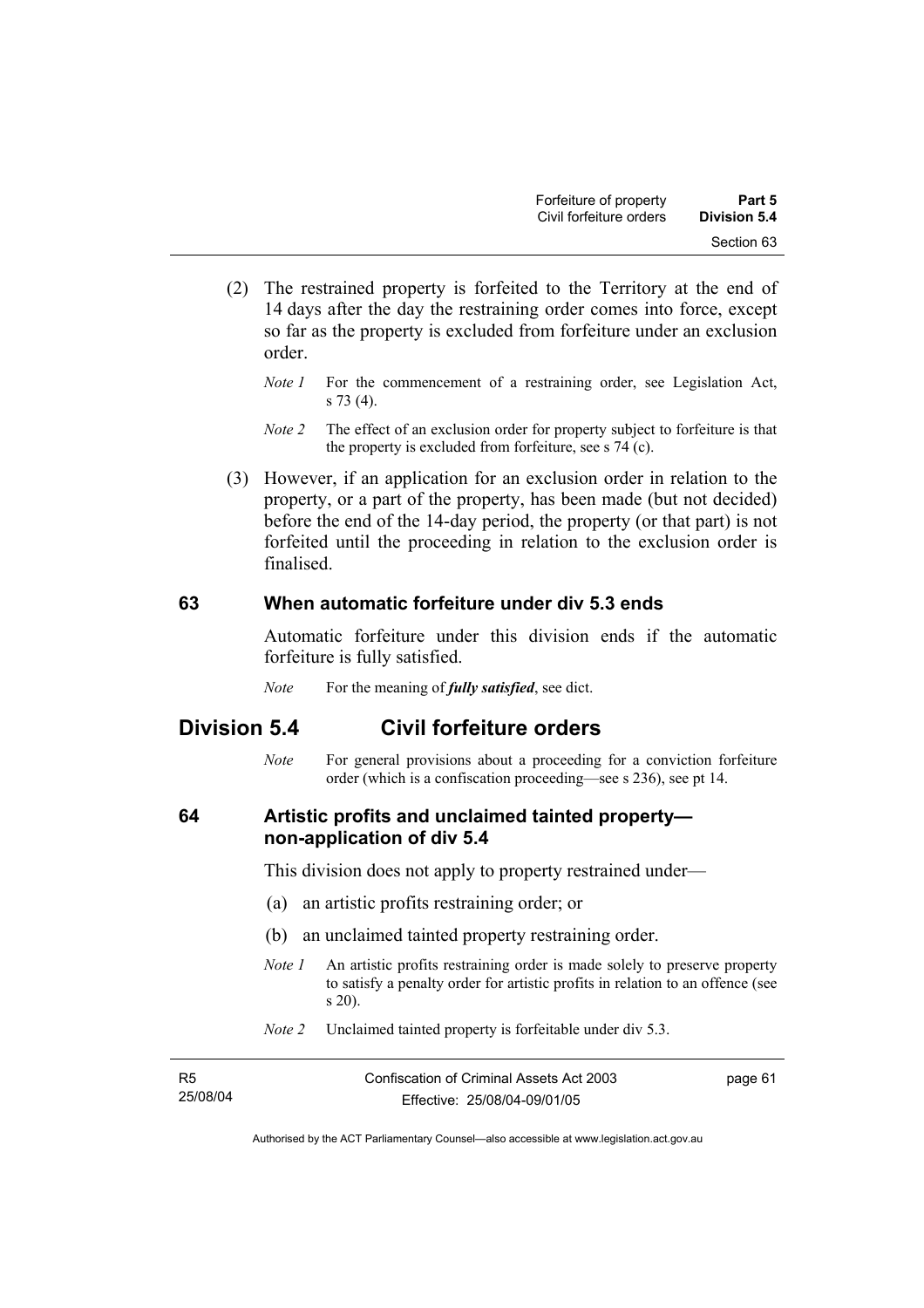| Part 5              | Forfeiture of property  |
|---------------------|-------------------------|
| <b>Division 5.4</b> | Civil forfeiture orders |
| Section 65          |                         |

#### **65 Meaning of** *civil forfeiture order*

In this Act:

*civil forfeiture order* means an order under section 67 (Civil forfeiture orders—making) for the forfeiture to the Territory of restrained property in relation to the commission (or the alleged commission) of a serious offence.

#### **66 Civil forfeiture orders—application**

- (1) The DPP may apply to a relevant court for a civil forfeiture order for the forfeiture to the Territory of property restrained in relation to the commission (or the alleged commission) of a serious offence.
- (2) The application may be made—
	- (a) at the same time as, or after, an application for a restraining order in relation to the offence; or
	- (b) if a restraining order is in force in relation to the offence.

#### **67 Civil forfeiture orders—making**

- (1) This section applies if, on an application under section 66 for an order for the forfeiture to the Territory of restrained property, the court is satisfied on the balance of probabilities that a person (the *offender*) has committed a serious offence within whichever of the following periods applies (the *relevant period*):
	- (a) 6 years before the day the application to restrain the property was made;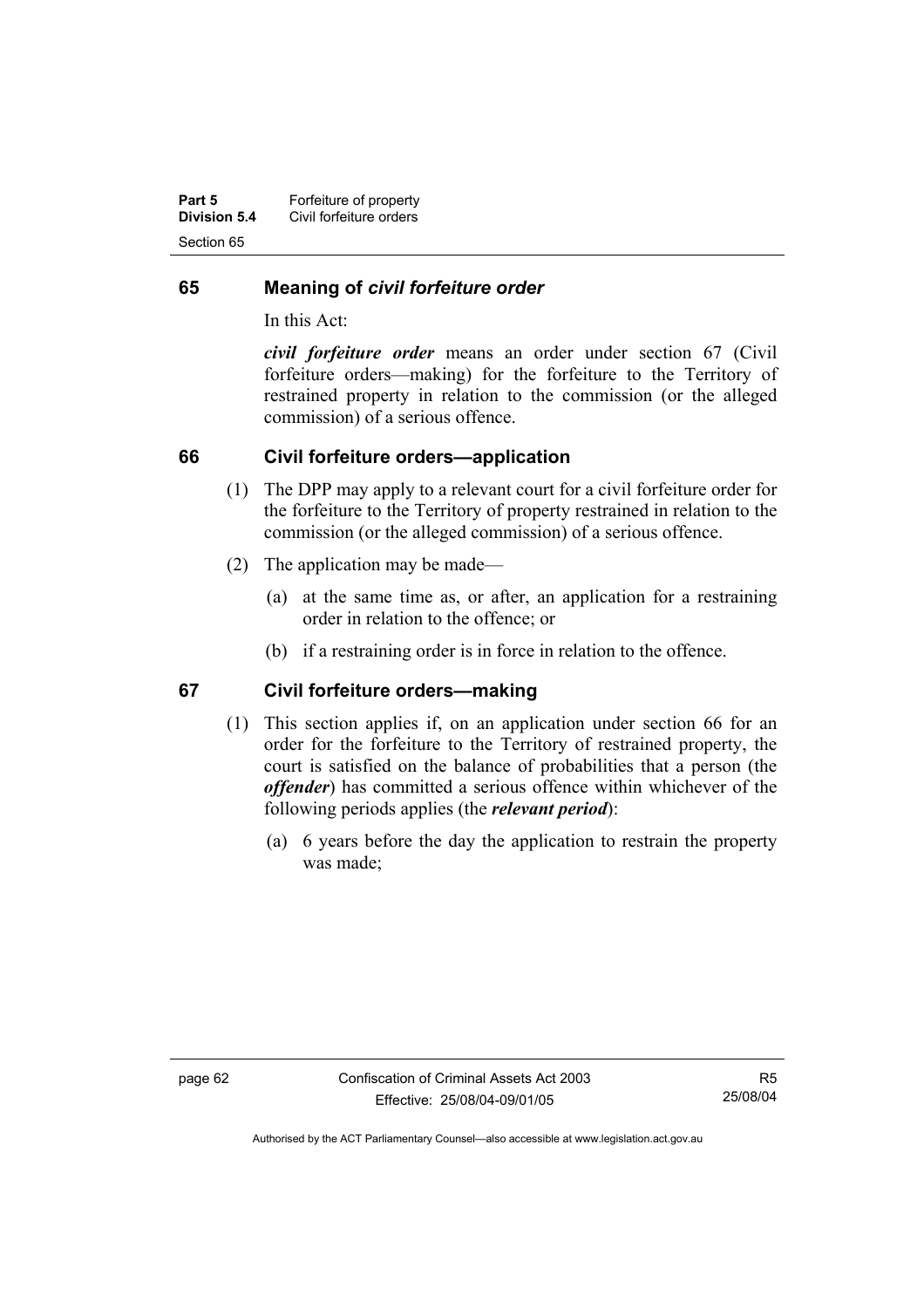- (b) if an extended period for making the restraining order application was allowed under section 246 (Confiscation proceedings—time extensions for applications)—the total of the 6-year period and the extended period.
- *Note 1* The court must be satisfied on the balance of probabilities about the commission of the offence because confiscation proceedings are civil, not criminal (see s 237).
- *Note 2* A reference to a *person* generally includes a reference to a corporation as well as an individual, see Legislation Act, s 160. (See also the Legislation Act, dict, pt 1, def *person*.)
- (2) If this section applies, the relevant court must order that the restrained property be forfeited to the Territory.
- (3) The order must state—
	- (a) the property to which it applies; and
	- (b) what the relevant court considers to be the value of the property (other than money) to be forfeited to the Territory under the order at the time the order is made; and
	- (c) if the relevant court making the order has given a direction under section 69 (Civil forfeiture order proceedings restrictions on disclosure)—
		- (i) the direction given by the court; and
		- (ii) the effect of section 70 (Civil forfeiture orders disclosure offences) in relation to the direction.
- (4) To remove any doubt, if the relevant court is satisfied that the offender committed a serious offence within the relevant period, the court must not refuse to make a civil forfeiture order only because it is not satisfied—
	- (a) that a particular serious offence was committed by the offender within the relevant period; or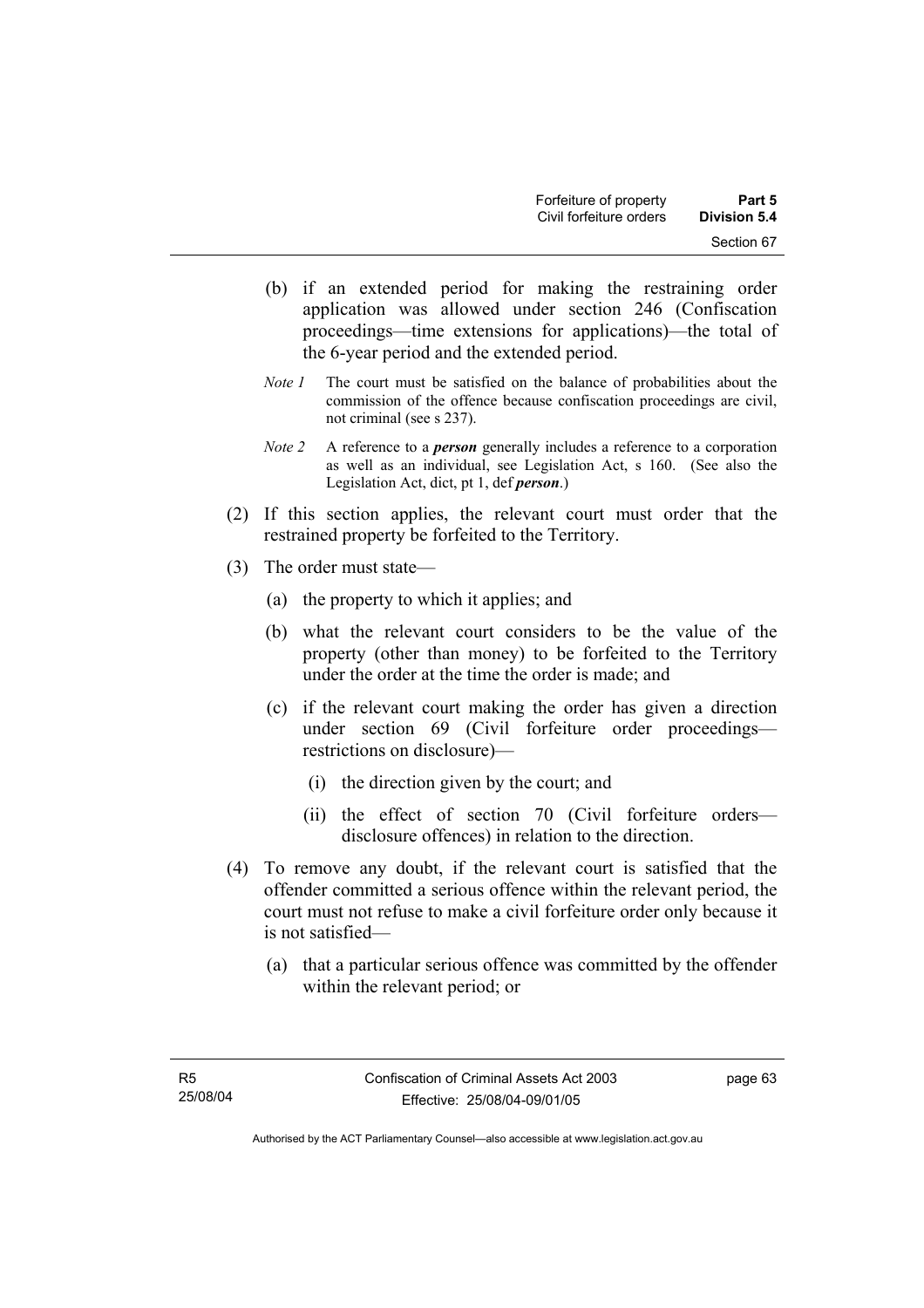| Part 5       | Forfeiture of property  |
|--------------|-------------------------|
| Division 5.4 | Civil forfeiture orders |
| Section 68   |                         |

- (b) that the offence was committed on any particular day or time within the relevant period.
- (5) Also, to remove any doubt, the relevant court must not refuse to make a civil forfeiture order in relation to a serious offence only because—
	- (a) an indictment has not been presented against the offender for the offence; or
	- (b) the offender has not been convicted of the offence; or
	- (c) the offender has been cleared of the offence, including being cleared after having been convicted of the offence; or
	- (d) a doubt is raised about whether the offender committed the offence.

#### **68 Civil forfeiture orders—forfeiture**

- (1) The property to which the civil forfeiture order applies is forfeited to the Territory at the end of 14 days after the day the order is made, except so far as the property is excluded from forfeiture under an exclusion order.
	- *Note 1* For the commencement of a restraining order, see Legislation Act, s 73 (4).
	- *Note 2* The effect of an exclusion order for property subject to forfeiture is that the property is excluded from forfeiture, see s 74 (c).
- (2) However, if an application for an exclusion order in relation to the property, or a part of the property, has been made (but not decided) before the end of the 14-day period, the property (or that part) is not forfeited until the proceeding in relation to the exclusion order is finalised.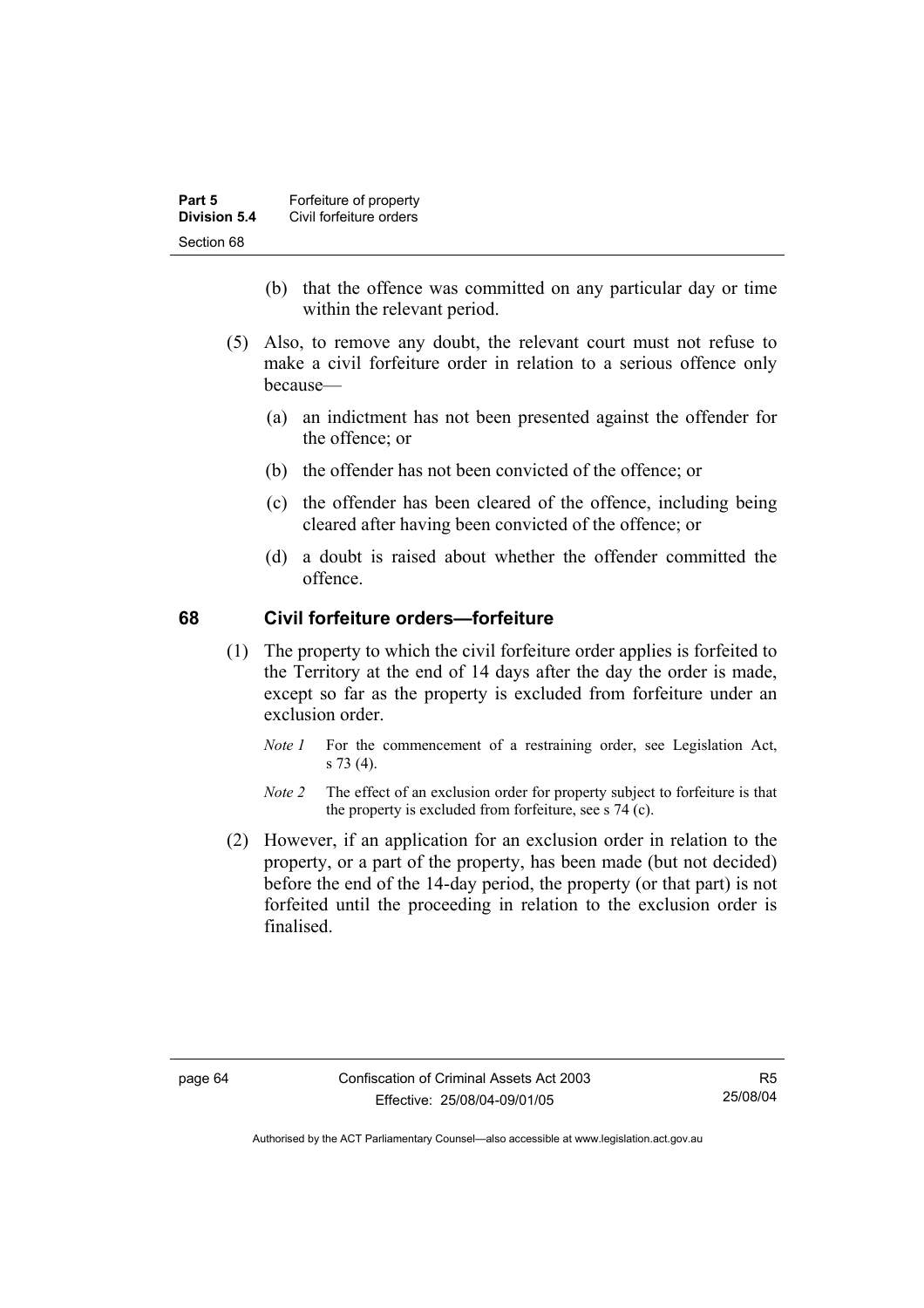#### **69 Civil forfeiture order proceedings—restrictions on disclosure**

- (1) On application by the DPP, a relevant court hearing an application for a civil forfeiture order may—
	- (a) direct that the hearing of the application, or part of it, take place in closed court and give directions about who may be present; and
	- (b) give directions prohibiting or restricting the publication or disclosure of all or any of the following:
		- (i) the fact that an application for the order, or that a civil forfeiture order, has been made;
		- (ii) the application for the order;
		- (iii) any information about the proceeding (whether or not a hearing has been held);
		- (iv) any evidence given, statement made or thing done during the proceeding;
		- (v) any information, document or thing derived from anything mentioned in this subsection.

#### **Examples of directions**

- 1 that the application for the civil forfeiture order not be disclosed to the person against whom the civil forfeiture order is made until the court has decided an application for a restraining order against someone else's property
- 2 that the supporting affidavit must be made available only to the offender's lawyer
- *Note* An example is part of the Act, is not exhaustive and may extend, but does not limit, the meaning of the provision in which it appears (see Legislation Act, s 126 and s 132).
- (2) In deciding whether to give a direction under subsection (1), the court must have regard to whether the direction—
	- (a) would promote the purposes of this Act; or

| R5       | Confiscation of Criminal Assets Act 2003 | page 65 |
|----------|------------------------------------------|---------|
| 25/08/04 | Effective: 25/08/04-09/01/05             |         |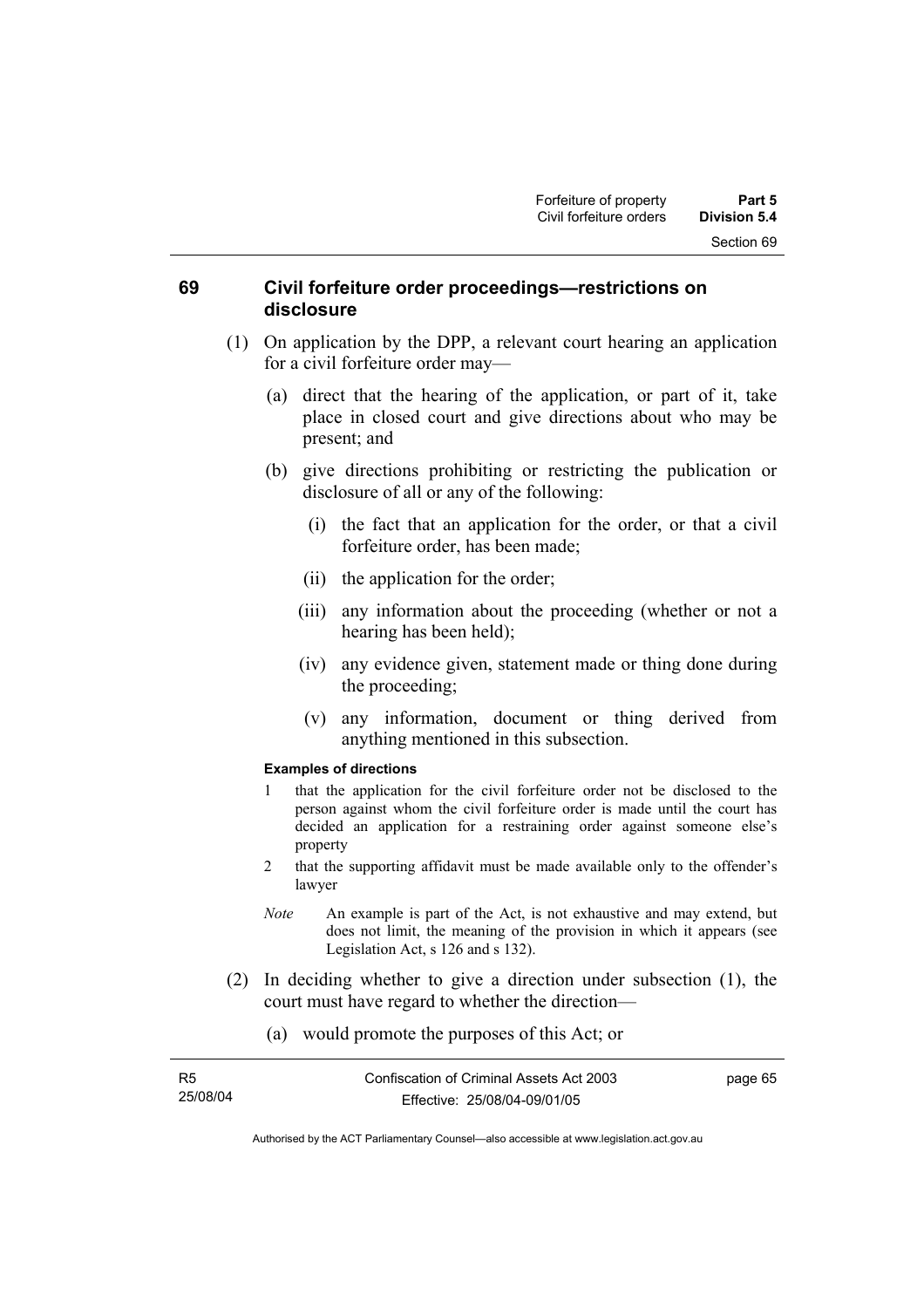| Part 5       | Forfeiture of property  |
|--------------|-------------------------|
| Division 5.4 | Civil forfeiture orders |
| Section 70   |                         |

- (b) is desirable to protect the integrity of an investigation (however described) for any purpose or a prosecution of an offence.
- (3) The court may also have regard to any other relevant matter in deciding whether to give a direction under subsection (1).

#### **70 Civil forfeiture orders—disclosure offences**

*Note* An offence against this section is a strict liability offence, see s (7).

- (1) A person commits an offence if—
	- (a) a relevant court has given a direction under section 69 (1) (b) prohibiting or restricting the publication or disclosure of a matter mentioned in the paragraph; and
	- (b) the person has notice of the direction (whether by being given a copy of the civil forfeiture order to which the direction relates or otherwise); and
	- (c) the person publishes or discloses the matter to someone else.

Maximum penalty: 200 penalty units, imprisonment for 2 years or both.

- (2) A person commits an offence if—
	- (a) a relevant court has given a direction under section 69 (1) (b) prohibiting or restricting the publication or disclosure of a matter mentioned in the paragraph; and
	- (b) the person has notice of the direction (whether by being given a copy of the civil forfeiture order to which the direction relates or otherwise); and
	- (c) the person publishes or discloses information to someone else; and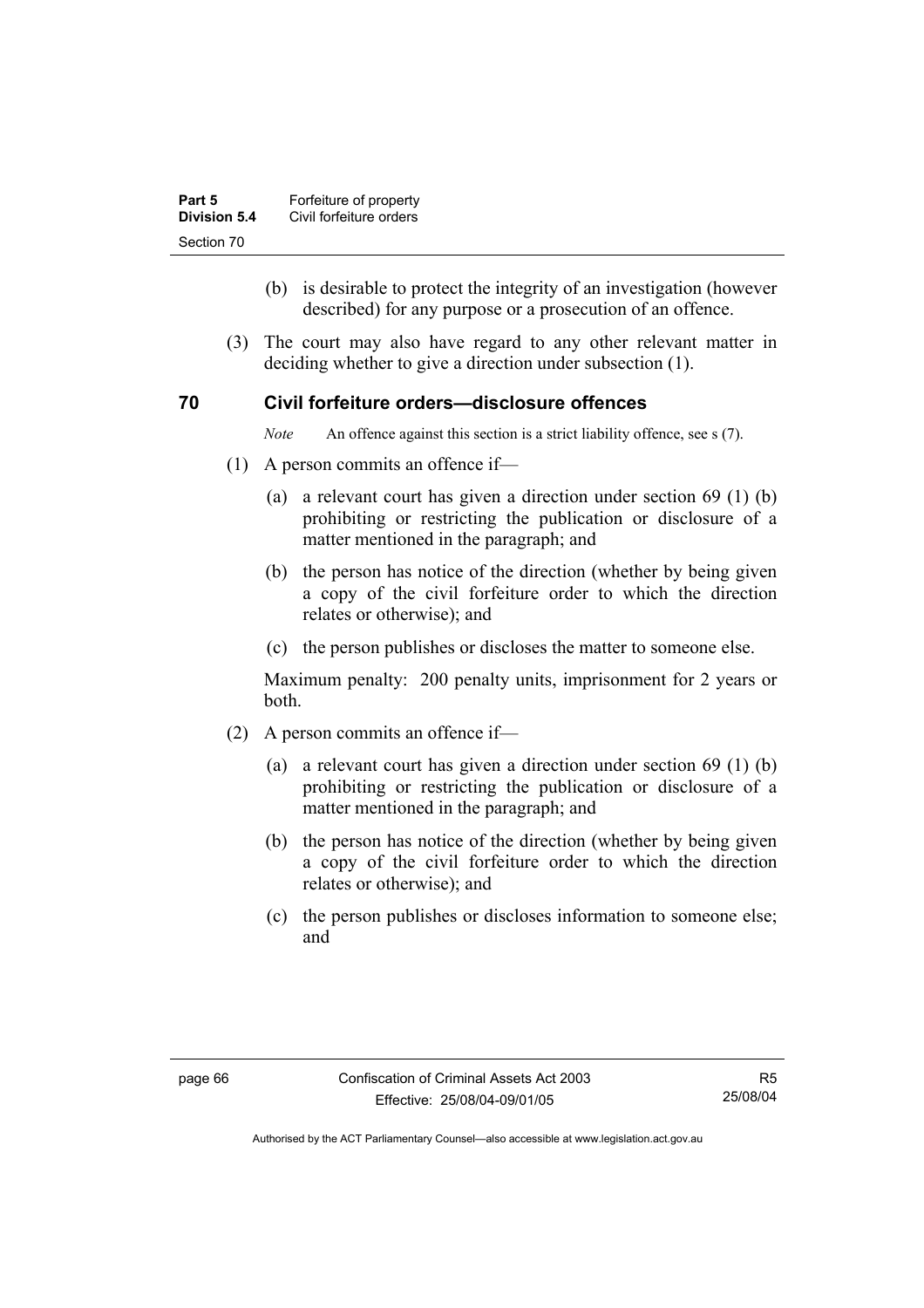(d) the other person could infer from the information the matter to which the direction relates.

Maximum penalty: 200 penalty units, imprisonment for 2 years or both.

- (3) Subsections (1) and (2) do not apply if the publication or disclosure is to any of the following entities in the circumstances mentioned for the entity:
	- (a) a police officer—in any circumstances;
	- (b) an officer, employee or agent of the person—to ensure that the order is complied with and the person to whom the publication or disclosure is made is given notice of the direction (whether by being given a copy of the restraining order to which the direction relates or otherwise) by the person making the publication or disclosure;
	- (c) a lawyer—to obtain legal advice or representation in relation to the order;
	- (d) a relevant court—with the court's leave.
		- *Note* The application for leave, and any proceeding with the court's leave, must be heard in closed court, see s (8).
- (4) Also, subsections (1) and (2) do not apply if the publication or disclosure is made—
	- (a) by a police officer in the exercise of the officer's functions; or
	- (b) for the purpose of giving or obtaining legal advice, or making legal representations, in relation to the order.
- (5) A person commits an offence if—
	- (a) a relevant court has given a direction under section 69 (1) (b) prohibiting or restricting the publication or disclosure of a matter mentioned in the paragraph; and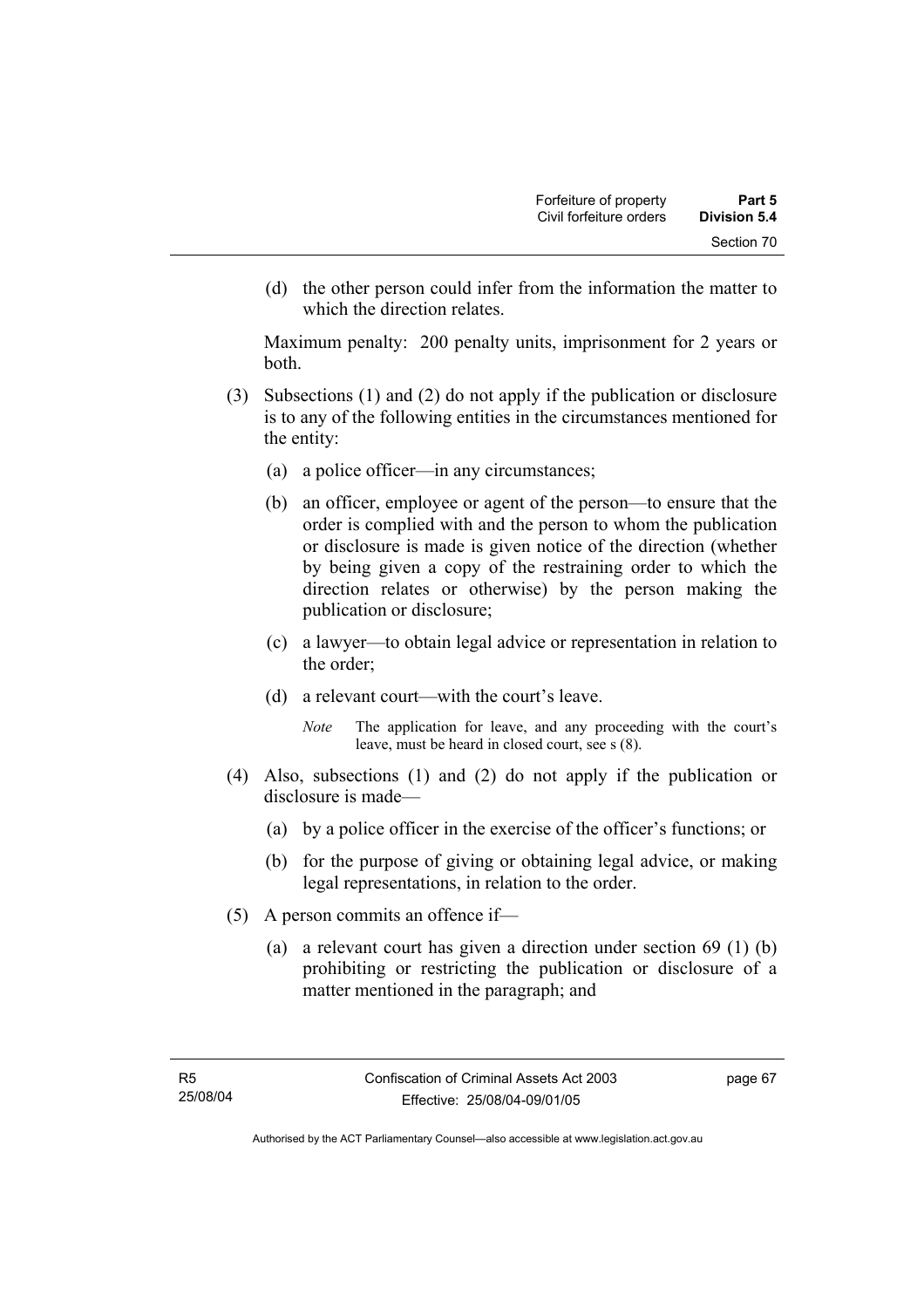- (b) the person receives information in relation to the matter in accordance with subsection (3) or (4); and
- (c) the person ceases to be a person mentioned in subsection (3) or (4); and
- (d) the person publishes or discloses the matter to someone else.

Maximum penalty: 200 penalty units, imprisonment for 2 years or both.

- (6) A person commits an offence if—
	- (a) a relevant court has given a direction under section 69 (1) (b) prohibiting or restricting the publication or disclosure of a matter mentioned in the paragraph; and
	- (b) the person receives information in relation to the matter in accordance with subsection (3) or (4); and
	- (c) the person ceases to be a person mentioned in subsection (3) or (4); and
	- (d) the person publishes or discloses information to someone else; and
	- (e) the other person could infer from the information the matter to which the direction relates.

Maximum penalty: 200 penalty units, imprisonment for 2 years or both.

- (7) An offence against this section is a strict liability offence.
- (8) For subsection (3) (d), an application for leave, and any proceeding with the court's leave, must be heard in closed court.

#### **71 When civil forfeiture order ends**

- (1) A civil forfeiture order ends if—
	- (a) the order is set aside or discharged on appeal; or

R5 25/08/04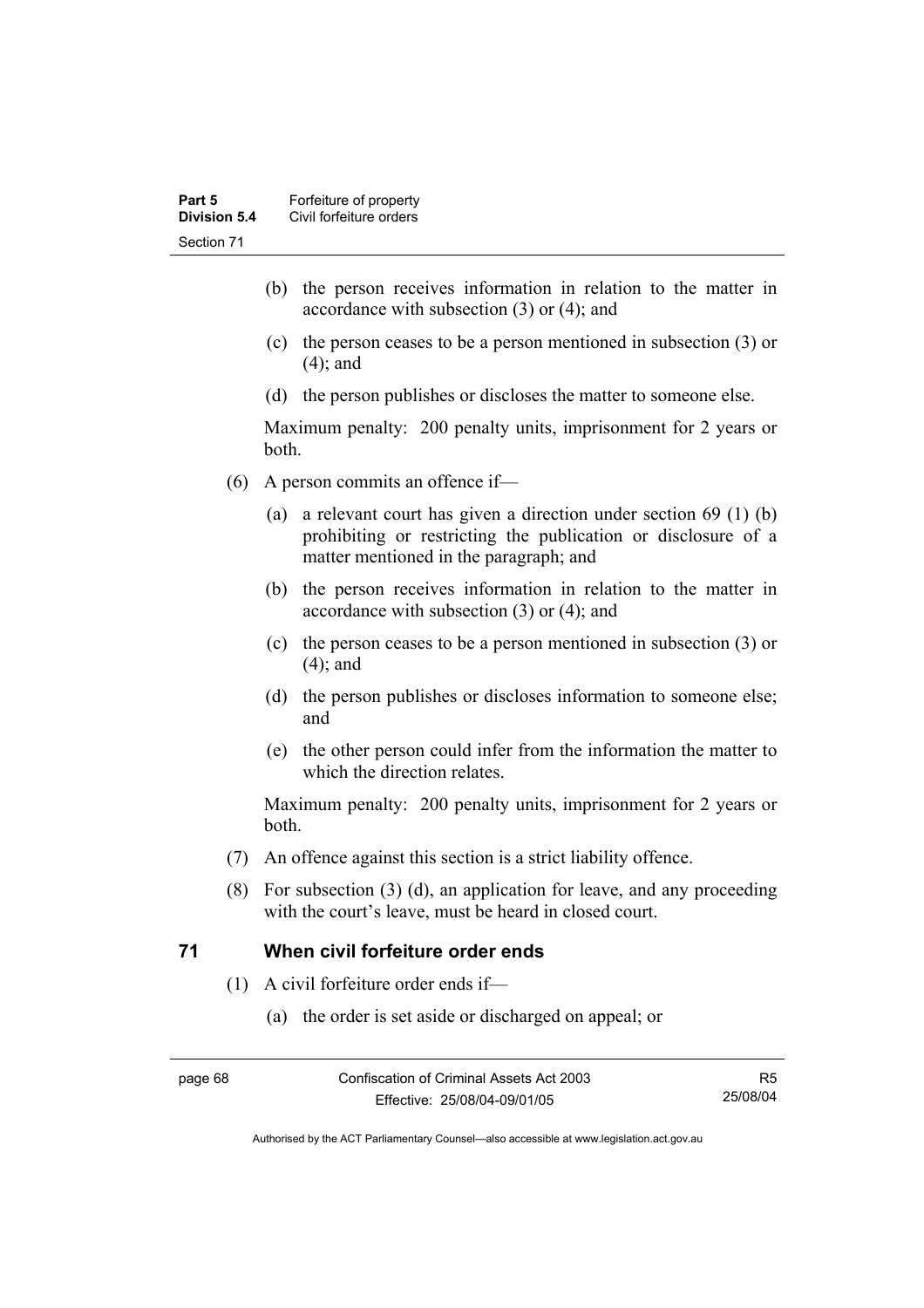(b) the order is fully satisfied.

*Note* For the meaning of *fully satisfied*, see dict.

- (2) The order is satisfied for a particular interest in forfeited property if the interest is bought back under section 127 (Buyback orders buying interest in property).
	- *Note* After the forfeiture of property, the offender may recover the property or its value in certain circumstances (see div 9.5).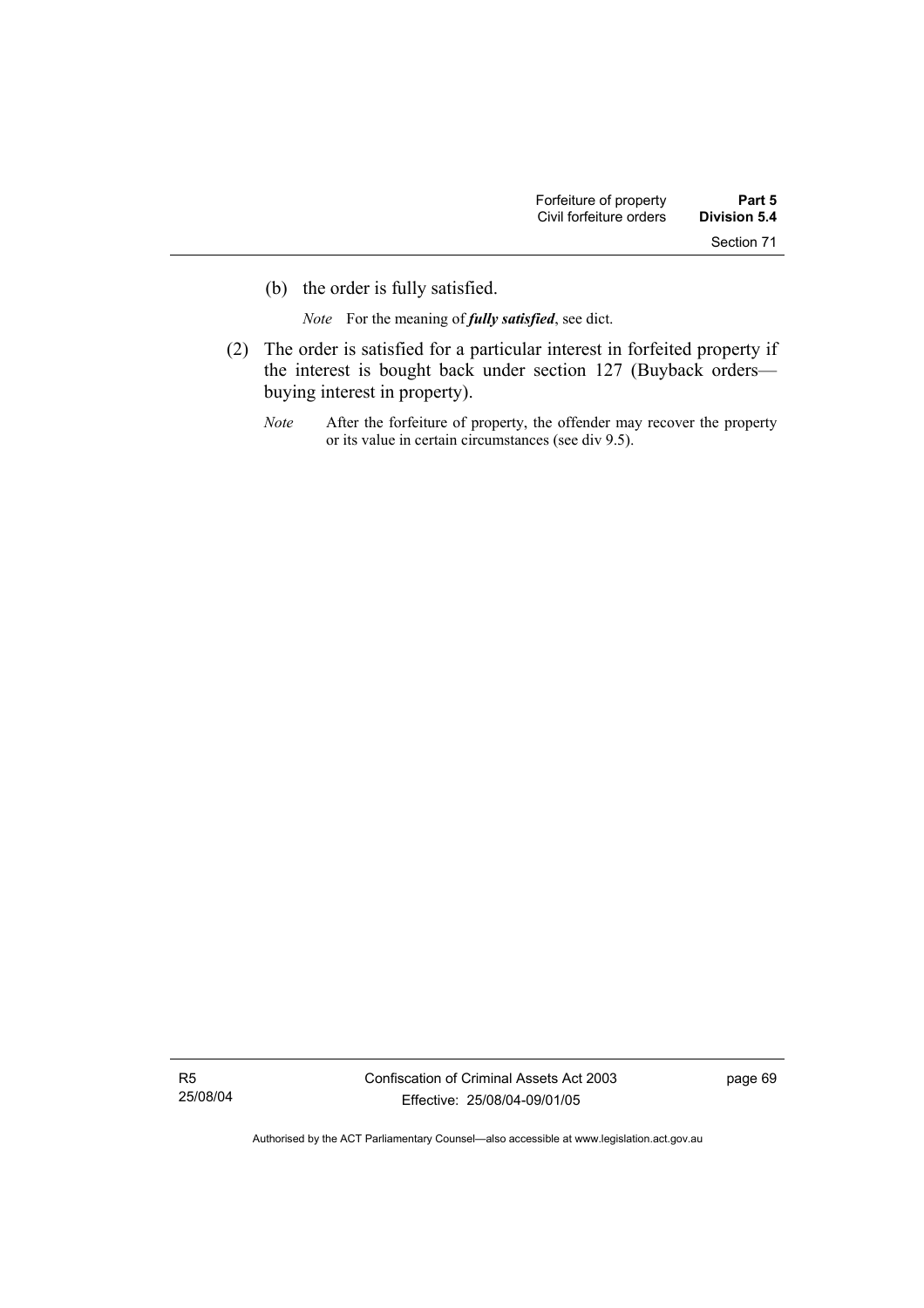**Part 6 Exclusion of property Division 6.1** General Section 72

# **Part 6 Exclusion of property**

*Note* For general provisions about a proceeding for an exclusion order (which is a confiscation proceeding—see s 236), see pt 14.

### **Division 6.1 General**

#### **72 Meaning of** *exclusion order*

In this Act:

*exclusion order* means an order under this part in relation to—

- (a) restrained property (other than restrained property that has been forfeited) or property in relation to which an application for a restraining order has been made; or
- (b) property in relation to which an application for a conviction forfeiture order has been made; or
- (c) property subject to forfeiture under this Act.
- *Note 1 Property* includes an interest in property, see Legislation Act, dict, pt 1.
- *Note 2* This part does not apply to forfeited property (see s 75 (4)). A person with an interest in forfeited property immediately before its forfeiture may apply for the return of the property or compensation for its value under a return or compensation order under div 9.5.
- *Note 3* Property is forfeited 14 days after a forfeiture order or an automatic forfeiture applies to the property unless an application for an exclusion order is made, see pt 5 (Forfeiture of property).

#### **73 When property is** *subject to forfeiture*

For this Act, property is *subject to forfeiture* if—

 (a) a forfeiture order made under this Act applies to the property and the property has not been forfeited; or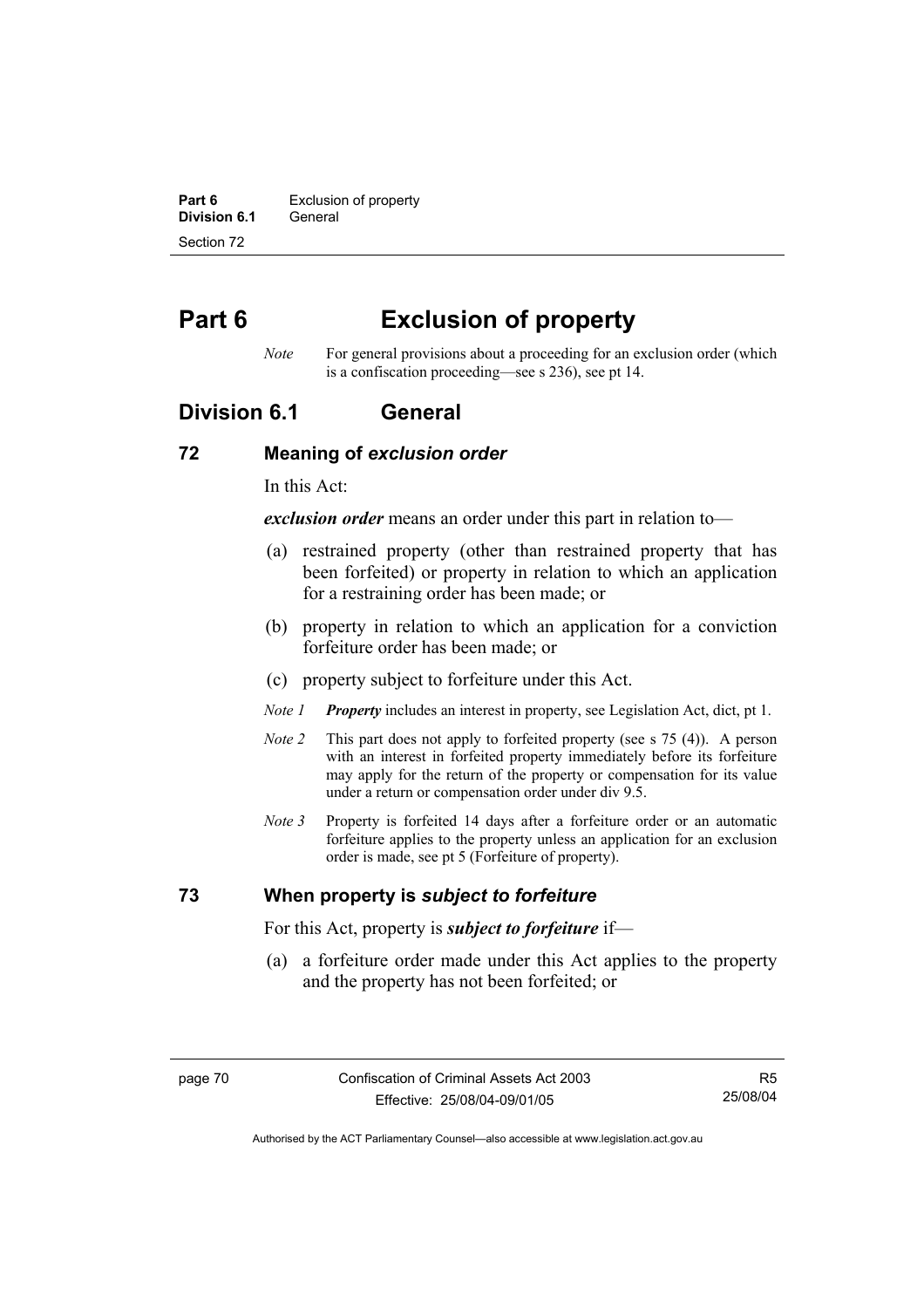(b) an automatic forfeiture under this Act applies to the property and the property has not been forfeited.

#### **74 Effect of exclusion order**

An exclusion order for property has effect as follows:

- (a) for property in relation to which an application for a restraining order or conviction forfeiture order has been made—the property is excluded from restraint or forfeiture (as appropriate);
- (b) for restrained property (other than restrained property that has been forfeited)—the restraining order stops applying to the property;
- (c) for property subject to forfeiture—the property is excluded from forfeiture.
- *Note* This part does not apply to forfeited property (see s 75 (4)). A person with an interest in forfeited property immediately before its forfeiture may apply for the return of the property or compensation for its value under a return or compensation order under div 9.5.

# **Division 6.2 Making exclusion orders**

### **75 Exclusion orders—application**

- (1) This section applies to—
	- (a) restrained property (other than restrained property that has been forfeited) or property in relation to which an application for a restraining order has been made; or
	- (b) property in relation to which an application for a conviction forfeiture order has been made; or
	- (c) property subject to forfeiture under this Act.
	- *Note* See the notes to s 72.

page 71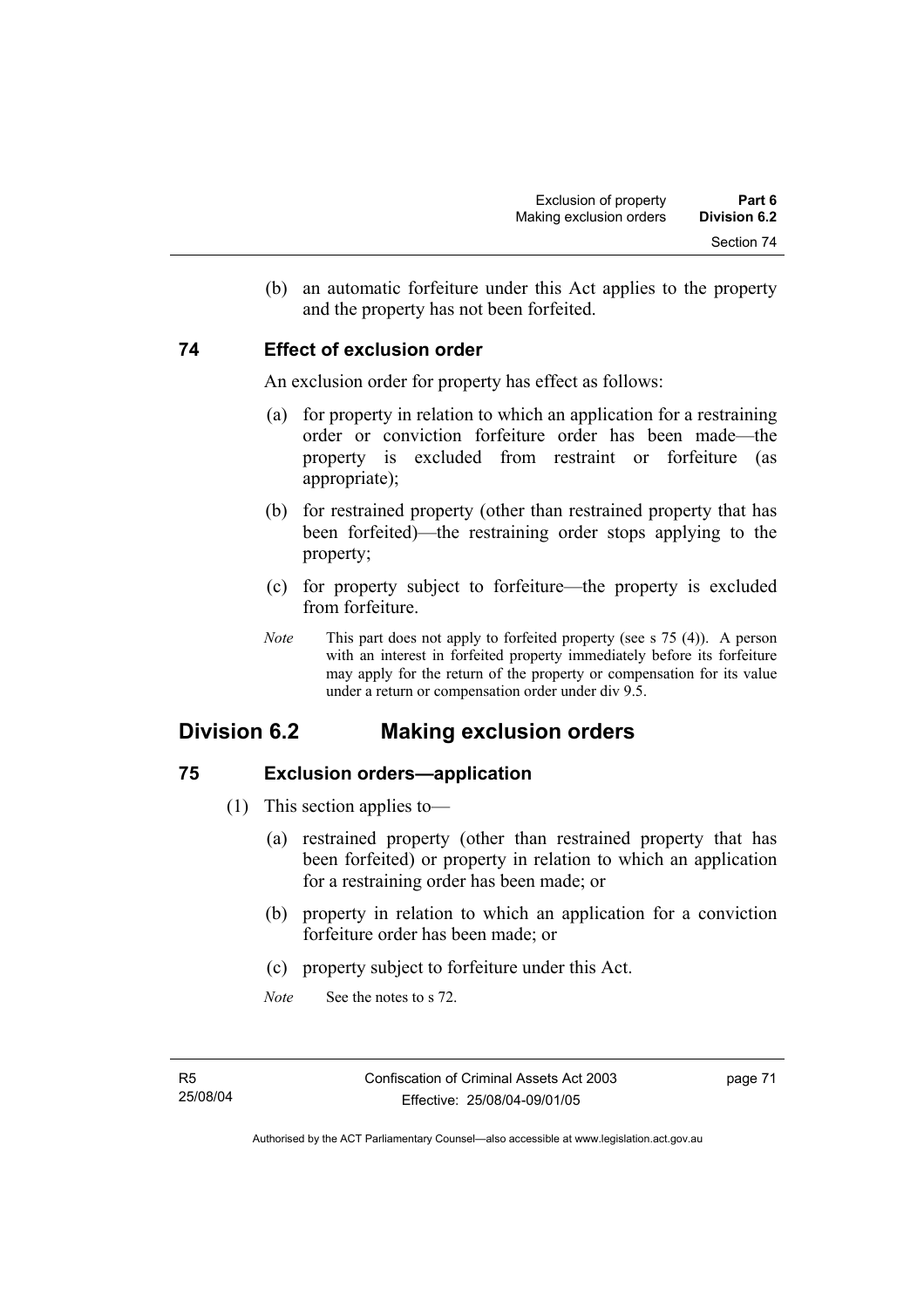| Part 6       | Exclusion of property   |
|--------------|-------------------------|
| Division 6.2 | Making exclusion orders |
| Section 76   |                         |

- (2) A person claiming an interest in the property may apply to a relevant court for an exclusion order.
- (3) The application must be made—
	- (a) if a restraining order or conviction forfeiture order has been applied for (but not made) in relation to the property—at the same time as, or after, the application is made for the order but before the order is made; or
	- (b) if the property is restrained or subject to forfeiture—at any time before the property is forfeited.
- (4) To remove any doubt, an application for a exclusion order cannot be made in relation to property that has been forfeited.

#### **76 Making of exclusion orders—ordinary indictable offences**

- (1) This section applies to an application for an exclusion order for property if—
	- (a) a restraining order in relation to the property has been applied for in relation to an ordinary indictable offence; or
	- (b) the property has been restrained (but not forfeited) in relation to an ordinary indictable offence; or
	- (c) a conviction forfeiture order for an ordinary indictable offence has been applied for in relation to the property; or
	- (d) the property is subject to forfeiture in relation to an ordinary indictable offence.
- (2) If the application is made by an offender, the relevant court must not make an exclusion order for the property unless the court is satisfied that the property—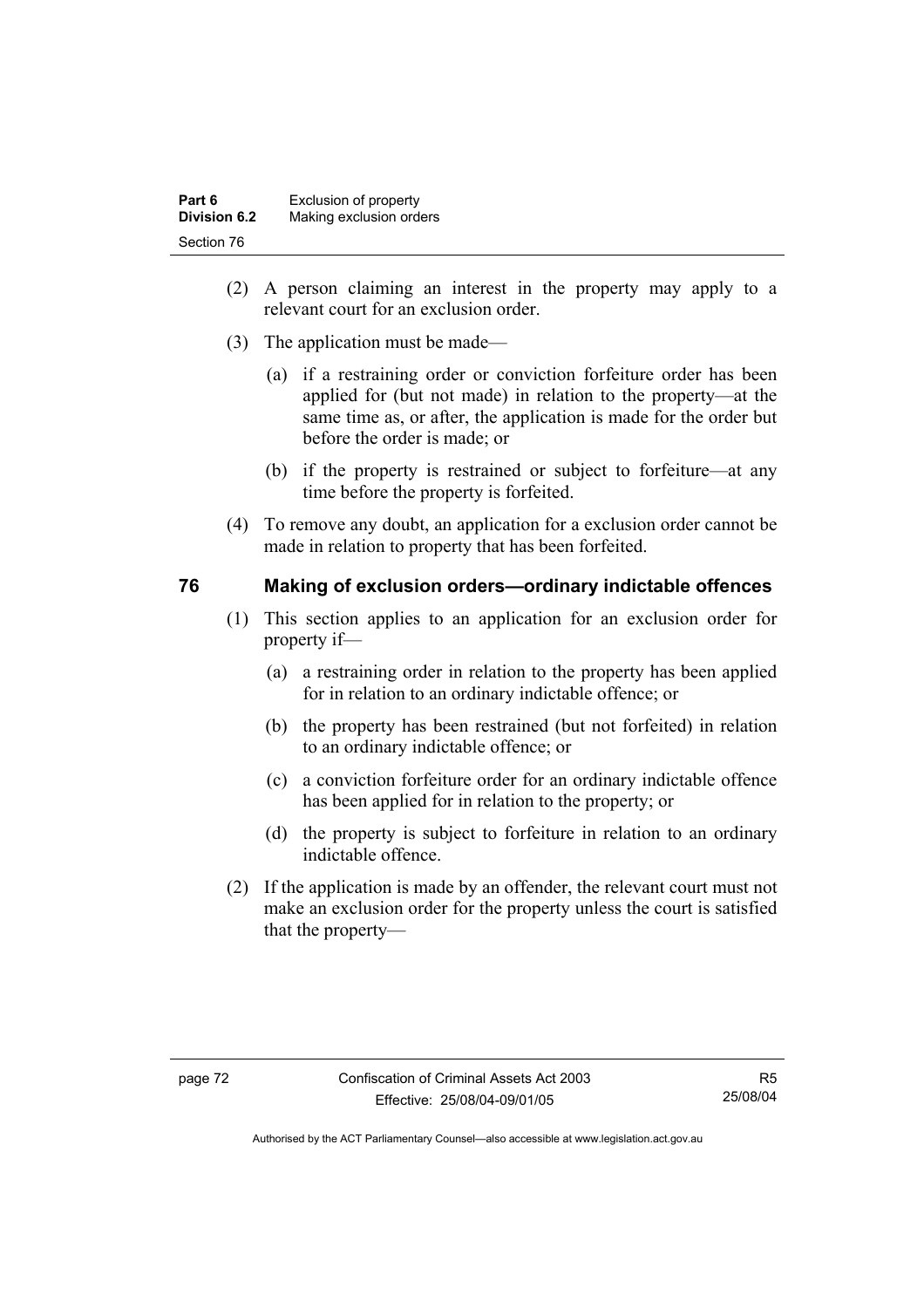(a) is not tainted property in relation to any offence against a Territory law, or a law of the Commonwealth, a State, another Territory or a foreign country; and

*Note* For the meaning of *in relation to*, see dict.

- (b) is not required to be restrained to satisfy a penalty order; and
- (c) does not have evidentiary value in any criminal proceeding.
- (3) However, if the court is satisfied that the property is not tainted property as mentioned in subsection (2) (a), but considers that the property (or any part of the property) may be required to be restrained to satisfy a penalty order, the court must make an exclusion order declaring that the property (or part)—
	- (a) is not subject to forfeiture under a conviction forfeiture order; but
	- (b) is to remain restrained for the purpose of satisfying a penalty order.
- (4) If the application is made by a person other than an offender, the court must not make an exclusion order for the property unless it is satisfied that—
	- (a) the applicant has an interest in the property; and

*Note* For the meaning of *interest*, see Legislation Act, dict, pt 1.

- (b) the applicant was not a party to the relevant indictable offence or any related offence; and
- (c) the interest is not subject to the effective control of an offender; and

*Note* For the meaning of *effective control*, see s 14.

- (d) the interest is not tainted property in relation to the relevant indictable offence or any related offence; and
- (e) if the interest was acquired completely or partly, or directly or indirectly, from the offender—the interest was acquired

| - R5     | Confiscation of Criminal Assets Act 2003 | page 73 |
|----------|------------------------------------------|---------|
| 25/08/04 | Effective: 25/08/04-09/01/05             |         |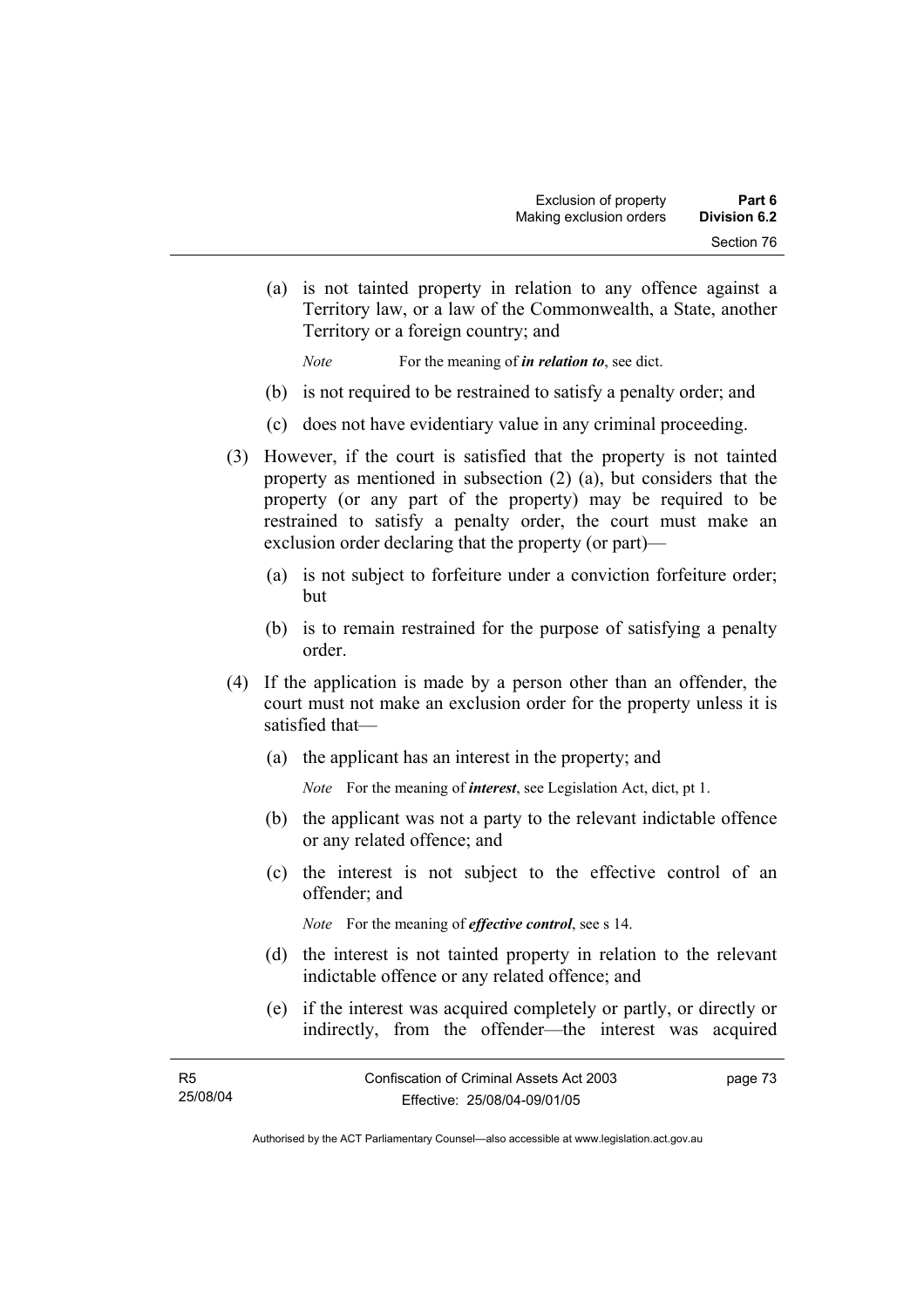| Part 6              | Exclusion of property   |
|---------------------|-------------------------|
| <b>Division 6.2</b> | Making exclusion orders |
| Section 77          |                         |

honestly and for sufficient consideration and the applicant took reasonable care to establish that the interest may be lawfully acquired by the applicant; and

- (f) the property does not have evidentiary value in any criminal proceeding.
- (5) An exclusion order must state the property to which it applies.

#### **77 Making of exclusion orders—serious offences**

- (1) This section applies to an application for an exclusion order for property if—
	- (a) a restraining order in relation to the property has been applied for in relation to serious offence; or
	- (b) the property has been restrained (but not forfeited) in relation to a serious offence; or
	- (c) a conviction forfeiture order for a serious offence has been applied for in relation to the property; or
	- (d) the property is subject to automatic forfeiture under division 5.2 (Automatic forfeiture—conviction for serious offences).
- (2) If the application is made by an offender, the relevant court must not make an exclusion order for the property unless the court is satisfied that the property—
	- (a) was lawfully acquired by the offender; and
	- (b) is not tainted property in relation to any offence against a Territory law, or a law of the Commonwealth, a State, another Territory or a foreign country; and

*Note* For the meaning of *in relation to*, see dict.

- (c) is not required to be restrained to satisfy a penalty order; and
- (d) does not have evidentiary value in any criminal proceeding.

R5 25/08/04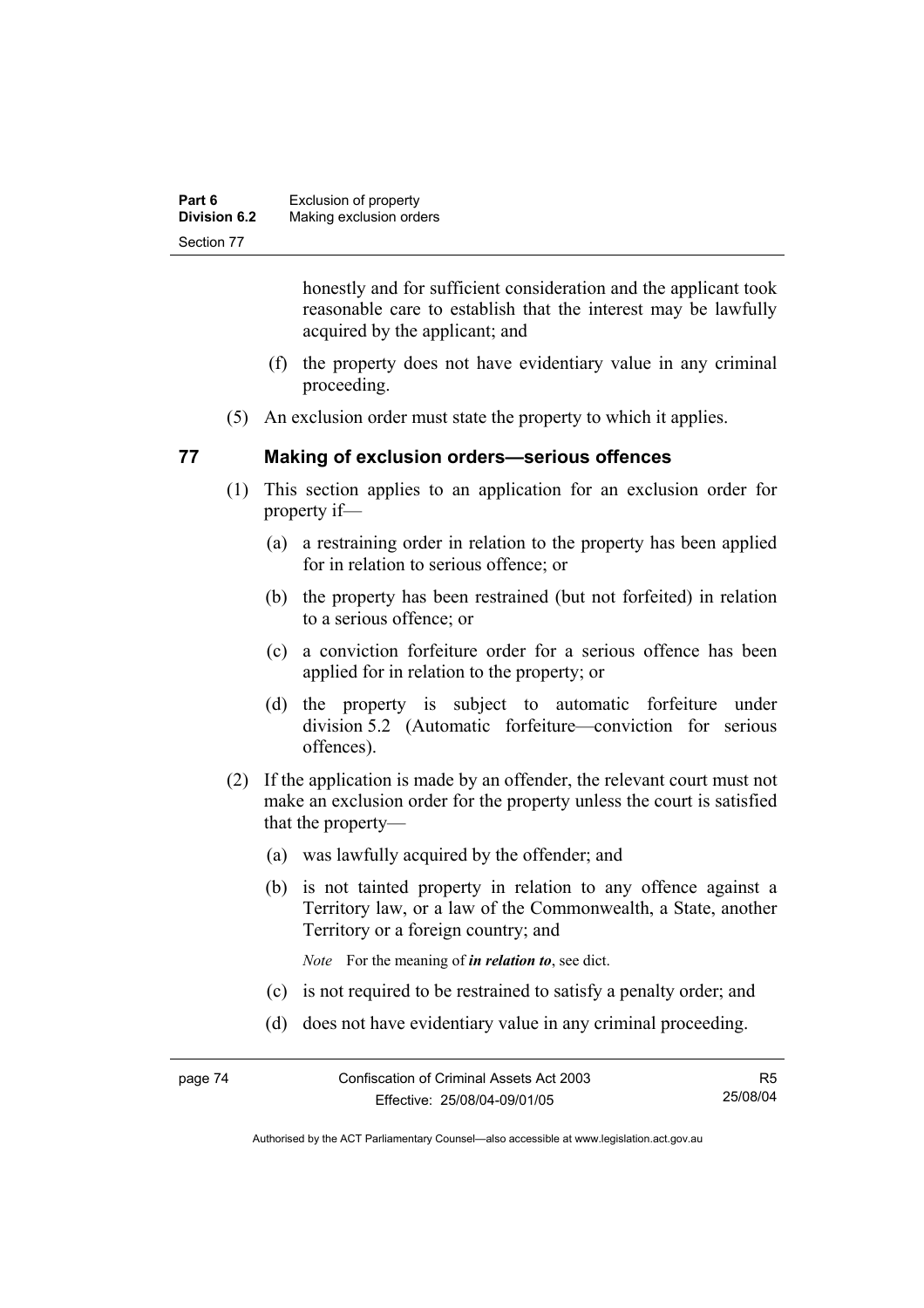- (3) However, if the court is satisfied that the property was lawfully acquired, and is not tainted property as mentioned in subsection (2) (b), but considers that the property (or any part of the property) may be required to be restrained to satisfy a penalty order, the court must make an exclusion order declaring that the property (or part)—
	- (a) is not subject to automatic forfeiture or to forfeiture under a forfeiture order; but
	- (b) is to remain restrained for the purpose of satisfying a penalty order.
- (4) If the application is made by a person other than an offender, the court must not make an exclusion order for the property unless it is satisfied that—
	- (a) the applicant has an interest in the property; and

*Note* For the meaning of *interest*, see Legislation Act, dict, pt 1.

- (b) the applicant was not a party to the relevant serious offence or any related offence; and
- (c) the interest is not subject to the effective control of an offender; and

*Note* For the meaning of *effective control*, see s 14.

- (d) the interest is not tainted property in relation to the relevant serious offence or any related offence; and
- (e) if the interest was acquired completely or partly, or directly or indirectly, from the offender—the interest was acquired honestly and for sufficient consideration and the applicant took reasonable care to establish that the interest may be lawfully acquired by the applicant;
- (f) the property does not have evidentiary value in any criminal proceeding.
- (5) An exclusion order must state the property to which it applies.

| R <sub>5</sub> | Confiscation of Criminal Assets Act 2003 | page 75 |
|----------------|------------------------------------------|---------|
| 25/08/04       | Effective: 25/08/04-09/01/05             |         |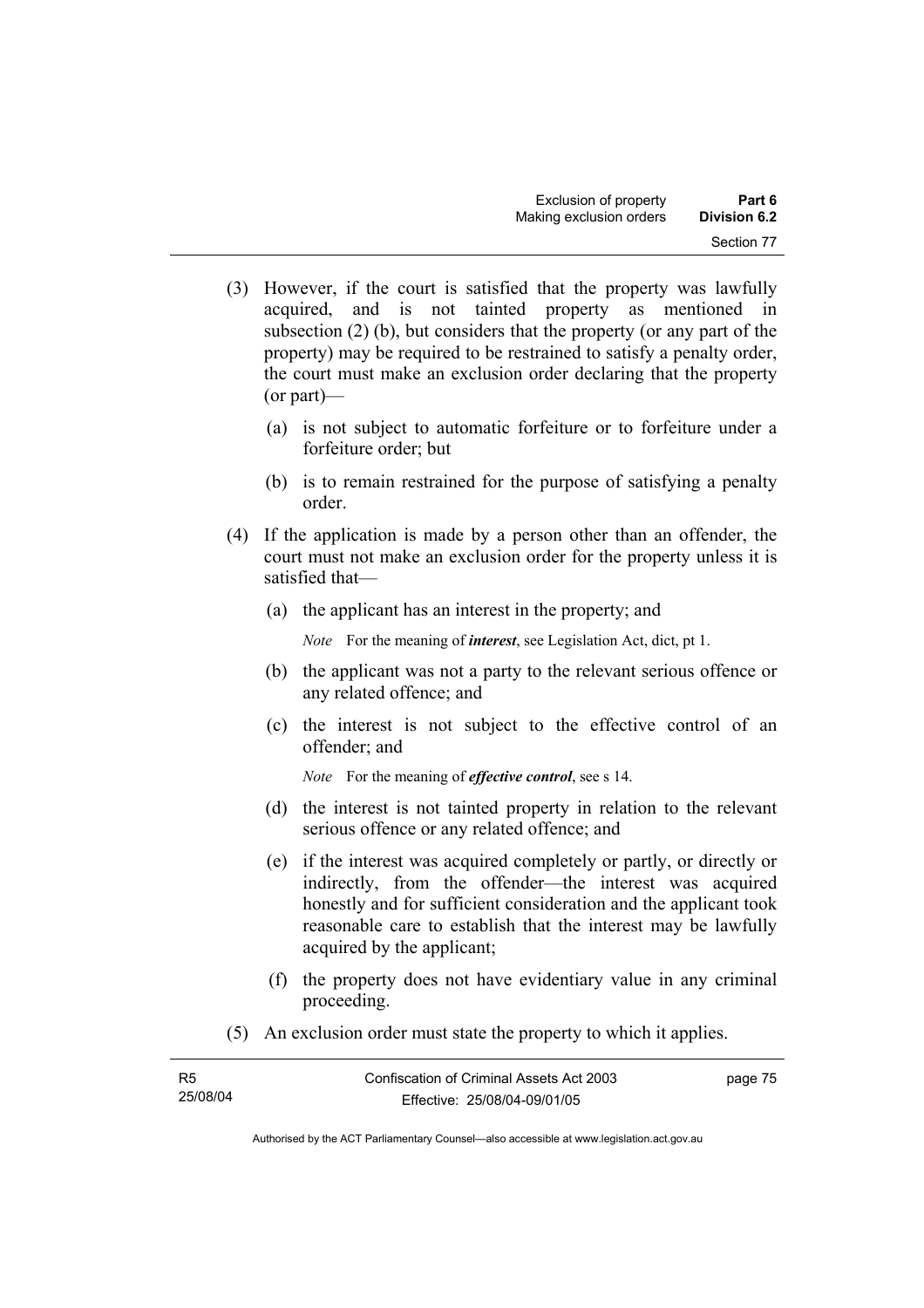#### **78 Making of exclusion orders—unclaimed tainted property**

- (1) This section applies to an application for an exclusion order for unclaimed tainted property if—
	- (a) an unclaimed tainted property restraining order has been applied for in relation to the property; or
	- (b) the property has been restrained under an unclaimed tainted property restraining order (but not forfeited); or
	- (c) the property is subject to automatic forfeiture under division 5.3 (Automatic forfeiture—unclaimed tainted property).
- (2) The court must not make an exclusion order unless the court is satisfied that—
	- (a) the applicant for the exclusion order has an interest in the property; and

*Note* For the meaning of *interest*, see Legislation Act, dict, pt 1.

- (b) the interest was lawfully acquired by the applicant; and
- (c) the interest is not tainted property in relation to any offence against a Territory law, or a law of the Commonwealth, a State, another Territory or a foreign country; and

*Note* For the meaning of *in relation to*, see dict.

- (d) the interest is not required to be restrained to satisfy a penalty order; and
- (e) the property does not have evidentiary value in any criminal proceeding.
- (3) An exclusion order must state the property to which it applies.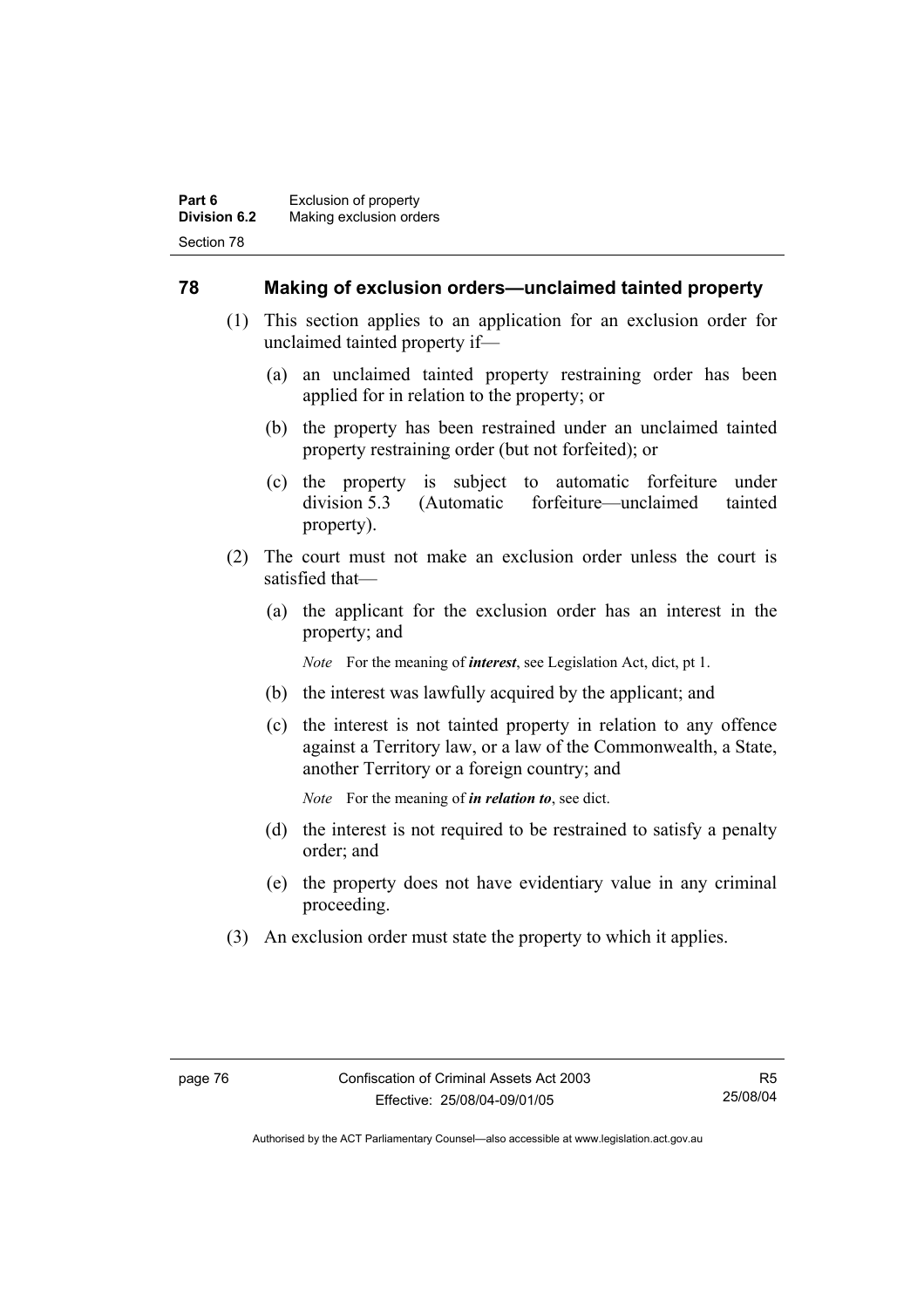# **Part 7** Penalty orders

# **Division 7.1 Benefits**

#### **79 Meaning of** *commission* **of serious offence for pt 7**

In this part:

*commission*, of a serious offence, includes the alleged commission of the offence.

#### **80 Meaning of** *benefits* **derived by an offender**

In this Act:

*benefits*, derived by an offender from the commission of an offence, means—

- (a) tainted property, except tainted property that was used, or was intended by the offender to be used, in relation to the commission of an offence, and property derived by anyone from that property; or
- (b) artistic profits allowed under section 81 (3) in relation to the offence; or
- (c) any service or other advantage derived by the offender from the commission of the offence.

#### **Example for par (c)**

Mr Tres Adventuresome ran a small wholesale food business before becoming involved in illegal activity. He started to trade in gourmet foods as a cover for the commission of several offences involving the importation of cannabis into Australia. His move into the gourmet food trade could not have been achieved, and the offences could not have been committed, without key contacts (in the legitimate food trade) made by him. Because of the contacts, his legitimate business expanded considerably.

In the 12 months ending immediately before the commission of the earliest offence, Mr Adventuresome's income from the business was \$50 000. In the

page 77

Authorised by the ACT Parliamentary Counsel—also accessible at www.legislation.act.gov.au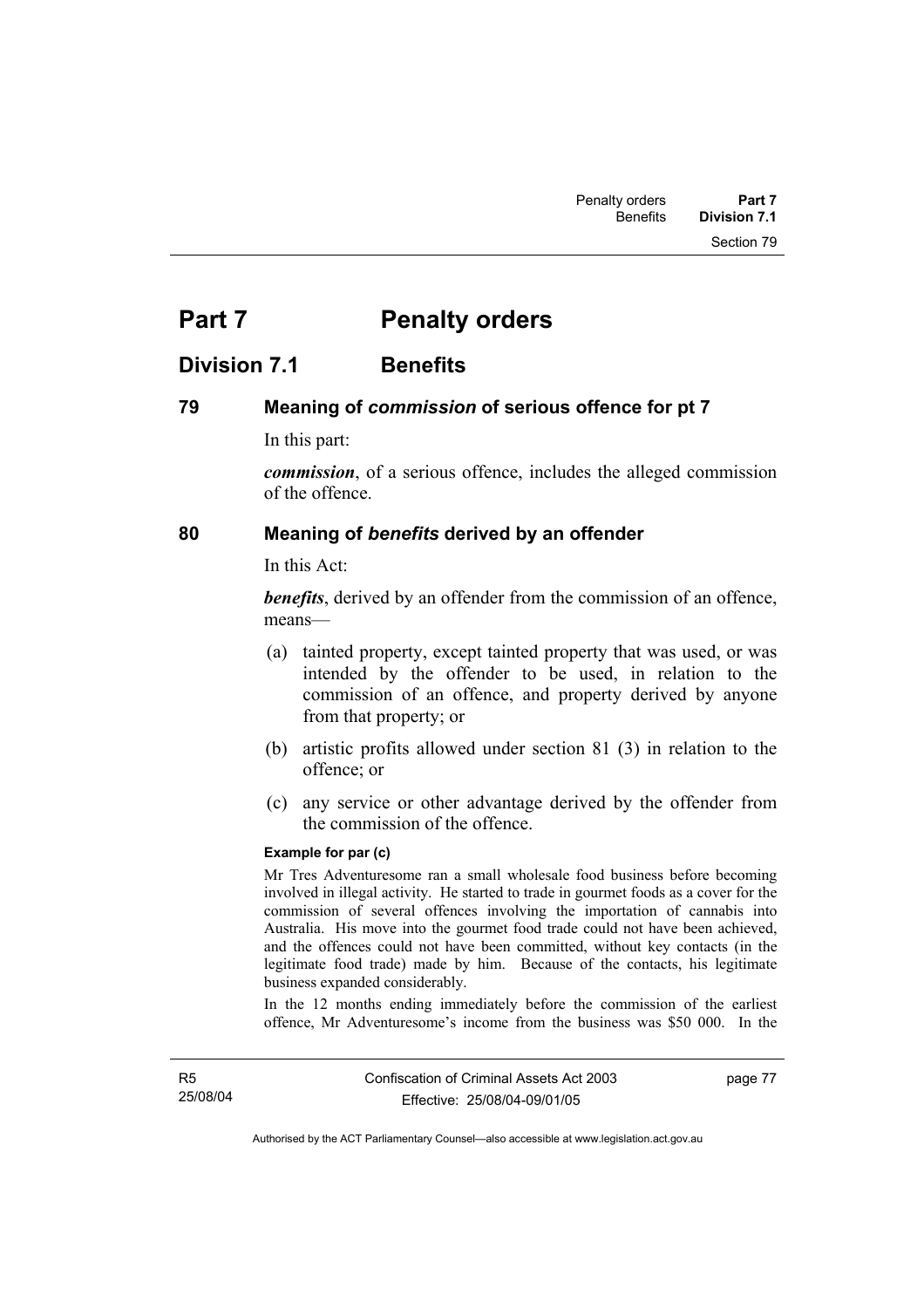| Part 7              | Penalty orders  |  |
|---------------------|-----------------|--|
| <b>Division 7.1</b> | <b>Benefits</b> |  |
| Section 81          |                 |  |

12 months after then, his income from legitimate business activity (unrelated to the offences) was \$200 000. This increase in activity is entirely because of continuing (legitimate) working relationships with those key contacts.

The difference of \$150 000 is the value of a benefit derived from the commission of the offences by Mr Adventuresome because his relationship with the key contacts is an advantage derived by him from their commission.

- *Note 1 Derived* includes obtained because of an understanding or a particular outcome being made known, see s 12.
- *Note 2* For the assessment of the value of benefits, see div 7.3.
- *Note 3* An example is part of the Act, is not exhaustive and may extend, but does not limit, the meaning of the provision in which it appears (see Legislation Act, s 126 and s 132).

#### **81 Meaning of** *artistic profits*

(1) In this Act:

*artistic profits*, derived by an offender from the commission of an offence, means property, or any service or other advantage, derived from the commercial exploitation of—

- (a) the notoriety of the offender, or someone else involved in the commission of the offence (*another involved person*), that results from the offence; or
- (b) the depiction of the offence or the circumstances surrounding the offence; or
- (c) an expression of the thoughts, opinions or emotions of the offender, or another involved person, about the offence.
- (2) The commercial exploitation may be by any means, including, for example, in—
	- (a) a visual recording (for example, a film, slide, videotape, videodisc or anything else from which a visual image can be produced); or
	- (b) a sound recording (for example, a compact disc, tape, record or anything else from which words or sounds can produced); or

| page 78 | Confiscation of Criminal Assets Act 2003 | R5       |
|---------|------------------------------------------|----------|
|         | Effective: 25/08/04-09/01/05             | 25/08/04 |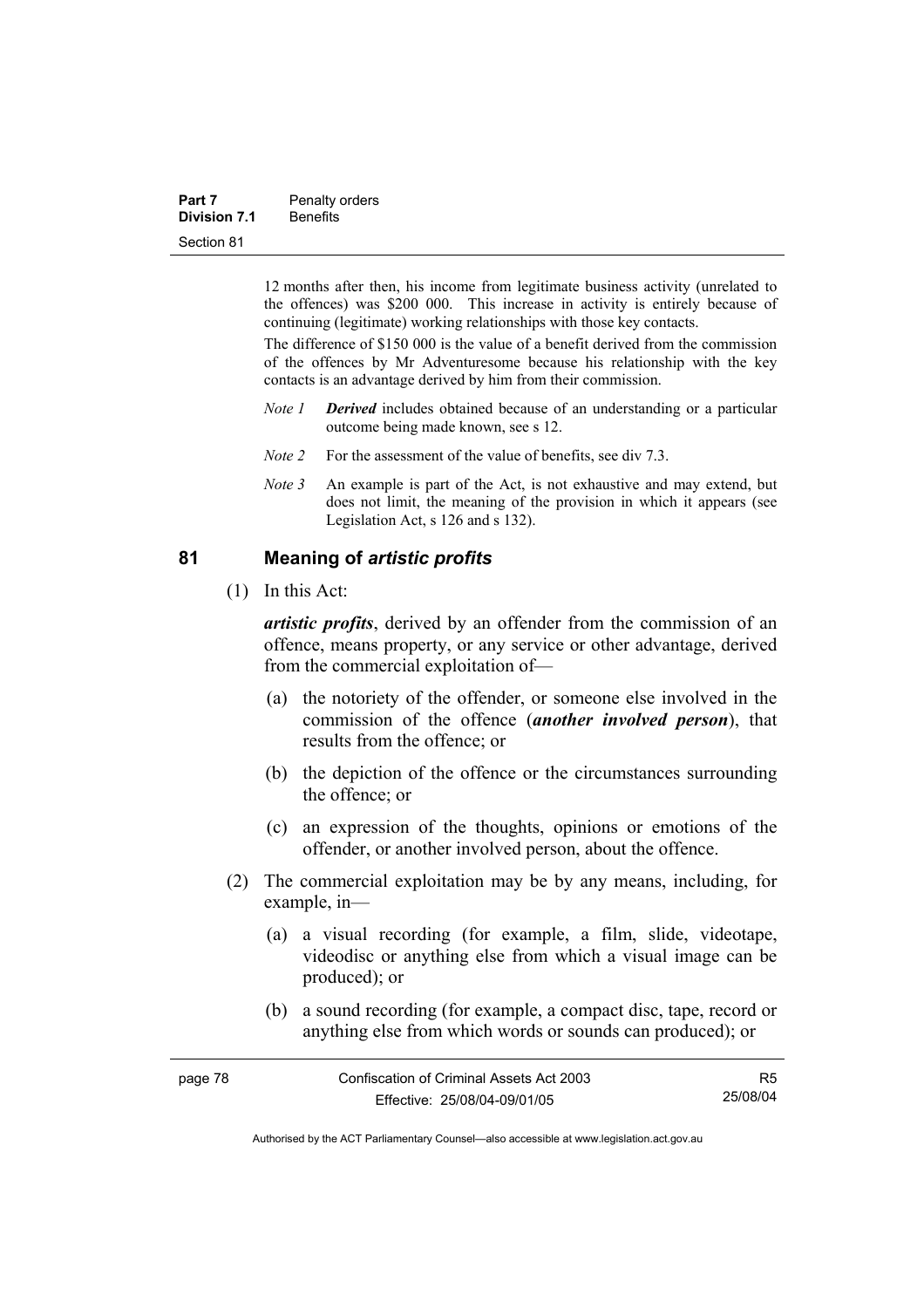- (c) printed material (for example, a book, newspaper, magazine or any other written or pictorial matter); or
- (d) a radio or television production; or
- (e) live entertainment of any kind (for example, a public presentation or speech).
- (3) A relevant court must allow artistic profits as benefits for section 80 (b) (Meaning of *benefits* derived by an offender), unless it is satisfied that it would not be in the public interest to do so.
- (4) In deciding whether it would not be in the public interest to allow artistic profits as benefits, the court must have regard to the following matters:
	- (a) the purposes of this Act;
	- (b) whether the commercial exploitation has any general social or educational value;
	- (c) the nature and purposes of the commercial exploitation, including its use for research, educational or rehabilitation purposes;
	- (d) the seriousness of the offence;
	- (e) how long ago the offence was committed.
- (5) Subsection (4) does not limit the matters to which the court may have regard.

### **Division 7.2 Making penalty orders**

*Note* For general provisions about a proceeding for a penalty order (which is a confiscation proceeding—see s 236), see pt 14.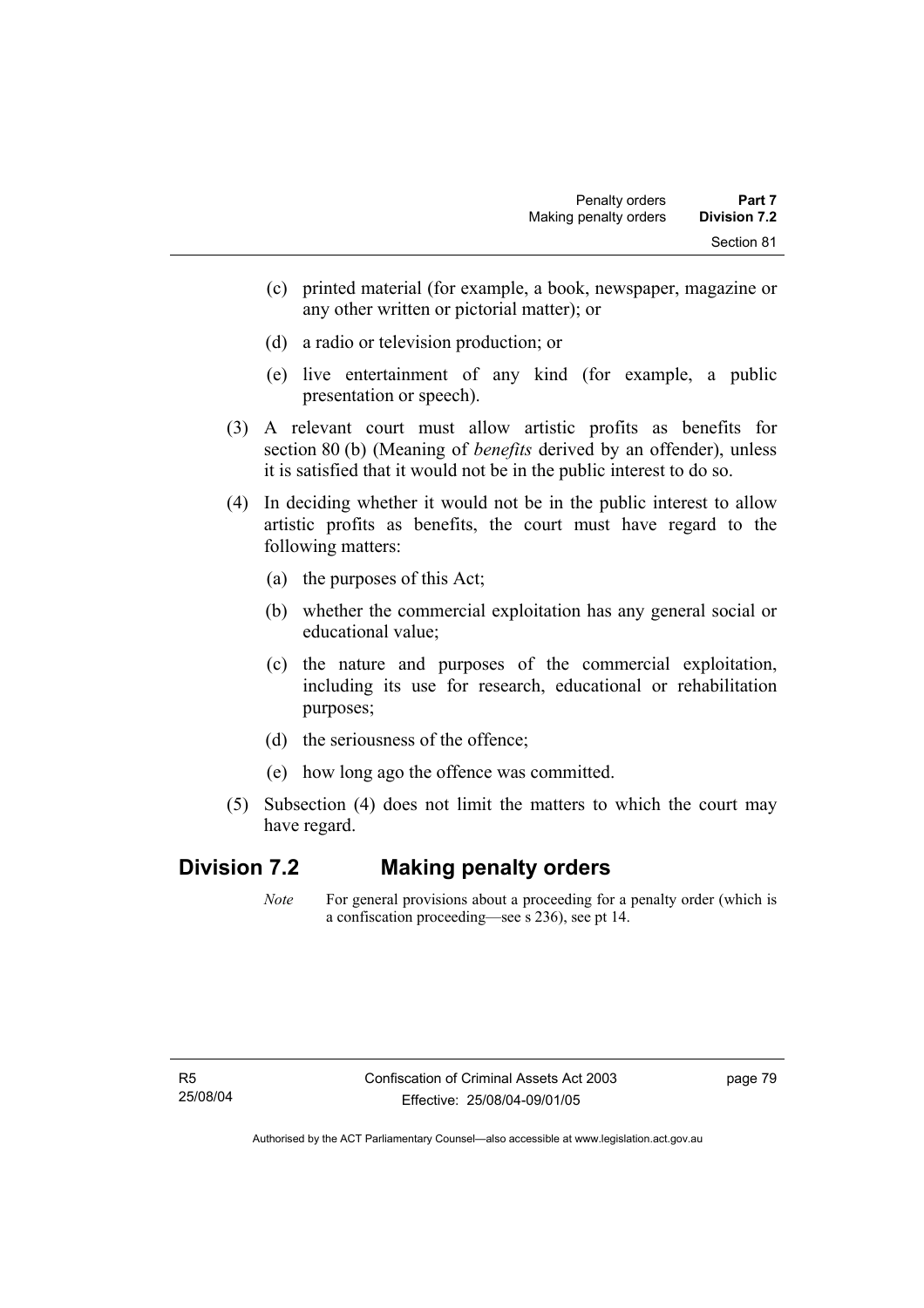#### **82 Meaning of** *penalty order*

In this Act:

*penalty order* means an order under this division for the payment by an offender of the value of benefits derived by an offender from the commission of an offence.

#### **83 Penalty orders—application**

- (1) The DPP may apply to a relevant court for a penalty order in relation to the commission of an indictable offence by an offender.
	- *Note 1 Commission*, of a serious offence, includes the alleged commission of the offence, see s 79.
	- *Note 2 Indictable offence* includes an offence against the law of the Commonwealth, a State or another Territory that may be dealt with under a law of the Commonwealth, the State or the other Territory as an indictable offence (see s 13 (2)).
	- *Note 3 Offender* includes a corporation, see dict.
- (2) The application may be made before or after, or at the same time as, any conviction of the offender for the offence.
- (3) However, if the person has been convicted of the offence, the DPP must make the application within 2 years after the day of the conviction.
	- *Note* The court may allow leave for an application to be made after the time fixed by this section in certain circumstances (see s 246).
- (4) Subsection (3) does not apply to an application for an artistic profits restraining order.

#### **84 Penalty orders—offenders convicted of ordinary indictable offences**

 (1) On application under section 83, the relevant court must make an order under this section for the payment by the offender of the value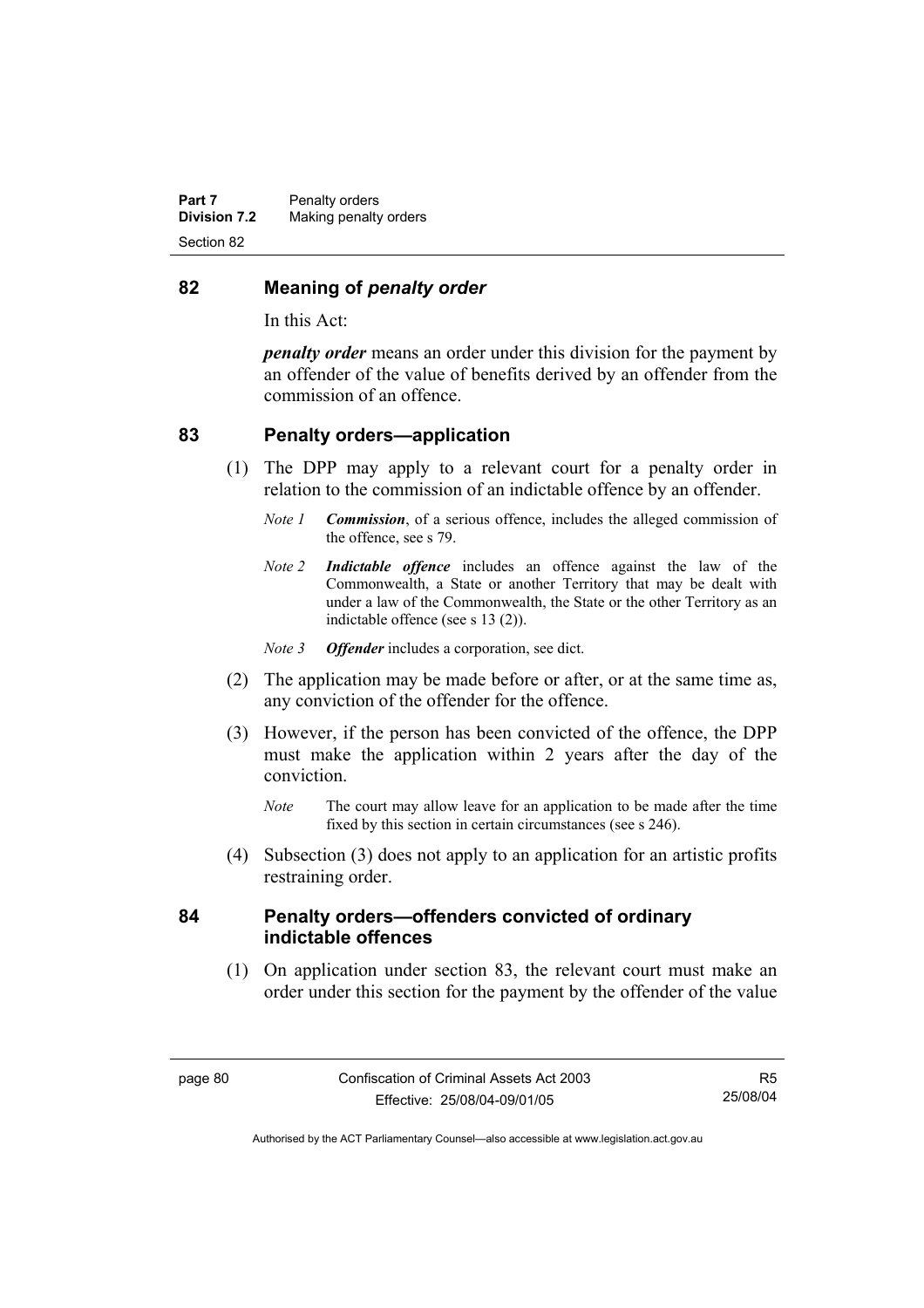of benefits derived by the offender from the commission of an ordinary indictable offence if satisfied that—

- (a) the offender has been convicted of the offence or a related ordinary indictable offence; and
- (b) the offender has not been cleared of the offence of which the offender was convicted.
- (2) To remove any doubt, a relevant court may make an order under this section that relates only to artistic profits.

### **85 Penalty orders—commission of serious offences**

- (1) On application under section 83, the court must make an order under this section for the payment by the offender of the value of benefits derived by the offender from the commission of a serious offence if the court is satisfied on the balance of probabilities—
	- (a) for an application for a penalty order that relates only to artistic profits—that the offender committed a serious offence at any time; and
	- (b) for any other application—that the offender committed a serious offence within the relevant period.
	- *Note 1* For the meaning of *relevant period*, see s (5).
	- *Note 2* The court must be satisfied on the balance of probabilities about the commission of the offence because confiscation proceedings are civil, not criminal (see s 237).
- (2) To remove any doubt, if the relevant court is satisfied that the offender committed a serious offence within the relevant period, the court must not refuse to make a penalty order only because it is not satisfied—
	- (a) that a particular serious offence was committed by the offender within the relevant period; or
	- (b) that the offence was committed on any particular day or time within the relevant period.

| <b>R5</b> | Confiscation of Criminal Assets Act 2003 | page 81 |
|-----------|------------------------------------------|---------|
| 25/08/04  | Effective: 25/08/04-09/01/05             |         |
|           |                                          |         |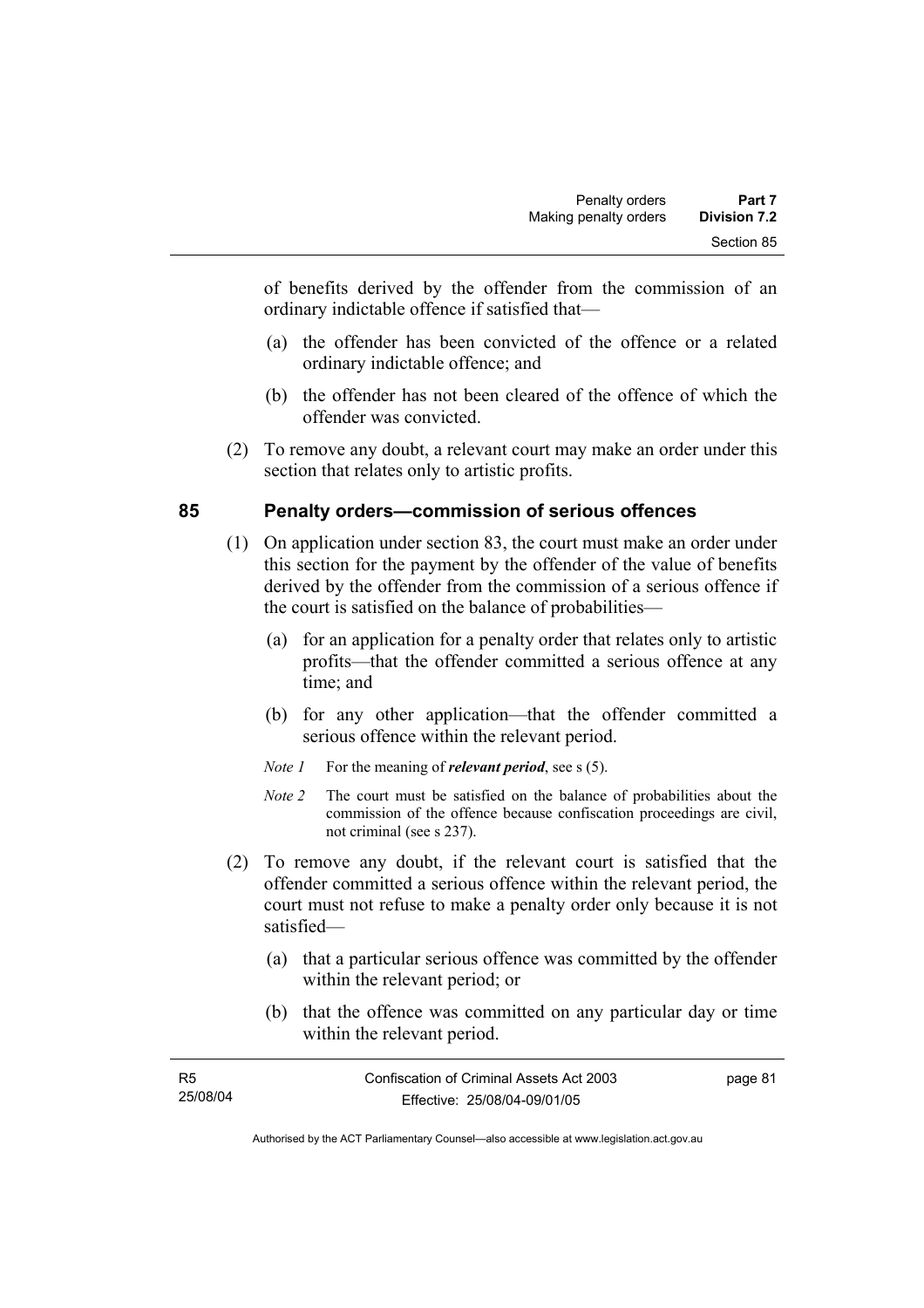| Part 7              | Penalty orders        |
|---------------------|-----------------------|
| <b>Division 7.2</b> | Making penalty orders |
| Section 85          |                       |

- (3) Also, to remove any doubt, the relevant court must not refuse to make a penalty order in relation to the serious offence only because—
	- (a) an indictment has not been presented against the offender for the offence; or
	- (b) the offender has not been convicted of the offence; or
	- (c) the offender has been cleared of the offence, including being cleared after having been convicted of the offence; or
	- (d) a doubt is raised about whether the offender committed the offence.
- (4) Further, to remove any doubt, the relevant court must not refuse to make a penalty order only because—
	- (a) a relevant court had previously made a penalty order under this section in relation to the offender for the same serious offence (or a related offence); and
	- (b) the order had later ended because the offender was cleared of the offence.
	- *Note* The earlier penalty order would have ended when the offender was cleared (see s 98 (a)).
- (5) In this section:

#### *relevant period* means—

- (a) if a restraining order is in force over any property in relation to the serious offence—
	- (i) 6 years before the day the application to restrain the property was made; or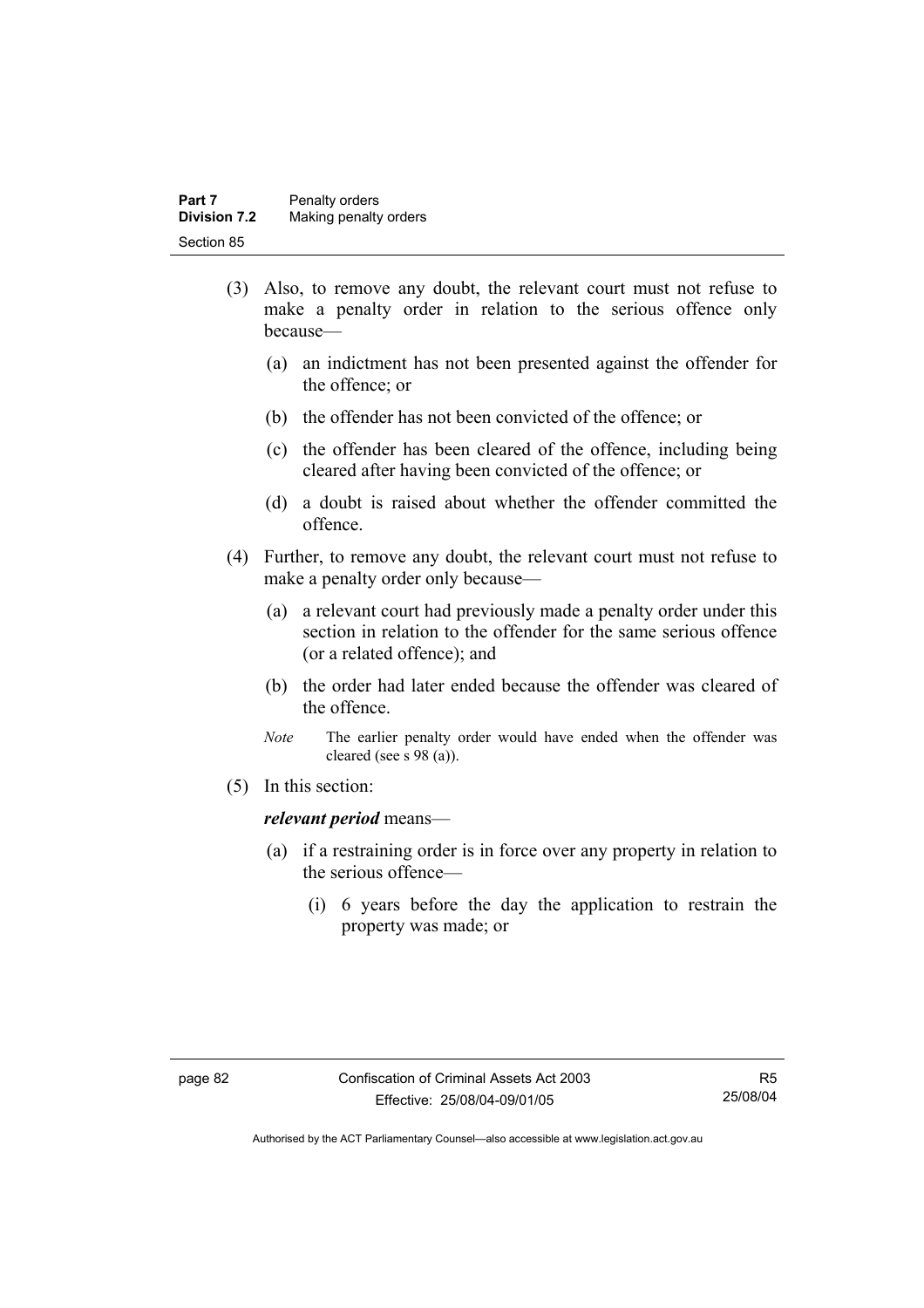- (ii) if an extended period for making the restraining order application was allowed under section 246 (Confiscation proceedings—time extensions for applications)—the total of the 6-year period and the extended period; or
- (b) if a restraining order is not in force over any property in relation to the serious offence—
	- (i) 6 years before the day the application for the penalty order was made; or
	- (ii) if an extended period for making the penalty order application was allowed under section 246—the total of the 6-year period and the extended period.

#### **86 Penalty orders—amount of penalty**

- (1) In making a penalty order in relation to an offence, the court must—
	- (a) assess under division 7.3 (Value of benefits) the value of any benefits (the *assessed value*) derived by the offender from the commission of the offence and any related offence; and
	- (b) order the offender to pay the Territory the amount worked out under subsection (2).
- (2) The amount payable under the penalty order is the assessed value less any amount by which the assessed value is reduced under subsection (3).
- (3) The assessed value in relation to the offence or any related offence may be reduced if the court is satisfied that it is just and equitable that the assessed value should be reduced by any of the following amounts:
	- (a) the value of property subject to forfeiture under this Act or a corresponding law;
		- *Note* For the meaning of *subject to forfeiture*, see s 73.

page 83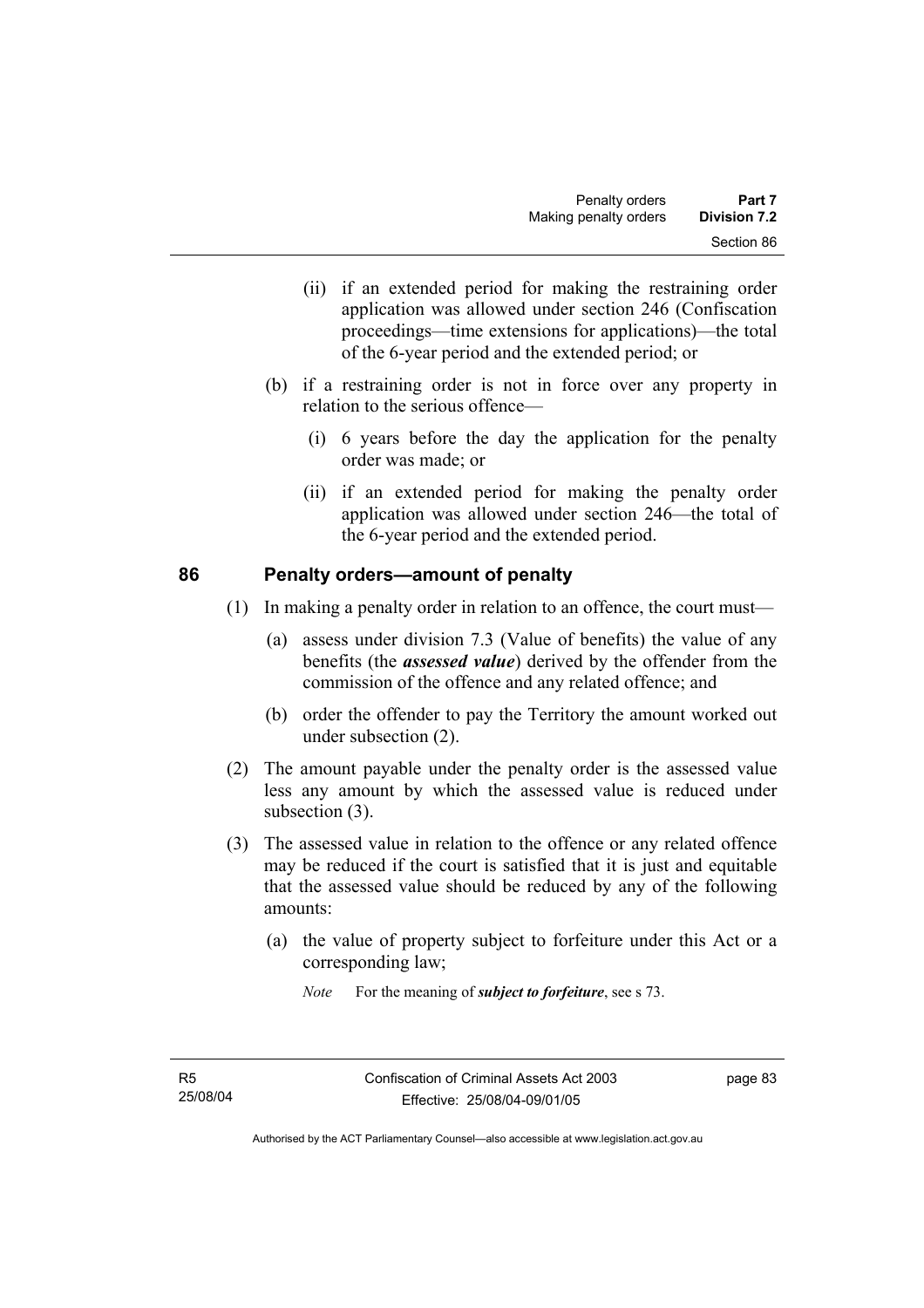- (b) the value of property forfeited under this Act or a corresponding law;
- (c) the amount of any other penalty order, or any other financial penalty (however described) under a corresponding law;
- (d) any amount payable by the offender under a reparation order under the *Crimes Act 1900*, section 350, or any corresponding order made under the law of the Commonwealth, a State or another Territory;
- (e) any amount payable by the offender for restitution, compensation or damages, other than any fine imposed by a court;
- (f) any amount of tax payable under a law of the Territory, the Commonwealth, a State, another Territory or a foreign country in relation to the benefits.

### **87 Penalty orders—contents**

- (1) A penalty order must state—
	- (a) the amount of the penalty payable under the order; and
	- (b) the person by whom the penalty is payable.
- (2) A failure by a relevant court to comply with this section does not invalidate the penalty order or any action by anyone to satisfy the penalty order.

#### **88 Penalty orders—enforceable as judgment debt**

The amount ordered to be paid by a relevant court under a penalty order is a judgment debt owing to the Territory.

*Note* Any restrained property is automatically charged with the amount of the penalty order, and may be sold to satisfy the order (see div 7.4).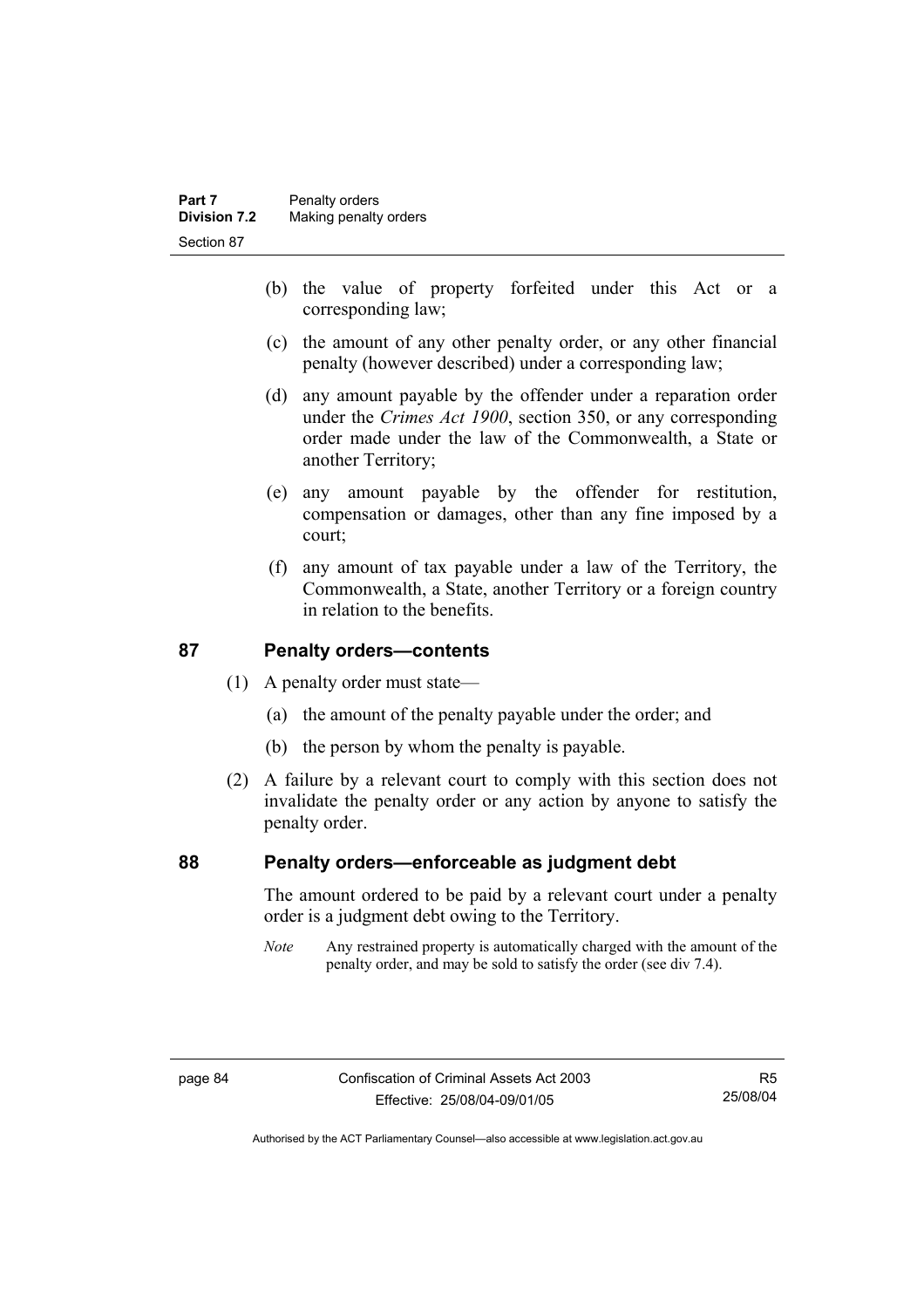#### **89 Penalty orders—variation for reassessed value of benefits**

On application by the person by whom the penalty under a penalty order is payable or the DPP, a relevant court may make an order varying the order to reflect the value of the relevant benefits as reassessed at the time the varying order is made.

#### **Examples**

- 1 The amount of the penalty order is reduced by the value of forfeited property (see s 86 (3) (b)). The order for the forfeiture is overturned by a court in a later proceeding. The relevant court may vary the penalty order to increase the amount of the penalty order by the value of the forfeited property.
- 2 The amount of the penalty order is reduced by an amount of tax payable by the offender in relation to a benefit (see s  $86$  (3) (f)). The amount of tax is reduced on a review by the commissioner of taxation. The relevant court may vary the penalty order to increase the amount of the penalty order by the reduced amount of tax.
- 3 If, in example 2, the amount of the tax payable had been increased on review, the court may vary the penalty order to reduce the amount of the penalty order by the amount of the increased tax.
- *Note* An example is part of the Act, is not exhaustive and may extend, but does not limit, the meaning of the provision in which it appears (see Legislation Act, s 126 and s 132).

# **Division 7.3 Value of benefits**

### **90 Meaning of** *narcotic substance* **and** *property* **for div 7.3**

In this division:

*narcotic substance*—see the *Customs Act 1901* (Cwlth), section 4, and includes anything prescribed under the regulations for this definition.

*property*, of an offender, includes—

(a) property subject to the effective control of the offender; and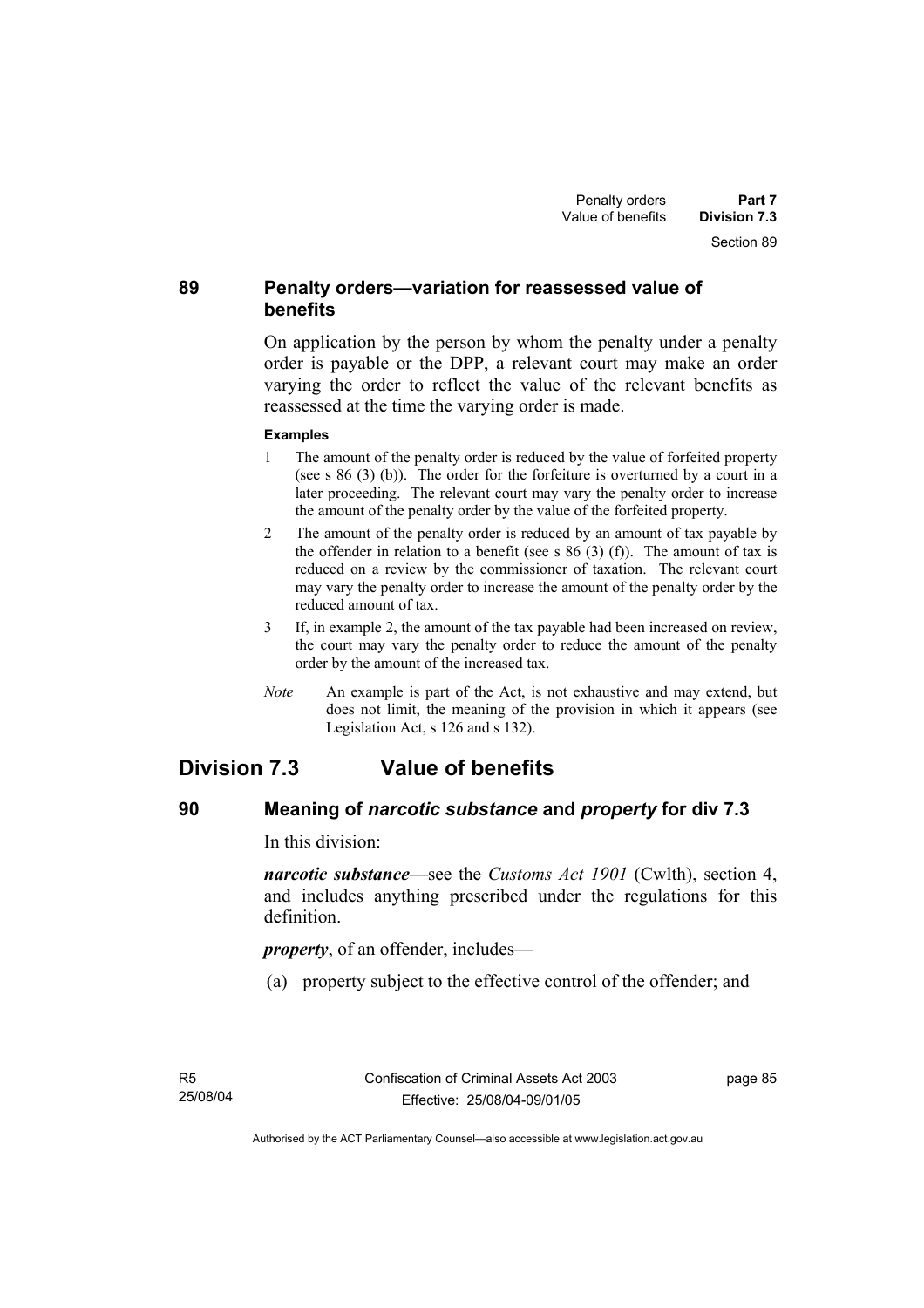- (b) property that, immediately before it vested in the trustee for the property under the *Bankruptcy Act 1966* (Cwlth), was the offender's property.
- *Note* For the meaning of *effective control*, see s 14.

#### **91 Presumed value of benefits—ordinary indictable offence**

- (1) This section applies to the assessment of the value of benefits derived by an offender from the commission of an ordinary indictable offence (or ordinary indictable offences).
- (2) The value of the benefits derived by the offender from the commission of the offence (or offences) is—
	- (a) if evidence is given about any increase in value of the offender's property since immediately before the offence (or the earliest offence) was committed—taken to be not less than the amount of the greatest increase in value of which evidence is given; and
	- (b) in any case—taken to include the value of any narcotic substance to which the offence (or offences) relates.

#### **Example for par (a)**

An offender has committed an ordinary indictable offence. Just before beginning to commit the offence, the value of the offender's property was \$50 000. Two months after the offence began to be committed, the value of the offender's property was \$150 000. At the time of the application for the penalty order, however, the offender's property was only worth \$75 000.

The 'greatest increase' in the total value of the offender's property since immediately before the offence was committed is \$100 000 (\$150 000 minus \$50 000).

- *Note 1* An example is part of the Act, is not exhaustive and may extend, but does not limit, the meaning of the provision in which it appears (see Legislation Act, s 126 and s 132).
- *Note 2* For the valuation of narcotic substances, see s 93 (3) and (4).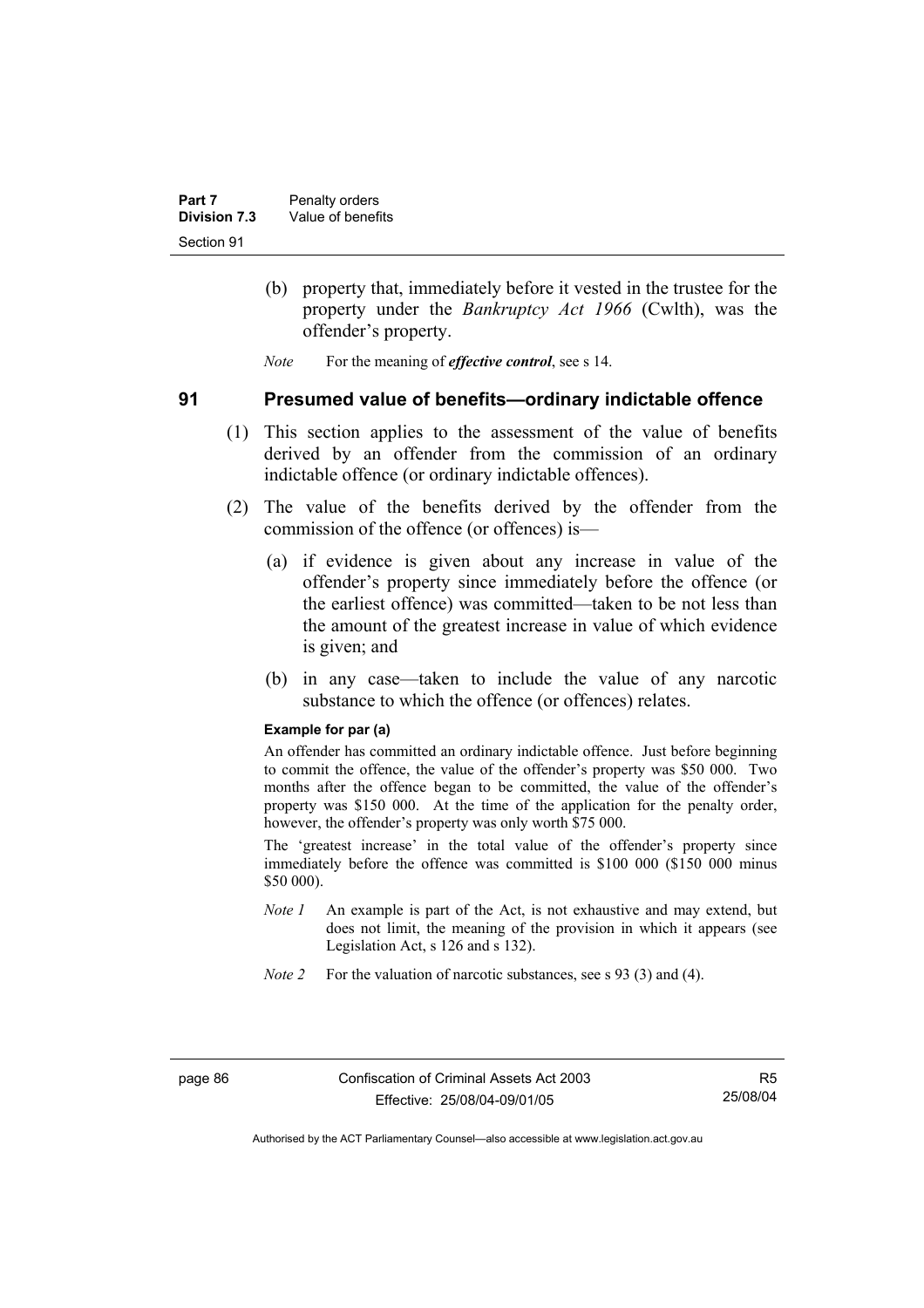- (3) However, the value of the benefits is taken not to include any part (or all) of the increase in value if the offender satisfies the court that the part (or all) of the increase was from either—
	- (a) property that—
		- (i) was lawfully acquired by the offender; and
		- (ii) is not tainted property in relation to any offence against a Territory law, or a law of the Commonwealth, a State, another Territory or a foreign country; or
	- (b) benefits that were lawfully acquired by the offender.
	- *Note* For the meaning of *in relation to*, see dict.
- (4) This section does not apply in relation to a penalty order relating only to artistic profits.

#### **92 Presumed value of benefits—serious offence**

- (1) This section applies to the assessment of the value of benefits derived by an offender from the commission of a serious offence (or serious offences).
	- *Note Commission*, of a serious offence, includes the alleged commission of the offence, see s 79.
- (2) The value of the benefits derived from the offence (or offences) is taken to include the following:
	- (a) the value of all of the offender's property on the day the application was made;
	- (b) the value of any other property held by the offender within the shorter of the following periods:
		- (i) between the day the offence (or the earliest offence) was committed and the day the application was made;
		- (ii) 6 years immediately before the day the application was made;

page 87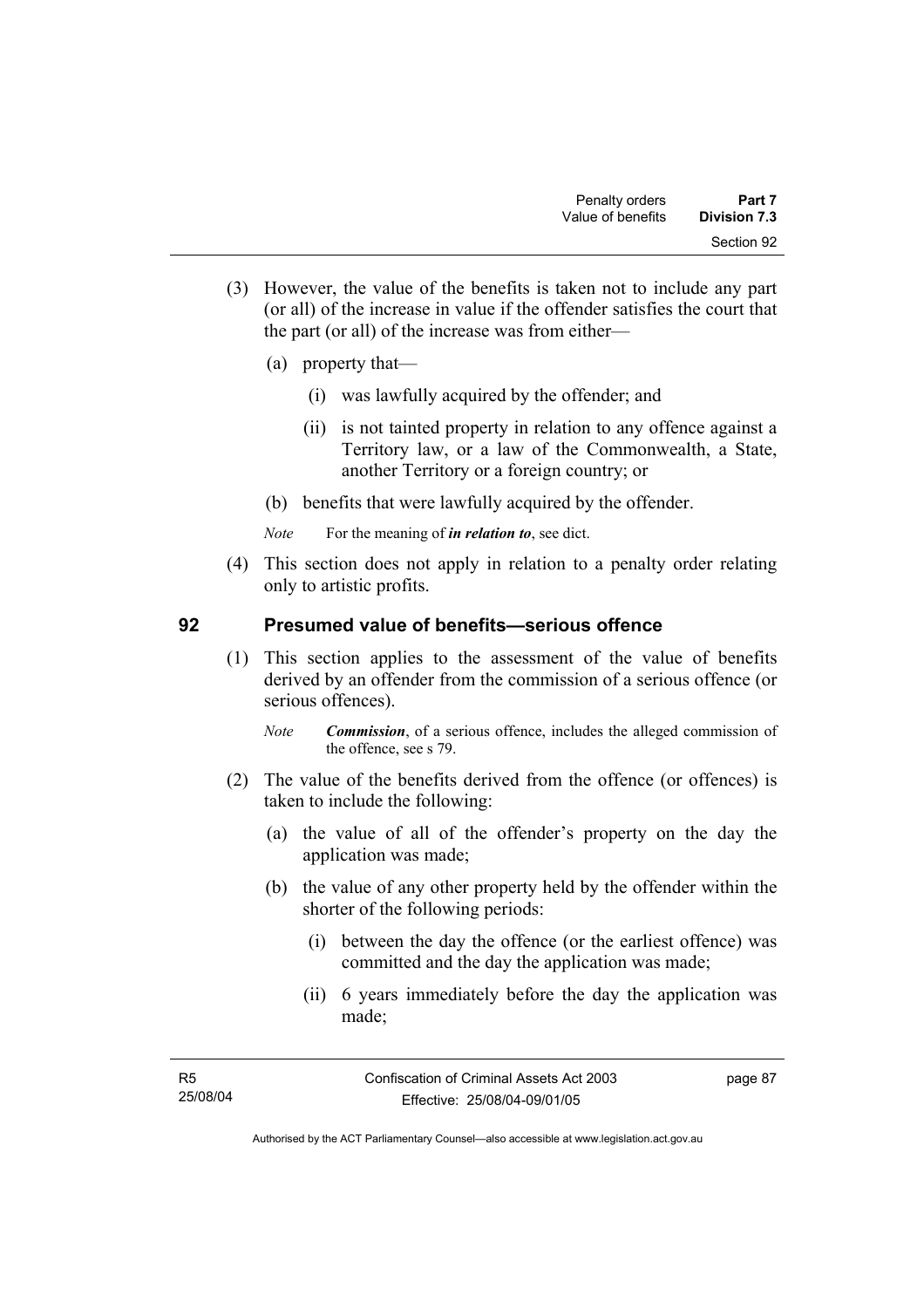- (c) the value of any narcotic substance to which the offence (or offences) relate;
	- *Note* For the valuation of narcotic substances, see s 93 (3) and  $(4)$ .
- (d) all of the person's expenditure during the relevant period under paragraph (b) (other than expenditure to the extent that it resulted in the acquisition of property mentioned in paragraph (a) or (b)).
- (3) However, subsection (2) does not apply to particular property if the offender satisfies the court that the property—
	- (a) was lawfully acquired by the offender; and
	- (b) is not tainted property in relation to any offence against a Territory law, or a law of the Commonwealth, a State, another Territory or a foreign country.

*Note* For the meaning of *in relation to*, see dict.

- (4) Also, subsection (2) does not apply to particular expenditure if the offender satisfies the court that the expenditure—
	- (a) was derived from property or benefits lawfully acquired by the offender; and
	- (b) the property from which the expenditure was derived is not tainted property in relation to any offence against a Territory law, or a law of the Commonwealth, a State, another Territory or a foreign country.
- (5) For subsection (2) (b) (i), if a serious offence was committed over more than 1 day, the reference in the subparagraph to the day the 0offence was committed is a reference to the day the offence was begun to be committed.
- (6) This section does not apply in relation to a penalty order relating only to artistic profits.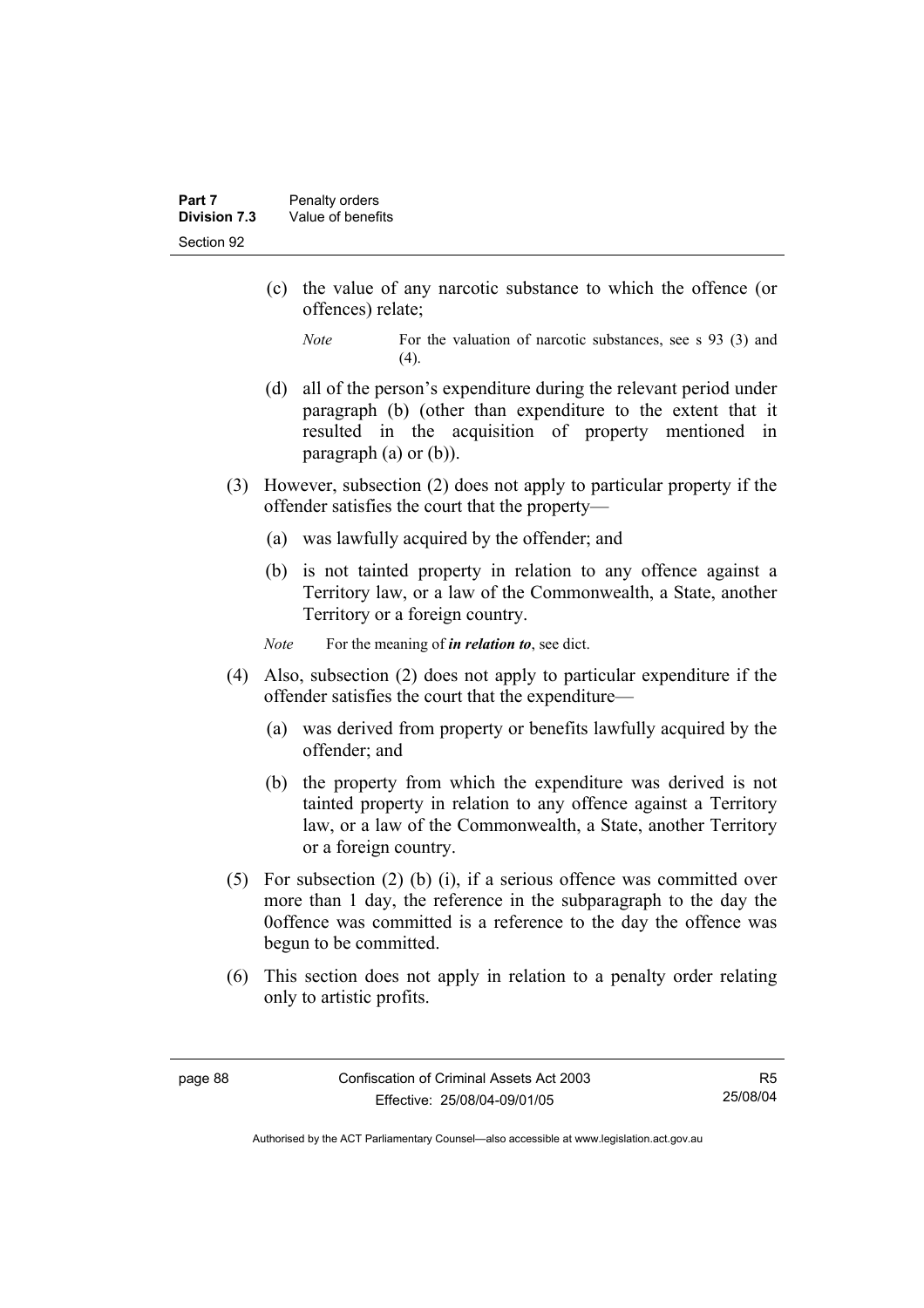# Section 93

#### **93 Value of benefits—relevant matters**

 (1) In assessing the value of a benefit derived from the commission of an offence and any related offences, the relevant court may have regard to any relevant matters.

#### **Examples of relevant matters**

- 1 an increase in the income or profits of the offender in comparable periods before and after the offence was committed (see s 80, example for par (c))
- 2 an increase in the value of property held by the offender because of the benefit, taking into account any relevant variation in the purchasing power of money
- 3 the value of the offender's property before, during and after the commission of the offence
- 4 the income and expenditure of the offender before, during and after the commission of the offence
- 5 the part of the benefit derived from the commission of the offence and the part derived from other sources
- *Note* An example is part of the Act, is not exhaustive and may extend, but does not limit, the meaning of the provision in which it appears (see Legislation Act, s 126 and s 132).
- (2) The court must assess the value of a benefit by reference to the highest value the benefit has had since the commission of the offence or a related offence, unless the court is satisfied that the benefit should be valued differently having regard to the purposes of this Act.

#### **Examples**

- 1 An offender derives a benefit worth \$10 000 from the commission of an offence. If the benefit had been derived at the time of valuation for a penalty order proceeding 2 years later, the benefit would have been worth \$11 000 (because of inflation). The court may assess the value of the benefit as \$11 000 rather than \$10 000.
- 2 The offence to which benefits relate is an ordinary indictable offence. However, the offender later committed a related offence that was a serious offence. The court may have regard to the highest value of the benefits since the commission of the ordinary indictable offence.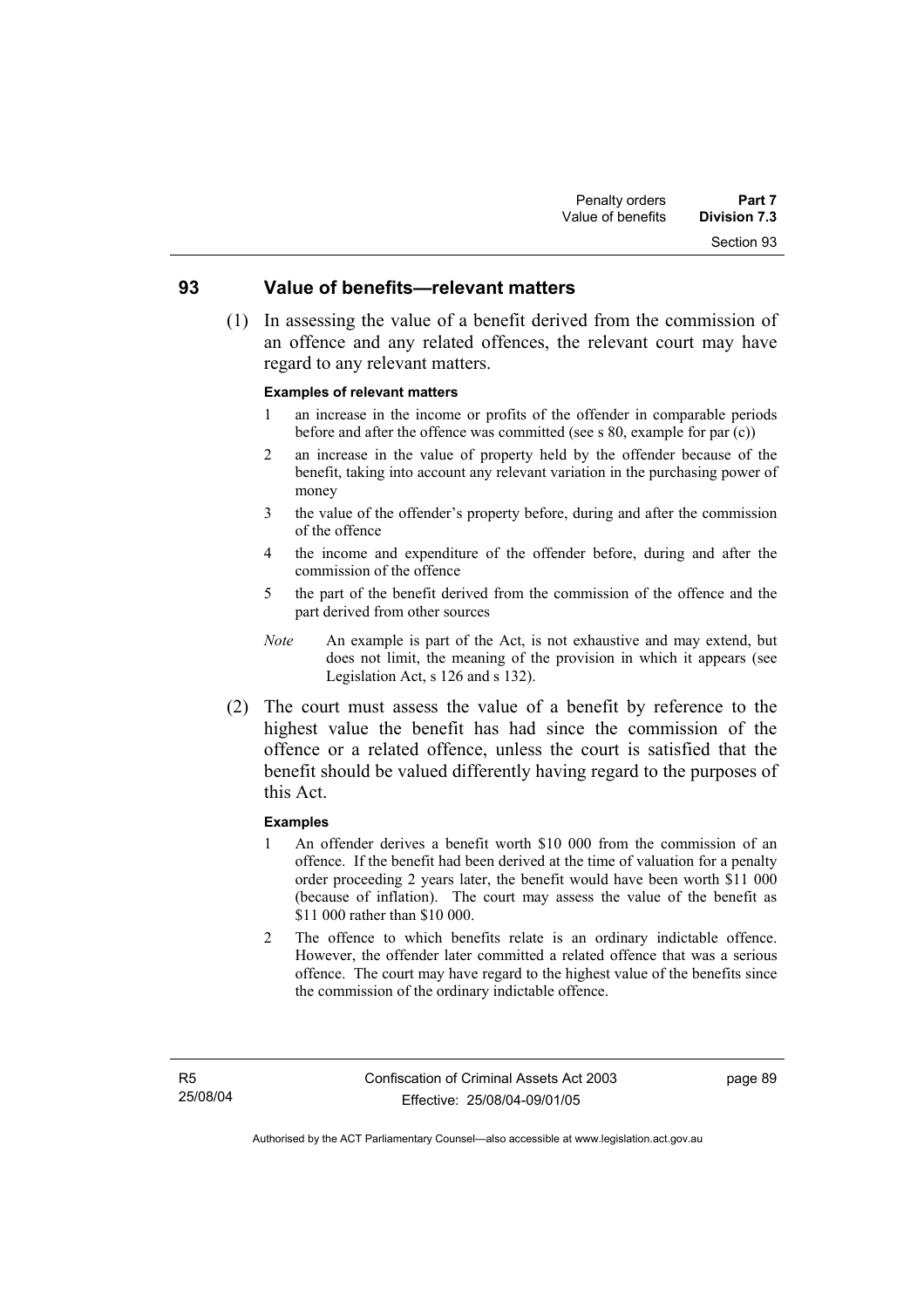- (3) At the hearing of an application for a penalty order, a law enforcement officer who is experienced in the investigation of narcotic offences may testify, to the best of the officer's information, knowledge and belief—
	- (a) in relation to the amount that was the market value of a narcotic substance at a particular time or during a particular period; or
	- (b) in relation to the amount, or the range of amounts, ordinarily paid at a particular time or during a particular period, for the doing of anything in relation to a narcotic substance.
- (4) The law enforcement officer's testimony under subsection (3)—
	- (a) is admissible at the hearing despite any rule of law or practice about hearsay evidence; and
	- (b) is prima facie evidence of the matters testified.
- (5) In this section:

#### *law enforcement officer* means—

- (a) a police officer; or
- (b) an officer of Customs under the *Customs Act 1901* (Cwlth).

# **Division 7.4 Satisfaction of penalty order**

#### **94 Creation of penalty charge over restrained property**

- (1) This section applies if, in relation to an offence—
	- (a) a restraining order is made; and
	- (b) a penalty order is made.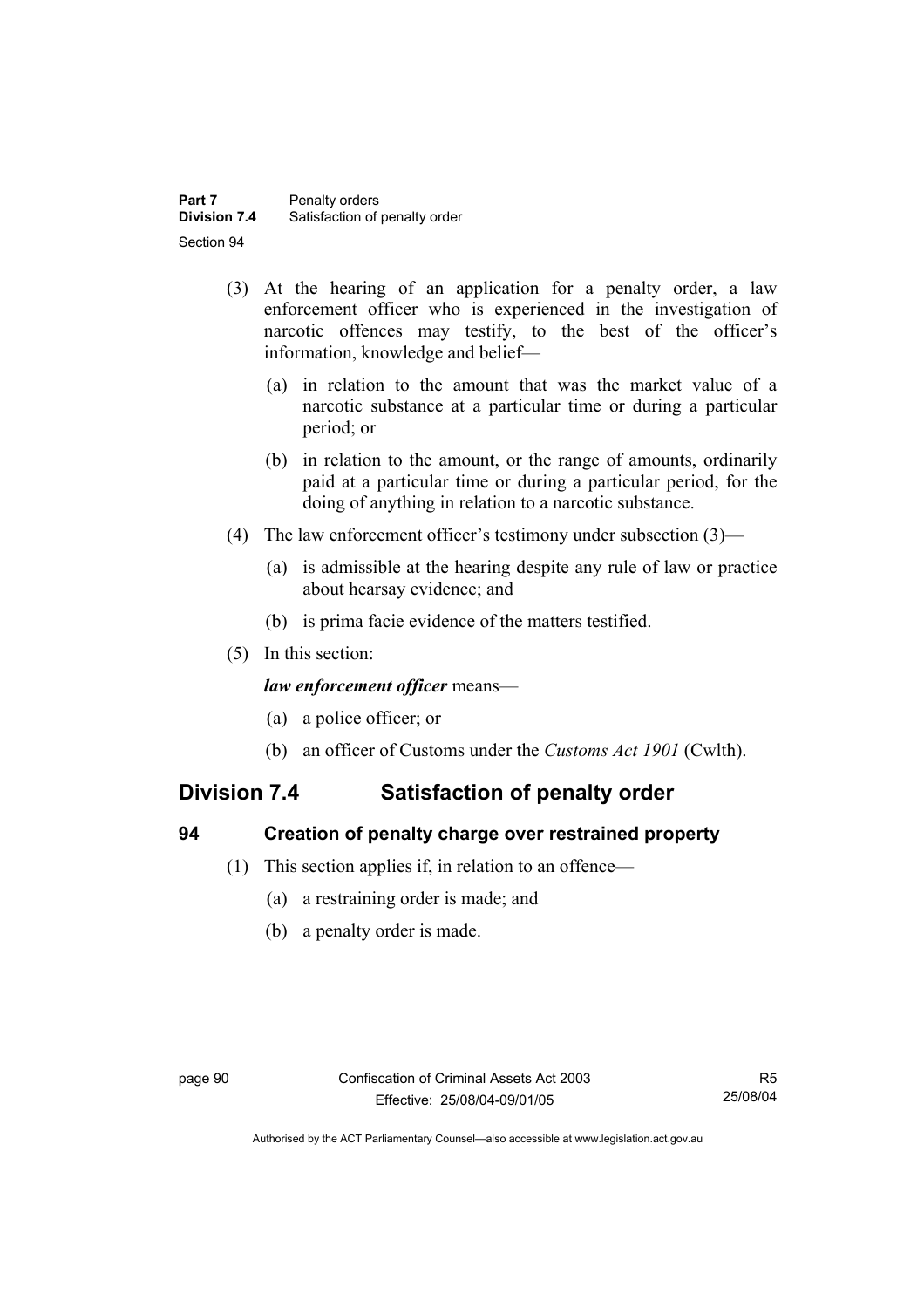- (2) On the making of the later of the orders, all of the restrained property is automatically charged to secure the payment to the Territory of the amount of the penalty order.
	- *Note 1* An interstate penalty charge is taken to be a penalty charge under this Act (see s 139).
	- *Note* If the penalty charge is over restrained property that may be recorded in a statutory property register, details of the restraining order may be recorded in the register under s 50.
- (3) If the restraining order is varied after the penalty order is made to add more property, the additional property is also automatically charged to secure payment to the Territory of the amount of the penalty order.
- (4) A charge on property created by this section (a *penalty charge*)—
	- (a) is subject to every encumbrance on the property that came into existence before the charge and that would have priority over the charge if this subsection had not been enacted; and
	- (b) has priority over all other encumbrances; and
	- (c) is not affected by any change in the ownership of the property unless the change in ownership ends the penalty charge under section 95 (c) or  $(d)$ .

#### **95 When penalty charge over property ends**

A penalty charge over property ends when the earliest of the following events happens:

- (a) the penalty order for which the charge was created ends;
	- *Note* For when a penalty order ends, see s 98. See also the example to this section.
- (b) the restraining order over the property ends;
	- *Note* For when restraining orders end, see div 4.3. See also the example to this section.

page 91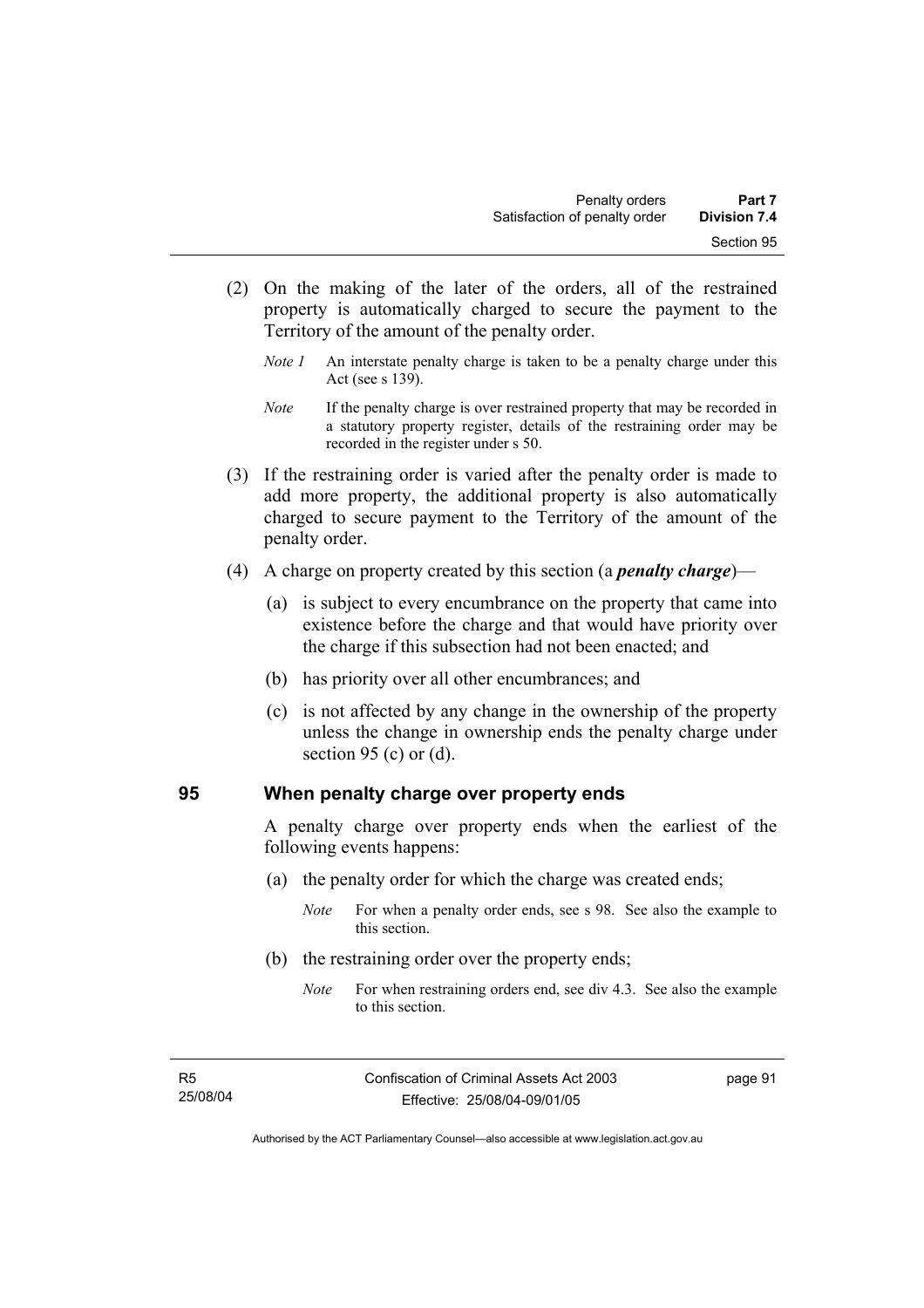- (c) the property is sold, or otherwise disposed of, with the consent of—
	- (i) the relevant court that made the penalty order; or
	- (ii) if a trustee (including the public trustee) controls the property—the trustee;
- (d) the property is sold to a purchaser who—
	- (i) buys the property honestly and for sufficient consideration; and
	- (ii) at the time of the purchase, has no notice of the charge.

#### **Example of end of restraining order and penalty order**

If a penalty order is made in relation to an ordinary indictable offence of which the offender was convicted, both the restraining order and the penalty order end if the conviction is later quashed (see s 47 and s 98).

- *Note 1* If the restraining order over the charged property is registered in a statutory property register, anyone who buys the property is taken to have notice of the charge (see s 50 (3)).
- *Note* 2 An example is part of the Act, is not exhaustive and may extend, but does not limit, the meaning of the provision in which it appears (see Legislation Act, s 126 and s 132).

#### **96 Power to satisfy penalty order**

- (1) A penalty order in relation to an offence authorises the public trustee to satisfy the order out of any property restrained for the offence (including any property that becomes restrained after the order is made).
	- *Note 1* The penalty order may also be enforced as a judgment debt (see s 88).
	- *Note 2* An amount received by the public trustee to satisfy the penalty order must be paid into the confiscated assets trust fund, see s 131.
	- *Note 3* An interstate penalty charge is taken to be a penalty charge under this Act (see s 139).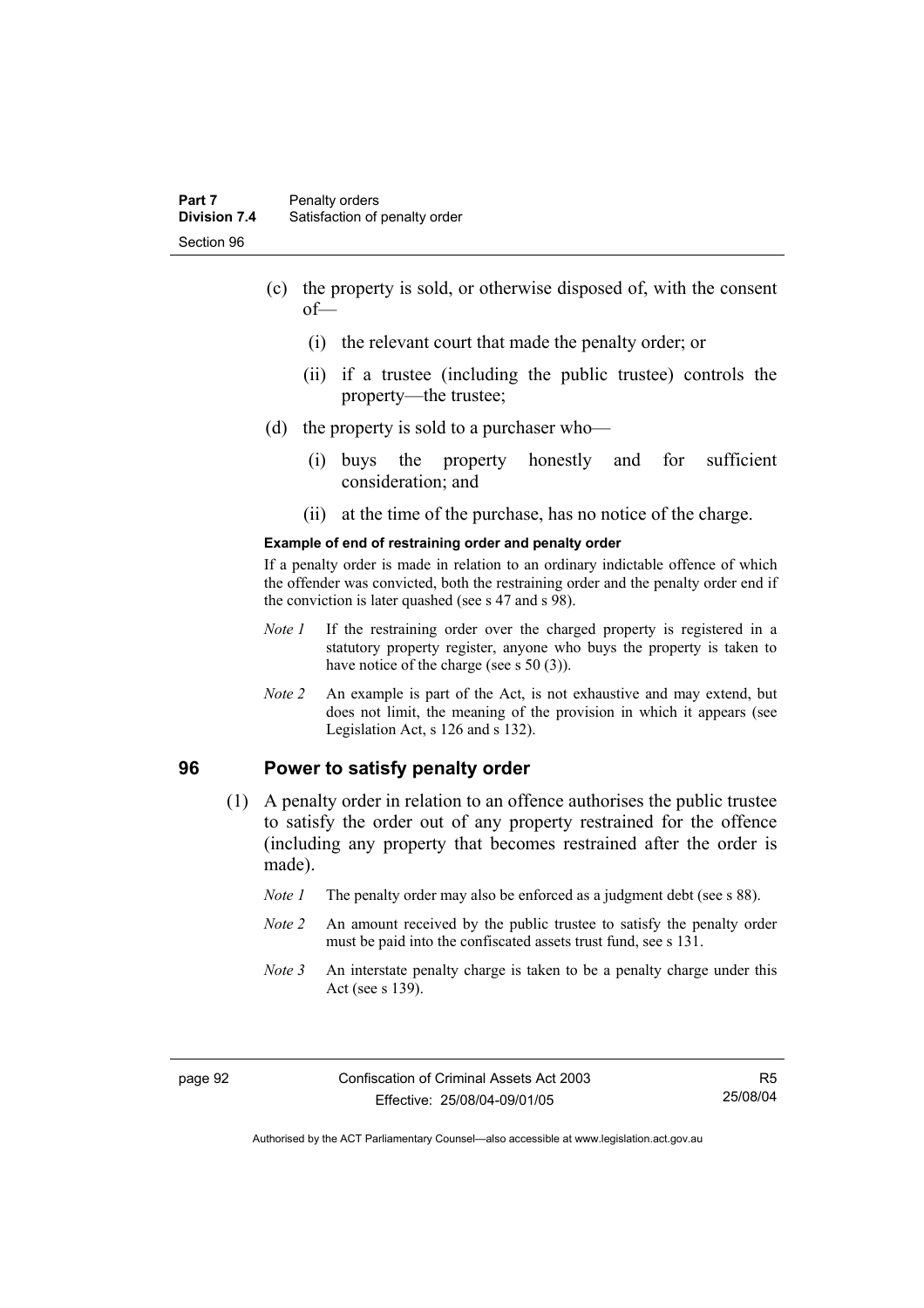- (2) To satisfy the penalty order, the public trustee may sell or otherwise dispose of restrained property that is not money in any way the public trustee considers appropriate.
	- *Note* The money realised by the public trustee from the disposal of property must be paid into the be paid into the confiscated assets trust fund, see s 131 and dict, def *fully satisfied*, par (b).
- (3) However, the public trustee must not sell or otherwise dispose of restrained property to satisfy the order until—
	- (a) all confiscation proceedings (including forfeiture proceedings) in relation to the property have been finalised; and
	- (b) all proceedings in relation to the offender's conviction for the offence are finalised.
	- *Note 1* For the meaning of *confiscation proceedings*, see s 236.
	- *Note 2* For when confiscation and criminal proceedings are finalised, see s 18.
	- *Note 3* If the offender is acquitted on appeal, the restraining order will end, and the penalty charge ends under s 95.
- (4) The penalty order also authorises the public trustee or anyone else named in the order (an *authorised agent*) to sign any instrument necessary or convenient for the disposal of restrained property.
- (5) An instrument signed by an authorised agent has the same effect as if it were signed by the person who owned the property before it was disposed of.

### **97 Public trustee to repay any amount surplus to satisfying penalty order**

If the amounts paid into the trust fund to satisfy a penalty order are more than is required to fully satisfy the order, the public trustee must pay the surplus amount to the person against whom the order was made.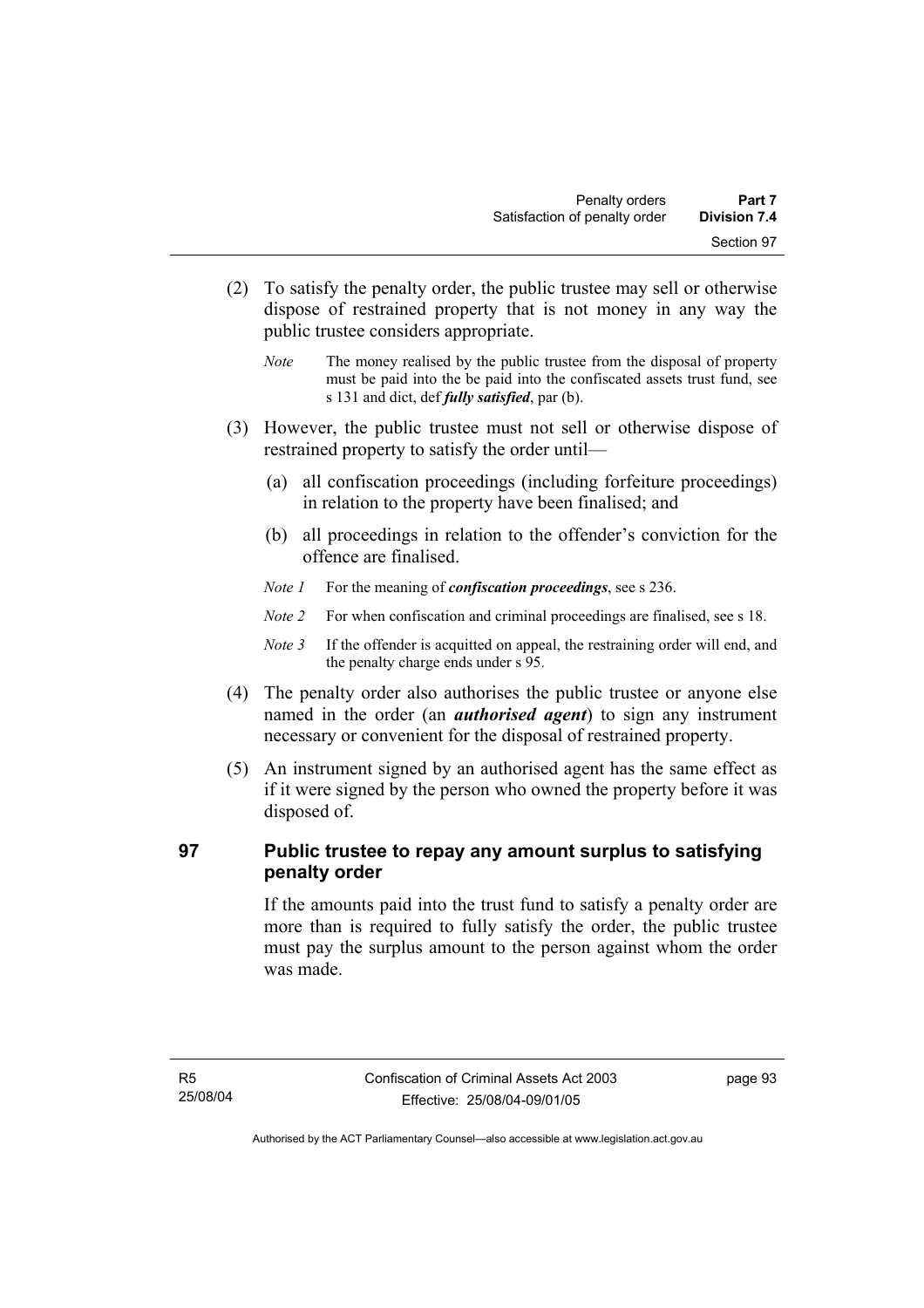**Part 7** Penalty orders **Division 7.5** End of penalty orders Section 98

# **Division 7.5 End of penalty orders**

### **98 When penalty order ends**

A penalty order ends if—

- (a) for a penalty order made under section 84 (Penalty orders offenders convicted of ordinary indictable offences)—the offender is cleared of the offence (or offences) to which the penalty order relates, and all related offences (if any); or
- (b) the order is reversed or set aside on appeal; or
- (c) the order is fully satisfied.
- *Note 1* For the meaning of *fully satisfied*, see dict.
- *Note 2* If the order ends because it was made because of the conviction of the offender for a serious offence, and the offender is cleared, a further penalty order may be made against the offender (see s 85 (4)).

page 94 Confiscation of Criminal Assets Act 2003 Effective: 25/08/04-09/01/05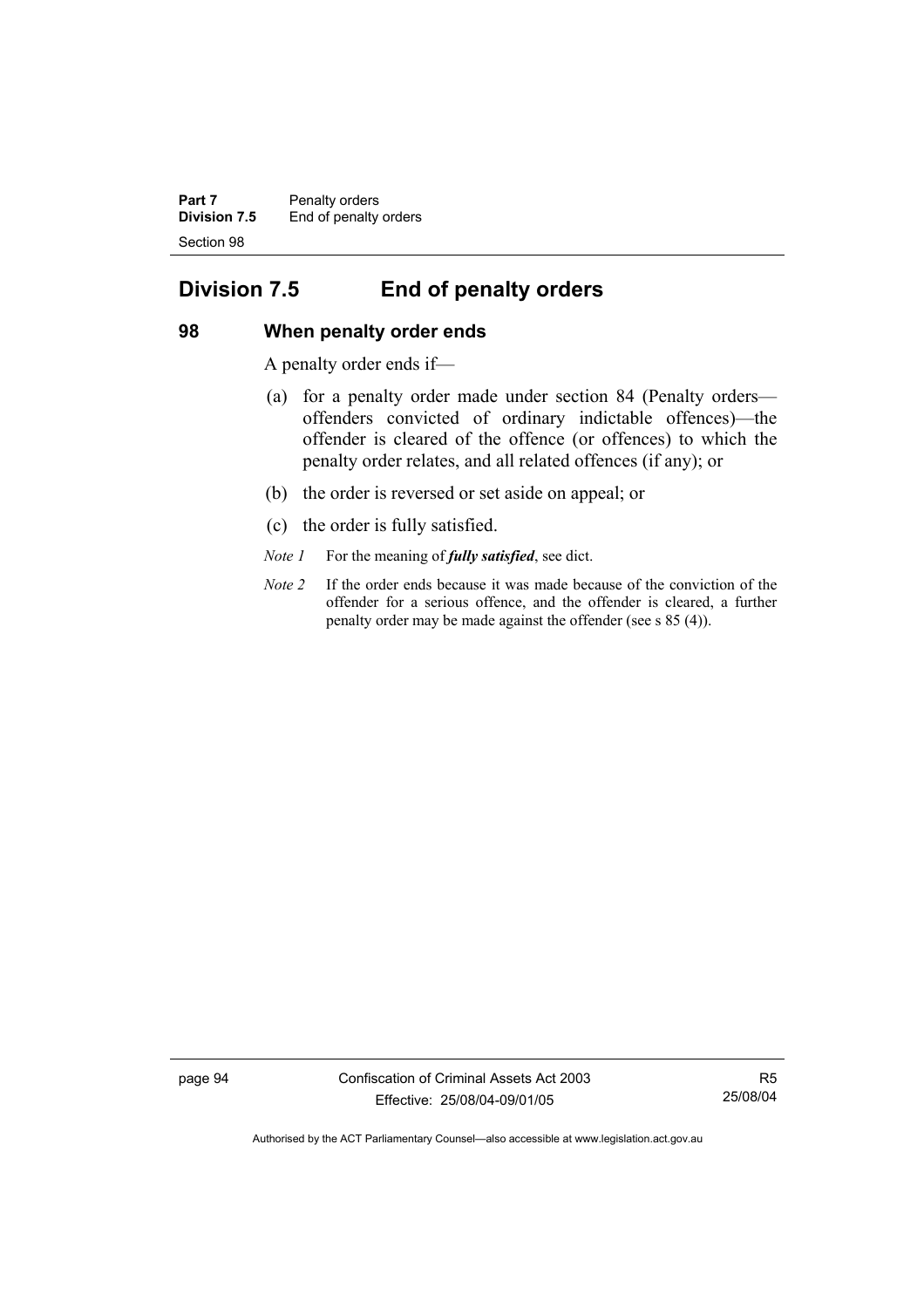# **Part 8 Restrained property**

# **Division 8.1 Management of restrained property by public trustee**

### **99 Application of div 8.1**

This division applies if the public trustee takes control of restrained property under an order under this Act.

- *Note 1* A registered interstate restraining order is taken to be a restraining order under this Act (see s 139).
- *Note 2* A provision of a law that gives an entity (including a person) a function also gives the entity powers necessary and convenient to exercise the function (see Legislation Act, s 196 and dict, pt 1, def *entity*).

### **100 Powers of public trustee to preserve restrained property etc**

 (1) The public trustee may do anything necessary or desirable to preserve the value of the restrained property.

### **Examples**

- 1 bring or defend any civil proceeding affecting the property
- 2 insure the property
- 3 if the property consists (completely or partly) of securities or investments, realise or otherwise deal with the securities or investments
- 4 if the property is related to a business—
	- (a) employ, or end the employment of, people in the business; and
	- (b) do anything else that is necessary or convenient for carrying on the business on a sound commercial basis
- 5 if the property consists, completely or partly, of shares in a corporation, exercise (to the exclusion of the registered proprietor) the rights attaching to the shares as if the public trustee were the registered holder
- *Note 1* Related powers of the public trustee include making an application to a relevant court for an order about the restrained property (see s 39) and

page 95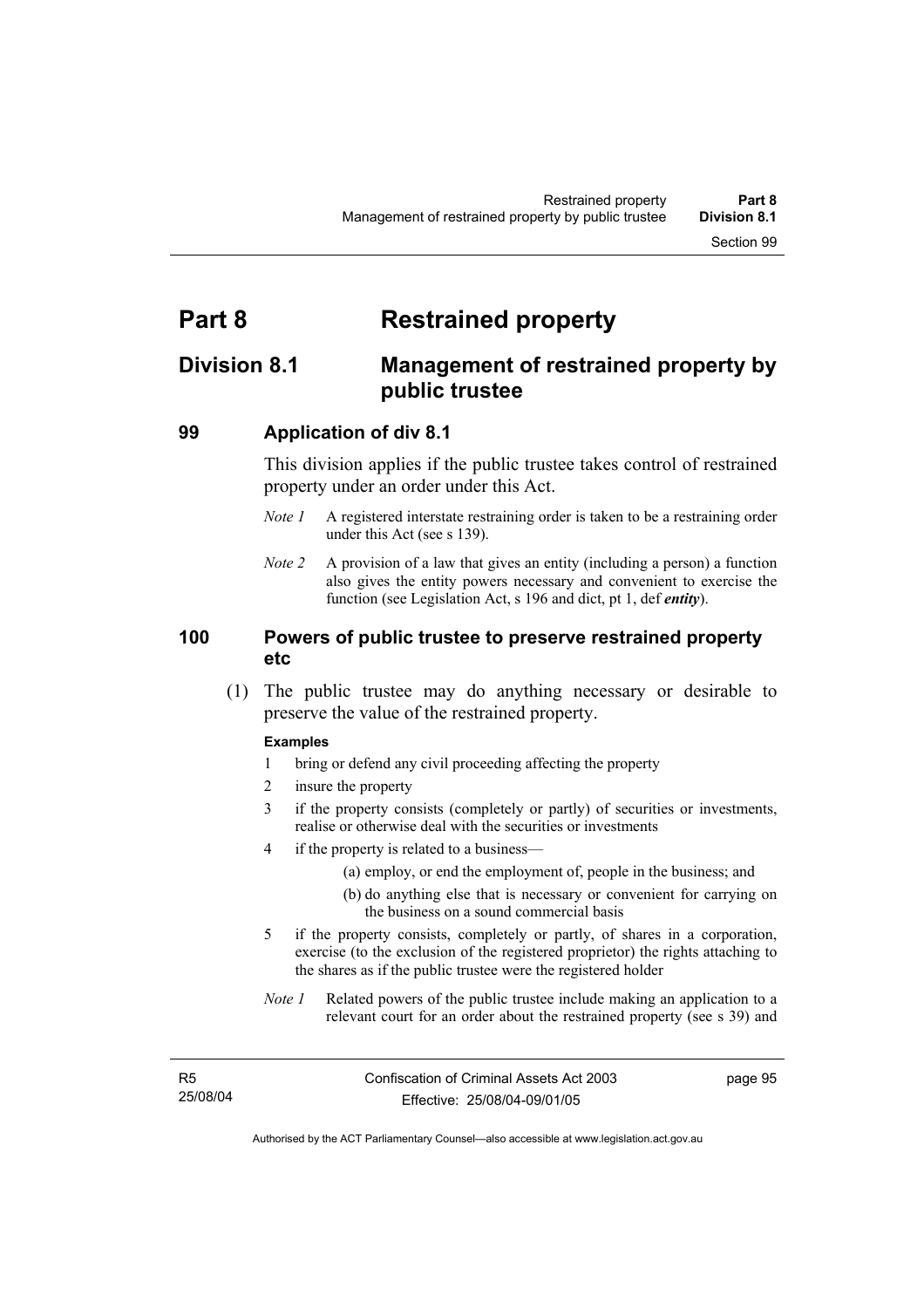the registration of title to, or charges over, registrable property (see s 50).

- *Note* 2 An example is part of the Act, is not exhaustive and may extend, but does not limit, the meaning of the provision in which it appears (see Legislation Act, s 126 and s 132).
- (2) The owner of restrained property commits an offence if—
	- (a) the public trustee asks the owner for the person's tax file number within a stated reasonable time; and
	- (b) the owner fails to give the pubic trustee the person's tax file number within that time.

Maximum penalty: 50 penalty units, imprisonment for 6 months or both.

(3) An offence against this section is a strict liability offence.

### **101 Sale, modification or destruction of property by public trustee**

- (1) The public trustee may sell restrained property if—
	- (a) the property is deteriorating or substantially losing value or the public trustee considers that the property is likely to deteriorate or substantially lose value; or
	- (b) the public trustee considers that the cost of maintaining the property would be more than the value of the property if the property were forfeited.
- (2) The restraining order that applied to restrained property sold under this section applies to the proceeds of the sale of the property.
- (3) The public trustee may modify or destroy restrained property if the public trustee considers it is necessary to do so in the public interest.

### **Examples of destruction of property in the public interest**

1 the restrained property cannot be used legally or the only practical use of the property is for an illegal purpose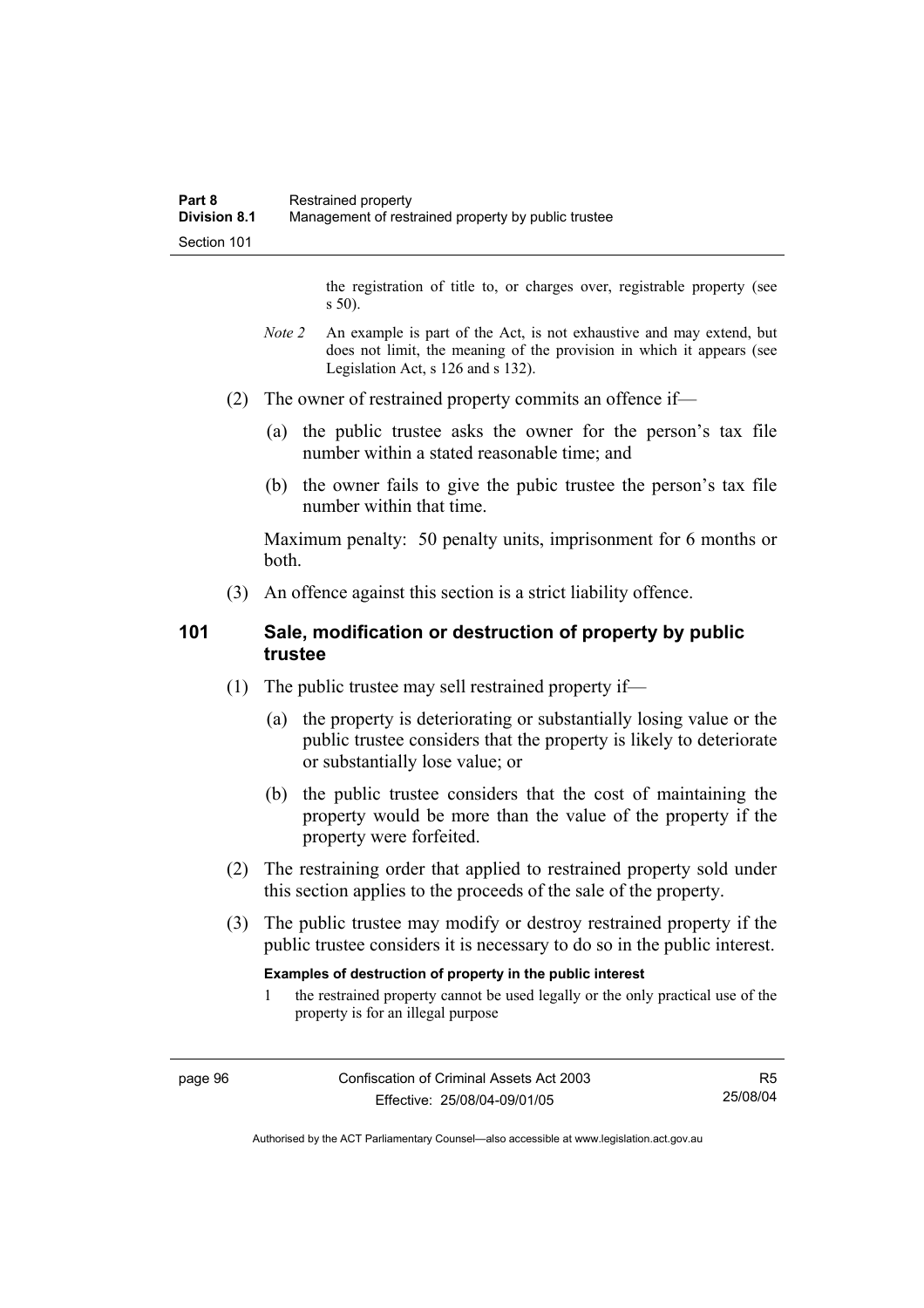- 2 the restrained property is a threat to public health or safety
- *Note* An example is part of the Act, is not exhaustive and may extend, but does not limit, the meaning of the provision in which it appears (see Legislation Act, s 126 and s 132).

### **102 Notice of sale, modification or destruction of restrained property by public trustee**

- (1) The public trustee must give written notice of a proposed sale, modification or destruction of restrained property under section 101 (the *proposed action*) to—
	- (a) the owner of the property (if known); and
	- (b) anyone else the public trustee believes may have an interest in the property.
	- *Note 1* For how documents may be given, see Legislation Act, pt 19.5.
	- *Note 2* For the emergency modification or destruction of restrained property, see s 103.
- (2) The notice must state—
	- (a) the proposed action and the property to which it applies; and
	- (b) the date when the proposed action is to be taken (the *date of effect*); and
	- (c) that the proposed action may be taken on or after the date of effect unless a relevant court orders the public trustee not to take the proposed action.
- (3) The notice may, but need not, provide an opportunity for the person to make representations why the proposed action should not be taken.
- (4) The date of effect must not be earlier than 21 days after the day the notice is given to the person.

*Note* For the power to give a reduced period of notice, see s 103.

page 97

Authorised by the ACT Parliamentary Counsel—also accessible at www.legislation.act.gov.au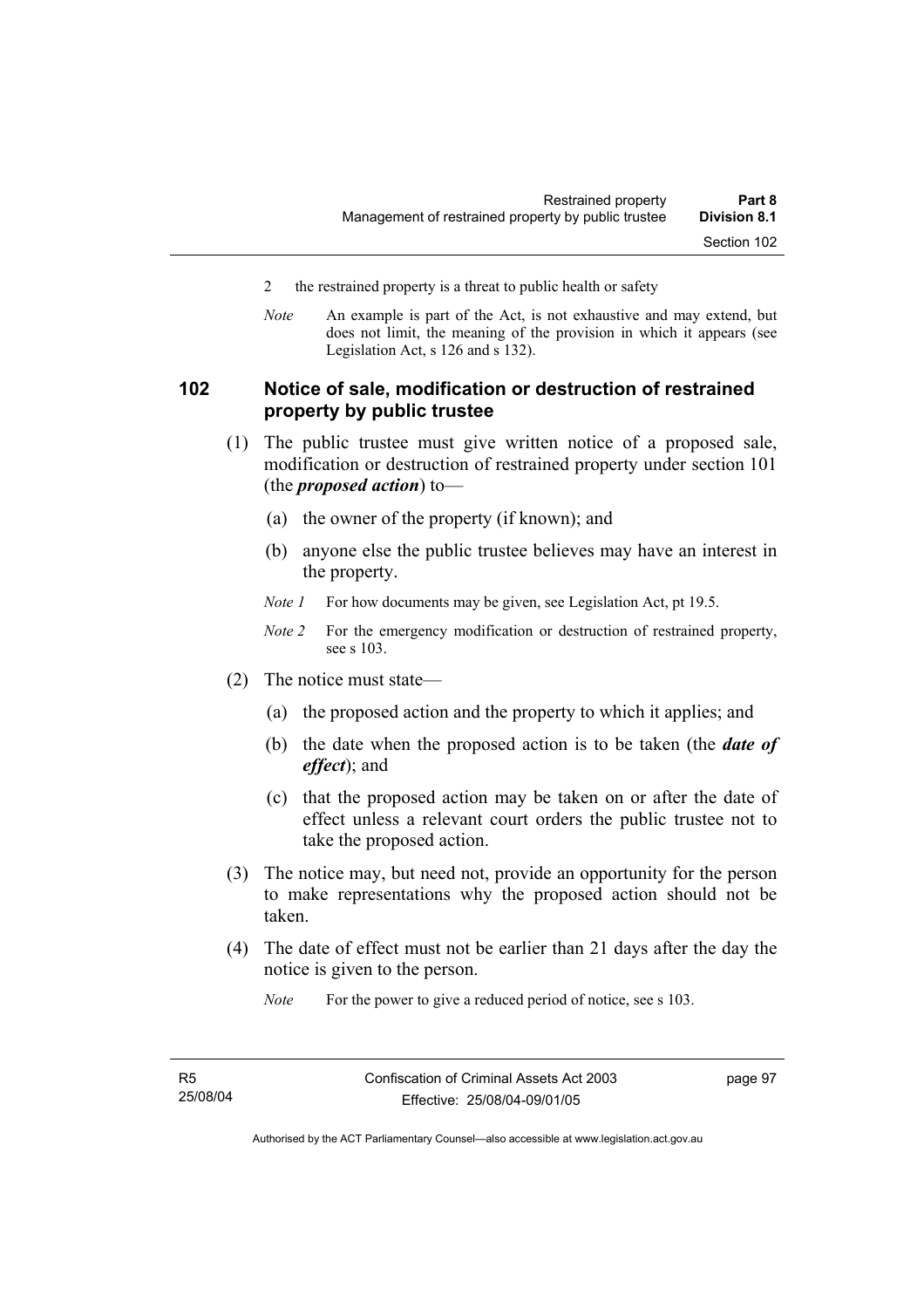- (5) The public trustee must not take the proposed action before the date of effect.
	- *Note* For the power not to give notice of the modification or destruction of property, see s 103.

### **103 Emergency modification or destruction of restrained property**

- (1) This section applies if the public trustee considers that restrained property is a serious threat to public health or safety.
- (2) Despite section 102, the public trustee may—
	- (a) give notice to a person under that section with a date of effect less than 21 days after the day the notice is given to the person; or
	- (b) modify or destroy the property without giving notice under that section.
- (3) If the public trustee modifies or destroys the property under subsection (2) (b), the public trustee must, as soon as practicable, give notice of the action taken, and the grounds for the action, to—
	- (a) the owner of the property (if known); and
	- (b) anyone else the public trustee believes may have an interest in the property.

### **104 Notice details to be included in public trustee's report**

- (1) The public trustee must include details of a notice given under section 102 or section 103 in the public trustee's report under the *Annual Reports (Government Agencies) Act 2004* for—
	- (a) the financial year during which the notice was given; or
	- (b) if the chief police officer has, under this section, declared the publication of details of the notice to be prejudicial—the next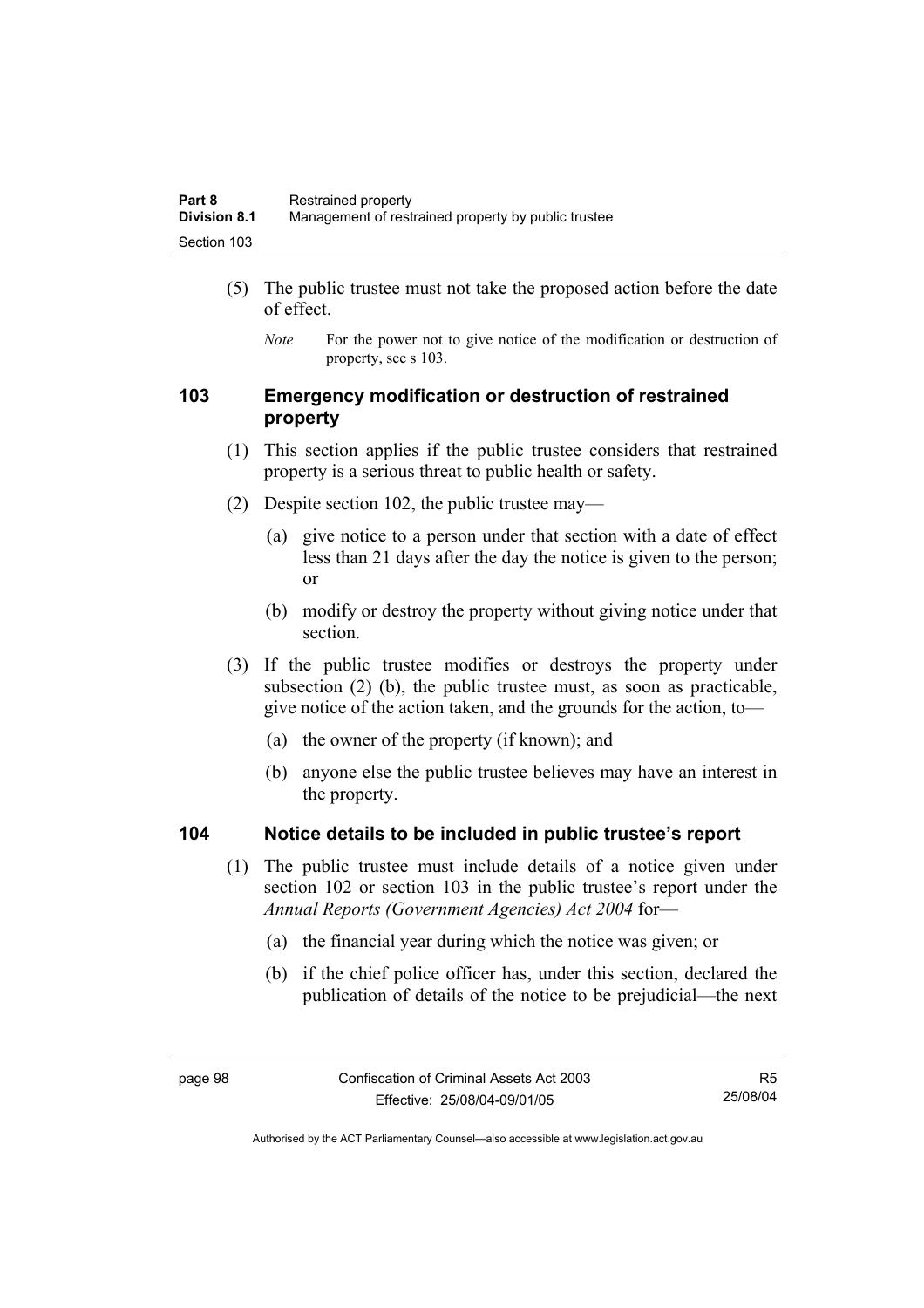financial year after the chief police officer revokes the declaration.

- *Note Financial year* has an extended meaning in the *Annual Reports (Government Agencies) Act 2004*.
- (2) Before including details of the notice in a report under subsection (1) (a), the public trustee must consult the chief police officer about whether publication of the details of the notice in the report would be likely to prejudice any police investigation.
- (3) If, in the chief police officer's opinion, the publication of the details of the notice in the report would be likely to prejudice a police investigation, the chief police officer must—
	- (a) declare the publication of the details to be prejudicial; and
	- (b) tell the public trustee, in writing, that the declaration is made.
- (4) If, in the chief police officer's opinion after making a declaration, the publication of details of the notice would no longer be likely to prejudice any police investigation, the chief police officer must—
	- (a) revoke the declaration; and
	- (b) tell the public trustee, in writing, that the declaration is revoked.
- (5) In this section:

*police investigation* includes a contemplated police investigation.

## **105 Order to stop sale, modification or destruction of restrained property**

- (1) A person may apply to a relevant court for an order stopping the public trustee from selling, modifying or disposing of restrained property under this division.
- (2) If the person was not given notice of the proposed action by the public trustee, the person may make the application only with the

page 99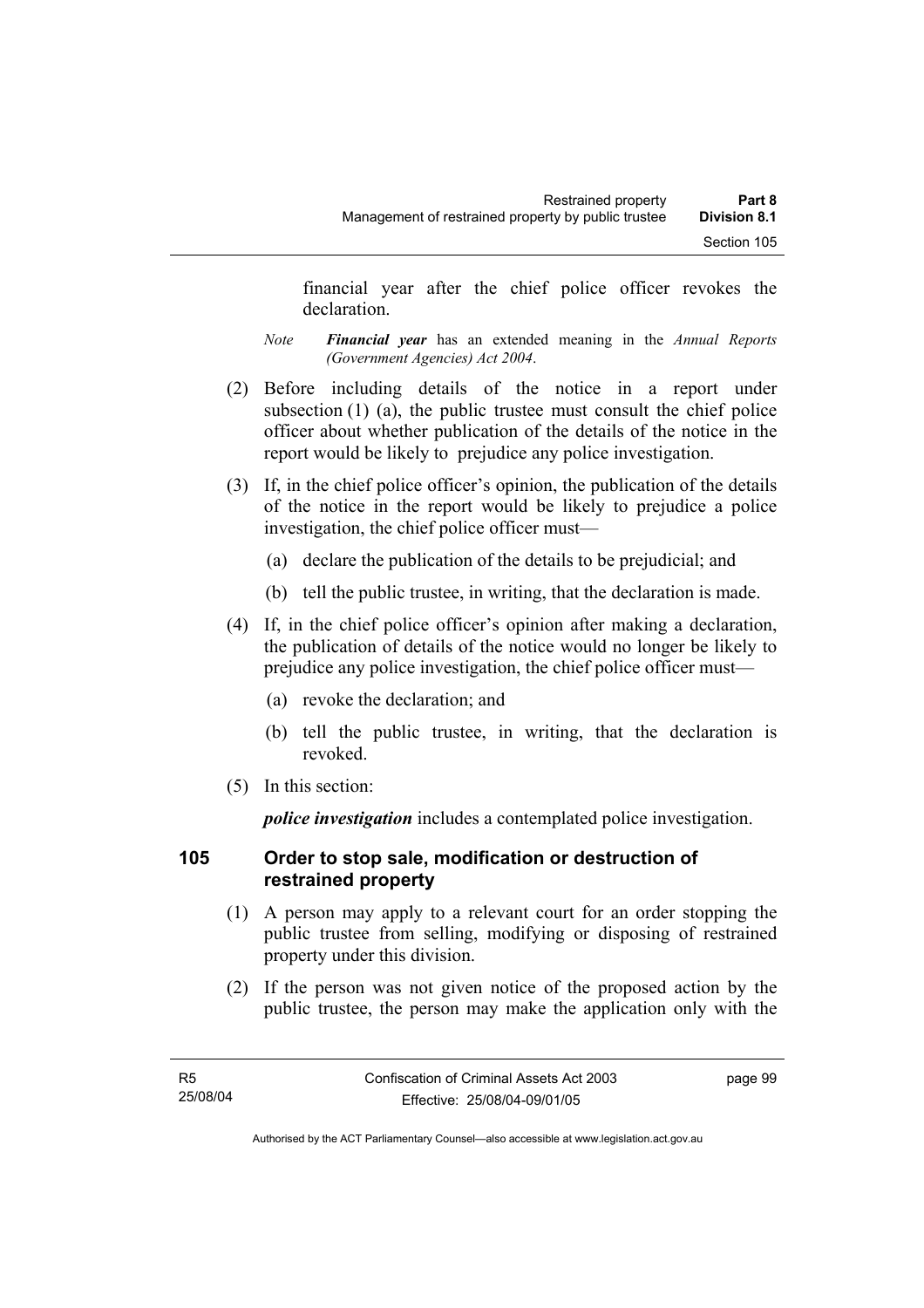leave of the relevant court and if the person satisfies the court that the person has an interest in the property.

- *Note* For general provisions about a proceeding for an order under this section (which is a confiscation proceeding—see s 236), see pt 14.
- (3) On an application under this section, the court may make any order about the sale, modification or destruction of the property it considers appropriate.

# **Division 8.2 Joint ownership of restrained property**

### **106 Effect of death on joint ownership**

- (1) This section applies to property that is jointly owned if any of the owners die while the property (including any interest in the property) is subject to a restraining order.
	- *Note* A registered interstate restraining order is taken to be a restraining order under this Act (see s 139).
- (2) If the property was held by the dead person as a joint tenant, the person's death does not vest the person's interest in the property in the surviving joint owner.
- (3) If the property was held by the dead person as a tenant in common, the dead person's interest must not be transferred to anyone else because of the person's death.

### **Examples of prohibited transfers**

The dead person's interest must not be transferred to an executor or administrator, or to a beneficiary under the dead person's will or under intestacy.

- *Note* An example is part of the Act, is not exhaustive and may extend, but does not limit, the meaning of the provision in which it appears (see Legislation Act, s 126 and s 132).
- (4) The restraining order continues to apply to the property as if the person had not died.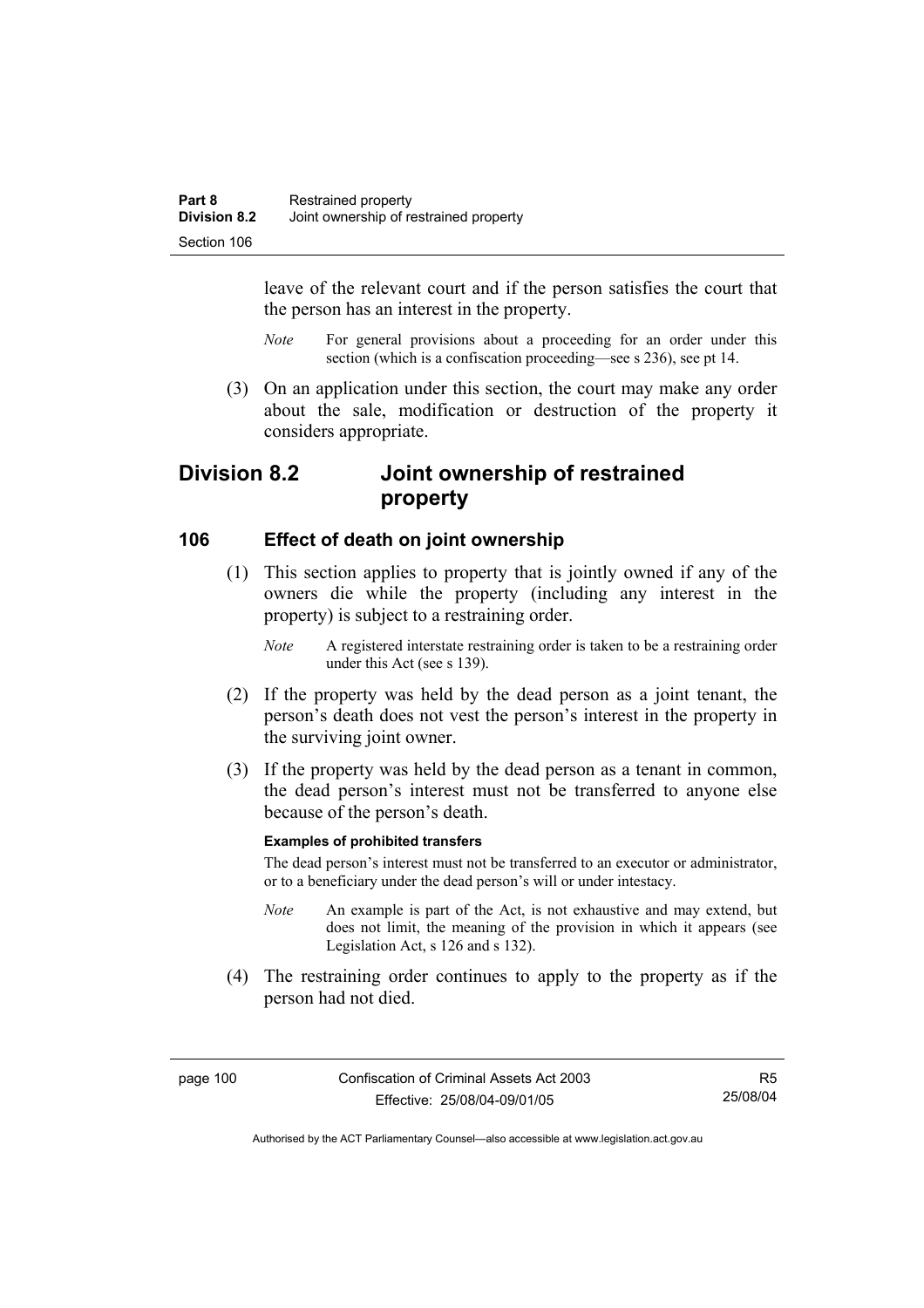- (5) An automatic forfeiture of any interest of the dead person in the property, or a forfeiture order made in relation to the interest, applies as if the interest were forfeited immediately before the person died.
	- *Note 1* A registered interstate automatic forfeiture decision is taken to be an automatic forfeiture under this Act (see s 139).
	- *Note 2* A registered interstate forfeiture order is taken to be a forfeiture order under this Act (see s 139).
- (6) If the restraining order stops applying to the property without it being forfeited under this Act, this section is taken not to have applied to the property.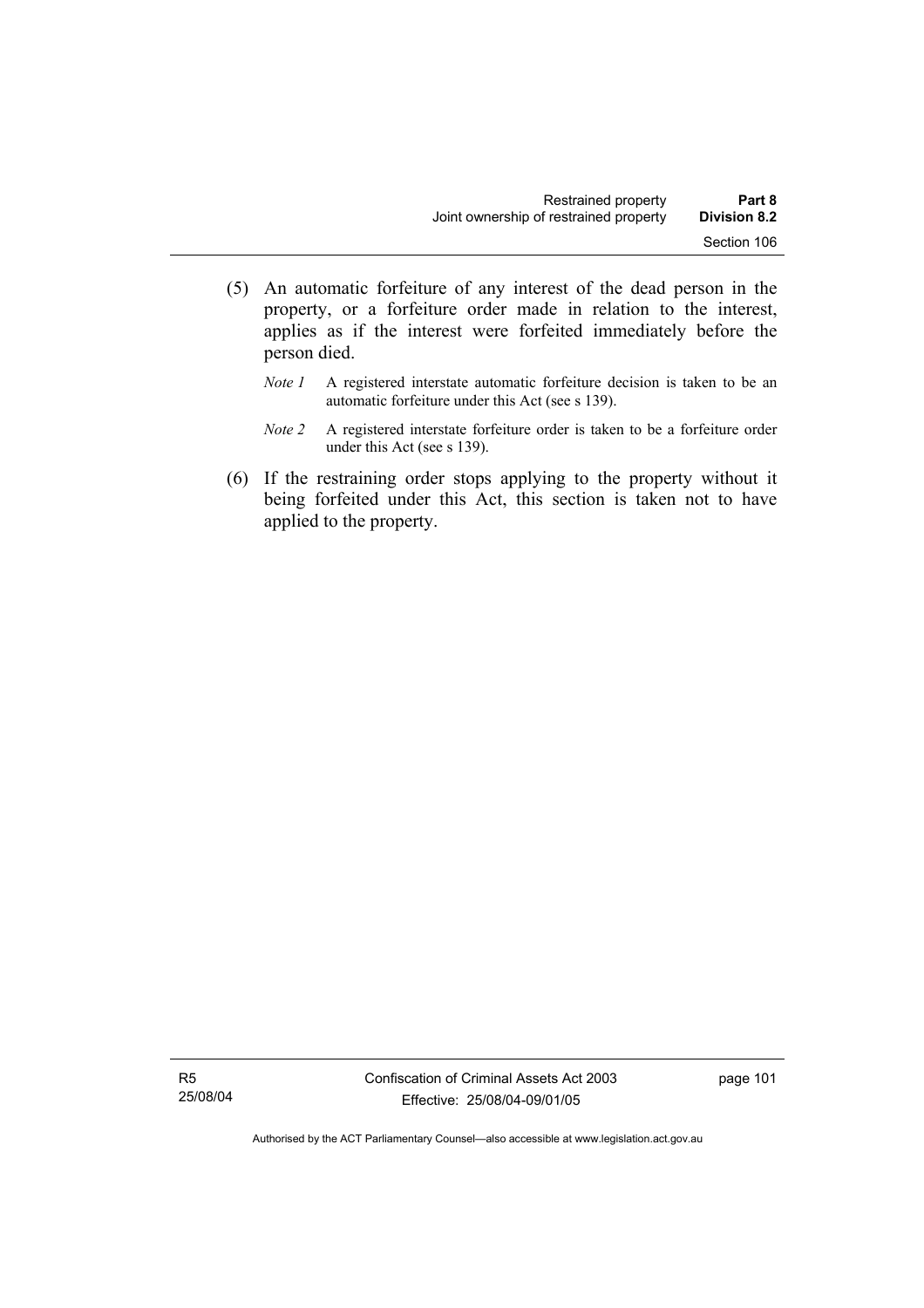**Part 9 Forfeited property Division 9.1** Preliminary Section 107

# **Part 9 Forfeited property**

## **Division 9.1 Preliminary**

### **107 Meaning of** *interested person* **in pt 9**

In this part:

*interested person*, in relation to property, means—

- (a) a person who has an interest in the property; or
- (b) the DPP; or
- (c) if a trustee (including the public trustee) controls the property—the trustee; or
- (d) if the property has been forfeited—a person who had an interest in the property immediately before it was forfeited.

### **108 Forfeited property—powers of public trustee**

 (1) The public trustee may take any steps that are necessary or desirable to vest forfeited property in the Territory and to bring it under the public trustee's control.

### **Examples**

- 1 the giving notice of, or otherwise taking action to protect, the Territory's equitable interest in forfeited property
- 2 registering a caveat over forfeited property
- 3 obtaining registration of an interest in forfeited property on behalf of the Territory (including signing an instrument of transfer)
- *Note* An example is part of the Act, is not exhaustive and may extend, but does not limit, the meaning of the provision in which it appears (see Legislation Act, s 126 and s 132).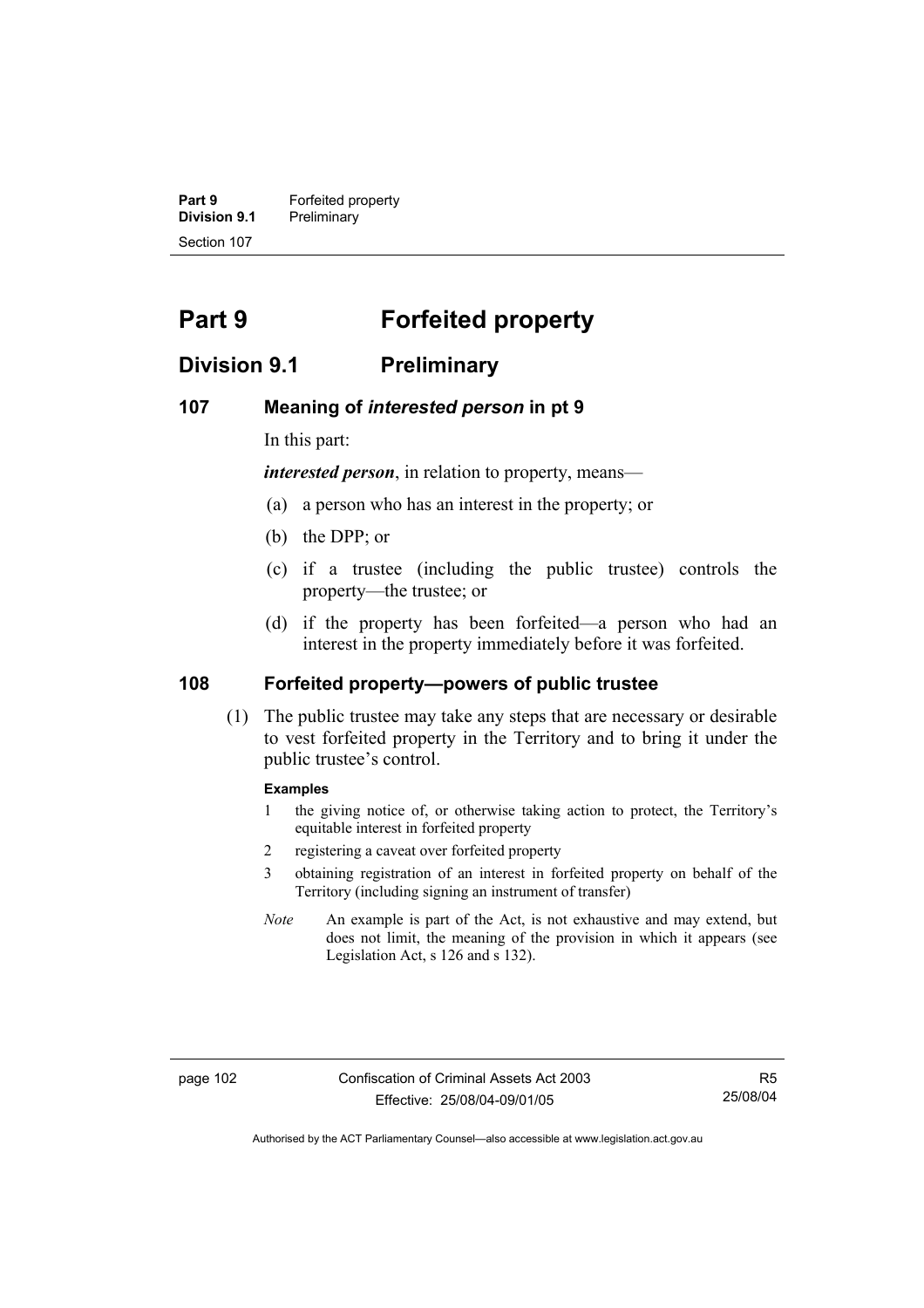(2) This section does not limit the powers of the public trustee under this Act in relation to the forfeited property.

### **Example**

the public trustee may transfer an interest in property on behalf of the Territory

*Note* A registered interstate forfeiture order is taken to be a forfeiture order under this Act (see s 139).

# **Division 9.2 Vesting and disposal of forfeited property**

### **109 Vesting of forfeited property—general rule**

On forfeiture, the forfeited property vests absolutely in the Territory.

- *Note 1 Property* includes an interest in property, see Legislation Act, dict, pt 1.
- *Note 2* If a joint owner of restrained property dies, and the property is later forfeited, the forfeiture takes effect as if the property had been forfeited immediately before death (see s 106).

## **110 Vesting of registrable property on forfeiture**

 (1) This section applies despite section 109, if the forfeited property is, or is an interest in, registrable property.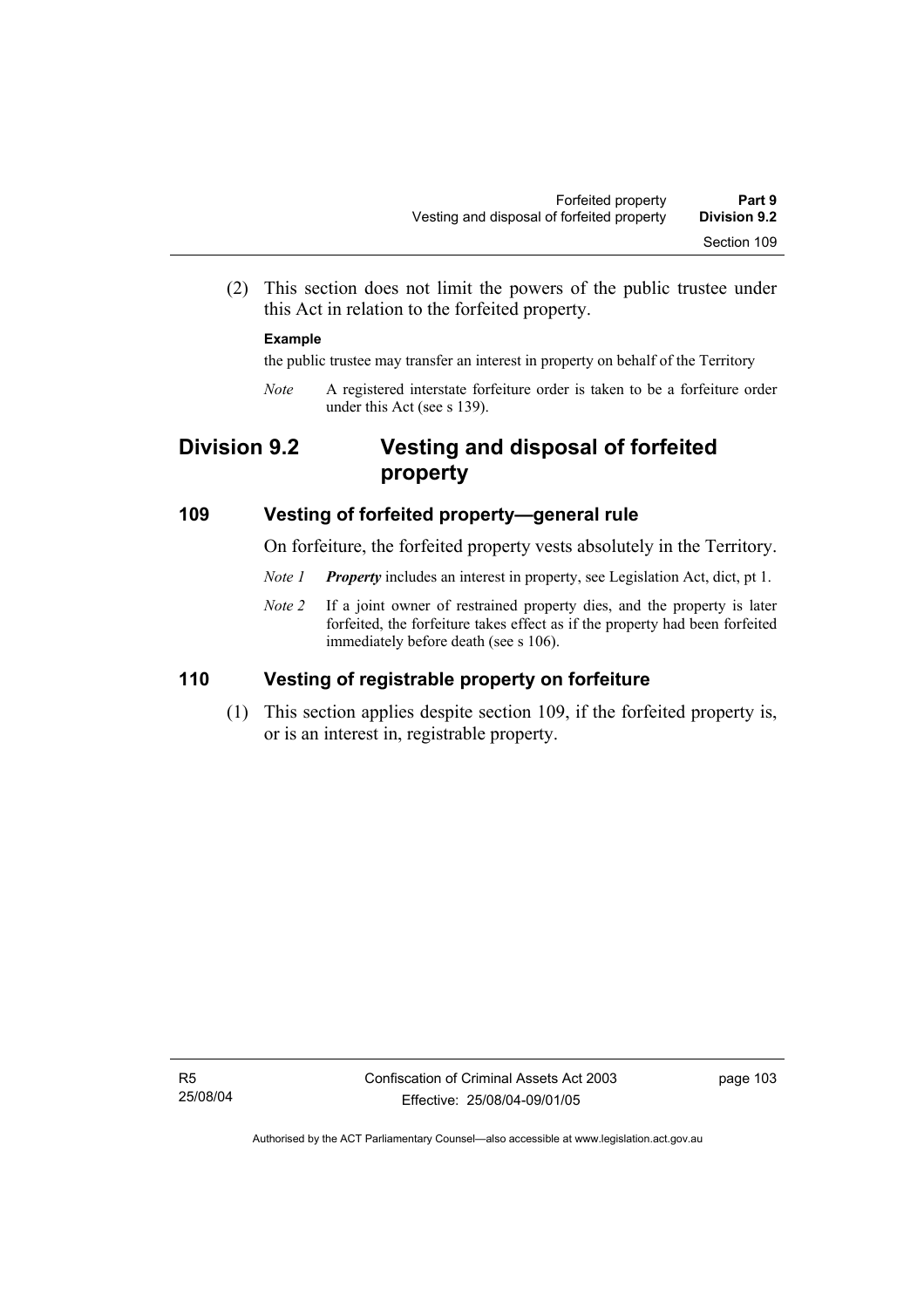(2) On forfeiture, the property or the interest vests in equity in the Territory, but does not vest at law in the Territory until the applicable registration requirements for the property or the interest have been complied with.

### **Example**

All of a person's property, except a mortgage over the person's house, is restrained before the person's conviction for a serious offence. All the restrained property is forfeited 14 days after the person's conviction. The mortgagee's interest is not forfeited because it was not restrained. However, all other registrable interests in the house are forfeited and vest in the Territory in equity. On registration of the interests under the *Land Titles Act 1925*, the interests vest in law in the Territory.

- *Note 1* For the power of a relevant court to order the sale of property owned by more than 1 person, see div 9.4.
- *Note 2* Non-registrable property vests 'at law' in the Territory on forfeiture, because it vests 'absolutely' under s 109. Registrable property vests 'at law' in the Territory when it is registered in the name of the Territory under this section.
- *Note 3* An example is part of the Act, is not exhaustive and may extend, but does not limit, the meaning of the provision in which it appears (see Legislation Act, s 126 and s 132).
- (3) The Territory is entitled to be registered as the owner of the property or the interest.
- (4) The registration of the Territory as the owner of the property is taken not to be a contravention of a direction under section 111 (3) in relation to the property.
	- *Note* If a joint owner of restrained property dies, and the property is later forfeited, the forfeiture takes effect as if the property had been forfeited immediately before death (see s 106).
- (5) To remove any doubt, if property is divisible into 2 or more interests and not all the interests in the property are forfeited, the other interest or interests are not ended only because of the forfeiture of another interest in the property.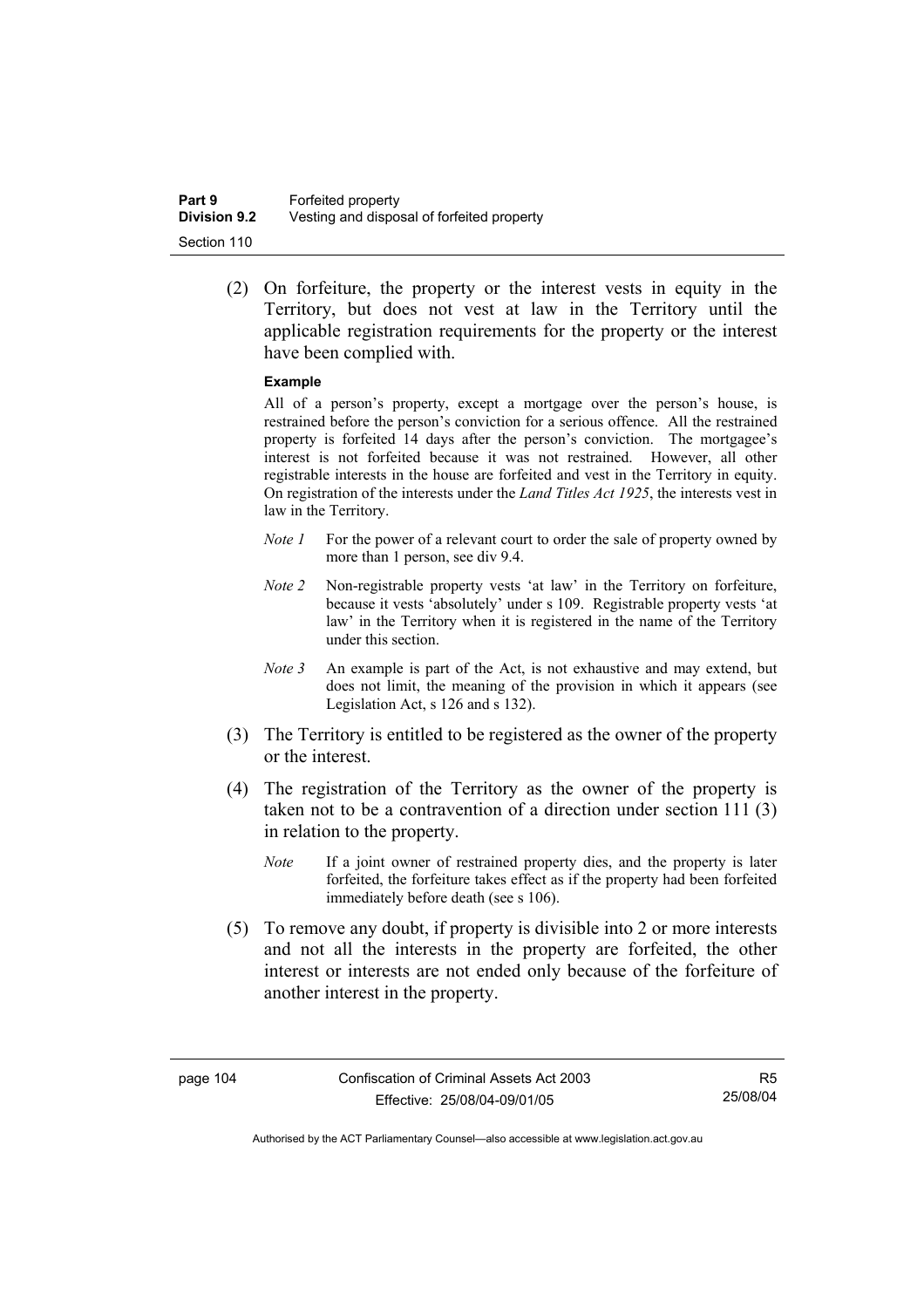### **111 Disposal of forfeited property**

- (1) If forfeited property is money, the public trustee must pay the money into the trust fund.
- (2) The public trustee must sell or otherwise dispose of forfeited property (other than money) as soon as practicable after—
	- (a) the end of 14 days after the day the property was forfeited; and
	- (b) the property has vested at law in the Territory; and
	- (c) the public trustee has control of the property; and
	- (d) if applicable—the end of 14 days after all confiscation proceedings in relation to the property have been finalised.
	- *Note 1* A restraining order stops applying to property when the property vests in law in the Territory and the public trustee takes control of the property (see s  $45$  (1) (b)).
	- *Note 2* The 14-day periods reflect the application periods for return or compensation orders under div 9.5 and buy-back orders under div 9.6.
	- *Note 3* For the sale of jointly owned property, see s 116.
- (3) However, the Minister may, after all confiscation proceedings in relation to forfeited property are finalised and before the public trustee deals with the property under subsection (1) or (2), direct that the property be dealt with in accordance with the direction (including in accordance with a law stated in the direction).
- (4) The public trustee must comply with the Minister's direction.
- (5) Also, if the DPP tells the public trustee that forfeited property has evidentiary value in a criminal proceeding, the property must not be sold or otherwise disposed of before the criminal proceeding is finalised, other than—
	- (a) for the purpose of vesting the property at law in the Territory or allowing the public trustee to take control of the property; or
	- (b) in accordance with a written direction of the DPP.

page 105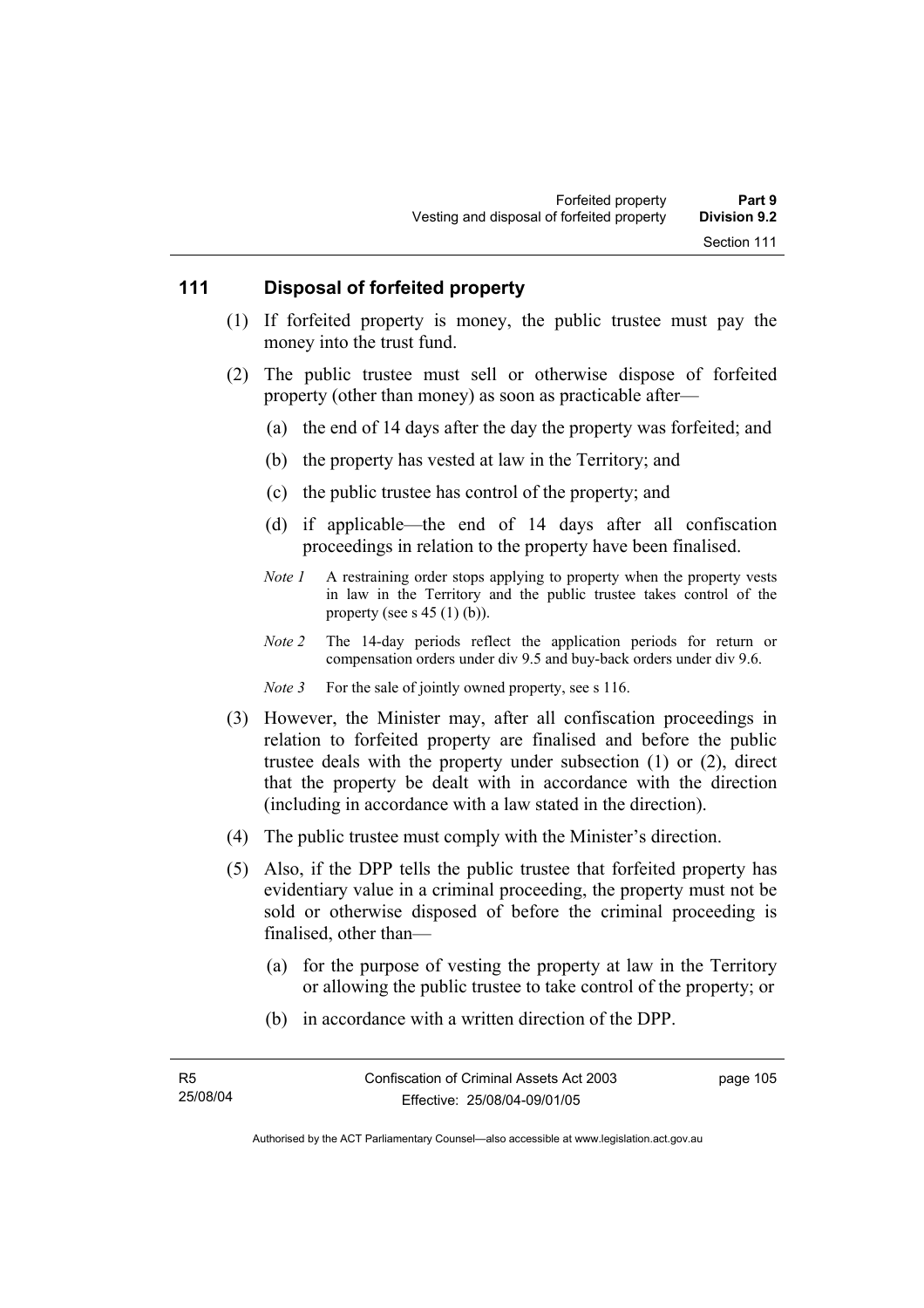# **Division 9.3 Improperly obtained registered property interests**

*Note* For general provisions about a proceeding for an order under this section (which is a confiscation proceeding—see s 236), see pt 14.

### **112 Application of div 9.3 to registered property interests**

This division applies to forfeited property if—

- (a) the property has vested in law in the Territory after a registered property interest in the property was created; or
- (b) if the property was jointly owned immediately before forfeiture—the property has vested in trustees for sale under section 117 after the interest was created.
- *Note* If a joint owner of restrained property dies, and the property is later forfeited, the forfeiture takes effect as if the property had been forfeited immediately before death (see s 106).

### **113 Discharge of prior registered property interests given for improper purposes**

- (1) An interested person may apply to a relevant court for an order discharging a registered property interest to which forfeited property is subject.
- (2) The court must order the discharge of the registered property interest unless satisfied that—
	- (a) the interest was acquired honestly and for sufficient consideration and the person took reasonable care to establish that the interest could be lawfully acquired by the person; and
	- (b) for a registered property interest that was acquired otherwise than in the ordinary course of business—
		- (i) the owner of the registered property interest was not a party to the offence (or a related offence) in relation to which the forfeiture was made; and

| page 106 | Confiscation of Criminal Assets Act 2003 | R5       |
|----------|------------------------------------------|----------|
|          | Effective: 25/08/04-09/01/05             | 25/08/04 |

Authorised by the ACT Parliamentary Counsel—also accessible at www.legislation.act.gov.au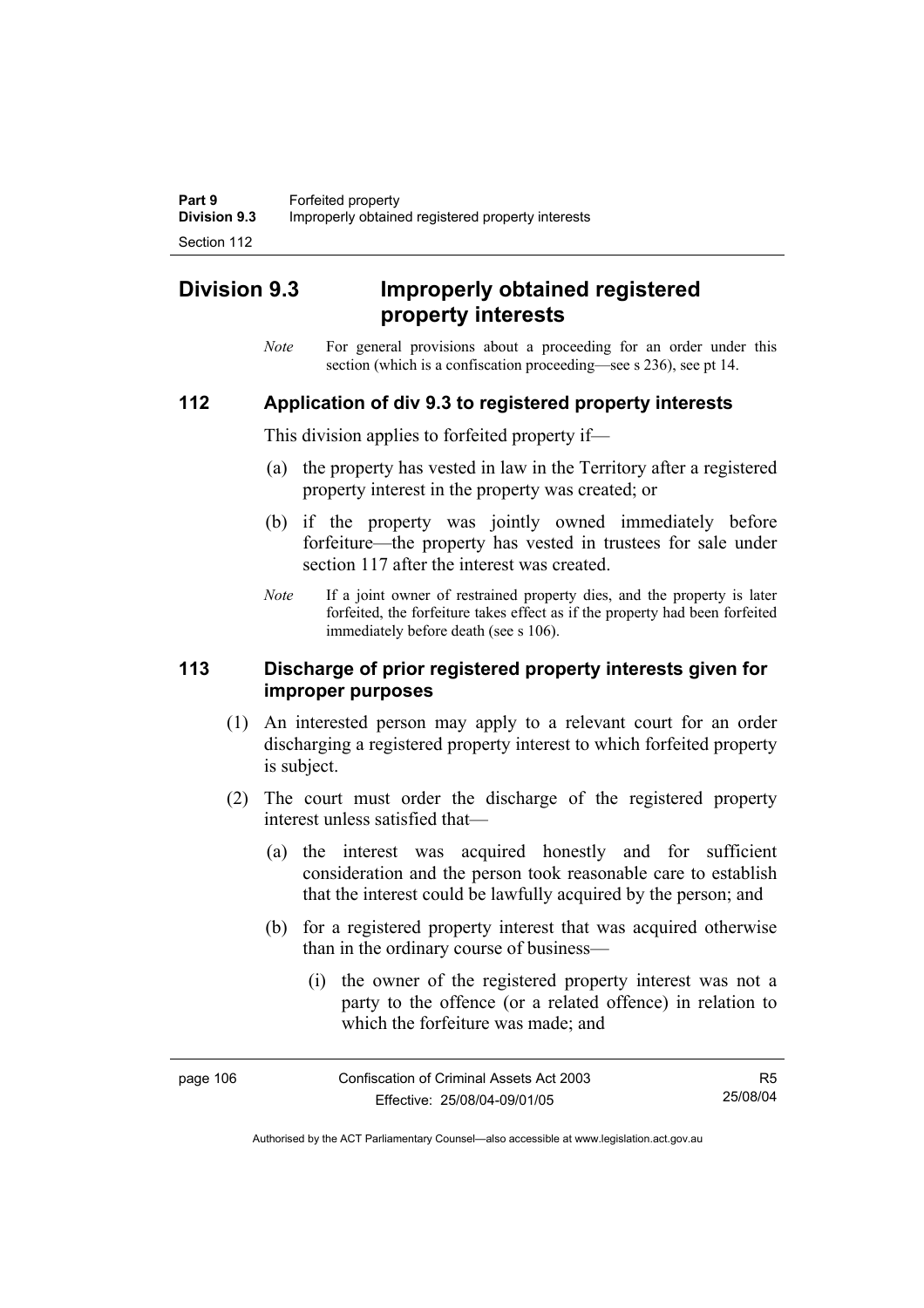(ii) the property is not subject to the effective control of the person who committed the offence (or a related offence) in relation to which the forfeiture was made.

*Note* For the meaning of *effective control*, see s 14.

 (3) On application by an interested person, a person responsible for a statutory property register must make the entries in the register that are necessary or desirable to give effect to the court order.

# **Division 9.4 Sale of jointly owned forfeited property**

*Note* For general provisions about proceedings for orders under this division (which are confiscation proceedings—see s 236), see pt 14.

## **114 Application of div 9.4 to jointly owned property**

- (1) This division applies to jointly owned property if the property, or an interest in the property, is forfeited under this Act.
	- *Note 1* A registered interstate automatic forfeiture decision is taken to be an automatic forfeiture under this Act (see s 139).
	- *Note 2* A registered interstate forfeiture order is taken to be a forfeiture order under this Act (see s 139).
- (2) However, this division does not affect any right of a person to sell an interest in the property that has not been forfeited if the property is not subject to an order under this division.

## **115 Inconsistency with Trustee Act or Conveyancing Act**

- (1) This section applies if there is an inconsistency between—
	- (a) this division or a court order under this division; and
	- (b) the *Trustee Act 1925* or the *Conveyancing Act 1919*, division 4.5 (Dispositions on trust for sale or with power of sale).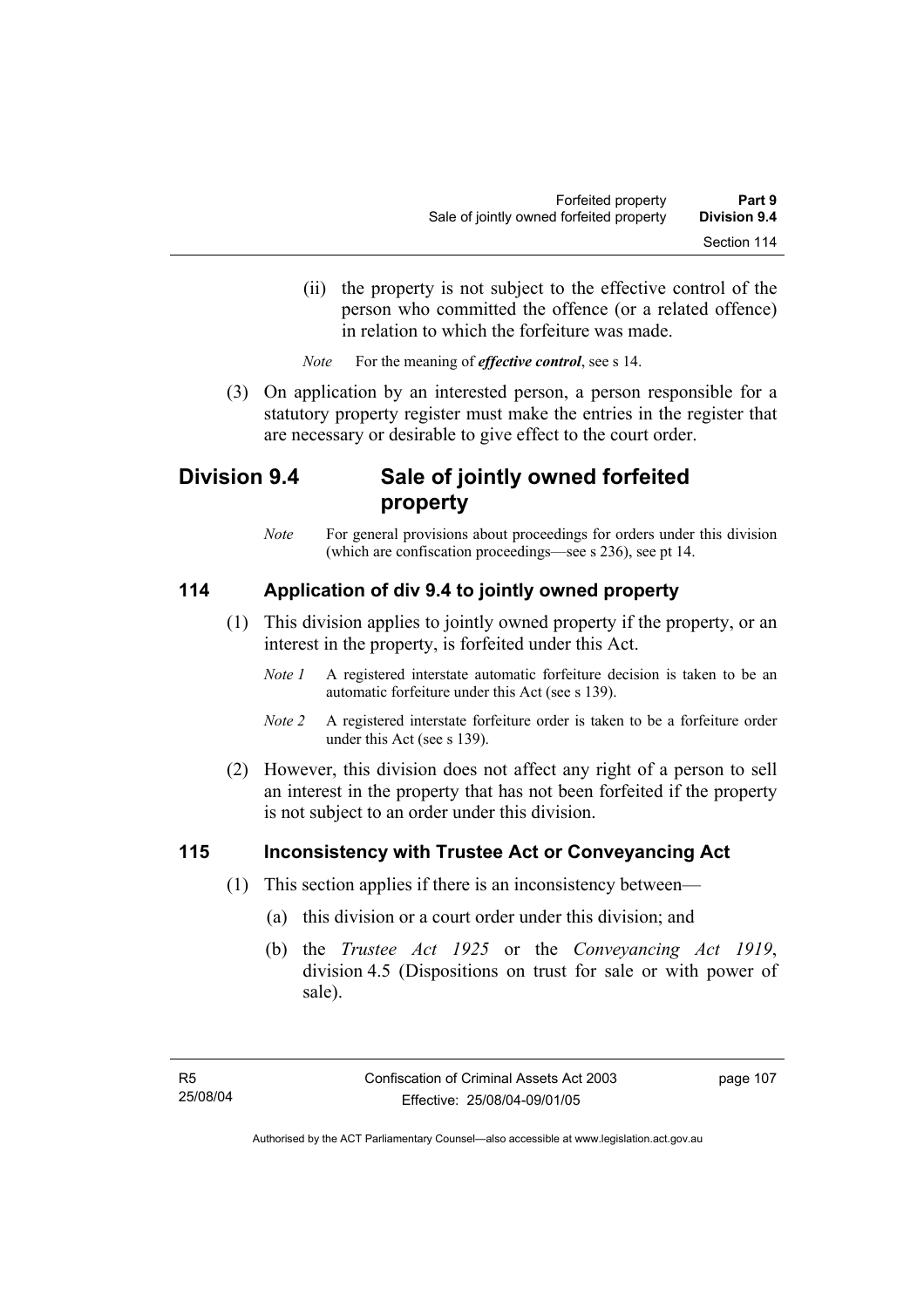(2) If this section applies, this division or the court order overrides the legislation mentioned in subsection (1) (b), to the extent of the inconsistency.

### **116 Order for sale of jointly owned property**

- (1) An interested person may apply to a relevant court for an order for the sale under a trust for sale of jointly owned property to which this division applies.
	- *Note* A trust for sale allows property to be sold over the objections of a person.
- (2) The court may order the sale of the property under a trust for sale if satisfied that the sale of the property—
	- (a) is the most practical way of ensuring a reasonable price for the property or a joint owner's interest in the property; or
	- (b) is just and equitable in all the circumstances.
- (3) The court may give the trustees any directions about the property, its sale and the proceeds of the sale that the court considers appropriate.

### **Examples of directions**

- 1 a direction that the trustees obtain a valuation of the property from a qualified valuer before the sale
- 2 a direction that the property must only be sold by auction
- 3 a direction fixing the reserve price for the sale of the property at auction
- 4 if a joint owner is allowed to buy the property, a direction that the joint owner may set off against the purchase price any share of that person in the proceeds of the sale
- *Note* An example is part of the Act, is not exhaustive and may extend, but does not limit, the meaning of the provision in which it appears (see Legislation Act, s 126 and s 132).
- (4) A joint owner of the property may buy the property only if a direction of the court allows the person to buy the property.
- (5) On application by the purchaser of the property, a person responsible for a statutory property register must make the entries in

| page 108 | Confiscation of Criminal Assets Act 2003 | R5       |
|----------|------------------------------------------|----------|
|          | Effective: 25/08/04-09/01/05             | 25/08/04 |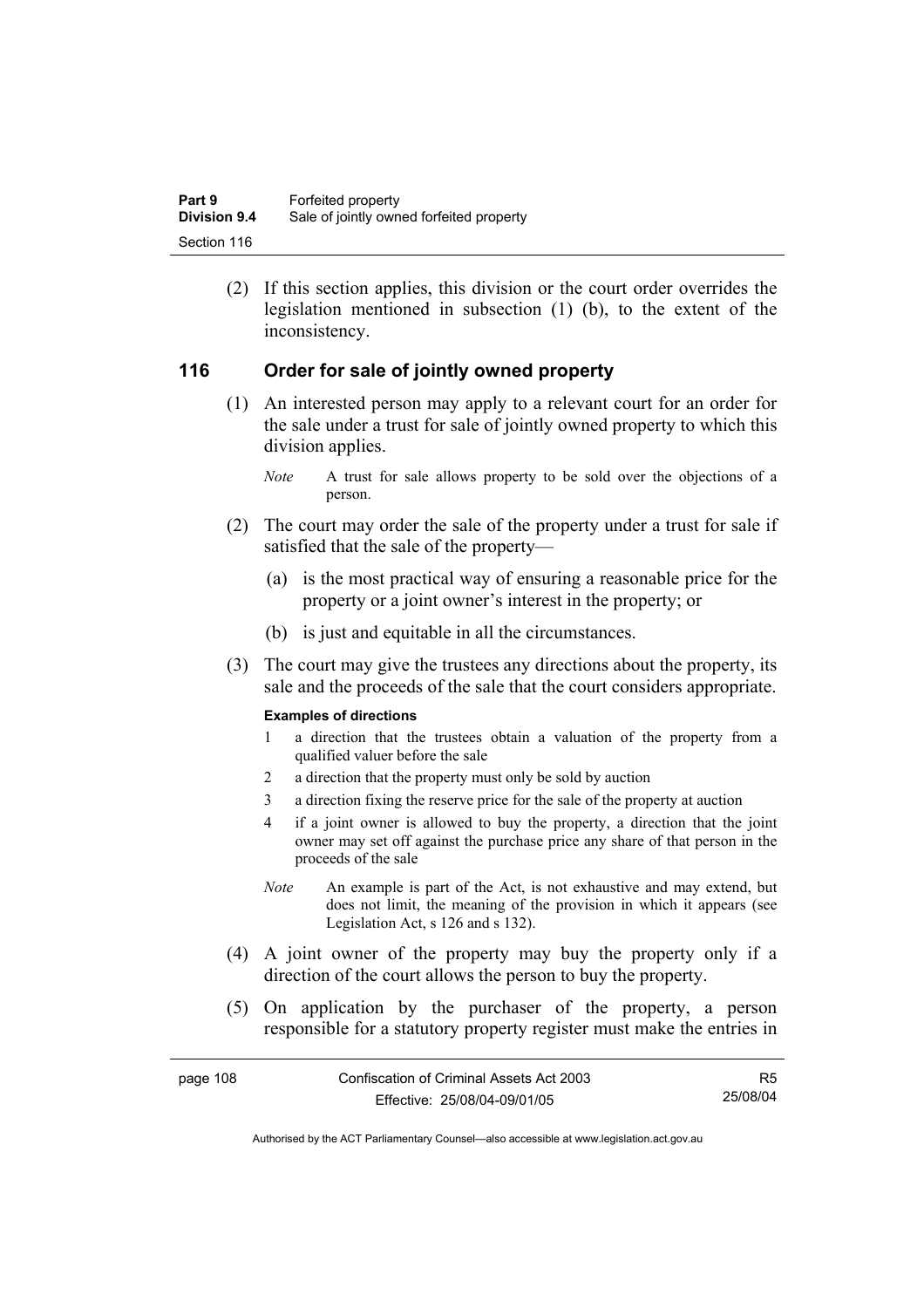the register that are necessary or desirable to give effect to the sale of the property in accordance with the court order (and any directions of the court).

## **117 Trust for sale of property**

- (1) If a relevant court makes an order for the sale of property under a trust for sale, the court must appoint trustees for the sale.
- (2) The trustees hold the property under a trust for sale to sell the property and, after payment of the costs and expenses of the sale and of any outgoings in relation to the property, to pay the proceeds of the sale and any income from the property to the court.
- (3) The property vests in the trustees on their appointment.
- (4) The property vests in the trustees subject to any registered property interests that apply to all of the property, other than an undivided share of the property.

## **118 Effect of trust for sale on joint ownership**

The joint ownership of the property ends on the vesting of the property in the trustees.

## **119 Distribution of proceeds of sale of property**

- (1) The amount paid to a relevant court under section 117 (2) is payable to the Territory.
- (2) However, the court may order the payment of part or all of the amount to a person (an *innocent joint owner*) who was a joint owner of the property immediately before it was sold under this division if—
	- (a) the innocent joint owner was not a party to the offence (or a related offence) in relation to which the forfeiture was made; and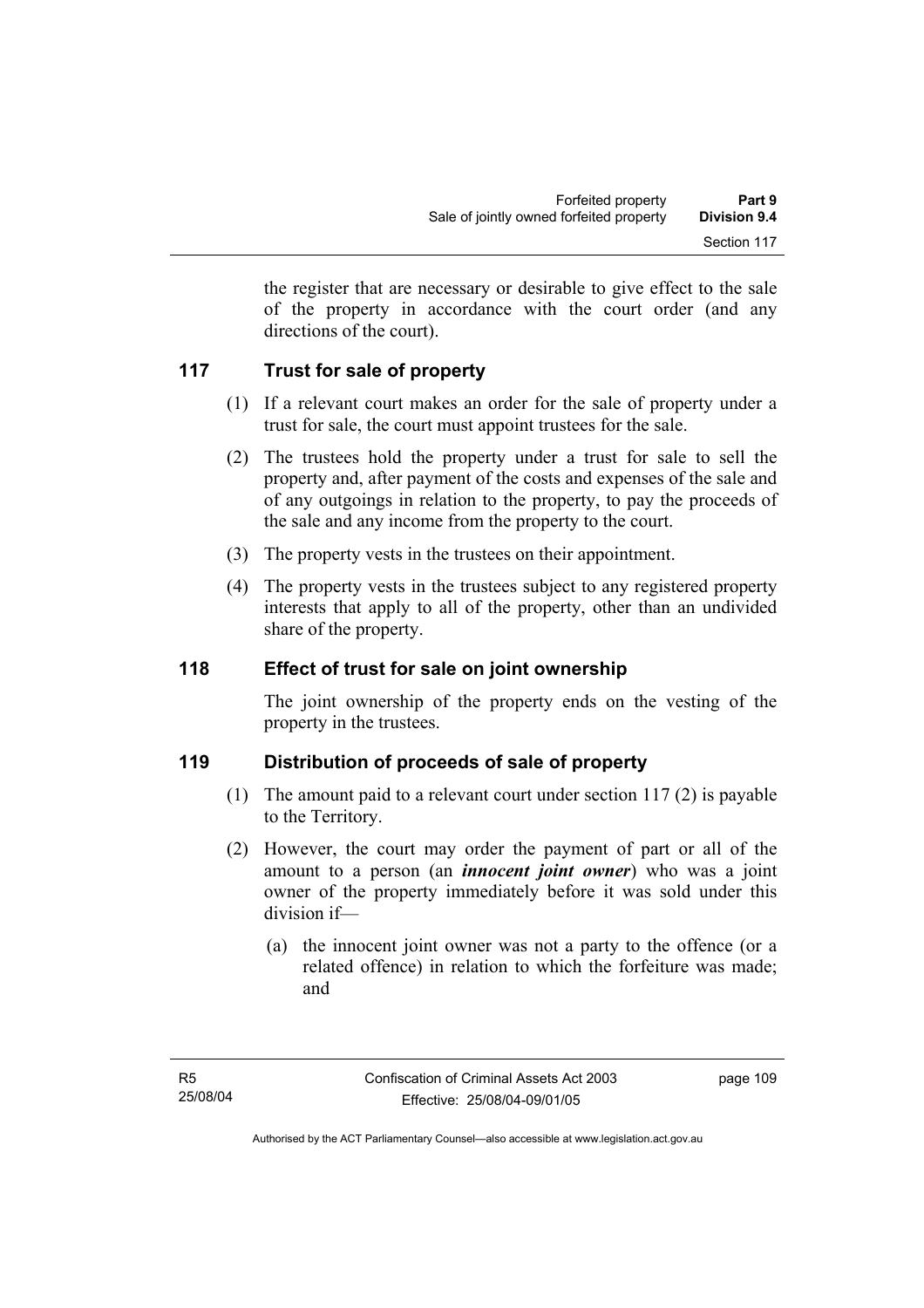(b) the innocent joint owner's interest is not subject to the effective control of a person who committed the offence (or a related offence) (an *offender*) in relation to which the forfeiture was made; and

*Note* For the meaning of *effective control*, see s 14.

- (c) for property acquired completely or partly, or directly or indirectly, from an offender—the property was acquired honestly and for sufficient consideration and the innocent joint owner took reasonable care to establish that the property could be lawfully acquired by the innocent joint owner.
- (3) For subsection (2), the court may have regard to any matter it considers appropriate, including the relationship between the offender and the innocent joint owner.

### **120 Variation of court order for sale**

On application by the trustees for sale or an interested person, a relevant court may vary an order it has made for the sale of property under a trust for sale (or make or vary any directions about the property, its sale or the proceeds of sale).

# **Division 9.5 Forfeited property—return or compensation**

*Note* For general provisions about a proceeding for a return or compensation order (which is a confiscation proceeding—see s 236), see pt 14.

### **121 Meaning of** *return or compensation order*

In this Act:

*return or compensation order* means an order under section 123 (Return or compensation orders—making) that an interest in forfeited property be returned to the person who held the interest immediately before its forfeiture, or that the Territory pay to the person the value of the interest.

| page 110 |  |  |  |
|----------|--|--|--|
|          |  |  |  |

Confiscation of Criminal Assets Act 2003 Effective: 25/08/04-09/01/05

R5 25/08/04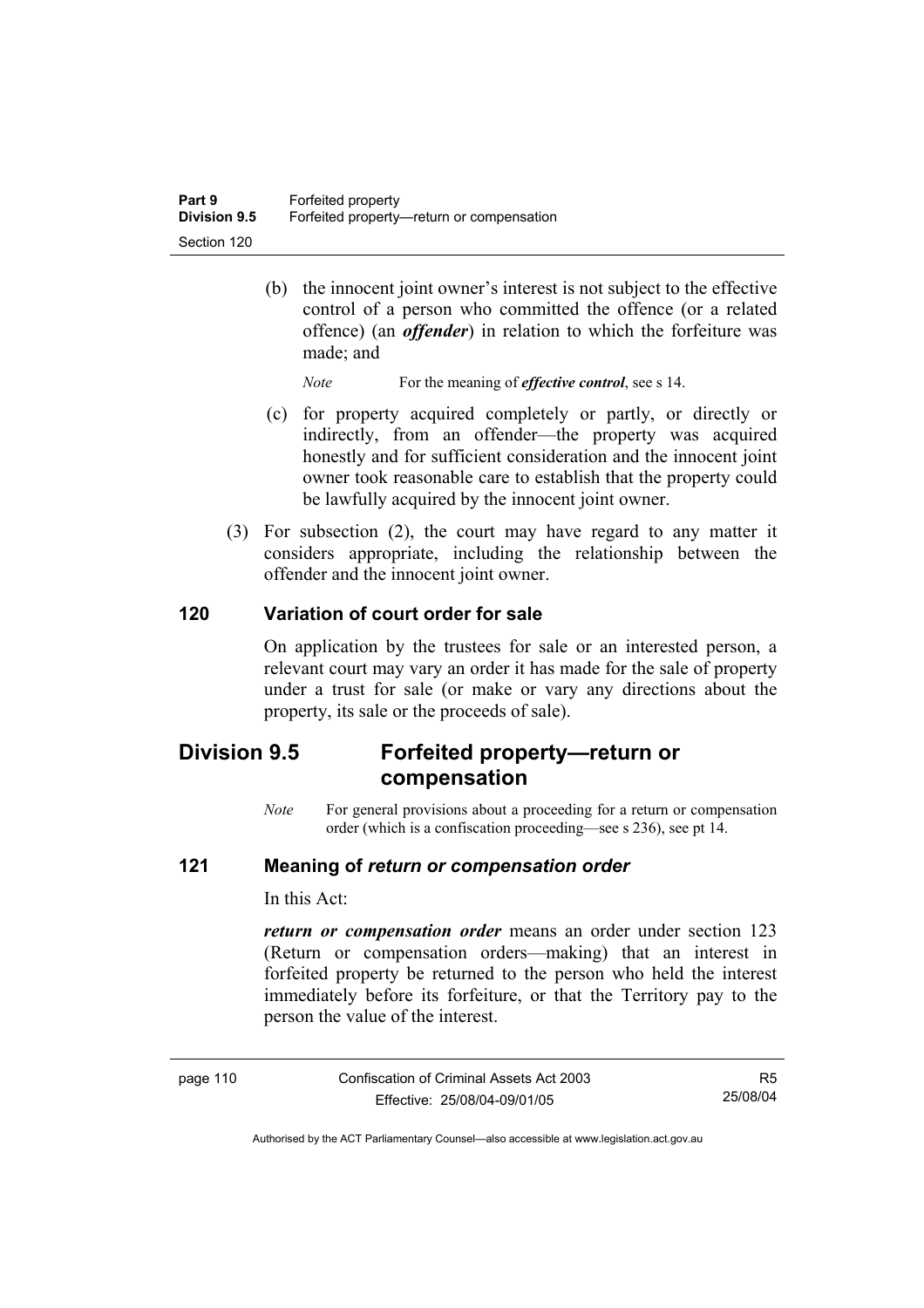### **122 Return or compensation orders—application**

- (1) A person who held an interest in forfeited property immediately before its forfeiture may apply to a relevant court for a return or compensation order in relation to the interest.
- (2) The application may be made only if 1 of the following events happens (a *qualifying event*):
	- (a) if the interest was forfeited under a forfeiture order or automatic forfeiture—the person is cleared of the offence (and any related offences) to which the forfeiture related;

*Note* For the meaning of *cleared*, see s 17.

- (b) if the interest was forfeited under a forfeiture order—the proceeding in relation to the order is finalised and the order is overturned on appeal.
	- *Note* For the meaning of *finalised*, see s 18.
- (3) The application must be made within 14 days after—
	- (a) the day the qualifying event happens; or
	- (b) if the person only became aware of the qualifying event at a later time, and the delay in becoming aware of the event was not because of the person's neglect—the day the person became aware of the qualifying event.
	- *Note* The court may allow leave for an application to be made after a time fixed by this section in certain circumstances (see s 246).

### **123 Return or compensation orders—making**

- (1) On application under section 122, if satisfied that a qualifying event mentioned in section 122 (2) has happened in relation to a forfeited interest, the court may order—
	- (a) that the forfeited interest be returned to the person who held the interest immediately before its forfeiture; or

page 111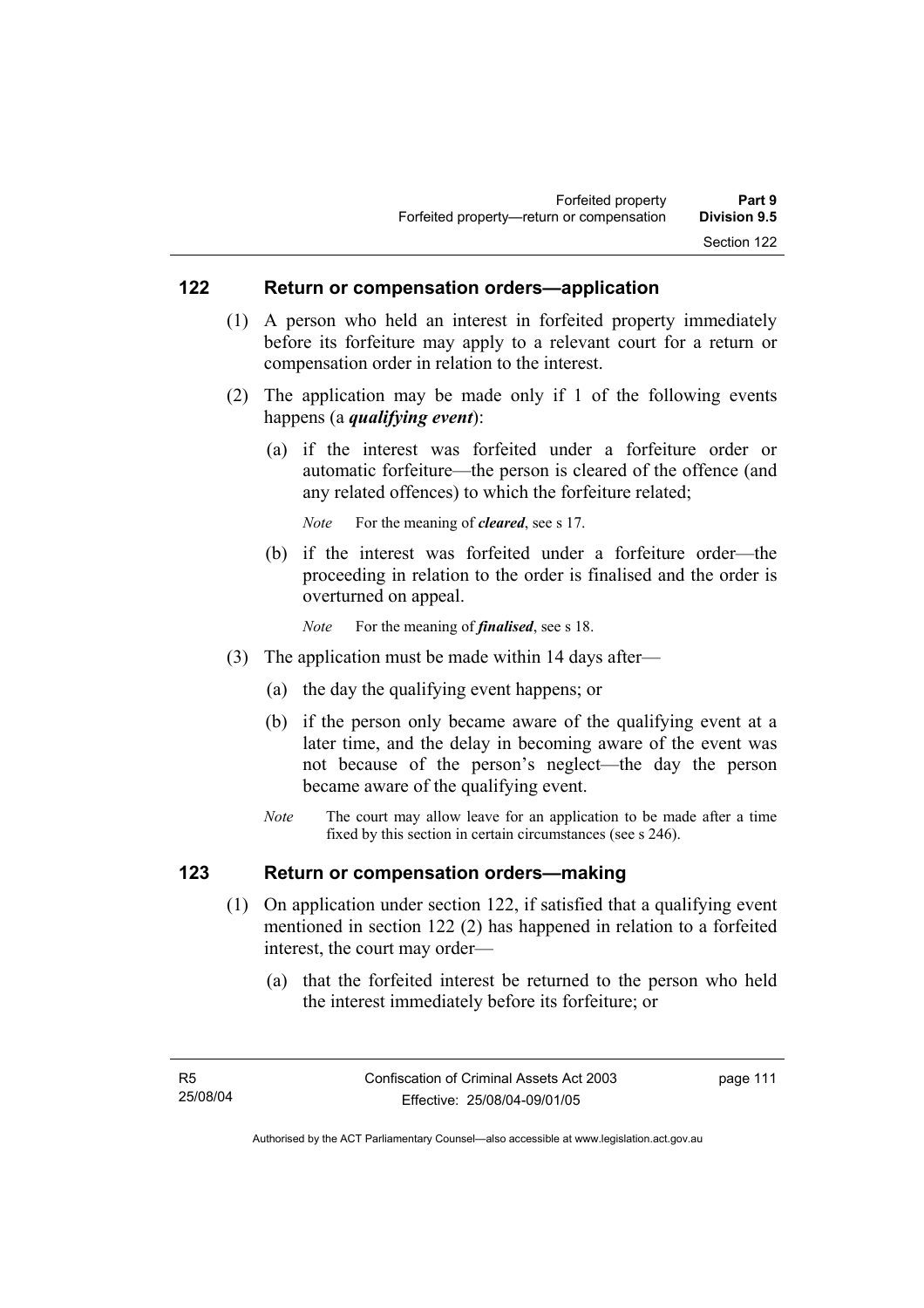- (b) that the Territory pay the person the value of the interest.
- (2) In making the order, the court must—
	- (a) declare the extent, nature and value of the person's interest in the forfeited property; and
	- (b) order that—
		- (i) if the interest is still vested in the Territory—the Territory transfer the interest to the person; or
		- (ii) in any other case—the public trustee pay the person the value declared under paragraph (a).

# **Division 9.6 Forfeited property—buyback of interest**

*Note* For general provisions about a proceeding for a buyback order (which is a confiscation proceeding—see s 236), see pt 14.

### **124 Meaning of** *buyback order*

In this Act:

*buyback order* means an order under section 126 (Buyback orders making) declaring that a person may buy an interest in forfeited property from the Territory.

### **125 Buyback orders—application**

- (1) A person who held an interest in forfeited property immediately before its forfeiture may apply to a relevant court for a buyback order in relation to—
	- (a) that interest; or
	- (b) any other interest in the forfeited property; or
	- (c) all interests in the forfeited property.
- (2) The application must be made within 14 days after—

| page 112 | Confiscation of Criminal Assets Act 2003 | R5       |
|----------|------------------------------------------|----------|
|          | Effective: 25/08/04-09/01/05             | 25/08/04 |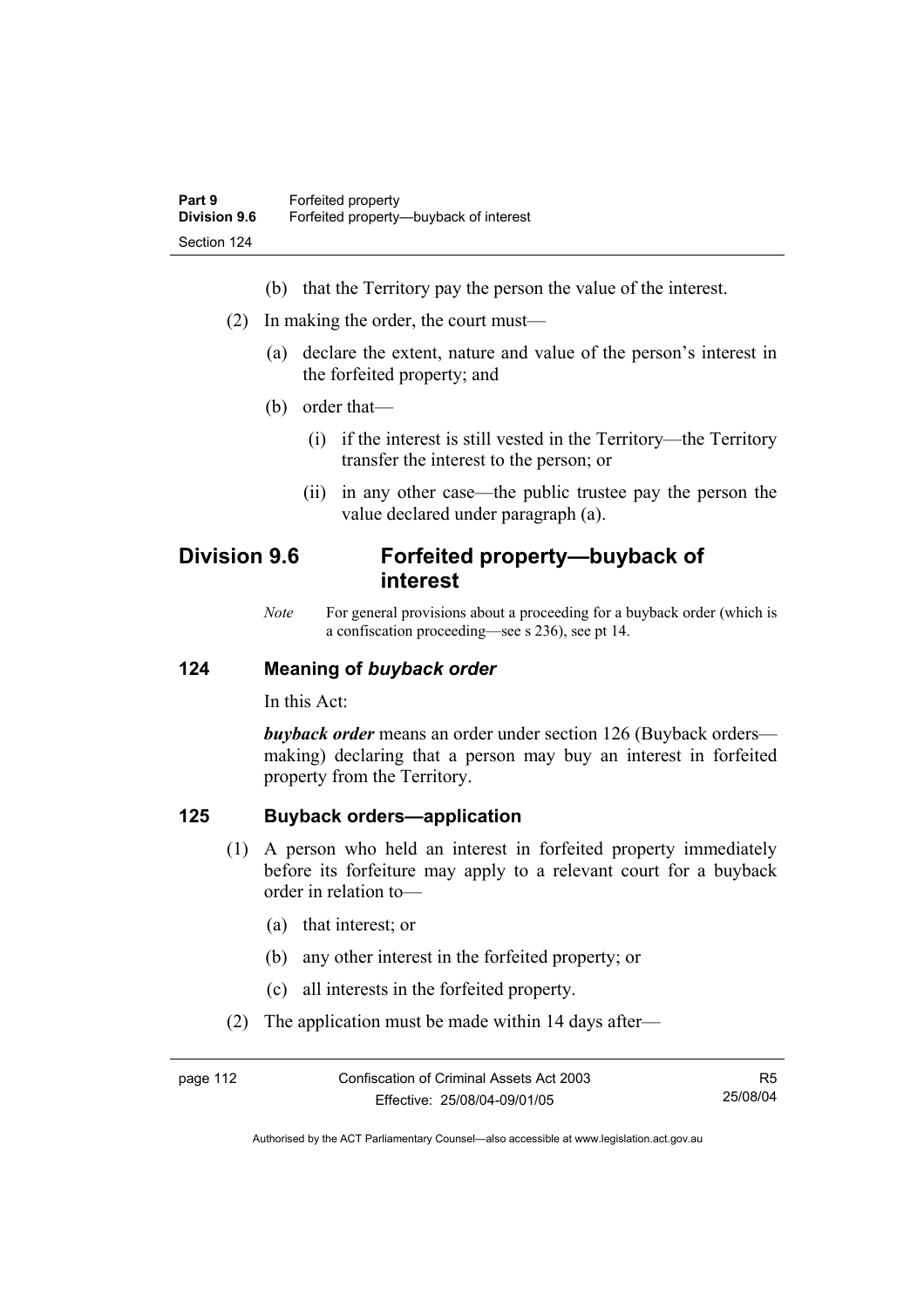- (a) the day the interest formerly held by the person was forfeited; or
- (b) if the person only became aware of the forfeiture at a later time, and the delay in becoming aware of the forfeiture was not because of the person's neglect—the day the person became aware of the forfeiture.
- *Note* The court may allow leave for an application to be made after a time fixed by this section in certain circumstances (see s 246).

### **126 Buyback orders—making**

- (1) On application under section 125, the court may, by order, declare that a person may buy an interest in forfeited property from the Territory if it is satisfied that—
	- (a) the interest is still vested in the Territory; and
	- (b) it would not be contrary to the public interest (including for the purposes of this Act) to do so; and
	- (c) if the order applied for is in relation to an interest other than the interest formerly held by the person—no-one else who held an interest in the forfeited property immediately before forfeiture objects to the making of the order.
		- *Note* The applicant must give notice of the application to anyone else the applicant knows to have had an interest in the property immediately before forfeiture (see s 244).
- (2) In making the order, the court must declare—
	- (a) the extent, nature and value of the interest in the forfeited property that is to be bought from the Territory; and
	- (b) that the interest may be bought from the Territory for the value declared under paragraph (a) within 1 month after the day the order is made.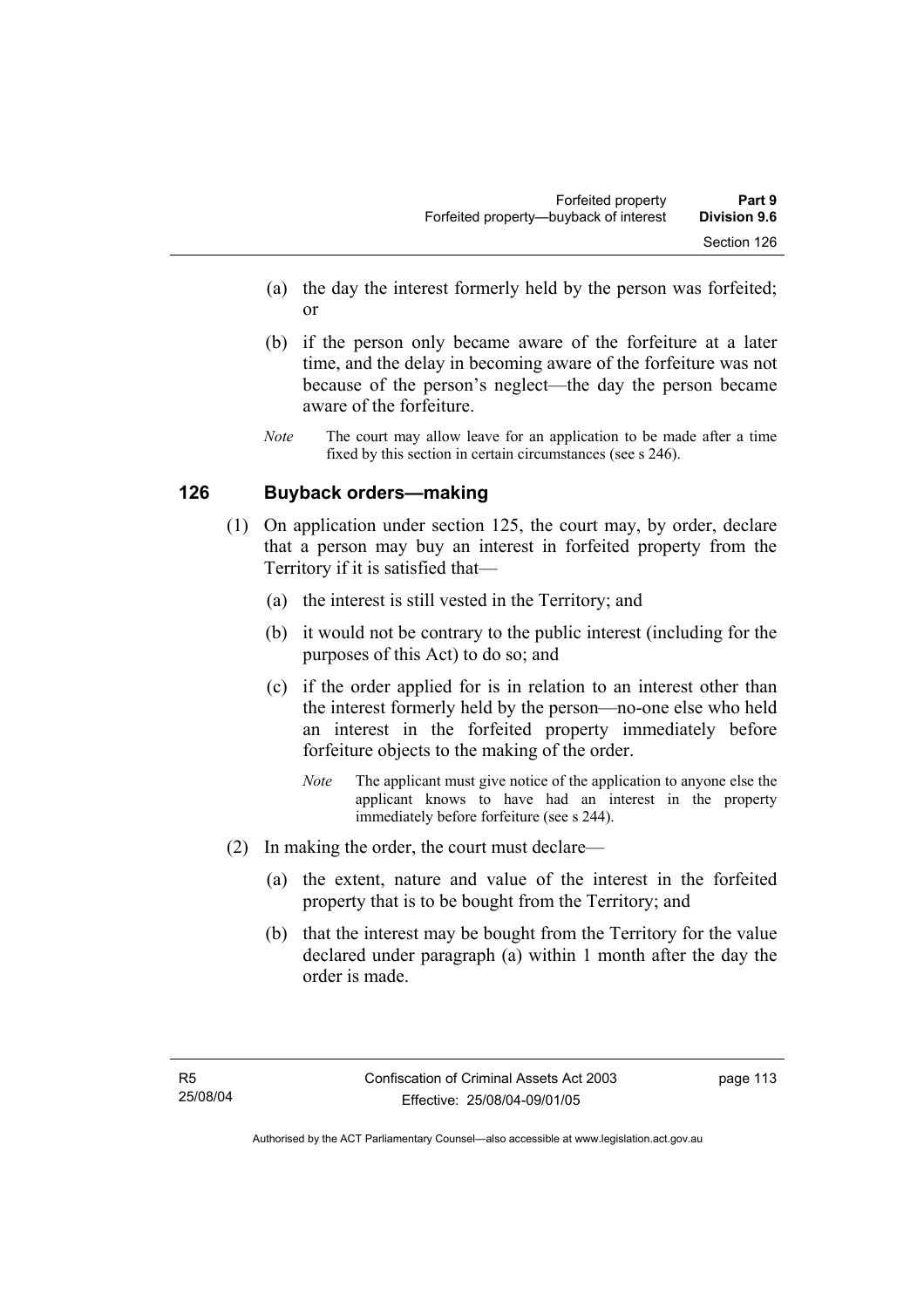**Part 9 Forfeited property**<br>**Division 9.6 Forfeited property-Division 9.6** Forfeited property—buyback of interest Section 127

## **127 Buyback orders—buying interest in property**

If a buyback order is made, and the applicant for the order pays to the public trustee the value declared under section 126 (2) (a) within 1 month after the day the order is made, the Territory must transfer the interest to the applicant.

page 114 Confiscation of Criminal Assets Act 2003 Effective: 25/08/04-09/01/05

R5 25/08/04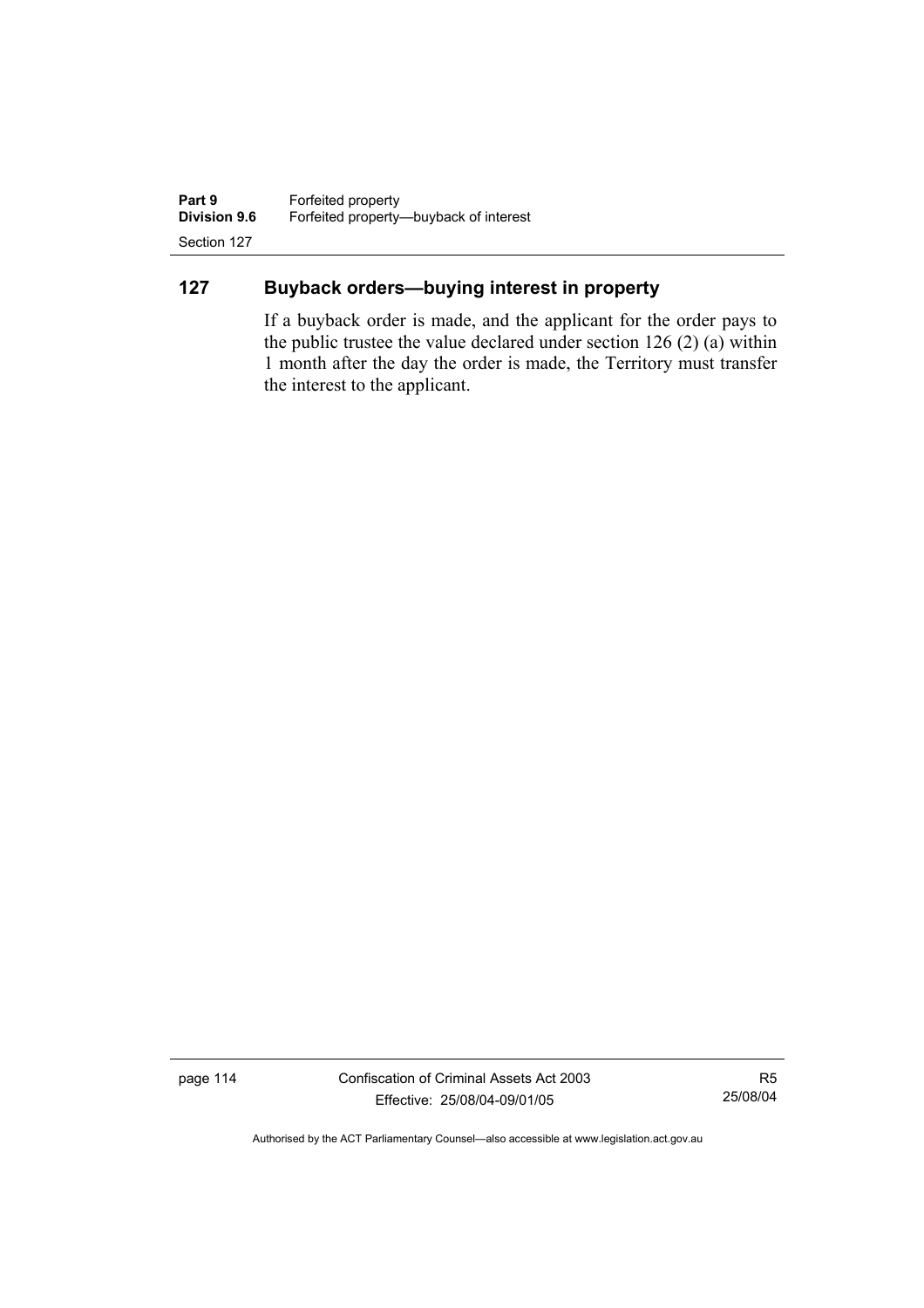# **Part 10 Confiscated assets trust fund**

### **128 Definitions for pt 10**

In this part:

*distributable funds* means money in the trust fund that is—

- (a) designated as distributable funds under the regulations; or
- (b) declared under section 135 (4) (Review of reserved and distributable funds by public trustee) to be distributable funds.

*equitable sharing program*—see section 129.

*reserved funds* means money in the trust fund that is—

- (a) designated as reserved funds under the regulations; or
- (b) declared under section 135 (2) to be reserved funds.

## **129 Meaning of** *equitable sharing program*

(1) In this part:

*equitable sharing program* means an arrangement under which all or any of the following happen:

- (a) the Territory shares with the Commonwealth or a State a proportion of any proceeds of an unlawful activity recovered under a Territory law (including this Act), if, in the Minister's opinion, the Commonwealth or that State has made a significant contribution to the recovery of the proceeds or to the investigation or prosecution of the unlawful activity;
- (b) the Commonwealth or a State shares with the Territory a proportion of any proceeds of an unlawful activity recovered under a law of the Commonwealth or that State, if, in the opinion of the appropriate Minister of the Commonwealth or

page 115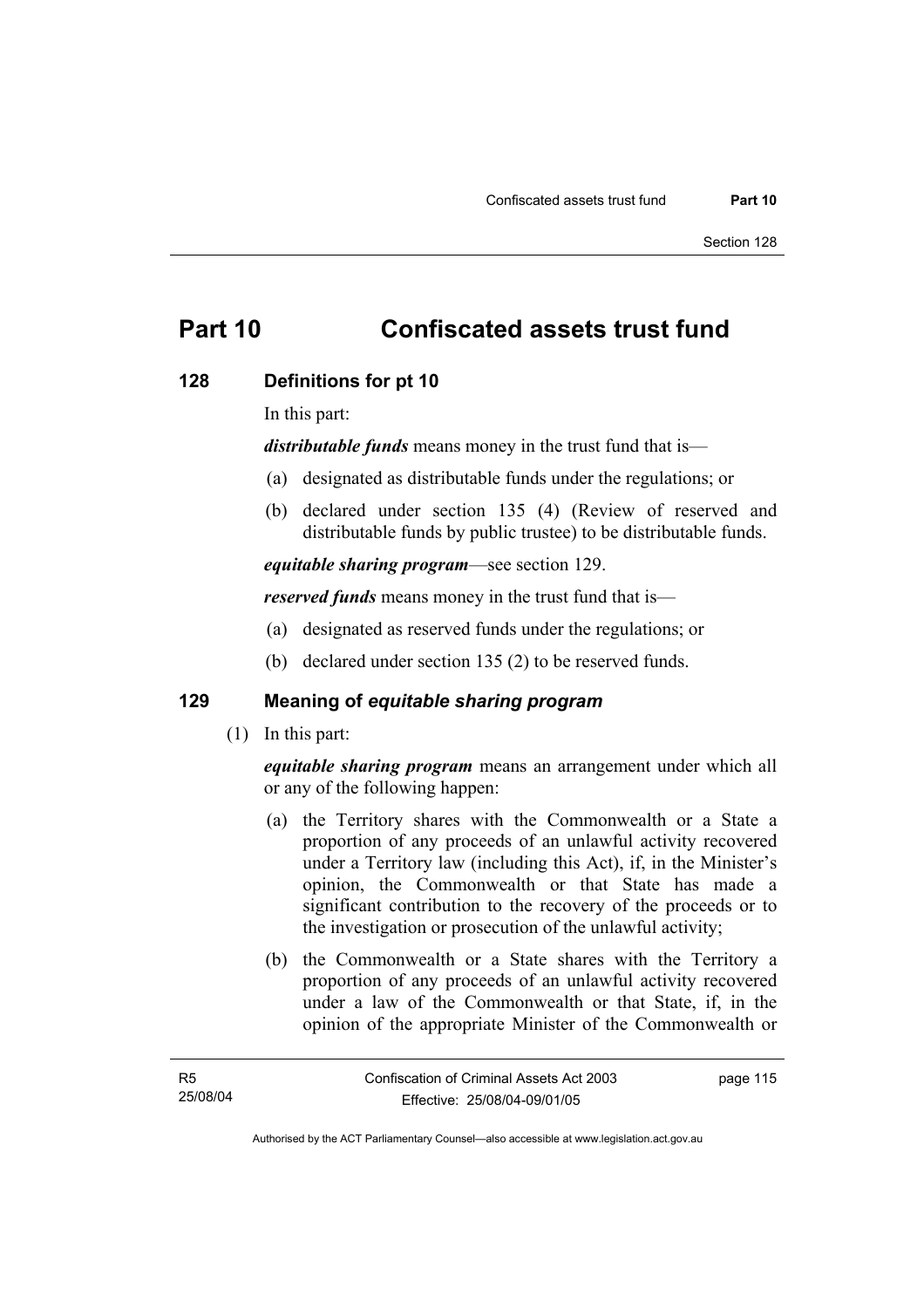#### **Part 10** Confiscated assets trust fund

Section 130

that State, the Territory has made a significant contribution to the recovery of the proceeds;

- (c) the Territory shares with a foreign country a proportion of the proceeds of any unlawful activity recovered under a Territory law, if, in the Minister's opinion, the foreign country has made a significant contribution to the recovery of the proceeds or to the investigation or prosecution of the unlawful activity.
- (2) In subsection (1):

*unlawful activity* means an act or omission that is—

- (a) an indictable offence; or
- (b) an offence against a law of a foreign country.
- *Note Indictable offence* includes an offence against the law of the Commonwealth, a State or another Territory that may be dealt with under a law of the Commonwealth, the State or the other Territory as an indictable offence (see s 13 (2)).

### **130 Establishment of trust fund**

There is to be a trust fund called the confiscated assets trust fund.

### **131 Payments into trust fund**

- (1) The following amounts must be paid into the trust fund:
	- (a) the income from the administration of restrained property;
	- (b) the forfeited money mentioned in section 111 (1) (Disposal of forfeited property) and the *Crimes Act 1900*, section 386B (1) (Disposal of forfeited money or goods by the public trustee);
	- (c) income earned from forfeited property (including income from the administration of the property);
	- (d) amounts raised from the sale of property to satisfy penalty orders, including any income earned from those amounts;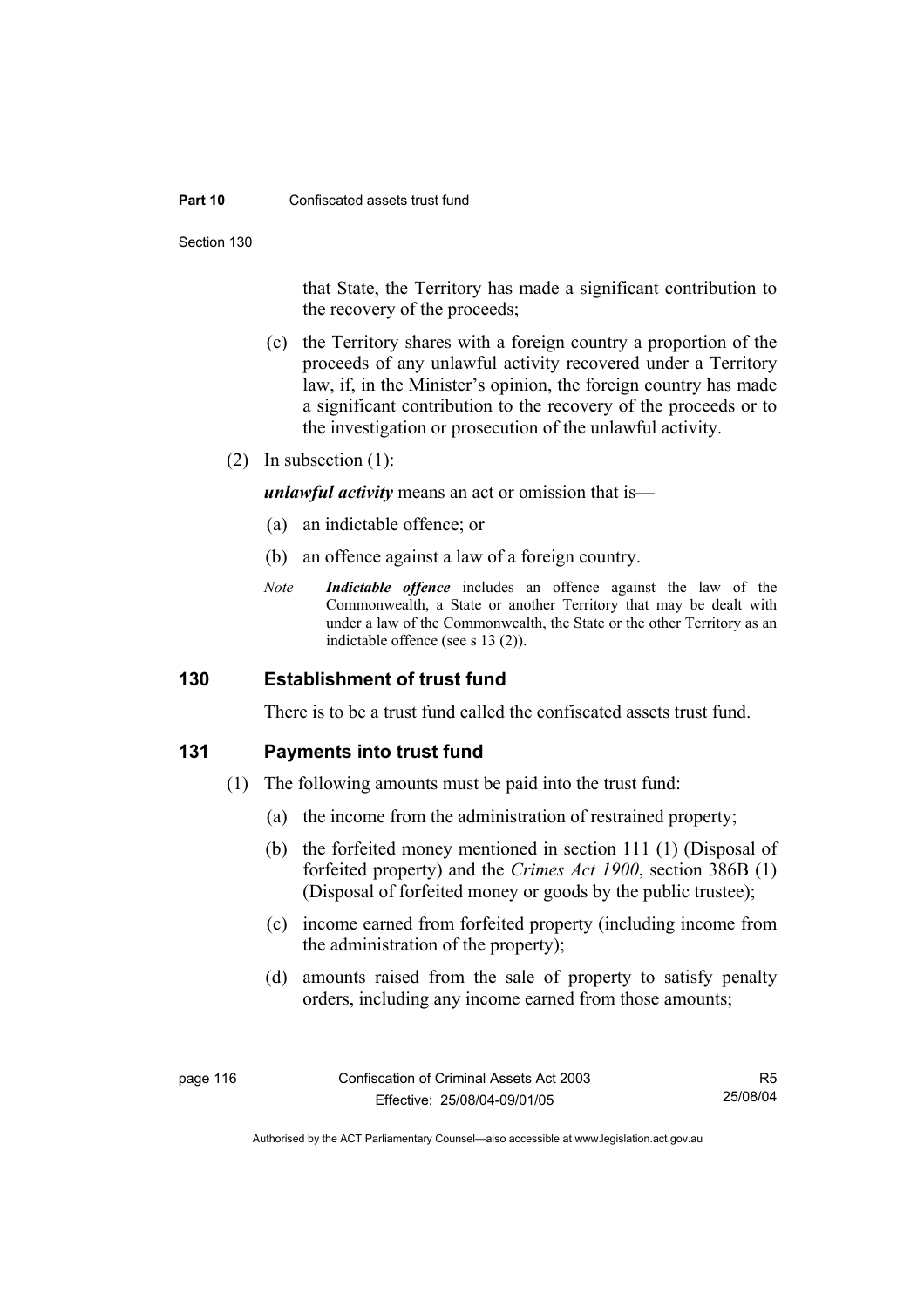- (e) payments for forfeited property that is bought back under a buyback order;
- (f) the remainder of the proceeds mentioned in the *Crimes Act 1900*, section 250 (2) (b) (Disposal of forfeited articles by public trustee) and section 386B (3) (b);
- (g) the proceeds of the enforcement of registered interstate automatic forfeiture decisions and registered interstate forfeiture orders;
- (h) payments and the proceeds of property sold to satisfy an interstate penalty orders;
- (i) payments received under the equitable sharing program.
- (2) However, this section does not apply in relation to forfeited property to which a direction under section 111 (3) (Disposal of forfeited property) applies.
- (3) Amounts paid into the trust fund must be designated as reserved funds or distributable funds in accordance with the regulations (if any).
- (4) All amounts payable into the trust fund must be paid into a trust banking account maintained under the *Financial Management Act 1996*, section 51 (Departmental trust banking accounts).

### **132 Purposes of trust fund**

- (1) The trust fund may be used to make payments from reserved funds for the following purposes:
	- (a) payments under return or compensation orders;
	- (b) payments of compensation under the *Crimes Act 1900*, section 386C (Return or compensation for forfeited money or goods);
	- (c) if property in the possession or control of the public trustee is returned, or compensation paid for property that has been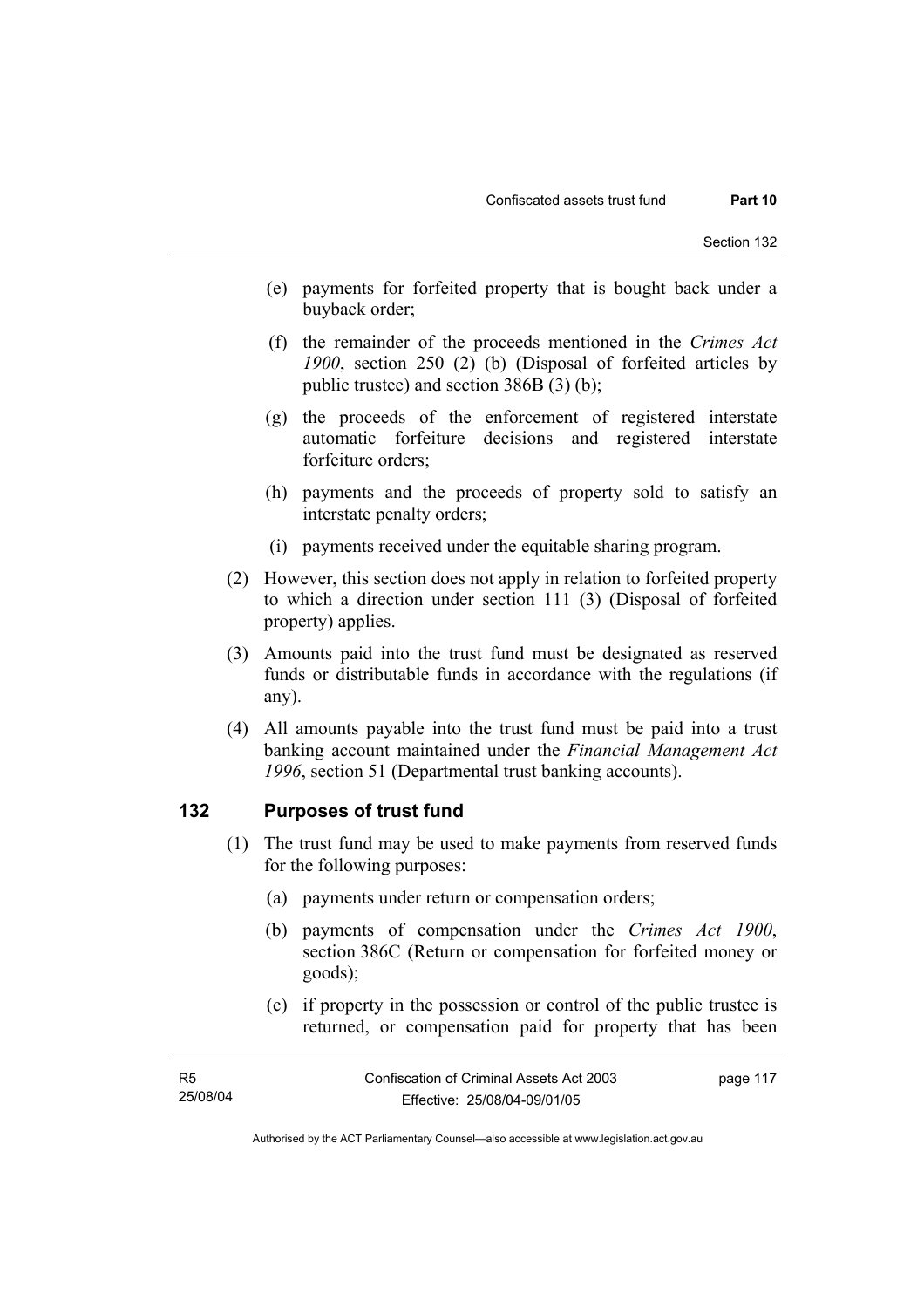#### **Part 10** Confiscated assets trust fund

Section 133

under the control of the public trustee, under a return or compensation order—any costs, charges or expenses deducted by the public trustee in relation to the property;

- (d) the annual management fee prescribed under the regulations for the public trustee;
- (e) other costs, charges or expenses of the public trustee in relation to the exercise of functions under this Act;
- (f) payments under the equitable sharing program.
- (2) The trust fund may be used to make payments from distributable funds in accordance with section 134 (2) (Distribution of surplus funds).

## **133 Payments from trust fund**

- (1) Payments must be made in accordance with the principle that payments for a purpose for which reserved funds may be used have priority over payments for purposes for which distributable funds may be used.
- (2) The public trustee may make payments for the purposes of the trust fund.
- (3) However, a payment under the equitable sharing program or from distributable funds may be made only in accordance with a written direction of the Minister.

### **134 Distribution of surplus funds**

- (1) For section 132 (2) (Purposes of trust fund), the Minister must, at least once in each financial year, decide the amount of distributable funds available for payment from the trust fund.
- (2) The Minister may approve the use of part or all of the decided amount for any of the following purposes:
	- (a) the enforcement of Territory laws;

Authorised by the ACT Parliamentary Counsel—also accessible at www.legislation.act.gov.au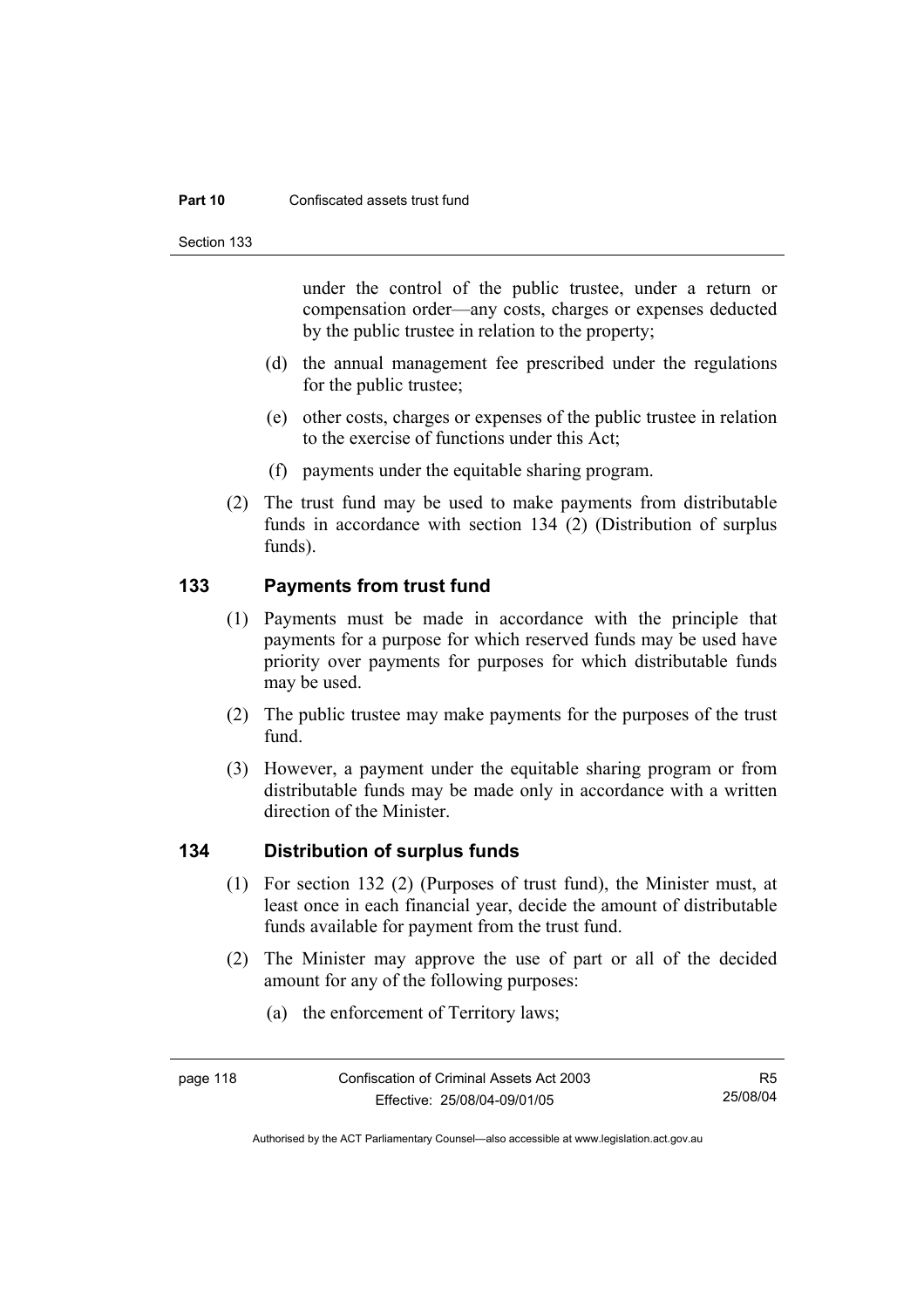- (b) criminal justice activities;
- (c) crime prevention;
- (d) assistance to victims of crime;
- (e) the prevention of drug abuse;
- (f) the rehabilitation of drug users;
- (g) a purpose prescribed under the regulations relating to law enforcement or drug rehabilitation and education.
- (3) An approval is a notifiable instrument.

*Note* A notifiable instrument must be notified under the Legislation Act.

### **135 Review of reserved and distributable funds by public trustee**

- (1) The public trustee must review the trust fund at least twice each year to decide whether the amount of reserved funds is likely to be sufficient to meet the payments from reserved funds that may be made within the 6 month period after the review.
- (2) If the public trustee considers that the amount of reserved funds is likely to be insufficient, the public trustee must declare, in writing, an amount of distributable funds to be reserved funds.
- (3) The amount declared must not be more than is necessary to increase the amount of reserved funds to what is required to meet payments from reserved funds within the 6 months after the declaration is made.
- (4) If the public trustee considers that the amount of reserved funds is likely to be more than is necessary, the public trustee must declare, in writing, the amount of the surplus funds to be distributable funds.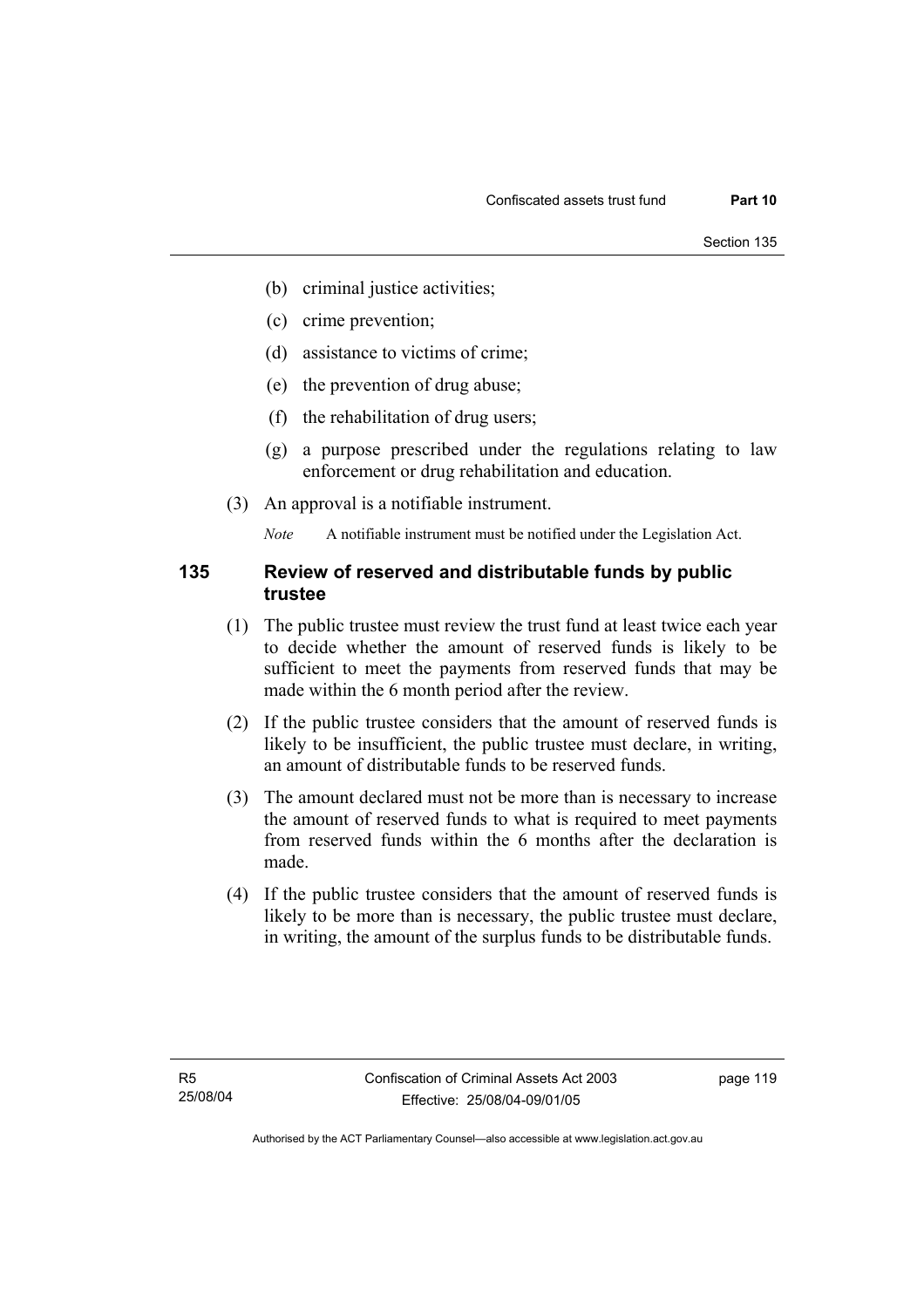#### **Part 11 Interstate orders**

Section 136

# **Part 11** Interstate orders

*Note* Proceedings under this part are civil, not criminal (see s 237 (1) (b)).

### **136 Meaning of** *authenticated* **for pt 11**

In this part:

*authenticated*, in relation to a corresponding law order, means authenticated by the entity that made the order in accordance with the corresponding law under which the order was made or the practice of the entity.

### **Example**

if the entity is a court, the order may be authenticated by the court's seal or stamp

*Note* An example is part of the Act, is not exhaustive and may extend, but does not limit, the meaning of the provision in which it appears (see Legislation Act, s 126 and s 132).

### **137 Interstate restraining and forfeiture orders etc registration**

- (1) This section applies if—
	- (a) an interstate restraining order expressly applies to—
		- (i) stated property in the ACT; or
		- (ii) all the property in the ACT of a person; or
		- (iii) all the property (other than stated property) in the ACT of a person; or
	- (b) an interstate automatic forfeiture decision expressly applies to property in the ACT; or
	- (c) an interstate forfeiture order expressly applies to property in the ACT.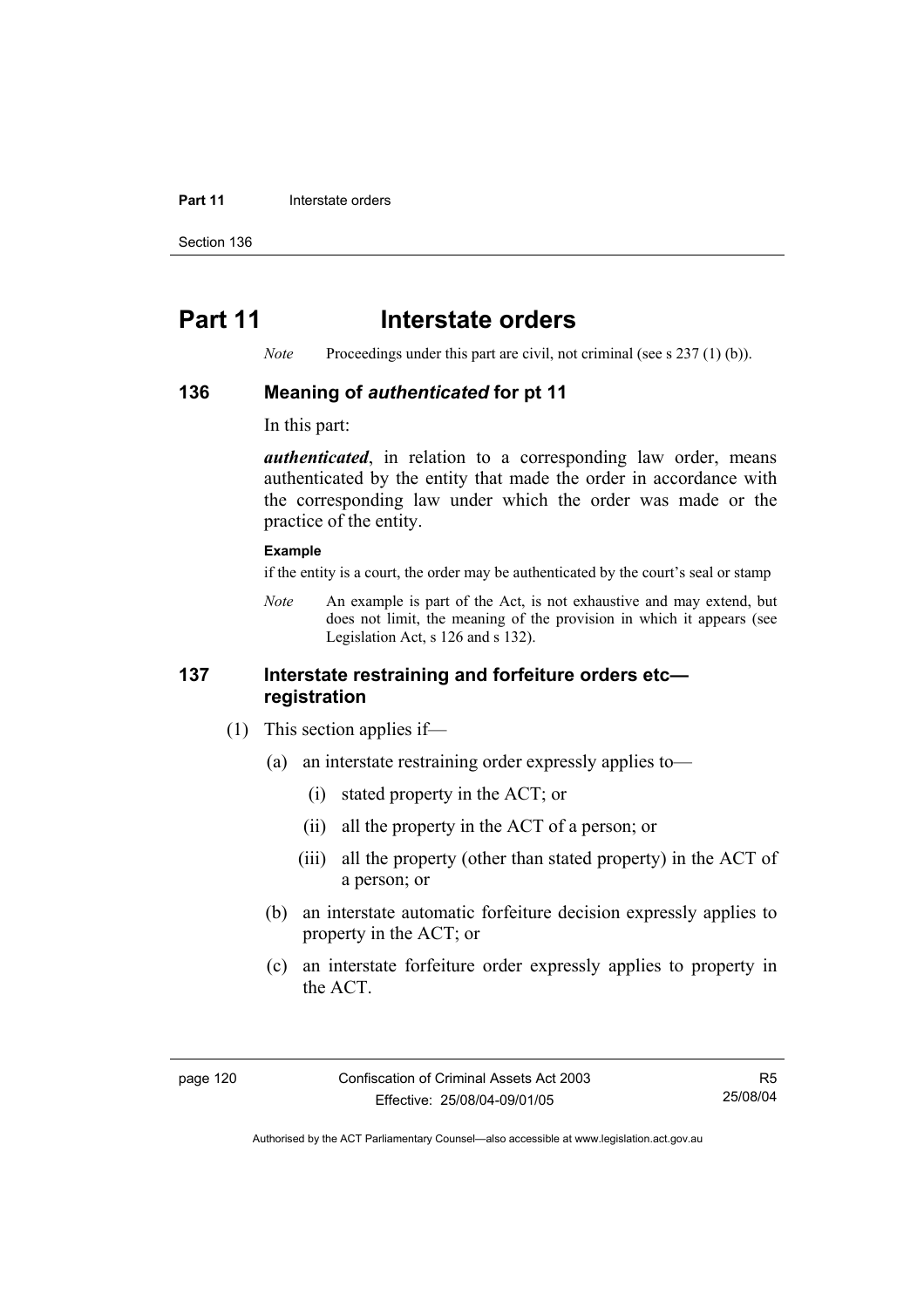- (2) An authenticated copy of the order or decision may be registered in a relevant court by the applicant for the order or decision, the DPP or a person prescribed under the regulations.
- (3) An authenticated copy of any amendment of the order or decision (made before or after the registration of the order or decision) may be registered in a relevant court by a person mentioned in subsection (2).
- (4) Registration of the order or decision, and any amendment of the order or decision, may be refused to the extent that the order or decision, or the order or decision as amended, could not, on registration, be enforced in the ACT.
- (5) The order or decision, and any amendment of the order or decision, must be registered in accordance with the procedure of the relevant court.

## **138 Interstate restraining and forfeiture orders etc—interim registration**

- (1) This section applies to an electronic copy of an authenticated interstate restraining order, interstate automatic forfeiture decision or interstate forfeiture order or of an authenticated copy of any amendment of such an order or decision.
- (2) If the electronic copy is certified in accordance with the procedure of a relevant court, it is taken, for this Act, to be an authenticated copy of the order, decision or amendment.
- (3) However, if the order, decision or amendment is registered in the relevant court using the electronic copy, the registration ceases to have effect at the end of 5 days after the day of registration, or when an authenticated copy of the order, decision or amendment is registered, whichever happens first.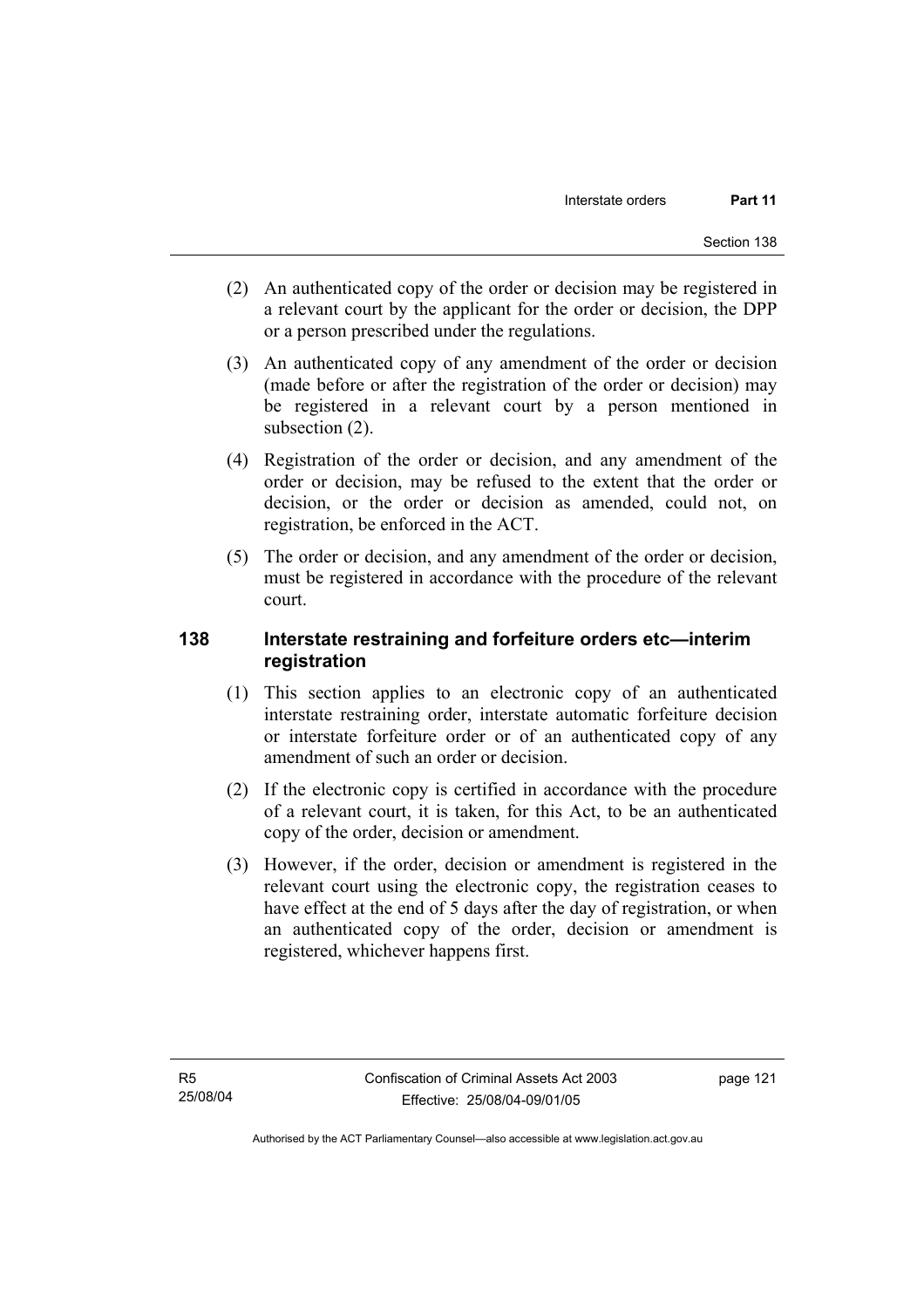#### **Part 11 Interstate orders**

Section 139

(4) In this section:

*electronic copy*, of a document, includes the following copies of the document:

- (a) a fax copy;
- (b) an emailed copy;
- (c) a scanned copy.

### **139 Interstate restraining and forfeiture orders etc—effect of registration**

- (1) For this Act, a registered interstate restraining order is taken to be a restraining order under this Act.
- (2) For this Act, a registered interstate automatic forfeiture decision is taken to be an automatic forfeiture under division 5.2 (Automatic forfeiture—conviction for serious offences).
- (3) For this Act, a registered interstate civil forfeiture order is taken to be a civil forfeiture order under this Act.
- (4) For this Act, a registered interstate conviction forfeiture order is taken to be a conviction forfeiture order under this Act.
- (5) An amendment of a registered interstate order or decision mentioned in this section has effect for this Act only if it is registered under this part.

### **140 Interstate restraining and forfeiture orders etc—ending of registration**

A registered interstate restraining order, automatic forfeiture decision or forfeiture order ceases to be registered under this Act if—

 (a) it ceases to be in force under the corresponding law under which it was made; or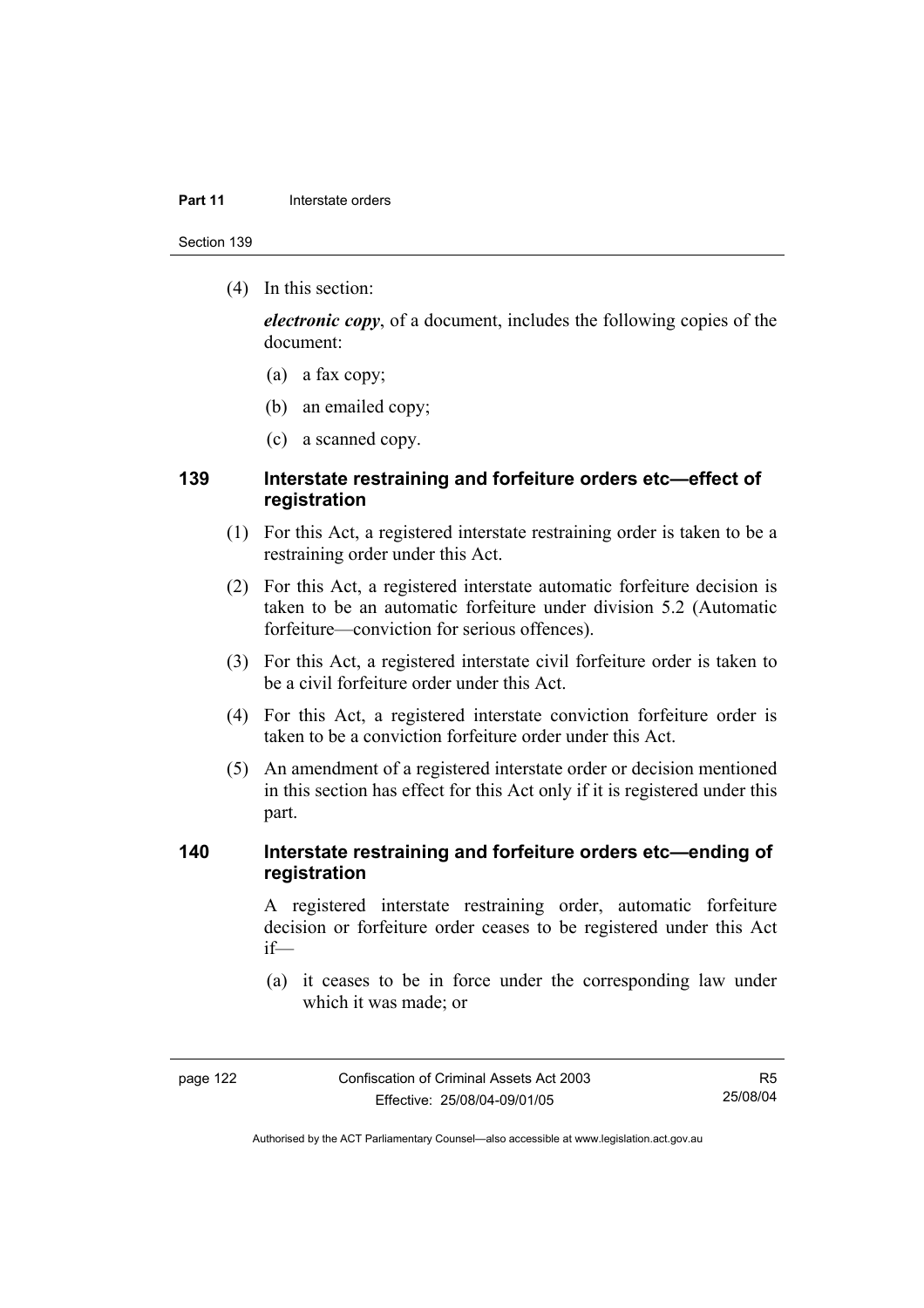(b) its registration is cancelled under section 141.

### **141 Interstate restraining and forfeiture orders etc cancellation of registration**

- (1) The registration of an interstate restraining order, interstate automatic forfeiture decision or interstate forfeiture order may be cancelled by a relevant court, or an officer of a relevant court prescribed under the regulations, if—
	- (a) the registration was improperly obtained; or
	- (b) details of any amendment of the order or decision, or any direction of the entity that made the order or decision, was not given to the relevant court in accordance with the procedure of the court.
- (2) The registration of an interstate restraining order, interstate automatic forfeiture decision or interstate forfeiture order, or an amendment of such an order or decision, may be cancelled by a relevant court, to the extent that the order or decision, or the order or decision as amended, cannot be enforced in the ACT.

### **142 Creation of interstate penalty charges**

- (1) This section applies if—
	- (a) an interstate restraining order is made because of the commission, or the alleged commission, of an indictable offence by a person; and
	- (b) an interstate penalty order is made against the person in relation to the offence; and
	- (c) the interstate restraining order is registered under this Act; and
	- (d) the interstate penalty order is registered in the ACT under the *Service and Execution of Process Act 1992* (Cwlth).

page 123

Authorised by the ACT Parliamentary Counsel—also accessible at www.legislation.act.gov.au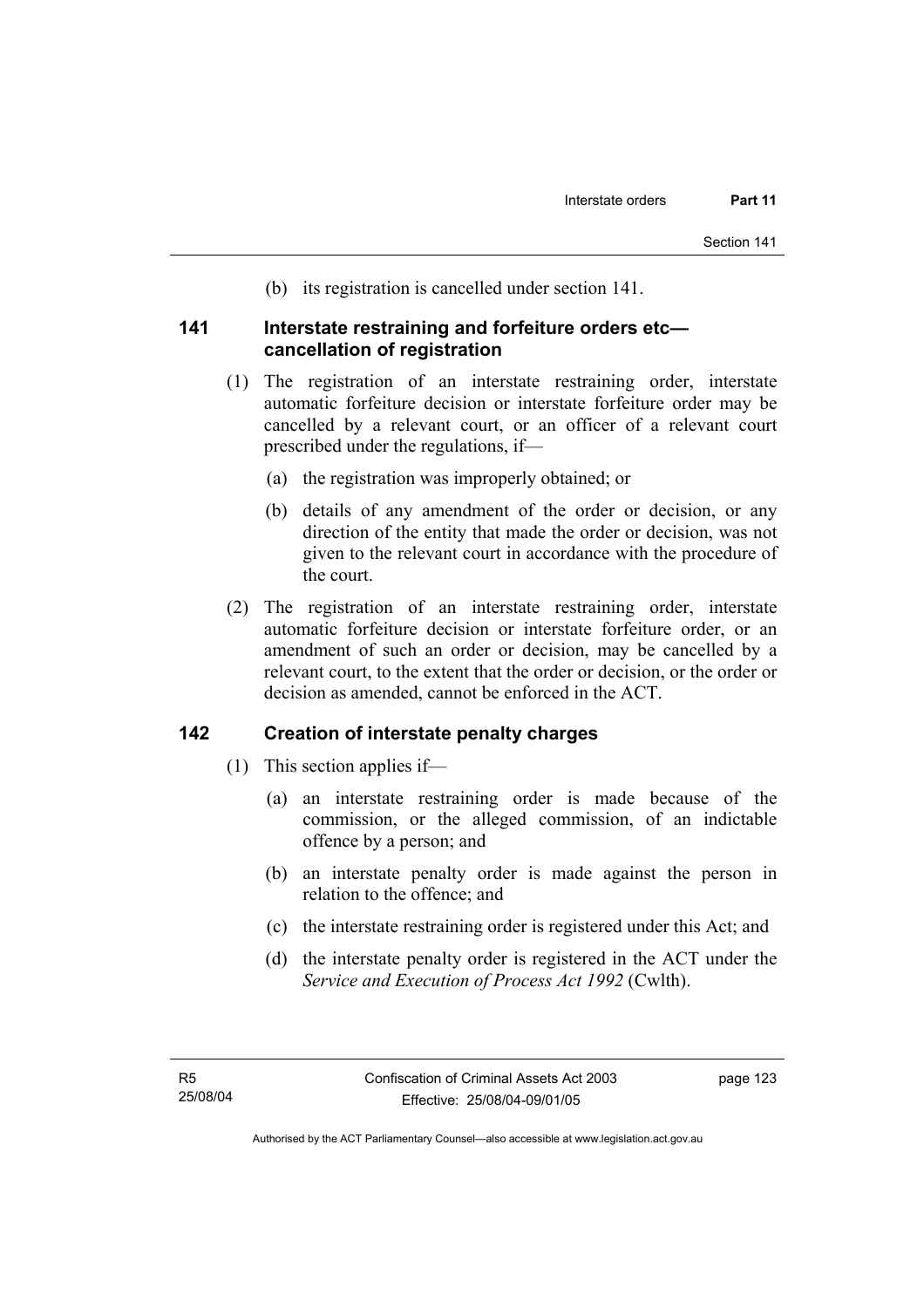#### **Part 11 Interstate orders**

#### Section 143

- (2) On the registration of both of the orders mentioned in subsection (1) (c) and (d), a charge (an *interstate penalty charge*) to secure the amount payable under the interstate penalty order is created over the property in the ACT restrained under the interstate restraining order.
- (3) If the interstate restraining order is amended, after the interstate penalty order is made, to add more property, and the interstate restraining order is registered under this part, the additional property is also subject to the penalty charge on registration of the amendment.

### **143 Interstate penalty charges—effect of creation**

For this Act, an interstate penalty charge is taken to be a penalty charge under this Act.

page 124 Confiscation of Criminal Assets Act 2003 Effective: 25/08/04-09/01/05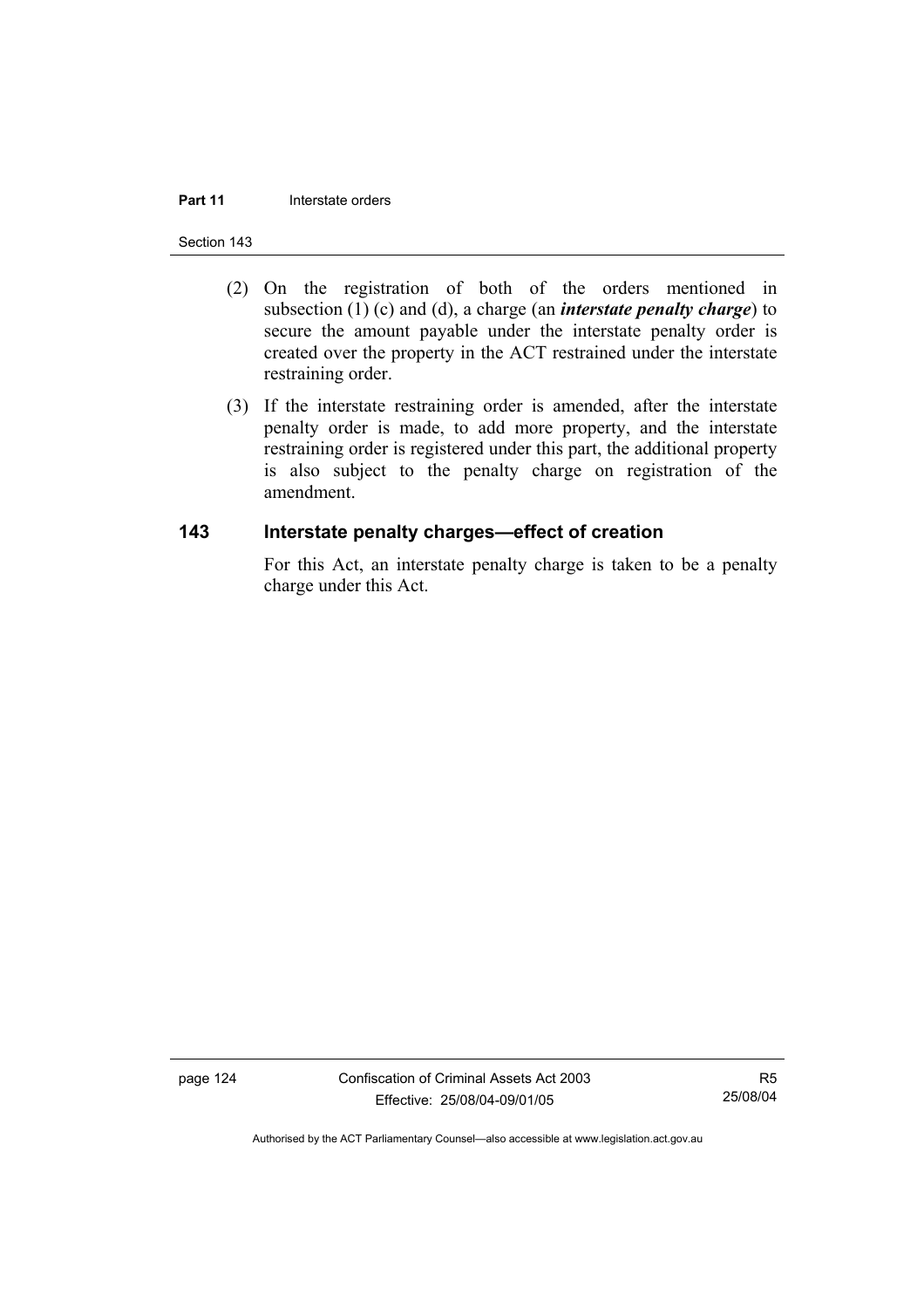# **Division 12.1 Inquiry notices**

### **144 Meaning of** *inquiry notice*

In this Act:

*inquiry notice* means a notice by a police officer requiring a financial institution to give the officer stated information in relation to—

- (a) an account with the institution (including whether an account has existed or does exist); or
- (b) a transaction (other than in relation to an account) conducted, or proposed to be conducted, by or with the institution (including whether a transaction has been conducted).

*Note 1 Account* includes a safe-deposit box (see dict, def *account*).

*Note 2* It is an offence to contravene an inquiry notice, to give false or misleading information in purported compliance with an inquiry notice, or to disclose the existence or operation of the notice (see div 12.6).

### **145 Inquiry notices—giving**

- (1) A police officer of the rank of commander (or higher) may give an inquiry notice to a financial institution.
- (2) The inquiry notice may be given only if the police officer is satisfied that the information to which the notice relates is relevant to deciding whether—
	- (a) an application could be made for an order under this Act (including for another order under this part), a corresponding law order, or a search warrant under part 13 (Search warrants), in relation to anyone; or

page 125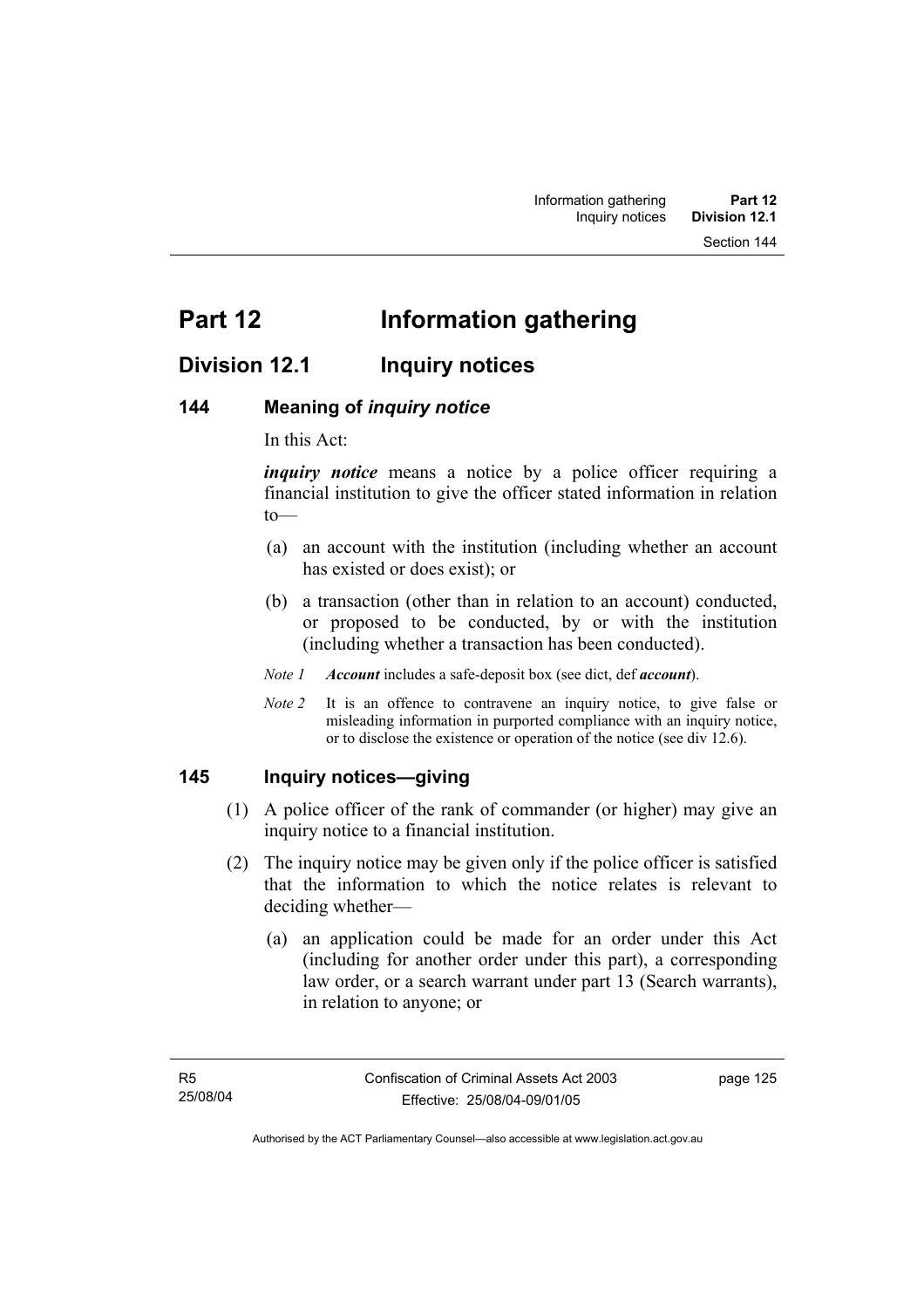- (b) a proceeding could be begun against anyone for an offence against this Act or a corresponding law or for a money laundering offence.
- *Note* A *money laundering offence* includes a prescribed offence against a law of the Commonwealth, a State or another Territory, see dict.
- (3) The police officer must give a copy of the notice to the financial institution to which the notice applies.
	- *Note* For how documents may be served, see Legislation Act, pt 19.5.

### **146 Inquiry notices—form**

- (1) An inquiry notice must be signed by the police officer giving it.
- (2) The notice must state—
	- (a) that it is an inquiry notice under this Act; and
	- (b) the financial institution to which the notice applies; and
	- (c) the information that the financial institution is required to give; and
	- (d) how the information is to be given; and
	- (e) that the inquiry notice is a non-disclosable information order.
	- *Note* The disclosure of the existence or operation of a non-disclosable information order is prohibited, see s 192.
- (3) The notice must also include a statement setting out the effect of division 12.6 (Information order offences) in relation to inquiry notices.

### **147 Inquiry notices—immunity for complying financial institutions and staff**

A civil proceeding does not lie against a financial institution, or an officer, employee or agent of a financial institution, in relation to loss, damage or injury of any kind to someone else because of the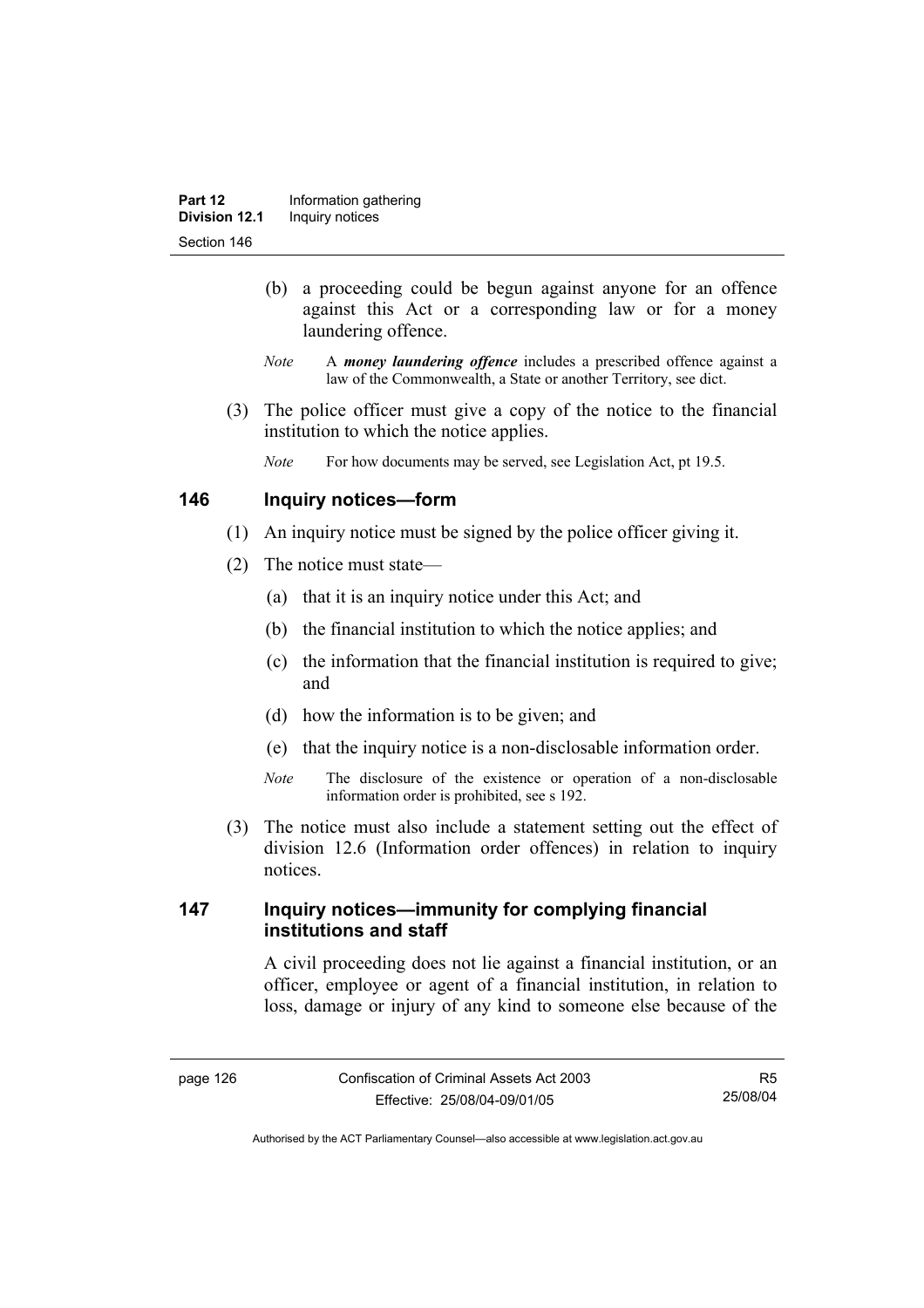giving of information honestly to a police officer in compliance with (or purported compliance with) an inquiry notice

# **Division 12.2 Monitoring orders**

- *Note 1* For general provisions about a proceeding for a monitoring order (which is a confiscation proceeding—see s 236), see pt 14.
- *Note 2* In particular, no advance notice to anyone is required of the application for the order, and the application may be heard in closed court, without the offender or the public being present, see s 243.

## **148 Meaning of** *monitoring order*

In this Act:

*monitoring order* means an order under section 151 (Monitoring orders—making) requiring a financial institution give a police officer information obtained or held by the institution about transactions conducted, or proposed to be conducted, by a person with the institution

## **149 Monitoring orders—application**

- (1) A police officer may apply to a relevant court for a monitoring order.
- (2) The application may be made only if the police officer has reasonable grounds for suspecting that the person in relation to whom the order is sought—
	- (a) has committed, or is about to commit, a serious offence; or
	- (b) was involved in the commission, or is about to be involved in the commission, of a serious offence; or
	- (c) has derived, or is about to derive, property or a benefit from the commission of a serious offence.
	- *Note Serious offence* means an offence against a Territory law or the law of the Commonwealth, a State or another Territory that is punishable by imprisonment for 5 years or longer (see s 13 (2)).

| - R5     | Confiscation of Criminal Assets Act 2003 | page 127 |
|----------|------------------------------------------|----------|
| 25/08/04 | Effective: 25/08/04-09/01/05             |          |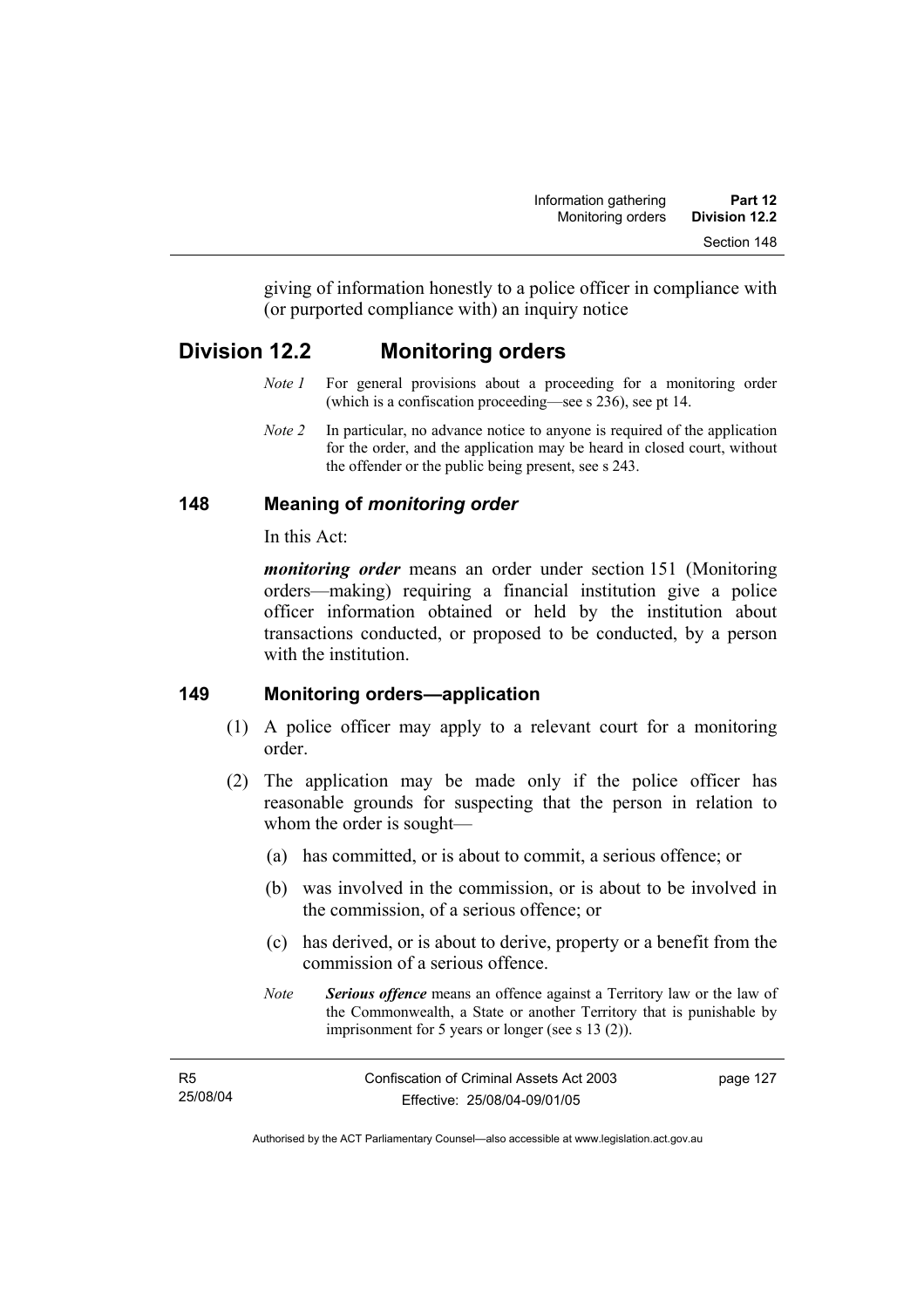**Part 12 Information gathering Division 12.2** Monitoring orders Section 150

### **150 Monitoring orders—affidavit supporting application**

- (1) An application for a monitoring order must be supported by an affidavit of the applicant police officer stating the grounds for the officer's suspicions.
- (2) The court may require the police officer to give additional information about the grounds on which the order is sought.

### **151 Monitoring orders—making**

- (1) This section applies if an application is made under section 149 (Monitoring orders—application) to a relevant court for a monitoring order requiring a financial institution to give a police officer information obtained or held by the institution about transactions conducted, or proposed to be conducted with the institution, by the person in relation to whom the order is sought.
- (2) The relevant court must make the monitoring order sought if, having regard to the police officer's affidavit supporting the application and any other evidence before the court, the court is satisfied that there are reasonable grounds for the officer's suspicions stated in the affidavit.
- (3) The order must state—
	- (a) that it is a monitoring order under this Act; and
	- (b) the financial institution to which the order applies; and
	- (c) the person in relation to whom the order is made; and
	- (d) the nature of the transactions to be monitored; and
	- (e) the information that the financial institution is required to give; and
	- (f) how the information is to be given; and
	- (g) the period for which the order has effect; and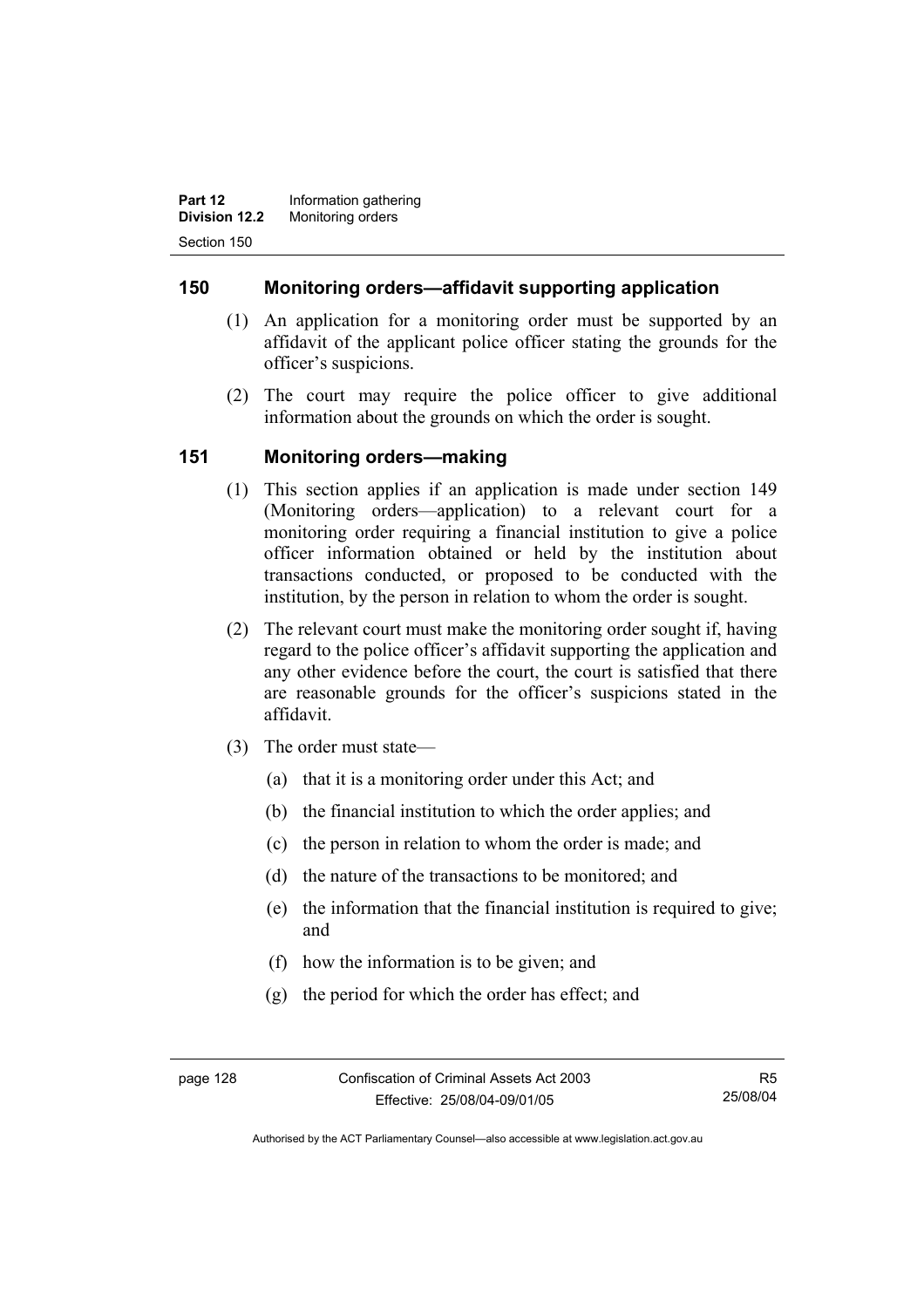- (h) that the monitoring order is a non-disclosable information order.
- *Note* The disclosure of the existence or operation of a non-disclosable information order is prohibited, see s 192.
- (4) The order must also include a statement setting out the effect of division 12.6 (Information order offences) in relation to monitoring orders.
- (5) The period mentioned in subsection (3) (g) must not begin earlier than the day when notice of the order is given to the financial institution and must end not later than 3 months after the day when the order is made.
- (6) To remove any doubt, a relevant court may make 2 or more monitoring orders (including for successive periods) in relation to the same person.
- (7) The chief police officer must give a copy of a monitoring order to the financial institution to which the order applies.
	- *Note* For how documents may be served, see Legislation Act, pt 19.5.

## **Division 12.3 Transaction suspension orders**

- *Note 1* For general provisions about a proceeding for a transaction suspension order (which is a confiscation proceeding—see s 236), see pt 14.
- *Note 2* In particular, no advance notice to anyone is required of the application for the order, and the application may be heard in closed court, without the offender or the public being present, see s 243.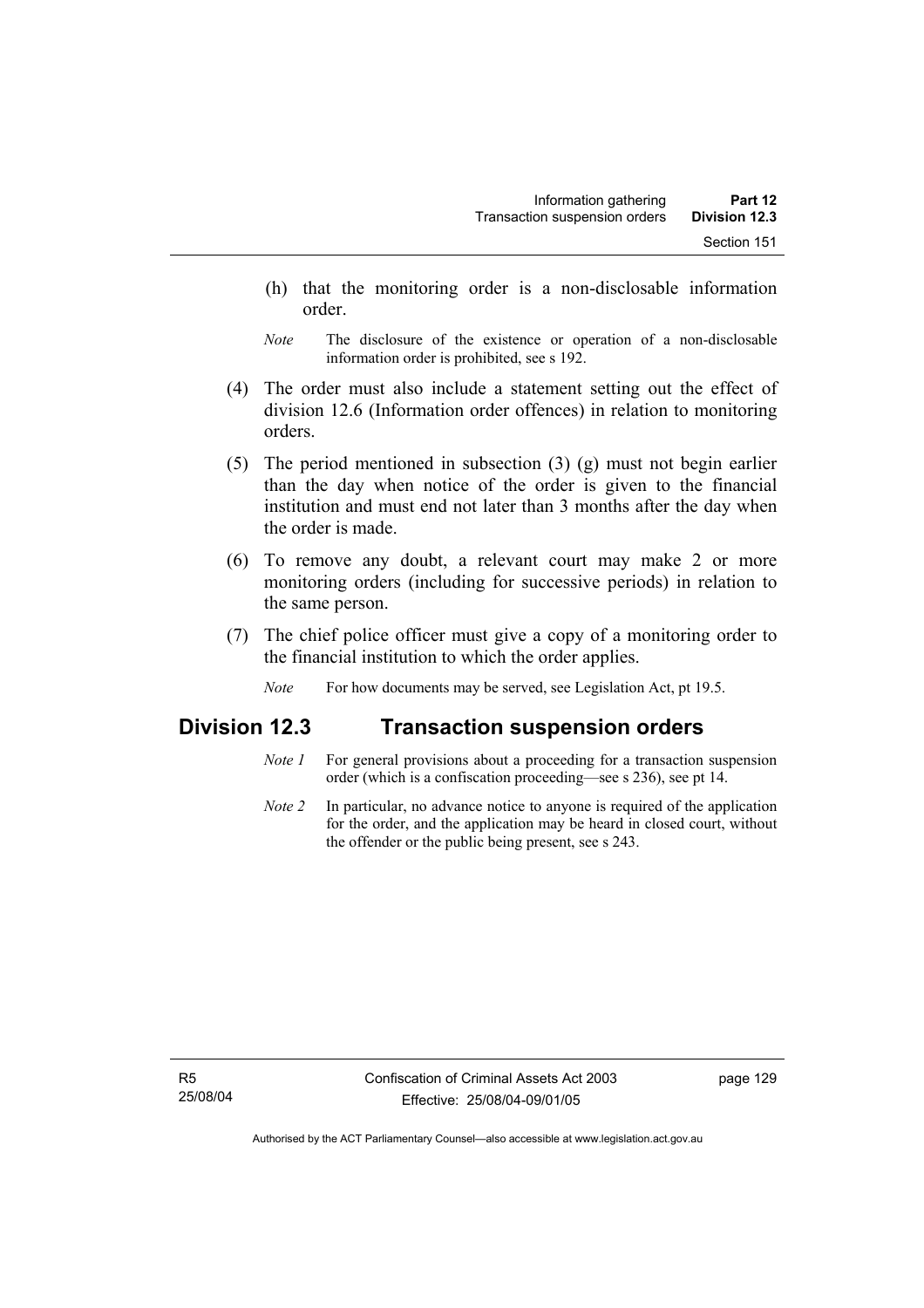### **152 Meaning of** *transaction suspension order*

(1) In this Act:

*transaction suspension order* means an order under section 155 (Transaction suspension orders—making) requiring a financial institution, on becoming aware of a transaction (including a proposed transaction) to be conducted through a stated account, to—

- (a) immediately tell a police officer about the transaction; and
- (b) delay the processing of the transaction for 48 hours after the institution becomes aware of the transaction.
- (2) In this section:

*account* does not include a safe-deposit box.

### **153 Transaction suspension orders—application**

- (1) A police officer may apply to a relevant court for a transaction suspension order.
- (2) The application may be made only if the police officer has reasonable grounds for suspecting that—
	- (a) the person in relation to whom the order is sought—
		- (i) has committed, or is about to commit, a money laundering offence; or
		- (ii) was involved in the commission, or is about to be involved in the commission, of a money laundering offence; or
		- (iii) has derived, or is about to derive, property or a benefit from the commission of a money laundering offence; and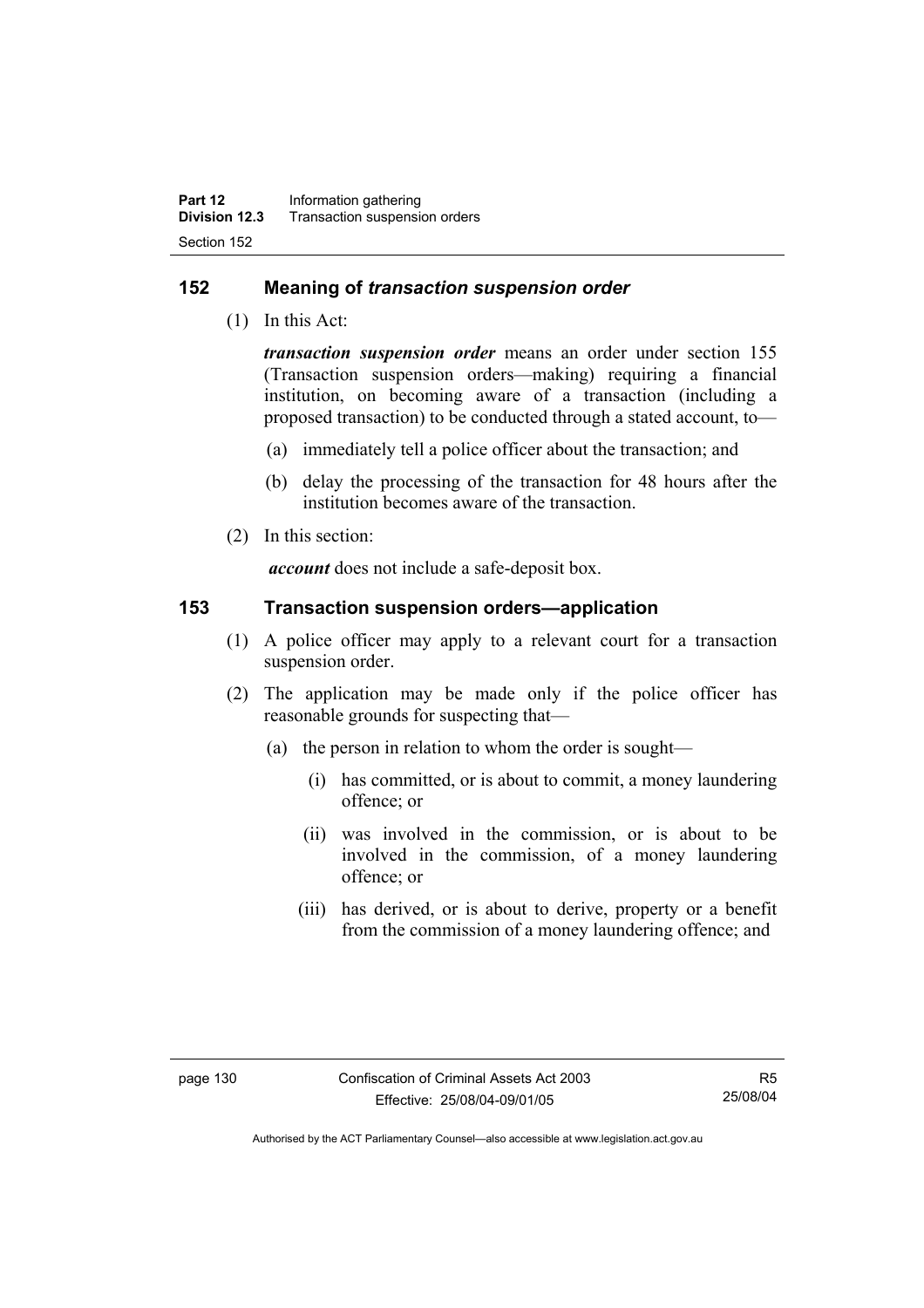- (b) the account in relation to which the order is sought is operated by, or under the effective control of, the person.
	- *Note 1* For the meaning of *effective control*, see s 14.
	- *Note 2* A *money laundering offence* includes a prescribed offence against a law of the Commonwealth, a State or another Territory, see dict.
	- *Note 3* For the meaning of *in relation to*, see dict.
- (3) To remove any doubt, the application may be made in relation to 2 or more accounts.

## **154 Transaction suspension orders—affidavit supporting application**

- (1) An application for a transaction suspension order must be supported by an affidavit of the applicant police officer stating—
	- (a) the grounds for the officer's suspicions; and
	- (b) the account in relation to which the order is sought.
- (2) The court may require the police officer to give additional information about the grounds on which the order is sought.

#### **155 Transaction suspension orders—making**

- (1) This section applies if an application is made under section 153 (Transaction suspension orders—application) to a relevant court for a transaction suspension order requiring a financial institution, on becoming aware of a transaction (including a proposed transaction) to be conducted through the account to which the application relates,  $to$ —
	- (a) immediately tell a police officer about the transaction; and
	- (b) delay the processing of the transaction for 48 hours after the institution becomes aware of the transaction.
- (2) The relevant court must make the transaction suspension order sought if, having regard to the police officer's affidavit supporting

page 131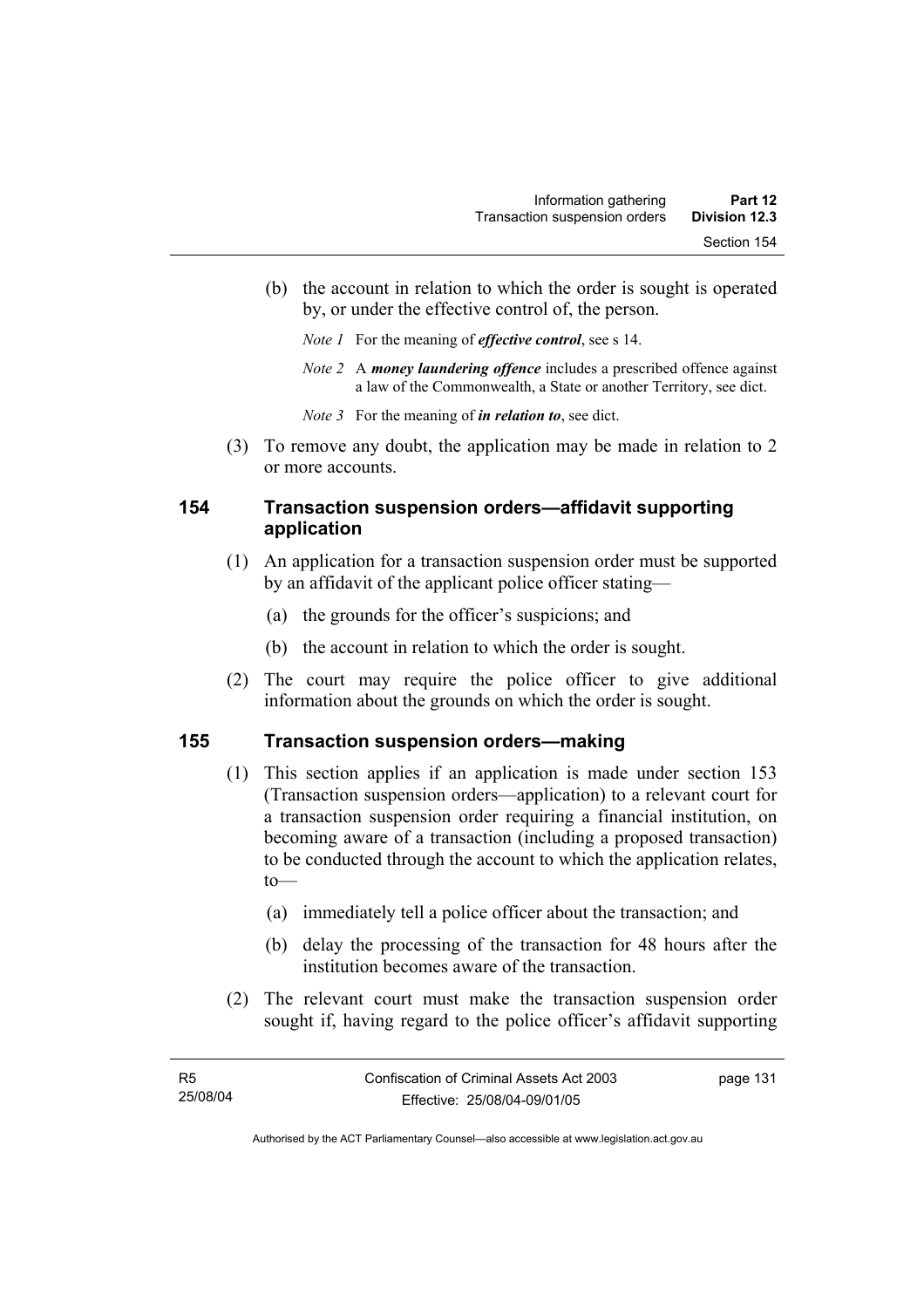the application and any other evidence before the court, the court is satisfied that there are reasonable grounds for the officer's suspicions stated in the affidavit.

- (3) The order must state—
	- (a) that it is a transaction suspension order under this Act; and
	- (b) the terms of the order; and
	- (c) the financial institution to which the order applies; and
	- (d) the account in relation to which the order is made; and
	- (e) how notice of transactions (including proposed transactions) is to be given; and
	- (f) the period for which the order has effect; and
	- (g) that the transaction suspension order is a non-disclosable information order.
	- *Note 1* The disclosure of the existence or operation of a non-disclosable information order is prohibited, see s 192.
	- *Note 2* An order cannot be made in relation to a safe-deposit box (see s 152 (2)).
- (4) The order must also include a statement setting out the effect of division 12.6 (Information order offences) in relation to transaction suspension orders.
- (5) The period mentioned in subsection (3) (f) must not begin earlier than the day when notice of the order is given to the financial institution and must end not later than 3 months after the day when the order is made.
- (6) To remove any doubt, a relevant court may make 2 or more transaction suspension orders (including for successive periods) in relation to the same account.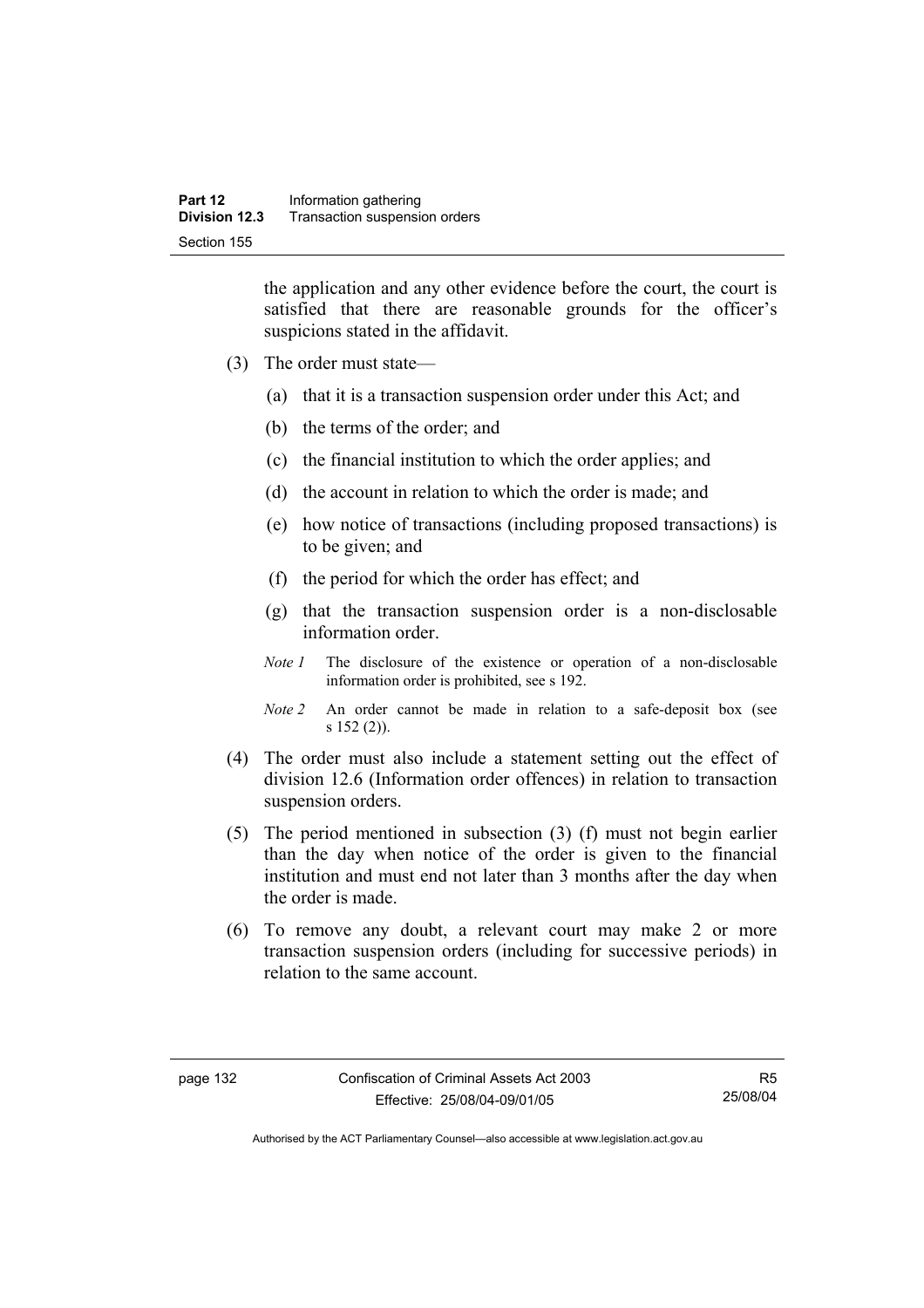- (7) The chief police officer must give a copy of a transaction suspension order to the financial institution to which the order applies.
	- *Note* For how documents may be served, see Legislation Act, pt 19.5.

# **Division 12.4 Production orders for propertytracking documents**

- *Note 1* For general provisions about a proceeding for a production order (which is a confiscation proceeding—see s 236), see pt 14.
- *Note 2* In particular, no advance notice to anyone is required of the application for the order, and the application may be heard in closed court, without the offender or the public being present, see s 243.

## **156 Meaning of** *production order*

In this Act:

*production order* means an order under section 160 (Production orders—making) requiring a person to give a police officer any property-tracking documents in the person's possession or control that relate to the person or property (or both) stated in the order.

#### **157 Meaning of** *property-tracking document*

In this Act:

#### *property-tracking document* means—

- (a) a document relevant to identifying, locating or quantifying—
	- (i) property (including tainted property and property under the effective control of a person) in relation to which action has been or could be taken under this Act or a corresponding law; or
	- (ii) benefits derived by a person from the commission (or the alleged commission) of an indictable offence; or
	- (iii) evidence in relation to property or benefits mentioned in subparagraph (i) or (ii); or

| - R5     | Confiscation of Criminal Assets Act 2003 | page 133 |
|----------|------------------------------------------|----------|
| 25/08/04 | Effective: 25/08/04-09/01/05             |          |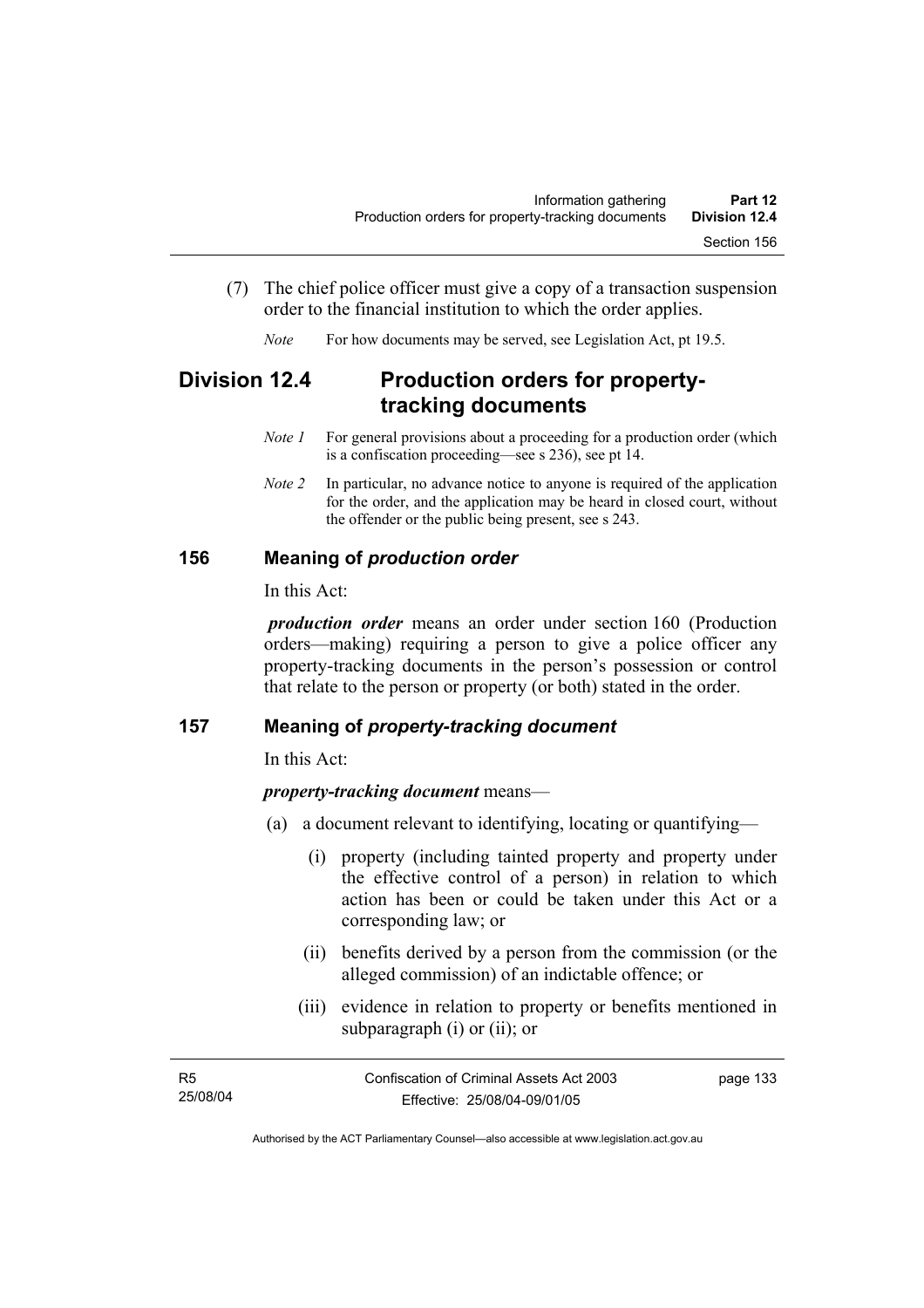- (b) a document relevant to identifying or locating a document necessary for the transfer of property mentioned in paragraph (a) (i); or
- (c) a document relevant to understanding a document mentioned in paragraph (a) or (b).
- *Note 1* For the meaning of *effective control*, see s 14.
- *Note 2* For the meaning of *in relation to*, see dict.
- *Note 3 Indictable offence* includes an offence against the law of the Commonwealth, a State or another Territory that may be dealt with under a law of the Commonwealth, the State or the other Territory as an indictable offence (see s 13 (2)).

#### **158 Production orders—application**

- (1) A police officer may apply to a relevant court for a production order.
- (2) The application may be made only if the police officer has reasonable grounds for suspecting that—
	- (a) someone has committed an indictable offence; and
	- (b) the person against whom the order is sought has possession or control of a property-tracking document in relation to the offence.
	- *Note Indictable offence* includes an offence against the law of the Commonwealth, a State or another Territory that may be dealt with under a law of the Commonwealth, the State or the other Territory as an indictable offence (see s 13 (2)).

#### **159 Production orders—affidavit supporting application**

- (1) An application for a production order must be supported by an affidavit of the applicant police officer stating the grounds for the officer's suspicions.
- (2) The court may require the police officer to give additional information about the grounds on which the order is sought.

| Confiscation of Criminal Assets Act 2003<br>page 134 |                              | R5       |
|------------------------------------------------------|------------------------------|----------|
|                                                      | Effective: 25/08/04-09/01/05 | 25/08/04 |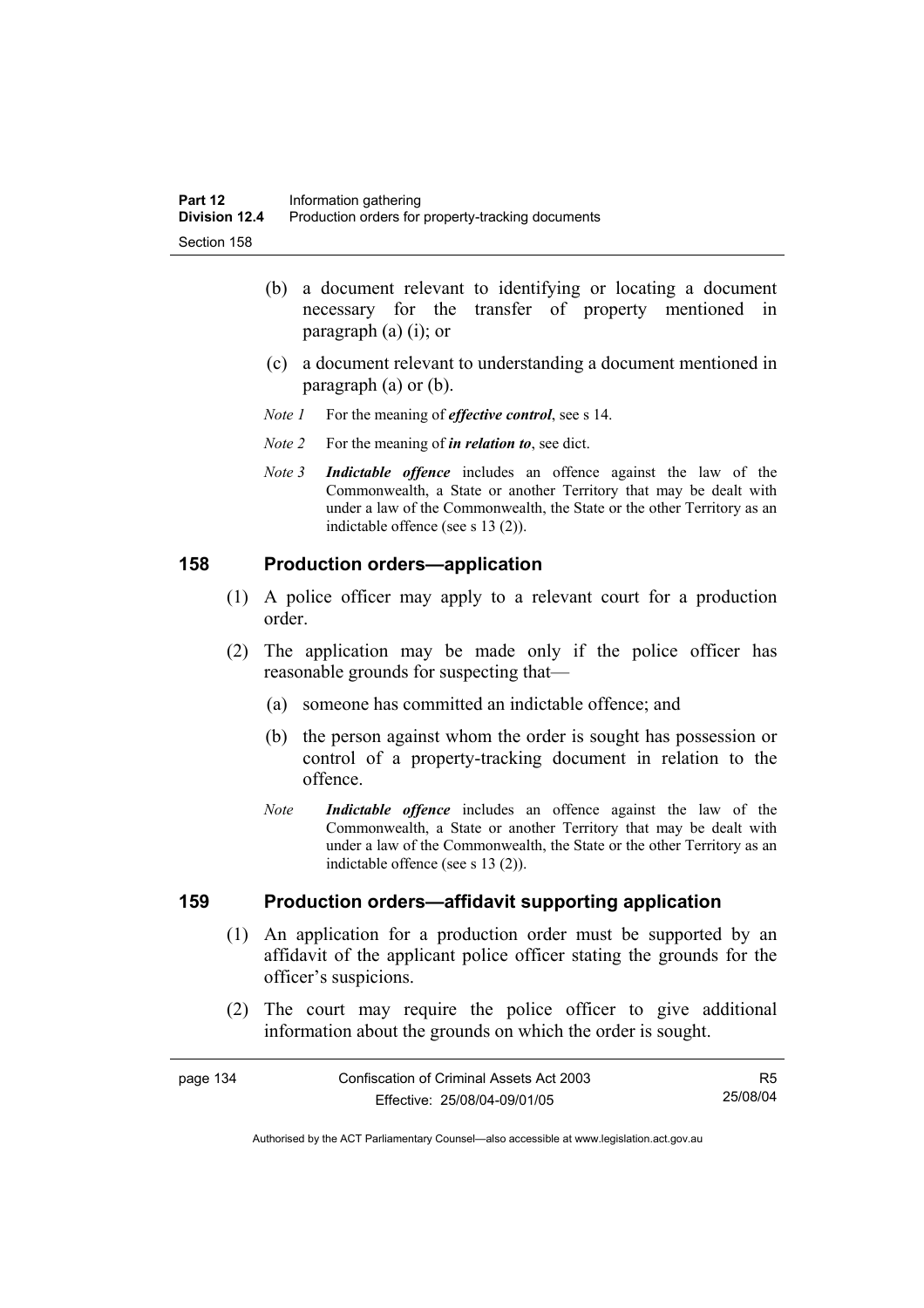## **160 Production orders—making**

- (1) This section applies if an application is made under section 158 (Production orders—application) to a relevant court for a production order requiring a person to give a police officer any propertytracking documents in the person's possession or control that relate to the person or property (or both) to which the application relates.
- (2) The relevant court must make the production order sought if, having regard to the police officer's affidavit supporting the application and any other evidence before the court, the court is satisfied that there are reasonable grounds for the officer's suspicions stated in the affidavit.
- (3) A production order must state—
	- (a) that it is a production order under this Act; and
	- (b) the person to whom the order applies; and
	- (c) that the person must give to a police officer any propertytracking documents in the person's possession or control that relate to the person or property (or both) stated in the order; and
	- (d) the place where and the time when, or the period within which, the documents must to be given to a police officer; and
	- (e) whether the relevant court making the order has declared that the order is a non-disclosable production order.
	- *Note* The disclosure of the existence or operation of a non-disclosable information order is prohibited, see s 192.
- (4) The order must also include a statement setting out the effect of division 12.6 (Information order offences) in relation to the order.
- (5) The chief police officer must give a copy of a production order to the person to whom the order applies.

*Note* For how documents may be served, see Legislation Act, pt 19.5.

page 135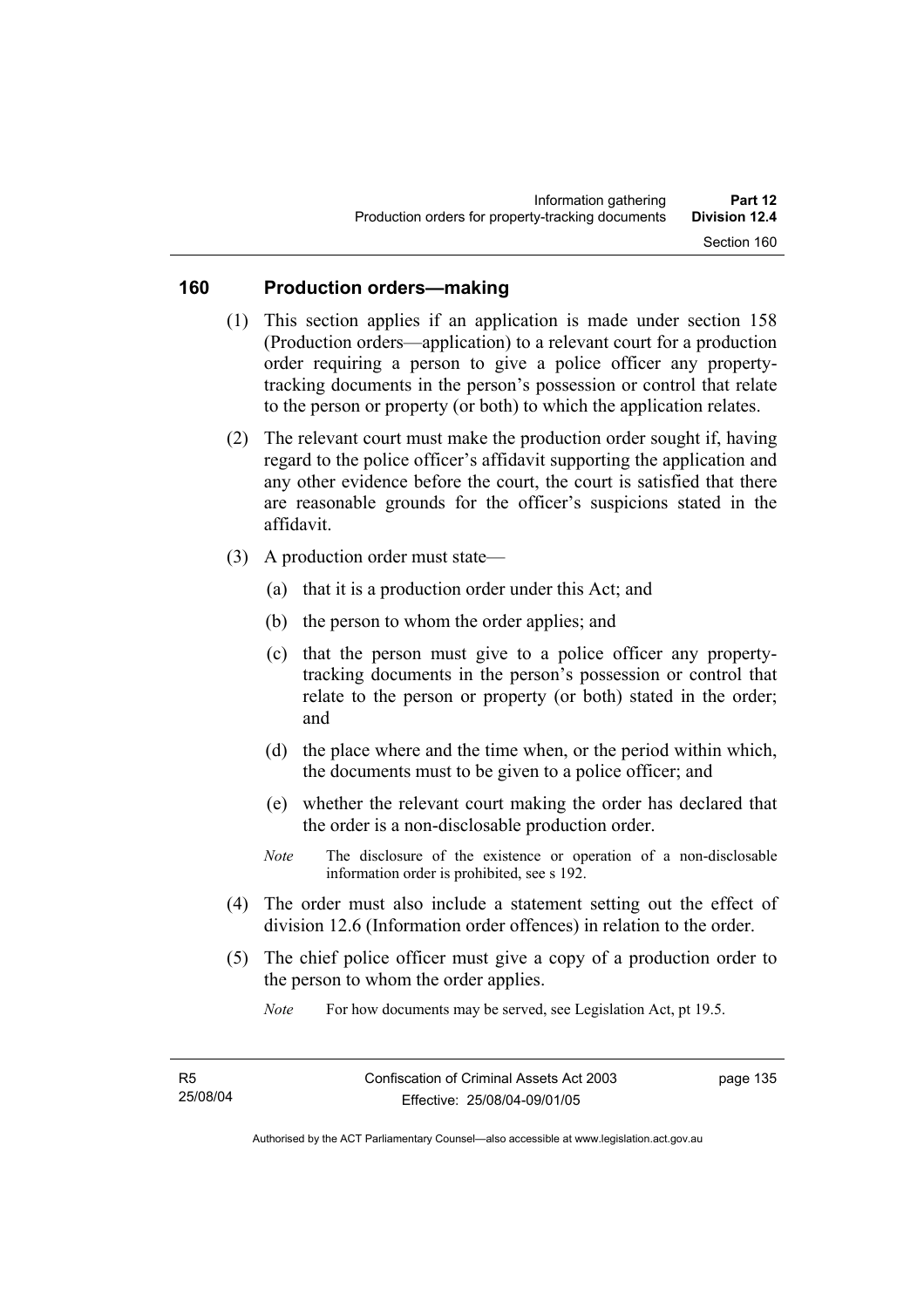## **161 Production order proceedings—restrictions on disclosure**

- (1) On application by the applicant police officer, a relevant court hearing an application for a production order may declare that the order is a non-disclosable production order.
	- *Note* The disclosure of the existence or operation of a non-disclosable information order is prohibited, see s 192.
- (2) In deciding whether to make a declaration under subsection (1), the court must have regard to whether the declaration—
	- (a) would promote the purposes of this Act; or
	- (b) is desirable to protect the integrity of an investigation (however described) for any purpose or a prosecution of an offence.
- (3) The court may also have regard to any other relevant matter in deciding whether to make a declaration under subsection (1).

#### **162 Production orders—variation**

- (1) This section applies if a court makes a production order requiring a person to give a document to a police officer.
- (2) The person may apply to the court for an order varying the production order.
- (3) If the court is satisfied that a document to which the production order relates is essential to the person's lawful business activities, the court may, by order, vary the production order to require the person to make the document available to a police officer for inspection.

## **163 Production orders—consequential powers about documents**

 (1) If a document is given to a police officer under a production order, the officer may—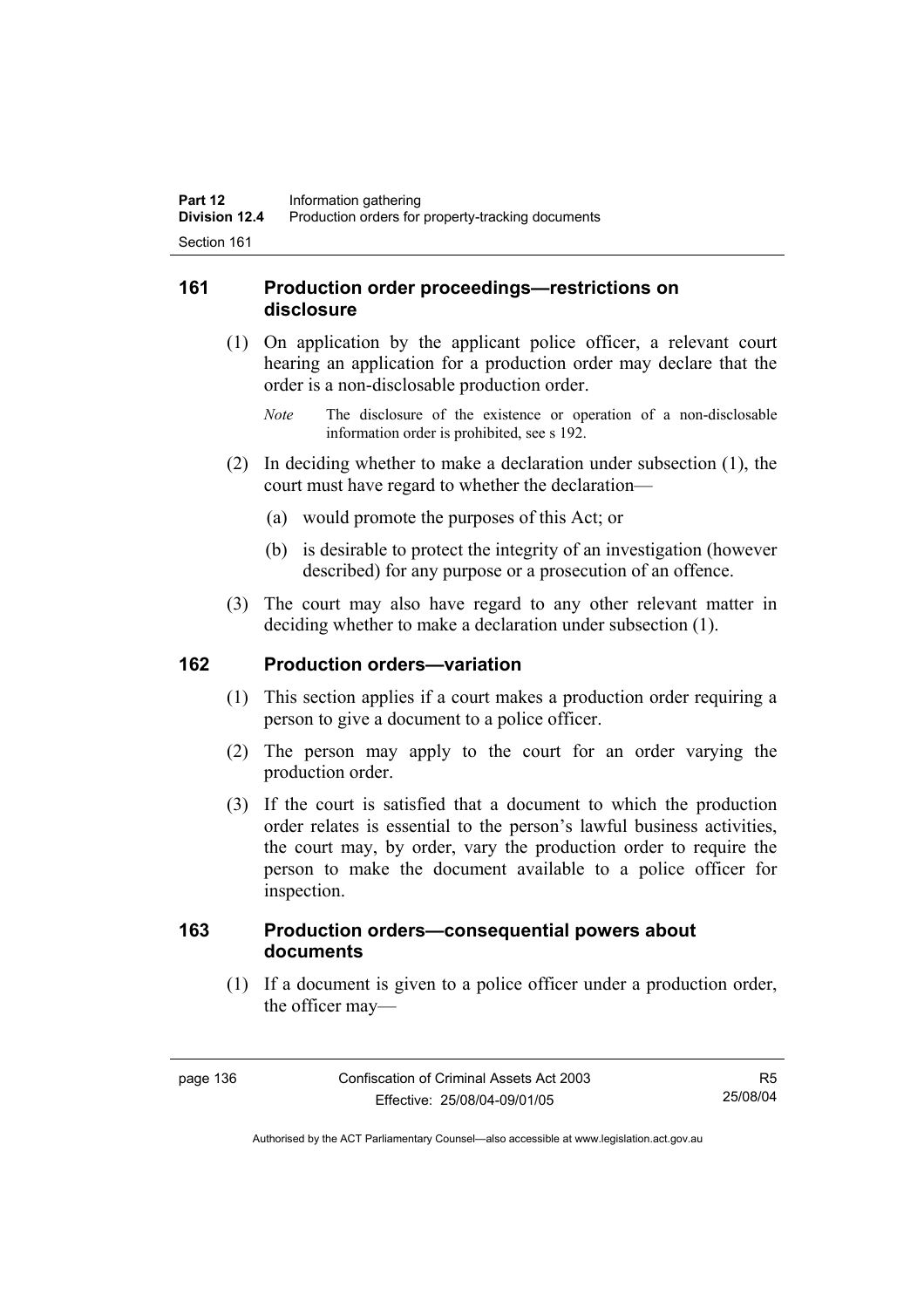- (a) take possession of, and make copies of, or take extracts from, the document; and
- (b) keep the document for the period necessary for this Act.
- (2) If a police officer keeps a document given to the officer under a production order, the officer must, if asked by a person who would be entitled to inspect the document if it was not in the officer's possession—
	- (a) give the person a copy of the document certified by the officer in writing to be a true copy of the document; or
	- (b) at any reasonable time, allow the person to inspect the document, make copies of it or take extracts from it.
- (3) If a document is made available to a police officer for inspection under a production order as varied under section 162, the officer may make copies of, or take extracts from, the document.

# **Division 12.5 Examination orders and notices**

- *Note 1* For general provisions about a proceeding for an examination order (which is a confiscation proceeding—see s 236), see pt 14.
- *Note 2* In particular, no advance notice to anyone is required of the application for the order, and the application may be heard in closed court, without the person to whom the notice applies or the public being present, see s 243.

# **Subdivision 12.5.1 Preliminary**

## **164 Definitions for div 12.5**

In this division:

*associate*, of a person, includes an individual or corporation that has a family, personal, business or other relationship with the person.

*authorised investigator*—see section 165 (1).

page 137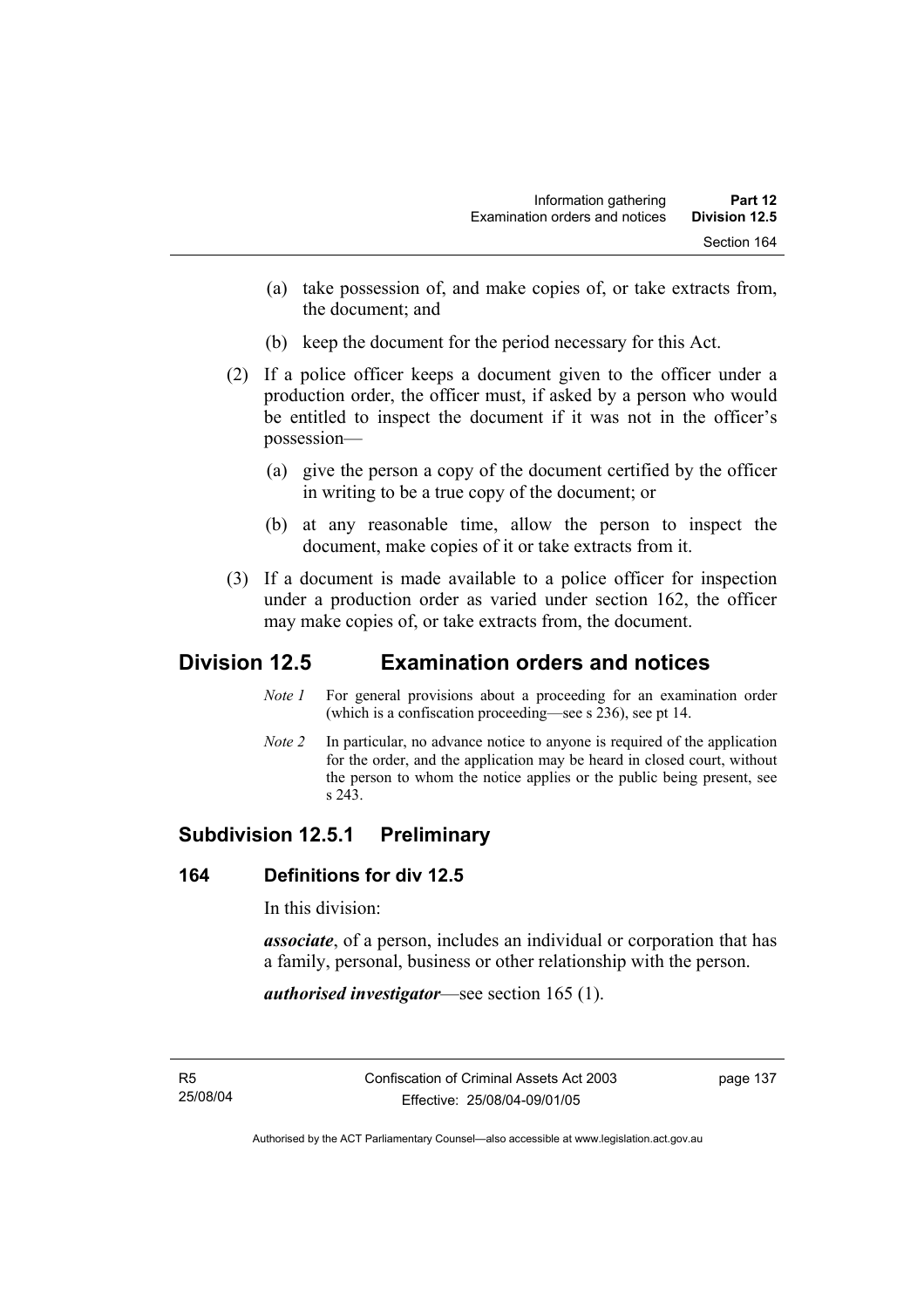*investigation*, in relation to a person, means—

- (a) an investigation of any of the following:
	- (i) any property of or under the effective control of, and any dealings with property by, the person or an associate of the person in relation to which action has been or could be taken under this Act or a corresponding law;
	- (ii) benefits derived by the person, or an associate of the person, from the commission (or the alleged commission) of an indictable offence;
	- (iii) the financial affairs of the person or an associate of the person; or
- (b) an investigation to decide whether an application could be made for an order under this Act (including another order under this part), a corresponding law order or a search warrant under part 13 (Search warrants), in relation to anyone; or
- (c) an investigation to decide whether a proceeding could be begun against anyone for an offence against this Act or a corresponding law or for a money laundering offence.
- *Note 1* For the meaning of *effective control*, see s 14.
- *Note 2* For the meaning of *in relation to*, see dict.
- *Note 3* A *money laundering offence* includes a prescribed offence against a law of the Commonwealth, a State or another Territory, see dict.

## **165 Authorised investigators**

- (1) The chief police officer may, in writing, authorise a police officer (an *authorised investigator*) of the rank of superintendent (or higher) to exercise powers under this division in relation to the investigation stated in the authorisation.
- (2) The chief police officer may give an authorisation under subsection (1) only if the chief police officer is satisfied that the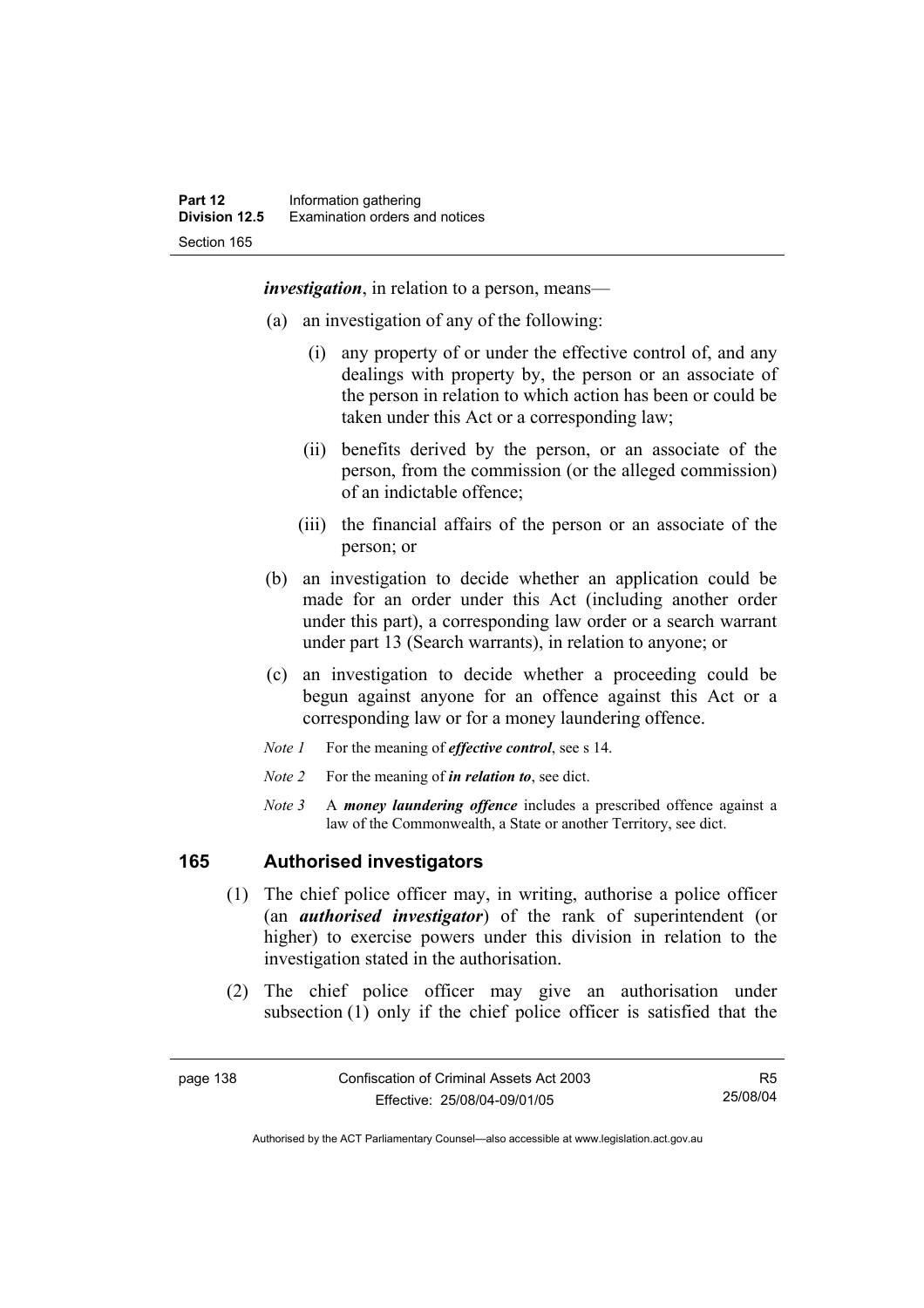police officer has the necessary qualifications, expertise and experience to examine people in relation to the investigation.

- (3) An authorised investigator must exercise the investigator's functions under the supervision of, and in accordance with any directions of, the DPP.
- (4) For subsection (3), the authorised investigator must consult with the DPP about the conduct of an examination.

# **Subdivision 12.5.2 Examination orders**

## **166 Meaning of** *examination order*

In this Act:

*examination order* means an order under section 169 (Examination orders—making) authorising an authorised investigator to give the person (or people) to whom the order applies an examination notice in relation to the investigation stated in the order.

## **167 Examination orders—application**

- (1) An authorised investigator may apply to a relevant court for an examination order for the investigation for which the investigator is an authorised investigator.
- (2) The application must state the investigation to which the application relates and the person (or people) the investigator proposes to examine in relation to the investigation.
- (3) The application may be made only if the authorised investigator has reasonable grounds for suspecting that the person (or people) can give the investigator information or documents, including propertytracking documents, (or both) in relation to the investigation for which the investigator is an authorised investigator.

*Note* For the meaning of *in relation to*, see dict.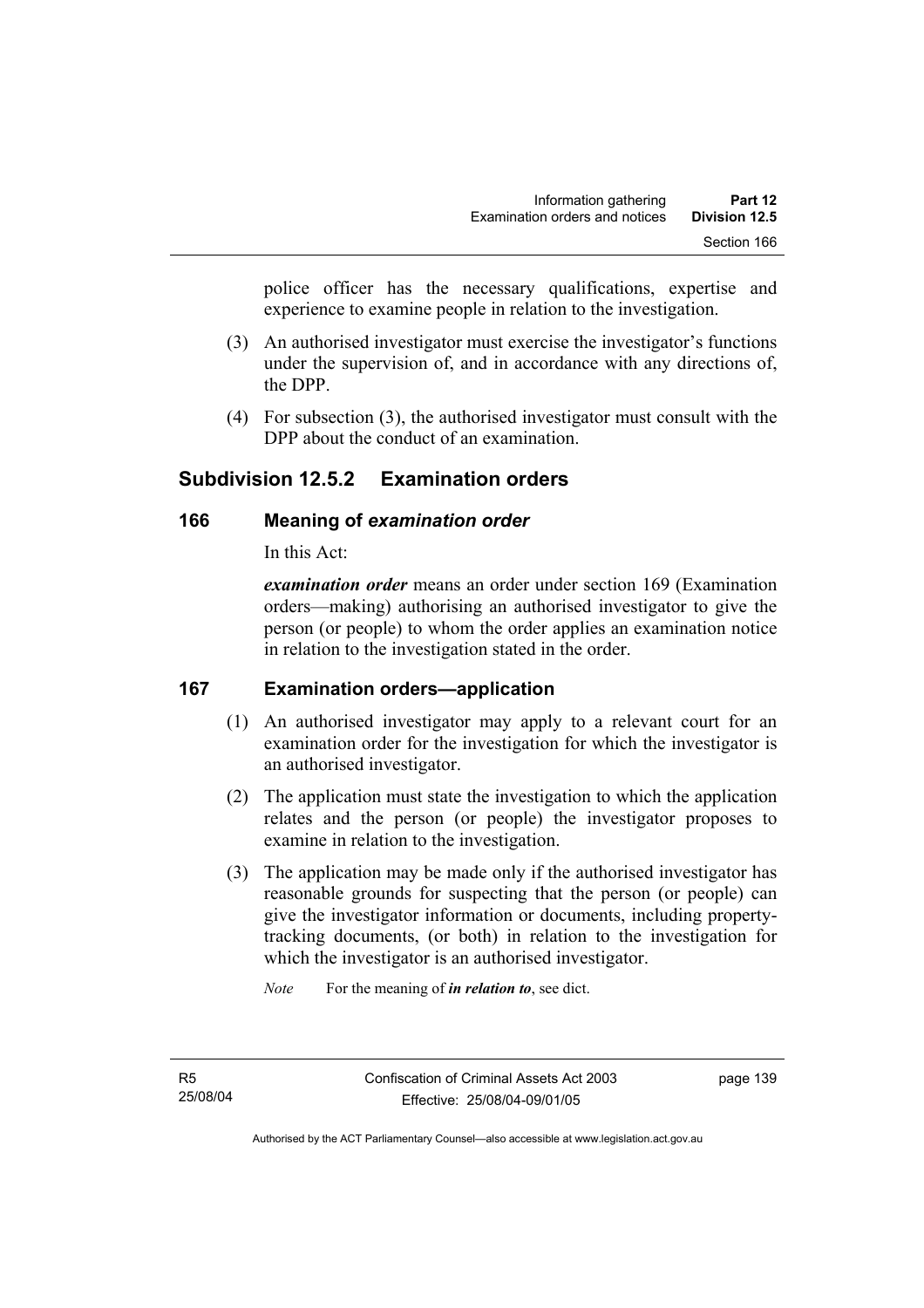## **168 Examination orders—affidavit supporting application**

- (1) An application for an examination order must be supported by an affidavit of the applicant authorised investigator stating the grounds for the investigator's suspicions.
- (2) The court may require the authorised investigator to give additional information about the grounds on which the order is sought.

## **169 Examination orders—making**

- (1) This section applies if an application is made under section 167 (Examination orders—application) to a relevant court for an examination order authorising an authorised investigator to give the person (or people) to whom the application relates an examination notice in relation to the investigation stated in the application.
- (2) The relevant court must make the examination order if, having regard to the authorised investigator's affidavit supporting the application and any other evidence before the court, the court is satisfied that—
	- (a) the investigator is authorised under section 165 (Authorised investigators) in relation to the investigation stated in the application; and
	- (b) there are reasonable grounds for the investigator's suspicions stated in the affidavit.
- (3) An examination order must state—
	- (a) that it is an examination order under this Act; and
	- (b) the person (or people) to whom the order applies; and
	- (c) the investigation to which the order relates; and
	- (d) whether the order applies to documents; and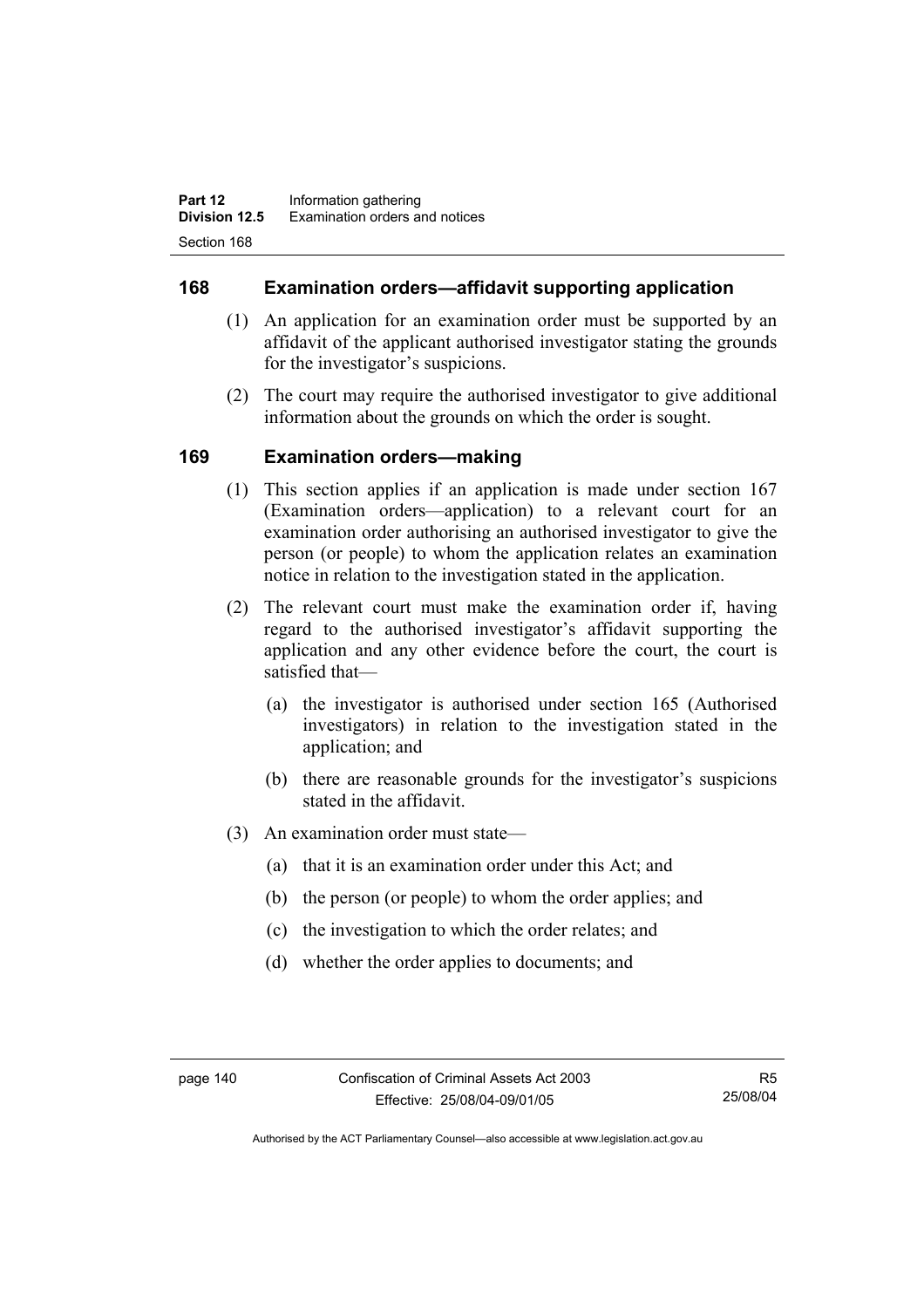- (e) if the order applies to documents—the kinds of documents that a person to whom the order applies may be required to produce under an examination notice; and
- (f) whether the relevant court making the order has declared that the order is a non-disclosable examination order.
- *Note* The disclosure of the existence or operation of a non-disclosable information order is prohibited, see s 192.

## **170 Examination order proceedings—restrictions on disclosure**

- (1) On application by the applicant authorised investigator, a relevant court hearing an application for an examination order may declare that the order is a non-disclosable examination order.
	- *Note* The disclosure of the existence or operation of a non-disclosable information order is prohibited, see s 192.
- (2) In deciding whether to make a declaration under subsection (1), the court must have regard to whether the declaration—
	- (a) would promote the purposes of this Act; or
	- (b) is desirable to protect the integrity of an investigation (however described) for any purpose or a prosecution of an offence.
- (3) The court may also have regard to any other relevant matter in deciding whether to make a declaration under subsection (1).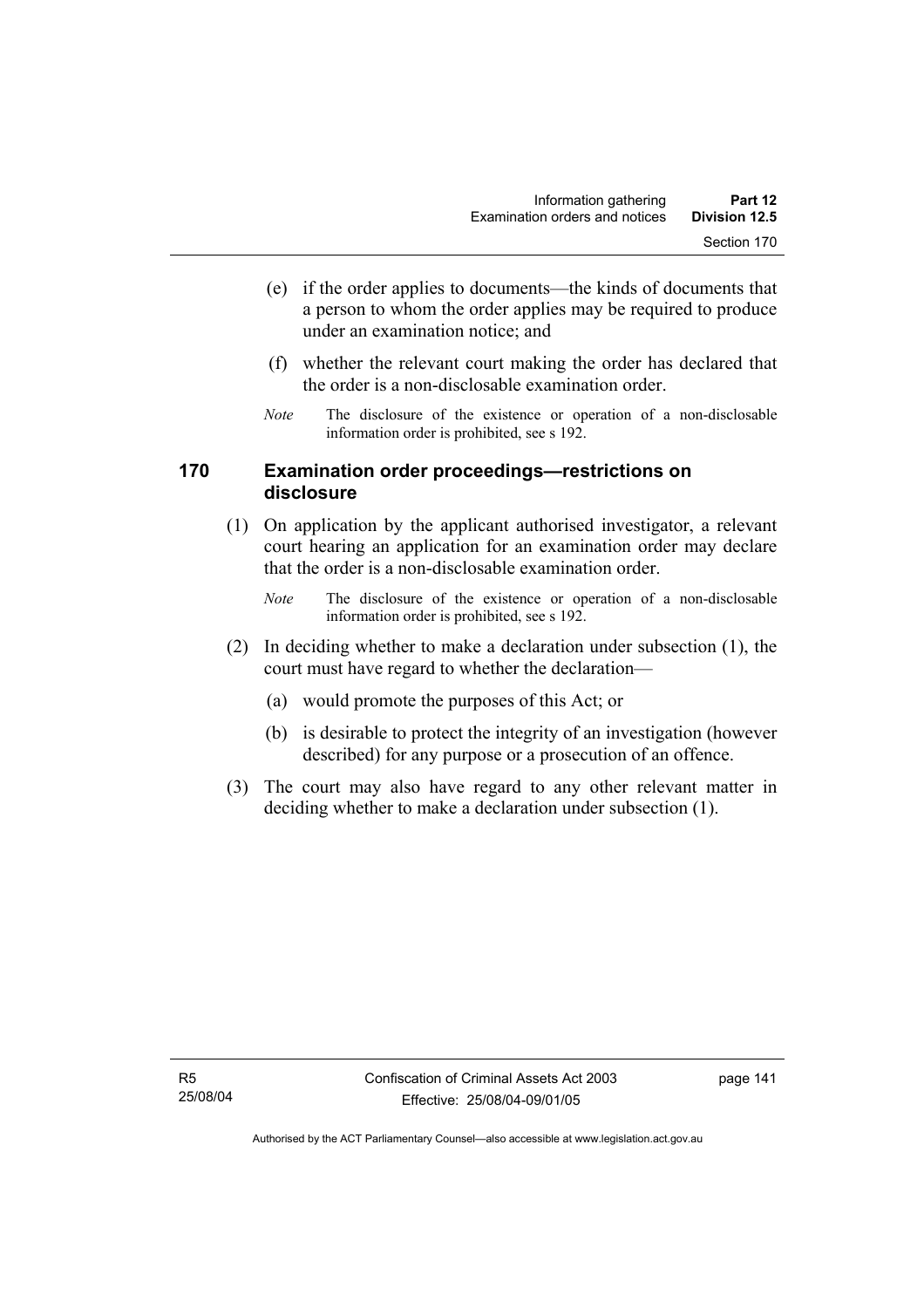## **Subdivision 12.5.3 Examination notices**

#### **171 Meaning of** *examination notice*

In this Act:

*examination notice* means a notice by an authorised investigator requiring a person to give the investigator any information or documents (or both) the person has in relation to the investigation stated in the notice.

- *Note 1* For the meaning of *in relation to*, see dict.
- *Note 2* It is an offence to contravene an examination notice, to give false or misleading information in purported compliance with an examination notice, or to disclose the existence or operation of the notice (see sdiv 12.5.5 and div 12.6).

## **172 Examination notices—giving**

 (1) An authorised investigator may give an examination notice to a person who is subject to an examination order for the investigation authorised by the order.

*Note* For how documents may be served, see Legislation Act, pt 19.5.

- (2) The examination notice is a non-disclosable examination notice if the relevant court that made the examination order to which the notice relates declared that the examination order is a nondisclosable examination order.
	- *Note* The disclosure of the existence or operation of a non-disclosable information order is prohibited, see s 192.
- (3) To remove any doubt, an authorised investigator may give 2 or more examination notices in relation to the same investigation to the same person.

## **173 Examination notices—form**

 (1) An examination notice must be signed by the authorised investigator giving it.

R5 25/08/04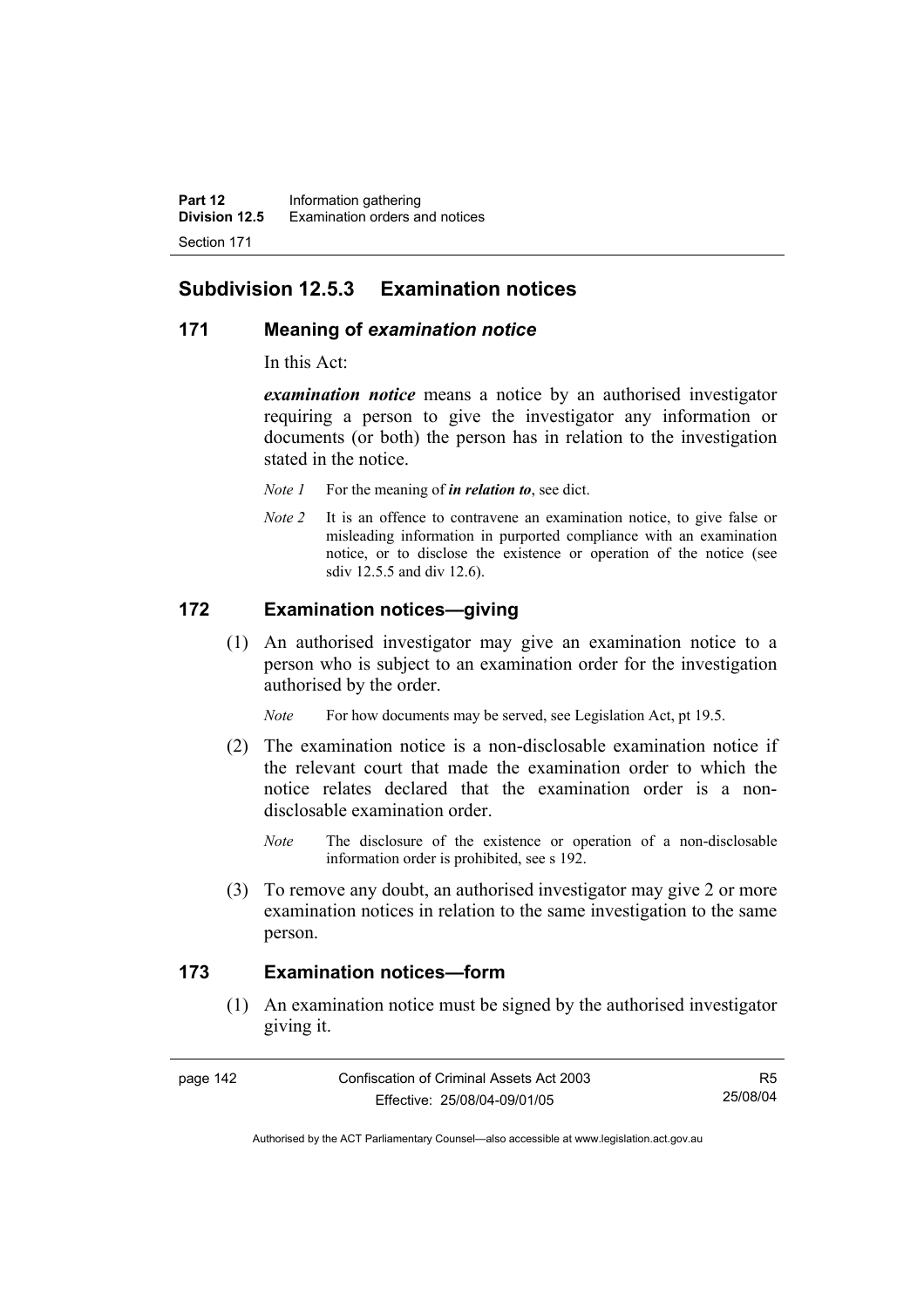- (2) The notice must state—
	- (a) that it is an examination notice under this Act; and
	- (b) the person to whom the notice applies; and
	- (c) the investigation about which the person is to be examined; and
	- (d) the time when and the place where the person is required to attend for examination; and
	- (e) whether the examination notice is a non-disclosable examination notice.
	- *Note 1* For when an examination notice is non-disclosable, see s 172 (2).

- (3) If the examination order to which the notice relates applies to documents, the notice may require the person to give the authorised investigator, at the examination, any documents (including propertytracking documents) of the kind stated in the order that the person has in relation to the investigation stated in the notice.
- (4) The notice must also include a statement setting out the effect of subdivision 12.5.5 (Offences—examination notices) and division 12.6 (Information order offences) in relation to examination notices.

# **Subdivision 12.5.4 Conducting examinations**

## **174 Time and place of examination**

- (1) The examination of a person must be conducted at the time and place stated in the examination notice given to the person.
- (2) However, the time and place of the examination may be changed by agreement between the authorised investigator and the person to whom the examination notice was given or the person's lawyer.

*Note 2* The disclosure of the existence or operation of a non-disclosable information order is prohibited, see s 192.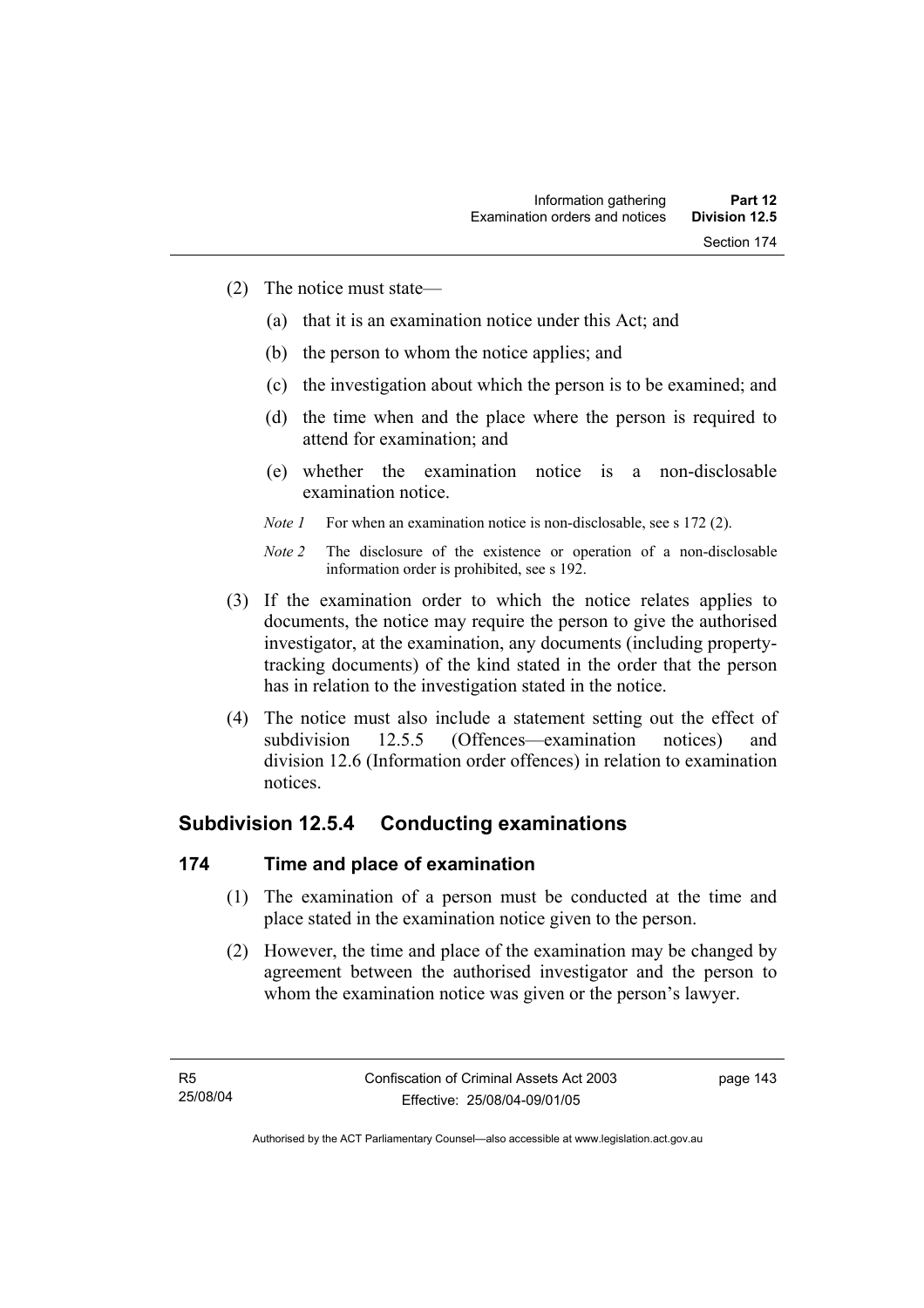## **175 Requirements made of person examined**

- (1) A person to whom an examination notice applies may be examined on oath or affirmation by the authorised investigator.
	- *Note* For the taking of an oath or the making of an affirmation, see the *Oaths and Affirmations Act 1984.*
- (2) For subsection (1), the authorised investigator may—
	- (a) require the person either to take an oath or make an affirmation; and
	- (b) administer an oath or affirmation to the person.
- (3) The authorised investigator may require the person to answer a question that is put to the person at the examination

#### **176 Conduct of examination**

- (1) The examination of the person must take place in private.
- (2) The authorised investigator may give directions about who may be present during the examination, or during a part of it.
- (3) The following people are entitled to be present at the examination:
	- (a) the authorised investigator;
	- (b) the person being examined, and the person's lawyer;
	- (c) anyone else who is entitled to be present because of a direction under subsection (2).
- (4) The authorised investigator may arrange for a record of the examination to be made.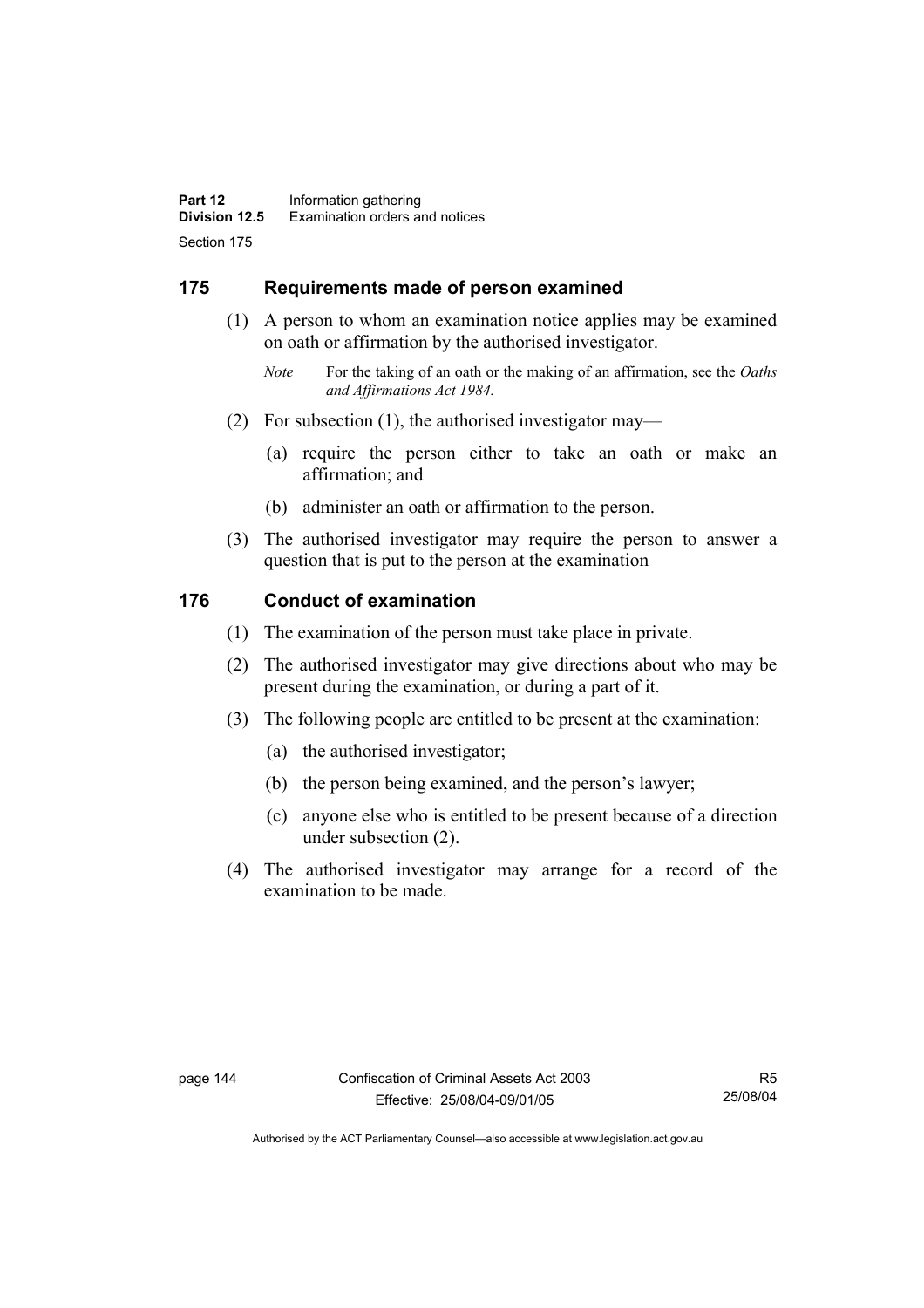- (5) The *Evidence (Miscellaneous Provisions) Act 1991*, part 3 (Use of audiovisual links and audio links) applies to an examination under this division as if a reference to evidence were a reference to an examination under this division and any other necessary changes were made.
	- *Note* An authorised investigator is a Territory court for the *Evidence (Miscellaneous Provisions) Act 1991*, pt 3 (see s 16, defs *State*, *Territory court* and *tribunal*).

## **177 Role of the examinee's lawyer**

The lawyer of the person being examined may, at the times during the examination that the authorised investigator decides, address the investigator and examine the person about matters about which the investigator has examined (or proposes to examine) the person.

## **178 Examinations—consequential powers about documents**

- (1) If a document is given to an authorised investigator under an examination notice, the investigator may—
	- (a) take possession of, and make copies of, or take extracts from, the document; and
	- (b) keep the document for the period necessary for this Act.
- (2) If an authorised investigator keeps a document given to the investigator under an examination notice, the investigator must, if asked by a person who would be entitled to inspect the document if it was not in the investigator's possession—
	- (a) give the person a copy of the document certified by the investigator in writing to be a true copy of the document; or
	- (b) at any reasonable time, allow the person to inspect the document, make copies of it or take extracts from it.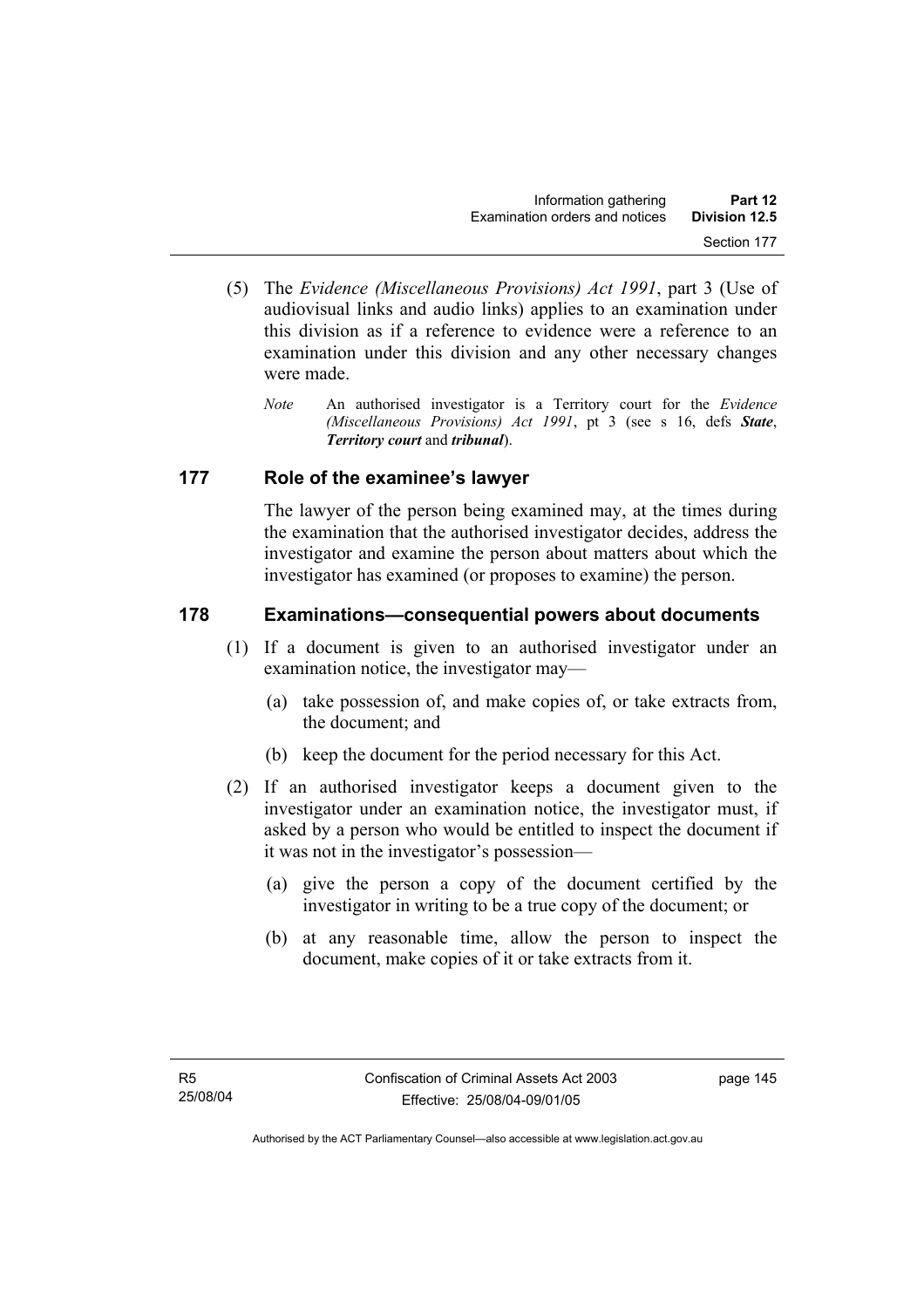### **179 Examinations—additional restrictions on disclosure**

- (1) This section applies in relation to the examination of a person under an examination notice (other than a notice that is a non-disclosable examination notice under section 172 (2) (Examination notices giving)).
	- *Note 1* For non-disclosable examination notices, see s 172 (2). The disclosure of the existence or operation of a non-disclosable examination notice is prohibited, see s 192.
	- *Note 2* The disclosure of matter relating to a direction under this section is prohibited, see s 185.
- (2) An authorised investigator may, on the investigator's own initiative or at the request of the person being examined or the DPP, give directions prohibiting or restricting the publication or disclosure of all or any of the following:
	- (a) the fact that an examination notice has been given to a person;
	- (b) any information about the examination (whether or not an examination has been held);
	- (c) any information given, statement made, document produced or thing done during the examination;
	- (d) any information, document or thing derived from anything mentioned in this subsection.
- (3) In deciding whether to give a direction under subsection (2), the authorised investigator must have regard to whether the direction—
	- (a) would promote the purposes of this Act; or
	- (b) is desirable to protect the integrity of an investigation (however described) for any purpose or a prosecution of an offence.
- (4) The authorised investigator may also have regard to any other relevant matter in deciding whether to give a direction under subsection (2).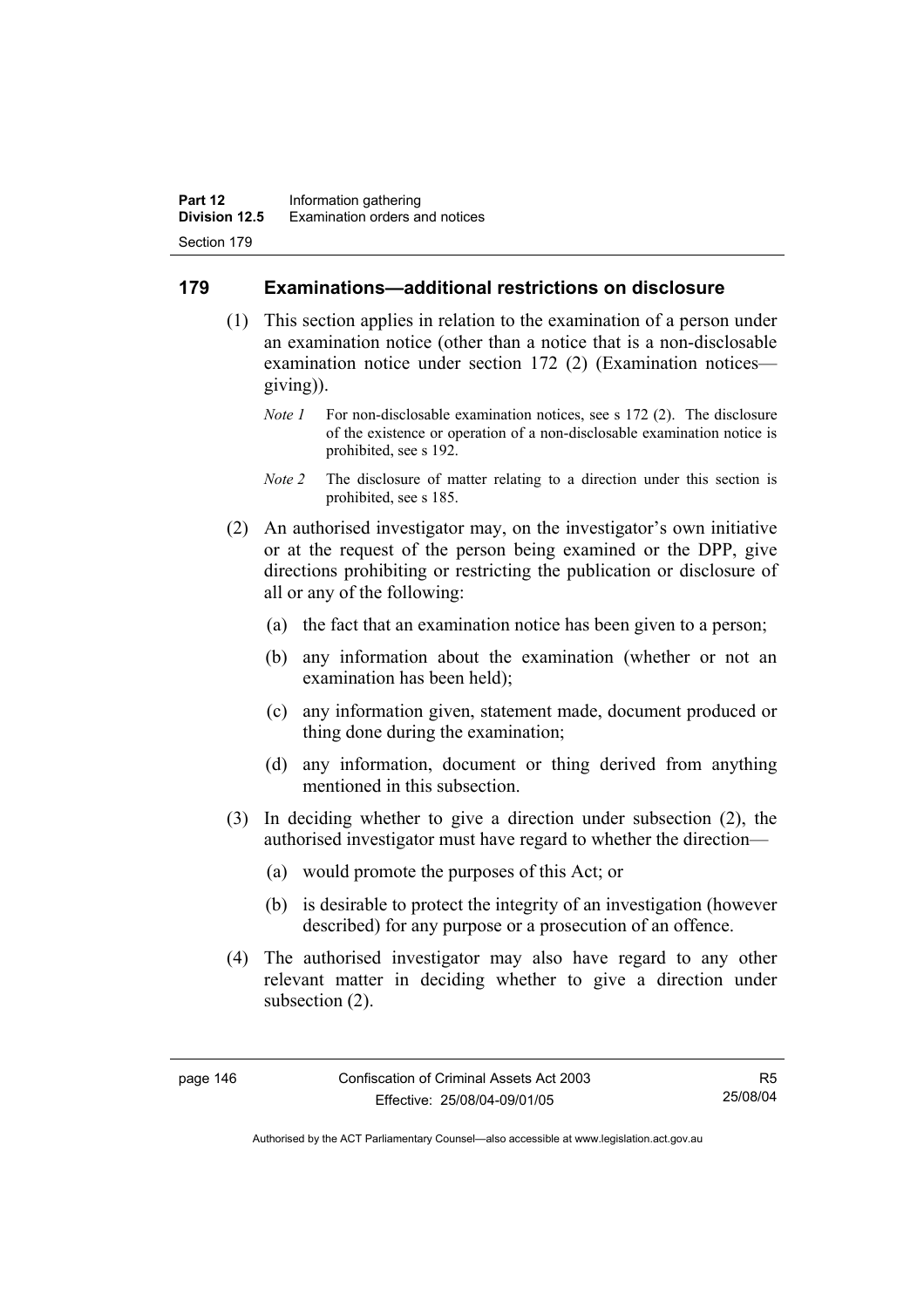#### **180 Protection of authorised investigator etc**

- (1) An authorised investigator has, in the exercise of his or her functions as an authorised investigator, the same protection and immunity as a judge.
- (2) A lawyer appearing at the examination on behalf of the person being examined has the same protection and immunity as a barrister has in appearing for a party in a proceeding in the Supreme Court.
- (3) A person being examined under this division—
	- (a) has the same protection as a witness in a proceeding in the Supreme Court; and
	- (b) in addition to the penalties provided by this Act, is subject to the same liabilities as a witness in a proceeding in the Supreme Court.

## **Subdivision 12.5.5 Offences—examination notices**

*Note* For other applicable offences, see div 12.6 (Information order offences).

## **181 Obstruction etc of authorised investigator**

- (1) A person commits an offence if—
	- (a) the person knows that, or is reckless about the fact that, a person is an authorised investigator; and
	- (b) the person obstructs, hinders, intimidates or resists the investigator in the exercise of the investigator's functions.

Maximum penalty: 200 penalty units, imprisonment for 2 years or both.

(2) Strict liability applies to subsection (1) (b).

page 147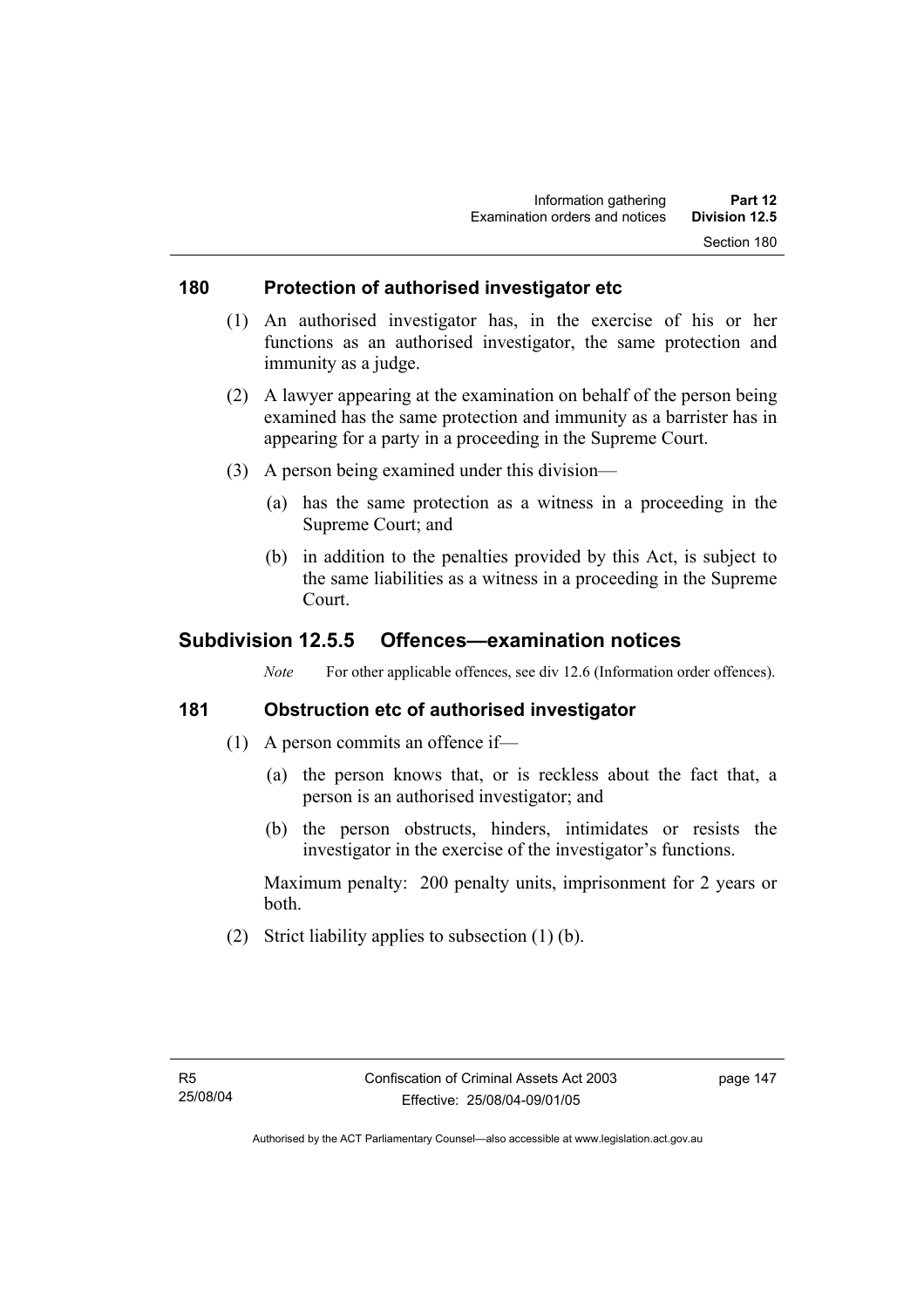## **182 Failing to attend examination**

- (1) A person commits an offence if the person is required by an examination notice to attend an examination and the person fails to attend the examination at—
	- (a) the time and place stated in the notice; or
	- (b) the time and place as changed under section 174 (2) (Time and place of examination).

Maximum penalty: 200 penalty units, imprisonment for 2 years or both.

(2) An offence against this section is a strict liability offence.

#### **183 Offences relating to appearance at examination**

- (1) A person who is required by an examination notice to attend an examination commits an offence if, during the examination, the person—
	- (a) fails to be sworn or to make an affirmation that the authorised investigator requires the person to swear or make; or
	- (b) fails to answer a question that the authorised investigator requires the person to answer; or
	- (c) fails to produce a document that the person is required under the examination notice to produce at the examination; or
	- (d) leaves the examination before being excused by the authorised investigator.

Maximum penalty: 200 penalty units, imprisonment for 2 years or both.

- (2) However, subsection (1) (c) does not apply if the person complied with the notice in relation to production of a document (if any) to the extent that it was practicable to do so.
- (3) An offence against this section is a strict liability offence.

| page 148 | Confiscation of Criminal Assets Act 2003 | R5       |
|----------|------------------------------------------|----------|
|          | Effective: 25/08/04-09/01/05             | 25/08/04 |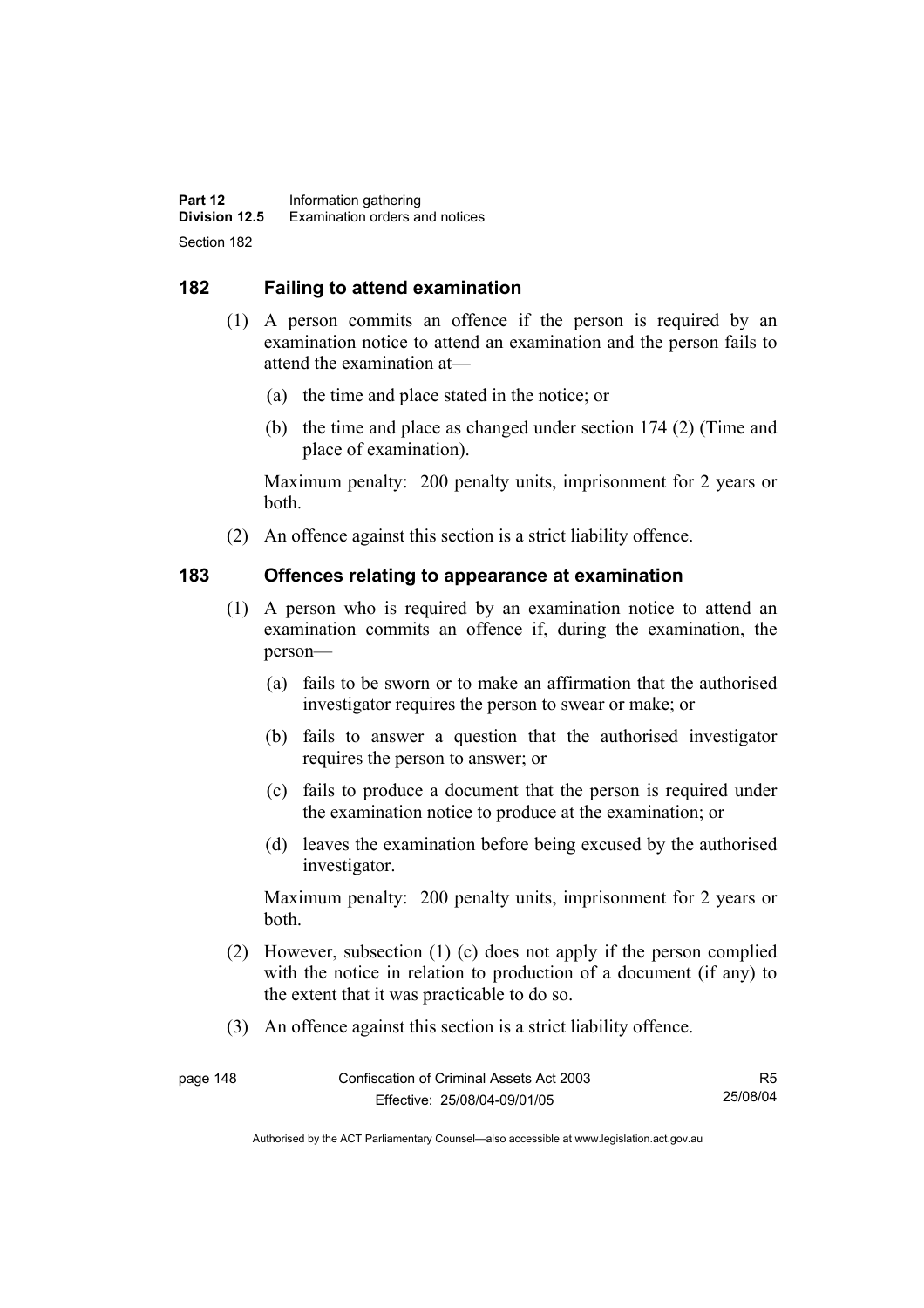#### **184 Unauthorised presence at an examination**

- (1) A person commits an offence if the person—
	- (a) is present at an examination; and
	- (b) is not entitled under section 176 (3) (Conduct of examination) to be present.

Maximum penalty: 50 penalty units, imprisonment for 6 months or both.

(2) An offence against this section is a strict liability offence.

#### **185 Examinations—additional disclosure offences**

*Note* An offence against this section is a strict liability offence, see s (7).

- (1) A person commits an offence if—
	- (a) an authorised investigator has given a direction under section 179 (2) (Examinations—additional restrictions on disclosure) prohibiting or restricting the publication or disclosure of a matter mentioned in the subsection; and
	- (b) the person has notice of the direction (whether by being given a copy of the direction or otherwise); and
	- (c) the person publishes or discloses the matter to someone else.

Maximum penalty: 200 penalty units, imprisonment for 2 years or both.

- (2) A person commits an offence if—
	- (a) an authorised investigator has given a direction under section 179 (2) prohibiting or restricting the publication or disclosure of a matter mentioned in the subsection; and
	- (b) the person has notice of the direction (whether by being given a copy of the direction or otherwise); and

page 149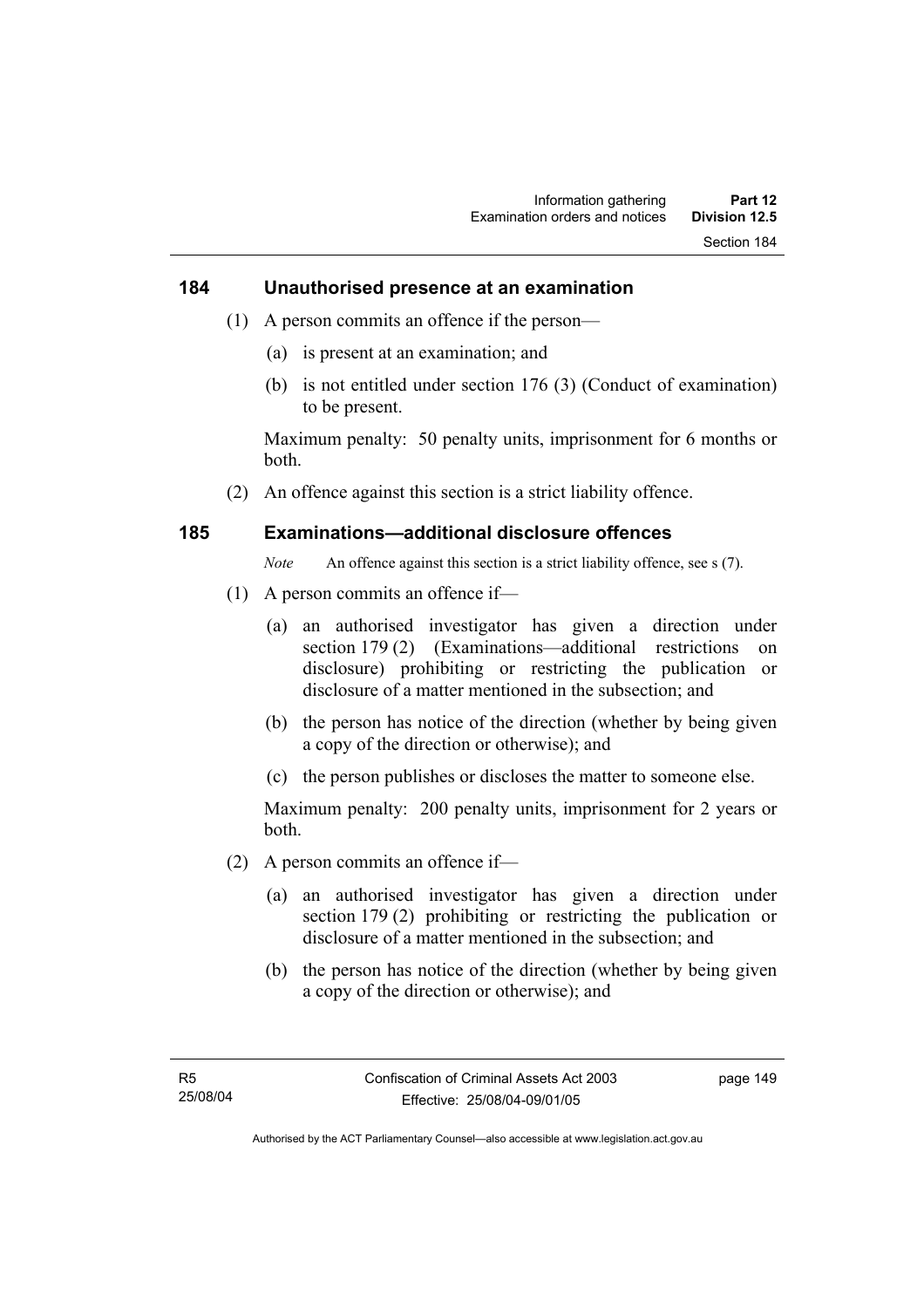- (c) the person publishes or discloses information to someone else; and
- (d) the other person could infer from the information the matter to which the direction relates.

Maximum penalty: 200 penalty units, imprisonment for 2 years or both.

- (3) Subsections (1) and (2) do not apply if the publication or disclosure is made to any of the following entities in the circumstances mentioned for the entity:
	- (a) a police officer—in any circumstances;
	- (b) an officer, employee or agent of the person—to ensure that the order is complied with and the person to whom the publication or disclosure is made is given notice of the direction (whether by being given a copy of the restraining order to which the direction relates or otherwise) by the person making the publication or disclosure;
	- (c) a lawyer—to obtain legal advice or representation in relation to the order;
	- (d) a relevant court—with the court's leave.
		- *Note* The application for leave, and any proceeding with the court's leave, must be heard in closed court, see s (8).
- (4) Also, subsections (1) and (2) do not apply if the publication or disclosure is made—
	- (a) by a police officer in the exercise of the officer's functions; or
	- (b) for the purpose of giving or obtaining legal advice, or making legal representations, in relation to the order.
- (5) A person commits an offence if—
	- (a) an authorised investigator has given a direction under section 179 (2) (Examinations—additional restrictions on

| page 150 | Confiscation of Criminal Assets Act 2003 | R5       |
|----------|------------------------------------------|----------|
|          | Effective: 25/08/04-09/01/05             | 25/08/04 |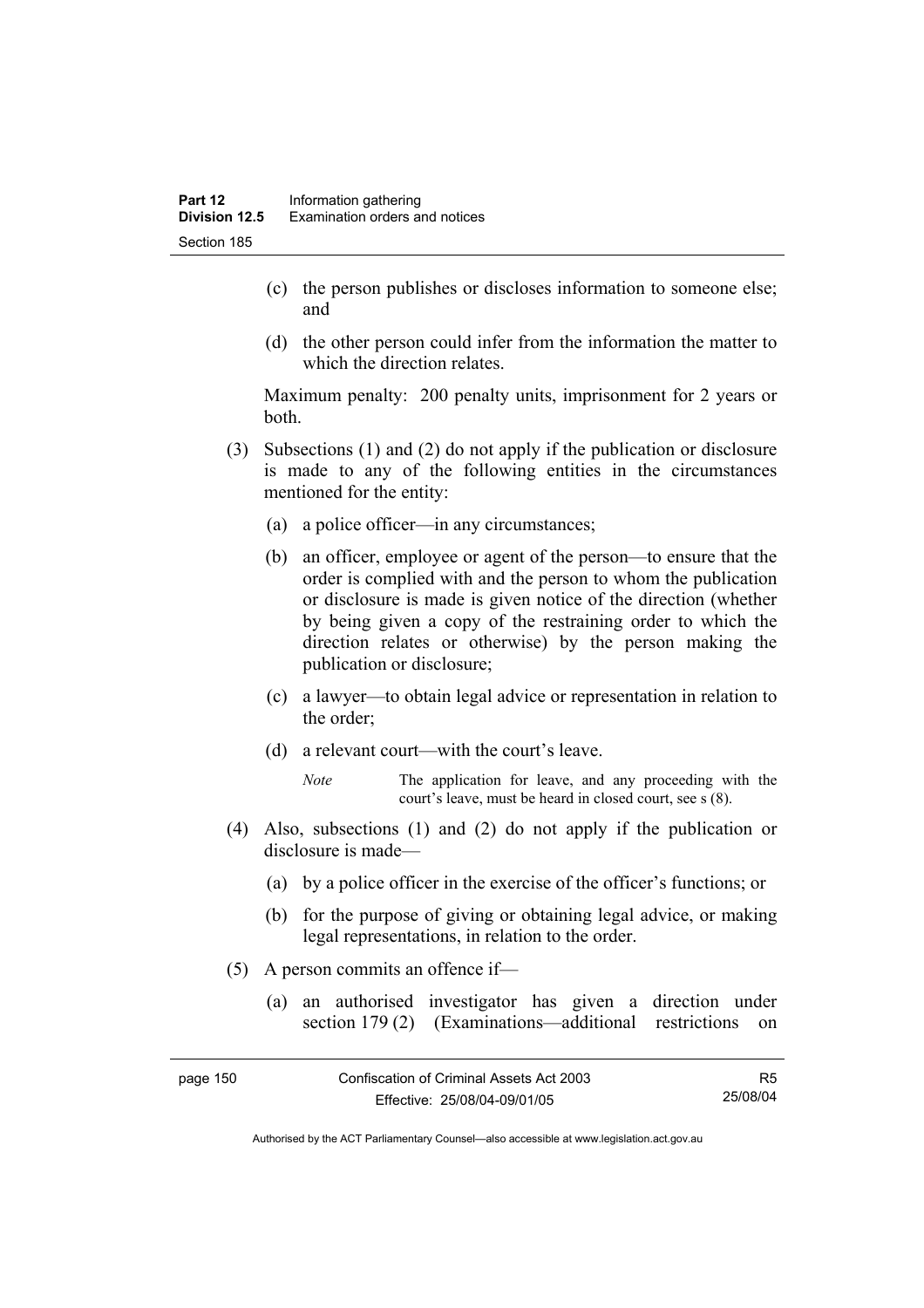disclosure) prohibiting or restricting the publication or disclosure of a matter mentioned in the subsection; and

- (b) the person receives information in relation to the matter in accordance with subsection (3) or (4); and
- (c) the person ceases to be a person mentioned in subsection (3) or (4); and
- (d) the person publishes or discloses the matter to someone else.

Maximum penalty: 200 penalty units, imprisonment for 2 years or both.

- (6) A person commits an offence if—
	- (a) an authorised investigator has given a direction under section 179 (2) prohibiting or restricting the publication or disclosure of a matter mentioned in the subsection; and
	- (b) the person receives information in relation to the matter in accordance with subsection (3) or (4); and
	- (c) the person ceases to be a person mentioned in subsection (3) or (4); and
	- (d) the person publishes or discloses information to someone else; and
	- (e) the other person could infer from the information the matter to which the direction relates.

Maximum penalty: 200 penalty units, imprisonment for 2 years or both.

- (7) An offence against this section is a strict liability offence.
- (8) For subsection (3) (d), an application for leave, and any proceeding with the court's leave, must be heard in closed court.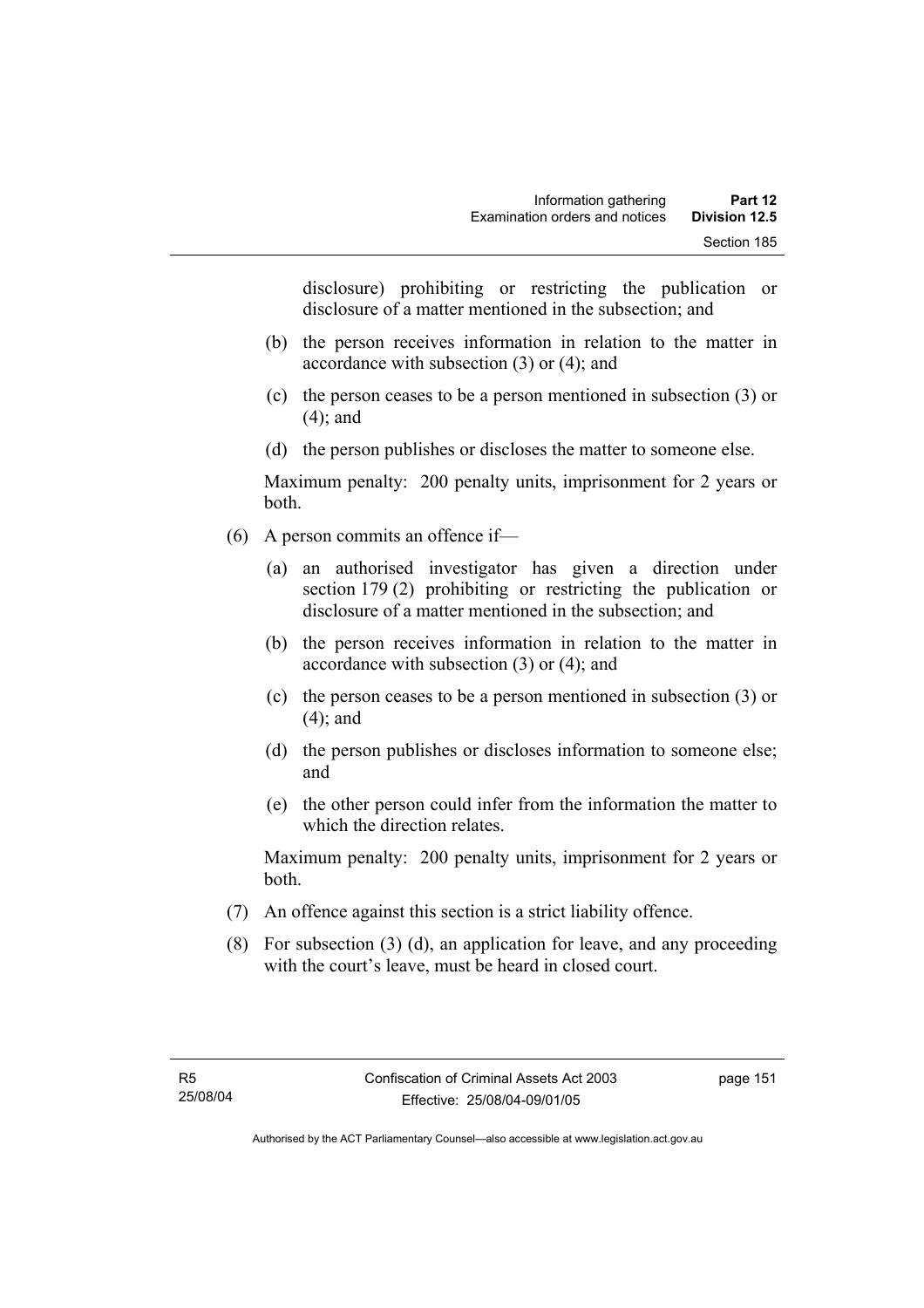**Part 12** Information gathering<br>**Division 12.6** Information order offer **Division 12.6** Information order offences Section 186

# **Division 12.6 Information order offences**

#### **186 Meaning of** *information order*

In this Act:

*information order* means—

- (a) an inquiry notice; or
- (b) a monitoring order; or
- (c) a transaction suspension order; or
- (d) a production order; or
- (e) an examination order; or
- (f) an examination notice.

#### **187 Information orders—failure to comply**

A person commits an offence if—

- (a) the person is given an information order (other than an examination notice); and
- (b) the person fails to comply with the order.

Maximum penalty: 200 penalty units, imprisonment for 2 years or both.

*Note* For contravention of an examination notice, see s 182.

#### **188 Information orders—false or misleading information**

- (1) A person commits an offence if—
	- (a) the person gives information to a police officer; and
	- (b) the person does so knowing that the information—
		- (i) is false or misleading in a material particular; or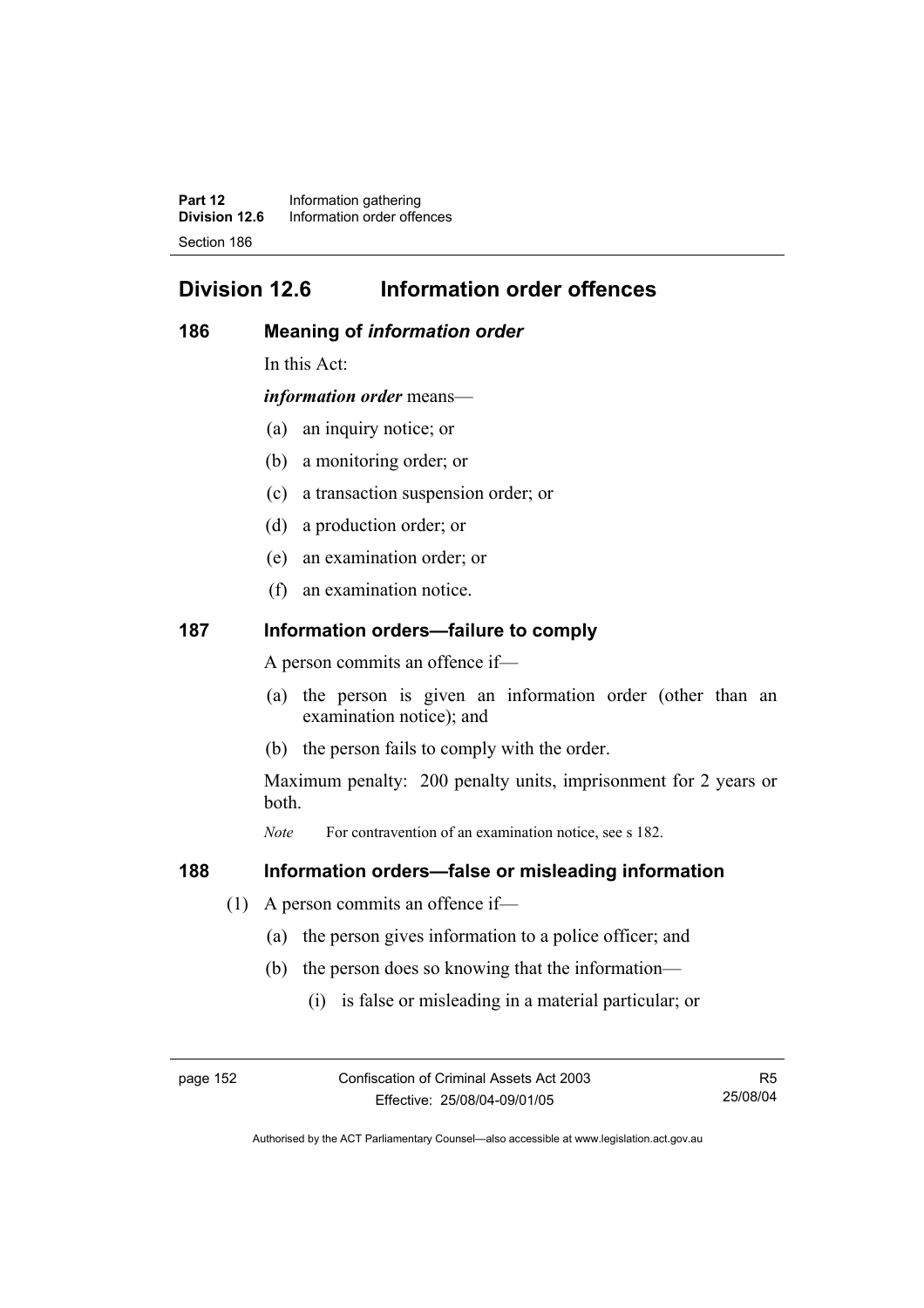- (ii) omits something that makes the information false or misleading in a material particular; and
- (c) the information is given in compliance (or purported compliance) with an information order.

Maximum penalty: 200 penalty units, imprisonment for 2 years or both.

- (2) Subsection (1) (c) does not apply if, before the information was given by the person to the police officer, a police officer did not take reasonable steps to tell the person of the existence of the offence against subsection (1).
- (3) For subsection (2), it is sufficient if the following form of words is used:

'Giving false or misleading information is an offence with serious consequences'.

## **189 Information orders—false or misleading documents**

- (1) A person commits an offence if—
	- (a) the person produces a document to a police officer (including an authorised investigator); and
	- (b) the person does so knowing that the document is false or misleading in a material particular; and
	- (c) the document is produced in compliance (or purported compliance) with an information order.

Maximum penalty: 200 penalty units, imprisonment for 2 years or both.

 (2) Subsection (1) does not apply to a person who produces a document to a police officer if the document is accompanied by a written statement signed by the person (or, for a corporation, by an officer of the corporation)—

page 153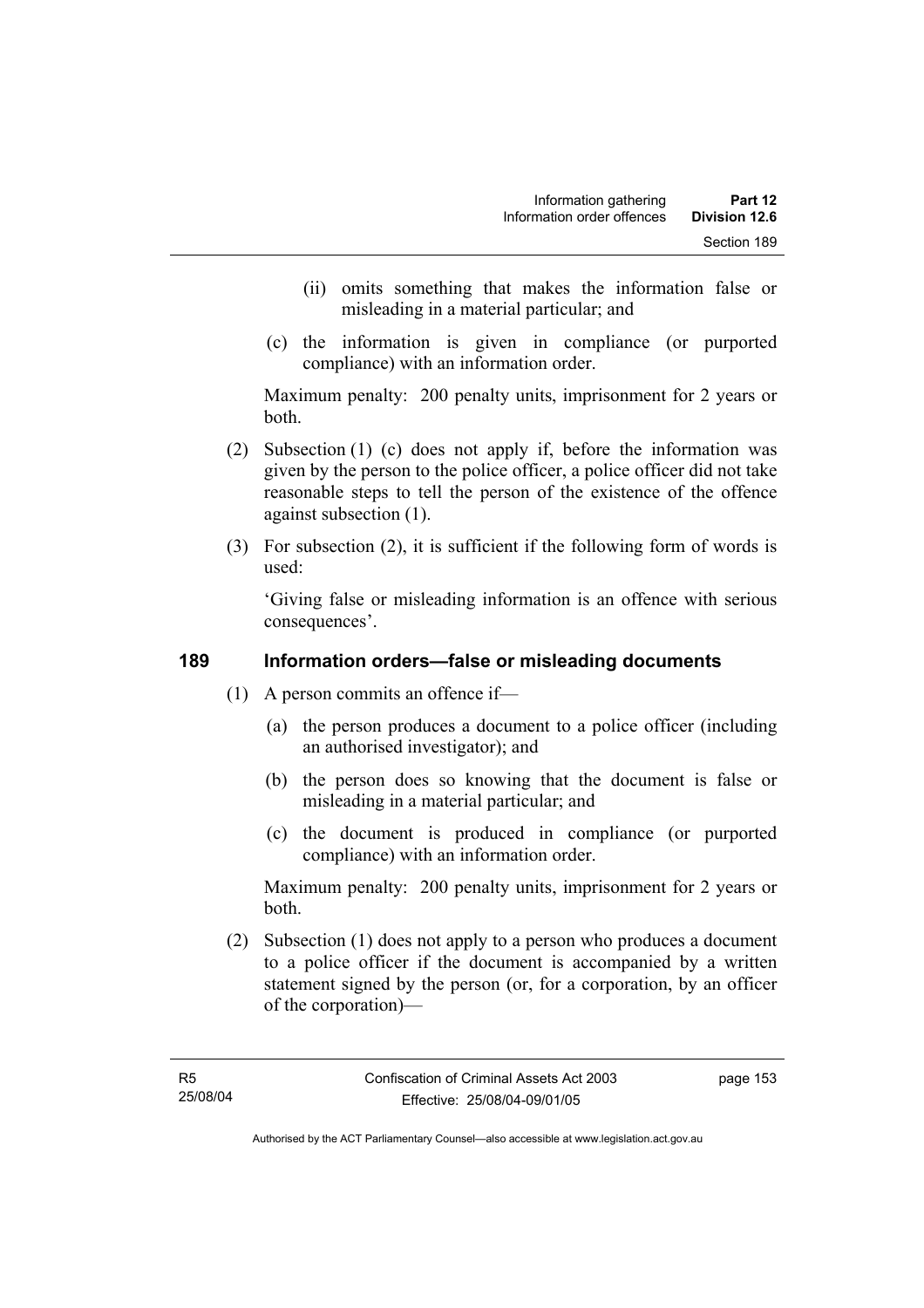- (a) stating that the document is, to the person's knowledge, false or misleading in a material particular; and
- (b) setting out, or referring to, the material particular in which the document is, to the person's knowledge, false or misleading.

## **190 Destruction etc of documents**

- (1) A person commits an offence if—
	- (a) the person is given—
		- (i) a production order for a property-tracking document; or
		- (ii) an examination notice that requires the person to produce a document at an examination; and
	- (b) the person intentionally destroys, damages, changes or otherwise interferes with the document.

Maximum penalty: 500 penalty units, imprisonment for 5 years or both.

- (2) A person commits an offence if—
	- (a) the person is given—
		- (i) a production order for a property-tracking document; or
		- (ii) an examination notice that requires the person to produce a document at an examination; and
	- (b) the person destroys, damages, changes or otherwise interferes with the document.

Maximum penalty: 50 penalty units, imprisonment for 6 months or both.

(3) An offence against subsection (2) a strict liability offence.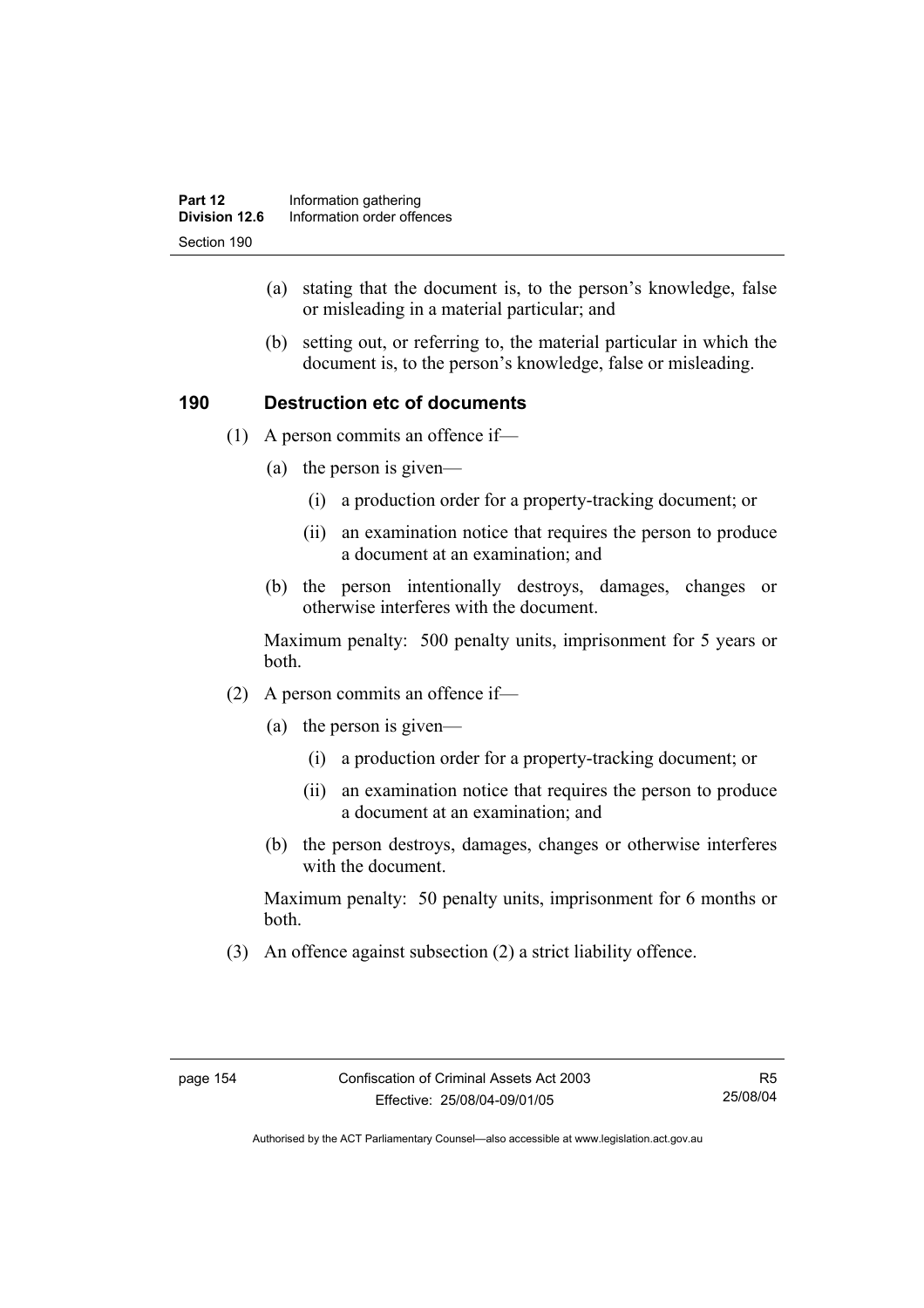- (4) An offence against subsection (2) is declared to be an indictable offence.
	- *Note* An offence against a Territory law is an *indictable offence* if it is punishable by imprisonment for longer than 1 year, or is declared by law to be an indictable offence (see Legislation Act, s 190 (1)).

#### **191 Meaning of** *non-disclosable information order*

In this Act:

*non-disclosable information order* means any of the following information orders:

- (a) an inquiry notice;
- (b) a monitoring order;
- (c) a transaction suspension order;
- (d) a production order that is declared under section 161 (1) (Production order proceedings—restrictions on disclosure) to be a non-disclosable production order;
- (e) an examination order that is declared under section 170 (1) (Examination order proceedings—restrictions on disclosure) to be a non-disclosable examination order;
- (f) an examination notice that is a non-disclosable examination notice under section 172 (2) (Examination notices—giving).

## **192 Information orders—disclosure offences**

*Note* An offence against this section is a strict liability offence, see s (7).

 (1) A person commits an offence if the person publishes or discloses the existence or operation of a non-disclosable information order to someone else.

Maximum penalty: 200 penalty units, imprisonment for 2 years or both.

(2) A person commits an offence if—

| R5       | Confiscation of Criminal Assets Act 2003 | page 155 |
|----------|------------------------------------------|----------|
| 25/08/04 | Effective: 25/08/04-09/01/05             |          |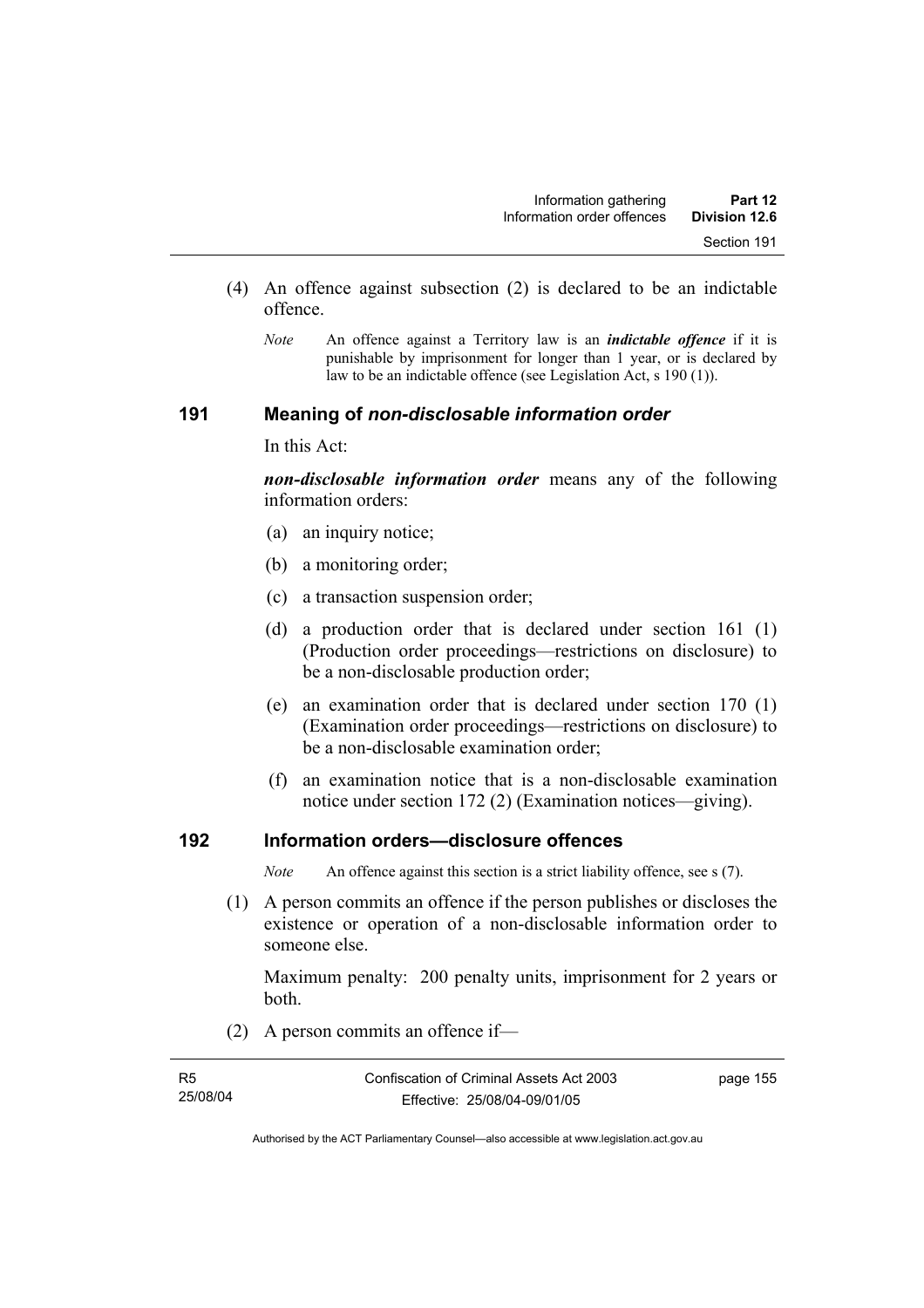- (a) the person publishes or discloses information to someone else; and
- (b) the other person could infer from the information the existence or operation of a non-disclosable information order.

Maximum penalty: 200 penalty units, imprisonment for 2 years or both.

- (3) Subsections (1) and (2) do not apply if the publication or disclosure is made to any of the following entities in the circumstances mentioned for the entity:
	- (a) a police officer—in any circumstances;
	- (b) an officer, employee or agent of the person—to ensure that the order is complied with and the person to whom the publication or disclosure is made is given notice of the offences against this section by the person making the publication or disclosure;
	- (c) a lawyer—to obtain legal advice or representation in relation to the order;
	- (d) a relevant court—with the court's leave.
		- *Note* The application for leave, and any proceeding with the court's leave, must be heard in closed court, see s (8).
- (4) Also, subsections (1) and (2) do not apply if the publication or disclosure is made—
	- (a) by a police officer in the exercise of the officer's functions; or
	- (b) for the purpose of giving or obtaining legal advice, or making legal representations, in relation to the order.
- (5) A person commits an offence if—
	- (a) the person receives information in relation to a non-disclosable information order in accordance with subsection (3) or (4); and
	- (b) the person ceases to be a person mentioned in subsection (3) or (4); and

| page 156 | Confiscation of Criminal Assets Act 2003 | R5       |
|----------|------------------------------------------|----------|
|          | Effective: 25/08/04-09/01/05             | 25/08/04 |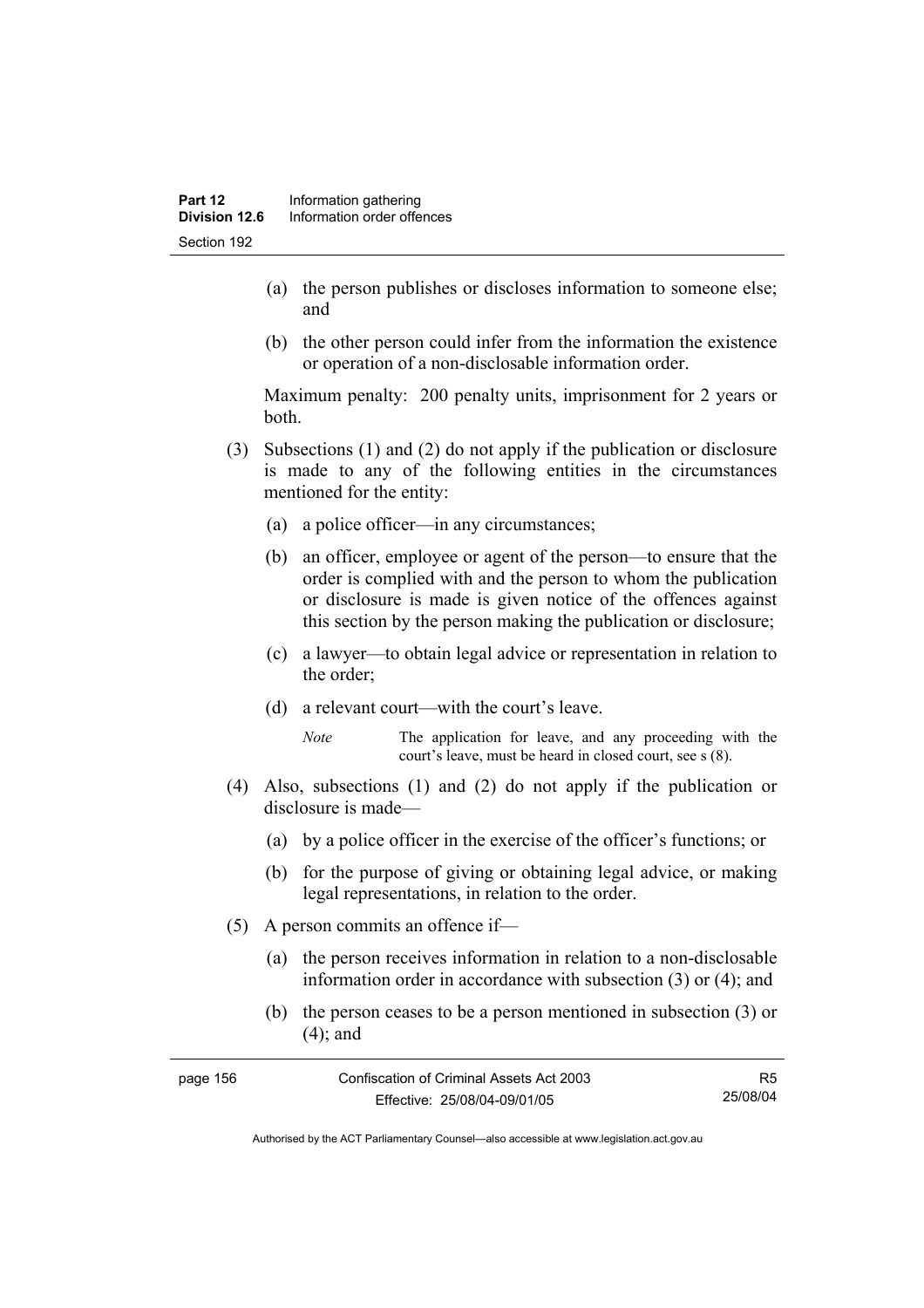(c) the person publishes or discloses the existence or operation of the order to someone else.

Maximum penalty: 200 penalty units, imprisonment for 2 years or both.

- (6) A person commits an offence if—
	- (a) the person receives information in relation to a non-disclosable information order in accordance with subsection (3) or (4); and
	- (b) the person ceases to be a person mentioned in subsection (3) or (4); and
	- (c) the person publishes or discloses information to someone else; and
	- (d) the other person could infer from the information the existence or operation of the order.

Maximum penalty: 200 penalty units, imprisonment for 2 years or both.

- (7) An offence against this section is a strict liability offence.
- (8) For subsection (3) (d), an application for leave, and any proceeding with the court's leave, must be heard in closed court.

#### **193 Information orders—disclosure by police officers**

- (1) This section applies to a non-disclosable information order.
- (2) A police officer may disclose the existence or operation of the order for the purposes of, or in the course of, a legal proceeding.
	- *Note* A police officer may also disclose the existence or operation of the order in the exercise of the officer's functions, see s 192 (4) (b).
- (3) However, a police officer is not required to disclose to a court the existence or operation of the order.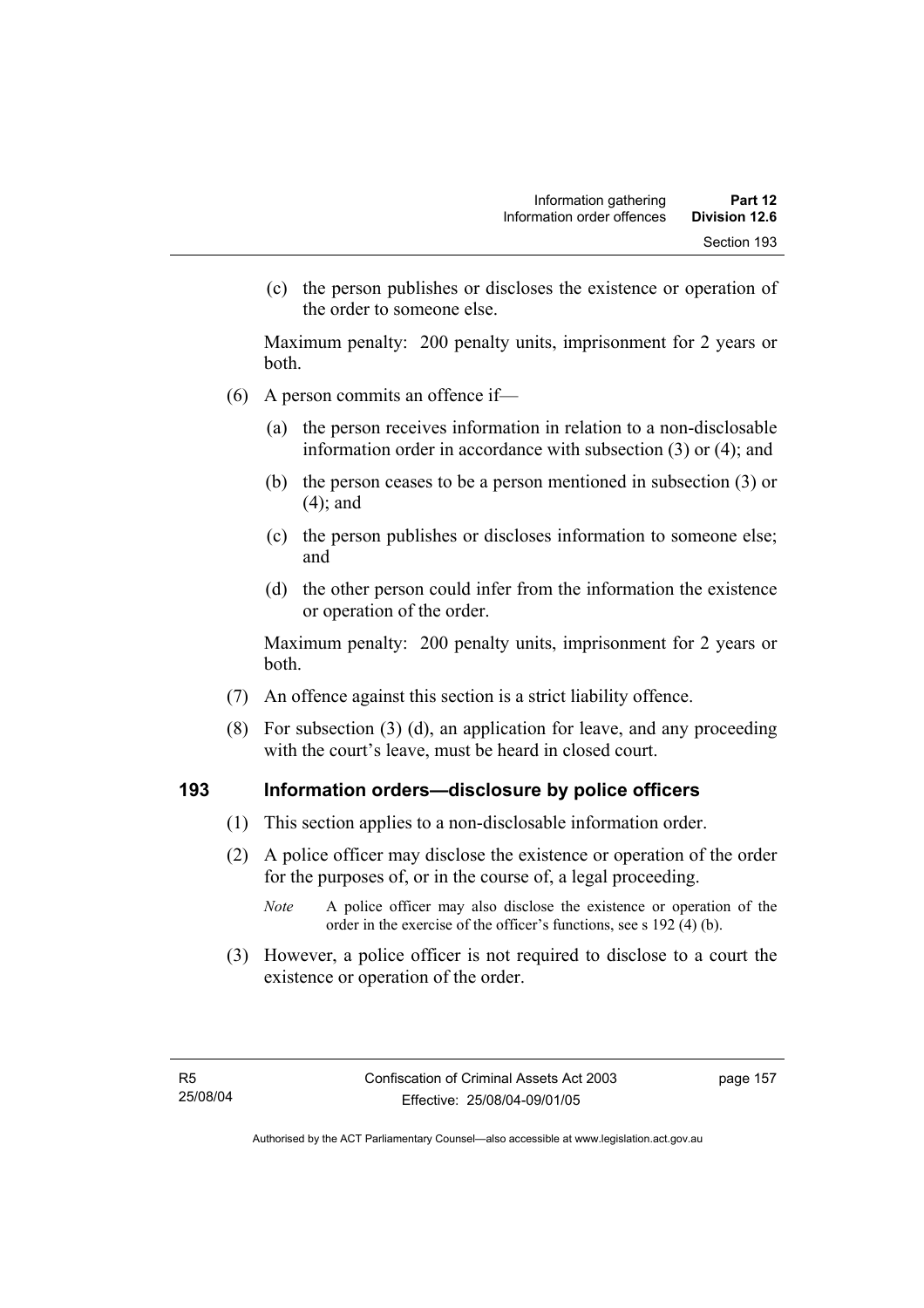| Part 12       | Information gathering      |  |
|---------------|----------------------------|--|
| Division 12.6 | Information order offences |  |
| Section 194   |                            |  |

(4) In this section:

*disclosure*, of the existence or operation of the order, includes the disclosure of information to a person from which the person could reasonably infer the existence or operation of the order.

## **194 Information orders—protection of complying financial institutions**

- (1) This section applies to a financial institution, and to an officer, employee or agent of the institution, if—
	- (a) the institution complies with an information order; and
	- (b) information given under the order relates to a money laundering offence.
- (2) The institution or person is taken not to have been at any time in possession of the information given under the order.

page 158 Confiscation of Criminal Assets Act 2003 Effective: 25/08/04-09/01/05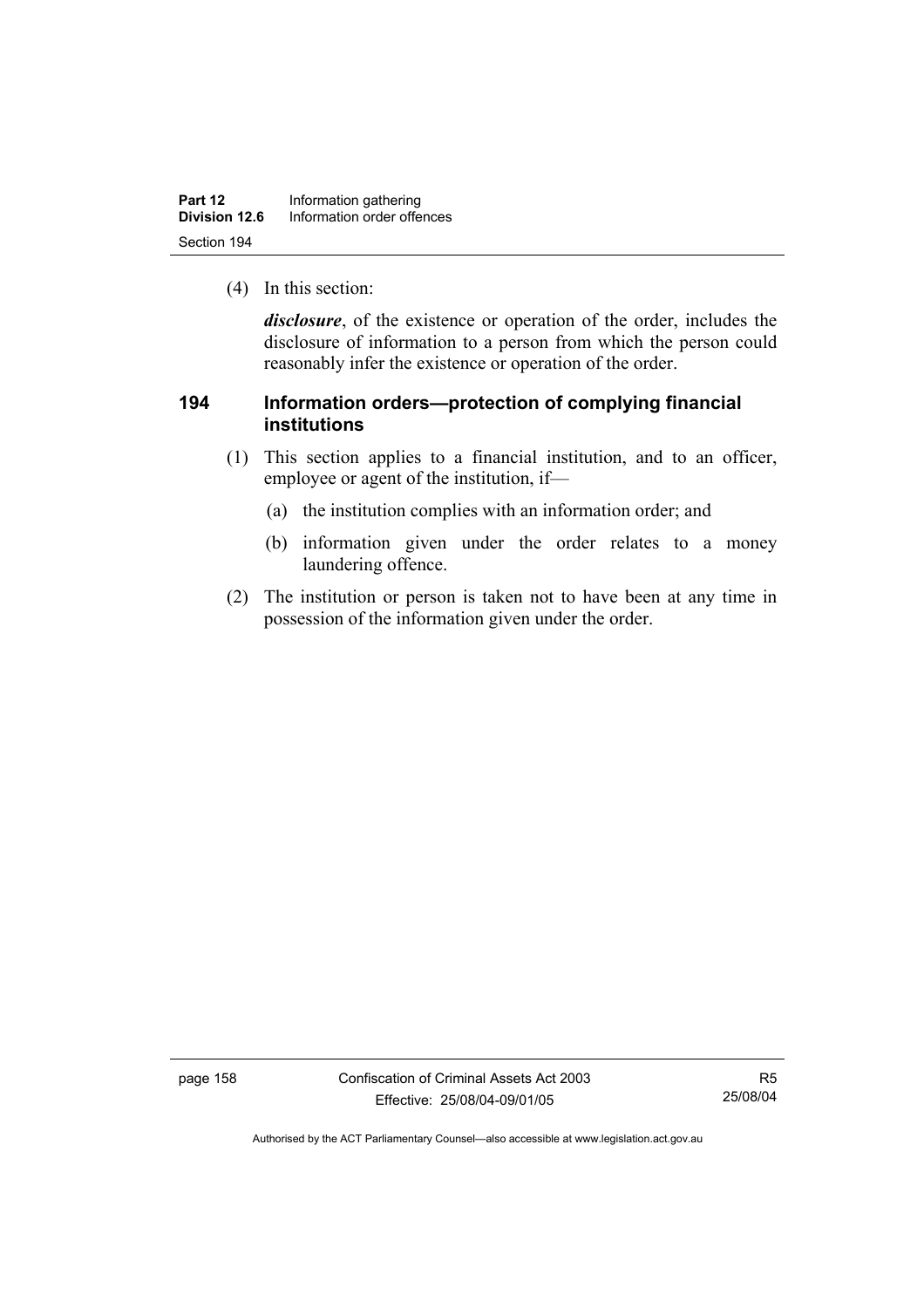Section 195

# **Part 13 Search warrants**

# **Division 13.1 Preliminary**

## **195 Definitions for pt 13**

In this part:

*at* includes in or on.

*data* includes—

- (a) information in any form; and
- (b) any program (or part of a program).

*data storage device* means a thing containing, or designed to contain, data for use by a computer.

*executing police officer*, of a search warrant, means—

- (a) the police officer (the *first police officer*) named in the warrant as the police officer responsible for executing the warrant; or
- (b) if the first police officer does not intend to be present at the execution of the warrant—another police officer whose name has been written in the warrant by the first police officer; or
- (c) another police officer whose name has been written in the warrant by the police officer last named in the warrant.

*frisk search* means—

- (a) a search of a person conducted by quickly running the hands over the person's outer garments; and
- (b) an examination of anything worn or carried by the person that is conveniently and voluntarily removed by the person.

page 159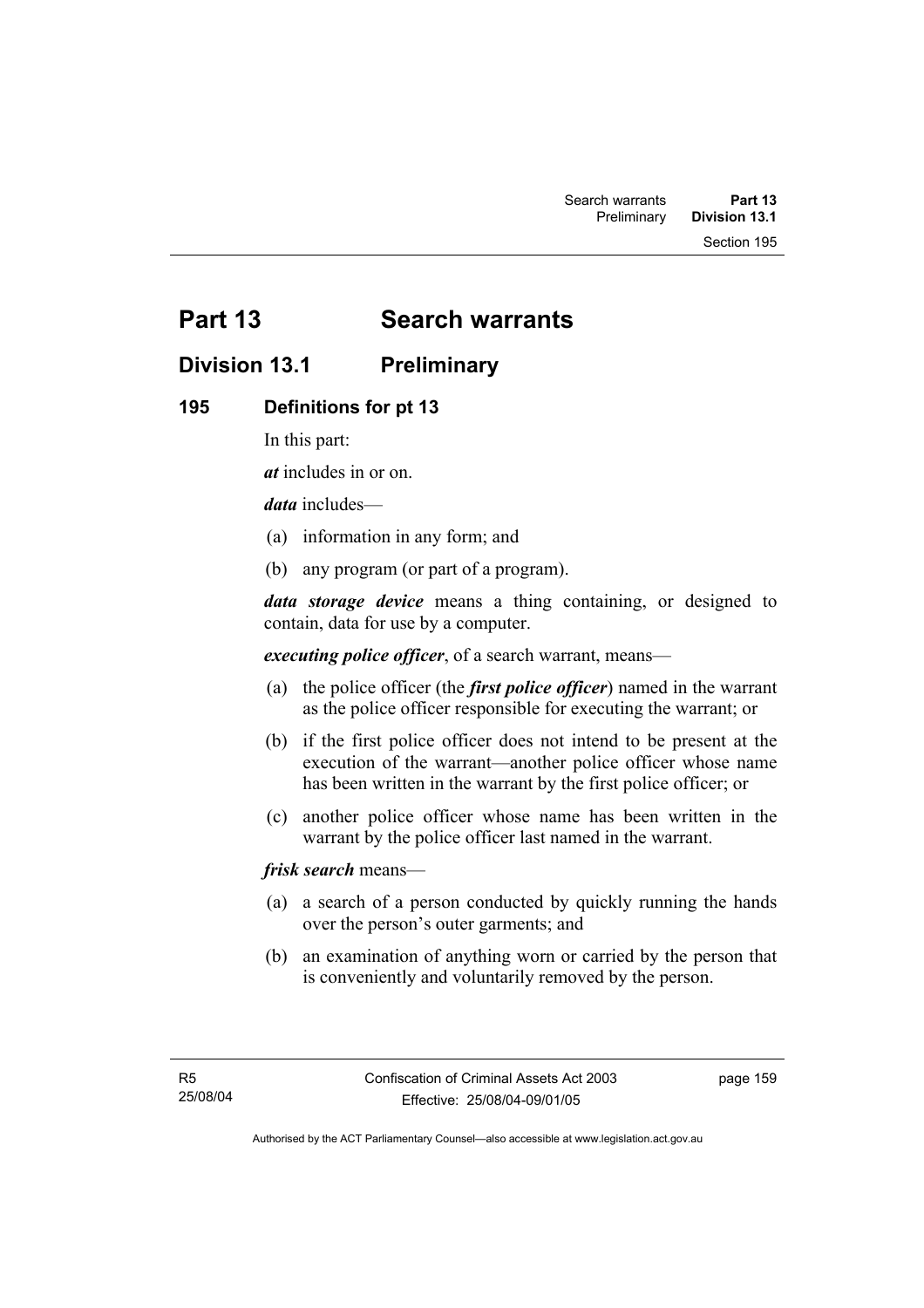*issuing officer*, for a search warrant, means—

- (a) a judge, the registrar or a deputy registrar of the Supreme Court; or
- (b) a magistrate; or
- (c) the registrar or a deputy registrar of the Magistrates Court if authorised by the Chief Magistrate to issue search warrants under this part.

*occupier*, of premises, includes—

- (a) a person believed on reasonable grounds to be an occupier of the premises; and
- (b) a person apparently in charge of the premises.

*ordinary search* means a search of a person or of articles in a person's possession, which may include—

- (a) requiring the person to remove the person's overcoat, coat or jacket and any gloves, shoes or hat; and
- (b) an examination of those items.

*person assisting*, in relation to a search warrant, means a person who has been authorised by an executing police officer to assist in executing the warrant.

*premises* includes the following:

- (a) land (whether vacant or occupied);
- (b) any structure, building, vehicle or place (whether built or not);
- (c) any part of a structure, building, vehicle or place.

*search warrant* means a warrant issued under section 199 (Issuing search warrants) that is in force.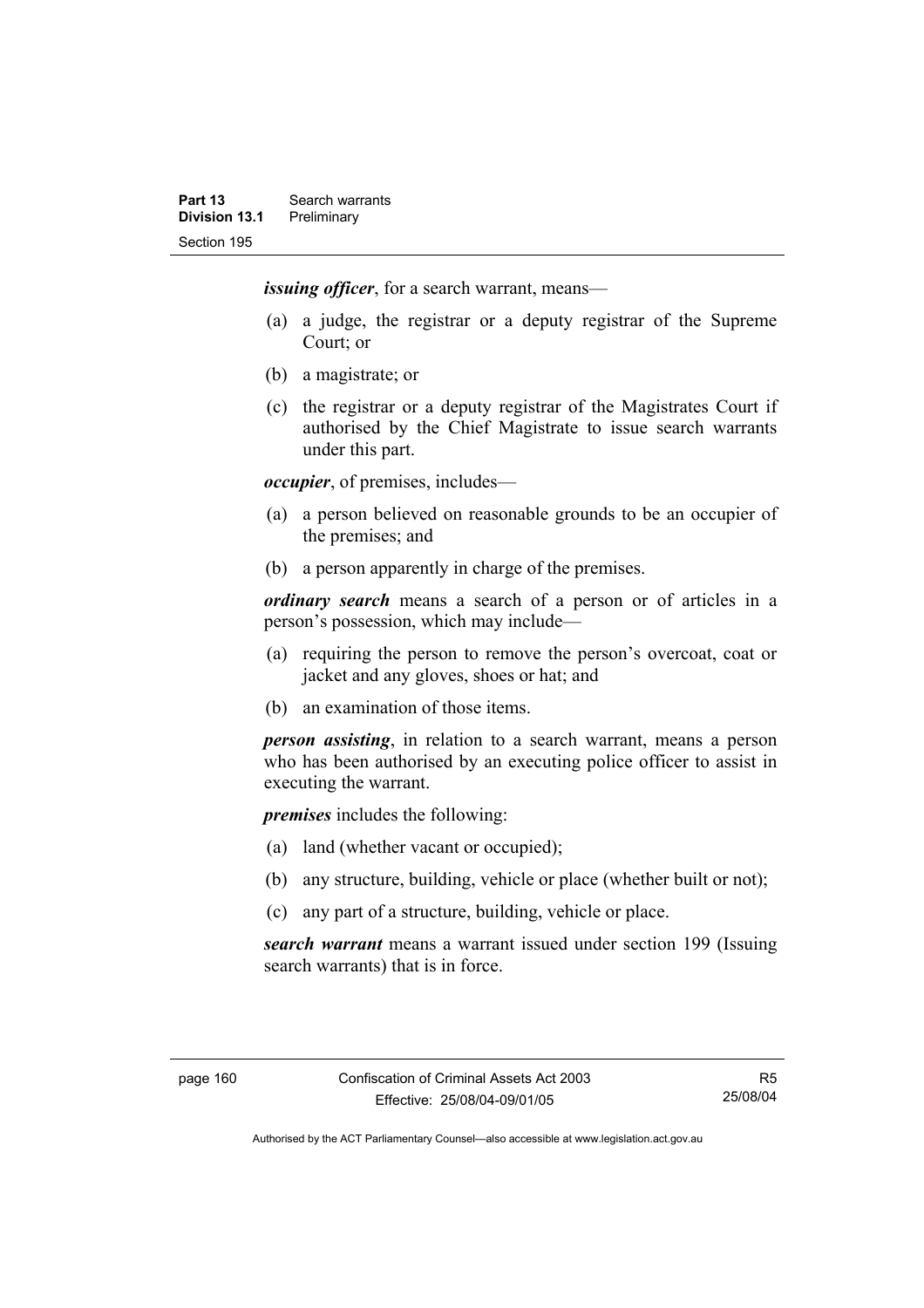#### *target material* means—

 (a) property (including tainted property and property under the effective control of a person) in relation to which action has been or could be taken under this Act; or

*Note 1* For the meaning of *effective control*, see s 14.

*Note 2* For the meaning of *in relation to*, see dict.

- (b) benefits derived by a person from the commission of an indictable offence; or
- (c) evidence in relation to property or benefits mentioned in paragraph (a) or (b); or
- (d) evidence in relation to an indictable offence.

*vehicle* includes an aircraft or vessel.

## **Division 13.2 Search warrants—general**

#### **196 Applications for search warrants—general**

- (1) A police officer may apply to an issuing officer for a search warrant to enter premises.
- (2) The application must be sworn and state the grounds on which the warrant is sought.
- (3) The issuing officer may refuse to consider the application until the applicant police officer gives the issuing officer all the information the issuing officer requires about the application in the way the issuing officer requires.

#### **197 Offence for making false etc statements in search warrant applications**

A police officer commits an offence if—

 (a) the police officer makes a statement (whether orally, in a document or in any other way); and

| - R5     | Confiscation of Criminal Assets Act 2003 | page 161 |
|----------|------------------------------------------|----------|
| 25/08/04 | Effective: 25/08/04-09/01/05             |          |
|          |                                          |          |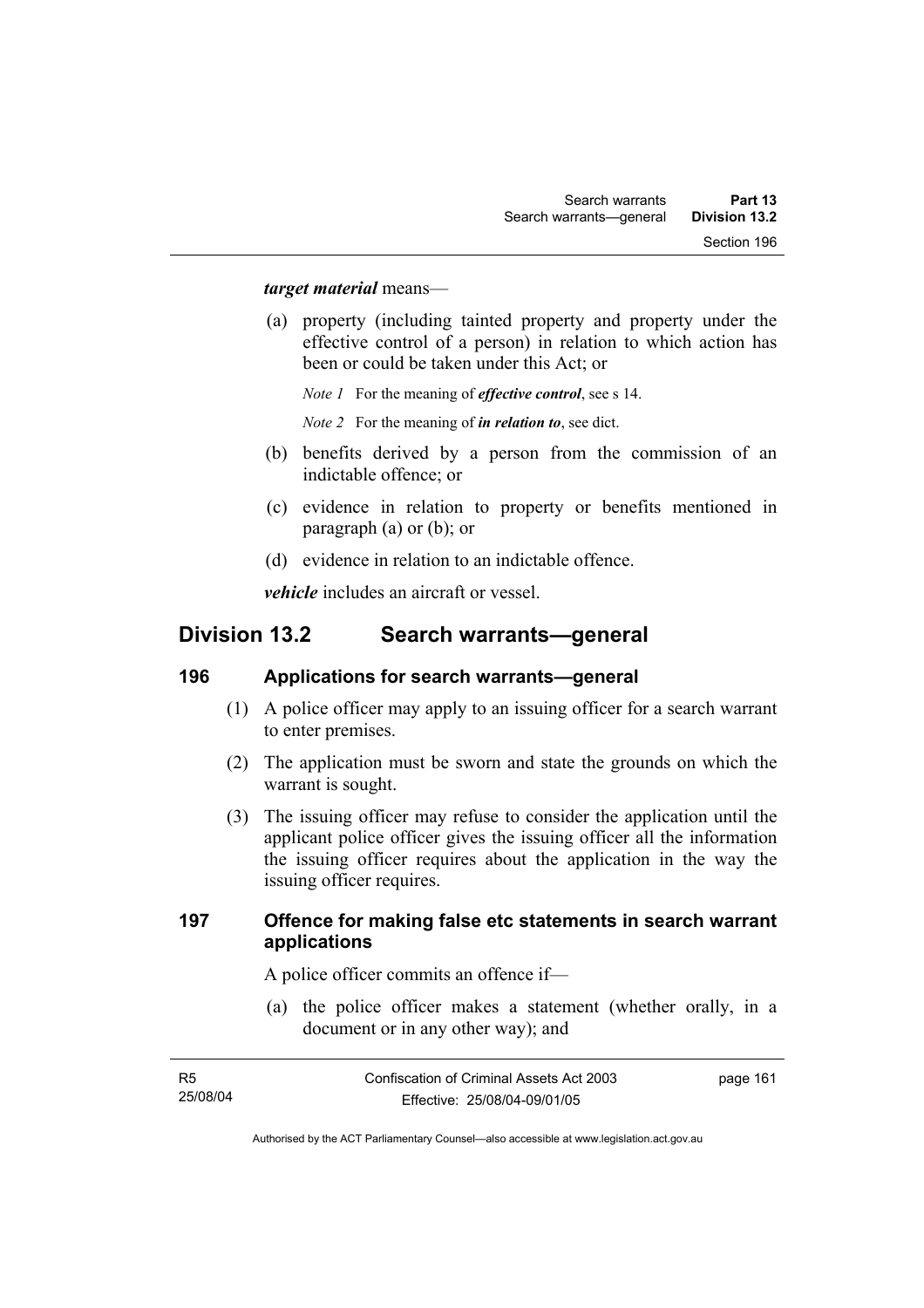- (b) the police officer does so knowing that the statement—
	- (i) is false or misleading in a material particular; or
	- (ii) omits something that makes the statement false or misleading in a material particular; and
- (c) the statement is made to an issuing officer in relation to an application for a search warrant.

Maximum penalty: 200 penalty units, imprisonment for 2 years or both.

## **198 Additional contents of search warrant applications**

- (1) If the person applying for a search warrant suspects that it will be necessary to use firearms in executing the warrant, the person must state the suspicion, and the grounds for the suspicion, in the application.
- (2) If a person applying for a warrant to search premises has previously applied for a warrant for the same premises, the person must, in the application, include particulars of the earlier application and its outcome.

#### **199 Issuing search warrants**

 (1) An issuing officer may issue a warrant to search premises if satisfied that there are reasonable grounds for suspecting that there is at the premises, or will be within the next 72 hours, target material.

*Note At* includes in or on (see s 195).

 (2) If an application for a search warrant is made under section 203 (Applying for search warrants by telephone or other electronic means), this section applies as if the reference in subsection (1) to 72 hours were a reference to 48 hours.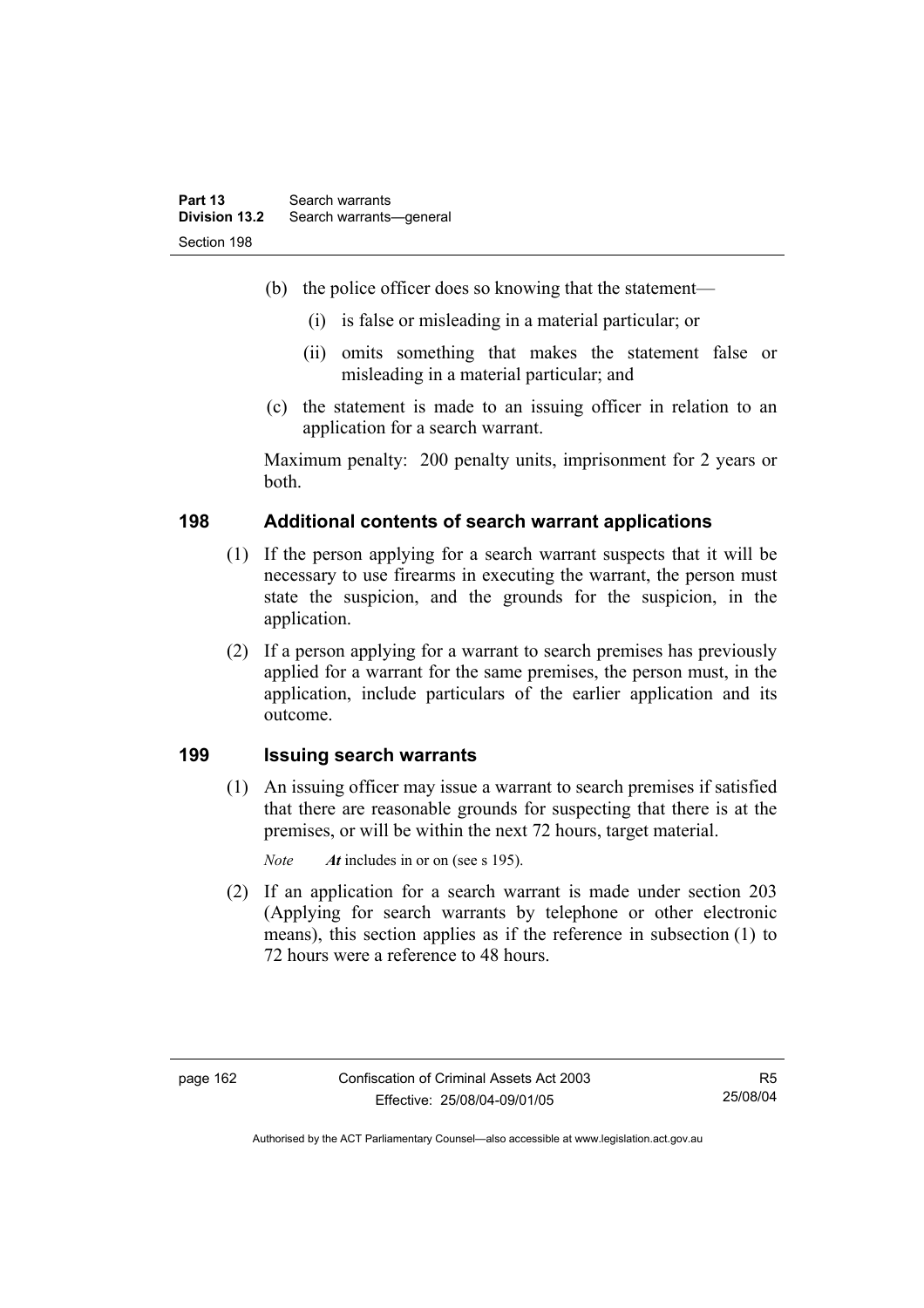#### **200 When search warrant for property-tracking document may be issued**

If the target material in relation to which a search warrant is being issued is a property-tracking document, the issuing officer may issue a search warrant in relation to the document only if the issuing officer is satisfied that—

- (a) the document cannot be identified or described with sufficient particularity for the purpose of obtaining a production order; or
- (b) a production order requiring the document has been given but not complied with; or
- (c) there are reasonable grounds to suspect that a production order would not be complied with; or
- (d) the investigation to which the warrant is being sought might be prejudiced by seeking a production order.

## **201 Contents of search warrants**

- (1) A search warrant must state—
	- (a) the kind of target material that is to be searched for under the warrant; and
	- (b) a description of the premises to which the warrant relates; and
	- (c) the name of the executing police officer; and
	- (d) when the warrant expires (see subsection (2)); and
	- (e) whether the warrant may be executed at any time or only during particular hours (see 210); and
	- (f) whether the warrant authorises an ordinary search or frisk search of a person who is at or near the premises when the warrant is executed if the executing police officer or a person assisting suspects on reasonable grounds that the person has target material in the person's possession.

page 163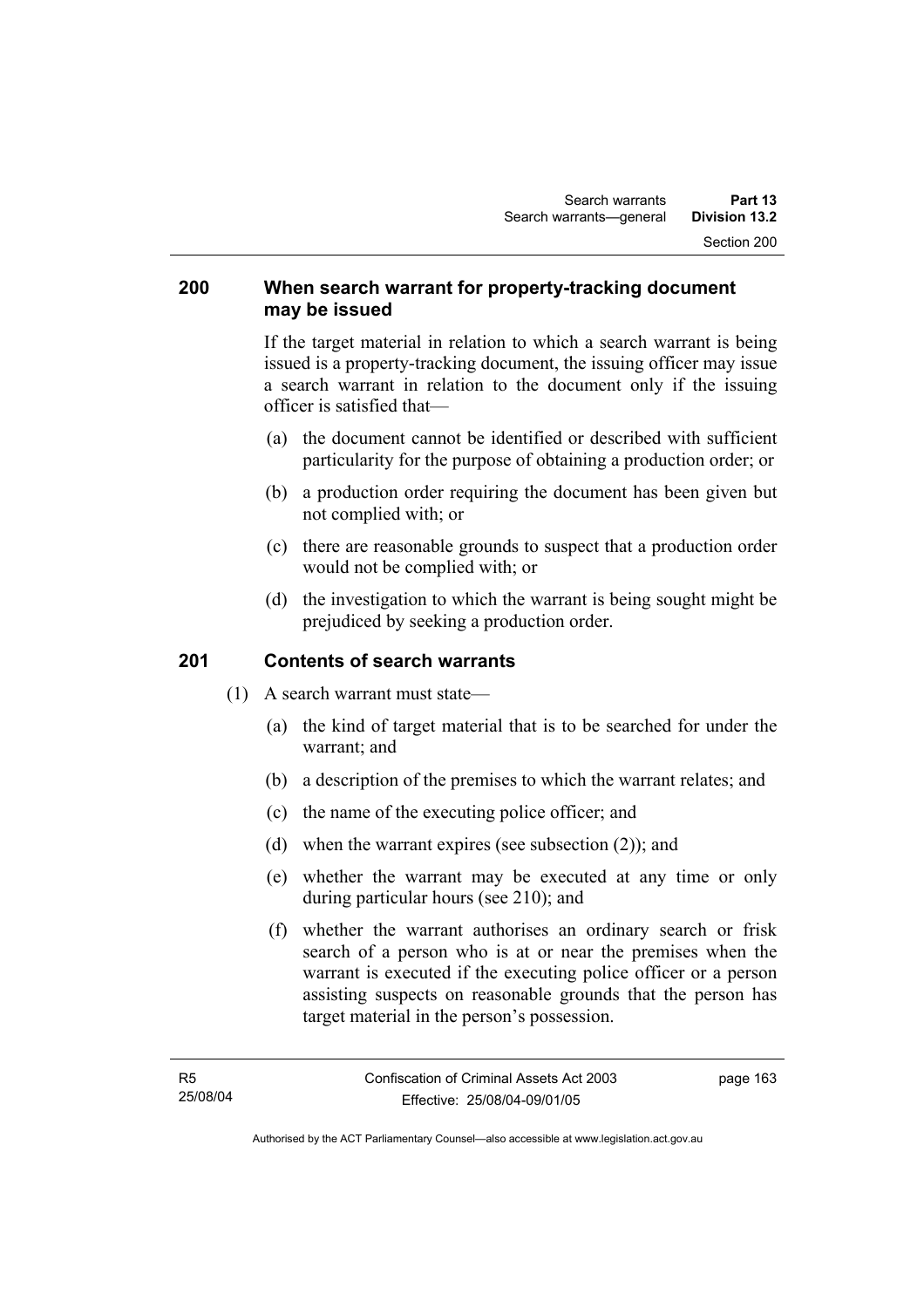- (2) The time stated in the search warrant under subsection (1) (d) as the time when the warrant expires must be not later than—
	- (a) if the application for the warrant is made under section 204 (Issuing search warrants by telephone or other electronic means)—48 hours after the warrant is issued; or
	- (b) in any other case—the end of the 7th day after the day the warrant is issued.

#### **Example**

If a warrant is issued at 3 pm on a Monday, the expiry time stated must not be later than midnight on Monday in the following week.

 (3) Subsection (1) (d) does not prevent the issue of successive search warrants in relation to the same premises.

#### **202 Authorisation given by search warrants**

- (1) A search warrant authorises an executing police officer, or a person assisting—
	- (a) to enter the premises and, if the premises are a vehicle, to enter the vehicle, wherever it is: and
	- (b) to search the premises for the kind of target material stated in the warrant, and to seize things of that kind found at the premises; and
	- (c) to seize any other thing found at the premises in the course of the search that the executing police officer or a person assisting believes on reasonable grounds to be target material in relation to which the warrant relates (including evidence of an indictable offence) or evidence of a summary offence if the police officer believes on reasonable grounds that seizure of the thing is necessary to prevent its concealment, loss or destruction or its use in committing an offence; and
	- (d) if the warrant allows—to conduct an ordinary search or frisk search of a person at or near the premises if the executing

| page 164 | Confiscation of Criminal Assets Act 2003 | R5       |
|----------|------------------------------------------|----------|
|          | Effective: 25/08/04-09/01/05             | 25/08/04 |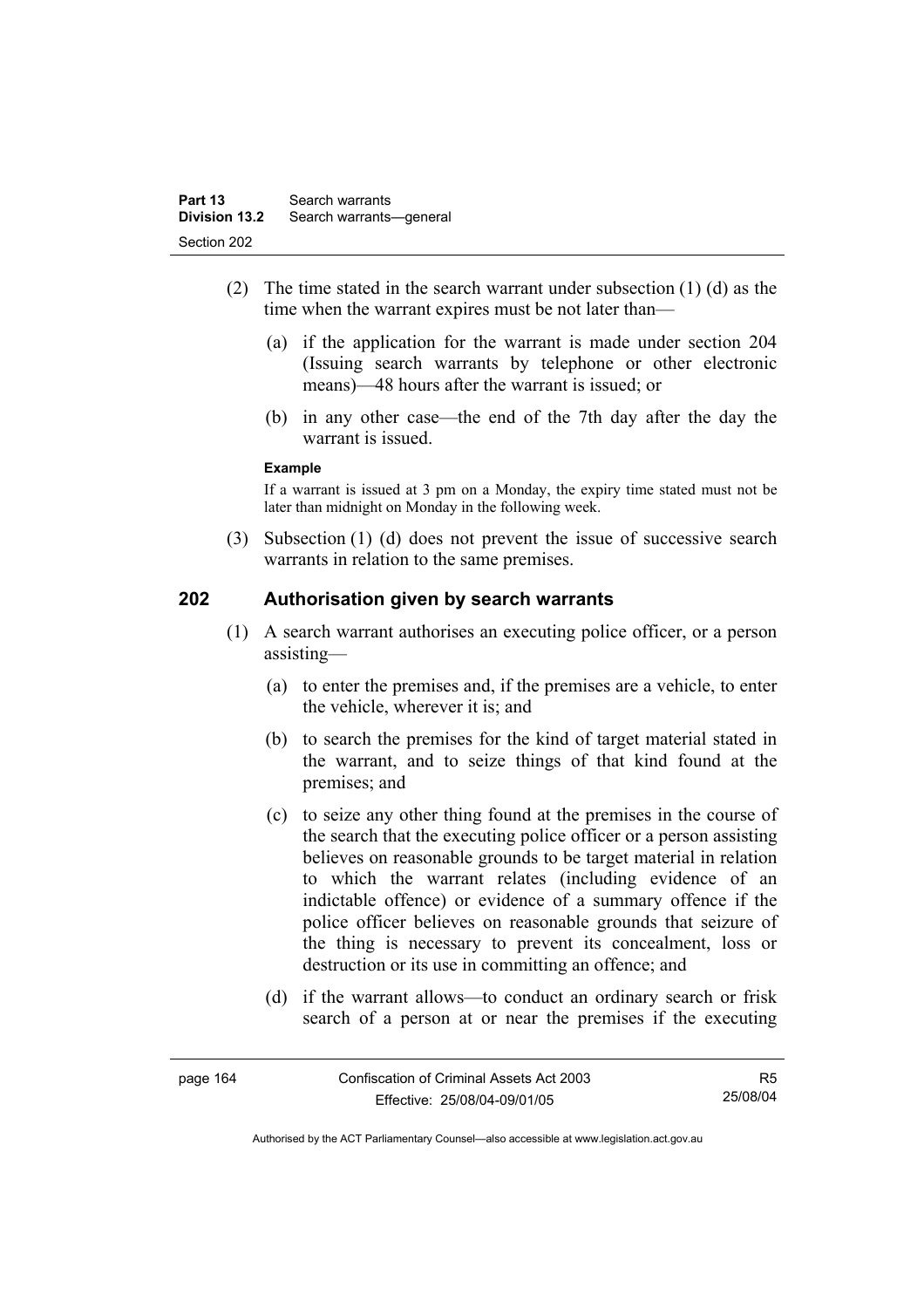police officer or a person assisting suspects on reasonable grounds that the person has target material in the person's possession.

 (2) A search warrant authorises an executing police officer to make things seized under the warrant available to another police officer, any public servant or anyone who holds a position under a Territory law, or a law of the Commonwealth, a State or another Territory, if it is necessary to do so for investigating or prosecuting an offence to which the things relate.

# **Division 13.3 Telephone and electronic warrants**

## **203 Applying for search warrants by telephone or other electronic means**

- (1) A police officer may apply to an issuing officer for a search warrant by telephone, fax or other electronic means—
	- (a) in an urgent case; or
	- (b) if the delay that would happen if an application were made in person would frustrate the effective execution of the warrant.
- (2) The application—
	- (a) must include all information that would be required in an application under division 13.2 (Search warrants—general) for a search warrant; and
	- (b) may, if necessary, be made before the information is sworn.
- (3) The issuing officer may require—
	- (a) communication by voice to the extent that it is practicable in the circumstances; and
	- (b) any further information.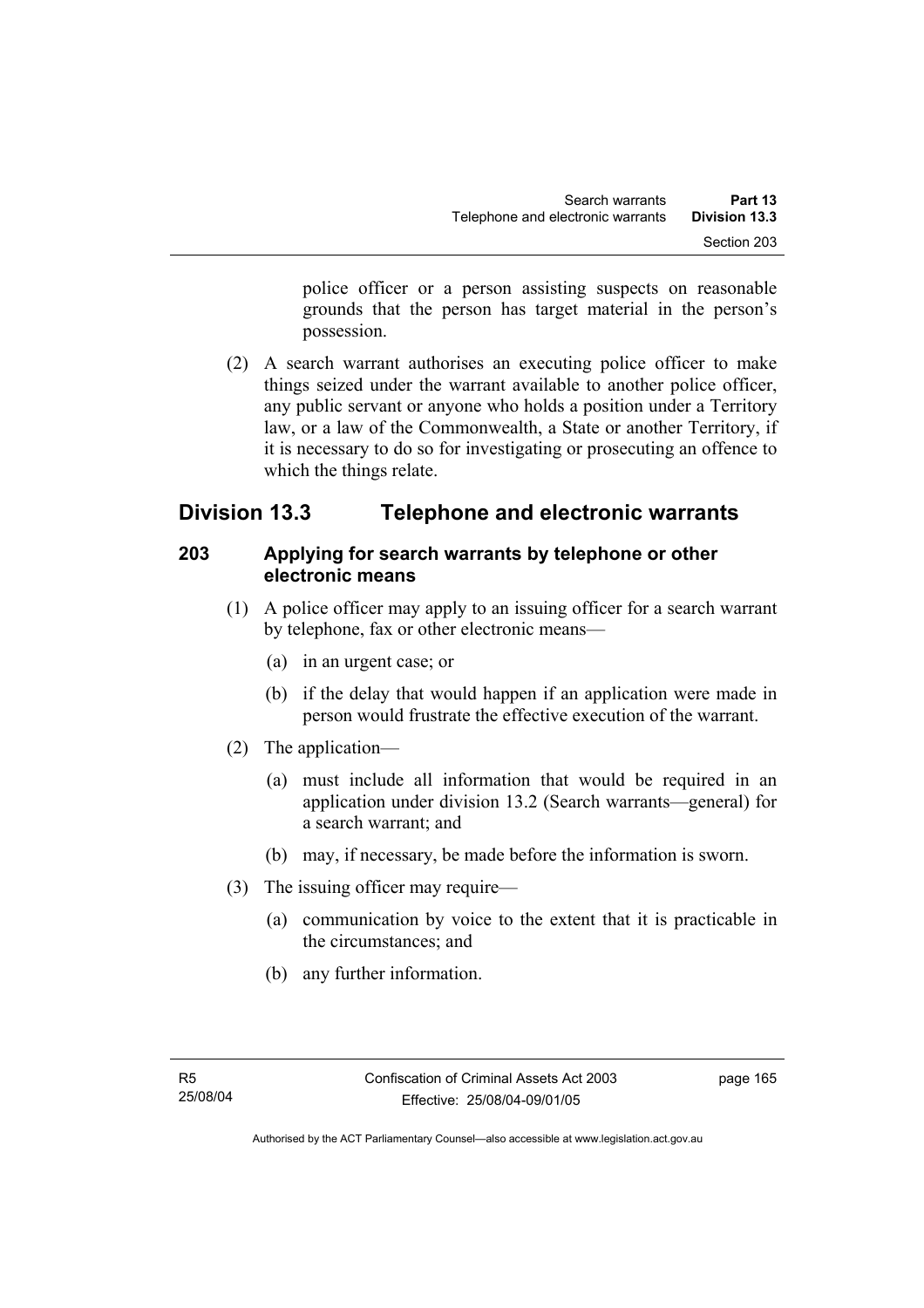## **204 Issuing search warrants by telephone or other electronic means**

- (1) The issuing officer may complete and sign the same form of search warrant that would be issued under section 199 (Issuing search warrants) if satisfied that—
	- (a) a search warrant in the terms of the application should be issued urgently; or
	- (b) the delay that would happen if an application were made in person would frustrate the effective execution of the warrant.
- (2) If the issuing officer issues the search warrant, the officer must tell the applicant, by telephone, fax or other electronic means, of the terms of the warrant and the date and time when it was signed.
- (3) The applicant must then—
	- (a) complete a form of search warrant in terms substantially corresponding to those given by the issuing officer; and
	- (b) state on the form—
		- (i) the name of the issuing officer; and
		- (ii) the date and time the warrant was signed by the issuing officer.
- (4) The applicant must, by the end of the day after the 1st of the relevant events happens, give the issuing officer—
	- (a) the form of search warrant completed by the applicant; and
	- (b) if the information was unsworn under section 203 (2) (b) (Applying for search warrants by telephone or other electronic means)—the sworn information.
- (5) The issuing officer must attach the form of search warrant completed by the issuing officer to the documents given under subsection  $(4)$ .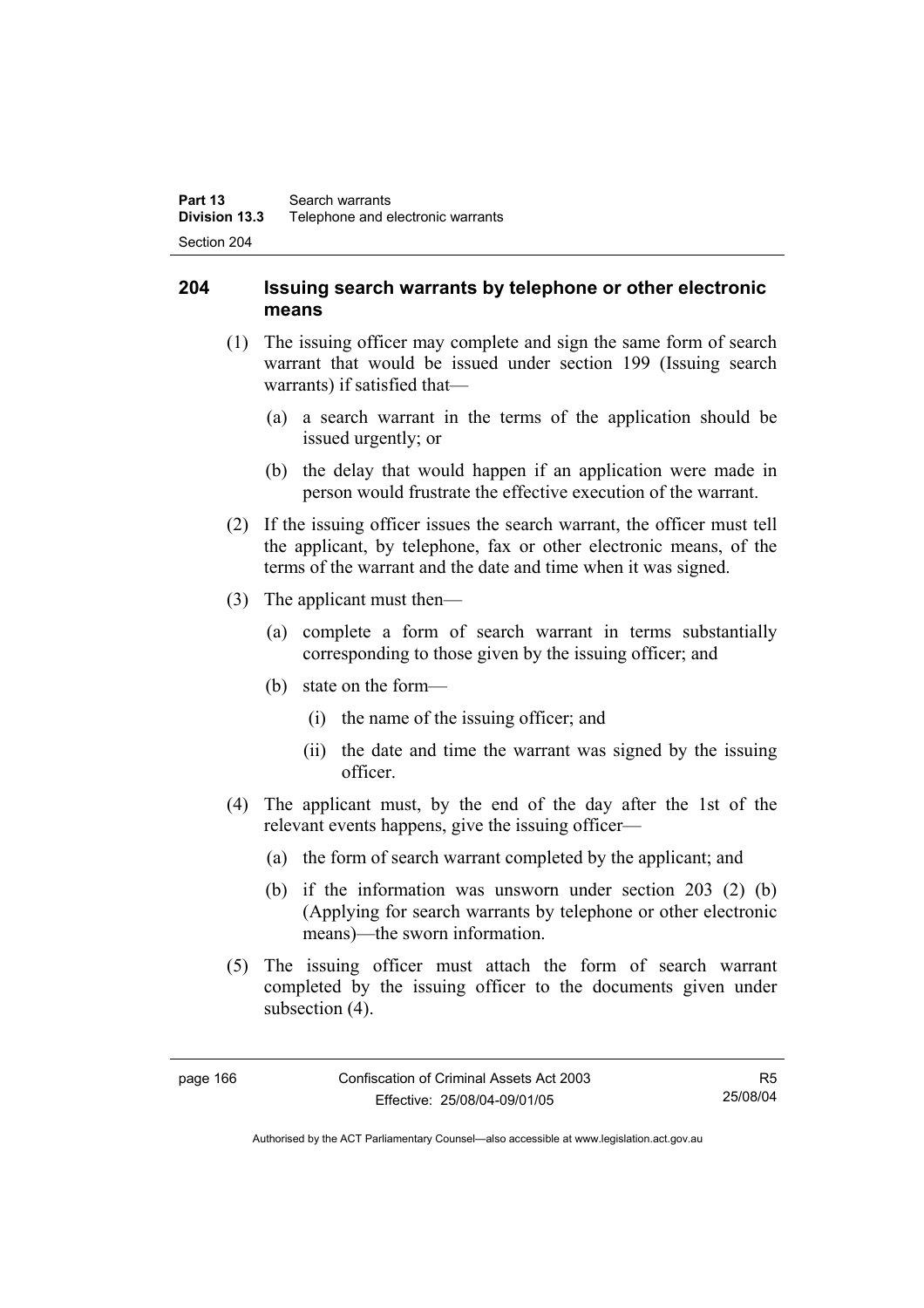(6) In subsection (4):

*relevant event* means the day when—

- (a) the warrant is executed; or
- (b) the warrant expires.

# **205 Unsigned warrants by telephone or other electronic means in court proceedings**

- (1) This section applies if—
	- (a) it is material, in any proceeding, for a court to be satisfied that the exercise of a power under a search warrant issued under this division was properly authorised; and
	- (b) the form of search warrant signed by the issuing officer is not produced in evidence.
- (2) The court must assume that the exercise of the power was not properly authorised unless the contrary is proved.

### **206 Offence for stating incorrect names in warrants by telephone or other electronic means**

A person commits an offence if—

- (a) the person executes a document or presents a document to a person; and
- (b) the document purports to be a form of search warrant under section 204 (Issuing search warrants by telephone or other electronic means); and
- (c) the person states a name of an issuing officer in the document; and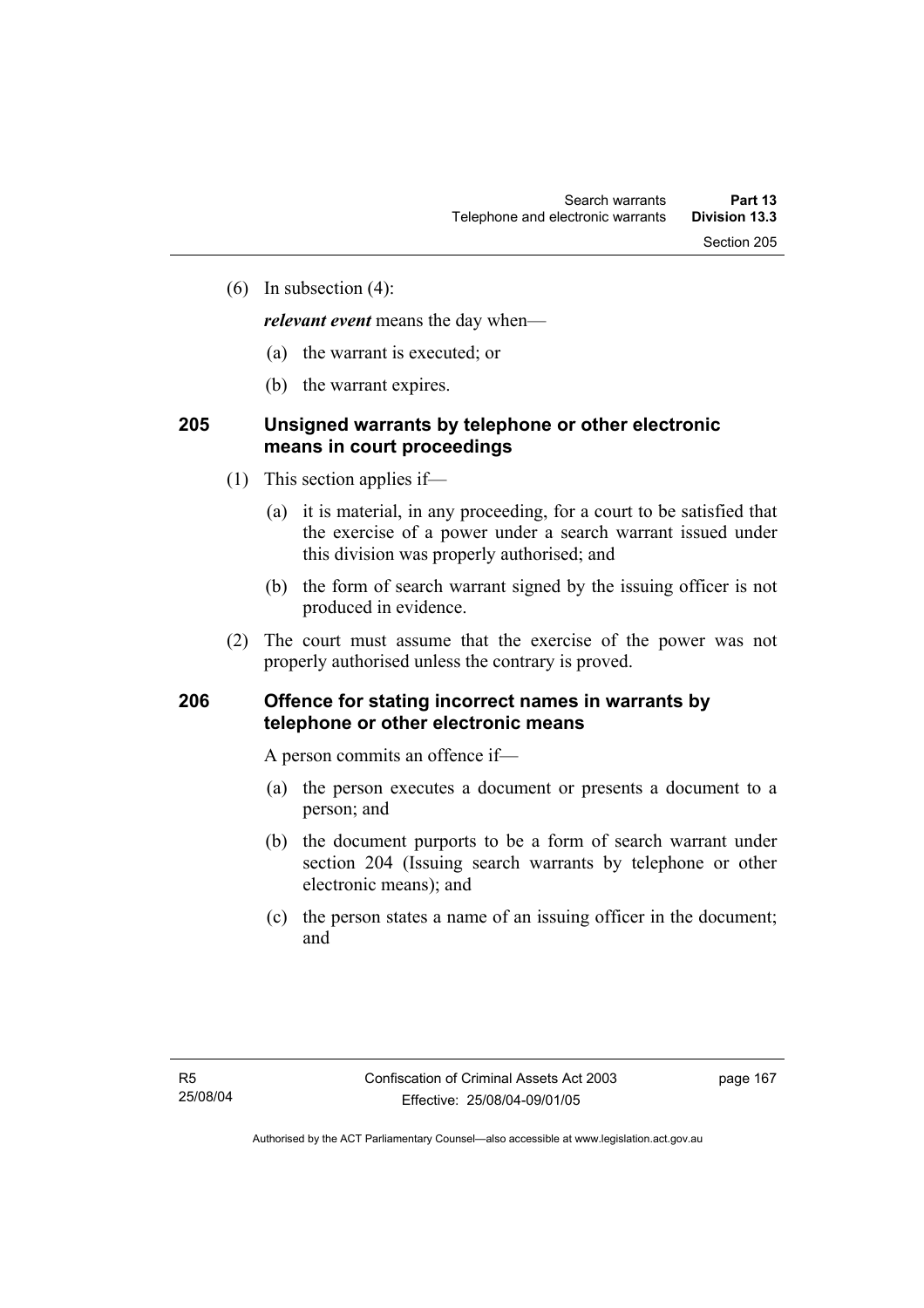(d) the name is not the name of the issuing officer that authorised the warrant.

Maximum penalty: 200 penalty units, imprisonment for 2 years or both.

## **207 Offence for execution etc of search warrant departing in material form**

A person commits an offence if—

- (a) the person executes a document or presents a document to a person; and
- (b) the document purports to be a form of search warrant under section 204 (Issuing search warrants by telephone or other electronic means); and
- (c) the document departs in a material particular from the form authorised by the issuing officer.

Maximum penalty: 200 penalty units, imprisonment for 2 years or both.

## **208 Offence for execution etc of unauthorised form of search warrant**

A person commits an offence if—

- (a) the person executes a document or presents a document to a person; and
- (b) the document purports to be a form of search warrant under section 204 (Issuing search warrants by telephone or other electronic means); and
- (c) the document—
	- (i) has not been authorised by an issuing officer under that section; or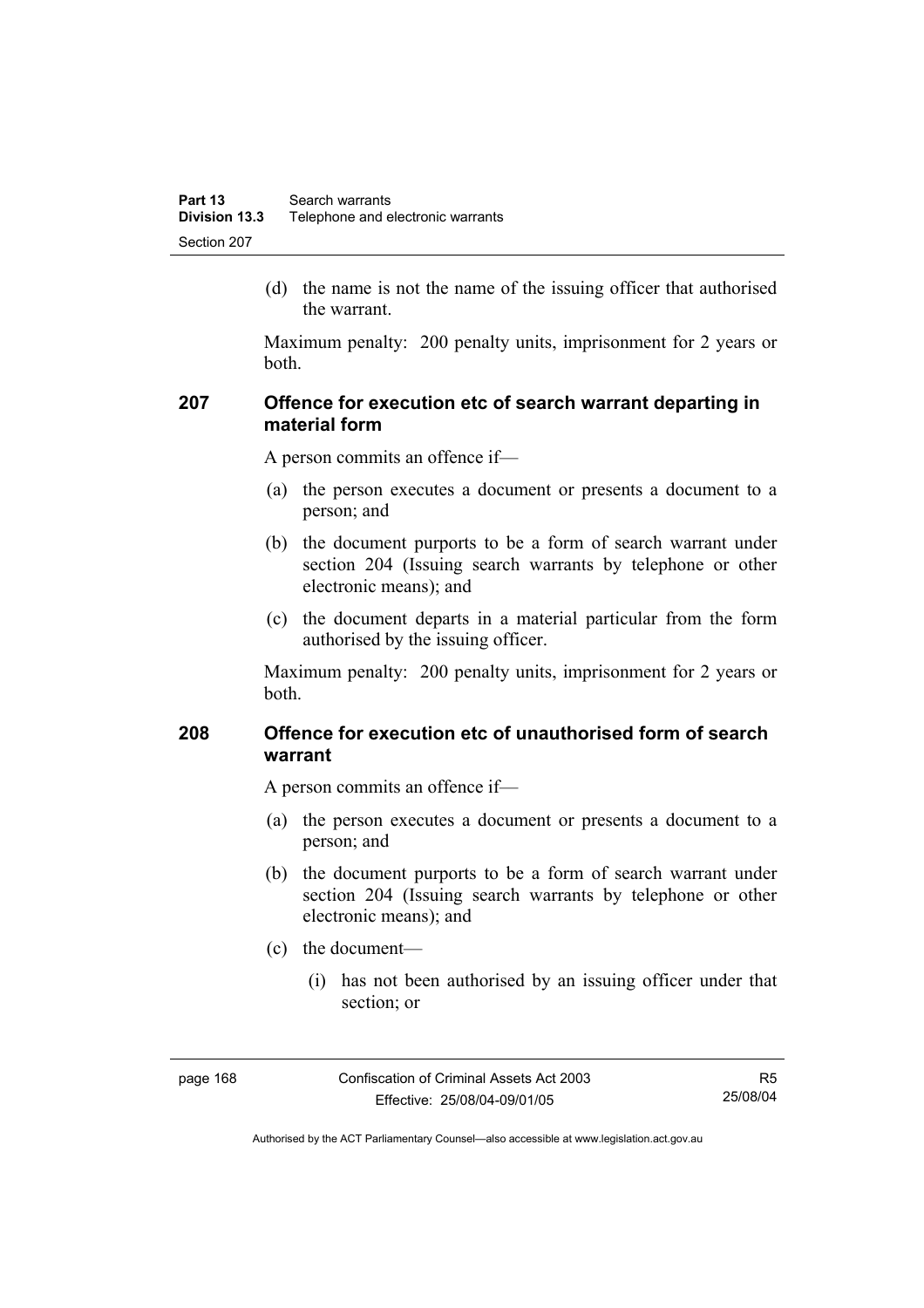(ii) departs in a material particular from the terms authorised by the issuing officer under that section.

Maximum penalty: 200 penalty units, imprisonment for 2 years or both.

### **209 Offence for giving unauthorised form of search warrant**

A person commits an offence if—

- (a) the person purports to give a form of search warrant to an issuing officer under section 204 (4) (b) (Issuing search warrants by telephone or other electronic means); and
- (b) the document is not the form of search warrant that the person executed.

Maximum penalty: 200 penalty units, imprisonment for 2 years or both.

# **Division 13.4 Executing search warrants**

*Note* A court has a discretion to admit improperly obtained evidence (see *Evidence Act 1995* (Cwlth), s 138).

# **210 Search warrants—whether must be executed only during particular hours**

A search warrant must not authorise a search during the period beginning at 9 pm on a day and ending at 6 am on the next day unless the issuing officer is satisfied that—

- (a) it would not be practicable to conduct the search at another time; or
- (b) it is necessary to prevent the concealment, loss or destruction of target material.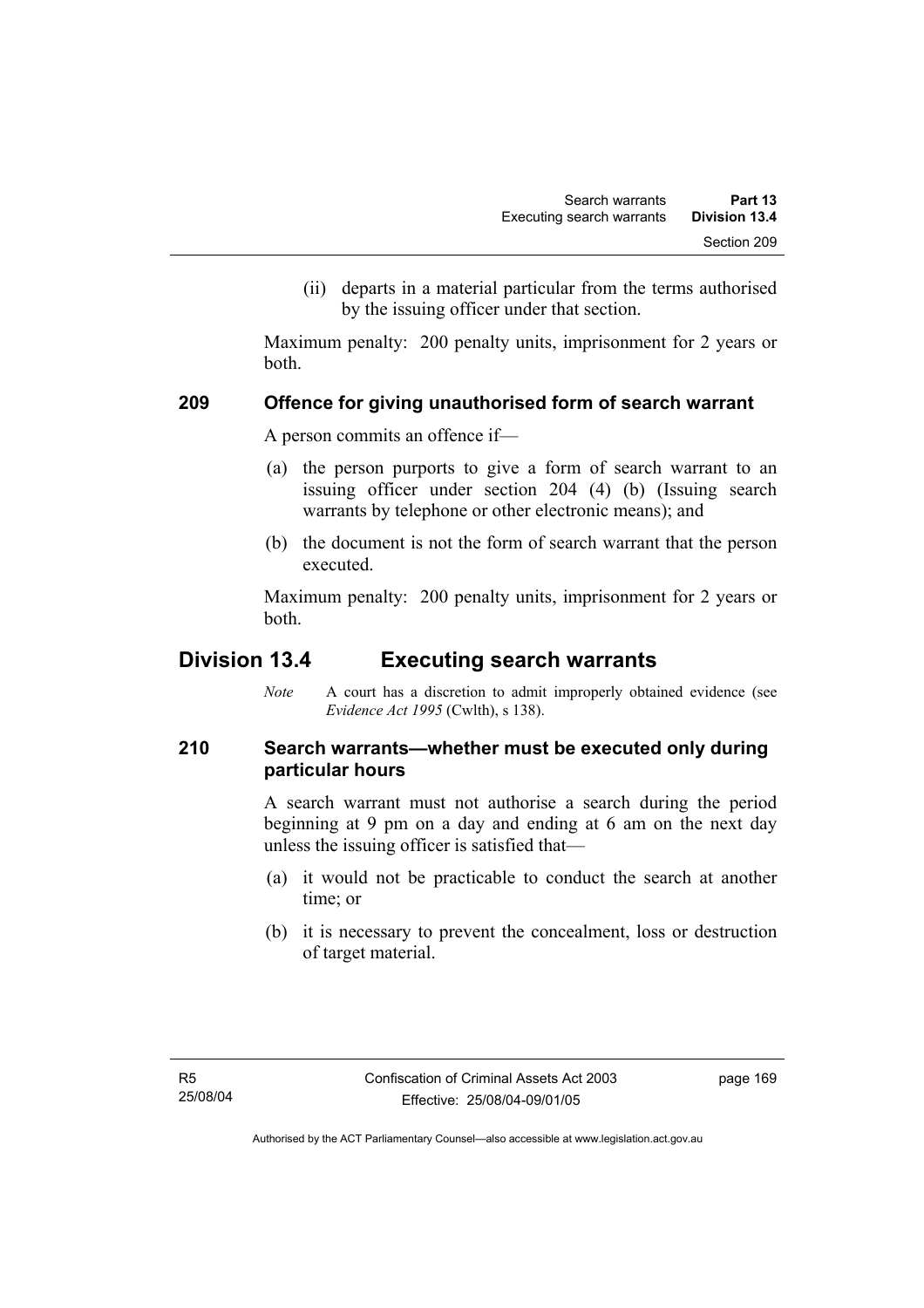### **211 Search warrants—restrictions on personal searches**

- (1) A search warrant cannot authorise a strip search or a search of a person's body cavities.
- (2) If a search warrant authorises an ordinary search or frisk search of a person—
	- (a) a different search from the search authorised must not be done under the warrant; and
	- (b) the search must be conducted by a person of the same sex as the person being searched.
- (3) However, if a transgender or intersex person is searched, the person may require that the search be conducted by either a male or a female.
- (4) If the transgender or intersex person requires that the search be conducted by a male, the person is taken, for this section, to be male.
- (5) If the transgender or intersex person requires that the search be conducted by a female, the person is taken, for this section, to be female.
- (6) A person assisting who is not a police officer must not take part in searching a person.
- (7) In this section:

*strip search* means a search of a person or of articles in the possession of a person, which may include all or any of the following:

- (a) requiring the person to remove all of his or her clothing;
- (b) an examination of the person's body (but not of the person's body cavities) and of those clothes.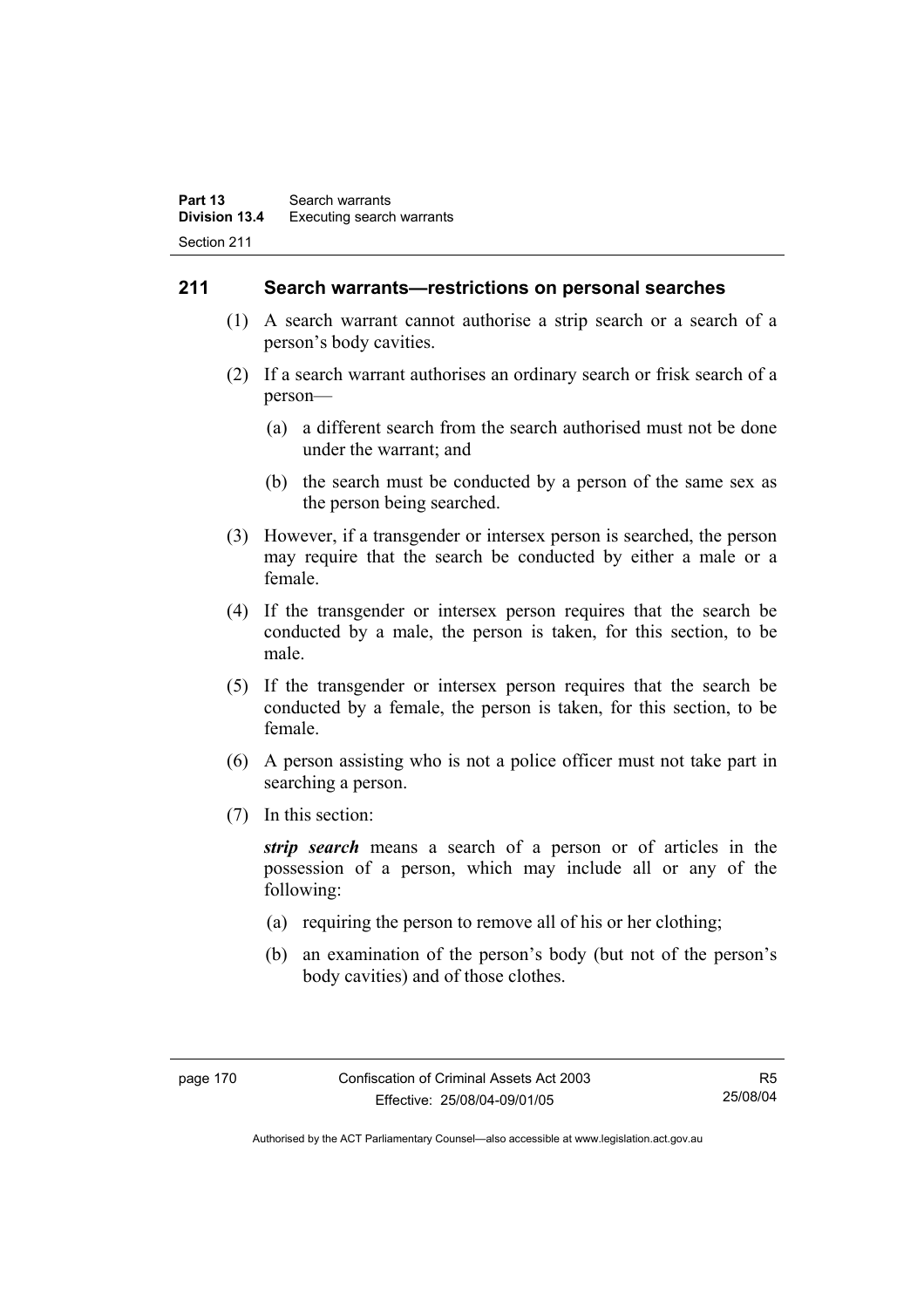### **212 Use of force and availability of assistance in executing search warrant**

- (1) Force may be used in executing a search warrant as follows:
	- (a) by an executing police officer—force against people and things may be used that is necessary and reasonable in the circumstances;
	- (b) by a person assisting who is a police officer—force against people and things may be used that is necessary and reasonable in the circumstances;
	- (c) by a person assisting who is not a police officer—force against things may be used that is necessary and reasonable in the circumstances.
- (2) An executing police officer may obtain the assistance in executing the warrant that is necessary and reasonable in the circumstances.

# **213 Search warrants—announcement before entry**

- (1) An executing police officer must, before anyone enters premises under a search warrant—
	- (a) announce that the person is authorised to enter the premises; and
	- (b) give anyone at the premises an opportunity to allow entry to the premises; and
	- (c) if the occupier of the premises, or someone else who apparently represents the occupier, is present at the premises identify himself or herself to that person.
- (2) The executing police officer is not required to comply with subsection (1) if the police officer believes on reasonable grounds that immediate entry to the premises is required to ensure—
	- (a) the safety of anyone (including any police officer or person assisting); or

| - R5     | Confiscation of Criminal Assets Act 2003 | page 171 |
|----------|------------------------------------------|----------|
| 25/08/04 | Effective: 25/08/04-09/01/05             |          |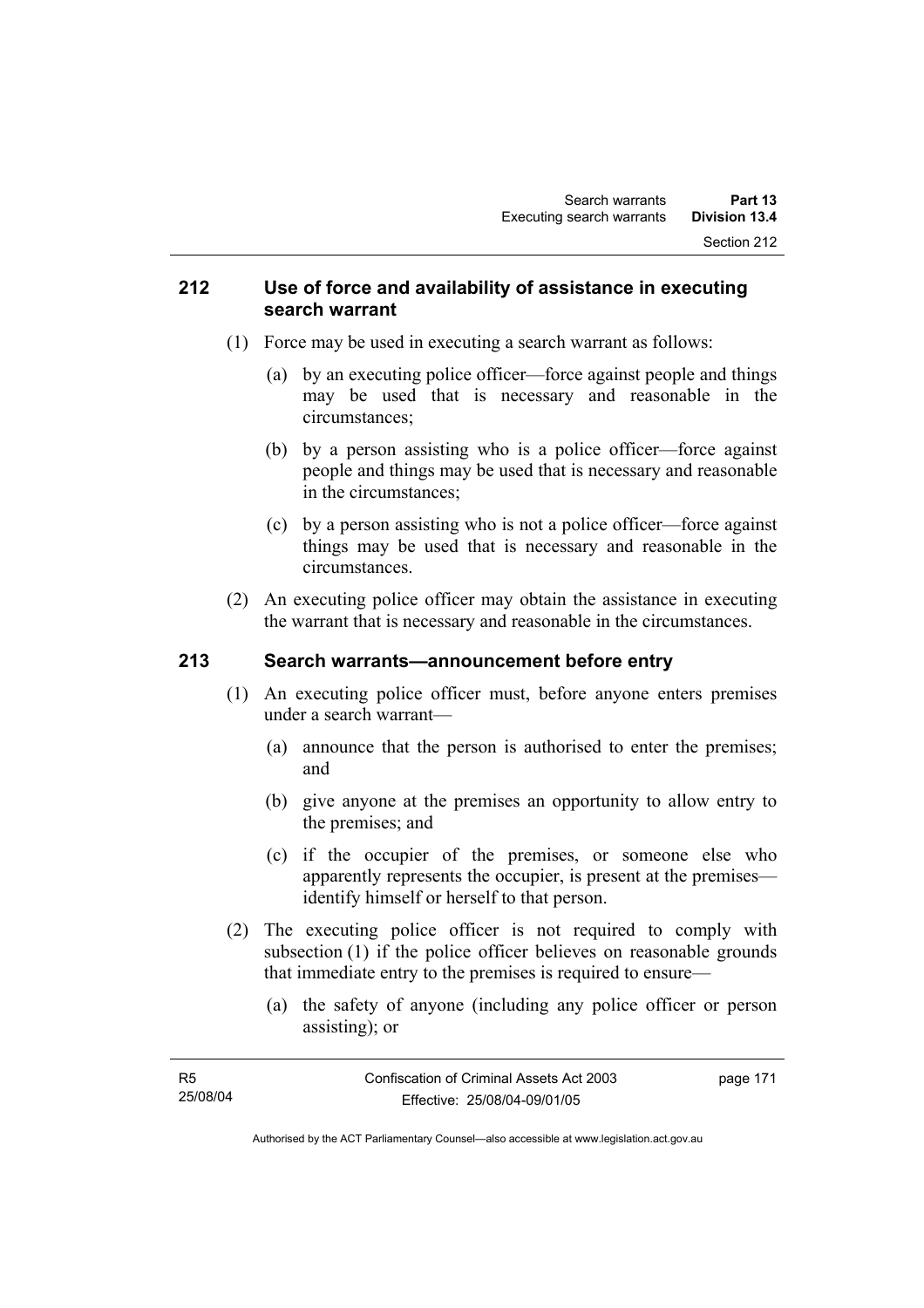(b) that the effective execution of the warrant is not frustrated.

## **214 Details of search warrant to be given to occupier etc**

- (1) If the occupier of the premises, or someone else who apparently represents the occupier, is present at the premises while a search warrant is being executed, the executing police officer or a person assisting must make available to the person—
	- (a) a copy of the warrant; and
	- (b) a document setting out the rights and obligations of the person.
- (2) Before a person is searched under a search warrant, the executing police officer or a person assisting must show the person a copy of the warrant.
- (3) The copy of the warrant need not include the issuing officer's signature or the seal or stamp of the court in which the issuing officer holds office or is employed.

# **215 Occupier entitled to be present during search etc**

- (1) If an occupier of premises, or someone else who apparently represents the occupier, is present at the premises while a search warrant is being executed, the occupier or person is entitled to observe the search being conducted.
- (2) However, the person is not entitled to observe the search if—
	- (a) to do so would impede the search; or
	- (b) the person is under arrest, and allowing the person to observe the search being conducted would interfere with the objectives of the search.
- (3) This section does not prevent 2 or more areas of the premises being searched at the same time.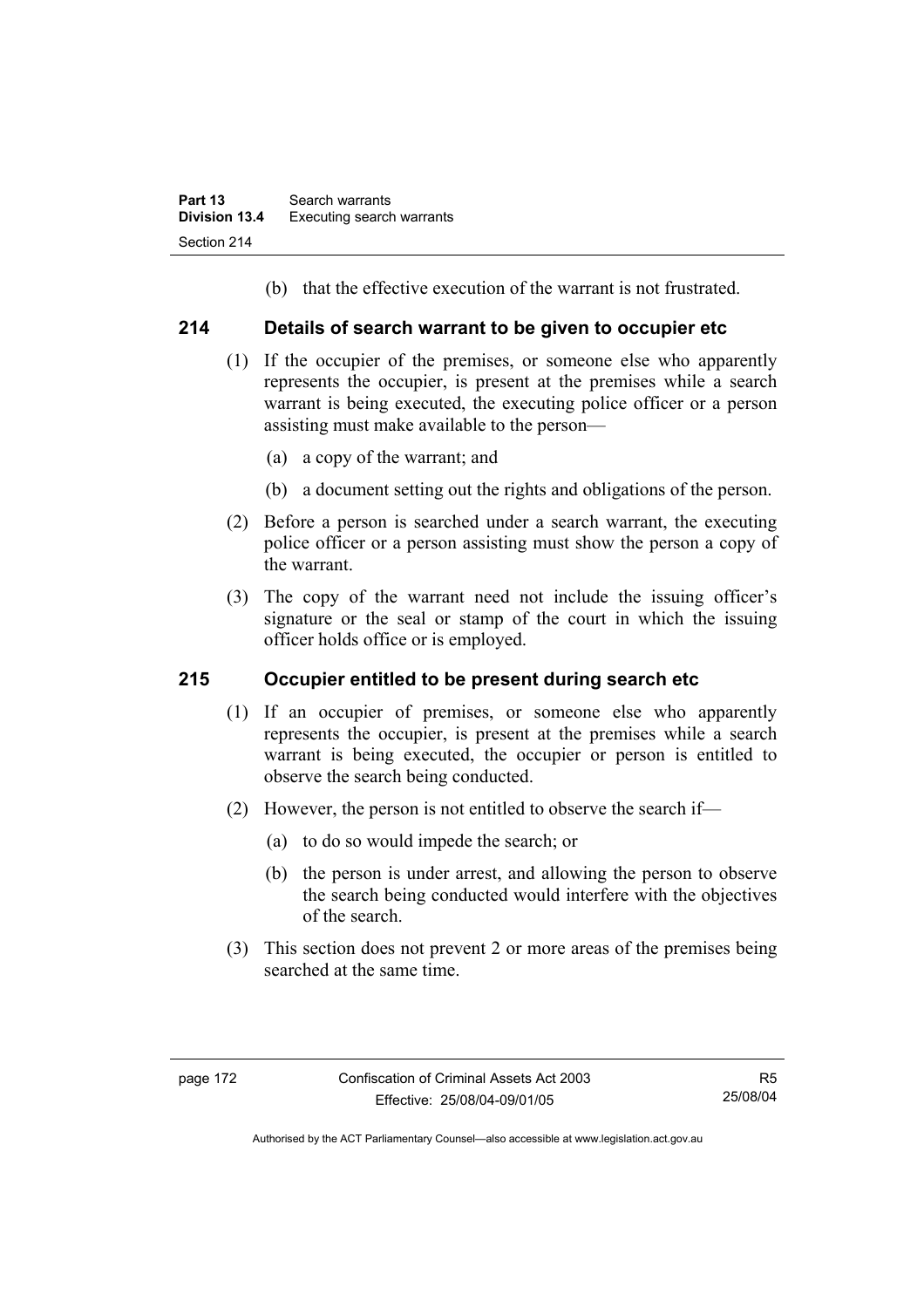## **216 Particular powers available to officers executing search warrant**

- (1) In executing a search warrant, the executing police officer or a person assisting may take photographs (including video recordings) of the premises or of people or things at the premises—
	- (a) for a purpose incidental to the execution of the warrant; or
	- (b) if the occupier of the premises consents in writing.
- (2) The executing police officer and a person assisting may complete the execution of a search warrant only if the warrant is in force, after all of them temporarily leave the premises—
	- (a) for not more than 1 hour; or
	- (b) for a longer period if the occupier of the premises consents in writing.
- (3) The execution of a search warrant may be completed if—
	- (a) the execution is stopped by an order of a court; and
	- (b) the order is later reversed or set aside on appeal; and
	- (c) the warrant is still in force.

# **217 Use of equipment to examine or process things**

- (1) The executing police officer, or a person assisting, for a search warrant may bring into or onto the premises any equipment reasonably necessary to examine or process a thing found at the premises to decide whether it may be seized under the warrant.
- (2) The executing police officer or a person assisting may operate equipment already at the premises to carry out an examination or processing if the officer believes on reasonable grounds that—
	- (a) the equipment is suitable; and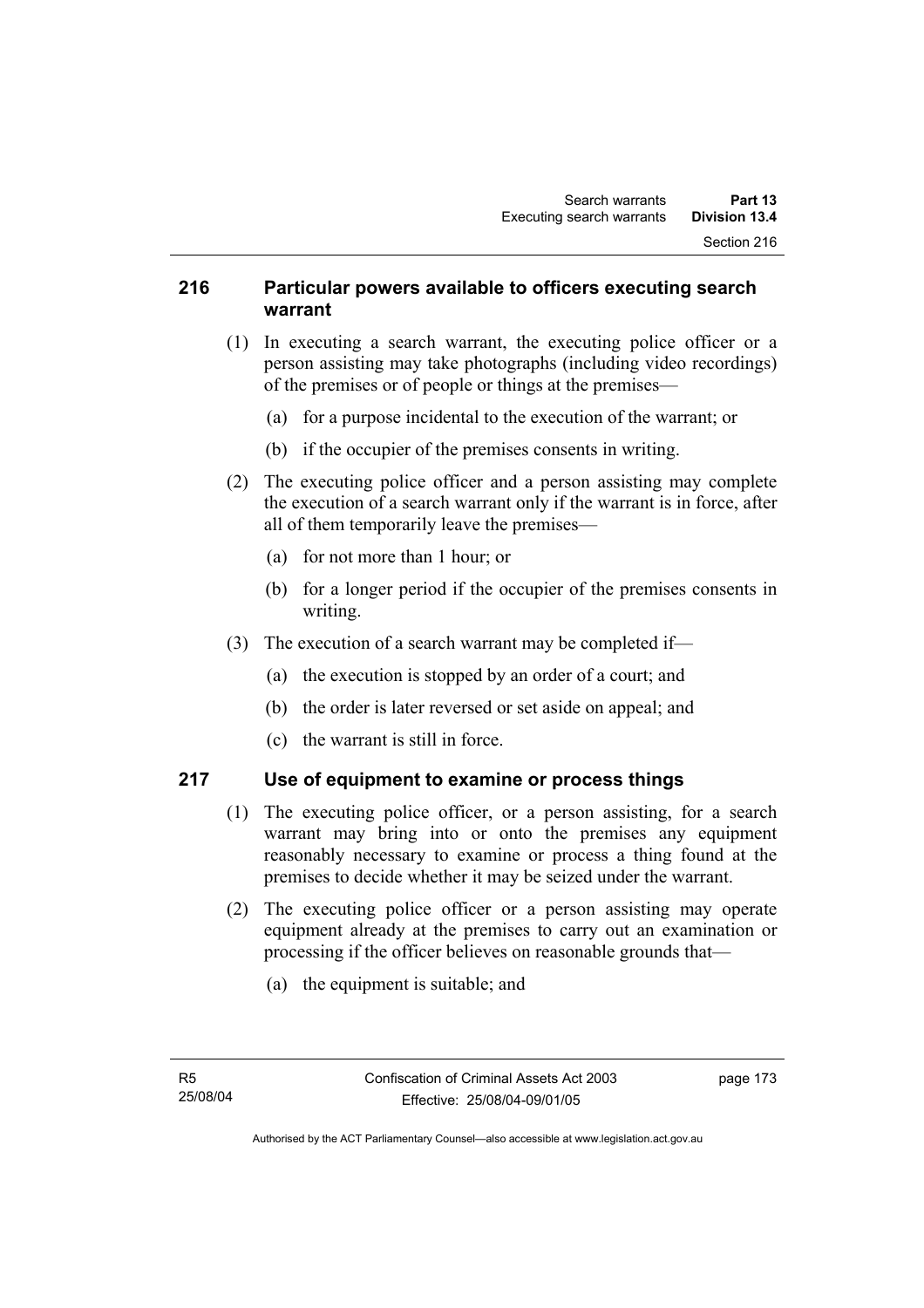(b) the examination or processing may be carried out without damaging the equipment or thing.

## **218 Moving things to another place for examination or processing**

- (1) A thing found at the premises may be moved to another place for examination or processing to decide whether it may be seized under a search warrant if—
	- (a) both of the following subparagraphs apply:
		- (i) there are reasonable grounds for believing that the thing is or contains target material;
		- (ii) it is significantly more practicable to do so having regard to the timeliness and cost of examining or processing the thing at another place and the availability of expert assistance; or
	- (b) the occupier of the premises consents in writing.
- (2) The thing may be moved to another place for examination or processing for no longer than 72 hours.
- (3) An executing police officer may apply to an issuing officer for an extension of that time if the executing police officer believes on reasonable grounds that the thing cannot be examined or processed within 72 hours.
- (4) The executing police officer must give notice of the application to the occupier of premises, and the occupier is entitled to be heard on the application.
- (5) If a thing is moved to another place under this section, the executing police officer must, if practicable—
	- (a) tell the occupier of the address of the place, and when, the examination or processing will be carried out; and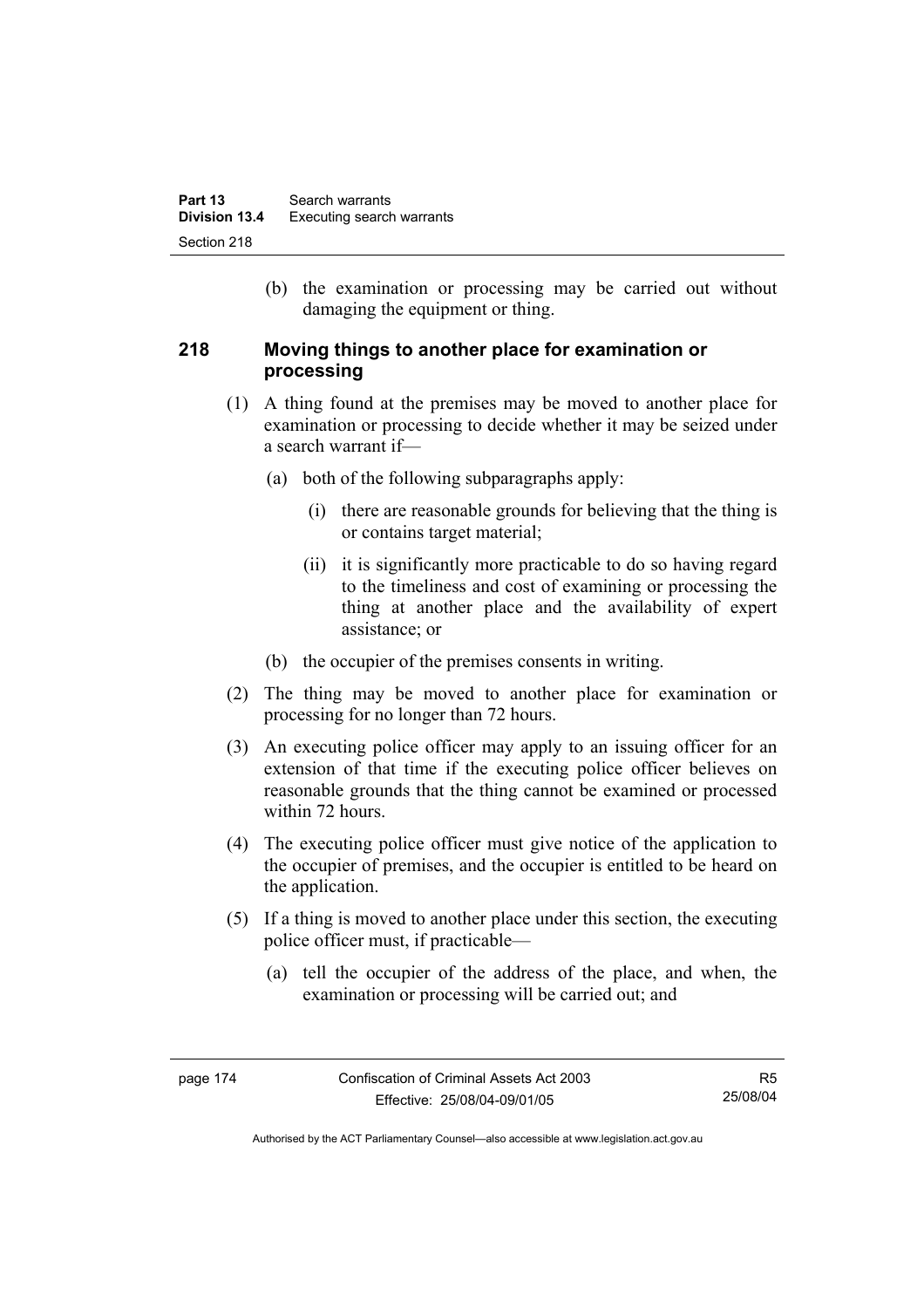- (b) allow the occupier or the occupier's representative to be present during the examination or processing.
- (6) The provisions of this part relating to the issue of search warrants apply, with any necessary changes, to the giving of an extension under this section.

### **219 Use of electronic equipment at premises**

- (1) An executing police officer or a person assisting may operate electronic equipment at the premises to access data (including data not held at the premises) if the officer or person believes on reasonable grounds that—
	- (a) the data might be target material; and
	- (b) the equipment can be operated without damaging it.
	- *Note* An executing police officer may obtain an order requiring a person with knowledge of a computer or computer system to provide assistance (see s 220).
- (2) If the executing police officer or person assisting believes that any data accessed by operating the electronic equipment might be target material, the officer or person may—
	- (a) copy the data to a data storage device brought to the premises; or
	- (b) if the occupier of the premises agrees in writing—copy the data to a data storage device at the premises.
- (3) The executing police officer or person assisting may take the device from the premises.
- (4) The executing police officer, or a person assisting who is a police officer, may do the following things if the officer or person finds that any target material is accessible using the equipment:
	- (a) seize the equipment and any data storage device;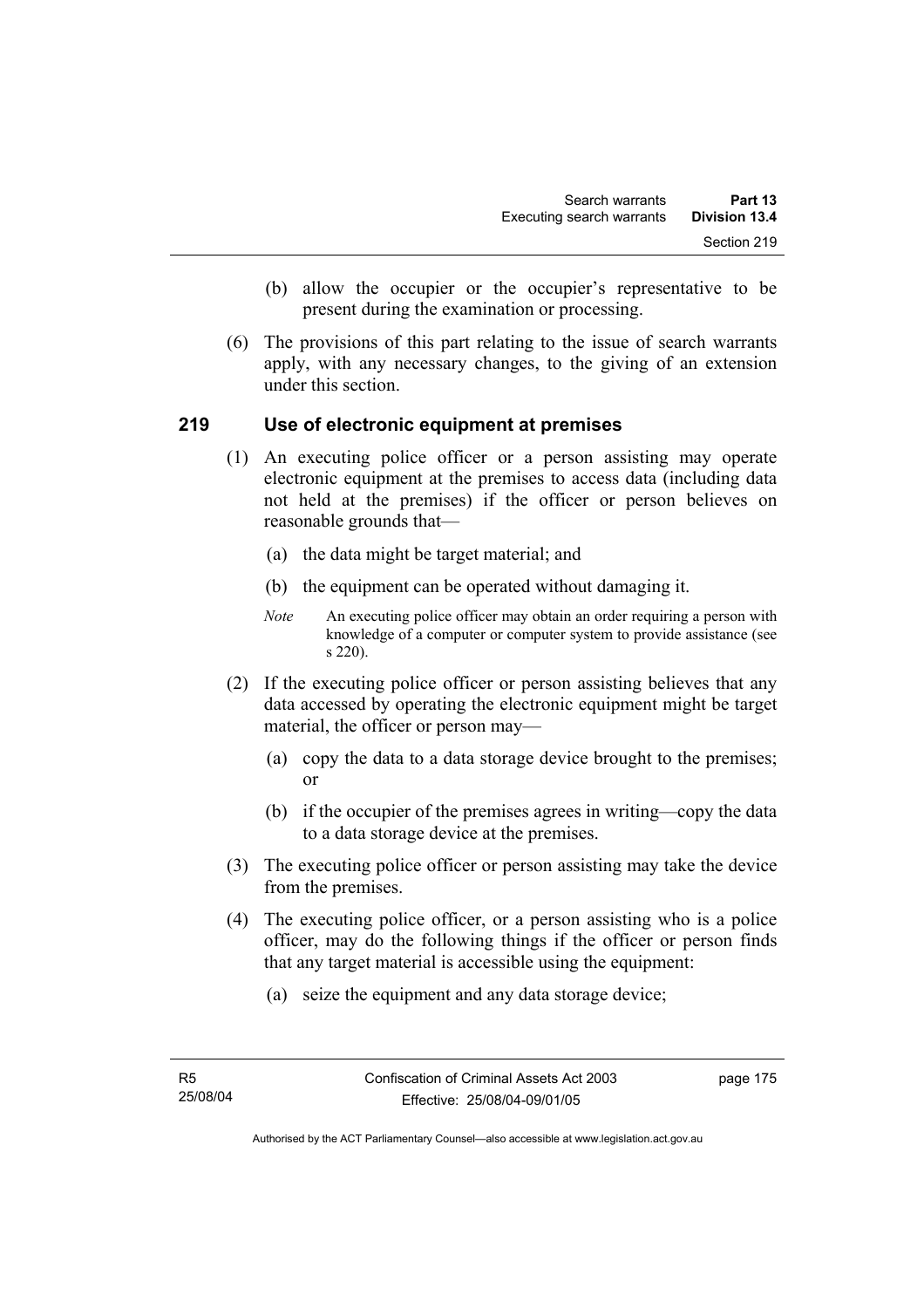- (b) if the material can, by using facilities at the premises, be put in documentary form—operate the facilities to put the material in that form and seize the documents so produced.
- (5) A police officer may seize equipment under subsection (4) (a) only if—
	- (a) it is not practicable to copy the data as mentioned in subsection (2) or to put the material in documentary form as mentioned in subsection (4) (b); or
	- (b) possession of the equipment by the occupier could be an offence.

### **220 Person with knowledge of computer or computer system to assist access etc**

- (1) An executing police officer may apply to an issuing officer for an order requiring a stated person to provide any information or assistance that is reasonably necessary to allow the executing police officer or a person assisting to do all or any of the following:
	- (a) access data held in or accessible from a computer that is on the premises;
	- (b) copy the data to a data storage device;
	- (c) convert the data into documentary form.
- (2) The issuing officer may make an order if satisfied that—
	- (a) there are reasonable grounds for suspecting that target material is accessible from the computer; and
	- (b) the stated person is—
		- (i) reasonably suspected of possessing, or having under the person's control, target material of the kind stated in the search warrant; or
		- (ii) the owner or lessee of the computer; or

| page 176 | Confiscation of Criminal Assets Act 2003 | R5       |
|----------|------------------------------------------|----------|
|          | Effective: 25/08/04-09/01/05             | 25/08/04 |

Authorised by the ACT Parliamentary Counsel—also accessible at www.legislation.act.gov.au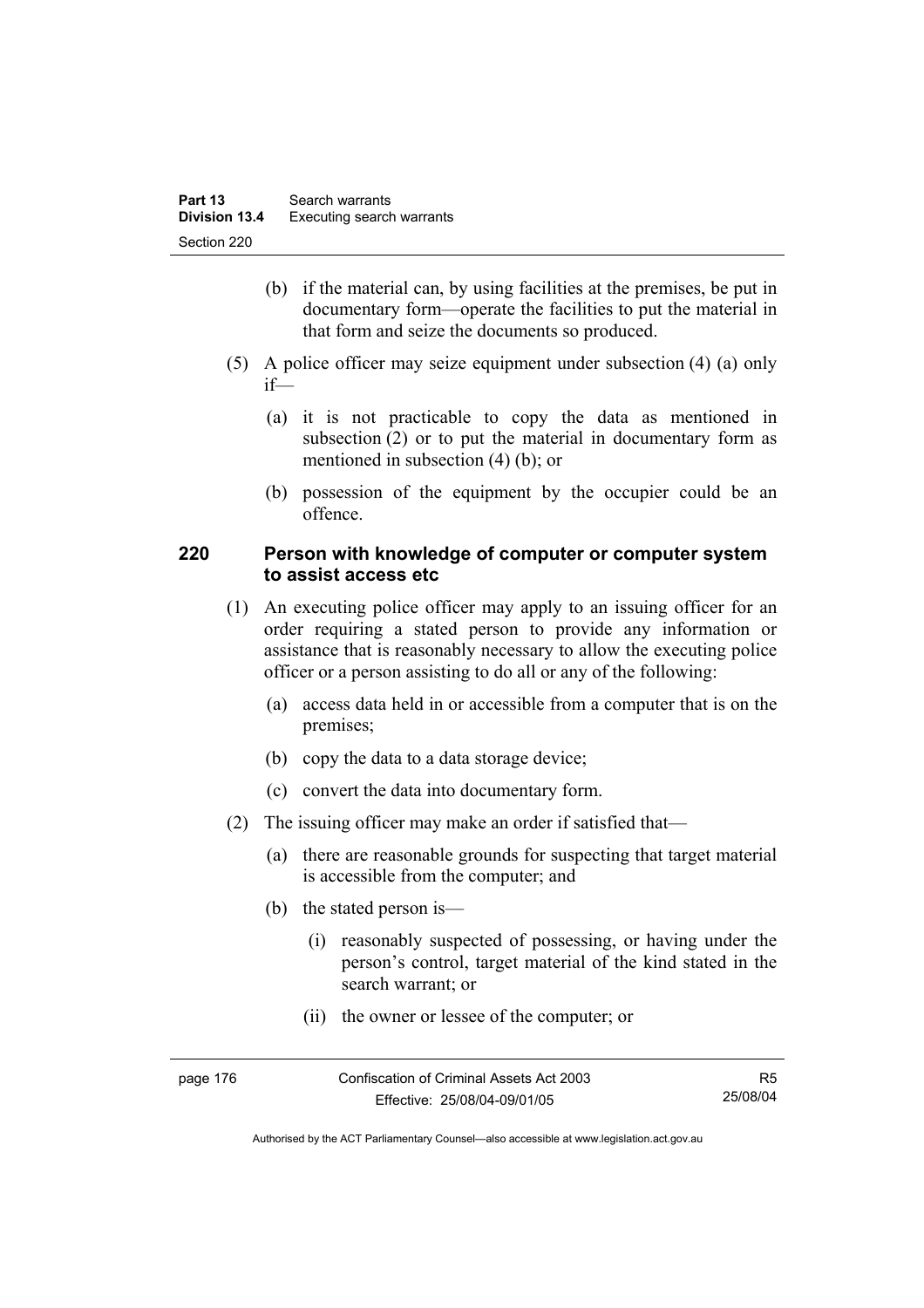- (iii) an employee of the owner or lessee of the computer; and
- (c) the stated person has knowledge of—
	- (i) the computer or a computer network of which the computer forms a part; or
	- (ii) measures applied to protect data held in or accessible from the computer.
- (3) A person commits an offence if a person contravenes an order under this section.

Maximum penalty: 50 penalty units, imprisonment for 6 months or both.

 (4) The provisions of this part relating to the issue of search warrants apply, with any necessary changes, to the giving of an order under this section.

### **221 Securing electronic equipment**

- (1) If the executing police officer or a person assisting believes on reasonable grounds that—
	- (a) target material may be accessible by operating electronic equipment at the premises; and
	- (b) expert assistance is required to operate the equipment; and
	- (c) if the officer or person does not take action, the material may be destroyed, altered or otherwise interfered with;

the officer or person may do whatever is necessary to secure the equipment, whether by locking it up, placing a guard or otherwise.

- (2) The executing police officer or a person assisting must give written notice to the occupier of the premises of—
	- (a) the officer's or person's intention to secure the equipment; and
	- (b) the fact that the equipment may be secured for up to 24 hours.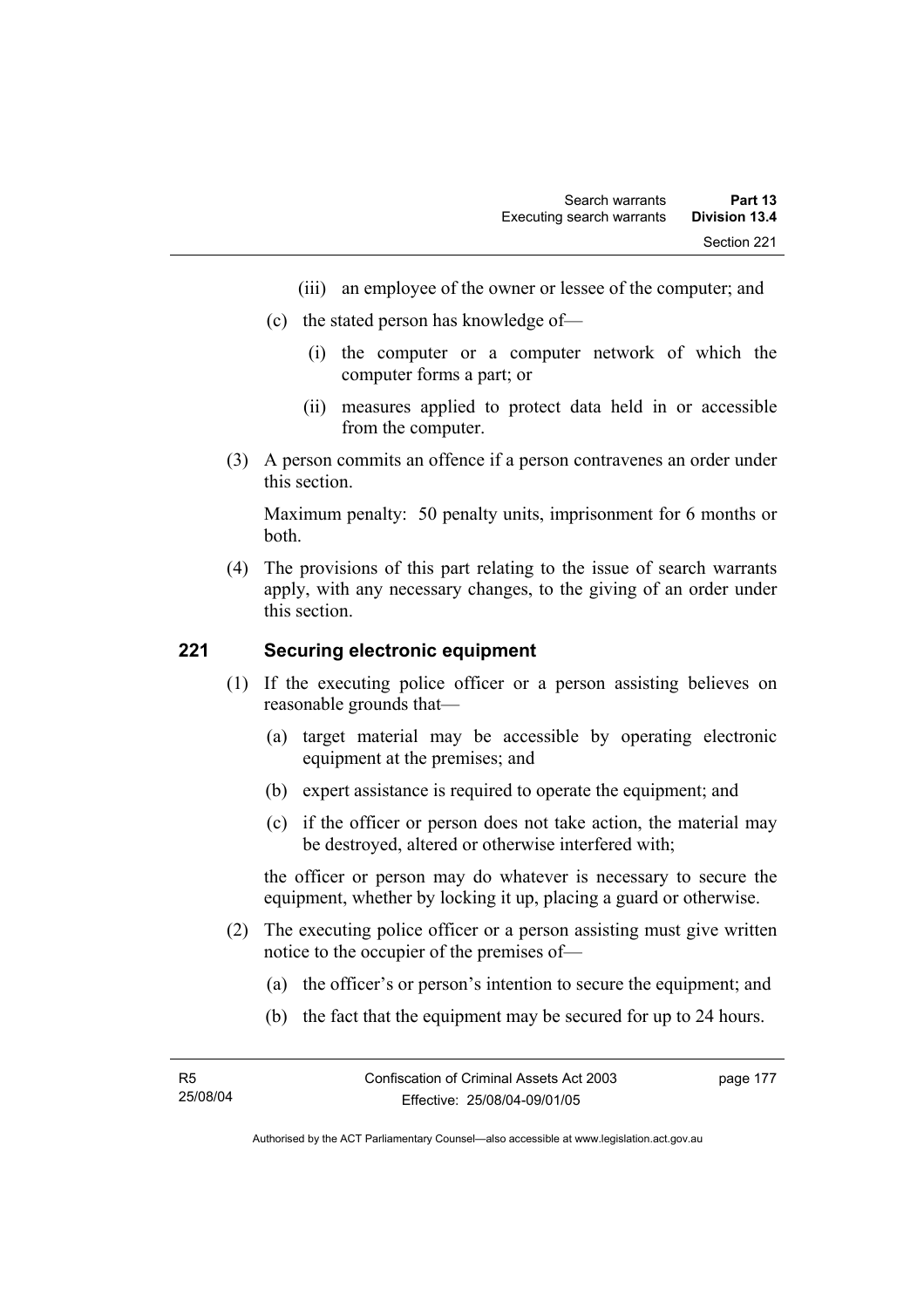- (3) The equipment may be secured until the earliest of the following events happens:
	- (a) the end of 24 hours;
	- (b) the equipment is operated by the expert.
- (4) If the executing police officer or a person assisting believes on reasonable grounds that the expert assistance will not be available within 24 hours, the officer or person may apply to the issuing officer to extend the period.
- (5) The executing police officer or a person assisting must tell the occupier of the premises of the officer's or person's intention to apply for an extension, and the occupier is entitled to be heard on the application.
- (6) The provisions of this part relating to the issue of search warrants apply, with any necessary changes, to the giving of an extension under this section.

# **222 Copies of seized things to be provided**

- (1) If the occupier of the premises, or someone else who apparently represents the occupier, is present at the premises while a search warrant is executed, the occupier or other person may ask a police officer who seizes—
	- (a) a document, film, computer file or other thing that can be readily copied; or
	- (b) a data storage device in which the information can be readily copied;

to give the occupier or other person a copy of the thing or the information.

- (2) The police officer must do so as soon as practicable after the seizure.
- (3) However, the police officer is not required to do so if—

| page 178 | Confiscation of Criminal Assets Act 2003 |          |
|----------|------------------------------------------|----------|
|          | Effective: 25/08/04-09/01/05             | 25/08/04 |

Authorised by the ACT Parliamentary Counsel—also accessible at www.legislation.act.gov.au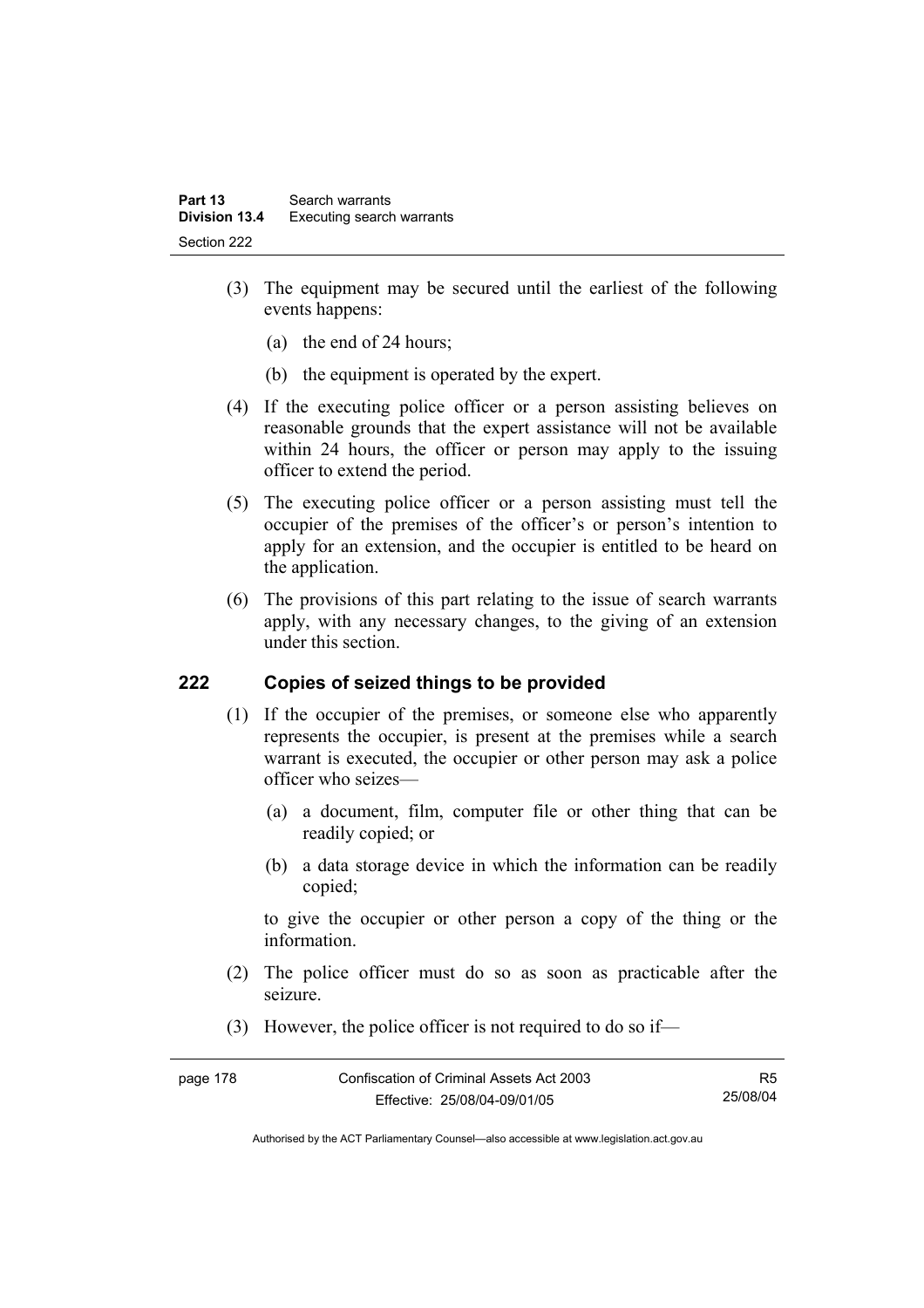- (a) the thing was seized under section 219 (Use of electronic equipment at premises); or
- (b) possession by the occupier of the thing or information could be an offence.

## **223 Providing documents after execution of search warrant**

Documents are taken to have been seized under a search warrant if—

- (a) the documents were at, or accessible from, the premises of a financial institution when a search warrant in relation to the premises was executed; and
- (b) the documents could not be found at that time; and
- (c) the financial institution provides them to the executing police officer as soon as practicable after the execution of the warrant.

# **Division 13.5 Stopping and searching vehicles**

# **224 Searches of vehicles without search warrant in emergency situations**

- (1) This section applies if a police officer believes, on reasonable grounds, that—
	- (a) a thing that is target material is in or on a vehicle; and
	- (b) it is necessary to exercise a power under subsection (2) to prevent the thing from being concealed, lost or destroyed; and
	- (c) it is necessary to exercise the power without the authority of a search warrant because the circumstances are serious and urgent.
- (2) If this section applies, the police officer may—
	- (a) stop and detain the vehicle; and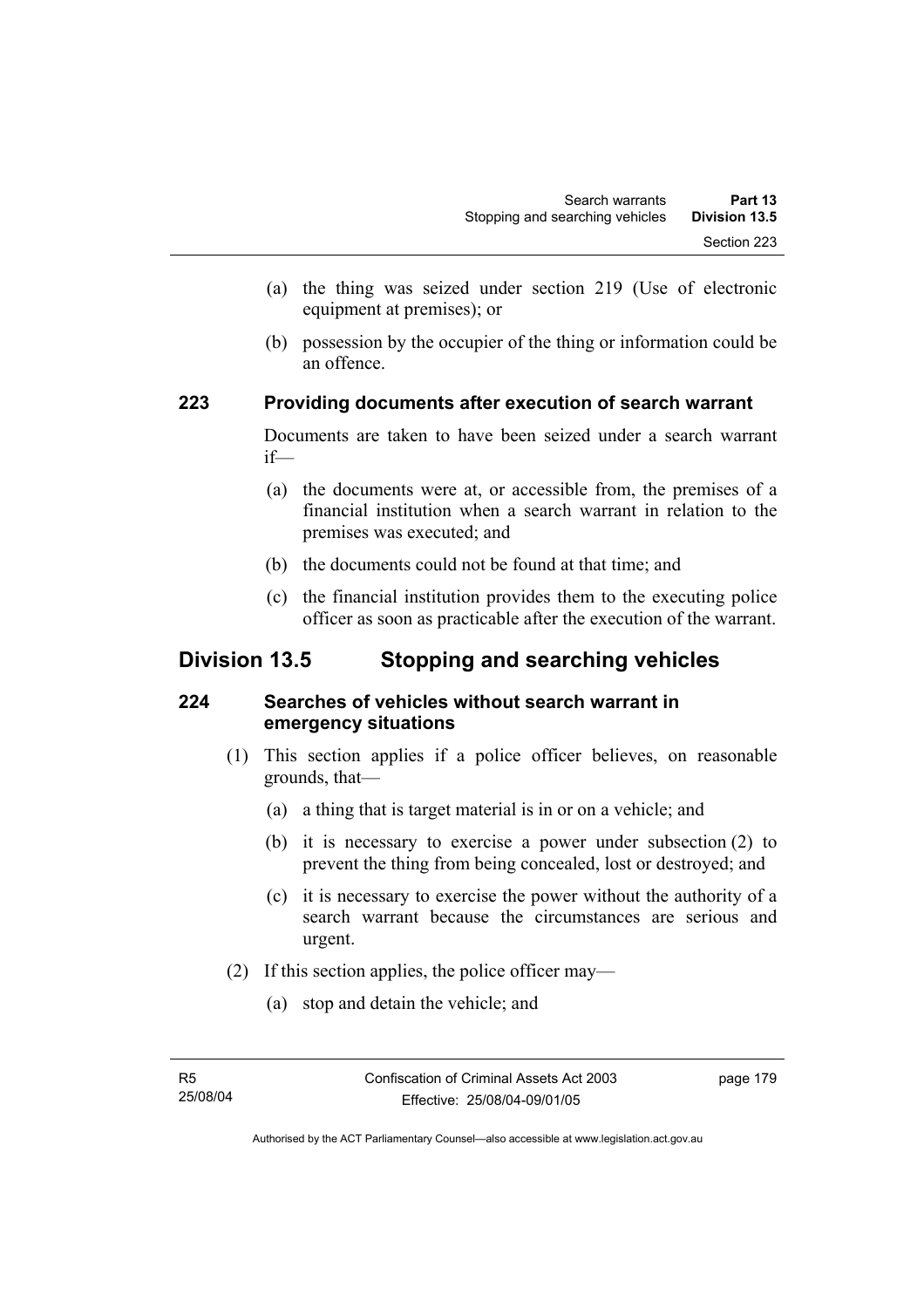- (b) search the vehicle, and any container in or on the vehicle, for the thing; and
- (c) seize the thing if the officer finds it.
- (3) If, in the course of searching for the thing, the police officer finds something else that is target material, the police officer may seize that thing if the officer suspects, on reasonable grounds, that—
	- (a) it is necessary to seize it to prevent its concealment, loss or destruction; and
	- (b) it is necessary to seize it without the authority of a search warrant because the circumstances are serious and urgent.
- (4) The police officer must exercise the police officer's powers subject to section 225.

### **225 How police officer exercises powers under s 224**

When a police officer exercises a power under section 224 (Searches of vehicles without search warrant in emergency situations) in relation to a vehicle, the police officer—

- (a) may use the assistance that is necessary and reasonable; and
- (b) must search the vehicle in a public place or in some other place to which members of the public have ready access; and
- (c) must not detain the vehicle for longer than is necessary and reasonable to search it and any container in or on the vehicle; and
- (d) may use the force that is necessary and reasonable in the circumstances, but must not damage the vehicle, or any container in or on the vehicle, by forcing open a part of the vehicle or container unless—
	- (i) the person (if any) apparently in charge of the vehicle has been given a reasonable opportunity to open that part or container; or

| page 180 | Confiscation of Criminal Assets Act 2003 | R5       |
|----------|------------------------------------------|----------|
|          | Effective: 25/08/04-09/01/05             | 25/08/04 |

Authorised by the ACT Parliamentary Counsel—also accessible at www.legislation.act.gov.au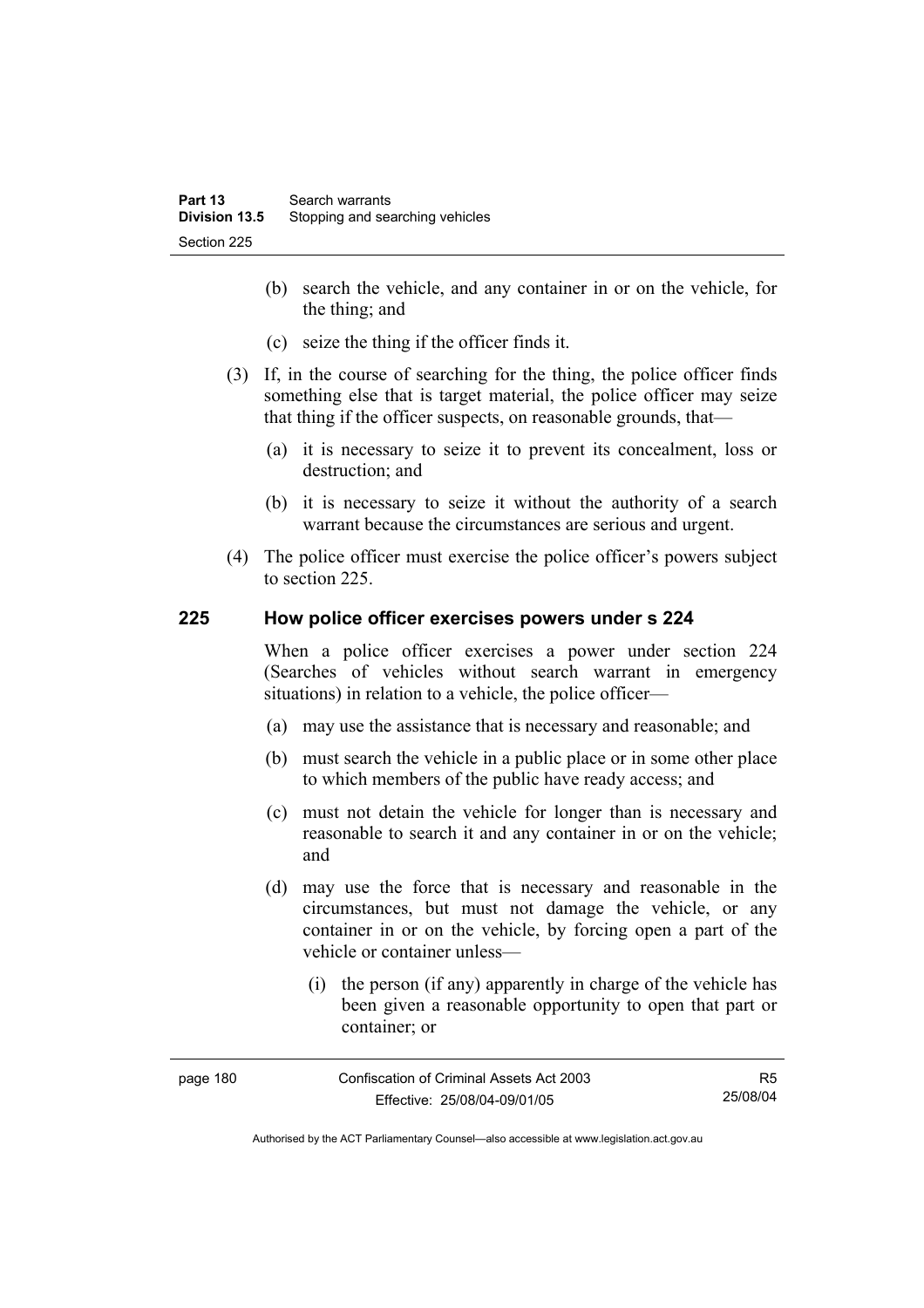(ii) it is not possible to give that person such an opportunity.

# **Division 13.6 Search warrants—things seized**

## **226 Receipts for things seized under search warrants**

- (1) This section applies to—
	- (a) a thing seized under a search warrant; or
	- (b) a thing moved under section 218 (1) (Moving things to another place for examination or processing); or
	- (c) a thing seized under section 224 (Searches of vehicles without search warrant in emergency situations).
- (2) As soon as practicable after a thing is seized under this part by the executing police officer or a person assisting, the officer or person must give a receipt for it to the person from whom it was seized.
- (3) If, for any reason, it is not practicable to comply with subsection (2), the executing police officer or person assisting must leave the receipt, secured conspicuously, at the place of seizure.
- (4) A receipt under this section must include—
	- (a) a description of the thing seized; and
	- (b) if the thing is moved under section 218 (1)—where the thing is to be taken to.
- (5) A single receipt may be given for 2 or more things.

# **227 Keeping seized things under search warrants**

- (1) This section applies to a police officer in relation to a thing seized under this part if—
	- (a) the reason for the thing's seizure no longer exists or it is decided that the thing is not to be used in evidence; or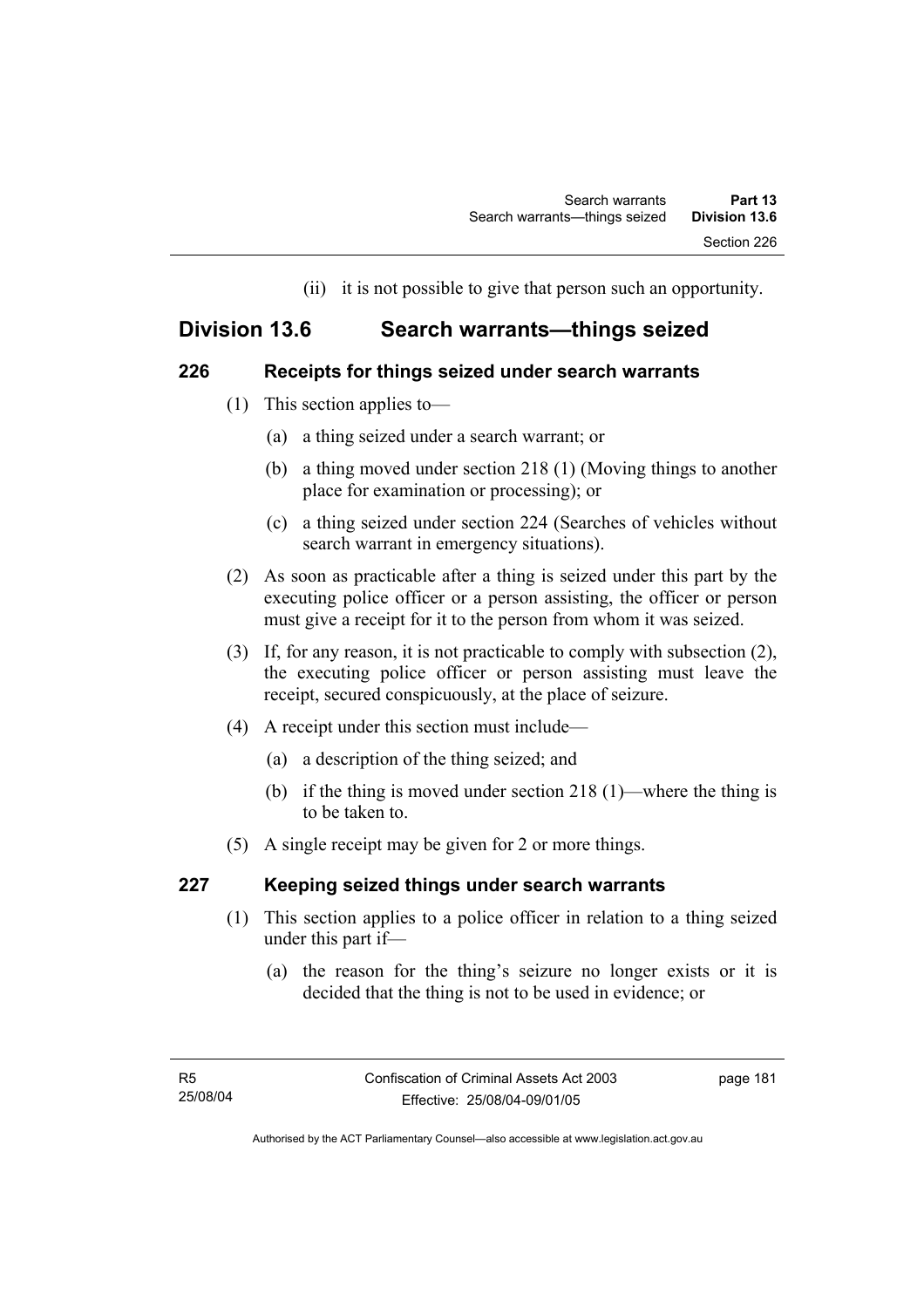- (b) if the thing was seized under section 224 (Searches of vehicles without search warrant in emergency situations)—the period of 60 days after the day of the thing's seizure ends.
- (2) The police officer must take reasonable steps to return the thing to the person from whom it was seized or to the owner if that person is not entitled to possess it.
- (3) However, the police officer does not have to take those steps if—
	- (a) if subsection  $(1)$  (b) applies—
		- (i) a proceeding in relation to which the thing might provide evidence has been begun before the end of the 60-day period and has not been finalised (including an appeal to a court in relation to the proceeding); or
		- (ii) an order is in force under section 228 (Keeping things for further period); or
	- (b) if subsection (1) (a) or (b) applies—the police officer is otherwise authorised (by a law, or an order of a court, of the Territory, the Commonwealth, a State or another Territory) to keep, destroy or dispose of the thing; or
	- (c) the thing is forfeited or forfeitable to the Territory, the Commonwealth or a State or is the subject of a dispute about ownership.

# **228 Keeping things for further period**

- (1) This section applies if a thing has been seized by a police officer under this part and a proceeding in relation to which the thing might provide evidence has not begun before the end of—
	- (a) 60 days after the day of the seizure; or
	- (b) a period previously stated in an order of an issuing officer under this section.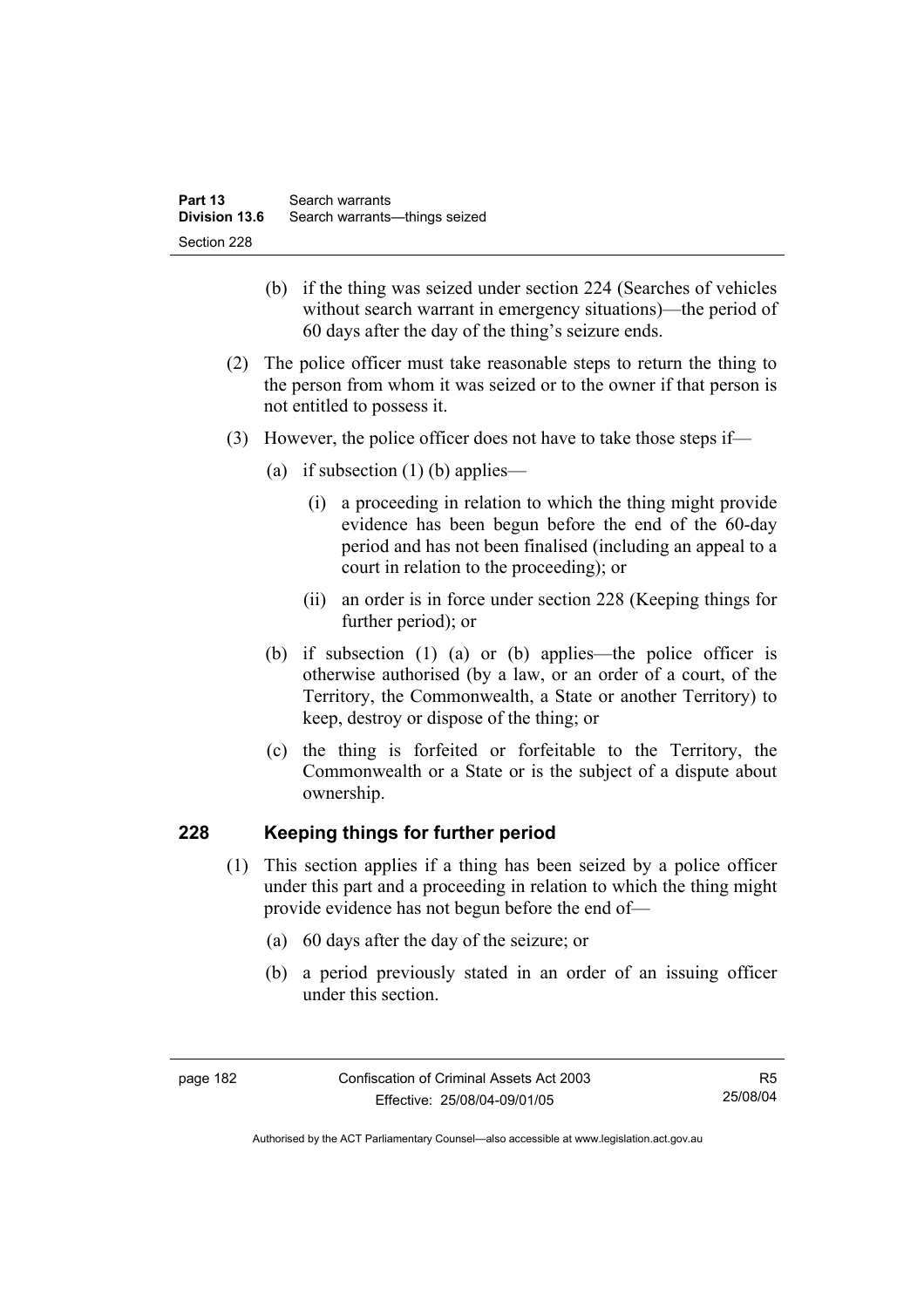- (2) A police officer may apply to an issuing officer for an order that the officer may keep the thing for a further period.
- (3) Before making the application, the police officer must—
	- (a) take reasonable steps to discover whose interests would be affected by the keeping of the thing; and
	- (b) if it is practicable to do so, tell each person the officer believes to be such a person of the proposed application.
- (4) The provisions of this part relating to the issue of search warrants apply, with any necessary changes, to the making of an order under this section.

# **229 Issuing officer may order keeping of thing**

- (1) The issuing officer may order that the police officer who made an application under section 228 (Keeping things for further period) may keep the thing if the issuing officer is satisfied that it is necessary for the police officer to do so for the purpose of beginning or conducting a proceeding under this Act, another Territory law or the law of the Commonwealth, a State or another Territory.
- (2) The order must state the period for which the officer may keep the thing.
- (3) The provisions of this part relating to the issue of search warrants apply, with any necessary changes, to the making of an order under this section.

# **230 Transfer of things seized to public trustee**

At the direction of the DPP, a police officer must transfer custody of a thing seized under this part to the public trustee.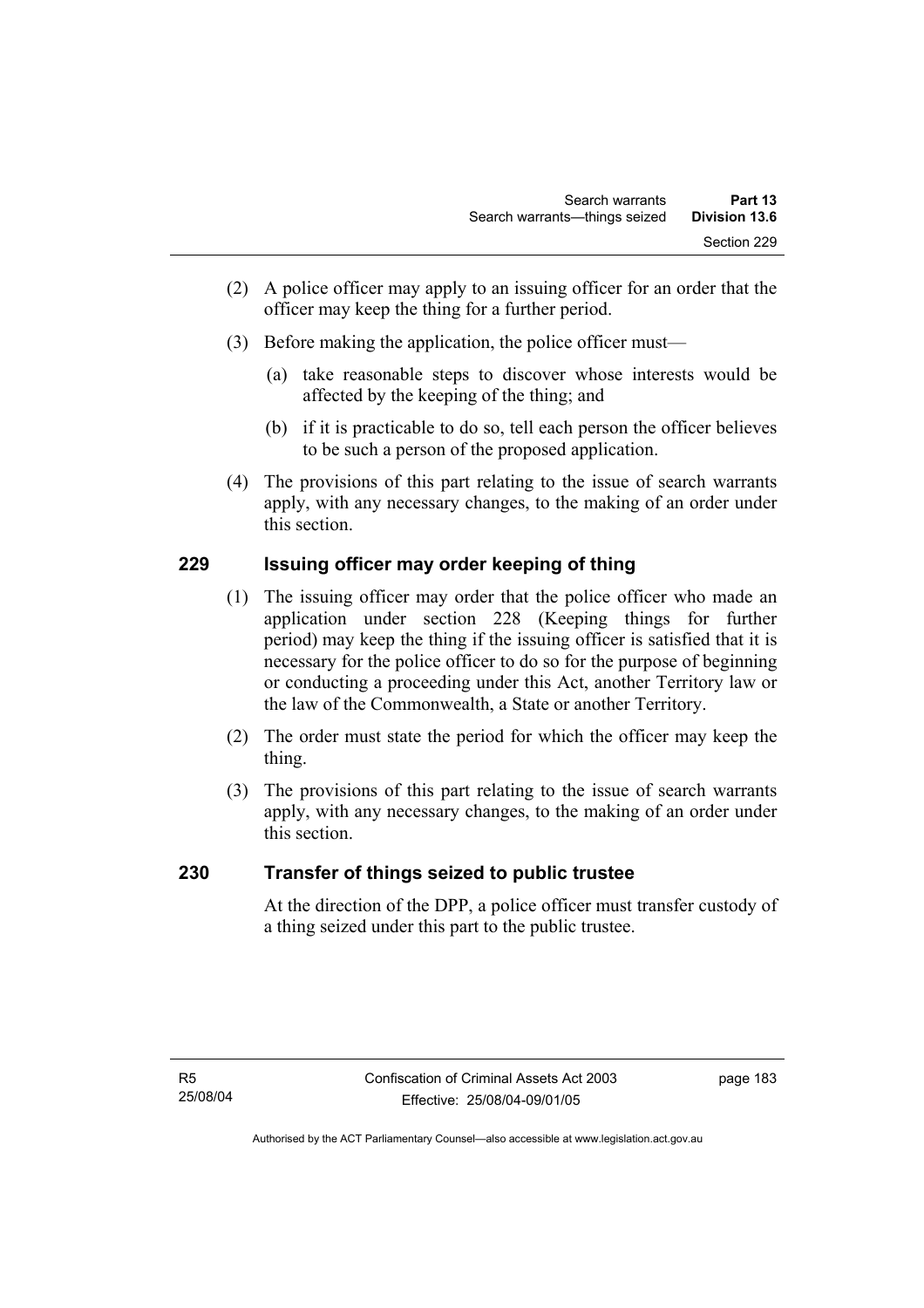# **Division 13.7 Search warrants—miscellaneous**

### **231 Search warrants—false or misleading information**

- (1) A person commits an offence if—
	- (a) the person gives information to a police officer or person assisting a police officer; and
	- (b) the person does so knowing that the information—
		- (i) is false or misleading in a material particular; or
		- (ii) omits something that makes the information false or misleading in a material particular; and
	- (c) the information is given in compliance (or purported compliance) with a requirement under this part.

Maximum penalty: 200 penalty units, imprisonment for 2 years or both.

- (2) Subsection (1) (c) does not apply if, before the information was given by the person to the police officer or person assisting, a police officer or person assisting did not take reasonable steps to tell the person of the existence of the offence against subsection (1).
- (3) For subsection (2), it is sufficient if the following form of words is used:

'Giving false or misleading information is an offence with serious consequences'.

# **232 Search warrants—false or misleading documents**

- (1) A person commits an offence if—
	- (a) the person produces a document to a police officer or a person assisting a police officer; and
	- (b) the person does so knowing that the document is false or misleading in a material particular; and

| page 184 | Confiscation of Criminal Assets Act 2003 | R5       |
|----------|------------------------------------------|----------|
|          | Effective: 25/08/04-09/01/05             | 25/08/04 |

Authorised by the ACT Parliamentary Counsel—also accessible at www.legislation.act.gov.au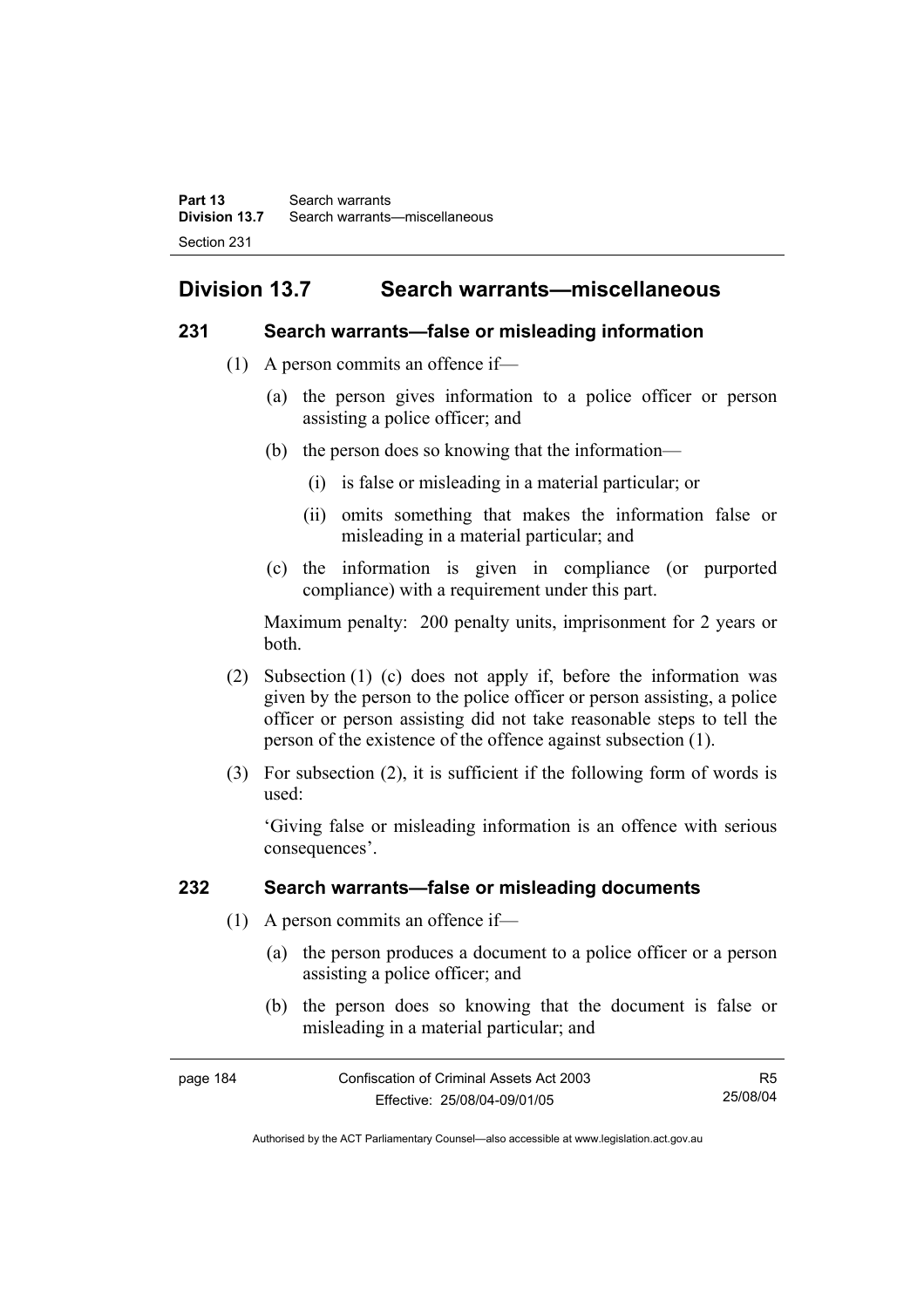(c) the document is produced in compliance (or purported compliance) with a requirement under this part.

Maximum penalty: 200 penalty units, imprisonment for 2 years or both.

- (2) Subsection (1) does not apply to a person who produces a document to a police officer or person assisting if the document is accompanied by a written statement signed by the person (or, for a corporation, by an officer of the corporation)—
	- (a) stating that the document is, to the person's knowledge, false or misleading in a material particular; and
	- (b) setting out, or referring to, the material particular in which the document is, to the person's knowledge, false or misleading.

# **233 Obstruction etc of police officers and people assisting**

- (1) A person commits an offence if—
	- (a) the person knows that, or is reckless about the fact that, a person is a police officer; and
	- (b) the person obstructs, hinders, intimidates or resists the officer in the exercise of the officer's functions under this part.

Maximum penalty: 200 penalty units, imprisonment for 2 years or both.

- (2) For this section, it is immaterial whether the defendant was aware that the police officer was exercising the officer's functions.
- (3) Strict liability applies to subsection (1) (b).

# **234 Damage etc to be minimised**

 (1) In the exercise, or purported exercise, of a function under this part, a police officer must take all reasonable steps to ensure that the police officer, and any person assisting who is not a police officer, causes as little inconvenience, detriment and damage as practicable.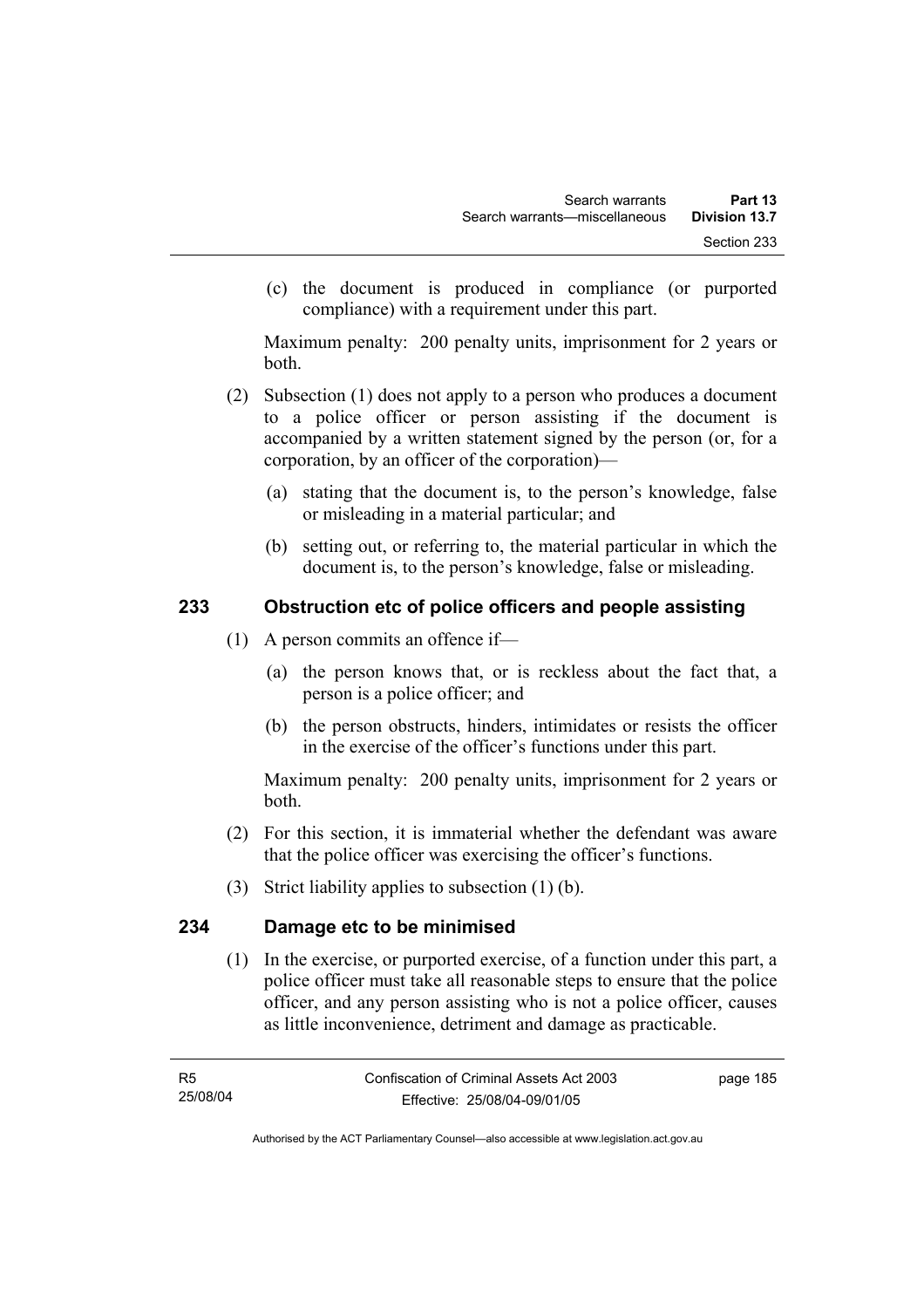- (2) If a police officer, or a person assisting who is not a police officer, damages anything in the exercise or purported exercise of a function under this part, the police officer or person assisting must give written notice of the particulars of the damage to the person whom the police officer or person assisting believes on reasonable grounds is the owner of the thing.
- (3) If the damage happens on premises entered under this part in the absence of the occupier, the notice may be given by securing it in a conspicuous place on the premises.

# **235 Compensation**

- (1) A person may claim reasonable compensation from the Territory if the person suffers loss or expense because of the exercise, or purported exercise, of a function under this part by a police officer or a person assisting who is not a police officer.
- (2) Compensation may be claimed and ordered in a proceeding for—
	- (a) compensation brought in a court of competent jurisdiction; or
	- (b) an offence against this Act or another Territory law brought against the person making the claim for compensation.
- (3) A court must not order the payment of reasonable compensation for the loss or expense unless it is satisfied it is just to make the order in the circumstances of the particular case.

### **Example for claim for damage or corruption of computer data**

The court may have regard to whether the occupier of the premises and any employees, agents or officers of the occupier, if they were available at the time, gave any appropriate warning or guidance on the operation of the computer equipment.

*Note* An example is part of the Act, is not exhaustive and may extend, but does not limit, the meaning of the provision in which it appears (see Legislation Act, s 126 and s 132).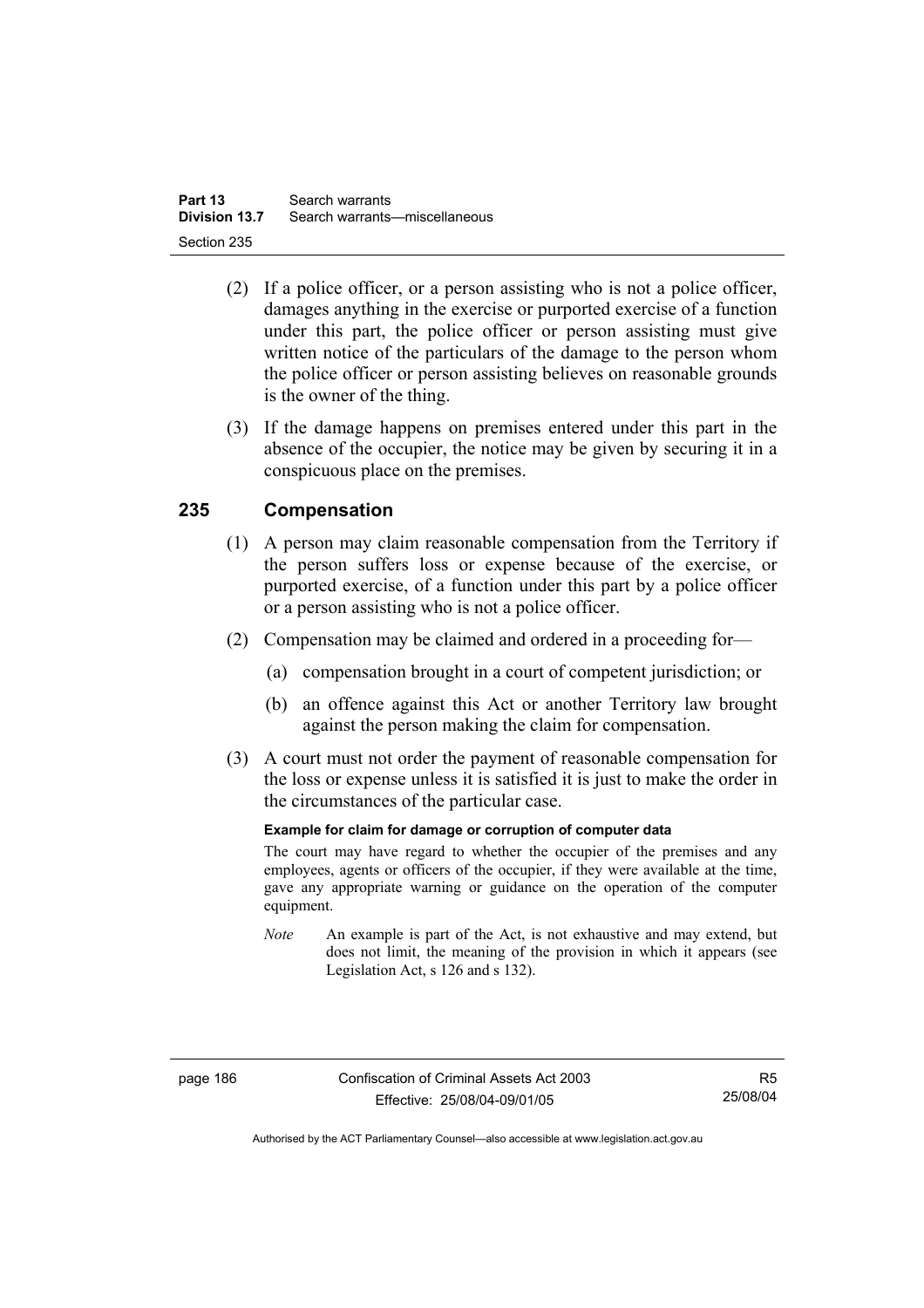(4) The regulations may prescribe matters that may, must or must not be taken into account by the court in considering whether it is just to make the order.

R5 25/08/04

Authorised by the ACT Parliamentary Counsel—also accessible at www.legislation.act.gov.au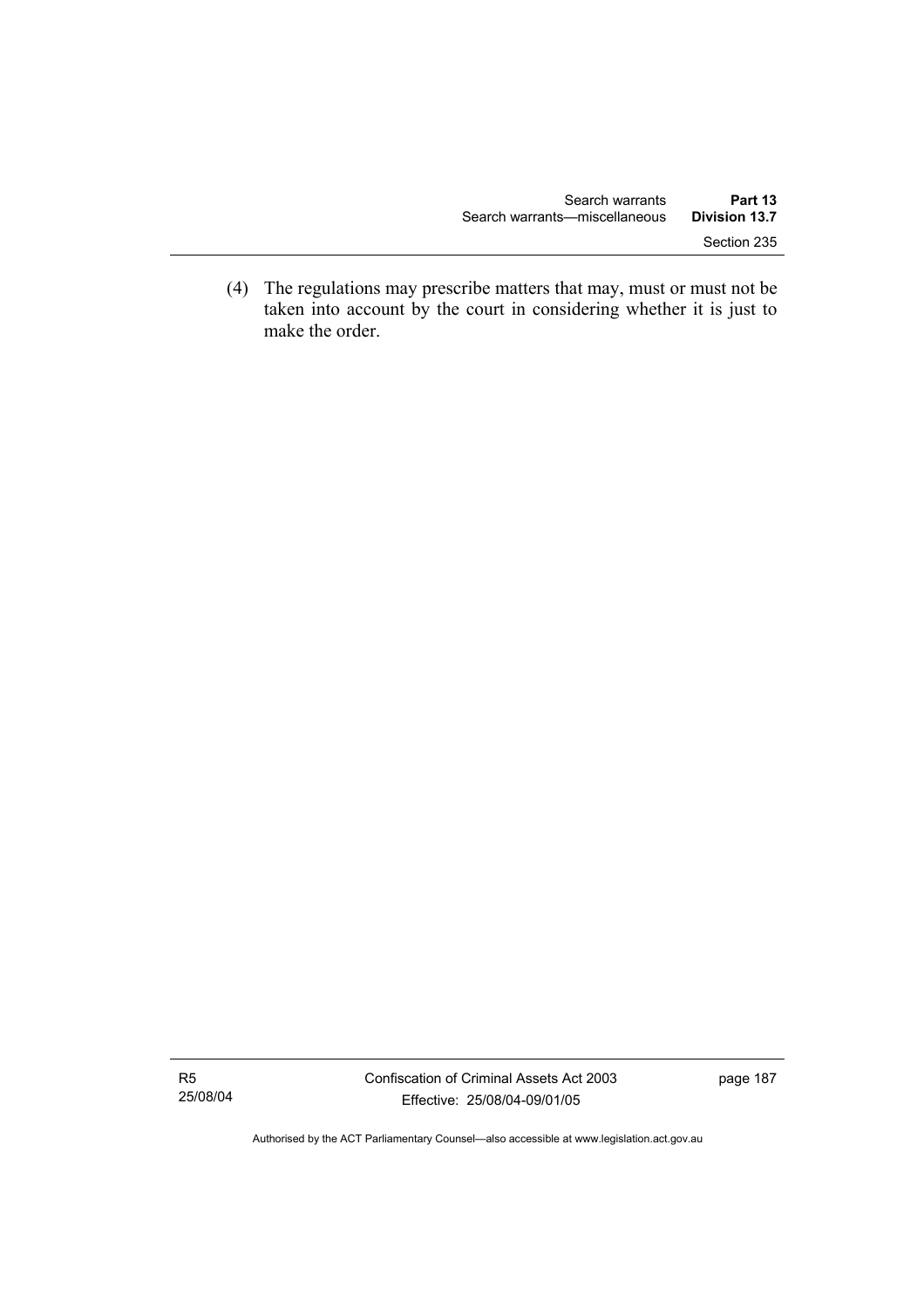#### Part 14 **Court procedure**

Section 236

# **Part 14 Court procedure**

### **236 Meaning of** *confiscation proceeding*

(1) In this Act:

*confiscation proceeding* means a proceeding in a relevant court in relation to any of the following orders under this Act:

- (a) a restraining order;
- (b) an additional order under section 39 in relation to a restraining order or restrained property;
- (c) a conviction forfeiture order;
- (d) an order under section 59 (Automatic forfeiture—court order declaring property automatically forfeited);
- (e) an order under section 60 (Automatic forfeiture—court orders);
- (f) a civil forfeiture order;
- (g) an exclusion order;
- (h) a penalty order;
- (i) an order under section 105 (Order to stop sale, modification or destruction of restrained property);
- (j) an order under section 113 for the discharge of a registered property interest in forfeited property;
- (k) an order under division 9.4 (Sale of jointly owned forfeited property);
- (l) a return or compensation order;
- (m) a monitoring order;
- (n) a transaction suspension order;

page 188 Confiscation of Criminal Assets Act 2003 Effective: 25/08/04-09/01/05

R5 25/08/04

Authorised by the ACT Parliamentary Counsel—also accessible at www.legislation.act.gov.au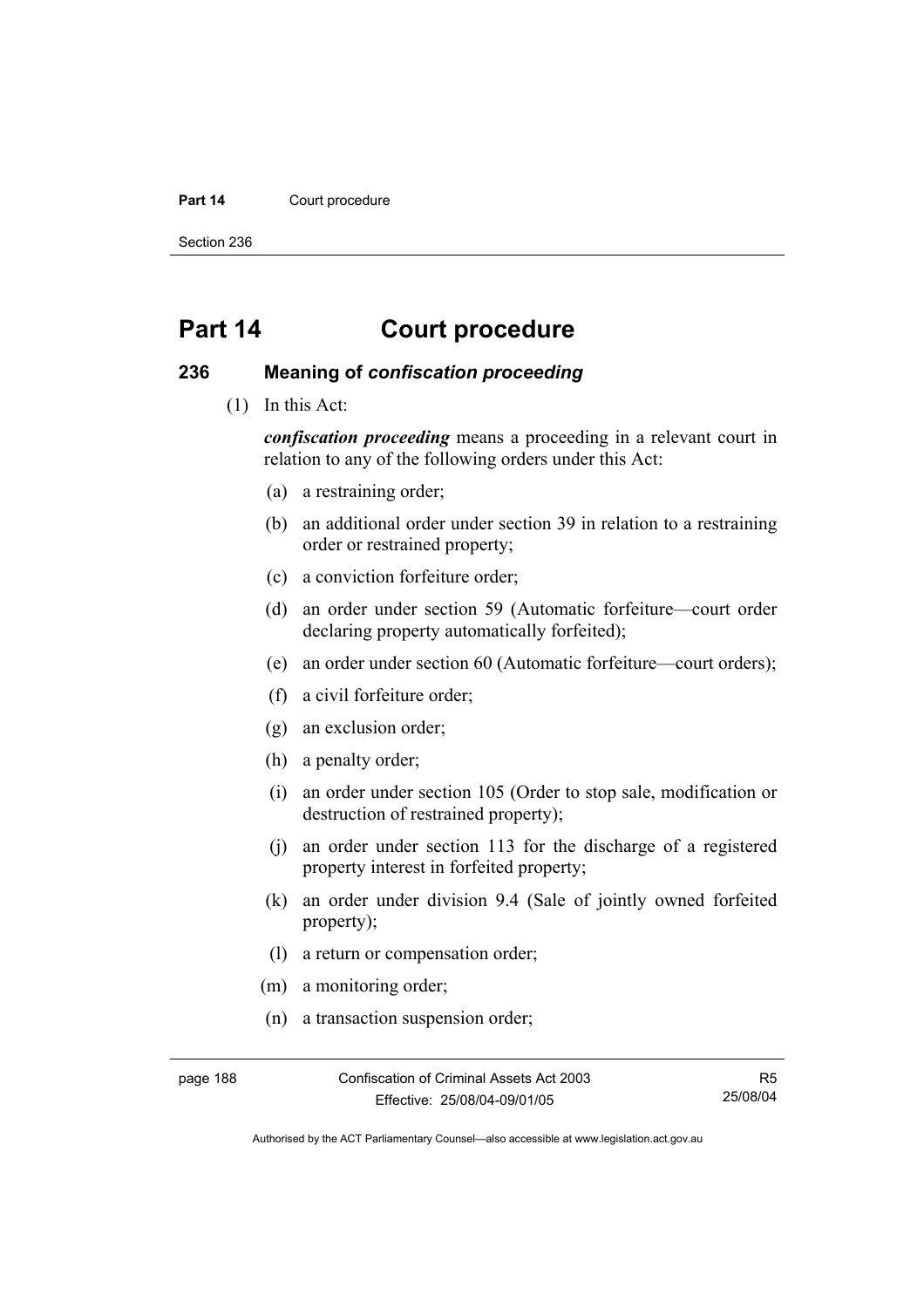- (o) a production order;
- (p) an examination order
- (q) a buyback order;
- (r) an order under section 239 (2) (c) or 240 (2) to transfer a proceeding to another court;
- (s) an additional order under section 250 (Confiscation proceedings—additional orders);
- (t) an order under this Act in relation to an order mentioned in paragraphs (a) to (s), whether made before, at the same time, or after the making of that order.

#### **Examples for par (t)—general**

- 1 an order under section 24 to set aside a dealing with restrained property
- 2 an order under section 35 restricting the disclosure of the making of a restraining order
- 3 an order under section 49 extending the operation of a restraining order
- 4 an interlocutory order in relation to an order mentioned in paragraphs (a) to (s)

#### **Examples for par (t)—additional orders under s 39 and s 250**

- 1 See the examples to s 39 (1) for examples of additional orders in relation to restraining orders and restrained property.
- 2 See the examples to s 250 (1) for examples of additional orders in relation to other confiscation proceedings.
- *Note* An example is part of the Act, is not exhaustive and may extend, but does not limit, the meaning of the provision in which it appears (see Legislation Act, s 126 and s 132).
- (2) However, a *confiscation proceeding* does not include—
	- (a) a registered corresponding law order that is taken to be a kind of order mentioned in subsection (1); or
	- (b) a proceeding under part 11 (Interstate orders).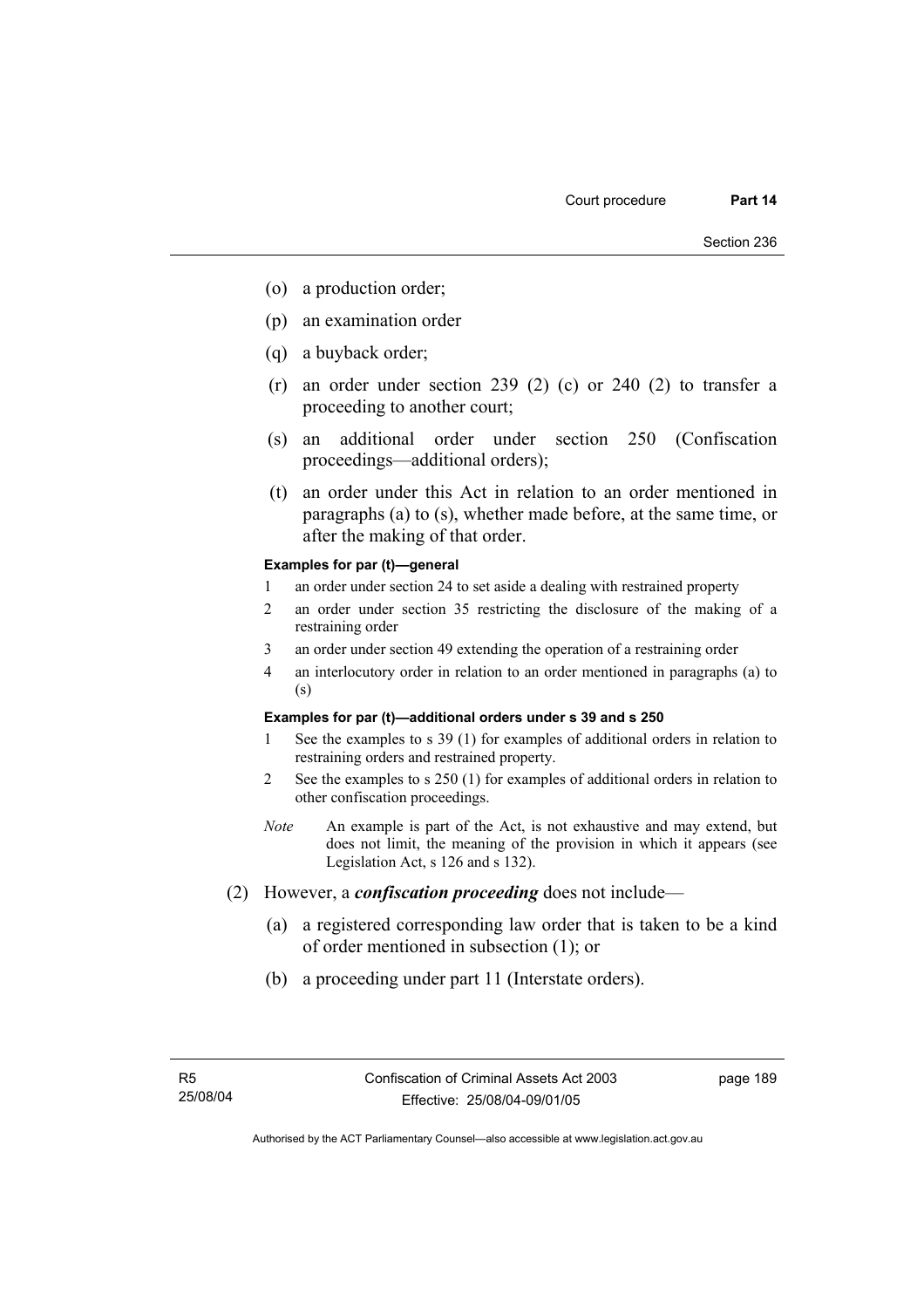#### **Part 14 Court procedure**

Section 237

### **237 Confiscation and corresponding law order proceedings are civil, not criminal**

- (1) This section applies to—
	- (a) a confiscation proceeding; and
	- (b) a proceeding under part 11 (Interstate orders) in relation to a corresponding law order.
- (2) The proceeding is a civil proceeding, not a criminal proceeding.
- (3) Without limiting subsection (2)—
	- (a) any rules of interpretation applying only to the criminal law do not apply to the interpretation of the provisions of this Act or any other Territory law in relation to the proceeding; and
	- (b) the rules of evidence applying to a civil proceeding apply to the proceeding, and the rules of evidence applying to a criminal proceeding do not apply.

#### **Example for par (b)**

In hearing an application for a civil forfeiture order, whether the offender committed a serious offence is to be decided by the court on the balance of probabilities.

*Note* An example is part of the Act, is not exhaustive and may extend, but does not limit, the meaning of the provision in which it appears (see Legislation Act, s 126 and s 132).

### **238 Meaning of** *relevant court*

In this Act:

*relevant court*, for a confiscation proceeding or a proceeding under part 11 (Interstate orders) in relation to a corresponding law order, means the court, or any court, that has jurisdiction under this part to hear and decide the proceeding.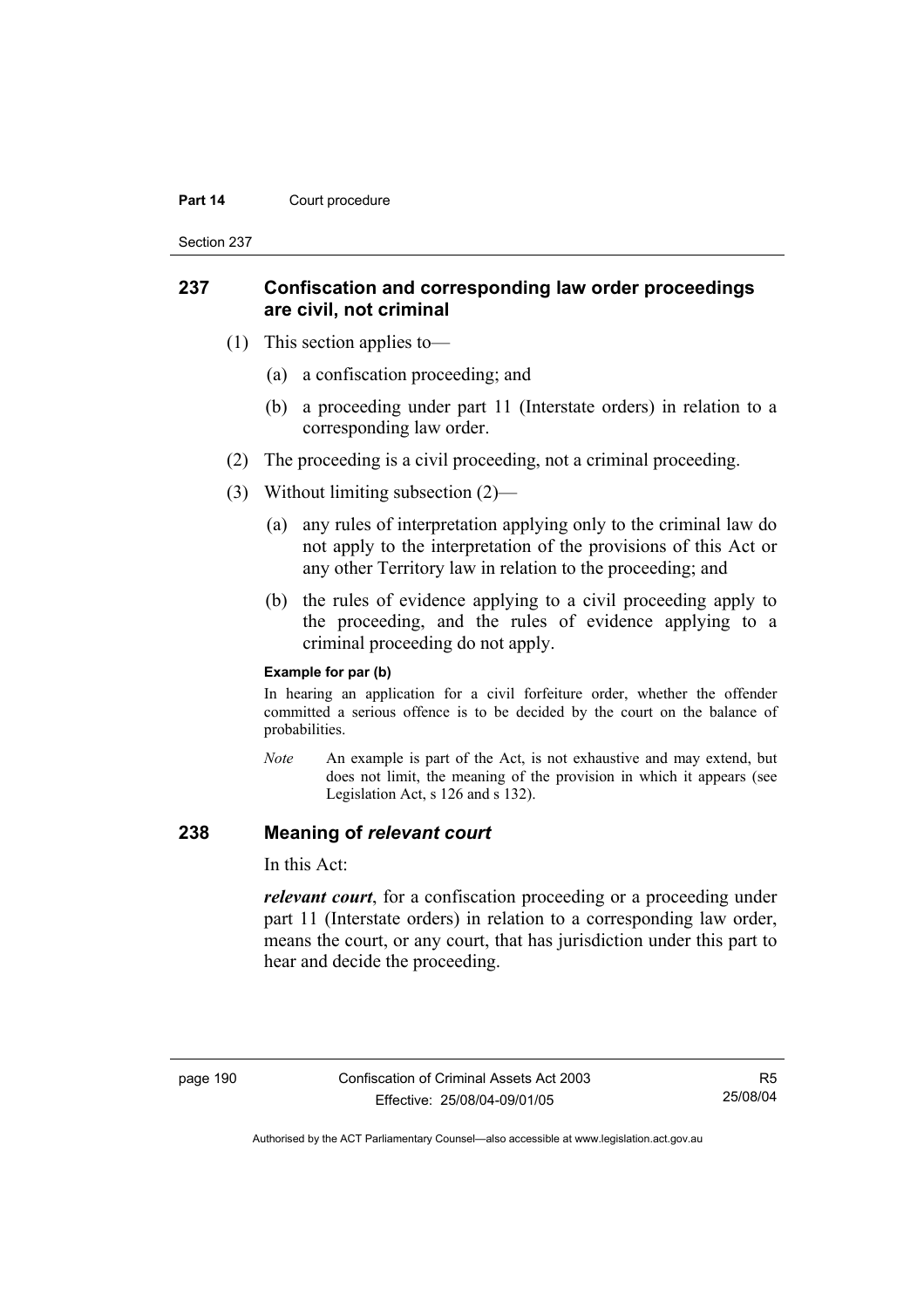## **239 Jurisdiction of Magistrates Court—confiscation proceedings**

- (1) The Magistrates Court has jurisdiction to hear and decide a confiscation proceeding if—
	- (a) the value of the property and benefits to which the proceeding relates (as decided by the Magistrates Court) is not more than the amount the Magistrates Court may award for a personal action at law (the *Magistrates Court limit*); and
	- (b) title to land is not genuinely in question in the proceeding.
	- *Note* For the amount the Magistrates Court may award for a personal action at law, see the *Magistrates Court (Civil Jurisdiction) Act 1982*, s 5.
- (2) However, if the value of the property and benefits to which the proceeding relates (as decided by the Magistrates Court) is more than the Magistrates Court limit, the Magistrates Court has jurisdiction to hear and decide the matter to—
	- (a) dismiss the proceeding on its merits (but not for want of jurisdiction); or
	- (b) make an order or orders in relation to property or benefits to the value of the limit; or
	- (c) on the application of the DPP, or on the court's own initiative, by order, transfer the proceeding to the Supreme Court.
- (3) Despite the Magistrates Court limit, the Magistrates Court has jurisdiction to hear and decide the following confiscation proceedings:
	- (a) any application for a monitoring order, transaction suspension order, production order or examination order;
	- (b) any proceeding in relation to an indictable offence that has been disposed of summarily by the court;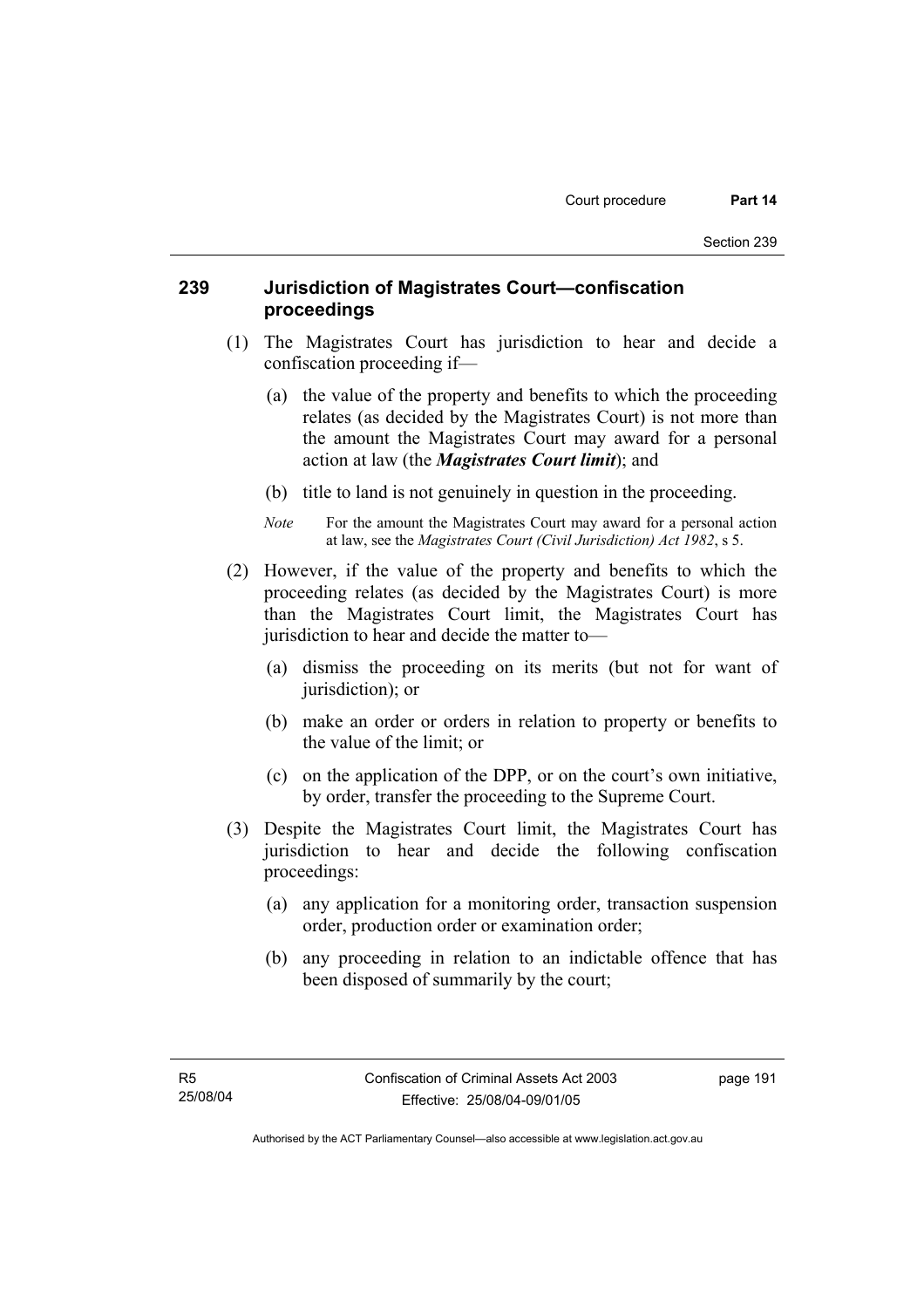#### **Part 14 Court procedure**

Section 240

 (c) a proceeding transferred to the court by the Supreme Court under section 241 (2).

#### **Example for par (b)**

Mr Somewhat Wayward is summarily convicted of an indictable offence by the Magistrates Court. The value of the benefits received by Mr Wayward from the commission of the offence was \$10 000 more than the Magistrates Court limit. The Magistrates Court may make a penalty order against Mr Wayward for the full amount of the benefits despite their value being more than the amount the Magistrates Court may award for a personal action at law.

- *Note* An example is part of the Act, is not exhaustive and may extend, but does not limit, the meaning of the provision in which it appears (see Legislation Act, s 126 and s 132).
- (4) For this section—
	- (a) the Magistrates Court has jurisdiction to decide—
		- (i) what is the property and benefits to which the proceeding relates; and
		- (ii) the value of any property and benefits to which the proceeding relates; and
		- (iii) whether title to land is genuinely in question; and
	- (b) title to land is genuinely in question in the proceeding if the Magistrates Court would not have jurisdiction to hear the proceeding under the *Magistrates Court (Civil Jurisdiction) Act 1982*, section 11 (Proceedings affecting title to land).

### **240 Jurisdiction of Magistrates Court—interstate orders**

- (1) The Magistrates Court has jurisdiction to hear and decide any proceeding under part 11 (Interstate orders) in relation to a corresponding law order.
- (2) To remove any doubt, the Magistrates Court is a relevant court even if—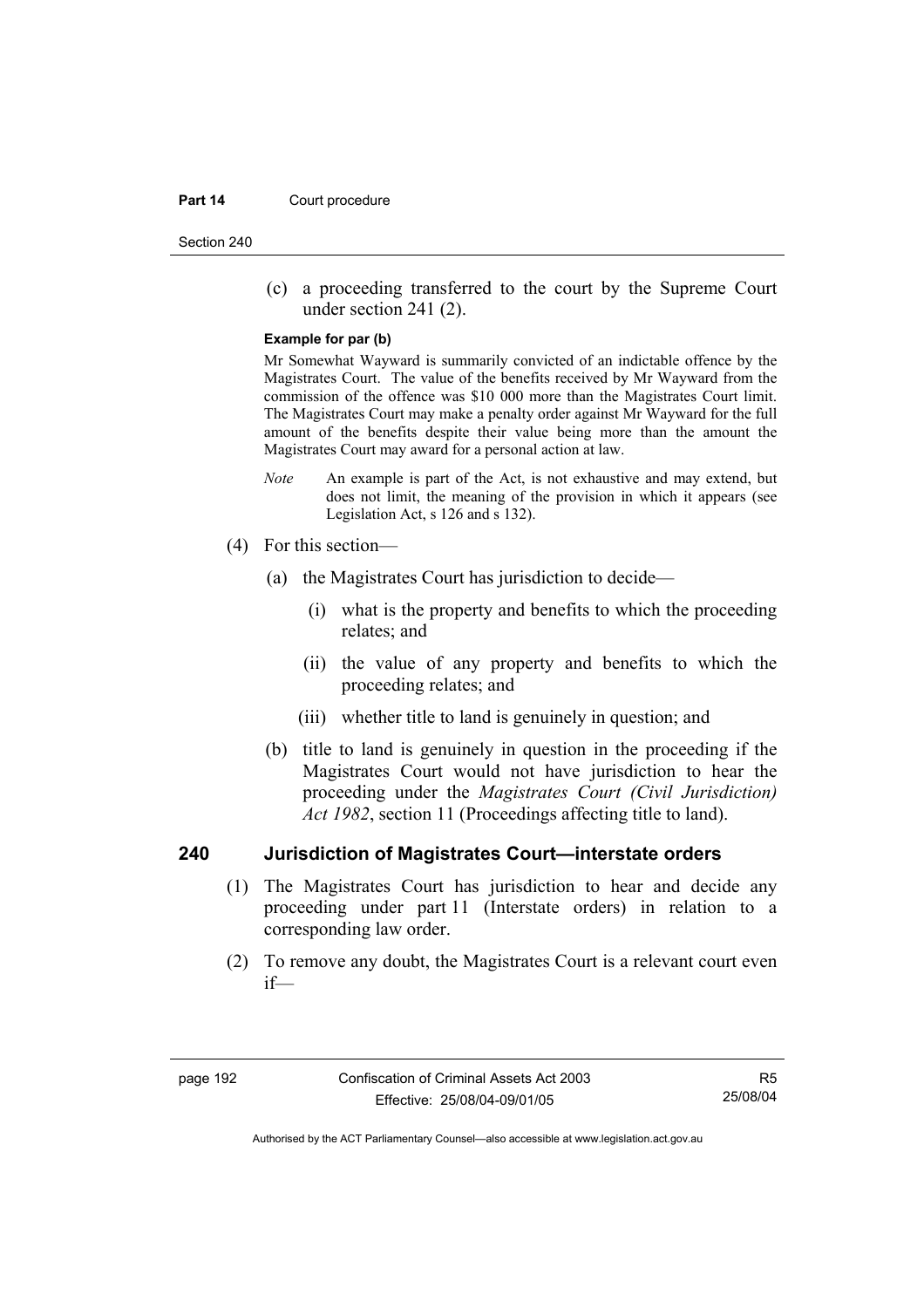- (a) the value of the property and benefits to which the corresponding order relates is more than the amount the Magistrates Court may award for a personal action at law; or
- (b) title to land was genuinely in question in the proceeding for the making of the corresponding law order.

### **241 Jurisdiction of Supreme Court**

- (1) The Supreme Court has jurisdiction to hear and decide any confiscation proceeding or any proceeding under part 11 (Interstate orders) in relation to a corresponding law order.
- (2) The Supreme Court may, by order, transfer a confiscation proceeding to the Magistrates Court if the value of the property and benefits to which the proceeding relates (as decided by the Supreme Court)—
	- (a) is less than or equal to the amount the Magistrates Court may award for a personal action at law; and
	- (b) does not include land the title to which is genuinely in question.
- (3) An order under subsection (2) may be made on the application of the DPP or of a person with an interest in the property or on the Supreme Court's own initiative.

### **242 Confiscation proceedings—transferred proceedings**

If a proceeding is transferred from a court (the *first court*) to another court under section 239 (2) (c) or 241 (2)—

 (a) the proceeding is taken to have been begun in the other court; and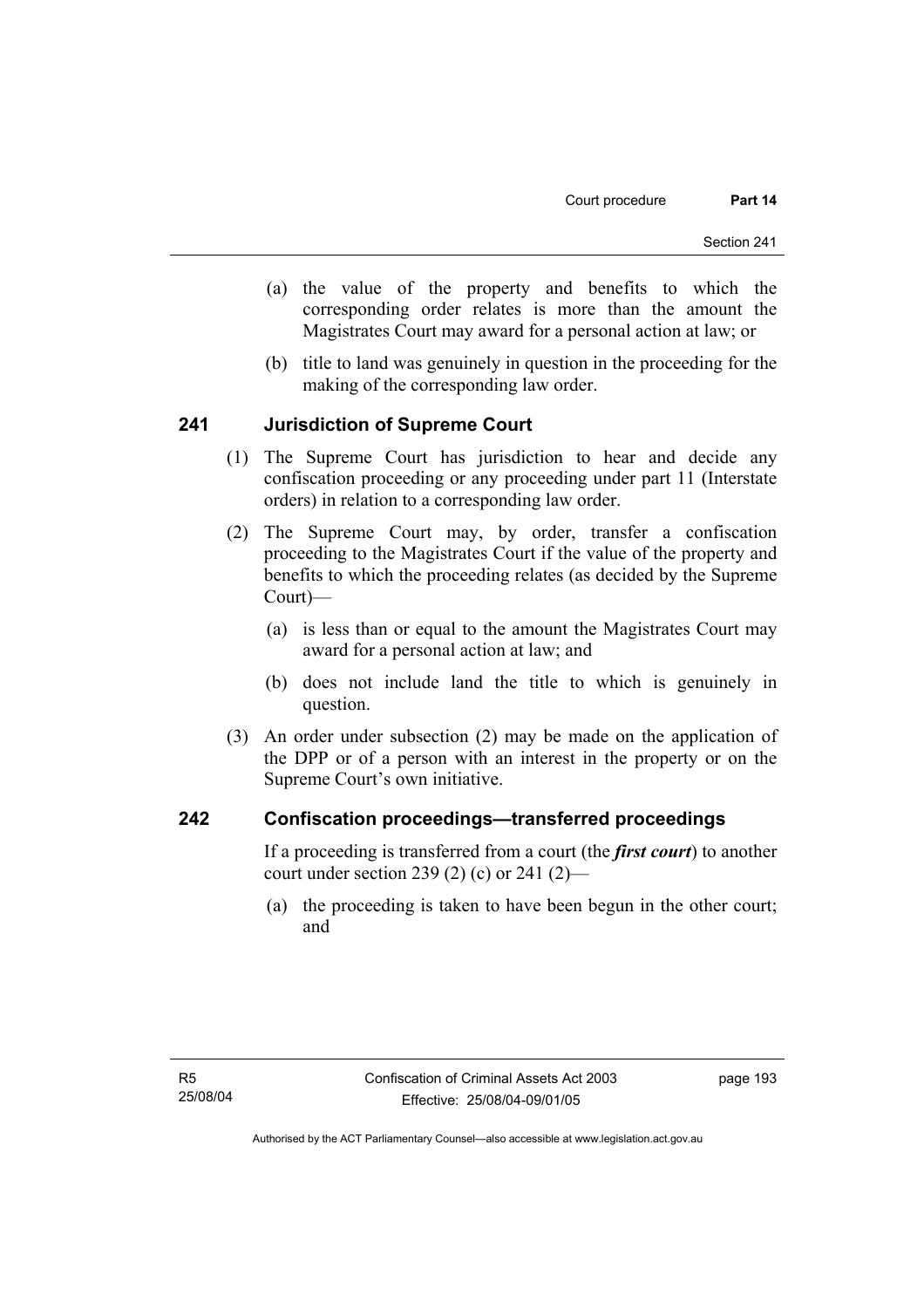#### **Part 14 Court procedure**

Section 243

 (b) evidence given before, and documents filed with, the first court are taken to have been given before, or filed with, the other court.

#### **Example for par (b)**

If a proceeding is transferred from the Magistrates Court to the Supreme Court, the Supreme Court may make findings of fact based on the transcript of evidence given before the Magistrates Court without rehearing the evidence.

*Note* An example is part of the Act, is not exhaustive and may extend, but does not limit, the meaning of the provision in which it appears (see Legislation Act, s 126 and s 132).

# **243 Restricted access proceedings—notice of applications etc**

- (1) This section applies to a confiscation proceeding for any of the following orders (a *restricted access proceeding*):
	- (a) a restraining order;
	- (b) an application by the DPP or public trustee for an additional order under section 39 in relation to a restraining order or restrained property;
	- (c) an order under section 49 (Extension of time for restraining orders) that a restraining order—
		- (i) is to remain in force for a stated period (or as stated in the order); or
		- (ii) that has ended is to be revived for a stated period (or as stated in the order);
	- (d) a monitoring order;
	- (e) a transaction suspension order;
	- (f) a production order (other than an application to vary a production order under section 162);
	- (g) an examination order.

R5 25/08/04

Authorised by the ACT Parliamentary Counsel—also accessible at www.legislation.act.gov.au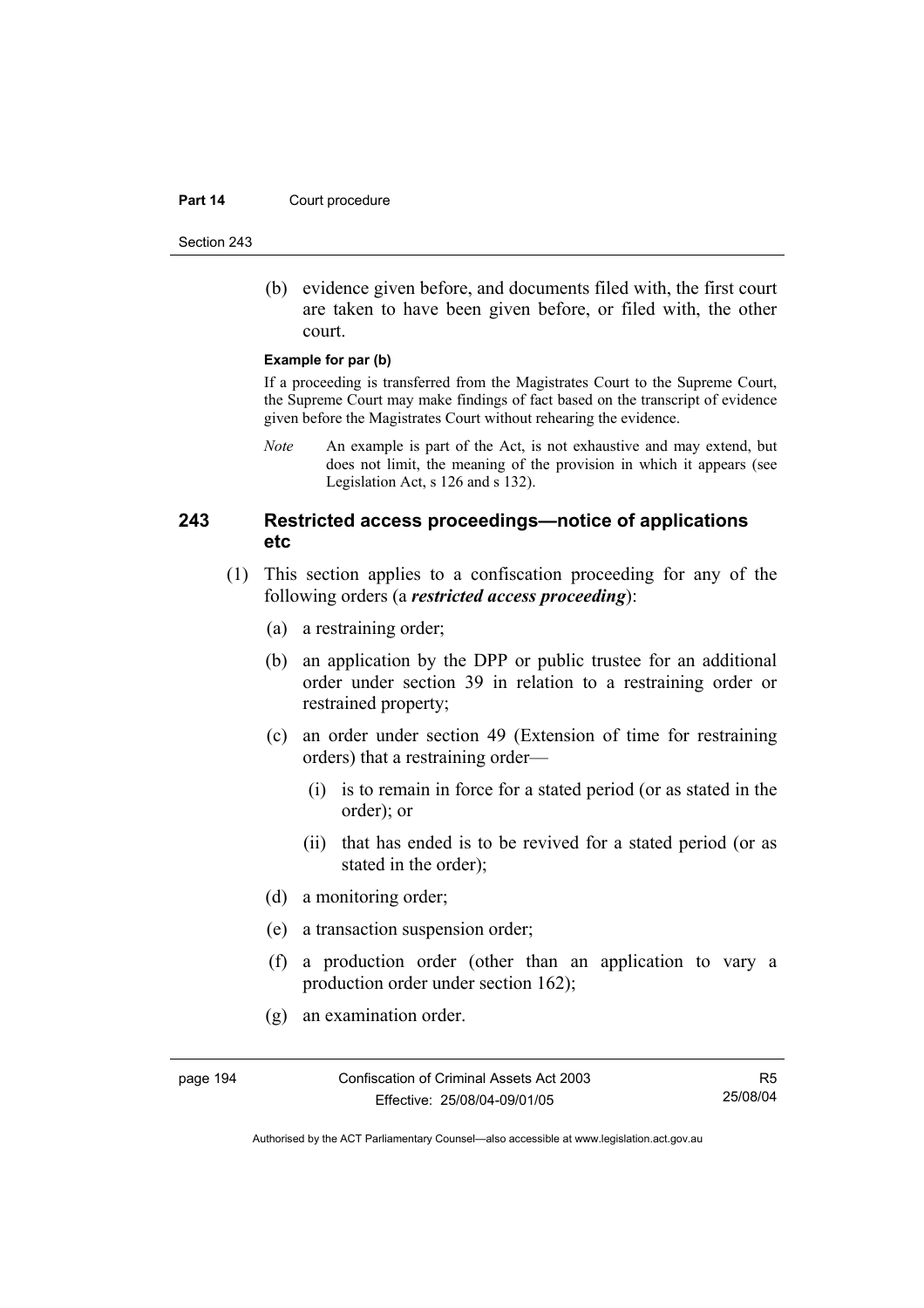- (2) An application to begin a restricted access proceeding may be made to a relevant court without notice to the person against whom the relevant order is sought.
- (3) If an application is made to begin a restricted access proceeding without notice to the person against whom the relevant order is sought, the applicant is the only party to the application.
- (4) If notice is given to the person against whom the order is sought, the person is entitled to appear and to present evidence at the hearing of the application, but the person's absence does not prevent the court from making the order.
- (5) The relevant court must hold a restricted access proceeding in closed court if the applicant asks and may give directions about who may be present.

## **244 Other confiscation proceedings—notice of applications etc**

- (1) This section applies to an application to a relevant court to begin a confiscation proceeding (other than a restricted access proceeding mentioned in section 243) or to amend such an application.
	- *Note 1* No notice of the application is required for a restricted access proceeding (see s 243 (2)).
	- *Note 2* In particular, no advance notice to anyone is required of the application for the order, and the application may be heard in closed court, without the offender or the public being present, see s 243.
	- *Note 3* Related confiscation proceedings are begun by motion on notice or motion, see s 245.
- (2) The applicant must give written notice of the application to each of the following people, if applicable (a *notifiable person*):
	- (a) if the application is made by the DPP—the person in relation to whom the order is sought;
	- (b) if the application is made by someone else—the DPP;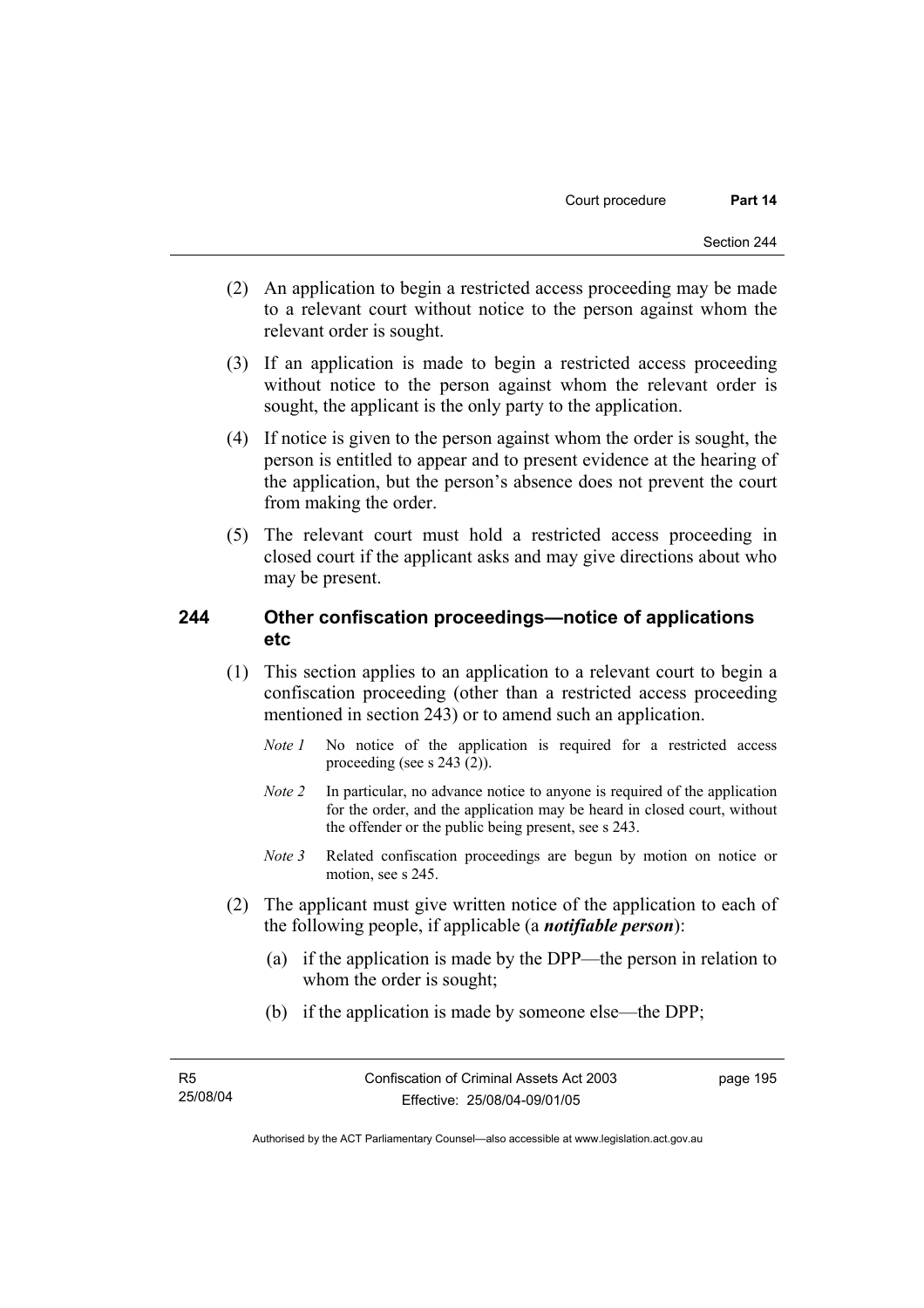#### **Part 14 Court procedure**

Section 245

- (c) if the public trustee has been directed to take control of the property—the public trustee;
- (d) anyone else the applicant believes may have an interest in the property or benefits that are the subject of the proceeding (or, for forfeited property, may have had an interest in the property or benefits immediately before the property was forfeited).
- (3) Notice of the application must include a statement of the grounds for the application.
- (4) If a notifiable person proposes to oppose the application, the notifiable person must give the applicant written notice of the grounds on which the application will be opposed.
- (5) However, the court may waive the requirement to give written notice of the application to a notifiable person if the person is present in the court when the application is made.
- (6) The court may direct the applicant give notice of the application to anyone and may give directions about how the notice is to be given.
- (7) A notifiable person, and anyone else who claims an interest in the property or benefits, is entitled to appear and to present evidence at the hearing of the application, but the person's absence does not prevent the court from making an order.

## **245 Applications for another confiscation proceeding in relation to same offence**

After the beginning of a confiscation proceeding in relation to a particular offence, any other confiscation proceeding in relation to the same or a related offence—

- (a) is taken to be an interlocutory application in relation to the first proceeding; and
- (b) may be begun by motion on notice or motion (supported, if appropriate, by affidavit) in accordance with the procedure of the relevant court.

| page 196 | Confiscation of Criminal Assets Act 2003 | R5       |
|----------|------------------------------------------|----------|
|          | Effective: 25/08/04-09/01/05             | 25/08/04 |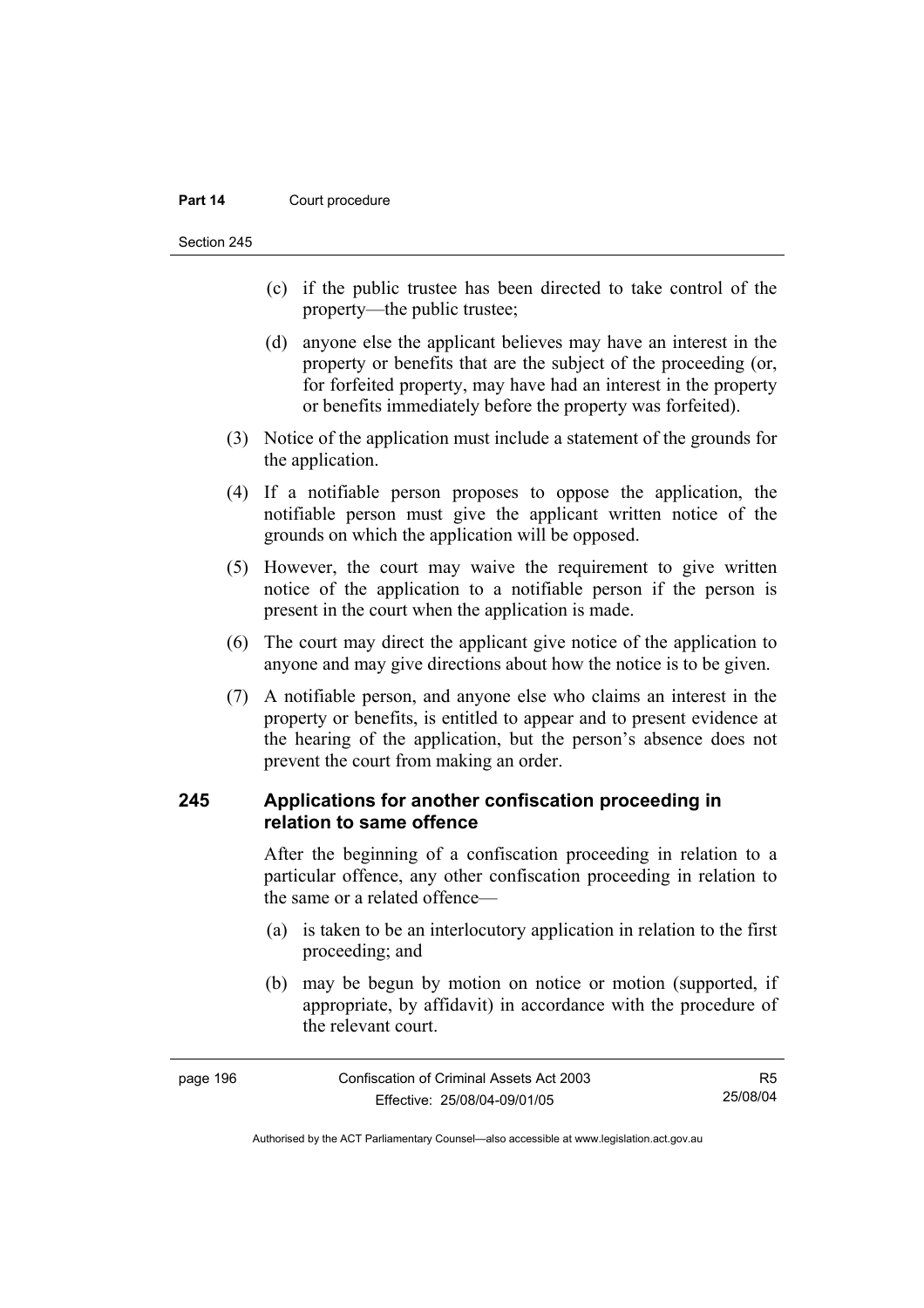# **246 Confiscation proceedings—time extensions for applications**

- (1) A relevant court may give leave for—
	- (a) an application in relation to any confiscation proceeding to be made after the end of a period otherwise provided by this Act (the *standard period*); or
	- (b) if an application for a particular order in relation to an offence has already been made in relation to the offence (or a related offence)—another application for an order of that kind to be made in relation to the same offence (or a related offence), whether before or after the end of the standard period; or
	- (c) the amendment of an application for an order under this Act to vary the property or benefits to which the application relates.
- (2) The court may give leave only if satisfied that—
	- (a) property or benefits to which the application relates were (or will be) derived from the offence, or identified, after the end of the standard period; or
	- (b) necessary evidence has (or will) become available only after the end of the standard period; or
	- (c) it is otherwise desirable having regard to the purposes of this Act.
- (3) To remove any doubt, this section does not authorise a relevant court to give leave for an application for an exclusion order in relation to property that has been forfeited.

### **247 Confiscation proceedings—amendment of applications**

- (1) A relevant court may amend an application in any confiscation proceeding on the application, or with the consent, of the applicant.
- (2) The application may be amended at any time before the proceeding for the application is finalised.

| - R5     | Confiscation of Criminal Assets Act 2003 | page 197 |
|----------|------------------------------------------|----------|
| 25/08/04 | Effective: 25/08/04-09/01/05             |          |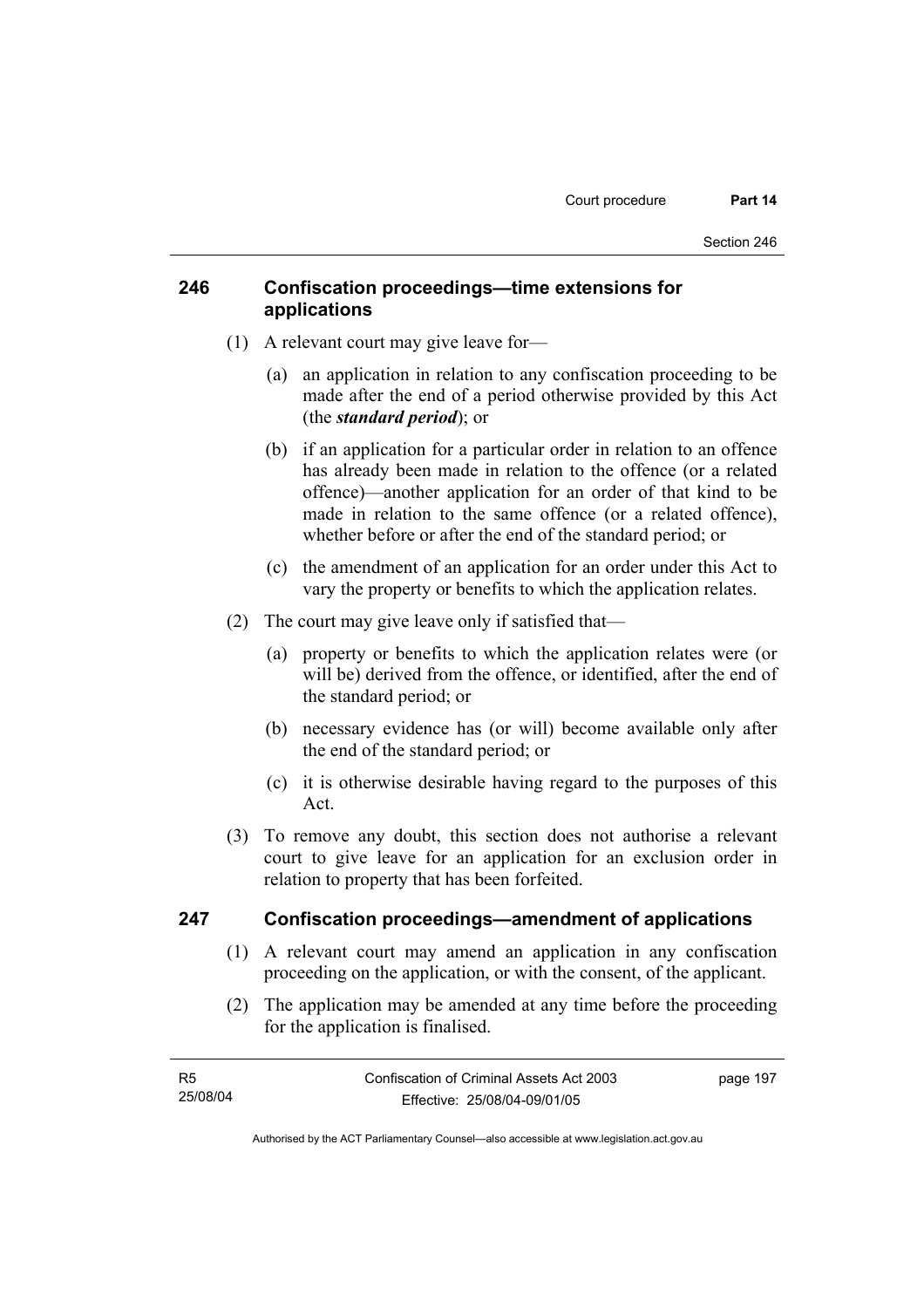#### **Part 14 Court procedure**

Section 248

### **248 Confiscation proceedings—relevant material**

For a confiscation proceeding, the relevant court may take into account any material it considers appropriate.

#### **Example of material that may be considered appropriate**

evidence given in, and the transcript of, any proceedings for or about the offence to which the order sought relates

- *Note 1* Evidence may be given in the confiscation proceeding of a conviction, acquittal, sentencing, order or about proceedings in a court by a certificate signed by a judge, magistrate, registrar or proper officer of the court (see *Evidence Act 1995* (Cwlth), s 178).
- *Note* 2 An example is part of the Act, is not exhaustive and may extend, but does not limit, the meaning of the provision in which it appears (see Legislation Act, s 126 and s 132).

### **249 Confiscation proceedings—witness not required to answer questions prejudicing investigation**

A witness in the hearing of a confiscation proceeding is not required to answer a question or produce a document if the relevant court is satisfied that answering the question or producing the document may prejudice an investigation or prosecution in relation to an indictable offence.

# **250 Confiscation proceedings—additional orders**

 (1) A relevant court may, when it makes an order in a confiscation proceeding (a *primary order*) or at any later time, make any other order (an *additional order*) that it considers appropriate for varying or giving effect to the primary order.

#### **Examples of additional orders**

- 1 an order for the examination of anyone before the court, or an officer of the court, about any property that may be forfeited property
- 2 an order directing the owner of forfeited property or anyone else to give to a stated person, within a stated period, a sworn statement about stated particulars of the forfeited property

page 198 Confiscation of Criminal Assets Act 2003 Effective: 25/08/04-09/01/05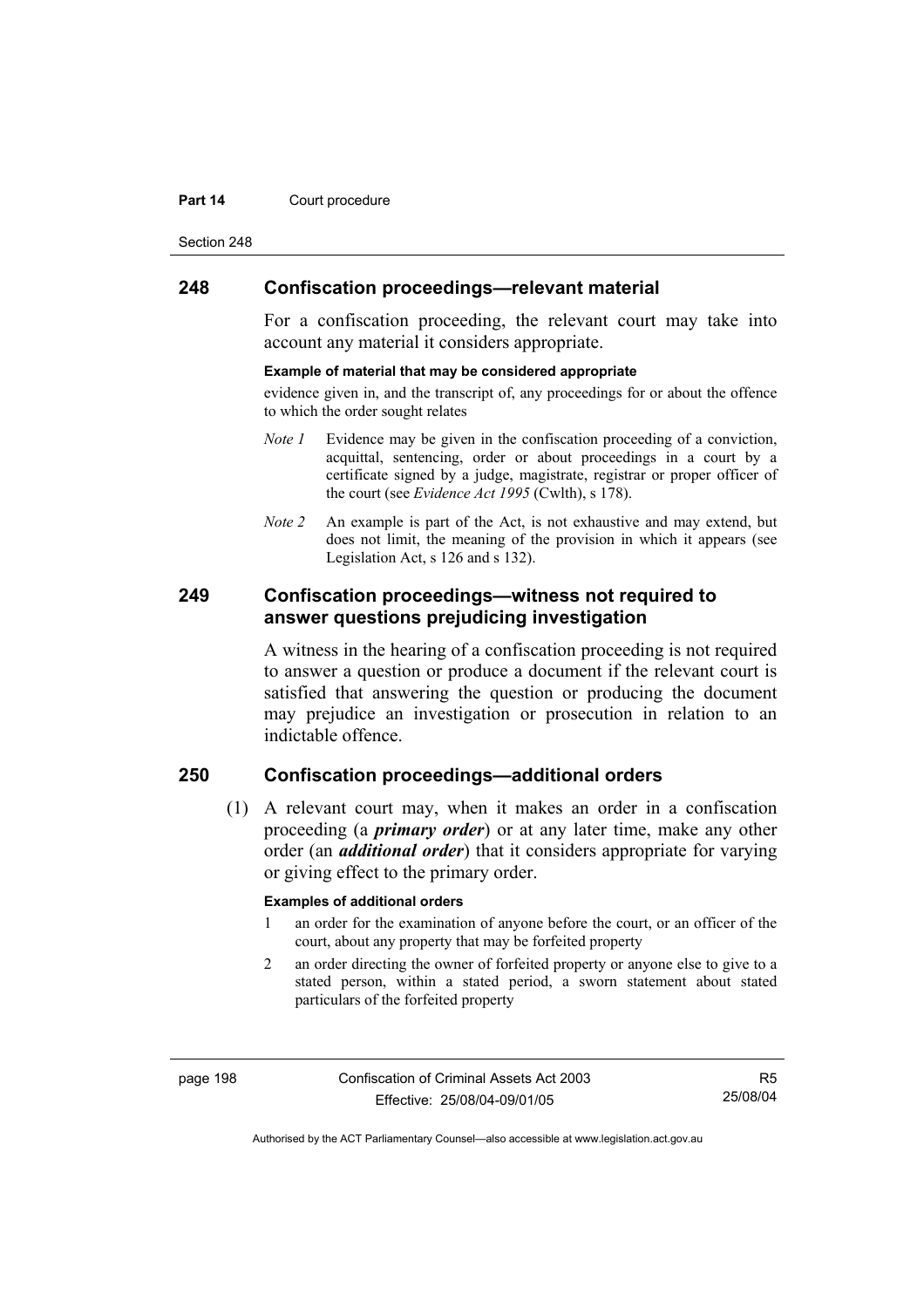- 3 an order directing the owner of forfeited property or anyone else to do anything necessary or convenient to be done to allow the public trustee to take control of the property in accordance with a forfeiture order, including anything necessary or convenient to be done to bring the property within the iurisdiction
- 4 an order in relation to the registration of title to, or charges over, property under a Territory law
- 5 an order for the substituted service of a restraining order
- *Note* An example is part of the Act, is not exhaustive and may extend, but does not limit, the meaning of the provision in which it appears (see Legislation Act, s 126 and s 132).
- (2) However, this section does not authorise a relevant court to make an additional order in relation to a restraining order or restrained property (including an order for the exclusion of property from a restraining order).
	- *Note 1* For additional orders about restraining orders and restrained property, see s 39 and the notes to that section.
	- *Note 2* For the power to give orders to give effect to an automatic forfeiture for conviction for a serious offence (which operates over restrained property), see s 60.
- (3) An additional order may be made on the relevant court's own initiative, or on the application of any of the following people:
	- (a) the applicant for the primary order;
	- (b) the DPP;
	- (c) the public trustee;
	- (d) anyone with an interest in the property or benefits to which the application relates;
	- (e) anyone else with the court's leave.
- (4) To remove any doubt, an additional order under this section does not end only because the order to which the additional order relates ends.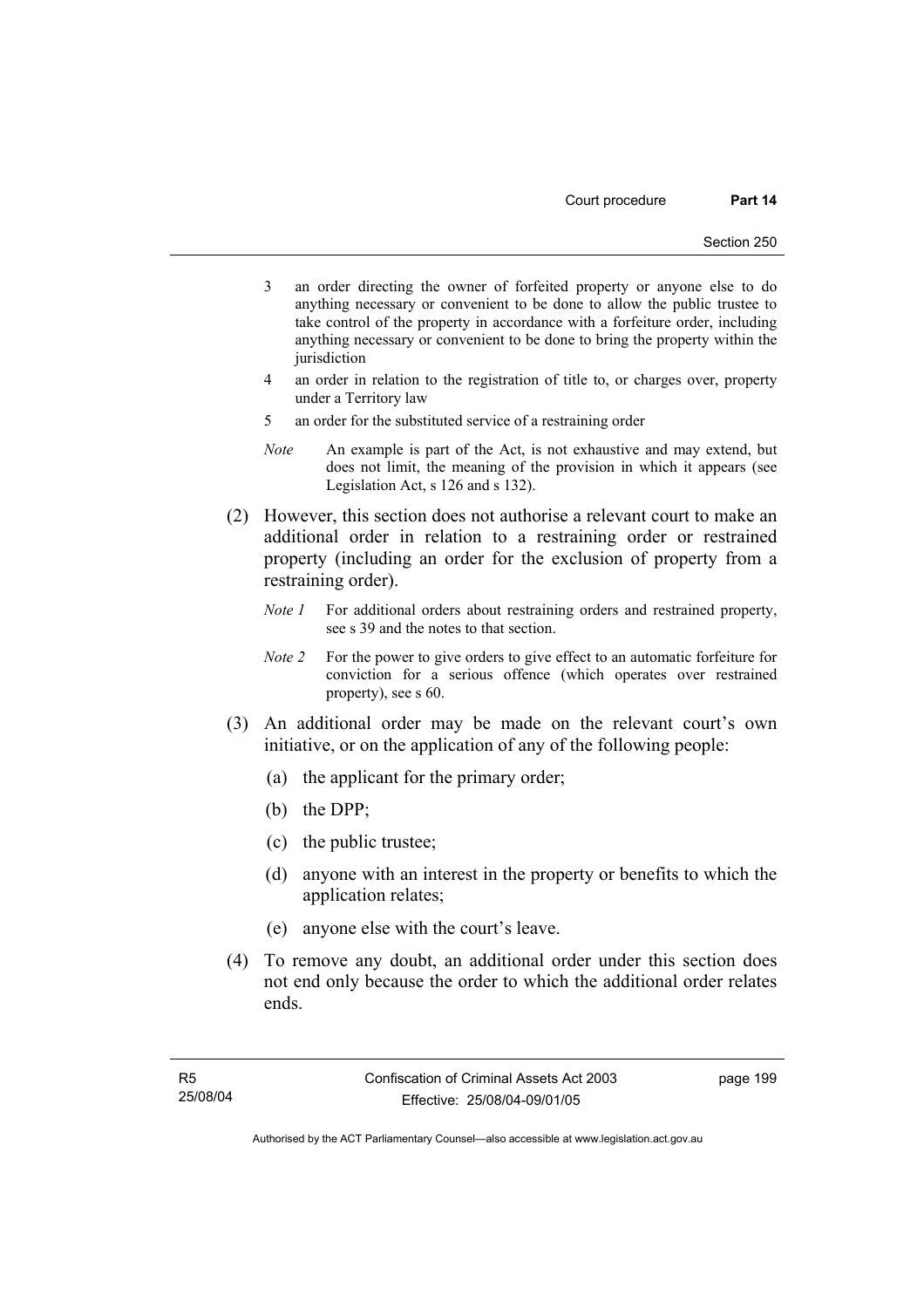#### **Part 14 Court procedure**

Section 251

### **251 Contravention of additional orders under s 250**

A person commits an offence if—

- (a) a relevant court makes an additional order under section 250; and
- (b) the person has notice of the order (whether by being given a copy of the order or otherwise); and
- (c) the person contravenes the order.

Maximum penalty: 200 penalty units, imprisonment for 2 years or both.

### **252 Confiscation proceedings—consent orders**

- (1) A relevant court may make an order in a confiscation proceeding with the consent of the applicant in the proceeding and everyone whom it has reason to believe has an interest in the property, benefits, transaction, document or information that is the subject of the proceeding.
- (2) An order may be made with consent under subsection (1) without consideration of the matters which the court would otherwise consider in the proceeding.

### **253 Confiscation proceedings—notice of making orders**

- (1) If a relevant court makes an order in a confiscation proceeding, the applicant for the order must give a copy of the order to—
	- (a) if the application is made by the DPP—the person in relation to whom the order is sought; and
	- (b) if the application is made by someone else—the DPP; and
	- (c) if the public trustee has been directed to take control of the property—the public trustee; and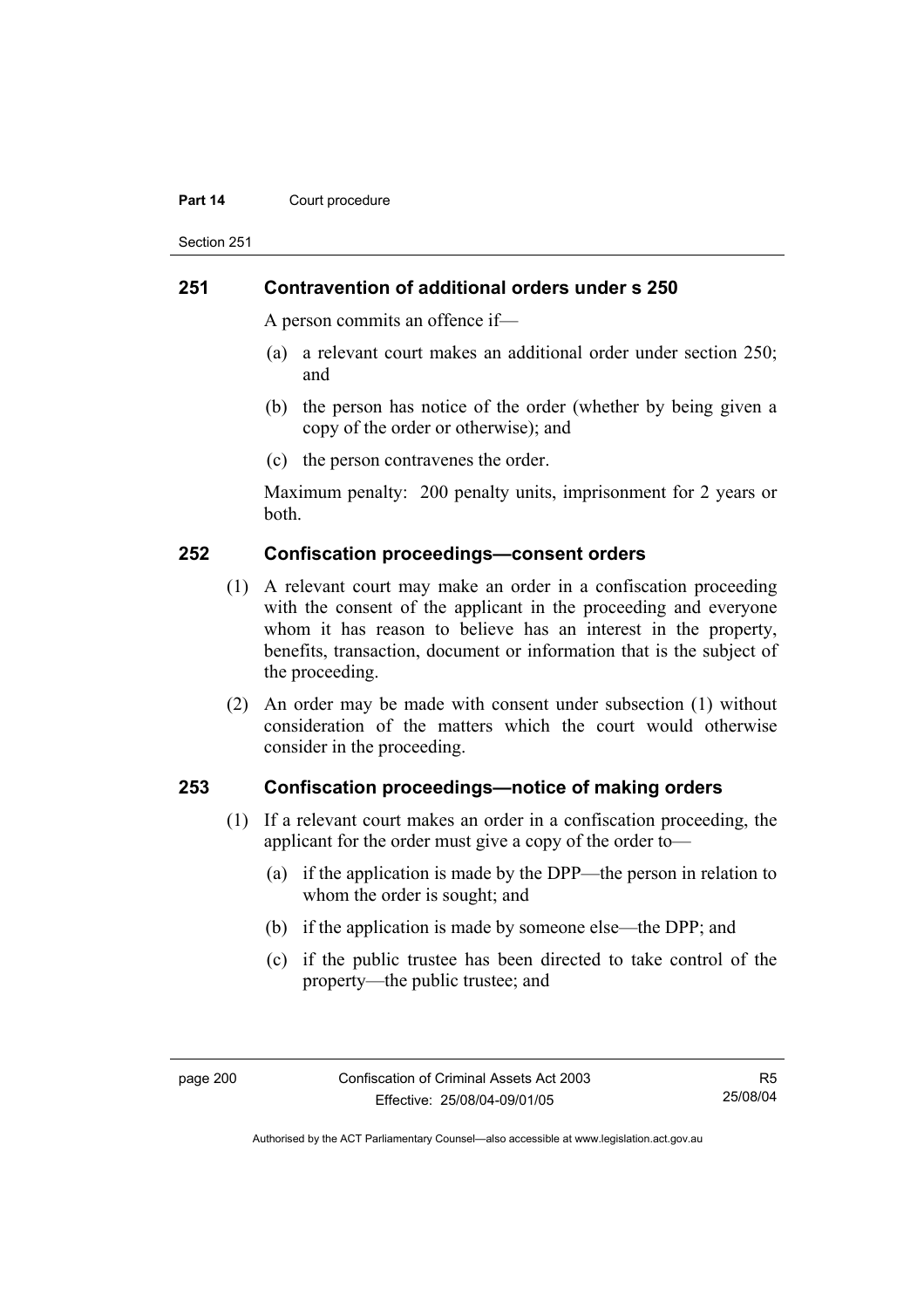(d) anyone else the applicant believes may have an interest in the property or benefits that are the subject of the proceeding (or, for forfeited property, may have had an interest in the property or benefits immediately before the property was forfeited).

*Note* For how documents may be served, see Legislation Act, pt 19.5.

- (2) The court may order the applicant to give notice of the order to anyone else and may give directions about how the notice is to be given.
- (3) The court must not make an order under subsection (2) if compliance with the order would be inconsistent with a direction under section 69 (1) (b) (Civil forfeiture order proceedings restrictions on disclosure).
- (4) This section does not apply to the making of restraining orders or non-disclosable information orders.
	- *Note* See div 4.2 about notice of the making of restraining orders and pt 12 about making information orders.

### **254 Concurrent proceedings**

This Act does not prevent a relevant court from conducting a confiscation proceeding at the same time as another confiscation proceeding or another civil or criminal proceeding, if the court considers it desirable for the purposes of this Act.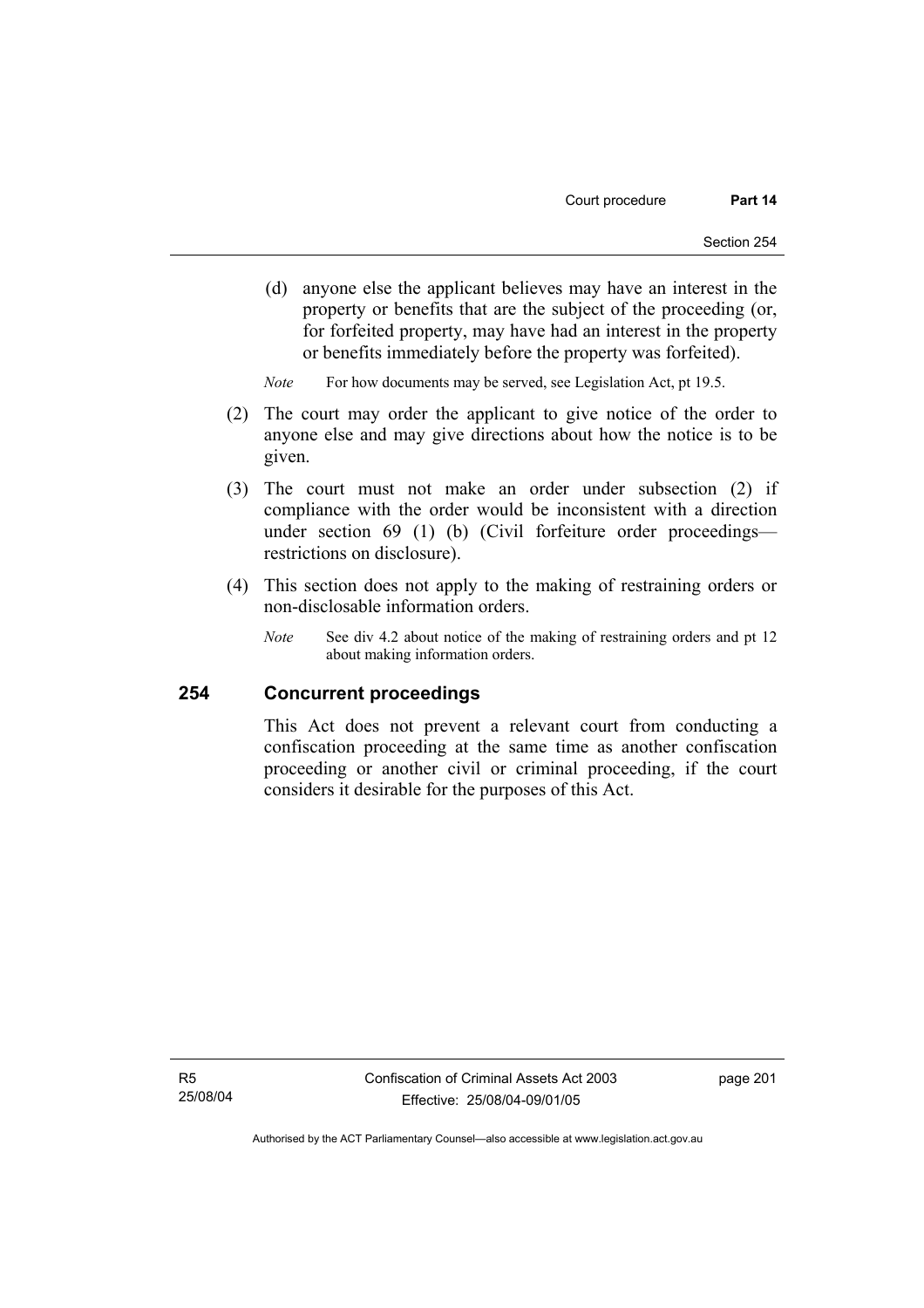#### **Part 15** Miscellaneous

Section 255

# **Part 15 Miscellaneous**

### **255 Selfincrimination and other privileges overridden**

- (1) This section applies despite the Legislation Act, part 15.4 (Preservation of certain common law privileges) if a person is required to disclose anything in a confiscation proceeding, by an order under this Act, or otherwise under this Act.
- (2) The person is not excused from the disclosure because—
	- (a) the disclosure might tend to incriminate the person or make the person liable to a penalty, or the person's property liable to forfeiture, under this Act or another Territory law; or
	- (b) the disclosure would be in breach of an obligation (whether imposed by law or otherwise) of the person not to make the disclosure.

#### **Example—legal professional privilege**

A person is not excused from disclosing a document because to do so would be in breach of an obligation by a lawyer to a client not to disclose the existence or contents of the document.

- *Note* An example is part of the Act, is not exhaustive and may extend, but does not limit, the meaning of the provision in which it appears (see Legislation Act, s 126 and s 132).
- (3) However, the disclosure is inadmissible against the person making the disclosure in a civil or criminal proceeding except—
	- (a) in a criminal proceeding in relation to giving false or misleading documents, information or testimony; or
	- (b) in a proceeding on an application under this Act; or
	- (c) in a proceeding for an additional order under section 39 or 250 in relation to another confiscation proceeding under this Act; or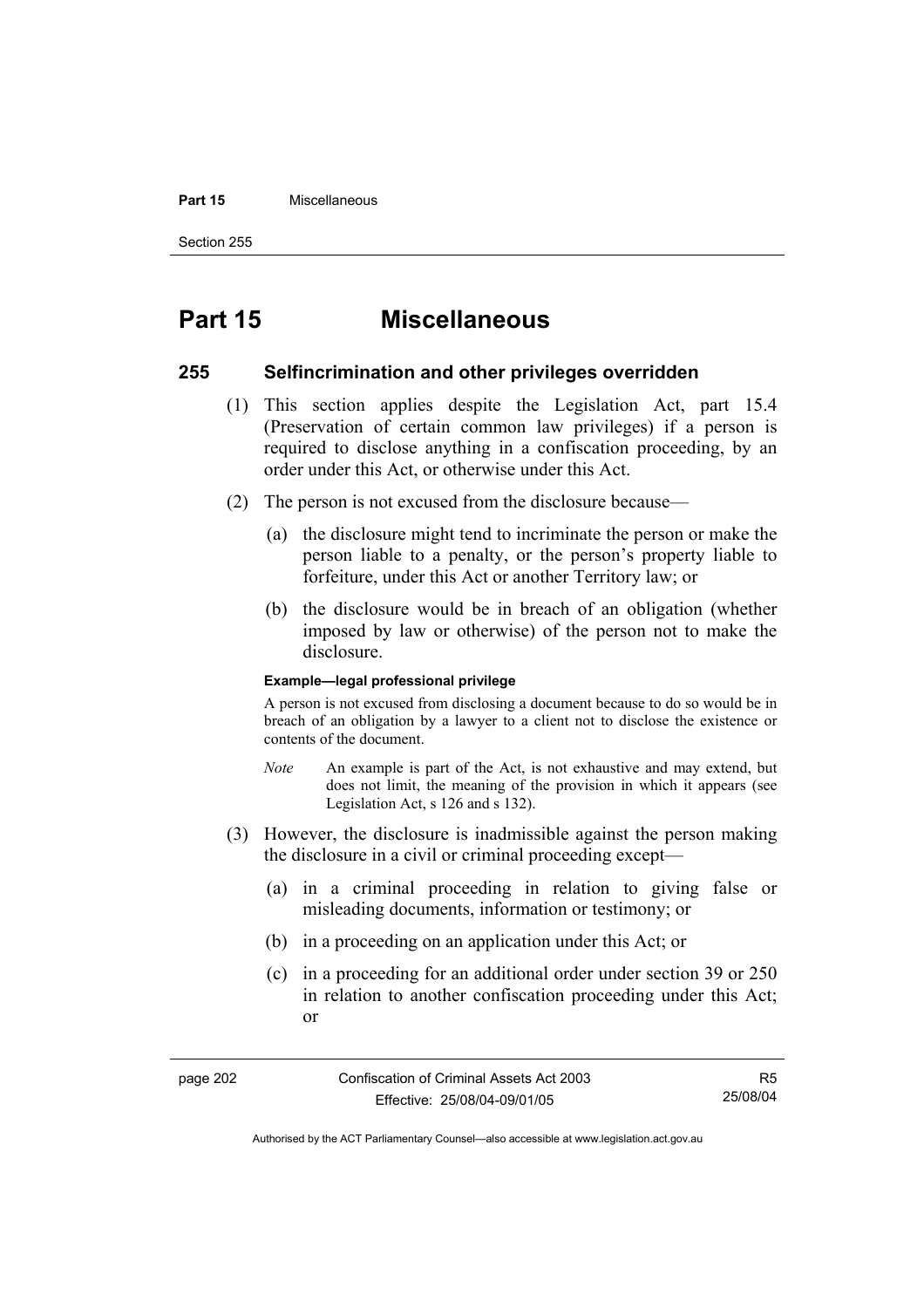- (d) in a proceeding for enforcement of a confiscation forfeiture order, an automatic forfeiture or a penalty order; or
- (e) for a document—in a civil proceeding in relation to a right or liability it gives or imposes.
- (4) An action does not lie against a person because of the disclosure if it is in breach of an obligation the person would otherwise have (whether imposed by law or applying otherwise).
- (5) In this section:

*disclosure*, by a person, includes—

- (a) the person answering a question or giving testimony or information to someone else; and
- (b) the person giving or producing a statement, document or anything else to someone else.

## **Example of** *disclosure*

giving information about the nature or location of property held by anyone

## **256 Powers under Act not limited by criminal proceedings**

To remove any doubt, the fact that a criminal proceeding has begun, or is about to begin, (whether or not under this Act) against a person to whom an order under this Act or an examination notice applies does not prevent the person or anyone else from complying, or permit a person to refuse to comply, with the order or notice.

## **257 Powers under Act do not limit each other or powers under other laws**

A power under this Act does not limit or exclude—

(a) the operation of another power under this Act; or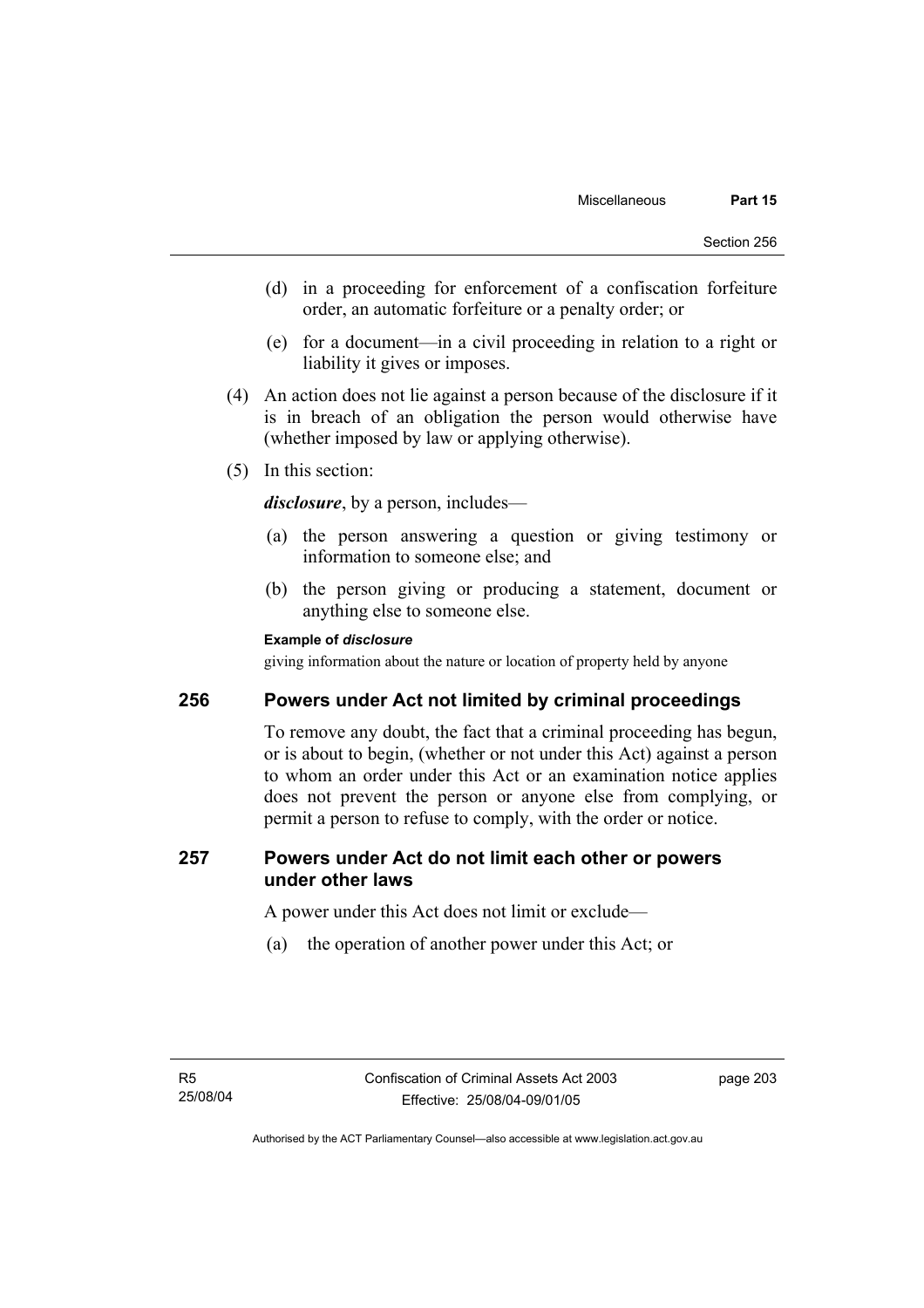#### **Part 15** Miscellaneous

Section 258

 (b) the operation of another Territory law, or a law of the Commonwealth, a State or another Territory.

#### **Example for par (a)**

a search warrant under part 13 and an examination notice, production order and monitoring order may be used independently, or in conjunction with each other, in relation to identifying and locating tainted property and benefits derived from an offence.

#### **Example for par (b)**

a search warrant under the *Crimes Act 1900* may be applied for to locate target material rather than a search warrant under this Act, part 13.

*Note* An example is part of the Act, is not exhaustive and may extend, but does not limit, the meaning of the provision in which it appears (see Legislation Act, s 126 and s 132).

## **258 Examination orders—reporting requirements**

- (1) As soon as practicable after the end of each financial year, the chief police officer must give the Minister a report about the operation of division 12.5 (Examination orders and notices) during the financial year.
- (2) The report must include the following information for the financial year:
	- (a) the number of applications for examination orders made during the year;
	- (b) the number of people given examination notices during the year;
	- (c) the number of investigations to which the notices related;
	- (d) the number of examinations conducted during the year.

R5 25/08/04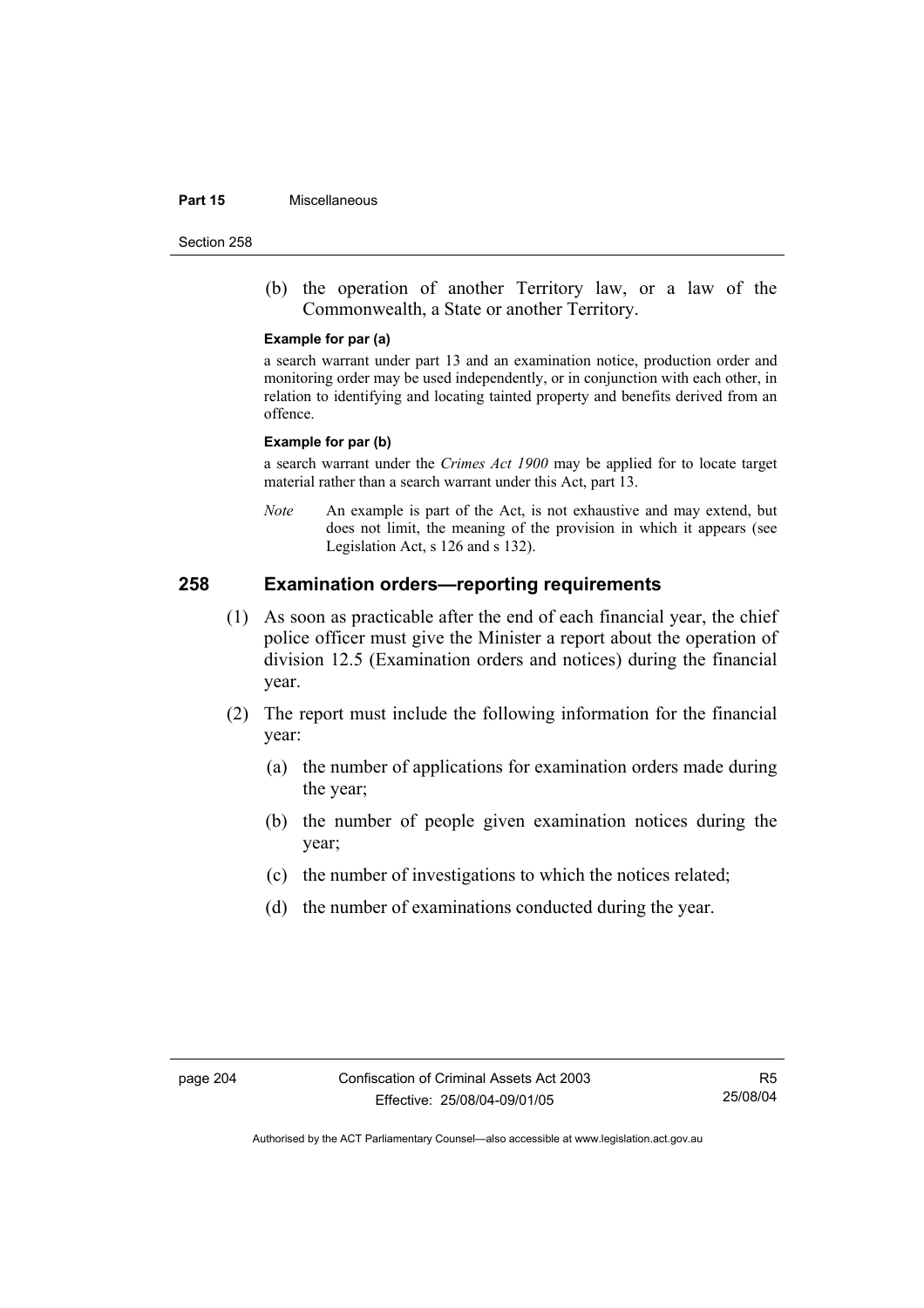- (3) The report must also include the following information for the financial year (whether or not the examination notice to which it relates was given during the year):
	- (a) the number and kind of confiscation proceedings begun during the year in relation to matters for which an examination notice has been given to a person;
	- (b) the estimated value of property either restrained or confiscated during the year in relation to matters for which an examination notice had been given to a person;
	- (c) the number of charges laid relating to examination notice offences during the year;
	- (d) the number of arrests made during the year in relation to matters for which an examination notice has been given to a person;
	- (e) the number and kind of complaints made during the year to the Australian Federal Police or the Commonwealth Ombudsman in relation to examination notices;
	- (f) the number of complaints of the kind mentioned in paragraph (e) resolved during the year and their outcome;
	- (g) the number and kind of legal proceedings begun during the year in relation to examination notices (other than charges mentioned in paragraph (c) or proceedings begun by the DPP or a police officer);
	- (h) the number of legal proceedings of the kind mentioned in paragraph (g) finalised during the year and their outcome.
- (4) The Minister must present a copy of each report given to the Minister under subsection (1) to the Legislative Assembly within 6 sitting days after the day the Minister receives it.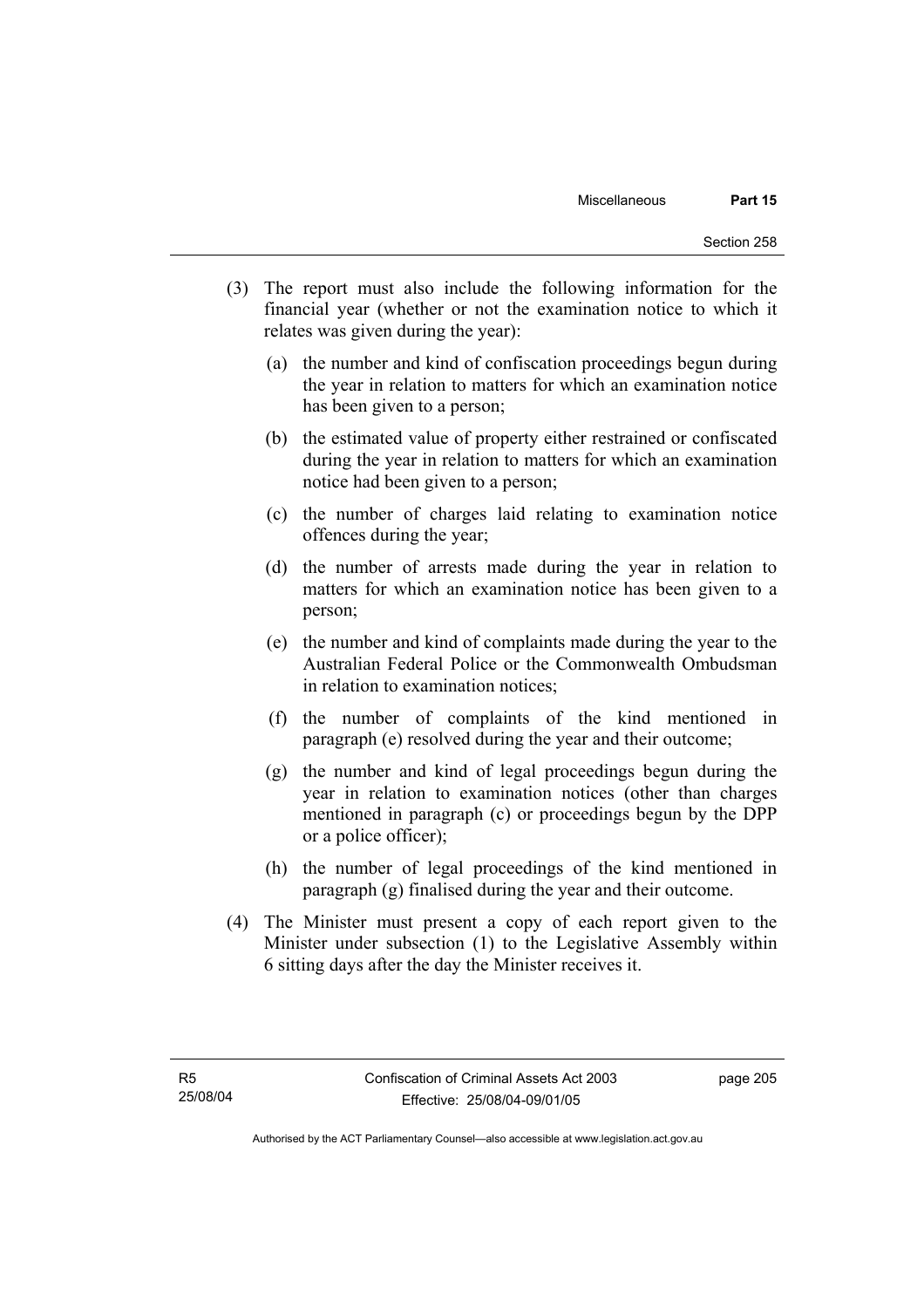#### **Part 15** Miscellaneous

Section 259

## **259 Approved forms**

- (1) The Minister may, in writing, approve forms for this Act.
- (2) If the Minister approves a form for a particular purpose, the approved form must be used for that purpose.
	- *Note* For other provisions about forms, see Legislation Act, s 255.
- (3) An approved form is a notifiable instrument.

*Note* A notifiable instrument must be notified under the Legislation Act.

## **260 Regulation-making power**

- (1) The Executive may make regulations for this Act.
	- *Note* Regulations must be notified, and presented to the Legislative Assembly, under the Legislation Act.
- (2) The regulations may prescribe offences for contraventions of the regulations and prescribe maximum penalties of not more than 10 penalty units for offences against the regulations.

page 206 Confiscation of Criminal Assets Act 2003 Effective: 25/08/04-09/01/05

R5 25/08/04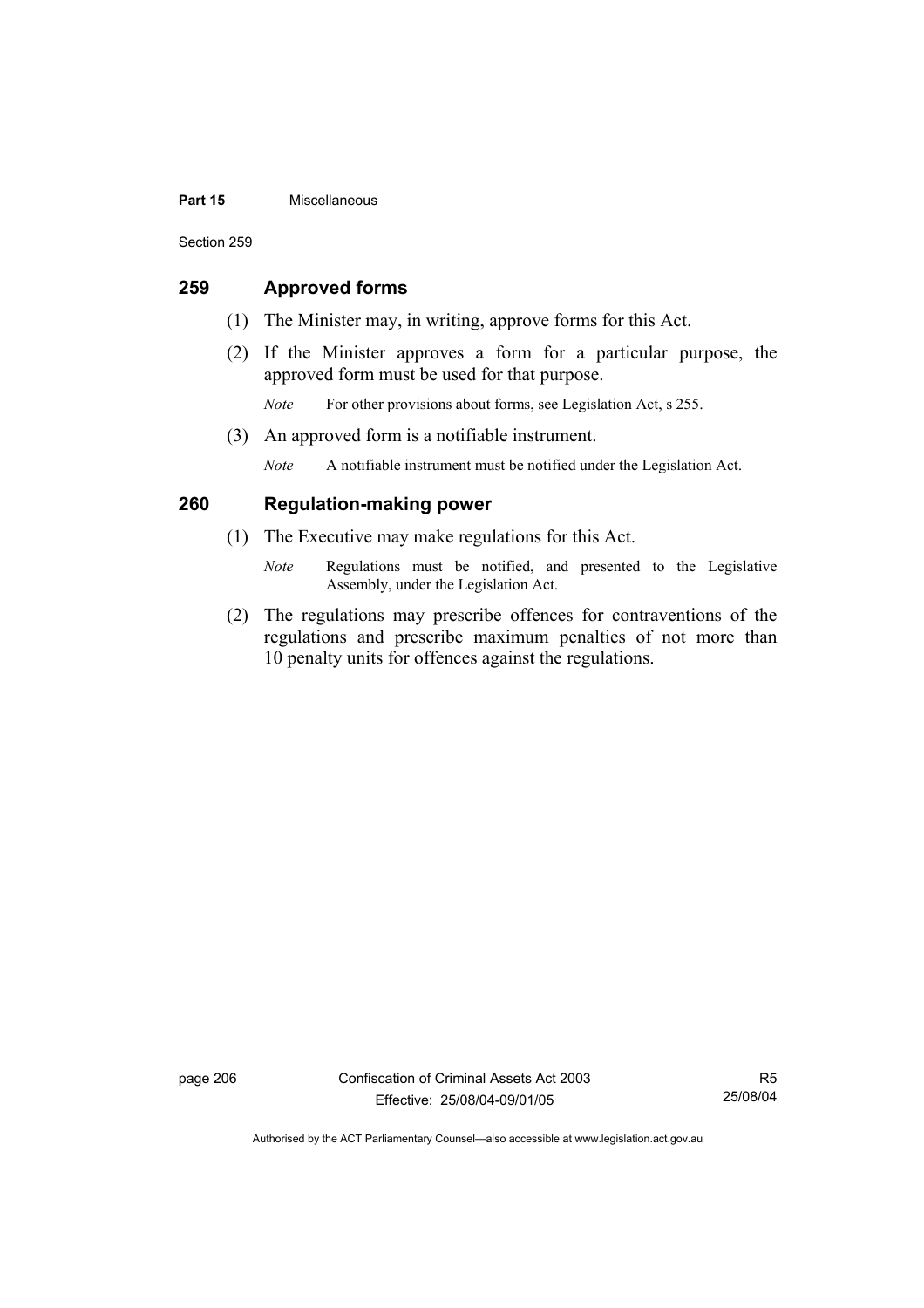## **Part 16 Consequential and transitional matters**

## **262 Orders under repealed Act**

- (1) The *Proceeds of Crime Act 1991* (repealed) continues to apply to property or benefits subject to—
	- (a) a restraining order made under that Act if the property or benefits are subject to a forfeiture order or pecuniary penalty order made under that Act; or
	- (b) a forfeiture order or pecuniary penalty order made under that Act; or
	- (c) an interstate forfeiture order, interstate pecuniary penalty order or interstate restraining order registered under that Act.
- (2) If, on the commencement of this Act, an application for an order, or for the registration of an order, mentioned in subsection (1) has been made, but not finalised, the *Proceeds of Crime Act 1991* (repealed) continues to apply to the application and the property or benefits the subject of the application.
- (3) If property or benefits are subject to a restraining order under the *Proceeds of Crime Act 1991* (repealed) but not to a forfeiture order or pecuniary penalty order under that Act, the restraining order is taken to be a restraining order under this Act.

## **263 Proceedings for offences committed before the commencement of this Act**

 (1) To remove any doubt, a civil forfeiture order may be applied for and made in relation to a serious offence even though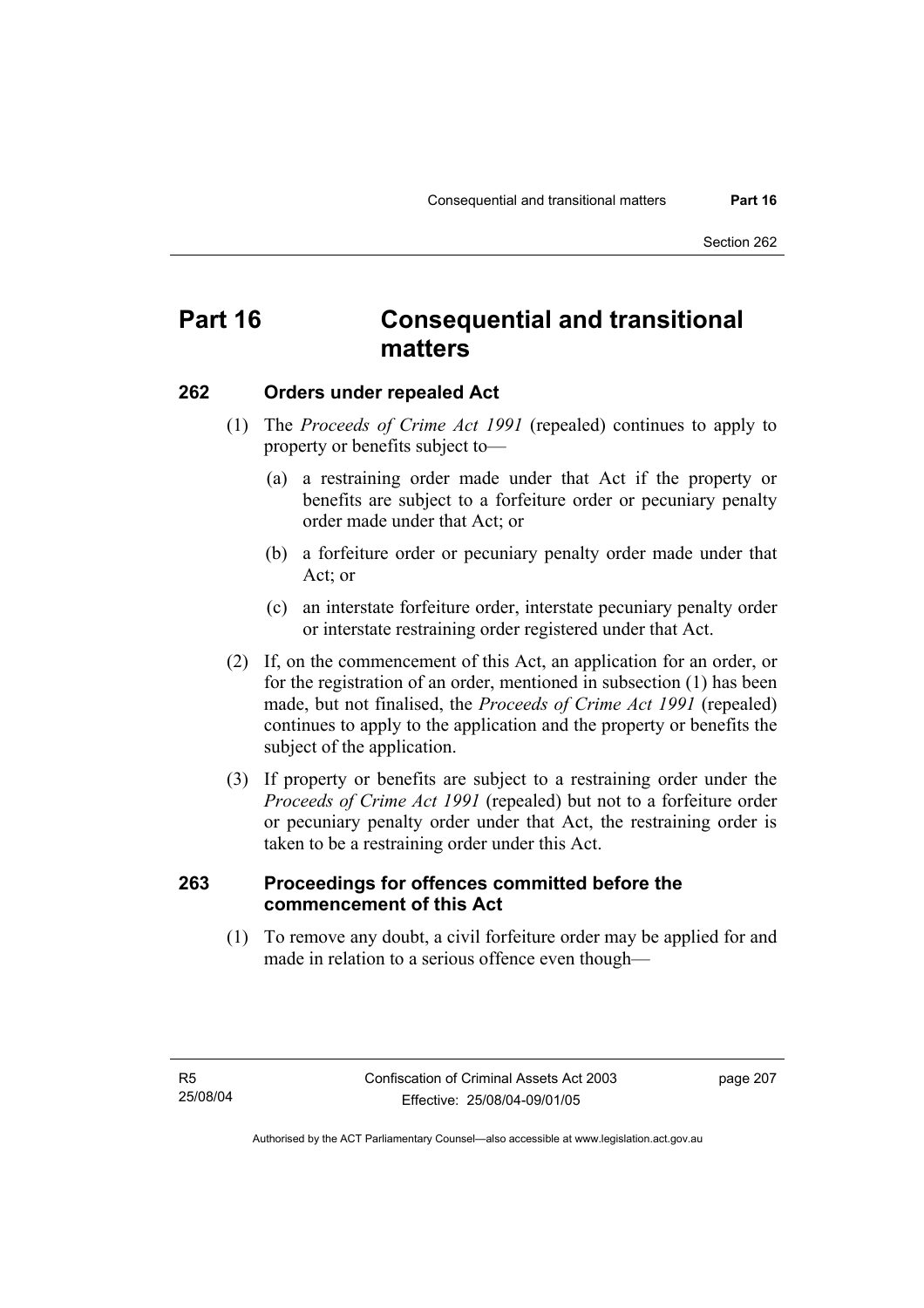Section 264

- (a) an application for a forfeiture order under the *Proceeds of Crime Act 1991* in relation to the offence or a related offence failed; or
- (b) a person was cleared of the offence before the commencement of this Act.
- *Note* This Act applies in relation to offences, whether committed, or alleged to have been committed, before or after the commencement of this Act (see s 5).
- (2) To remove any doubt, a penalty order may be applied for and made under this Act in relation to an offence mentioned in subsection (1).

## **264 Use of information etc obtained under repealed Act**

- (1) This section applies to property, documents or information that has been—
	- (a) seized or otherwise obtained under the *Proceeds of Crime Act 1991* (repealed); or
	- (b) obtained as a direct or indirect result of action taken under that Act.
- (2) To remove any doubt, the property, documents or information may be used for the purposes of this Act.

## **265 Confiscated assets trust fund**

- (1) The amount of the confiscated assets trust fund (the *old trust fund*) under the *Proceeds of Crime Act 1991* (repealed) is transferred to the confiscated assets trust fund under this Act.
- (2) The amount of distributable funds in the old trust fund, immediately before the repeal of the *Proceeds of Crime Act 1991*¸ is taken to be distributable funds under this Act.
- (3) The amount of suspended funds in the old trust fund, immediately before the repeal of the *Proceeds of Crime Act 1991*¸ is taken to be reserved funds under this Act.

R5 25/08/04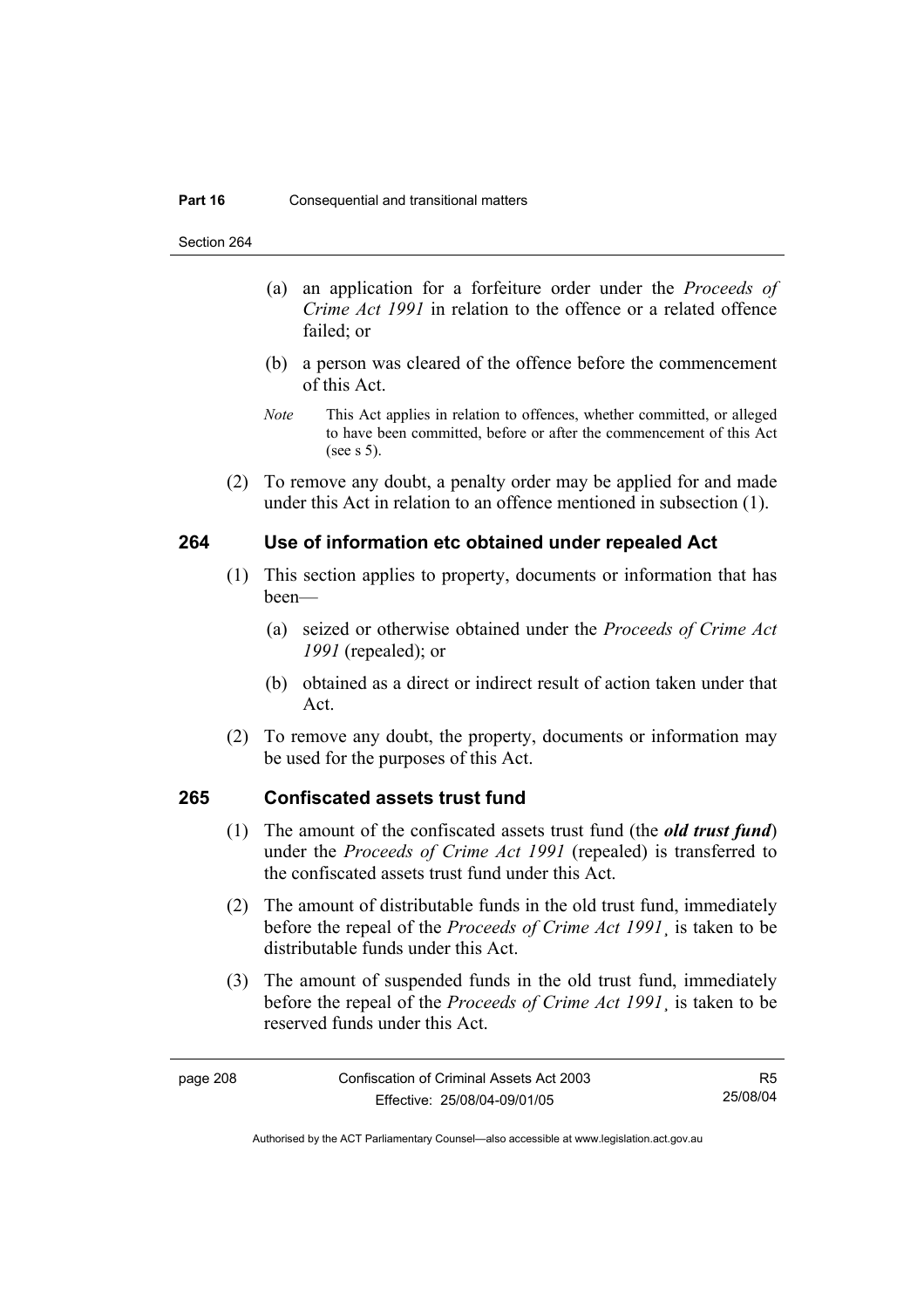(4) An amount payable under the *Proceeds of Crime Act 1991* (repealed) but not paid before the commencement of this Act is payable from the confiscated assets trust fund under this Act.

## **266 Transitional regulations**

- (1) The regulations may prescribe savings or transitional matters necessary or convenient to be prescribed because of the enactment of this Act.
- (2) Without limiting the scope of subsection (1), the regulations may prescribe matters necessary or convenient to be prescribed for carrying out or giving effect to the provisions of this Act instead of the provisions of the *Proceeds of Crime Act 1991* or *Proceeds of Crime Regulations 1993*.
- (3) Regulations made for this section must not be taken to be inconsistent with this Act as far as they can operate concurrently with this Act.
- (4) This section is additional to, and does not limit, section 267.

## **267 Modification of pt 16's operation**

The regulations may modify the operation of this part to make provision in relation to any matter that, in the Executive's opinion, is not, or is not adequately, dealt with in this part.

## **269 Expiry of pt 16**

This part expires 2 years after the day it commences.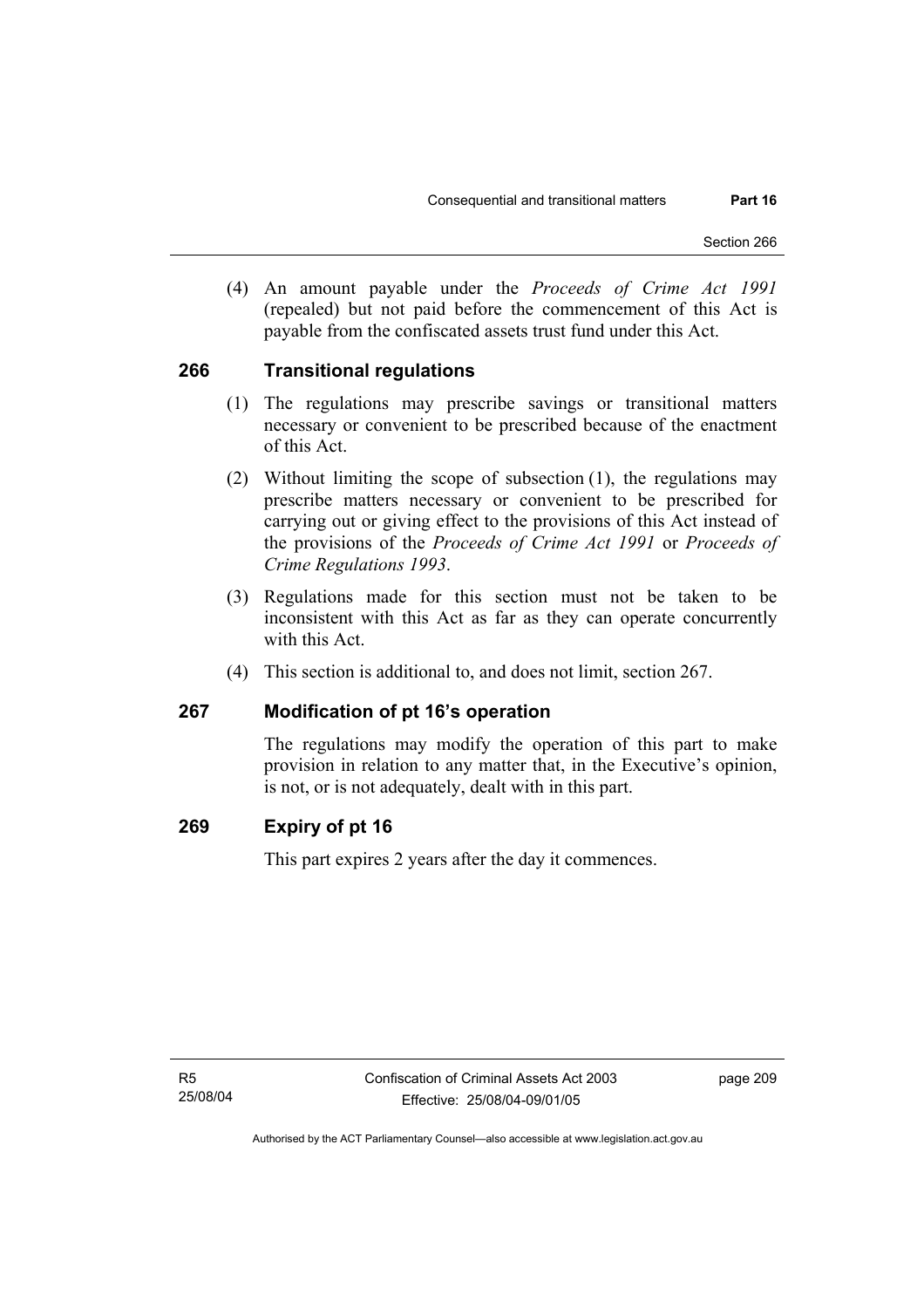# **Dictionary**

(see s 6)

- *Note 1* The Legislation Act contains definitions and other provisions relevant to this Act.
- *Note 2* In particular, the Legislation Act, dict, pt 1, defines the following terms:
	- authorised deposit-taking institution
	- child
	- domestic partner (see s 169)
	- DPP
	- entity
	- fail
	- foreign country
	- found guilty
	- function
	- indictment
	- indictable offence
	- interest (in relation to land or other property)
	- intersex person (see s 169B)
	- lawyer
	- may (see also s 146)
	- must (see also s 146)
	- police officer
	- property
	- public trustee
	- registrar-general
	- transgender person (see s169A).

page 210 Confiscation of Criminal Assets Act 2003 Effective: 25/08/04-09/01/05

R5 25/08/04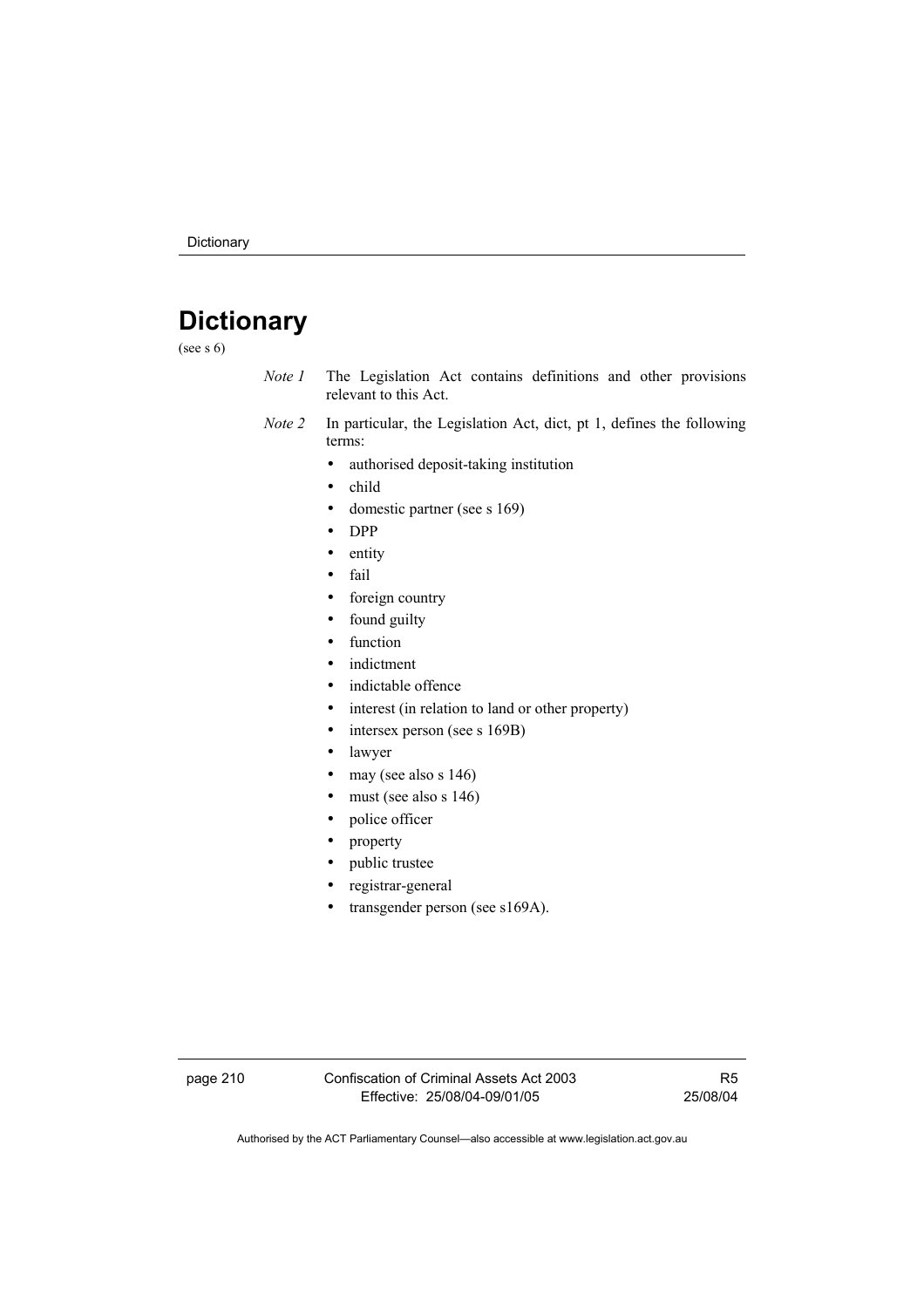## *abscond*—see section 16.

*account* means any facility or arrangement through which a financial institution accepts deposits or allows withdrawals, and includes—

- (a) a facility or arrangement for a fixed term deposit or a safedeposit box; and
- (b) a facility or arrangement prescribed under the regulations for this definition.

*agent*, for an agent that is a corporation, includes an officer, employee or agent of the corporation.

*artistic profits*—see section 81.

*artistic profits restraining order*—see section 20.

*associate*, for division 12.5 (Examination orders and notices) see section 164.

*at*, for part 13 (Search warrants)—see section 195.

*authenticated*, in relation to a corresponding law order, for part 11 (Interstate orders)—see section 136.

*authorised investigator*, for division 12.5 (Examination orders and notices)—see section 165 (1).

*automatic forfeiture*, of property, means the forfeiture of the property—

- (a) under division 5.2 (Automatic forfeiture—conviction for serious offences); or
- (b) under division 5.3 (Automatic forfeiture—unclaimed tainted property).
- *Note* A registered interstate automatic forfeiture decision is taken to be an automatic forfeiture under this Act (see s 139).

*benefit* includes service or advantage.

| R5       | Confiscation of Criminal Assets Act 2003 | page 211 |
|----------|------------------------------------------|----------|
| 25/08/04 | Effective: 25/08/04-09/01/05             |          |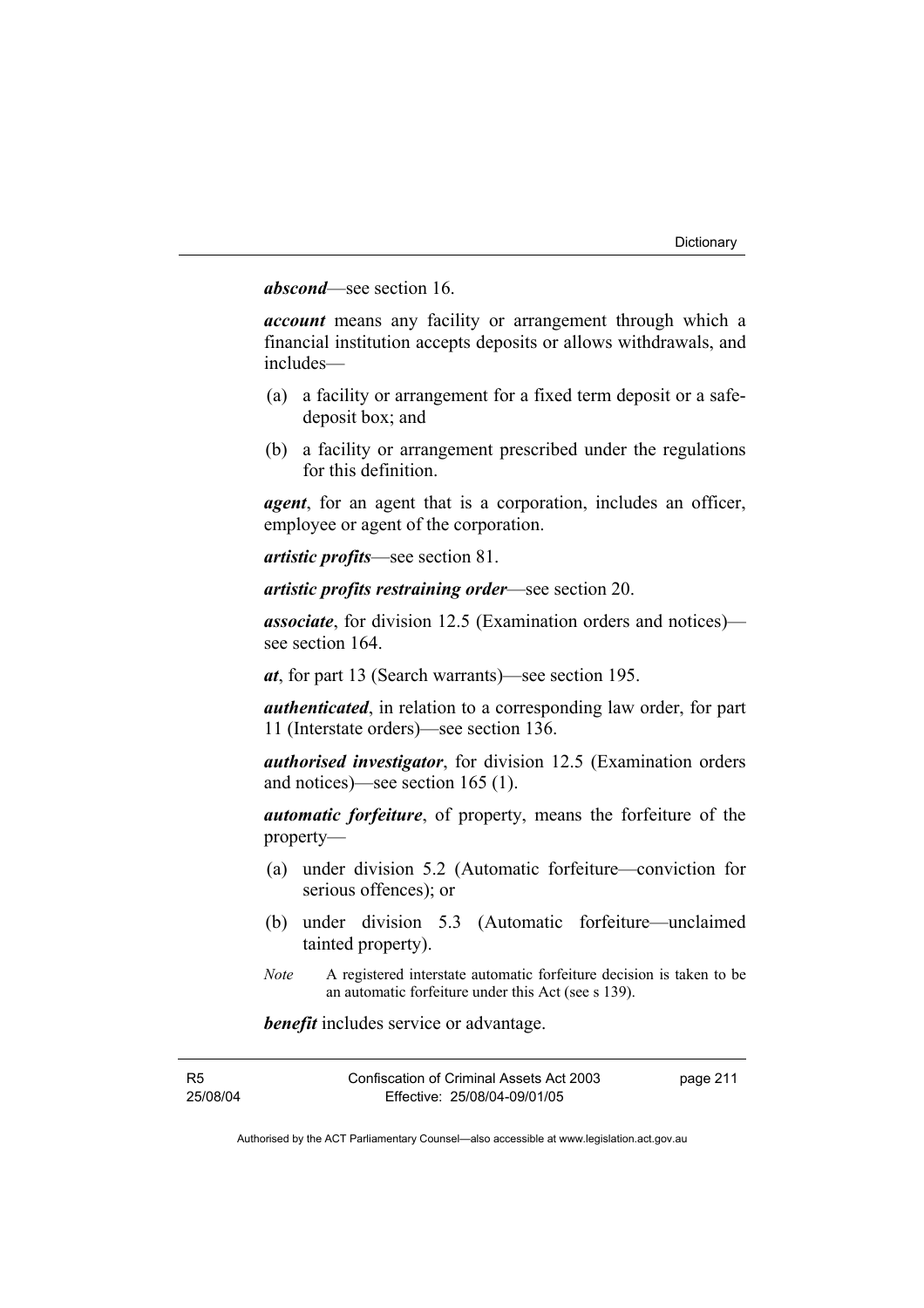*benefits*, derived by an offender—see section 80. *buyback order*—see section 124. *civil forfeiture order*—see section 65.

*cleared*, of an offence—see section 17.

*commission*—

- (a) of a serious offence, for part 7 (Penalty orders)—see section 79; and
- (b) of an offence by a person who has absconded—includes the alleged commission of the offence by the person.

*confiscation proceeding*—see section 236.

*convicted*—see section 15 (1).

*conviction forfeiture order*—see section 52.

*corresponding law* means a law of the Commonwealth, a State or another Territory that is declared under the regulations to be a corresponding law, whether or not the law corresponds, or substantially corresponds, to this Act.

*corresponding law order* means an order, notice or decision (however described) made under a corresponding law, whether or not the order, notice or decision—

- (a) is made by a court; or
- (b) corresponds, or substantially corresponds, to an order, notice or decision under this Act.

*data*, for part 13 (Search warrants)—see section 195.

*data storage device*, for part 13 (Search warrants)—see section 195.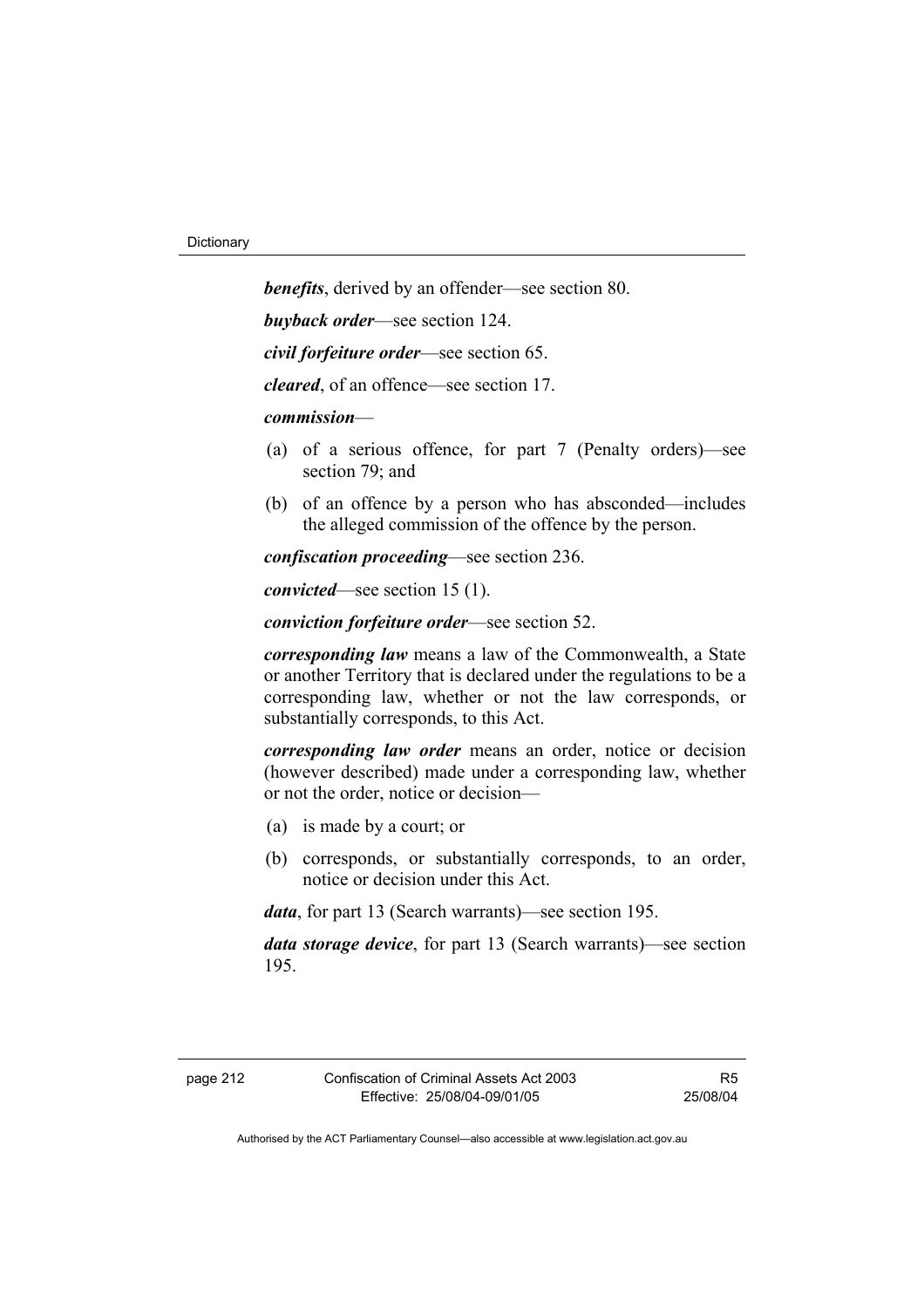*dealing*, with property of a person, includes, for example—

- (a) if a debt is owed to the person—making a payment to anyone in reduction of the debt; and
- (b) disposing of the property (including, for example, making a gift of the property or removing the property from the ACT or Australia); and
- (c) receiving the property, whether as a gift or otherwise; and
- (d) creating or assigning an interest in the property; and
- (e) using the property to obtain or extend credit; and
- (f) using credit secured against the property.
- *Note* An example is part of the Act, is not exhaustive and may extend, but does not limit, the meaning of the provision in which it appears (see Legislation Act, s 126 and s 132).

*derived*—see section 12.

*distributable funds*, for part 10 (Confiscated assets trust fund) see section 128.

*effective control*, of property—see section 14.

*encumbrance*, in relation to property, includes any interest, mortgage, charge, right, claim or demand in relation to the property.

*equitable sharing program*, for part 10 (Confiscated assets trust fund)—see section 129.

*examination notice*—see section 171.

*examination order*—see section 166.

*exclusion order*—see section 72.

*executing police officer*, of a search warrant, for part 13 (Search warrants)—see section 195.

R5 25/08/04 Confiscation of Criminal Assets Act 2003 Effective: 25/08/04-09/01/05

page 213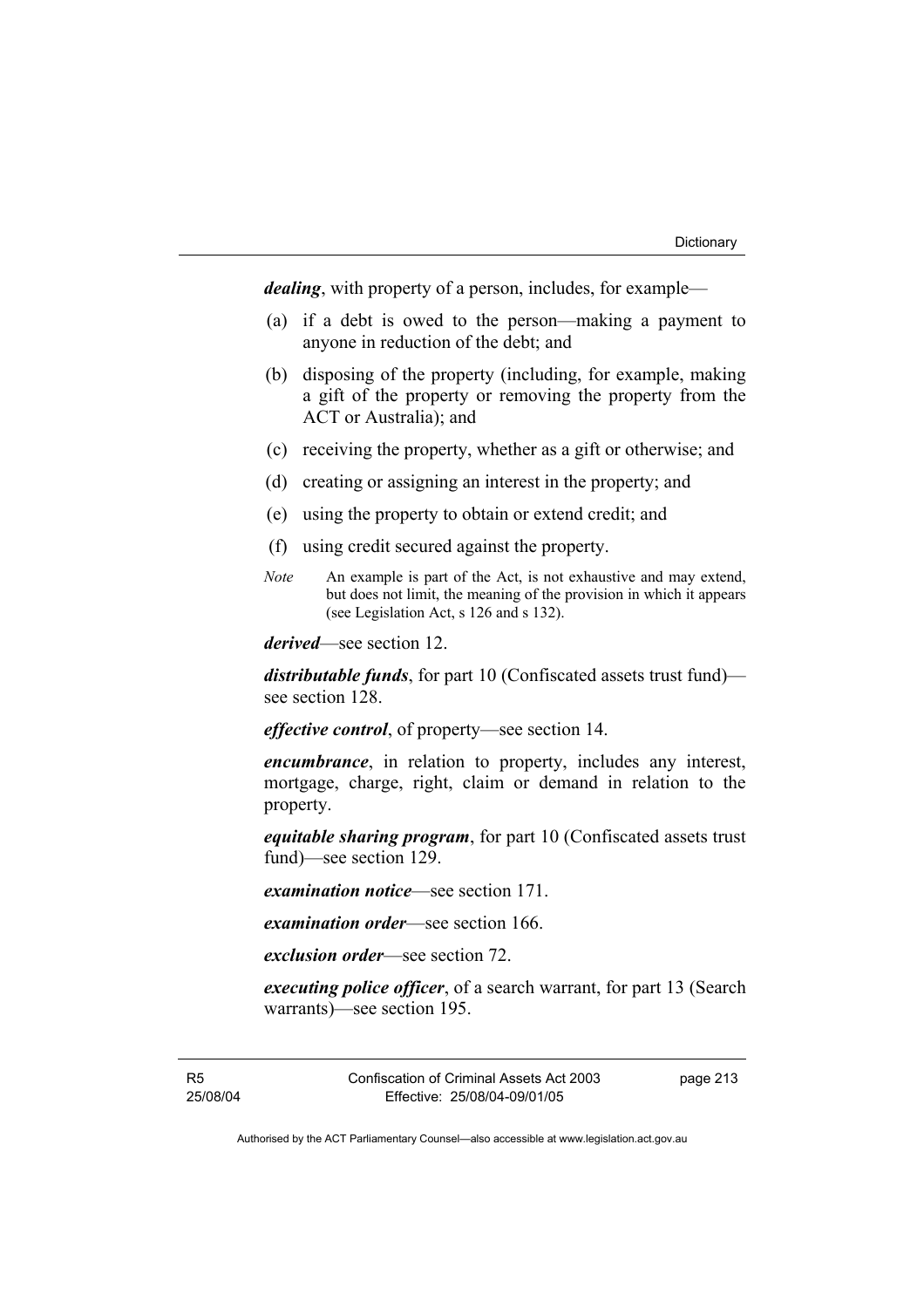*finalised*, for a confiscation or criminal proceeding—see section 18.

*financial institution* means—

- (a) an authorised deposit-taking institution; or
- (b) the Reserve Bank of Australia; or
- (c) an entity registered or incorporated as a cooperative housing society or similar society under the law of the Territory, a State or another Territory; or
- (d) a person who carries on State banking within the meaning of the Commonwealth Constitution, section 51 (13); or
- (e) a corporation that is, or that, if it had been incorporated in Australia, would be, a financial corporation within the meaning of the Commonwealth Constitution section 51 (20); or
- (f) a person who permits someone else to deposit money with the person for use by the other person in relation to gaming or betting; or
- (g) an entity prescribed under the regulations for this definition.

*forfeited* property, means property forfeited under part 5 (Forfeiture of property).

*forfeiture order* means a civil forfeiture order or a conviction forfeiture order.

*Note* A registered interstate forfeiture order is taken to be a forfeiture order under this Act (see s 139).

*forfeiture or penalty application*, for division 4.3 (Duration of restraining orders)—see section 41.

*frisk search*, for part 13 (Search warrants)—see section 195.

| page 214 | Confiscation of Criminal Assets Act 2003 | R5       |
|----------|------------------------------------------|----------|
|          | Effective: 25/08/04-09/01/05             | 25/08/04 |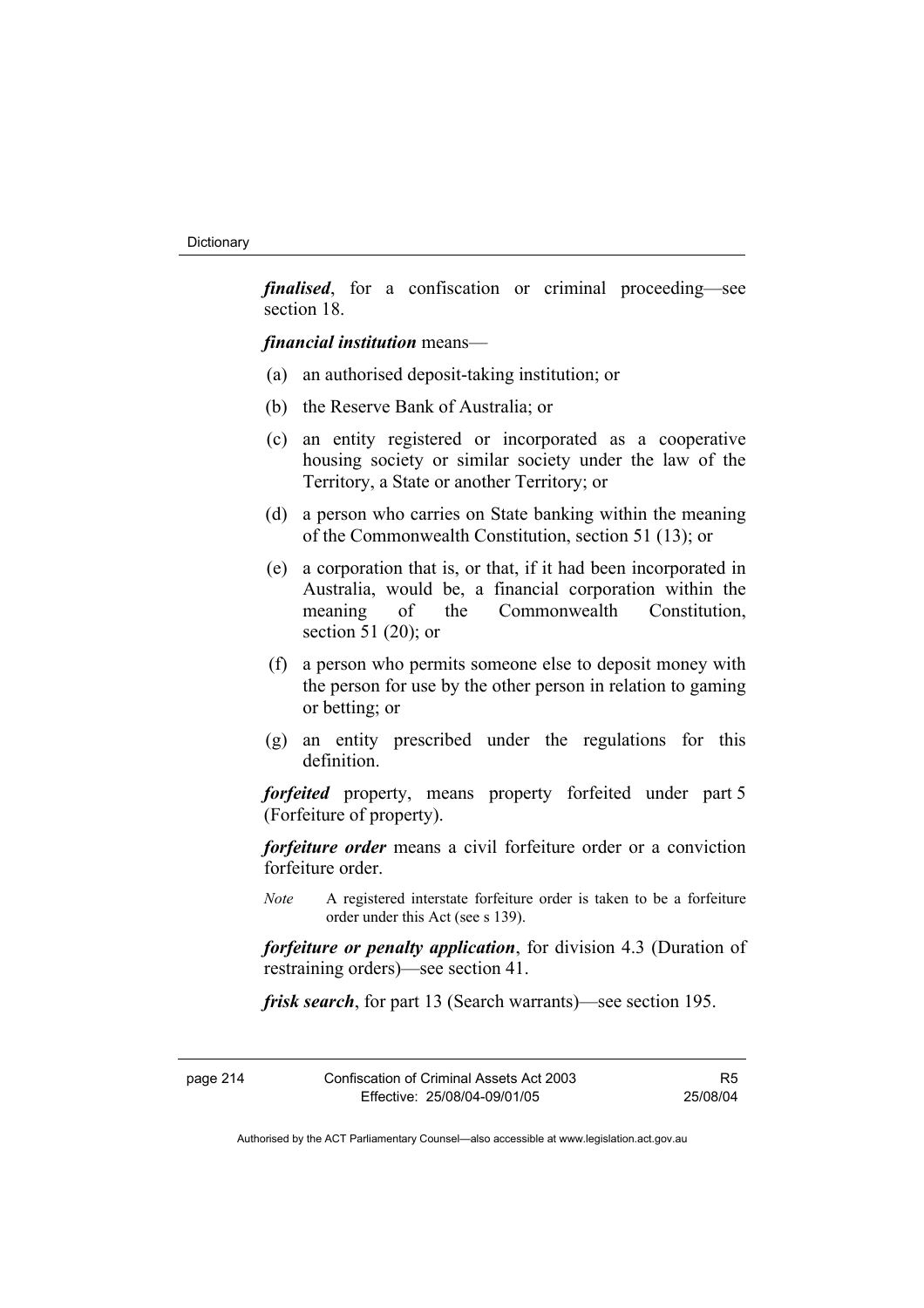*fully satisfied*—a forfeiture order or penalty order, or an automatic forfeiture of property, is *fully satisfied* when—

- (a) for an automatic forfeiture of property or a forfeiture order—the property that is the subject of the automatic forfeiture or order has vested in law in the Territory and the public trustee has taken control of the property; and
- (b) for a penalty order—the amount of the order has been paid to, or recovered by, the Territory or realised by the public trustee from the disposal of property.

*indictable offence*—see section 13 (2).

*information order*—see section 186.

*inquiry notice*—see section 144.

*in relation to*—to remove any doubt, *in relation to* includes—

- (a) in; and
- (b) for or for the purposes of; and
- (c) in connection with; and
- (d) in respect of; and
- (e) with respect to.

#### **Example**

The phrase 'property used, or intended to be used by an offender, in relation to the commission of an offence' (in s 3 (d) and elsewhere) refers to all or any of the following:

- (a) property used *in* or *in relation to* the commission of the offence;
- (b) property used *for* or *for the purposes of* the commission of the offence;
- (c) property used *in connection with* the commission of the offence;
- (d) property used *in respect of* the commission of the offence;

page 215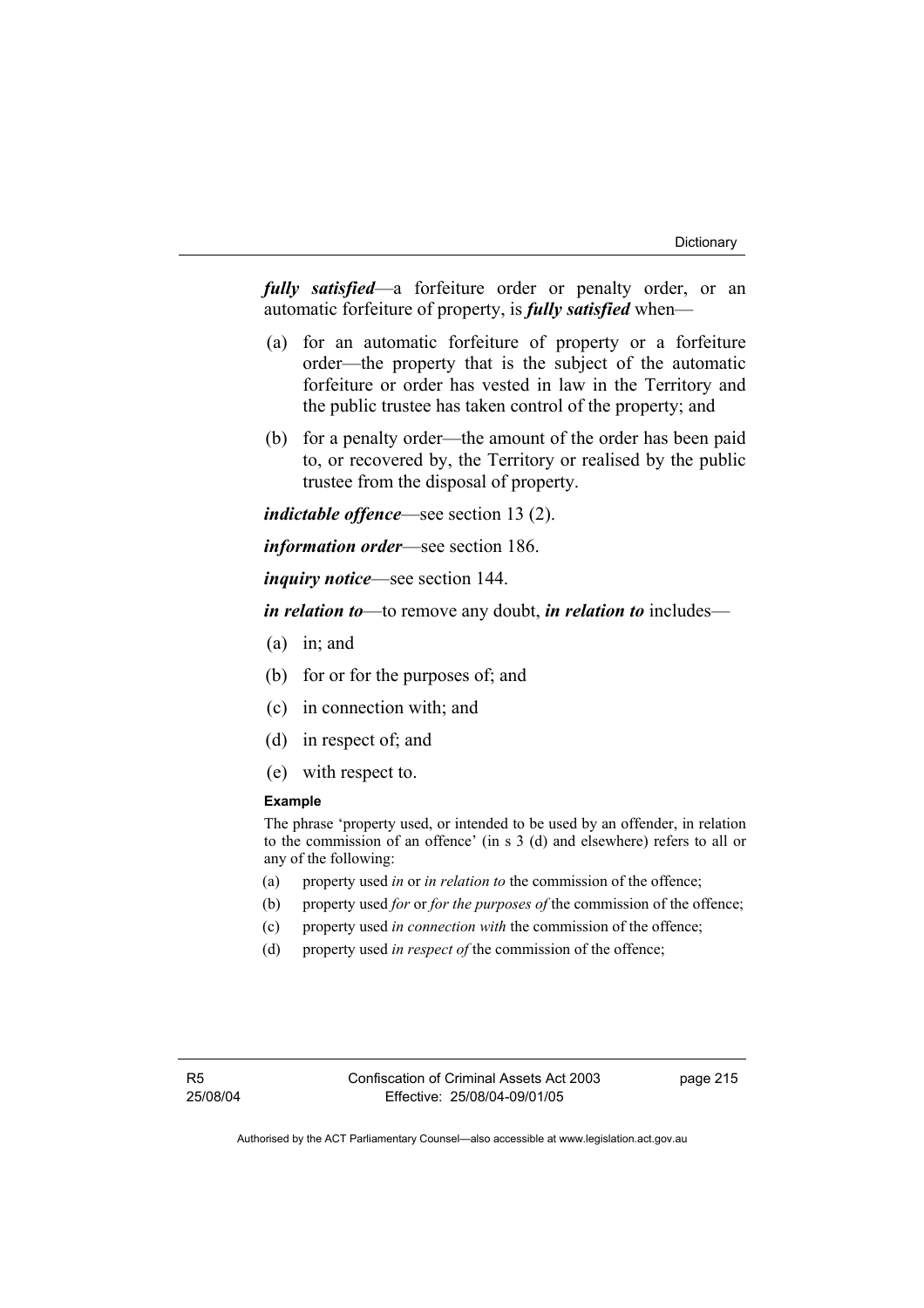- (e) property used *with respect to* the commission of the offence.
- *Note* An example is part of the Act, is not exhaustive and may extend, but does not limit, the meaning of the provision in which it appears (see Legislation Act, s 126 and s 132).

*interested person*, for part 8 (Forfeited property)—see section 107.

*interstate automatic forfeiture decision* means a corresponding law order prescribed under the regulations for this definition.

*interstate civil forfeiture order* means a corresponding law order prescribed under the regulations for this definition.

*interstate conviction forfeiture order* means a corresponding law order prescribed under the regulations for this definition.

*interstate forfeiture order* means an interstate civil forfeiture order or interstate conviction forfeiture order.

*interstate penalty charge*—see section 142 (2) (Interstate penalty charges).

*interstate penalty order* means a corresponding law order prescribed under the regulations for this definition.

*interstate restraining order* means a corresponding law order prescribed under the regulations for this definition.

*investigation*, for division 12.5 (Examination orders and notices)—see section 164.

*issuing officer*, for a search warrant, for part 13 (Search warrants)—see section 195.

*joint ownership*—property is *jointly owned* if the owners own the property as joint tenants or tenants in common.

#### *money laundering offence* means—

 (a) an offence against the *Crimes Act 1900*, division 6.2A (Money laundering and organised fraud); or

| page 216 | Confiscation of Criminal Assets Act 2003 | R5.      |
|----------|------------------------------------------|----------|
|          | Effective: 25/08/04-09/01/05             | 25/08/04 |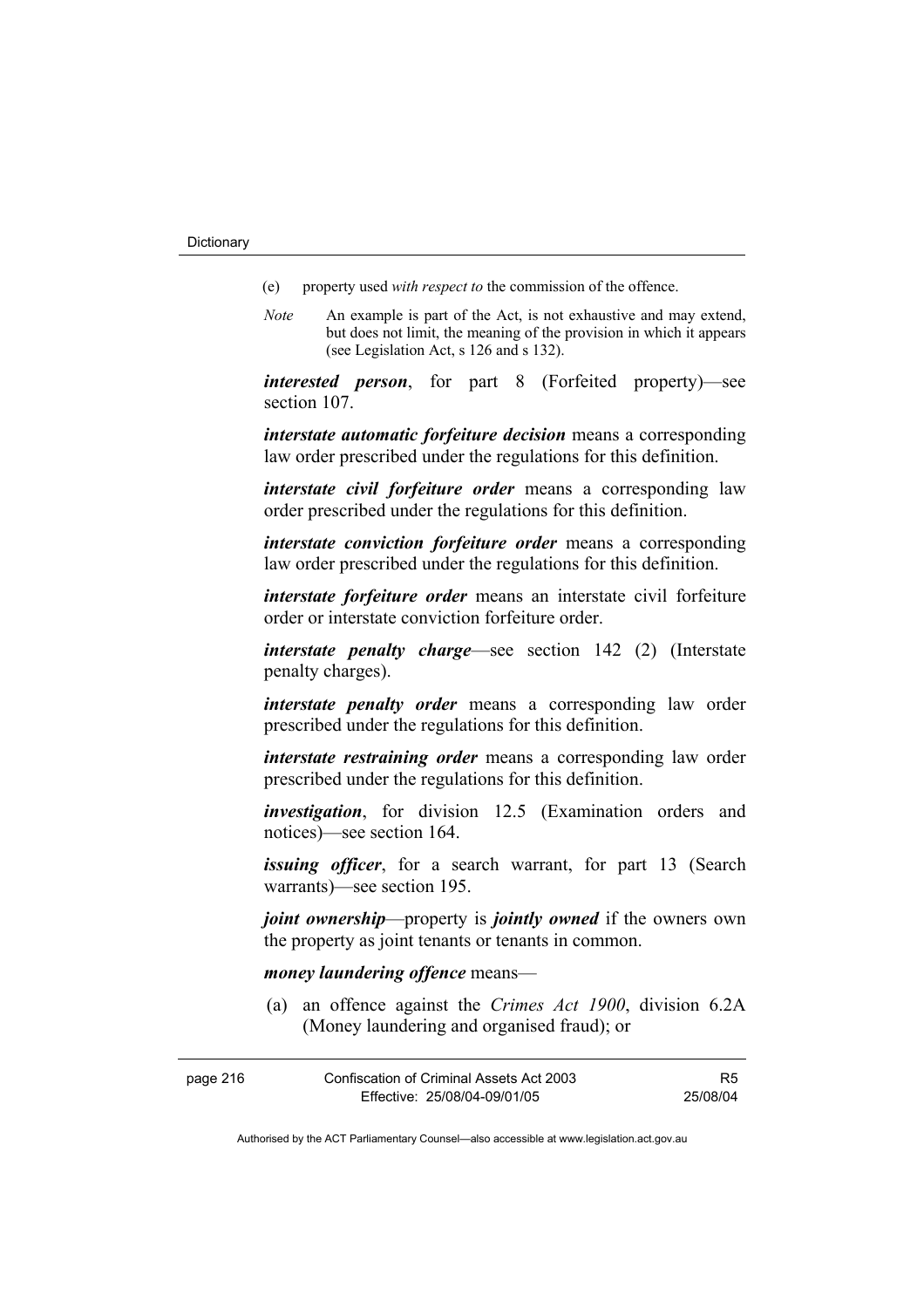(b) an offence against a law of the Commonwealth, a State or another Territory that is declared under the regulations to be a corresponding offence, whether or not the offence corresponds, or substantially corresponds, to an offence mentioned in paragraph (a).

*monitoring order*—see section 148.

*narcotic substance*, for division 7.3 (Value of benefits)—see section 90.

*non-disclosable information order*—see section 191.

*occupier*, of premises, for part 13 (Search warrants)—see section 195.

*offence*—see section 13 (1).

*offender*, in relation to an offence, means a person (including a corporation) who committed, or is alleged to have committed, the offence.

*Note* A reference to a *person* generally includes a reference to a corporation as well as an individual, see Legislation Act, s 160. (See also the Legislation Act, dict, pt 1, def *person*.)

*ordinary indictable offence*—see section 13 (2).

*ordinary search*, for part 13 (Search warrants)—see section 195.

*party*, to an offence, means a person who—

- (a) commits or participates in the offence; or
- (b) is an accessory before or after the fact to the offence.

*penalty charge*—see section 94 (4) (Creation of penalty charge over restrained property).

*Note* An interstate penalty charge is taken to be a penalty charge under this Act (see s 142).

*penalty order*—see section 82.

| R5       | Confiscation of Criminal Assets Act 2003 | page 217 |
|----------|------------------------------------------|----------|
| 25/08/04 | Effective: 25/08/04-09/01/05             |          |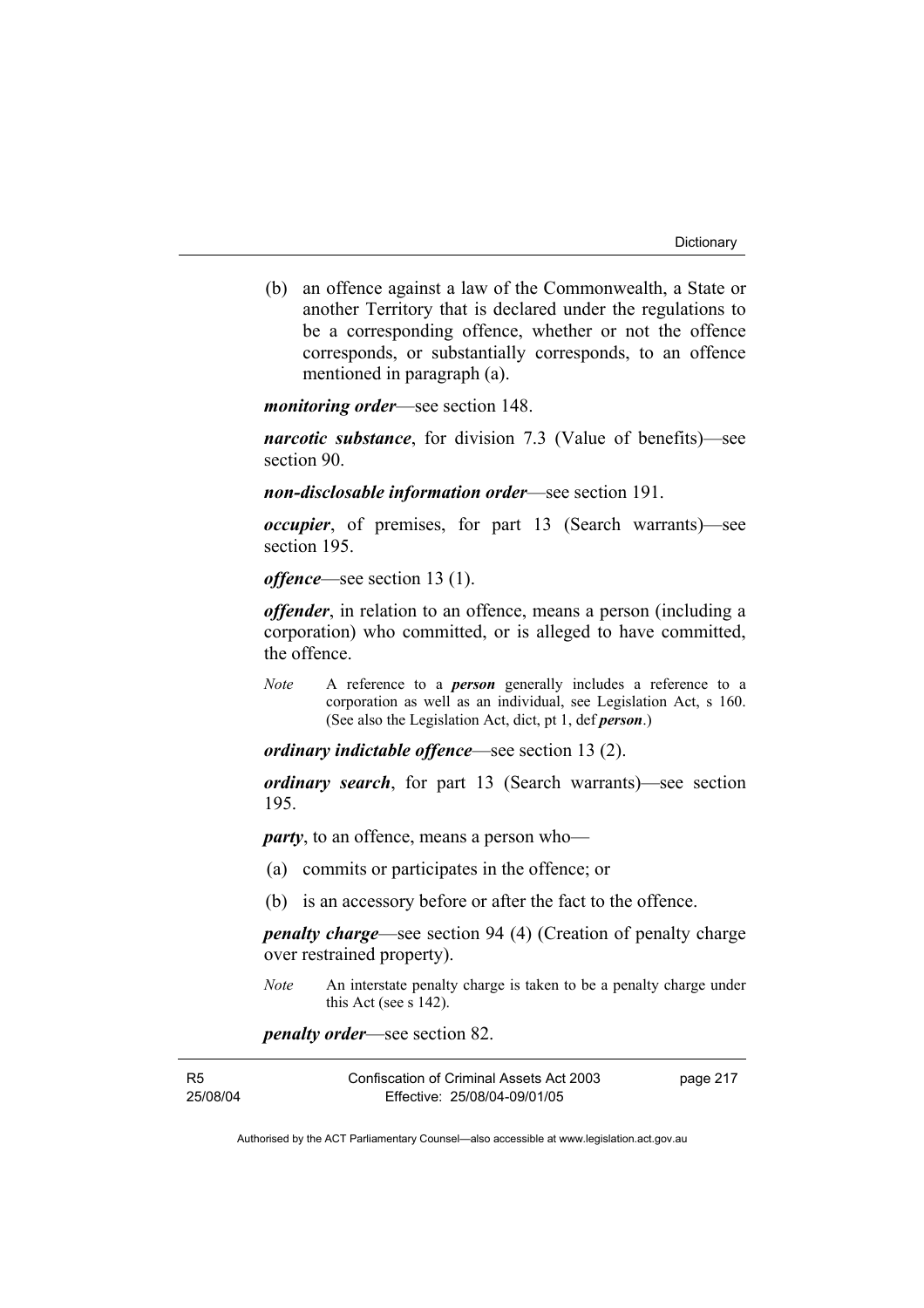*person assisting*, in relation to a search warrant, for part 13 (Search warrants)—see section 195.

*premises*, for part 13 (Search warrants)—see section 195.

*present* an indictment includes laying an information.

*production order*—see section 156.

*property*—

- (a) of an offender, for division 7.3 (Value of benefits)—see section 90; and
- (b) of a person, includes property in which the person has a beneficial interest.

*property-tracking document*—see section 157.

*purposes of this Act*—see section 3.

*quashed*—see section 15 (3) and (4).

*registered*, for a corresponding law order, means registered under part 11 (Interstate orders).

*registrable property* means property title to which is passed by registration in a statutory property register.

*registered property interest* means an interest in property recorded in a statutory property register.

*related* offence—see section 13 (3).

*relevant court*—see section 238.

*reserved funds*, for part 10 (Confiscated assets trust fund)—see section 128.

*restrained*, in relation to property, means property subject to a restraining order.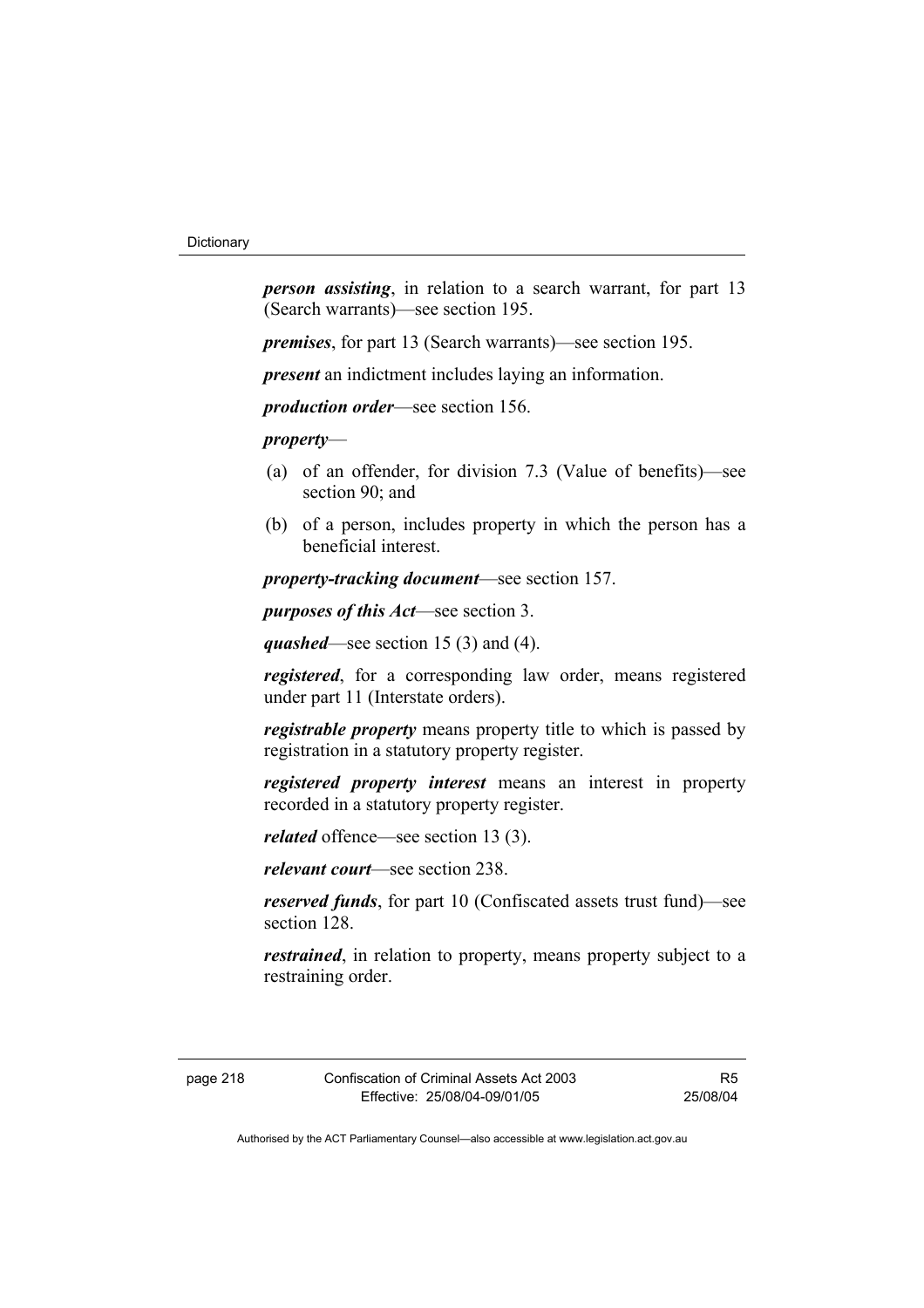*restraining order*—see section 19.

*Note* A registered interstate restraining order is taken to be a restraining order under this Act (see s 139).

*return or compensation order*—see section 121.

*search warrant*, for part 13 (Search warrants)—see section 195.

*serious offence*—see section 13 (2).

*statutory property register* means a register kept under a Territory law, or a law of the Commonwealth, a State or another Territory, for recording ownership of property (including interests in property) if—

- (a) title to the property is passed by registration in the register of ownership of the property; or
- (b) the owner of an interest in the property may lose the interest if the interest is not registered in the register.

#### **Examples**

- 1 the register of land titles kept under the *Land Titles Act 1925*, section 43
- 2 the register of interests in goods mentioned in the *Sale of Motor Vehicles Act 1977*, part 4A (Registration of interests in motor vehicles)
- *Note* An example is part of the Act, is not exhaustive and may extend, but does not limit, the meaning of the provision in which it appears (see Legislation Act, s 126 and s 132).

*subject to forfeiture*, in relation to property—see section 73.

*sufficient consideration*, in relation to acquiring or disposing or otherwise dealing with property, means acquiring, disposing of, or otherwise dealing with, the property for a consideration that is sufficient and that appropriately reflects the value of the property having regard only to commercial considerations.

*tainted property*—see section 10.

*target material*, for part 13 (Search warrants)—see section 195.

R5 25/08/04 page 219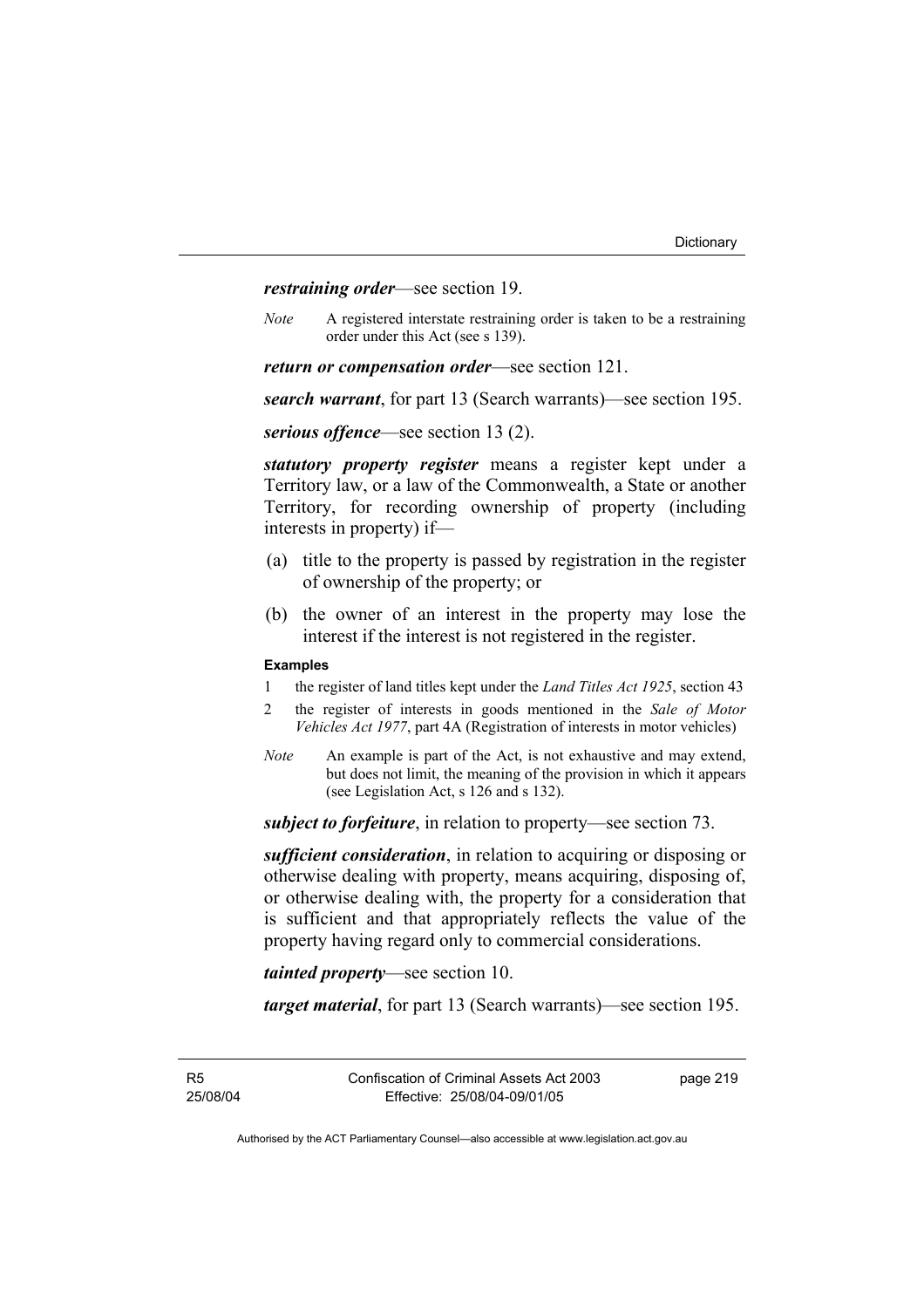Dictionary

*transaction suspension order*—see section 152.

*trust fund* means the confiscated assets trust fund under section 130.

*unclaimed tainted property*—see section 11.

*unclaimed tainted property restraining order*—see section 21.

*vehicle*, for part 13 (Search warrants)—see section 195.

page 220 Confiscation of Criminal Assets Act 2003 Effective: 25/08/04-09/01/05

R5 25/08/04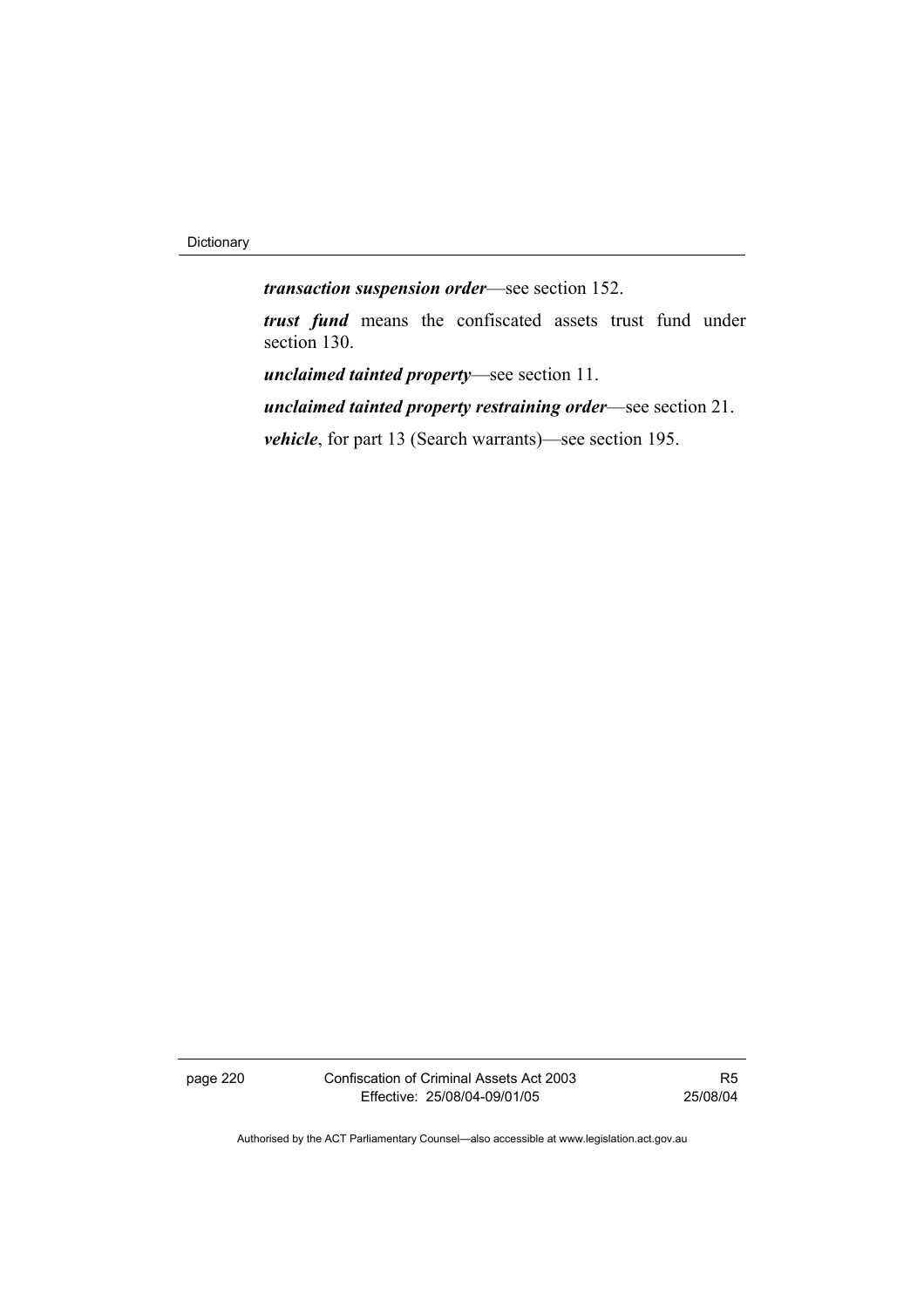## **Endnotes**

## **1 About the endnotes**

Amending and modifying laws are annotated in the legislation history and the amendment history. Current modifications are not included in the republished law but are set out in the endnotes.

Not all editorial amendments made under the *Legislation Act 2001*, part 11.3 are annotated in the amendment history. Full details of any amendments can be obtained from the Parliamentary Counsel's Office.

Uncommenced amending laws and expiries are listed in the legislation history and the amendment history. These details are underlined. Uncommenced provisions and amendments are not included in the republished law but are set out in the last endnote.

If all the provisions of the law have been renumbered, a table of renumbered provisions gives details of previous and current numbering.

The endnotes also include a table of earlier republications.

| $am = amended$                             | $ord = ordinance$                         |
|--------------------------------------------|-------------------------------------------|
| $amdt = amendment$                         | orig = original                           |
| $ch = chapter$                             | par = paragraph/subparagraph              |
| $cl = clause$                              | $pres = present$                          |
| $def = definition$                         | $prev = previous$                         |
| $dict = dictionary$                        | $(\text{prev})$ = previously              |
| disallowed = disallowed by the Legislative | $pt = part$                               |
| Assembly                                   | $r = rule/subrule$                        |
| $div = division$                           | reg = regulation/subregulation            |
| $exp = expires/expired$                    | $renum = renumbered$                      |
| $Gaz = Gazette$                            | $reloc = relocated$                       |
| $hdg = heading$                            | $R[X]$ = Republication No                 |
| $IA = Interpretation Act 1967$             | $R1$ = reissue                            |
| ins = inserted/added                       | s = section/subsection                    |
| $LA =$ Legislation Act 2001                | $sch = schedule$                          |
| $LR =$ legislation register                | $sdiv = subdivision$                      |
| LRA = Legislation (Republication) Act 1996 | $sub =$ substituted                       |
| $mod = modified/modification$              | SL = Subordinate Law                      |
|                                            |                                           |
| $o = order$                                | underlining = whole or part not commenced |
| om = omitted/repealed                      | or to be expired                          |
|                                            |                                           |

## **2 Abbreviation key**

R5 25/08/04 Confiscation of Criminal Assets Act 2003 Effective: 25/08/04-09/01/05

page 221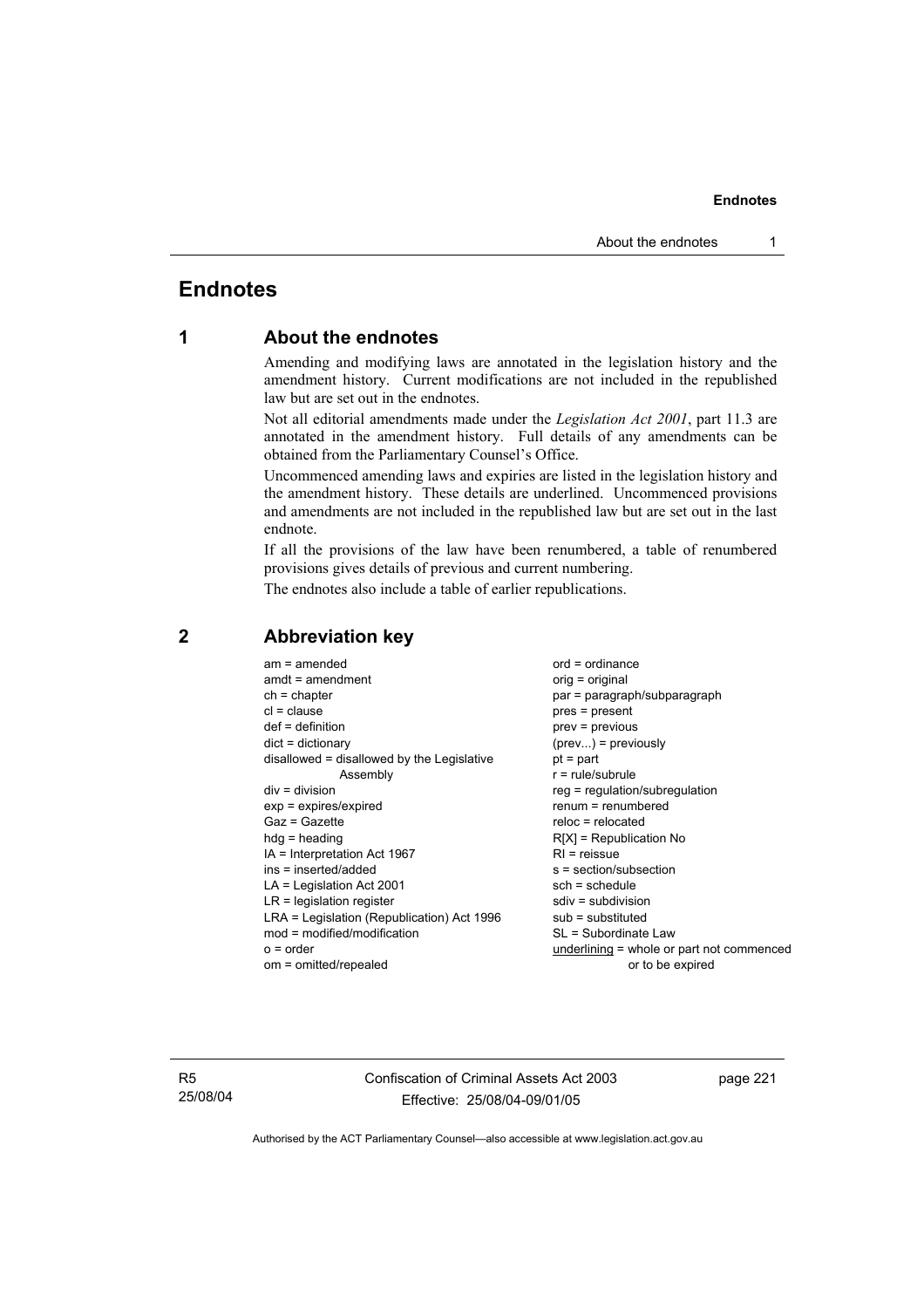3 Legislation history

## **3 Legislation history**

## **Confiscation of Criminal Assets Act 2003 A2003-8**

notified LR 27 March 2003

s 1, s 2 commenced 27 March 2003 (LA s 75 (1))

remainder commenced 15 August 2003 (s 2 and CN2003-7)

as amended by

#### **Legislation (Gay, Lesbian and Transgender) Amendment Act 2003 A2003-14 sch 1 pt 1.6**

notified LR 27 March 2003 s 1, s 2 commenced 27 March 2003 (LA s 75 (1)) sch 1 pt 1.6 commenced 28 March 2003 (s 2)

#### **Evidence (Miscellaneous Provisions) Amendment Act 2003 A2003-48 sch 2 pt 2.2**

notified LR 31 October 2003 s 1, s 2 commenced 31 October 2003 (LA s 75 (1)) sch 2 pt 2.2 commenced 30 April 2004 (s 2 and LA s 79)

## **Statute Law Amendment Act 2003 (No 2) A2003-56 sch 3 pt 3.6**

notified LR 5 December 2003 s 1, s 2 commenced 5 December 2003 (LA s 75 (1)) sch 3 pt 3.6 commenced 19 December 2003 (s 2)

#### **Annual Reports Legislation Amendment Act 2004 A2004-9 sch 1 pt 1.9**

notified LR 19 March 2004

s 1, s 2 commenced 19 March 2004 (LA s 75 (1))

pt 1.9 commenced 13 April 2004 (s 2 and see Annual Reports (Government Agencies) Act 2004 A2004-8, s 2 and CN2004-5)

## **Statute Law Amendment Act 2004 A2004-42 sch 3 pt 3.5**  notified LR 11 August 2004

s 1, s 2 commenced 11 August 2004 (LA s 75 (1)) sch 3 pt 3.5 commenced 25 August 2004 (s 2 (1))

## **4 Amendment history**

**Commencement** 

s 2 om LA s 89 (4)

page 222 Confiscation of Criminal Assets Act 2003 Effective: 25/08/04-09/01/05

R5 25/08/04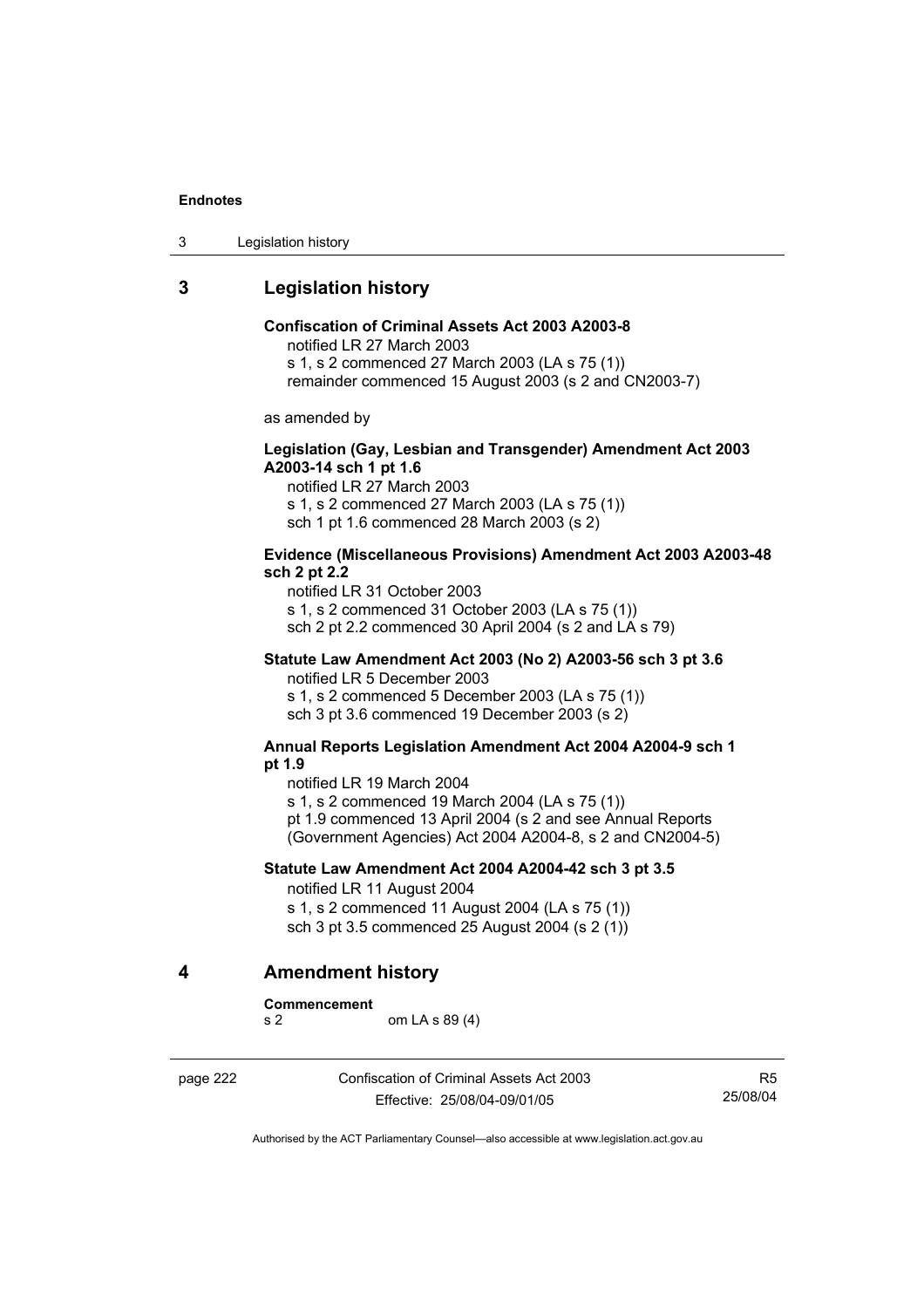|                                               |                                                                                                                                                                  | 4<br>Amendment history |
|-----------------------------------------------|------------------------------------------------------------------------------------------------------------------------------------------------------------------|------------------------|
| s 37                                          | Payment of living and business expenses from restrained property<br>def domestic partner om A2003-14 amdt 1.18<br>def domestic partnership om A2003-14 amdt 1.18 |                        |
| s 47                                          | When restraining order ends-ordinary indictable offences<br>table renum R3 LA                                                                                    |                        |
| s 48                                          | When restraining order ends-serious offences<br>table renum R3 LA                                                                                                |                        |
| s 80                                          | Meaning of benefits derived by an offender<br>am A2003-56 amdt 3.127                                                                                             |                        |
| s 104                                         | Notice details to be included in public trustee's report<br>am A2004-9 amdt 1.12                                                                                 |                        |
| <b>Conduct of examination</b><br>s 176        | am A2003-48 amdt 2.2                                                                                                                                             |                        |
| s 211                                         | Search warrants-restrictions on personal searches<br>am A2003-14 amdts 1.19, 1.20; ss renum R1 LA (see A2003-8<br>amdt 1.21)                                     |                        |
| s 222                                         | Copies of seized things to be provided<br>am A2004-42 amdt 3.22                                                                                                  |                        |
| pt 16 hdg                                     | <b>Consequential and transitional matters</b><br>exp 15 August 2005 (s 269)                                                                                      |                        |
| s 261                                         | <b>Repeal of Proceeds of Crime legislation</b><br>om LA s 89 (3)                                                                                                 |                        |
| <b>Orders under repealed Act</b><br>s 262     | exp 15 August 2005 (s 269)                                                                                                                                       |                        |
| s 263                                         | Proceedings for offences committed before the commencement of this Act<br>exp 15 August 2005 (s 269)                                                             |                        |
| s 264                                         | Use of information etc obtained under repealed Act<br>exp 15 August 2005 (s 269)                                                                                 |                        |
| <b>Confiscated assets trust fund</b><br>s 265 | exp 15 August 2005 (s 269)                                                                                                                                       |                        |
| <b>Transitional regulations</b><br>s 266      | exp 15 August 2005 (s 269)                                                                                                                                       |                        |
| Modification of pt 16's operation<br>s 267    | exp 15 August 2005 (s 269)                                                                                                                                       |                        |
| s 268                                         | Amendments of other legislation-sch 1<br>om LA s 89 (3)                                                                                                          |                        |
|                                               |                                                                                                                                                                  |                        |

R5 25/08/04 Confiscation of Criminal Assets Act 2003 Effective: 25/08/04-09/01/05

page 223